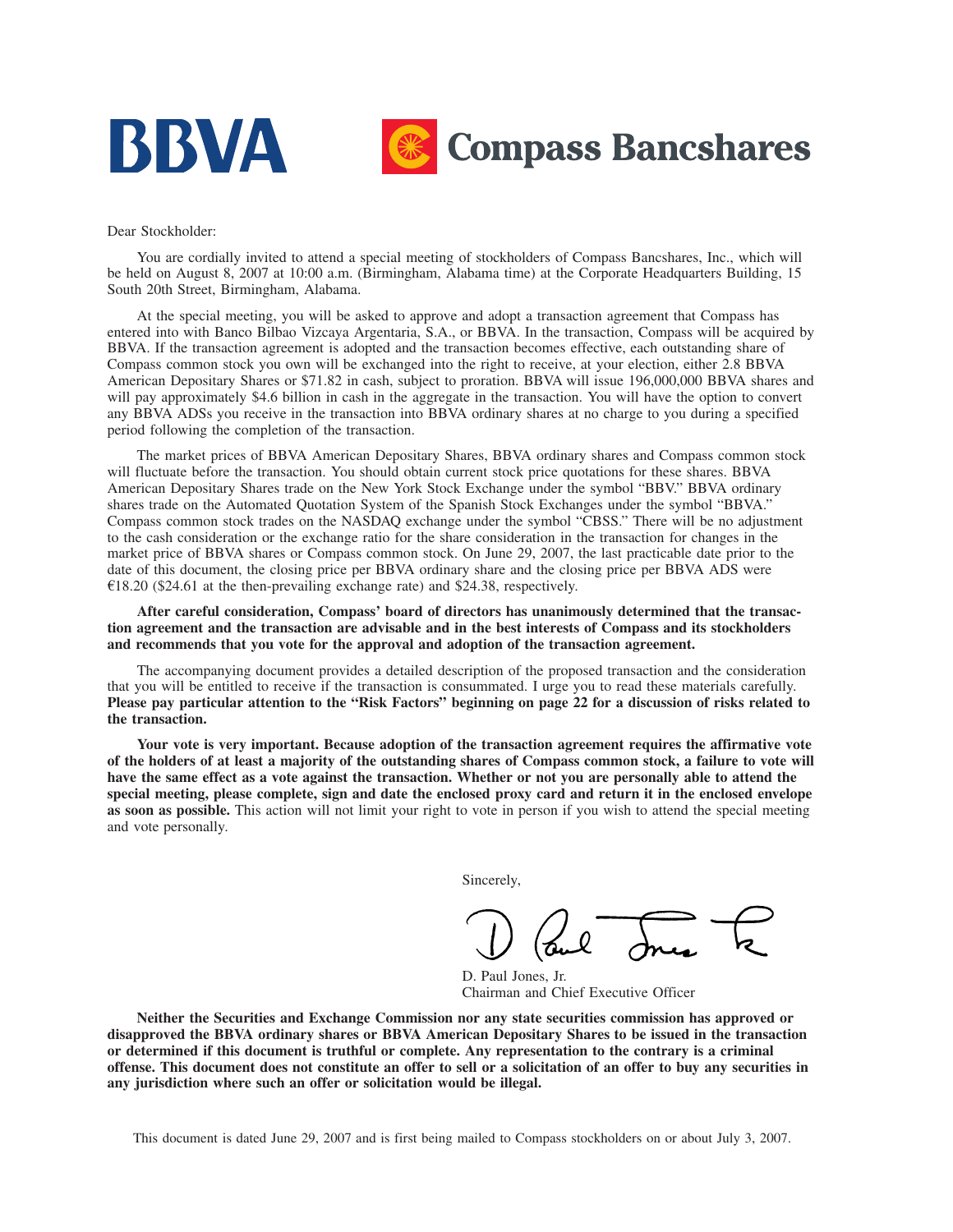#### **ADDITIONAL INFORMATION**

This document incorporates by reference important business and financial information about BBVA and Compass from documents filed with the U.S. Securities and Exchange Commission, which is referred to as the SEC, that are not included in or delivered with this document. For a more detailed description of the documents incorporated by reference into this document and how you may obtain them, see "Where You Can Find More Information" beginning on page 107.

Documents incorporated by reference are available to you without charge upon your written or oral request, excluding any exhibits to those documents, unless the exhibit is specifically incorporated by reference as an exhibit in this document. You can obtain any of these documents from the SEC's website at www.sec.gov or by requesting them in writing or by telephone from the appropriate company.

**Banco Bilbao Vizcaya Argentaria, S.A.,**

New York Branch 1345 Avenue of the Americas, 45th Floor New York, New York 10105 Attention: Investor Relations (212) 728-1660 or **Banco Bilbao Vizcaya Argentaria, S.A.**

> Paseo de la Castellana, 81 28046 Madrid, Spain Attn: Investor Relations

**Compass Bancshares, Inc.** 15 South 20th Street Birmingham, Alabama 35233 Attn: Investor Relations (205) 297-3000 www.compassbank.com

(34) 91-537-6925 www.bbva.com BBVA and Compass are not incorporating the contents of the websites of the SEC, BBVA, Compass or any other person into this document. BBVA and Compass are providing only the information about how you can obtain certain documents that are incorporated by reference into this document at these websites for your convenience.

**In order for you to receive timely delivery of the documents in advance of the Compass special meeting, BBVA or Compass, as applicable, should receive your request no later than August 1, 2007.**

#### **ABOUT THIS DOCUMENT**

This document, which forms part of a registration statement on Form F-4 filed with the SEC by BBVA (File No. 333-141813), constitutes a prospectus of BBVA under Section 5 of the U.S. Securities Act of 1933, as amended, which is referred to as the Securities Act, with respect to the BBVA ordinary shares underlying the BBVA American Depositary Shares to be issued to Compass stockholders as required by the transaction agreement. This document also constitutes a notice of meeting and a proxy statement under Section 14(a) of the U.S. Securities Exchange Act of 1934, as amended, which is referred to as the Exchange Act, with respect to the special meeting of Compass stockholders, at which Compass stockholders will be asked to consider and vote upon a proposal to approve and adopt the transaction agreement.

#### **CURRENCIES**

In this prospectus, unless otherwise specified or the context otherwise requires:

- "\$" and "U.S. dollar" each refer to the United States dollar; and
- " $\varepsilon$ " and "euro" each refer to the euro, the single currency established for members of the European Economic and Monetary Union since January 1, 1999.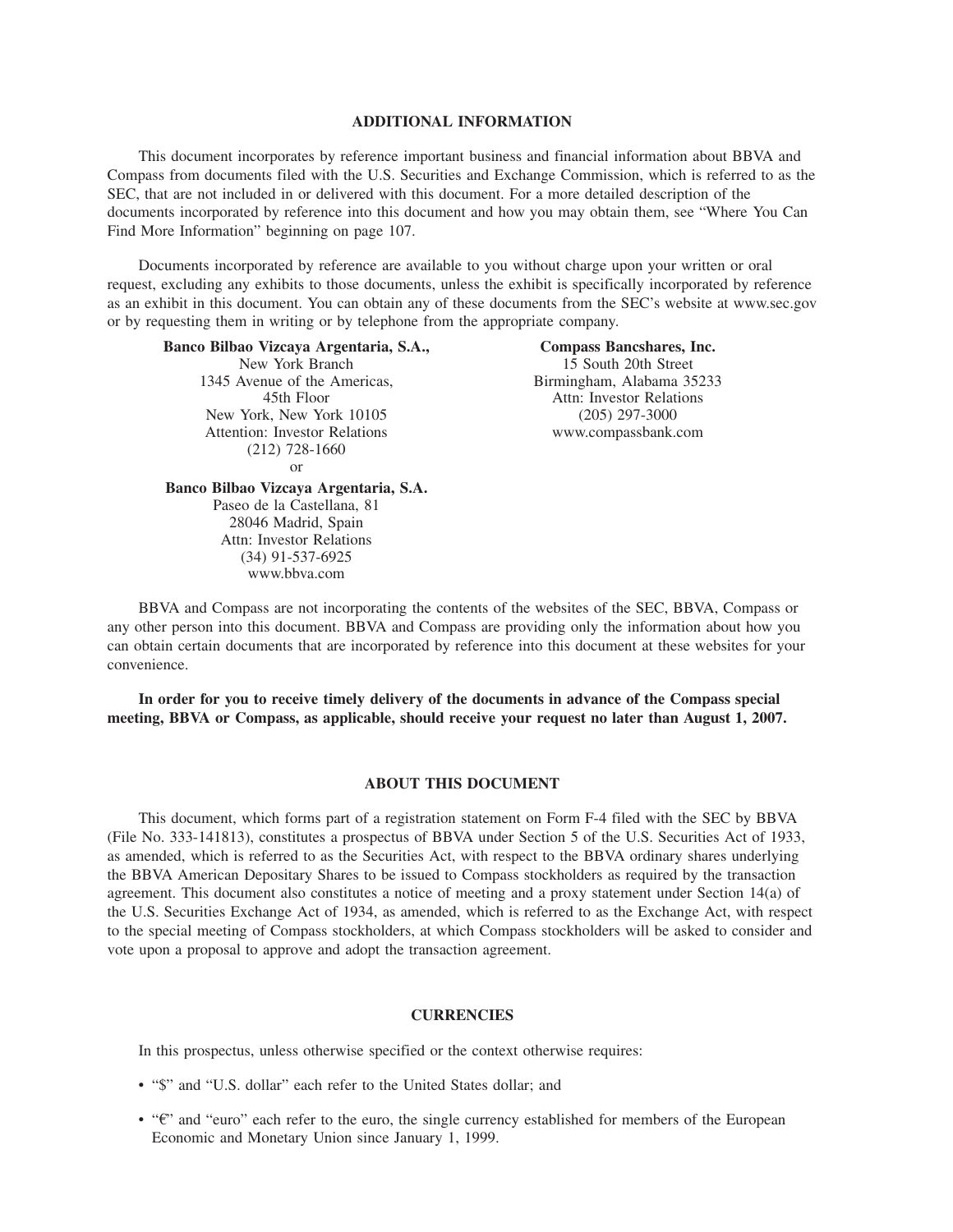

# **NOTICE OF SPECIAL MEETING OF STOCKHOLDERS TO BE HELD ON AUGUST 8, 2007**

To the Stockholders of Compass Bancshares, Inc.:

We will hold a special meeting of Compass stockholders on August 8, 2007 at 10:00 a.m. (Birmingham, Alabama time) at the Corporate Headquarters Building, 15 South 20th Street, Birmingham, Alabama for the following purposes:

1. To consider and vote upon a proposal to approve and adopt the transaction agreement, dated as of February 16, 2007, between Compass Bancshares, Inc. and Banco Bilbao Vizcaya Argentaria, S.A., or BBVA, as it may be amended from time to time, pursuant to which Compass will become a whollyowned subsidiary of BBVA as a result of the transactions described in the accompanying proxy statement/ prospectus.

2. To vote upon an adjournment or postponement of the Compass special meeting, if necessary, to solicit additional proxies; and

3. To transact such other business as may properly be brought before the Compass special meeting and any adjournments or postponements of the Compass special meeting.

Only holders of record of Compass common stock at the close of business on June 29, 2007 are entitled to receive notice of, and to vote at, the Compass special meeting or any adjournments or postponements of the Compass special meeting. **To ensure your representation at the Compass special meeting, please complete and promptly mail your proxy card in the return envelope enclosed, or authorize the individuals named on your proxy card to vote your shares by calling the toll-free telephone number or by using the Internet as described in the instructions included with your proxy card.** This will not prevent you from voting in person, but will help to secure a quorum and avoid added solicitation costs. Your proxy may be revoked at any time before it is voted. Please review the proxy statement/prospectus accompanying this notice for more complete information regarding the transaction and the Compass special meeting.

The board of directors of Compass unanimously recommends that Compass stockholders vote **"FOR"** the proposal to approve and adopt the transaction agreement.

By Order of the Board of Directors,

Jeffre Lewell

Jerry W. Powell Corporate Secretary

Birmingham, Alabama June 29, 2007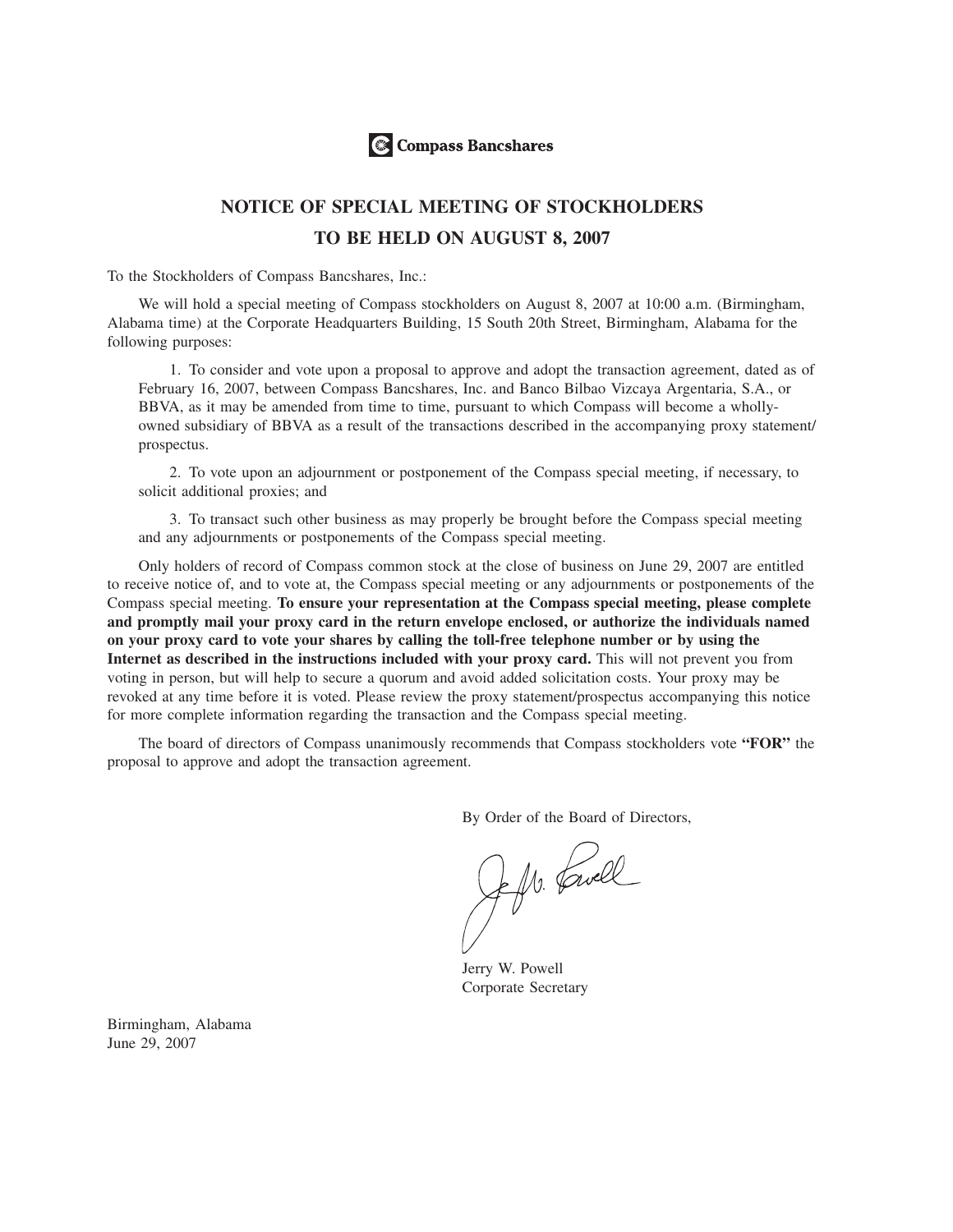# **TABLE OF CONTENTS**

|                                                                                        | Page |
|----------------------------------------------------------------------------------------|------|
| QUESTIONS AND ANSWERS ABOUT THE TRANSACTION                                            |      |
|                                                                                        |      |
| SELECTED CONSOLIDATED HISTORICAL FINANCIAL DATA OF BBVA                                |      |
| SELECTED CONSOLIDATED HISTORICAL FINANCIAL DATA OF COMPASS                             | 13   |
|                                                                                        | 15   |
|                                                                                        |      |
|                                                                                        | 20   |
| CAUTIONARY STATEMENT REGARDING FORWARD-LOOKING STATEMENTS                              |      |
|                                                                                        |      |
| THE SPECIAL MEETING OF COMPASS STOCKHOLDERS                                            |      |
|                                                                                        |      |
|                                                                                        |      |
|                                                                                        |      |
|                                                                                        |      |
|                                                                                        |      |
|                                                                                        |      |
|                                                                                        |      |
|                                                                                        |      |
|                                                                                        |      |
| Compass' Reasons for the Transaction; Recommendation of the Compass Board of Directors |      |
|                                                                                        |      |
|                                                                                        |      |
| Interests of Compass' Executive Officers and Directors in the Transaction              |      |
|                                                                                        |      |
| Board of Directors and Executive Officers of the Combined Company                      |      |
|                                                                                        |      |
|                                                                                        |      |
|                                                                                        |      |
|                                                                                        |      |
|                                                                                        |      |
|                                                                                        |      |
|                                                                                        |      |
|                                                                                        |      |
|                                                                                        |      |
| Conversion of Shares; Exchange of Certificates; Elections as to Form of Consideration  |      |
|                                                                                        |      |
| Conduct of Business Pending the Share Exchange                                         |      |
|                                                                                        |      |
|                                                                                        |      |
|                                                                                        |      |
|                                                                                        |      |
|                                                                                        |      |
| Joinder of Blue Transaction Corporation and Compass Virginia                           |      |
|                                                                                        |      |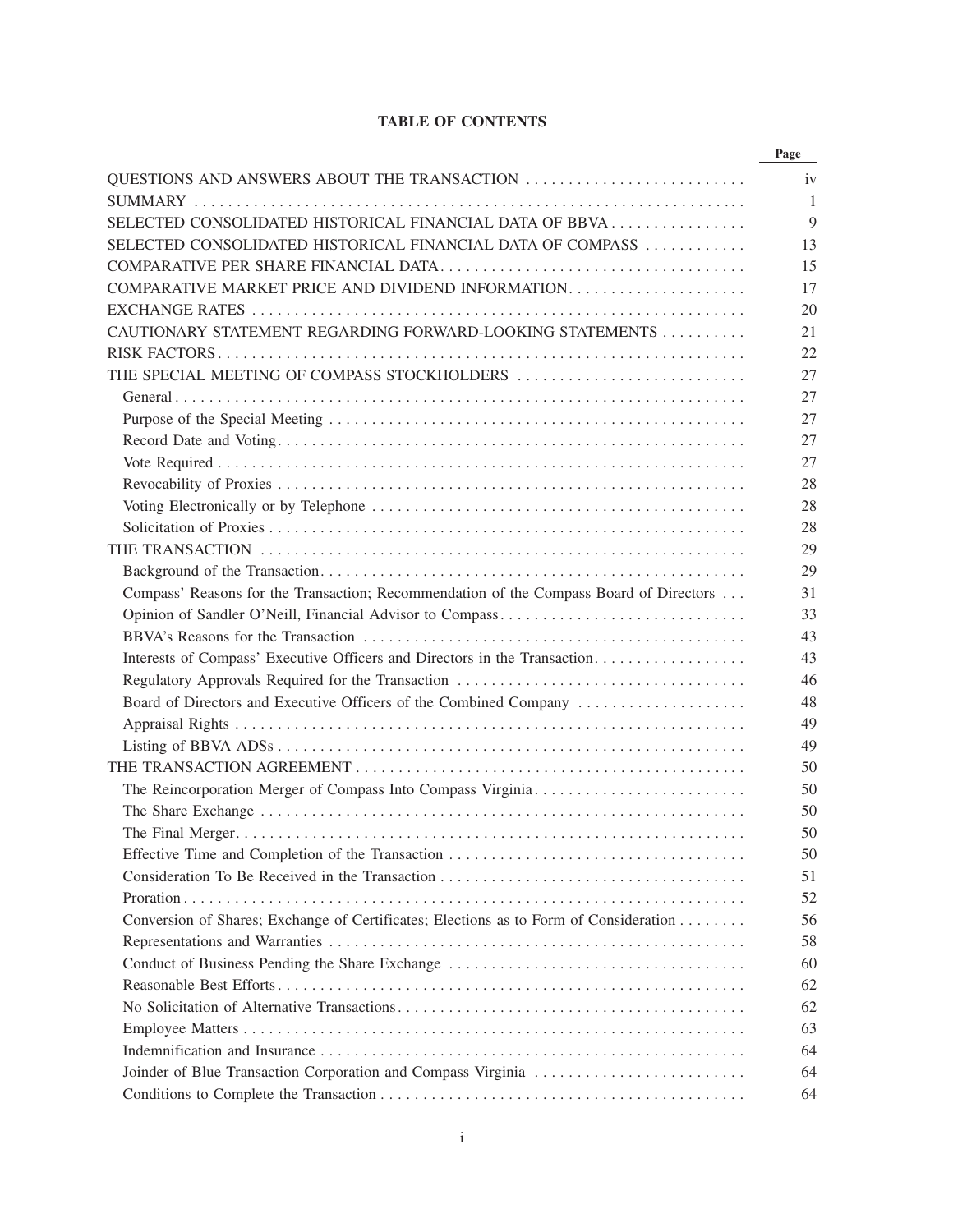|                                                                                                                                       | Page |
|---------------------------------------------------------------------------------------------------------------------------------------|------|
|                                                                                                                                       |      |
| Amendment, Waiver and Extension of the Transaction Agreement                                                                          |      |
|                                                                                                                                       |      |
|                                                                                                                                       |      |
|                                                                                                                                       |      |
| MATERIAL U.S. FEDERAL INCOME TAX CONSEQUENCES OF THE TRANSACTION                                                                      |      |
|                                                                                                                                       |      |
|                                                                                                                                       |      |
| Cash Received Instead of a Fractional Share of a BBVA Share                                                                           |      |
|                                                                                                                                       |      |
|                                                                                                                                       |      |
| Certain U.S. Federal Income Tax Consequences of Holding BBVA Shares                                                                   |      |
|                                                                                                                                       |      |
|                                                                                                                                       |      |
|                                                                                                                                       |      |
|                                                                                                                                       |      |
|                                                                                                                                       |      |
|                                                                                                                                       |      |
|                                                                                                                                       |      |
|                                                                                                                                       |      |
|                                                                                                                                       |      |
|                                                                                                                                       |      |
|                                                                                                                                       |      |
|                                                                                                                                       |      |
|                                                                                                                                       |      |
|                                                                                                                                       |      |
| COMPASS COMMON STOCK OWNERSHIP OF DIRECTORS AND EXECUTIVE OFFICERS                                                                    |      |
| COMPARISON OF YOUR RIGHTS AS A HOLDER OF COMPASS SHARES AND YOUR<br>RIGHTS AS A POTENTIAL HOLDER OF BBVA ORDINARY SHARES OR BBVA ADSs |      |
|                                                                                                                                       |      |
|                                                                                                                                       |      |
|                                                                                                                                       |      |
|                                                                                                                                       |      |
|                                                                                                                                       |      |
|                                                                                                                                       |      |
|                                                                                                                                       |      |
| DESCRIPTION OF BBVA AMERICAN DEPOSITARY SHARES                                                                                        |      |
|                                                                                                                                       |      |
|                                                                                                                                       |      |
|                                                                                                                                       |      |
|                                                                                                                                       |      |
|                                                                                                                                       |      |
|                                                                                                                                       |      |
|                                                                                                                                       |      |
|                                                                                                                                       |      |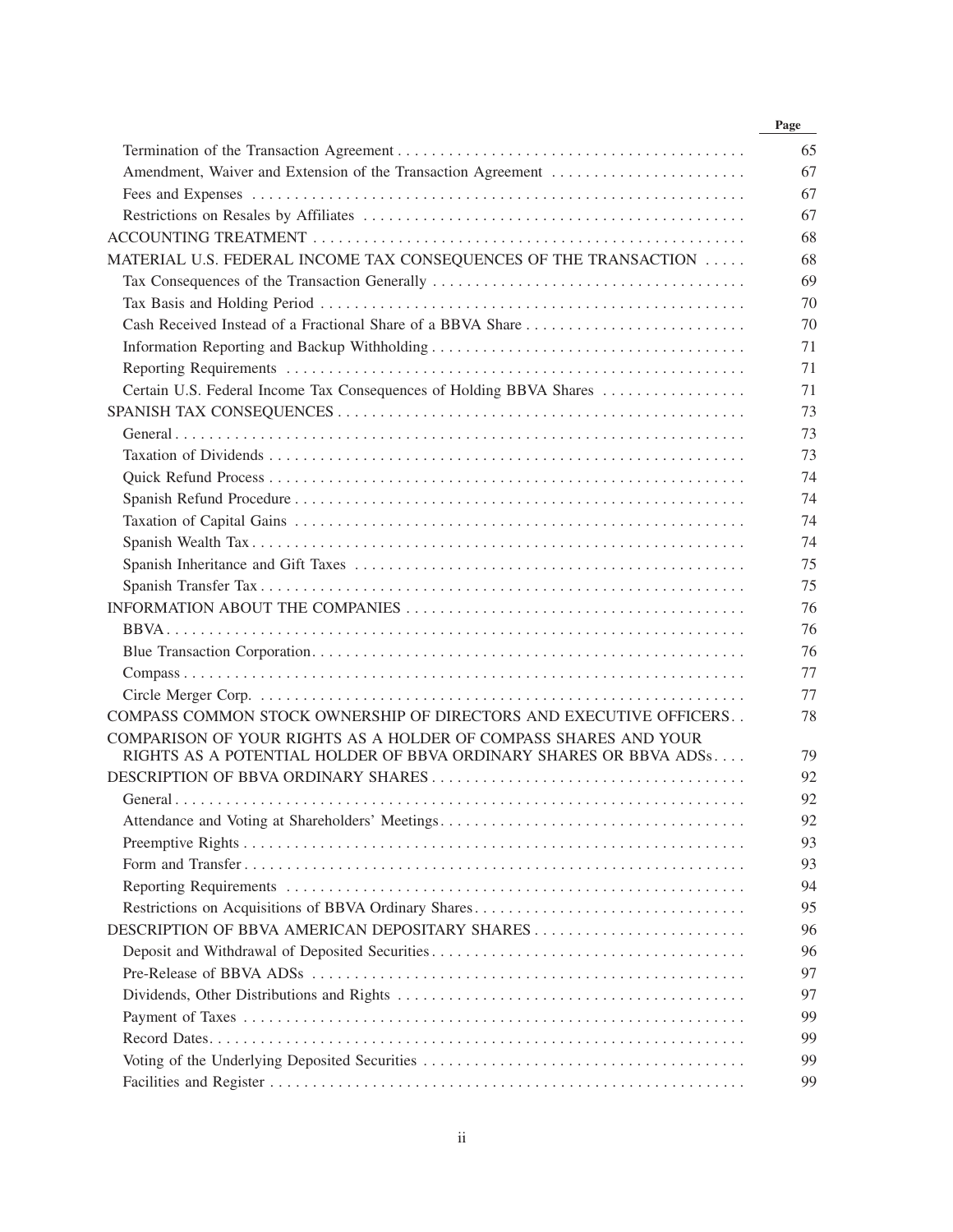|                                                       | Page    |
|-------------------------------------------------------|---------|
|                                                       |         |
|                                                       |         |
|                                                       |         |
|                                                       | -101    |
|                                                       |         |
|                                                       |         |
| BBVA MARKET ACTIVITIES INVOLVING BBVA ORDINARY SHARES | 104     |
|                                                       |         |
|                                                       |         |
|                                                       | 105     |
|                                                       | -105    |
|                                                       |         |
|                                                       | 107     |
|                                                       | Annex A |
|                                                       |         |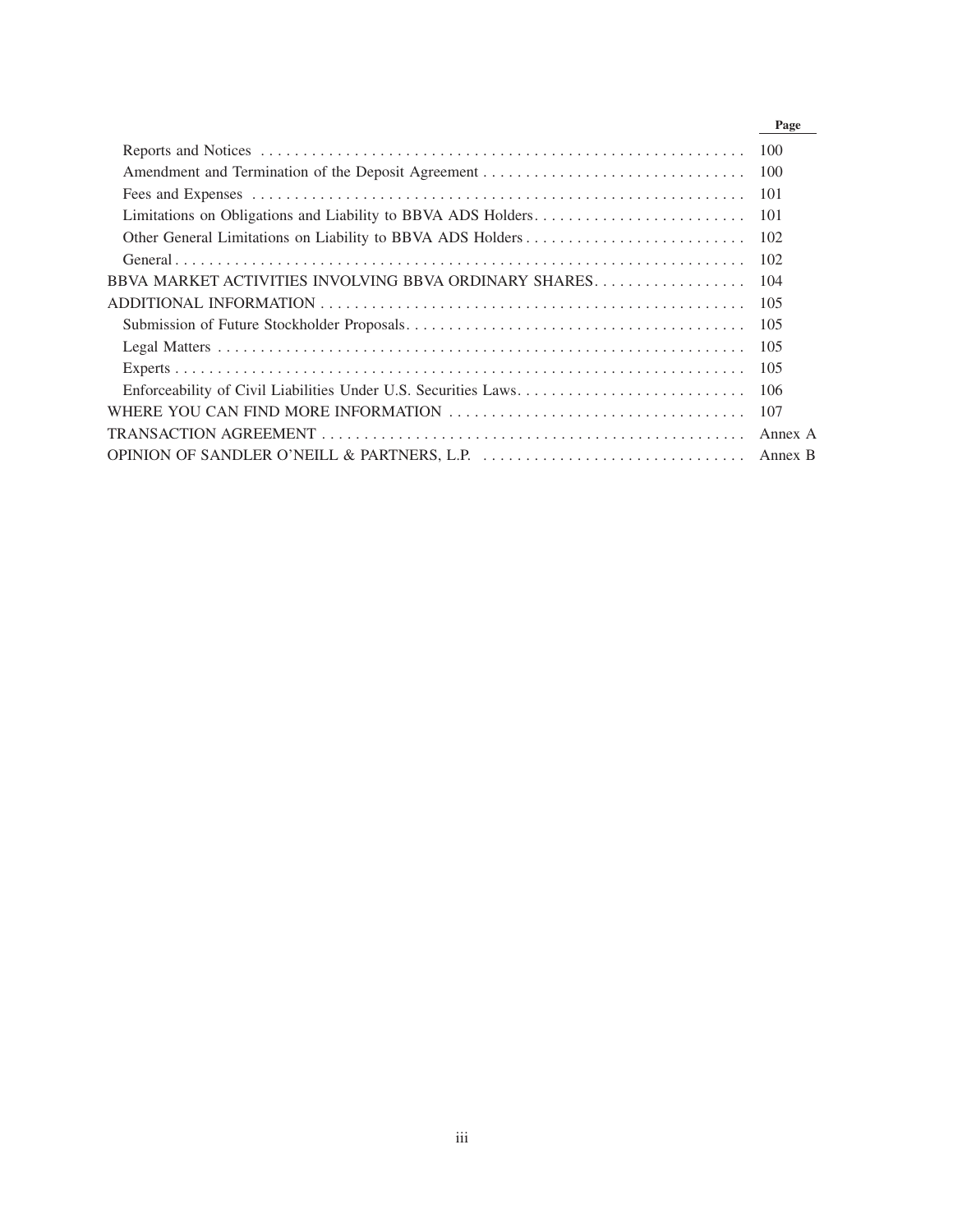#### **QUESTIONS AND ANSWERS ABOUT THE TRANSACTION**

*The following are some questions that you may have regarding the proposed transaction and the other matters being considered at the Compass special meeting and brief answers to those questions. Compass and BBVA urge you to read carefully the remainder of this document because the information in this section does not provide all the information that might be important to you with respect to the proposed transaction and the other matters being considered at the Compass special meeting. Additional important information is also contained in the annexes to, and the documents incorporated by reference in, this document. Unless stated otherwise, all references in this document to BBVA are to Banco Bilbao Vizcaya Argentaria, S.A., a general stock corporation (sociedad anónima) organized under the laws of the Kingdom of Spain, and its consolidated subsidiaries; all references to Compass are to Compass Bancshares, Inc., a Delaware corporation; all references to Compass Virginia are to Circle Merger Corp., a Virginia corporation and a wholly owned subsidiary of Compass; all references to the combined company are to BBVA, with Compass as a wholly owned subsidiary following completion of the transaction; and all references to the transaction agreement are to the Transaction Agreement, dated as of February 16, 2007, by and among BBVA and Compass, a copy of which is attached as Annex A to this document.*

#### **Q: What matters will be considered at the special meeting?**

A: At the Compass special meeting, Compass stockholders will be asked to vote in favor of approving and adopting the transaction agreement.

#### **Q: Why is my vote important?**

A: Approval of the transaction agreement requires the affirmative vote of the holders of a majority of the outstanding shares of Compass common stock. Accordingly, the failure to submit a proxy card or to vote in person at the special meeting or the abstention from voting by Compass stockholders will have the same effect as an "AGAINST" vote with respect to the approval of the transaction agreement.

### **Q: What do I need to do now in order to vote?**

- A: After you have carefully read this document, please respond as soon as possible so that your shares will be represented and voted at the Compass special meeting by:
	- completing, signing and dating your proxy card and returning it in the postage-paid envelope; or
	- if you are a Compass stockholder of record, by submitting your proxy by telephone or through the Internet.

Please note that there are separate arrangements for using the Internet and telephone depending on whether your shares are registered in Compass' stock records in your name or in the name of a broker, bank or other holder of record.

#### **Q: How do I vote my shares or make an election if my shares are held in "street name"?**

A: You should contact your broker or bank. Your broker or bank can give you directions on how to instruct the broker or bank to vote your shares. Your broker or bank will not vote your shares unless the broker or bank receives appropriate instructions from you. Your failure to vote will have the same effect as a vote "AGAINST" approval and adoption of the transaction agreement. You should therefore provide your broker or bank with instructions as to how to vote your shares. In addition, when you receive a form of election, you should follow your broker's or bank's instructions for making an election with respect to your shares of Compass common stock.

### **Q: If I hold shares of Compass common stock within a Compass retirement plan account, will I be allowed to vote these shares in connection with the transaction?**

A: Yes. If you participate in the Compass Bancshares, Inc. Employee Stock Ownership Plan (which includes the SmartInvestor-401(k)) and/or the Compass Bancshares, Inc. SmartInvestor Retirement Plan, you may vote the number of shares of Compass common stock allocated to your individual plan account(s) on the record date. You may vote by giving instructions to the respective plan trustee in accordance with the instructions accompanying the materials that will be separately mailed to plan participants by the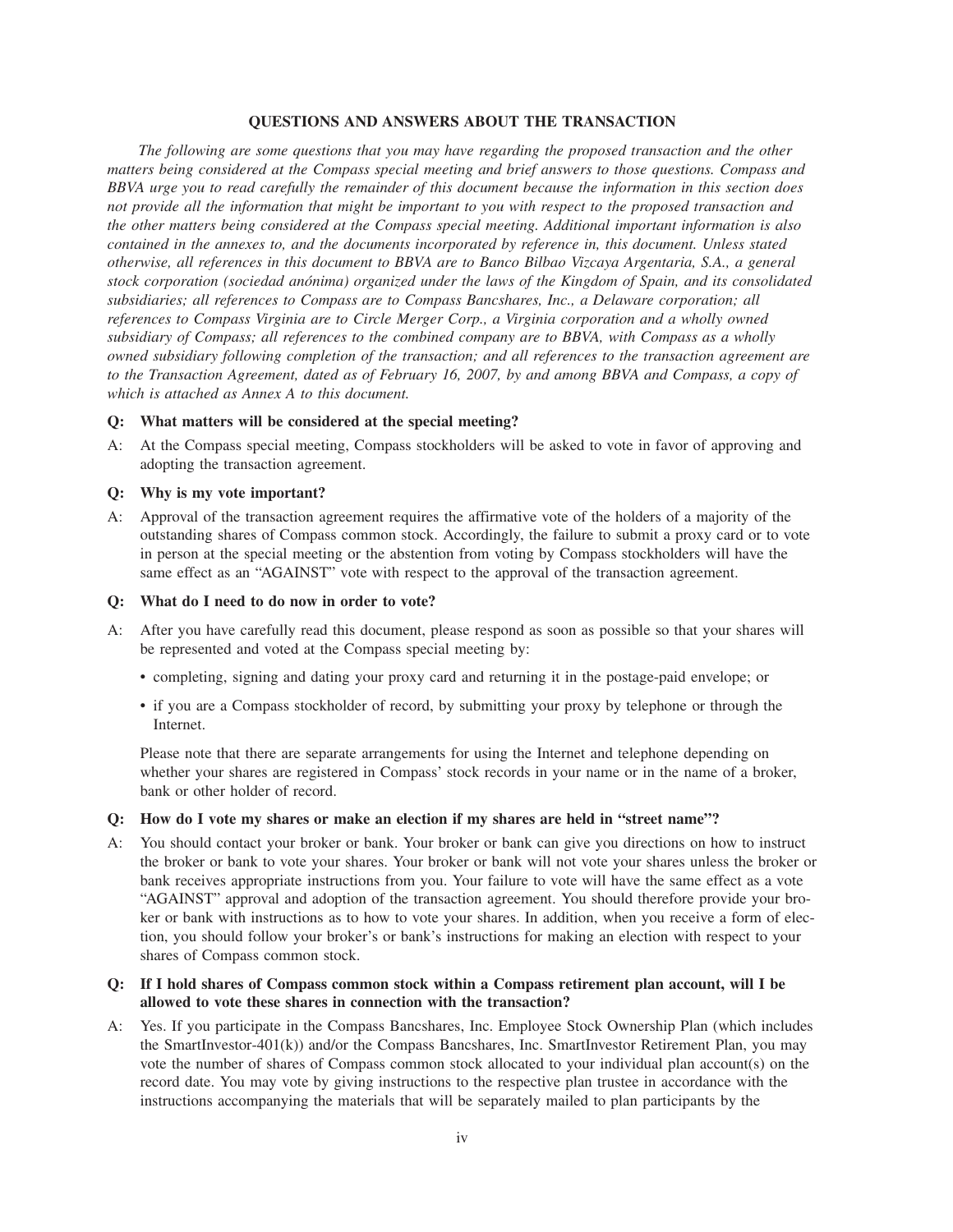respective plan trustee. The trustee will vote your shares in accordance with your duly executed instructions if you meet the deadline for submitting your voting instructions to the plan trustee. This deadline may be earlier than the deadline generally applicable to Compass shareholders. If you do not properly or timely submit your instructions to vote the shares allocated to your retirement plan account(s), the trustee will not cast a vote with respect to your retirement plan shares. The trustee will vote any shares of Compass common stock held in the retirement plans but not allocated to individual participants' accounts in proportion to the voting instructions given by the respective retirement plan participants for those shares allocated to such participants' accounts. At a later time, you will receive separate materials relating to the election of transaction consideration from the respective plan trustee.

### **Q: When and where is the stockholder meeting?**

- A: The Compass special meeting will take place on August 8, 2007 at 10:00 a.m. (Birmingham, Alabama time) at the Corporate Headquarters Building, 15 South 20th Street, Birmingham, Alabama 35233.
- **Q: Are there risks associated with the transaction that I should consider in deciding how to vote?**
- A: Yes. There are a number of risks related to the transaction, BBVA and Compass that are discussed in this document and in other documents incorporated by reference in this document. *Please read with particular care the detailed description of the risks associated with the transaction on pages 22 through 26 and in the BBVA and Compass SEC filings referred to on pages 107 to 109.*

### **Q: When do you currently expect to complete the transaction?**

A: In the second half of 2007. However, BBVA and Compass cannot assure you when or if the transaction will occur. BBVA and Compass must first obtain the required approvals of Compass stockholders and BBVA shareholders and the necessary regulatory approvals. The approval of BBVA shareholders was received on June 21, 2007.

### **Q: What type of consideration can I receive in the transaction?**

A: In the transaction, you will have the right to receive, at your election, consideration for each of your shares of Compass common stock in the form of cash or BBVA American Depositary Shares, referred to as "BBVA ADSs," subject to proration in the circumstances described below. The aggregate number of BBVA shares (in the form of BBVA ADSs) that will be delivered to Compass stockholders in the transaction is 196,000,000. As a result, if Compass stockholders make valid elections to receive a total of more than 196,000,000 BBVA ADSs, those Compass stockholders electing to receive BBVA ADSs will have the amount of BBVA ADSs that they receive as consideration proportionately reduced and will receive a portion of their consideration in cash, despite their election. Similarly, if Compass stockholders make valid elections to receive fewer than 196,000,000 BBVA ADSs, those Compass stockholders electing to receive cash will have the amount of cash that they receive as consideration proportionately reduced and will receive a portion of their consideration in BBVA ADSs, despite their election.

### **Q: When must I elect the type of consideration that I prefer to receive?**

A: The form of election will be provided to you at a later date and, if you wish to elect whether, in the transaction, you prefer to receive cash or prefer to receive BBVA ADSs you should carefully review and follow the instructions set forth in the form of election. Since the actual election deadline is not currently known, BBVA and Compass will issue a press release announcing the date of the election deadline at least ten business days before that deadline. If you do not submit a properly completed and signed form of election to the exchange agent by the election deadline, you will have no control over the type of consideration you may receive and, consequently, may receive only cash or only BBVA ADSs, or a combination of cash and BBVA ADSs in the transaction, depending on elections made by other Compass stockholders. The form of election will also provide a telephone number where you can obtain information about how to convert any BBVA ADSs you receive in the transaction into BBVA ordinary shares at no charge to you during a specified period following completion of the transaction. Since the value of BBVA ADSs and BBVA ordinary shares will fluctuate, the value of the cash consideration and the value of the share consideration could differ substantially.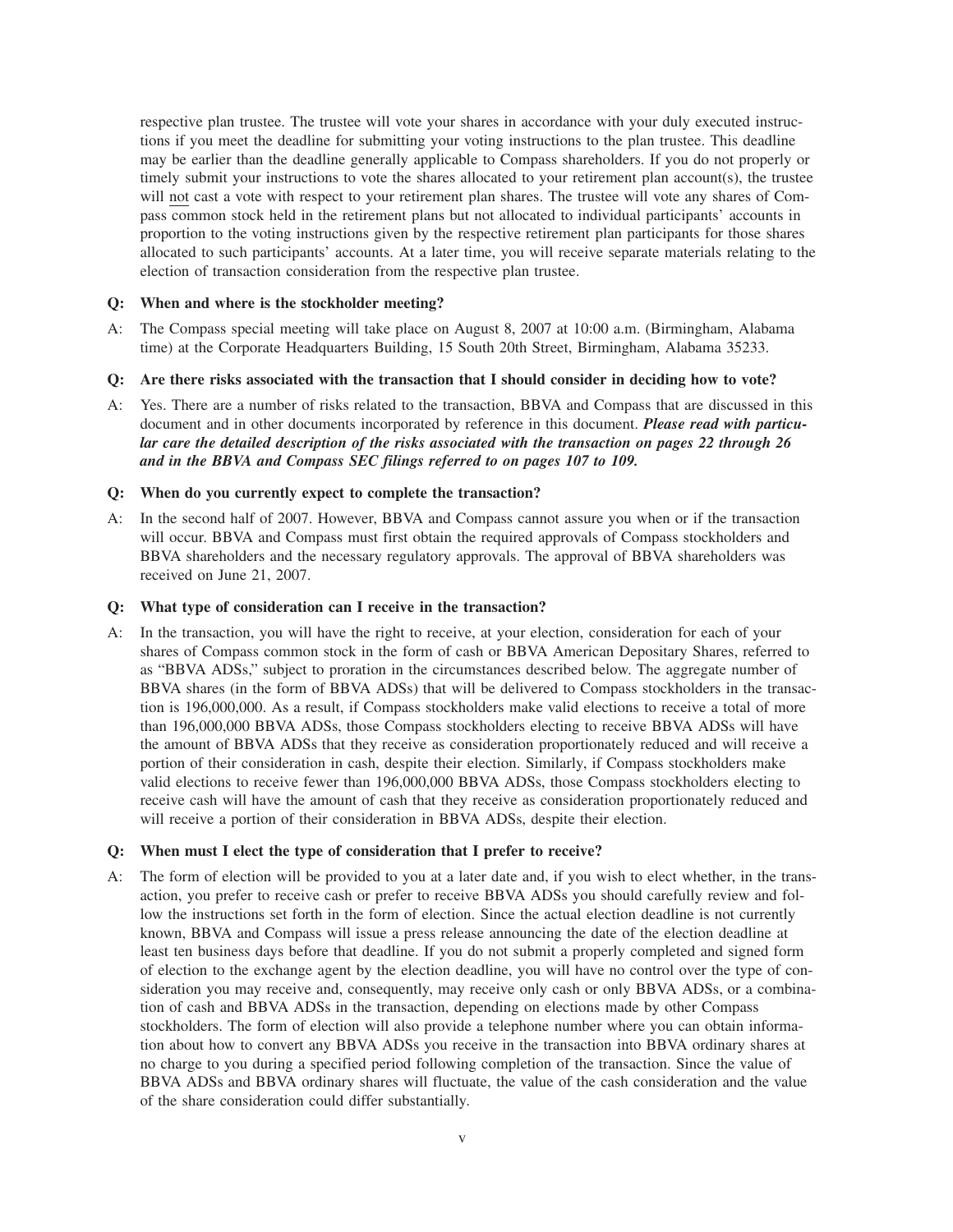### **Q: Should I send in my Compass stock certificates with my proxy card?**

A: No. Please DO NOT send your Compass stock certificates with your proxy card. You will be provided at a later date a form of election and instructions regarding the surrender of your Compass stock certificates. You should then, prior to the election deadline, send your Compass stock certificates to the exchange agent, together with your completed, signed form of election. Compass suggests that your Compass stock certificates be sent via registered mail.

#### **Q: What if I want to change my vote after I have delivered my proxy card?**

- A: You may change your vote at any time before your proxy is voted at the stockholder meeting. The presence of a stockholder at the special meeting will not automatically revoke that stockholder's proxy. However, a stockholder may revoke a proxy at any time prior to its exercise by:
	- submitting a written revocation to Jerry W. Powell, Corporate Secretary, Compass Bancshares, Inc., 15 South 20th Street, Birmingham, Alabama 35233, that is received prior to the meeting;
	- submitting another proxy by telephone, via the Internet or by mail that is dated later than the original proxy and that is received prior to the meeting; or
	- attending the special meeting and voting in person if your shares of Compass common stock are registered in your name rather than in the name of a broker, bank or other nominee.

If your shares are held by a broker or bank, you must follow the instructions on the form you receive from your broker or bank with respect to changing or revoking your proxy.

### **Q: Whom can I call with questions about the stockholder meeting or the transaction?**

A: If you have questions about the transaction or the special meeting of stockholders or you need additional copies of this document, or if you have questions about the process for voting or if you need a replacement proxy card, you should contact:

> Morrow & Co. Inc. 1-800-607-0088

### **Q: Where can I find more information about the companies?**

A: You can find more information about BBVA and Compass from the various sources described under "Where You Can Find More Information" beginning on page 107.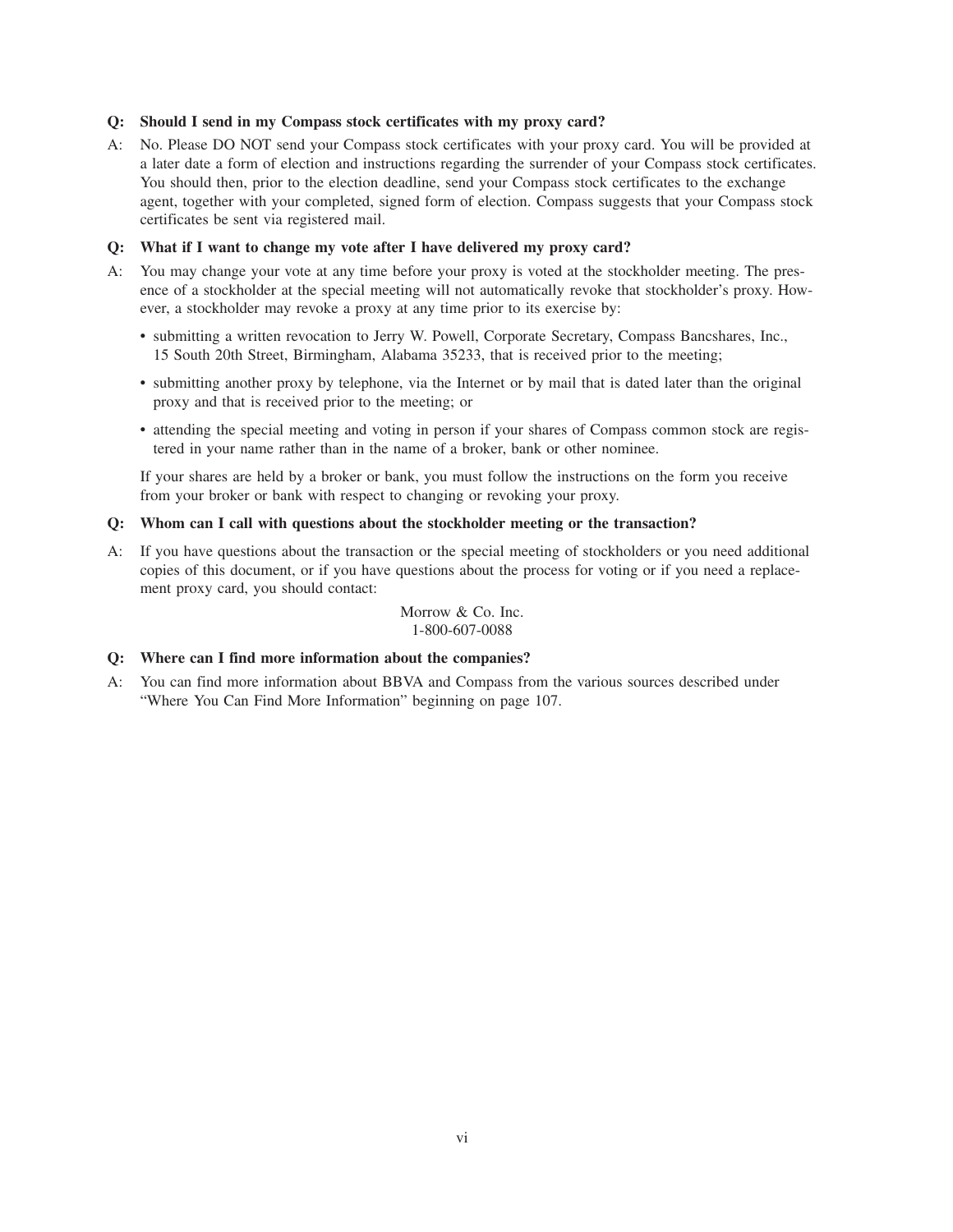#### **SUMMARY**

*The following summary highlights material information from this document. It does not contain all of the information that may be important to you. You are urged to read carefully this entire document and other documents which are referred to in this document in order to fully understand the transaction. See "Where You Can Find More Information" on page 107. Most items in this summary include a page reference directing you to a more complete description of those items.*

#### **The Companies (see page 76)**

**Banco Bilbao Vizcaya Argentaria, S.A.** Plaza de San Nicolás 4 48005 Bilbao Spain (34) 94-487-6000

BBVA is a highly diversified international financial group, with strengths in the traditional banking businesses of retail banking, asset management, private banking and wholesale banking. For the year ended December 31, 2006, BBVA had income attributed to the group of  $\epsilon$ 4.7 billion, and as of December 31, 2006, BBVA had total assets of  $\epsilon$ 411.9 billion and total equity of  $\epsilon$ 22.3 billion. BBVA ADSs trade on the New York Stock Exchange under the symbol "BBV." BBVA ordinary shares are listed on the Spanish Stock Exchanges in Madrid, Bilbao, Barcelona and Valencia, referred to as the "Spanish Stock Exchanges," and quoted on the Automated Quotation System of the Spanish Stock Exchanges, referred to as the "Automated Quotation System," under the symbol "BBVA."

**Compass Bancshares, Inc.** 15 South 20th Street Birmingham, Alabama 35233 (205) 297-3000

Compass Bancshares, Inc. is a \$34.2 billion Southwestern financial holding company which operates 415 full-service banking offices including 164 in Texas, 89 in Alabama, 75 in Arizona, 44 in Florida, 33 in Colorado and 10 in New Mexico. Compass is among the top 30 U.S. bank holding companies by asset size and ranks among the top earners of its size based on return on equity. Shares of Compass' common stock are traded through the NASDAQ Global Select Market<sup>SM</sup> exchange under the symbol "CBSS."

#### **BBVA Ordinary Shares and BBVA American Depositary Shares (see pages 92 and 96)**

BBVA is a Spanish company that issues ordinary shares that are equivalent in many respects to common stock of a U.S. company. BBVA ordinary shares are listed in euros on the Spanish Stock Exchanges and quoted on the Automated Quotation System under the symbol "BBVA." BBVA American Depositary Shares, or ADSs, are similar to the underlying BBVA ordinary shares and carry substantially the same rights; however, they are not identical. BBVA ADSs are securities that trade in dollars on the New York Stock Exchange under the symbol "BBV" and, like other ADSs, allow shareholders in the United States to more easily hold and trade interests in foreign-based companies. Each BBVA ADS represents one BBVA ordinary share. BBVA ADSs may be evidenced by certificates known as American Depositary Receipts, or "ADRs." See "Description of BBVA Ordinary Shares" and "Description of BBVA American Depositary Shares."

# **You Will Receive Cash and/or BBVA ADSs in the Transaction Depending on Your Election and Any Proration (see page 51)**

The terms and conditions of BBVA's acquisition of Compass, which we refer to as "the transaction," are contained in the transaction agreement, which is attached as Annex A to this document. Please carefully read the transaction agreement, as it is the legal document that governs the transaction.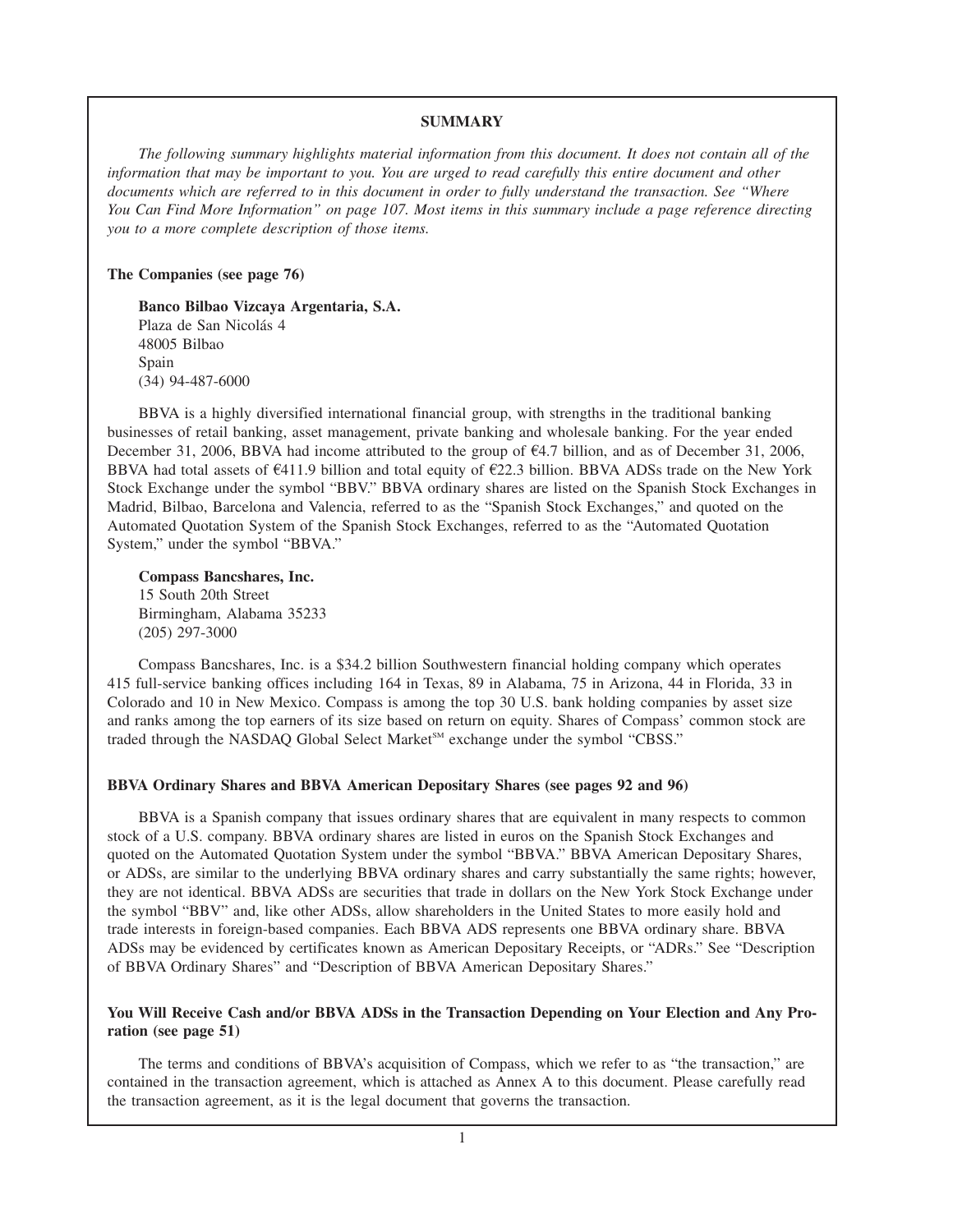In the transaction, BBVA and Compass Virginia will effect a "share exchange" under Virginia corporate law, where each share of Compass Virginia common stock will be exchanged for the right to receive, at the holder's election, either 2.8 BBVA ADSs or \$71.82 in cash, subject to proration. We refer to this event as the "share exchange." As a result of the foregoing steps, Compass Virginia will become a wholly owned subsidiary of BBVA.

You will have the right to receive, at your election, consideration for each of your shares of Compass common stock in the form of cash or BBVA ADSs, subject to proration in the circumstances described below. In this document, BBVA ADSs and BBVA ordinary shares are referred to as "BBVA shares." Only BBVA ADSs will be delivered to Compass stockholders in the transaction. You will have the option to convert any BBVA ADSs you receive in the transaction into BBVA ordinary shares at no charge to you during a specified period following the completion of the transaction. In the event of proration, you may receive a portion of the consideration in a form other than that which you elected.

The following table illustrates, for each type of election, the approximate total market value that you would receive for each of your shares of Compass common stock assuming various prices of BBVA shares at the time the transaction is completed. The potential market values indicated for each election are illustrative only and will vary at the time of the completion of the transaction based upon a number of factors, including the actual price of BBVA shares at the time (which may be below or above the values included in the tables below) and whether that election is prorated. On June 29, 2007, the latest practicable date prior to the date of this document, the closing price per BBVA ordinary share and the closing price per BBVA ADS were  $E18.20$ (\$24.61 at the then-prevailing exchange rate) and \$24.38, respectively. You are urged to obtain a current market quotation for the BBVA ADSs and BBVA ordinary shares.

|                                    |                     | Value of Share Election***         |                     |  |  |
|------------------------------------|---------------------|------------------------------------|---------------------|--|--|
| <b>Maximum</b><br><b>Proration</b> | <b>No Proration</b> | <b>Maximum</b><br><b>Proration</b> | <b>No Proration</b> |  |  |
| \$84.15                            | \$71.82             | \$84.15                            | \$95.20             |  |  |
| 81.19                              | 71.82               | 81.19                              | 89.60               |  |  |
| 78.24                              | 71.82               | 78.24                              | 84.00               |  |  |
| 75.29                              | 71.82               | 75.29                              | 78.40               |  |  |
| 72.34                              | 71.82               | 72.34                              | 72.80               |  |  |
| 69.38                              | 71.82               | 69.38                              | 67.20               |  |  |
| 66.43                              | 71.82               | 66.43                              | 61.60               |  |  |
| 63.48                              | 71.82               | 63.48                              | 56.00               |  |  |
| 60.53                              | 71.82               | 60.53                              | 50.40               |  |  |
| 57.58                              | 71.82               | 57.58                              | 44.80               |  |  |
| 54.62                              | 71.82               | 54.62                              | 39.20               |  |  |
|                                    |                     | Value of Cash Election**           |                     |  |  |

\* Note that the prices are illustrative only. The actual market price of BBVA ordinary shares or BBVA ADSs may be outside of the ranges set forth above, and the market value of the consideration receivable in the transaction may not be shown in the table above.

- \*\* Maximum proration for shares of Compass common stock as to which a cash election is made would occur if all Compass stockholders made a cash election, and is computed based on 132,786,601 Compass common shares outstanding on May 31, 2007, which does not include treasury stock. No proration of shares of Compass common stock as to which a cash election is made would occur if share elections were made with respect to 70,000,000 (constituting approximately 52.72% of the shares of Compass common stock, or approximately 50.78% of the shares of Compass common stock and Compass options, outstanding on May 31, 2007) or more shares of Compass common stock.
- \*\*\* Maximum proration for shares of Compass common stock as to which the share election is made would occur if all Compass stockholders made a share election, and is computed based on 132,786,601 Compass common shares outstanding on May 31, 2007, which does not include treasury stock. No proration for shares of Compass common stock as to which the share election is made would occur if share elections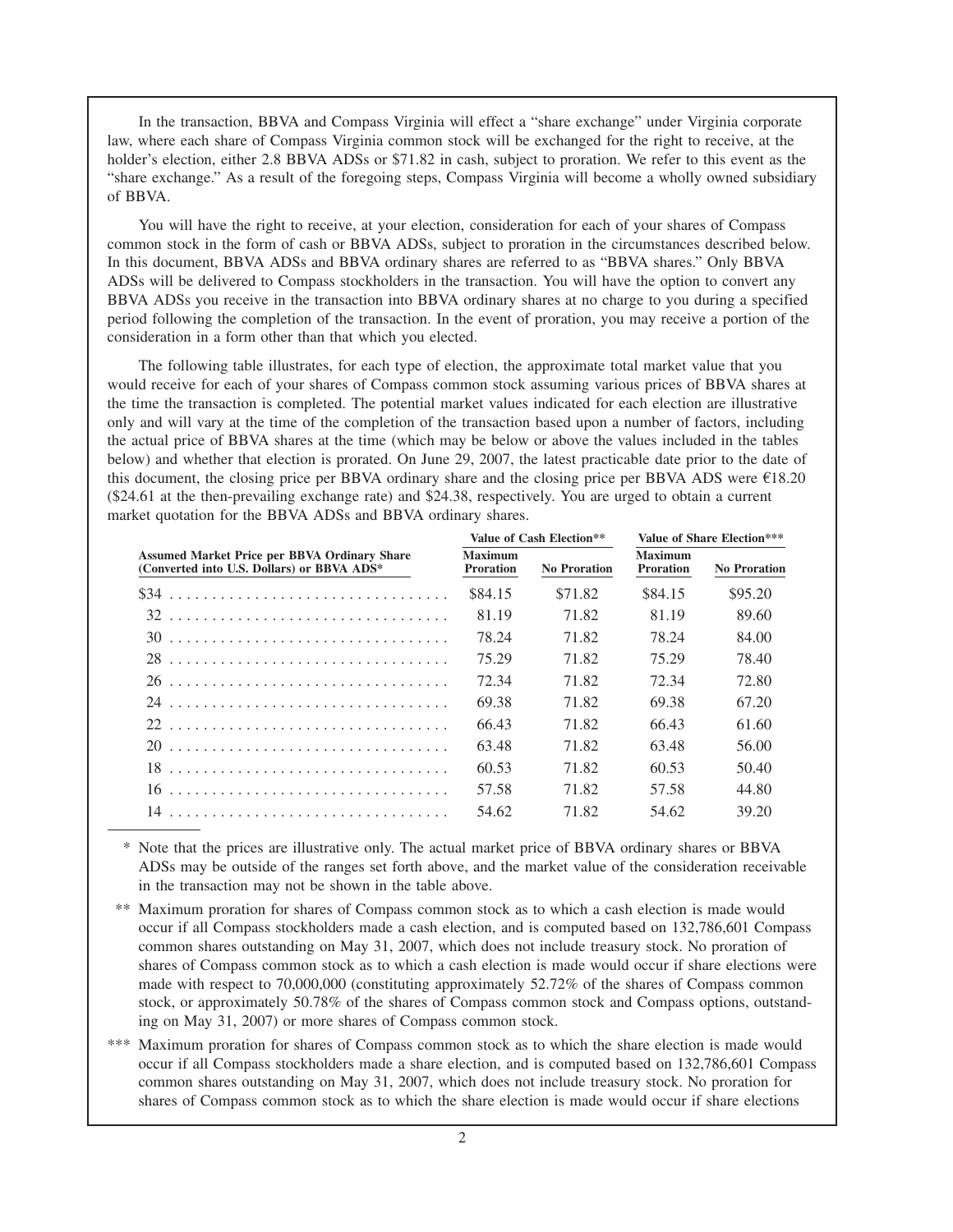were made with respect to 70,000,000 (constituting approximately 52.72% of the shares of Compass common stock, or approximately 50.78% of the shares of Compass common stock and Compass options, outstanding on May 31, 2007) or fewer shares of Compass common stock.

# **Regardless of Whether You Make a Cash Election or a Share Election, You May Nevertheless Receive a Mix of Cash and BBVA Shares (see page 52)**

The aggregate number of BBVA shares that will be issued in the transaction is 196,000,000. As a result, if Compass stockholders make valid elections to receive a total of more than 196,000,000 BBVA shares, those Compass stockholders electing to receive BBVA shares will have the amount of BBVA shares that they receive as consideration proportionately reduced and will receive a portion of their consideration in cash, despite their election. Similarly, if Compass stockholders make valid elections to receive fewer than 196,000,000 BBVA shares, those Compass stockholders electing to receive cash will have the amount of cash that they receive as consideration proportionately reduced and will receive a portion of their consideration in BBVA shares, despite their election.

# **If You Receive BBVA Shares as Consideration in the Transaction, the Implied Value of That Consideration Will Depend on the Market Price of BBVA Ordinary Shares (Converted into U.S. dollars) or BBVA ADSs on the Date the Consideration Is Received (see page 19)**

The U.S. dollar value of BBVA ordinary shares or BBVA ADSs being delivered as consideration in the transaction will depend on the price of BBVA ordinary shares and the euro/U.S. dollar exchange rate or the price of BBVA ADSs on the date the consideration is received.

Based on the closing price of BBVA ordinary shares on the Spanish Stock Exchanges as reported by the Automated Quotation System and the then-current euro/U.S. dollar exchange rate:

- on February 15, 2007, the last full trading day in Madrid prior to the announcement of the transaction, the implied value per share of Compass common stock of the share consideration was \$73.46; and
- on June 29, 2007, the latest practicable date prior to the date of this document, the implied value per share of Compass common stock of the share consideration was \$68.90.

Based on the closing market price of BBVA ADSs on the New York Stock Exchange:

- on February 15, 2007, the implied value per share of Compass common stock of the share consideration was \$73.44; and
- on June 29, 2007, the implied value per share of Compass common stock of the share consideration was \$68.26.

# **The BBVA Ordinary Shares and BBVA ADSs to Be Issued in the Transaction Will Be Listed and Traded on Various Exchanges (see page 17)**

BBVA ADSs are listed on the New York Stock Exchange. BBVA ordinary shares that are represented by BBVA ADSs are listed on the Spanish Stock Exchanges and quoted on the Automated Quotation System. BBVA ordinary shares are also listed on the Frankfurt, London, Mexico, Milan and Zurich stock exchanges.

# **The Rights Associated with Owning BBVA Ordinary Shares or BBVA ADSs Are Different from Those Associated with Owning Compass Common Stock (see page 79)**

The rights of holders of BBVA ordinary shares are governed by Spanish law and by BBVA's bylaws *(estatutos).* The rights of Compass stockholders are governed by Delaware law and by Compass' restated certificate of incorporation and amended and restated bylaws. Upon completion of the transaction, some Compass stockholders will become holders of BBVA ADSs, and their rights will be governed by New York law and the deposit agreement under which the BBVA ADSs are issued. The BBVA ordinary shares that the BBVA ADSs represent will be governed by Spanish law and BBVA's bylaws. For a comparison of the rights of holders of BBVA ordinary shares or BBVA ADSs with the rights of holders of Compass common stock, see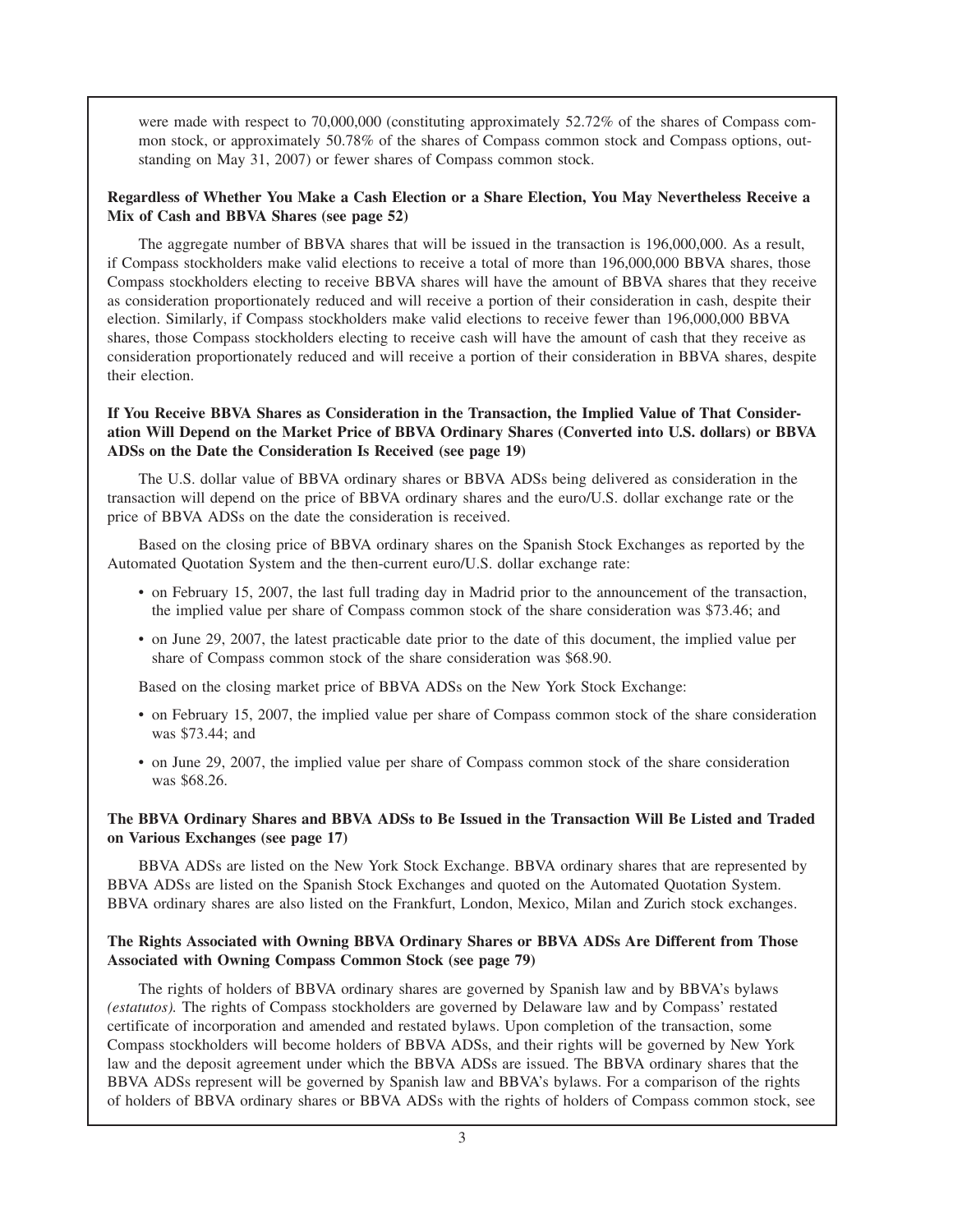"Comparison of Your Rights as a Holder of Compass Shares and Your Rights as a Potential Holder of BBVA Ordinary Shares or BBVA ADSs."

### **What Holders of Compass Stock Options and Other Equity-Based Awards Will Receive (see page 51)**

Immediately prior to the completion of the transaction, each Compass option that is then outstanding will be canceled in exchange for the right to receive, no later than five days after completion of the transaction, cash equal to the excess of the blended per share value of all cash and BBVA shares being received for each share of Compass common stock in the transaction less required taxes (based on the number of shares of Compass common stock converted into cash and converted into BBVA shares, with such BBVA shares being valued based on the average, rounded to the nearest one-tenth of a European cent and converted into U.S. dollars, of the closing sale price per BBVA ordinary share for the five trading days ending on the business day immediately preceding the date that the share exchange becomes effective) over the exercise price of such option. As of May 31, 2007, there were 3,704,326 vested, and 1,370,414 unvested, Compass stock options. Compass optionholders would receive \$134,369,350 in exchange for the vested Compass options denoted above and \$19,539,105 in exchange for the unvested Compass options denoted above based upon the closing price for BBVA ordinary shares on June 29, 2007. Since the consideration to be paid to the option holders will be based in part on the 5 day average trading price of the BBVA shares during the period preceding the completion of the transactions, and there may be exercises and forfeitures of options between now and the closing of the transactions, the actual aggregate payments made in respect of the options will be different.

There were 654,077 shares of Compass restricted stock outstanding as of May 31, 2007. Each share of restricted stock outstanding immediately prior to the completion of the transaction will become fully vested and free of restrictions upon completion of the transaction, and will be treated in the transaction in the same manner (including with the same right to make elections) as each other share of Compass common stock. Since the consideration to be paid to the option holders will be based on the blended per share value of all cash and BBVA shares being received for each share of Compass common stock in the transaction and the value of the BBVA shares will be based on the 5 day average trading price of the BBVA shares during the period preceding the completion of the transactions, the per share amount paid to option holders (before deduction of the required taxes and the exercise price of such options) may be less than or greater than the amount paid to shareholders who receive \$71.82 in cash. In addition, since there may be exercises and forfeitures of options between now and the closing of the transactions, the actual aggregate payments made in respect of the options may be different than the estimated amounts.

# **In Order To Make a Valid Election, You Must Properly Complete and Deliver the Form of Election That Will Be Sent at a Later Date (see page 56)**

You will receive at a later date prior to the consummation of the transaction a form of election with instructions for making cash and share elections. You (or your broker) must properly complete and deliver to the exchange agent a form of election along with your stock certificates (or book-entry transfer) or a properly completed notice of guaranteed delivery. The form of election will include delivery instructions with respect to any shares you may hold in book-entry form. You should NOT send your stock certificates with your proxy card.

Forms of election and stock certificates (or book-entry transfer), or a properly completed notice of guaranteed delivery, must be received by the exchange agent by the election deadline. Since the actual election deadline is not currently known, BBVA and Compass will issue a press release announcing the date of the election deadline at least ten business days before that deadline. For further details on the determination of the election deadline, see "The Transaction Agreement — Conversion of Shares; Exchange of Certificates; Elections as to Form of Consideration — Form of Election." Once you (or your broker or bank, on your behalf) have tendered your Compass stock certificates (or book-entry transfer) to the exchange agent, you may not transfer those shares until the transaction is completed, unless you revoke your election by written notice to the exchange agent that is received prior to the election deadline. If the transaction is not completed and the transaction agreement is terminated, your stock certificates will be returned by the exchange agent by firstclass mail or through book-entry transfer (in the case of shares of Compass common stock delivered in bookentry form to the exchange agent).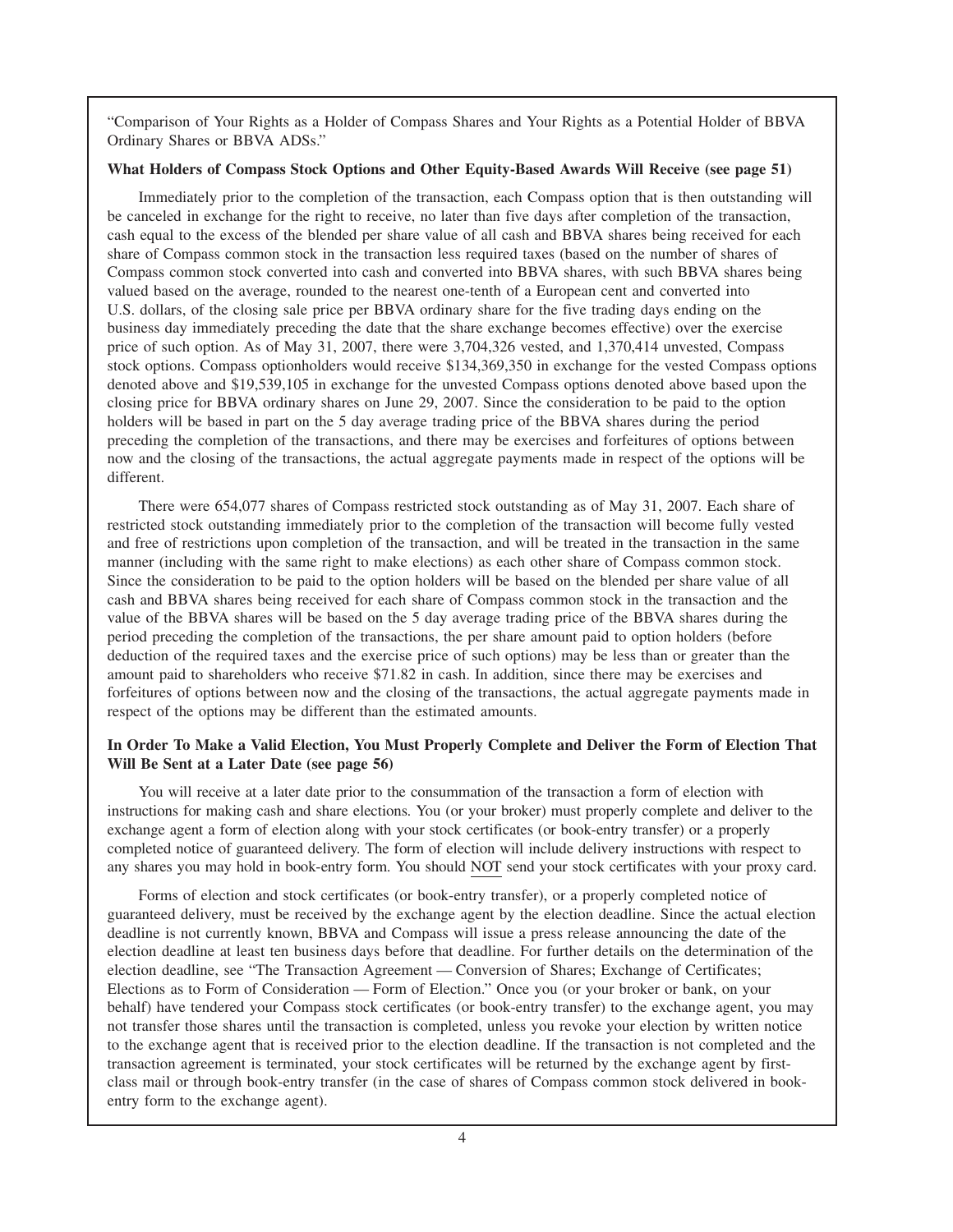If you fail to submit a properly completed form of election, together with your Compass stock certificates (or a properly completed notice of guaranteed delivery) or delivery of book-entry shares, prior to the election deadline, you will be deemed not to have made an election. As a non-electing holder, you may be paid all in cash, all in BBVA ADSs, or in part cash and in part BBVA ADSs, depending on the remaining pool of BBVA shares and cash available for paying consideration after honoring the cash elections and share elections that other stockholders have made, and without regard to your preference.

### **Compass' Financial Advisor Has Provided an Opinion as to the Fairness of the Consideration, from a Financial Point of View, to Compass Stockholders (see page 33)**

Sandler O'Neill & Partners, L.P., or Sandler O'Neill, has provided an opinion to the Compass board of directors, dated as of February 15, 2007, that, as of that date, and subject to and based upon the qualifications and assumptions set forth in the opinion, the consideration to be received by the holders of Compass common stock in the transaction is fair, from a financial point of view, to such stockholders. The full text of Sandler O'Neill's opinion is attached to this document as Annex B. You are urged to read the opinion in its entirety. The opinion of Sandler O'Neill is addressed to the Compass board of directors, is directed only to the consideration to be paid in the transaction and does not constitute a recommendation to any stockholder as to how that stockholder should vote with respect to the transaction. Pursuant to an engagement letter between Compass and Sandler O'Neill, Sandler O'Neill received the following fees: \$250,000 it was entitled to receive upon the signing of the definitive agreement to effect a business combination with BBVA, or any other party, and \$350,000 for rendering an opinion in connection with the business combination with BBVA, or in connection with any other business combination. These fees will be credited against any fee that becomes due upon completion of the business combination with BBVA. Pursuant to the terms of the engagement letter, Compass has agreed to pay Sandler O'Neill a fee in an amount equal to 0.20% of the value of the aggregate consideration payable in any business combination, including the business combination with BBVA, upon the completion of the business combination. Compass currently estimates that the fee payable to Sandler O'Neill in connection with the transaction will be approximately \$19 million.

### **The Compass Board of Directors Recommends That Compass Stockholders Vote "FOR" Approval and Adoption of the Transaction Agreement (see page 31)**

The Compass board of directors has unanimously determined that the transaction, the transaction agreement and the transactions contemplated by the transaction agreement are advisable and in the best interests of, Compass stockholders and unanimously recommends that Compass stockholders vote FOR the proposal to approve and adopt the transaction agreement.

In determining whether to approve the transaction agreement, the Compass board of directors consulted with certain of its senior management and with its legal and financial advisors. In arriving at its determination, the Compass board of directors considered the factors described under "The Transaction — Compass' Reasons for the Transaction; Recommendation of the Compass Board of Directors."

#### **Interests of Compass Executive Officers and Directors in the Transaction (see page 43)**

The directors and executive officers of Compass have financial interests in the transaction that are different from, or in addition to, the interests of Compass stockholders. These interests include rights of executive officers under change in control employment agreements with Compass, rights of directors and officers under stock-based benefit programs and awards of Compass, rights of executive officers under nonqualified deferred compensation plans of Compass, and rights of directors and officers to continued indemnification and insurance coverage after the transaction for acts and omissions occurring before the consummation of the transaction. As more fully described under "— Interests of Compass' Executive Officers and Directors in the Transaction", in connection with the transaction, it was agreed that executive officers of Compass will be paid an amount equal to the change-in-control cash severance benefits under their existing change in control employment agreements with Compass (using their 2007 guaranteed bonus for purposes of determining these amounts) on January 1, 2008 or such earlier date as permitted under Section 409A of the Code, which payment will equal approximately \$11,511,500 for Mr. Jones, \$2,960,100 for Mr. Hegel,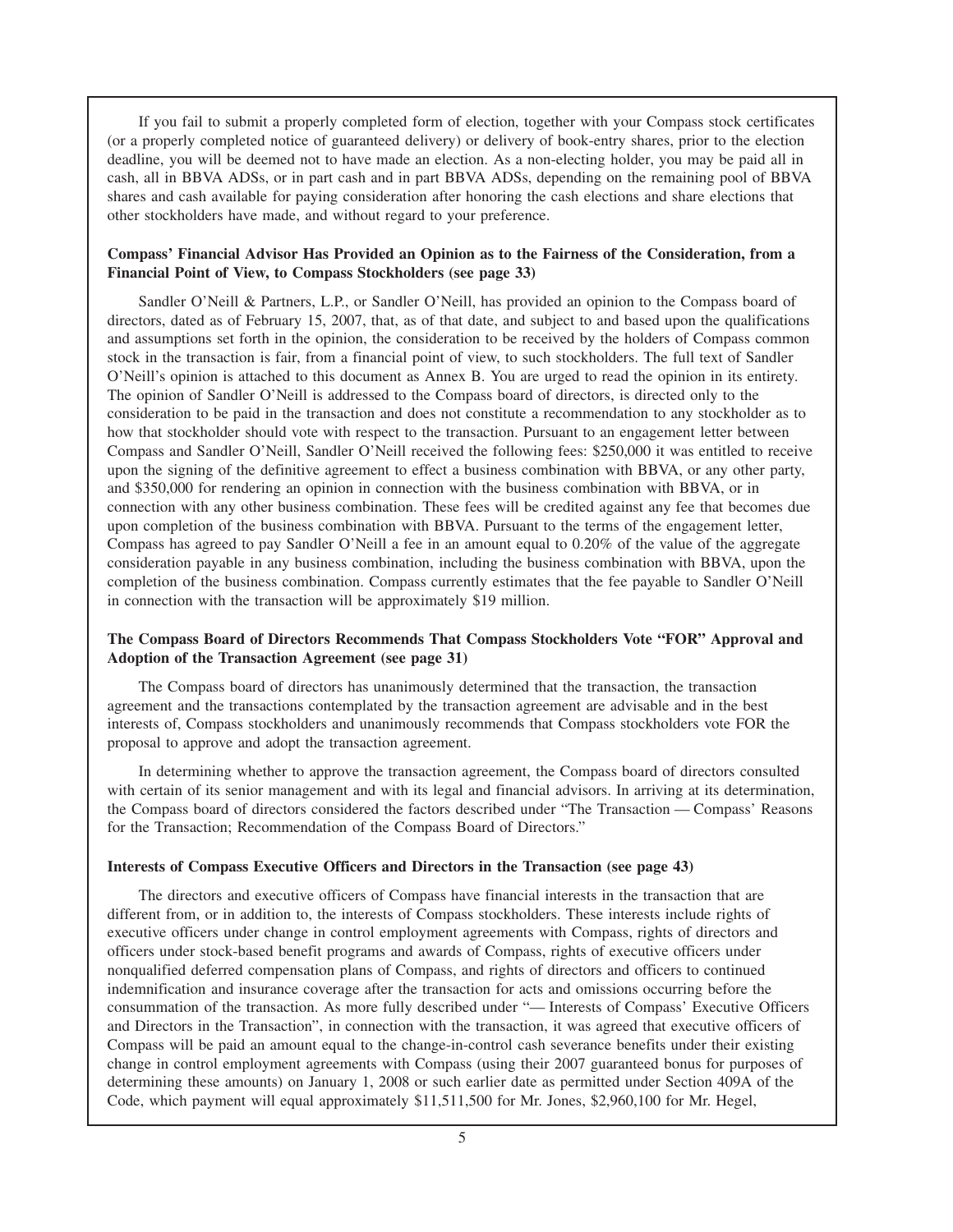\$2,720,900 for Mr. Barri, \$2,571,400 for Mr. Boltwood, \$2,212,600 for Mr. Helms and \$10,100,000, in the aggregate, for the other five executive officers of Compass who are not named executive officers. The aggregate consideration that the eight non-employee directors and ten executive officers of Compass will receive for their stock options to acquire Compass common stock as a result of the transaction is \$69,246,527, approximately 16.2 percent of which will be received for unvested stock options. The consideration that the eight non-employee directors and ten executive officers of Compass will receive for their restricted stock awards as a result of the transaction will be determined based on the elections that they make. The aggregate amounts that the ten executive officers of Compass will be entitled to receive due to distribution of their accounts under Compass' nonqualified deferred compensation plans as a result of the transaction is approximately \$7,915,938, none of which will be received from amounts that will vest due to the consummation of the transaction. The aggregate amount of all such interests is \$109,238,965. In addition, BBVA entered into employment agreements with certain executive officers of Compass as described more fully under "The Transaction — Interests of Compass' Executive Officers and Directors in the Transaction — New Employment Agreements." The Compass board of directors was aware of these interests and considered them in approving the transaction agreement and the transaction.

# **Non-Solicitation (see page 62)**

Compass has agreed that it will not solicit or encourage any inquiries or proposals regarding any acquisition proposals by third parties. Compass may respond to unsolicited proposals in certain circumstances if required by the Compass board of directors' fiduciary duties. Compass must promptly notify BBVA if it receives any acquisition proposals.

### **Conditions to Completion of the Transaction (see page 64)**

Each of BBVA's and Compass' obligations to complete the transaction is subject to the satisfaction or waiver of a number of mutual conditions, including:

- the approval and adoption of the transaction agreement by Compass stockholders;
- the approval by BBVA shareholders of the capital increase necessary to issue BBVA shares as consideration in the transaction and of the abolishment of preemptive rights for BBVA shareholders in connection with such issuance, which approval was received on June 21, 2007;
- the filing of certain documentation relating to the transaction as required under Spanish law; and
- the absence of any order, injunction or decree having been issued by any court or agency of competent jurisdiction or other legal restraint or prohibition preventing the consummation of the transaction and the other transactions contemplated by the transaction agreement, and the absence of any statute, rule, regulation, order, injunction or decree having been enacted, entered, promulgated or enforced by any governmental entity that prohibits or makes illegal the consummation of the transaction.

Each of BBVA's and Compass' obligations to complete the transaction is also separately subject to the satisfaction or waiver of a number of conditions including:

- the receipt by the party of a legal opinion from its counsel with respect to certain federal income tax consequences of the transaction;
- the receipt and effectiveness of all regulatory approvals, registrations and consents, and the expiration of all waiting periods required to complete the transaction; and
- the other party's representations and warranties in the transaction agreement being true and correct, subject to the materiality standards contained in the transaction agreement, and the performance by the other party in all material respects of its obligations under the transaction agreement.

BBVA's obligation to complete the transaction is further subject to the condition that the regulatory approvals received in connection with the completion of the transaction not include any conditions or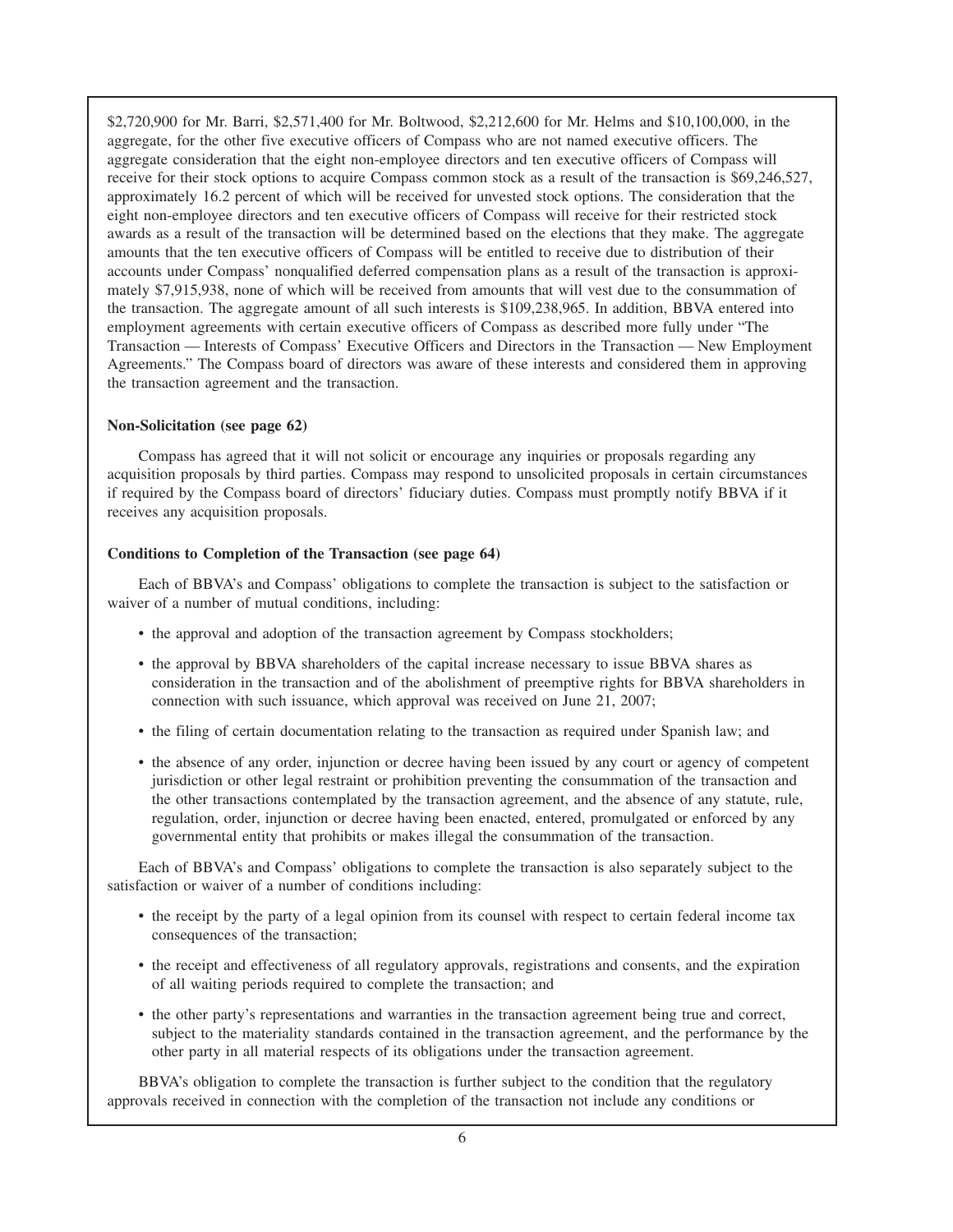restrictions that, in the aggregate, would reasonably be expected to have a material adverse effect on Compass or BBVA, measured on a scale relative to Compass.

# **Termination of the Transaction Agreement (see page 65)**

BBVA and Compass may mutually agree at any time to terminate the transaction agreement without completing the transaction, even if Compass stockholders have approved the transaction and BBVA's shareholders have approved the capital increase required in connection with the transaction. Also, either of BBVA or Compass may terminate the transaction agreement in various circumstances, including the following:

- if a governmental entity which must grant a regulatory approval as a condition to the transaction denies approval of the transaction or any governmental entity has issued an order prohibiting the transaction and such action has become final and non-appealable;
- if the transaction is not completed by February 16, 2008 (other than because of a breach of the transaction agreement caused by the party seeking termination);
- if the other party breaches the transaction agreement in a way that would entitle the party seeking to terminate the agreement not to consummate the transaction, subject to the right of the breaching party to cure the breach within 45 days following written notice (unless it is not possible owing to the nature or timing of the breach for the breaching party to cure the breach); or
- if Compass' stockholders fail to approve the transaction or BBVA's shareholders fail to approve the capital increase required in connection with the transaction, in either case at a meeting duly held for such purpose or at any postponement or adjournment thereof.

Additionally, BBVA may terminate the transaction agreement if Compass has materially breached its obligation to hold a meeting of its stockholders or its "non-solicitation" obligations described under "The Transaction Agreement — No Solicitation of Alternative Transactions," or the Compass board of directors has failed to recommend in the proxy statement the approval and adoption of the transaction agreement, changed its recommendation to Compass stockholders, recommended any alternative transaction proposals with third parties or failed to call a meeting of its stockholders, or Compass or any of its representatives engages in discussions with any person in connection with an unsolicited alternative transaction proposal and has not ceased all discussions within 20 days of the first date of such discussions.

Compass may also terminate the transaction agreement if, assuming BBVA receives the necessary reports of an expert designated by the Commercial Registry of Vizcaya relating to the fair value of Compass common stock to be accepted by BBVA in the transaction and of the auditor designated by such Commercial Registry relating to the abolishment of preemptive rights of BBVA shareholders in connection with the issuance of BBVA ordinary shares in the transaction, BBVA has failed to call an extraordinary general meeting of BBVA shareholders to propose the capital increase required to issue the BBVA shares to be delivered to Compass stockholders as consideration in the transaction or failed to propose the capital increase at such meeting. On June 21, 2007, at an extraordinary general meeting of BBVA shareholders, BBVA shareholders approved the capital increase required to issue the BBVA shares to be delivered to Compass stockholders as consideration in the transaction.

### **Termination Fee (see page 66)**

Compass has agreed to pay a termination fee of \$385,000,000 to BBVA if the transaction agreement is terminated under any of the circumstances specified in "The Transaction Agreement — Termination of the Transaction Agreement — Termination Fees." BBVA has agreed to pay a termination fee to Compass in the same amount if the transaction agreement is terminated in the circumstance specified in "The Transaction Agreement — Termination of the Transaction Agreement — Termination Fees."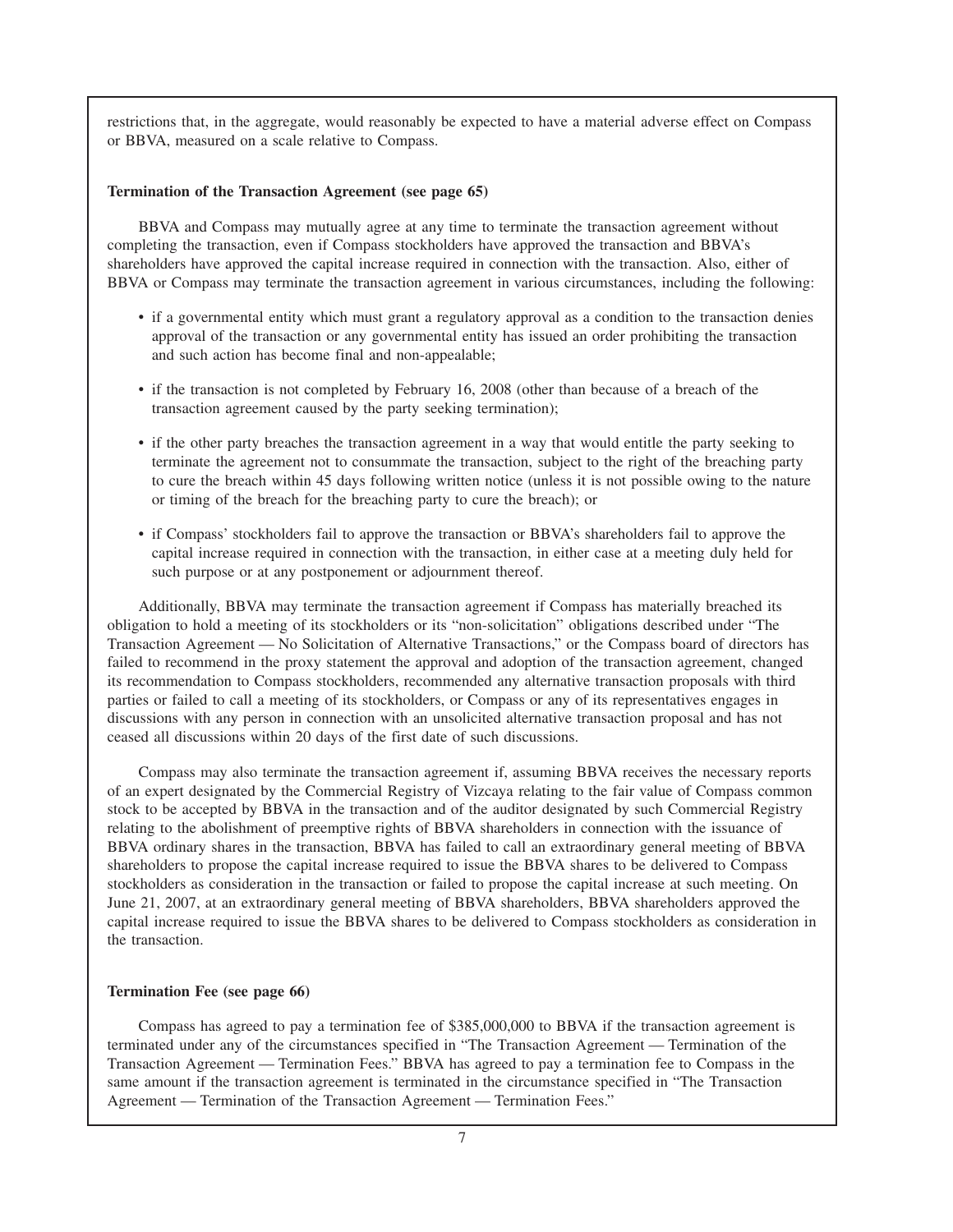# **Appraisal Rights (see page 49)**

Compass stockholders will not have appraisal rights or dissenters' rights in connection with the transaction.

# **Compass Will Hold Its Special Meeting on August 8, 2007 (see page 27)**

The Compass special meeting will be held on August 8, 2007 at 10:00 a.m. (Birmingham, Alabama time) at the Corporate Headquarters Building, 15 South 20th Street, Birmingham, Alabama. At the special meeting, Compass stockholders will be asked:

- to approve and adopt the transaction agreement;
- to vote upon an adjournment or postponement of the Compass special meeting, if necessary, to solicit additional proxies; and
- to transact any other business as may properly be brought before the Compass special meeting or any adjournment or postponement of the Compass special meeting.

You can vote at the Compass special meeting if you owned Compass common stock at the close of business on June 29, 2007. On that date, there were 133,017,503 shares of Compass common stock outstanding and entitled to vote, approximately 2.3% of which were owned and entitled to be voted by Compass directors and executive officers and their affiliates. You can cast one vote for each share of Compass common stock you owned on that date. In order to approve and adopt the transaction agreement, the holders of a majority of the outstanding shares of Compass common stock entitled to vote must vote in favor of doing so.

### **Regulatory Approvals Required for the Transaction (see page 46)**

Completion of the proposed transaction is subject to various regulatory approvals or clearances, including approval from the Federal Reserve Board, the Bank of Spain *(Banco de España)*, the National Securities Market Commission of Spain *(Comisión Nacional del Mercado de Valores)*, referred to as the "CNMV," and various securities and insurance regulatory authorities in the United States.

BBVA and Compass have completed, or will complete, the filing of all applications and notices with regulatory authorities required in order to complete the transaction.

The Federal Reserve Board approved the transaction on May 31, 2007 and the Alabama State Banking Department approved the transaction on June 5, 2007. Although BBVA and Compass currently believe they should be able to obtain the other necessary regulatory approvals in a timely manner, they cannot be certain when or if they will obtain them.

# **The Transaction Has Been Structured to Be Tax-Free to U.S. Holders of Compass Common Stock to the Extent They Receive BBVA Shares (see page 68)**

The exchange by U.S. holders of shares of Compass common stock for BBVA shares has been structured to qualify as a reorganization for U.S. federal income tax purposes. Accordingly:

- U.S. holders of shares of Compass common stock that receive only BBVA shares generally will not recognize gain or loss (except with respect to cash received instead of a fraction of a BBVA share);
- U.S. holders of shares of Compass common stock that receive both cash and BBVA shares generally will recognize gain, but not loss, to the extent of the cash received;
- U.S. holders of shares of Compass common stock that receive only cash generally will recognize gain or loss; and
- U.S. holders of shares of Compass common stock generally will recognize gain or loss with respect to cash received instead of fractional shares of BBVA shares that the former Compass stockholders would otherwise be entitled to receive.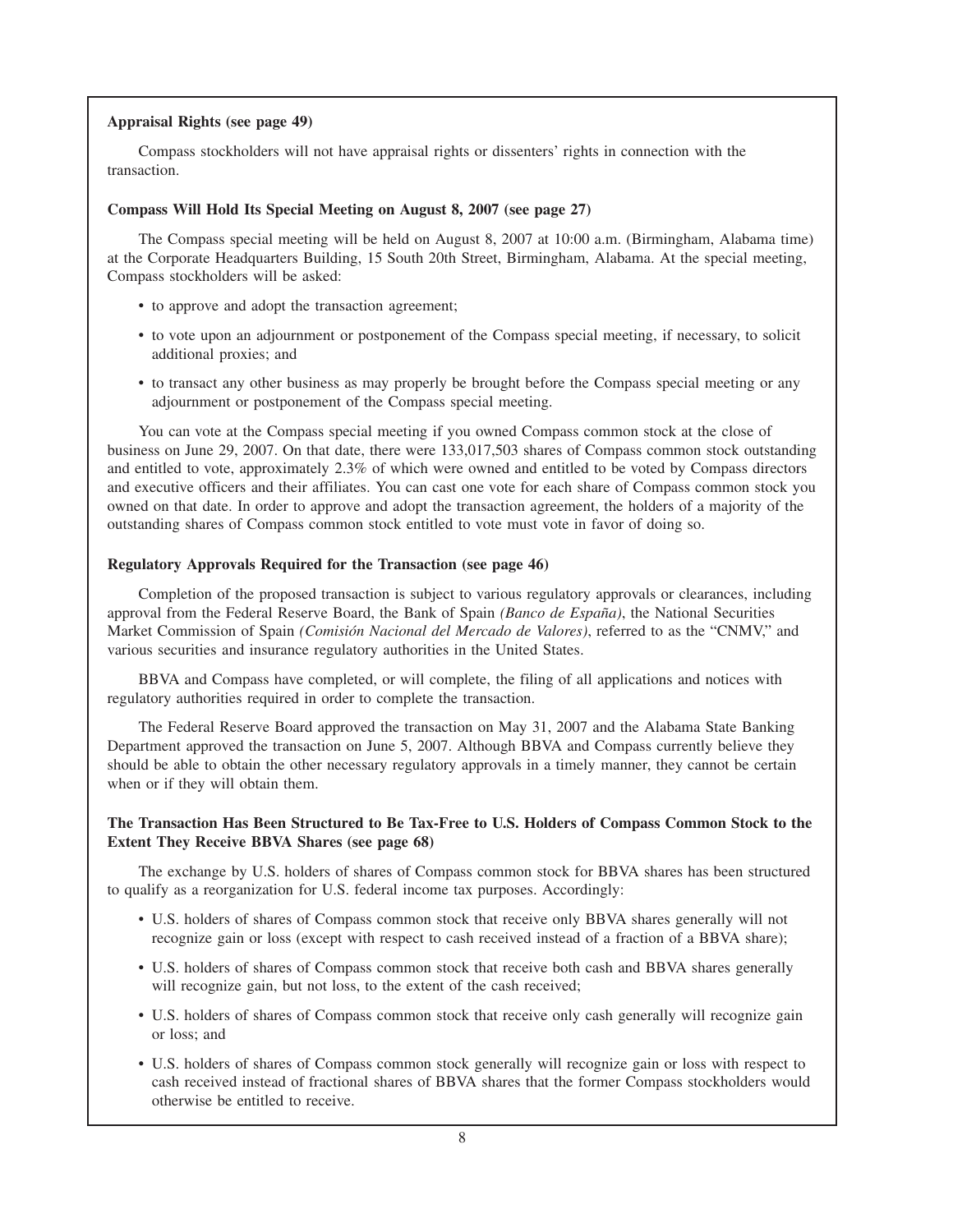### **SELECTED CONSOLIDATED HISTORICAL FINANCIAL DATA OF BBVA**

Under Regulation (EC) no. 1606/2002 of the European Parliament and of the Council of 19 July 2002, all companies governed by the law of an EU Member State and whose securities are admitted to trading on a regulated market of any Member State must prepare their consolidated financial statements for the years beginning on or after January 1, 2005 in conformity with the International Financial Reporting Standards adopted by the European Union, referred to as "EU-IFRS." The Bank of Spain issued Circular 4/2004 of December 22, 2004 on Public and Confidential Financial Reporting Rules and Formats ("Circular 4/2004"), which requires Spanish credit institutions to adapt their accounting system to the principles derived from the adoption by the European Union of EU-IFRS. Therefore, BBVA was required to prepare its consolidated financial statements for the year ended December 31, 2006 (together with comparative financial information for the year ended December 31, 2005 and 2004) in conformity with the EU-IFRS required to be applied under the Bank of Spain's Circular 4/2004.

The EU-IFRS required to be applied under the Bank of Spain's Circular 4/2004 differs in certain significant respects from principles generally accepted in the United States, referred to as "U.S. GAAP." For a quantitative reconciliation of BBVA's income attributed to the group for 2006 and shareholders' equity at December 31, 2006 from the EU-IFRS required to be applied under the Bank of Spain's Circular 4/2004 to U.S. GAAP, see Note 62 to BBVA's 2006 consolidated financial statements appearing in BBVA's Annual Report on Form 20-F, as amended, for the year ended December 31, 2006, referred to as BBVA's 2006 Form 20-F, which has been incorporated in this document by reference. For further information concerning the preparation and presentation of the financial information contained in BBVA's 2006 Form 20-F, see "Presentation of Financial Information" appearing in BBVA's 2006 Form 20-F.

The table below represents selected consolidated financial data for BBVA for the years ended December 31, 2004 through December 31, 2006 in the EU-IFRS required to be applied under the Bank of Spain's Circular 4/2004 which have been derived from, and should be read in conjunction with, BBVA's consolidated financial statements and related notes included in BBVA's 2006 Form 20-F. See "Where You Can Find More Information" on page 107.

|                                                                                                                                                      | Year Ended December 31,                                       |         |          |  |  |
|------------------------------------------------------------------------------------------------------------------------------------------------------|---------------------------------------------------------------|---------|----------|--|--|
|                                                                                                                                                      | 2006                                                          | 2005    | 2004     |  |  |
|                                                                                                                                                      | (in millions of euros, except per BBVA share data (in euros)) |         |          |  |  |
| <b>Consolidated Statement of Income data</b>                                                                                                         |                                                               |         |          |  |  |
| <b>EU-IFRS*</b>                                                                                                                                      |                                                               |         |          |  |  |
| Interest and similar income                                                                                                                          | 19,210                                                        | 15,848  | 12,352   |  |  |
| Interest expense and similar charges                                                                                                                 | (11,216)                                                      | (8,932) | (6, 447) |  |  |
| Income from equity instruments                                                                                                                       | 379                                                           | 292     | 255      |  |  |
|                                                                                                                                                      | 8,374                                                         | 7,208   | 6,160    |  |  |
| Share of profit or loss of entities accounted for using the<br>equity method $\ldots \ldots \ldots \ldots \ldots \ldots \ldots \ldots \ldots \ldots$ | 308                                                           | 121     | 97       |  |  |
|                                                                                                                                                      | 5.119                                                         | 4.669   | 4.057    |  |  |
|                                                                                                                                                      | (784)                                                         | (729)   | (644)    |  |  |
| Insurance activity income                                                                                                                            | 650                                                           | 487     | 391      |  |  |
| Gains/losses on financial assets and liabilities (net)                                                                                               | 1,656                                                         | 980     | 762      |  |  |
| Exchange differences (net)                                                                                                                           | 378                                                           | 287     | 298      |  |  |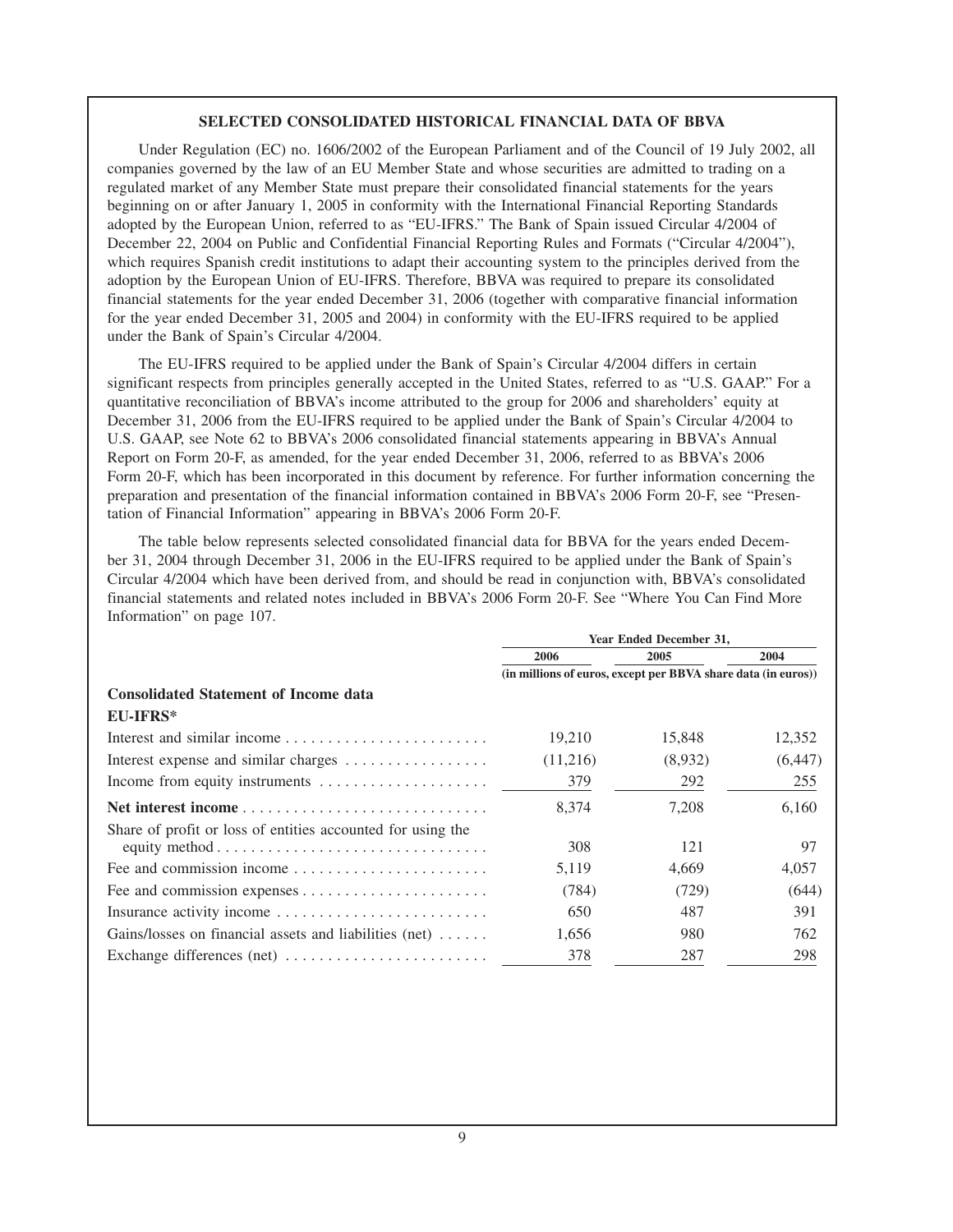|                                                                                                   |                                                               | Year Ended December 31, |               |
|---------------------------------------------------------------------------------------------------|---------------------------------------------------------------|-------------------------|---------------|
|                                                                                                   | 2006                                                          | 2005                    | 2004          |
|                                                                                                   | (in millions of euros, except per BBVA share data (in euros)) |                         |               |
|                                                                                                   | 15,700                                                        | 13,023                  | 11,121        |
| Sales and income from the provision of non-financial                                              |                                                               |                         |               |
|                                                                                                   | 605                                                           | 576                     | 468           |
|                                                                                                   | (474)                                                         | (451)                   | (342)         |
|                                                                                                   | 117                                                           | 134                     | 22            |
|                                                                                                   | (3,989)                                                       | (3,602)                 | (3,247)       |
|                                                                                                   | (2,342)                                                       | (2,160)                 | (1, 851)      |
|                                                                                                   | (472)                                                         | (449)                   | (448)         |
| Other operating expenses                                                                          | (263)                                                         | (249)                   | (132)         |
| Net operating income                                                                              | 8,883                                                         | 6,823                   | 5,591         |
| Impairment losses (net)                                                                           | (1,504)                                                       | (854)                   | (958)         |
|                                                                                                   | (1,338)                                                       | (454)                   | (850)         |
| Finance income from non-financial activities                                                      | 58                                                            | 2                       | 9             |
| Finance expenses from non-financial activities                                                    | (55)                                                          | (2)                     | (5)           |
|                                                                                                   | 1,129                                                         | 285                     | 622           |
|                                                                                                   | (142)                                                         | (208)                   | (271)         |
|                                                                                                   | 7,030                                                         | 5,592                   | 4,138         |
| Income $\text{tax}\ldots\ldots\ldots\ldots\ldots\ldots\ldots\ldots\ldots\ldots\ldots\ldots\ldots$ | (2,059)                                                       | (1,521)                 | (1,029)       |
| Income from continuing operations                                                                 | 4,971                                                         | 4,071                   | 3.109         |
| Income from discontinued operations (net)                                                         |                                                               |                         |               |
|                                                                                                   | 4,971                                                         | 4,071                   | 3,109         |
| Income attributed to minority interests                                                           | (235)                                                         | (265)                   | (186)         |
| Income attributed to the group                                                                    | 4,736                                                         | 3,806                   | 2,923         |
| Per BBVA Share(1) Data                                                                            |                                                               |                         |               |
|                                                                                                   | 2.61                                                          | 2.01                    | 1.66          |
| Numbers of shares outstanding (at period end)                                                     | 3,551,969,121                                                 | 3,390,852,043           | 3,390,852,043 |
|                                                                                                   | 1.39                                                          | 1.12                    | 0.87          |
| Dividends declared                                                                                | 0.637                                                         | 0.531                   | 0.442         |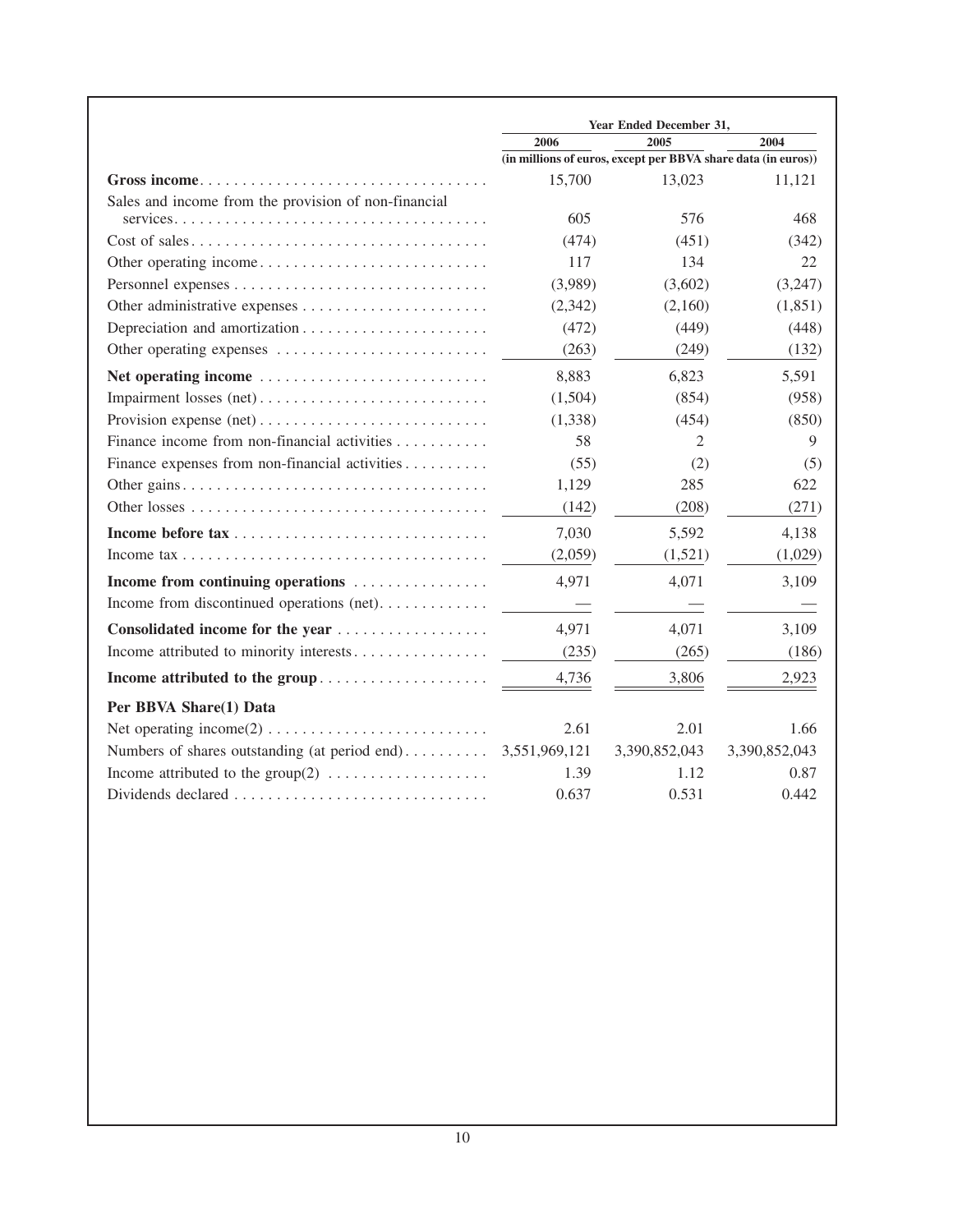|                                                                                                               | At December 31, |                                                                                  |          |
|---------------------------------------------------------------------------------------------------------------|-----------------|----------------------------------------------------------------------------------|----------|
|                                                                                                               | 2006            | 2005                                                                             | 2004     |
|                                                                                                               |                 | (in millions of euros, except per BBVA<br>share data (in euros) and percentages) |          |
| <b>Consolidated Balance Sheet data</b>                                                                        |                 |                                                                                  |          |
| <b>EU-IFRS*</b>                                                                                               |                 |                                                                                  |          |
|                                                                                                               | 411,916         | 392,389                                                                          | 329,441  |
|                                                                                                               | 1,740           | 1,662                                                                            | 1,662    |
| Loans and receivables (net) $\dots \dots \dots \dots \dots \dots \dots \dots \dots \dots \dots \dots$         | 279,855         | 249,397                                                                          | 196,892  |
|                                                                                                               | 192,374         | 183,375                                                                          | 150,726  |
|                                                                                                               | 91,271          | 76.565                                                                           | 57,809   |
|                                                                                                               | 768             | 971                                                                              | 738      |
|                                                                                                               | 18,210          | 13,034                                                                           | 10,961   |
| <b>Consolidated Ratios</b>                                                                                    |                 |                                                                                  |          |
| Profitability ratios:                                                                                         |                 |                                                                                  |          |
| Net interest margin(3). $\dots \dots \dots \dots \dots \dots \dots \dots \dots \dots \dots \dots \dots \dots$ | 2.12%           | 1.98%                                                                            | $1.91\%$ |
|                                                                                                               | 1.26%           | $1.12\%$                                                                         | $0.97\%$ |
| Return on average equity(5) $\dots \dots \dots \dots \dots \dots \dots \dots \dots \dots \dots$               | 37.6%           | 37.0%                                                                            | 33.2%    |
| <b>Credit Quality data</b>                                                                                    |                 |                                                                                  |          |
|                                                                                                               | 6,417           | 5,587                                                                            | 4,622    |
| Loan loss reserve as a percentage of total loans and receivables $(net) \dots \dots$                          | $2.29\%$        | 2.19%                                                                            | $2.31\%$ |
|                                                                                                               | 2,492           | 2.346                                                                            | 2,202    |
| Substandard loans as a percentage of total loans and receivables $(\text{net}) \dots$ .                       | $0.89\%$        | $0.94\%$                                                                         | $1.12\%$ |

\* EU-IFRS required to be applied under the Bank of Spain's Circular 4/2004.

(1) A BBVA share refers to one BBVA ordinary share or one BBVA ADS, which represents the right to receive one BBVA ordinary share.

(2) Calculated on the basis of the weighted average number of BBVA ordinary shares outstanding during the relevant period (3,406 million, 3,391 million and 3,369 million shares in 2006, 2005 and 2004, respectively).

(3) Represents net interest income as a percentage of average total assets.

(4) Represents consolidated income for the year as a percentage of average total assets.

(5) Represents income attributed to the group as a percentage of average shareholders' equity.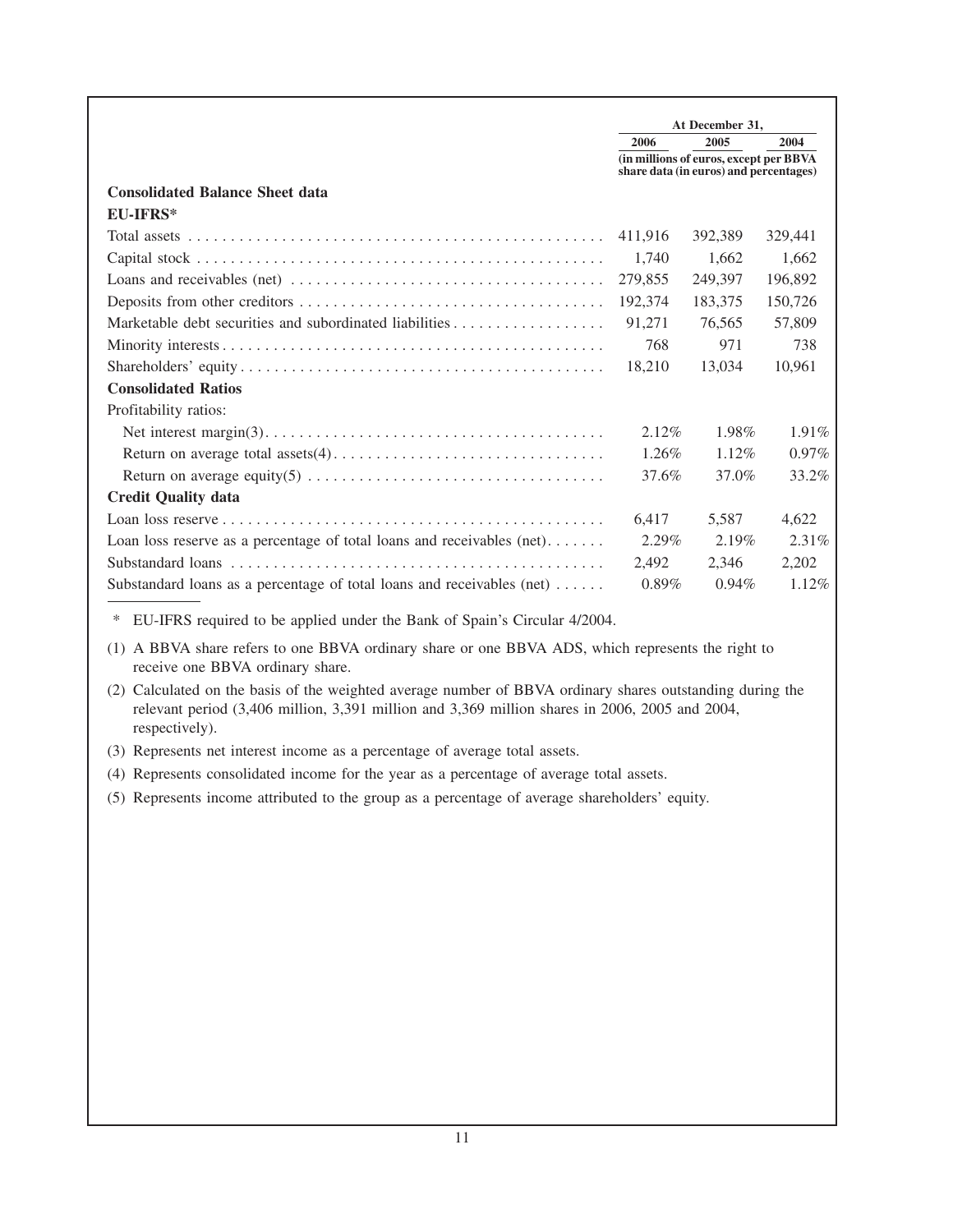The table below represents selected consolidated financial data for BBVA for the years ended December 31, 2002 through December 31, 2006 in accordance with U.S. GAAP.

|                                                                     | <b>Year Ended December 31.</b> |                                                              |         |         |         |
|---------------------------------------------------------------------|--------------------------------|--------------------------------------------------------------|---------|---------|---------|
|                                                                     | 2006                           | 2005                                                         | 2004    | 2003    | 2002    |
|                                                                     |                                | (in millions of euros, except per BBVA share data (in euros) |         |         |         |
| <b>U.S. GAAP Consolidated Statement of Income data</b>              |                                |                                                              |         |         |         |
|                                                                     | 4,972                          | 2,018                                                        | 3.095   | 1,906   | 1,846   |
| Basic earnings per BBVA share $(1)(2)$                              | 1.460                          | 0.595                                                        | 0.918   | 0.60    | 0.58    |
| Diluted earnings per BBVA share(1)(2) $\dots \dots \dots$           | 1.460                          | 0.595                                                        | 0.918   | 0.60    | 0.58    |
| Dividends per BBVA share (in U.S. dollars) $(1)(2)(3)$ .            | 0.807                          | 0.658                                                        | 0.552   | 0.34    | 0.33    |
| <b>U.S. GAAP Consolidated Balance Sheet data</b>                    |                                |                                                              |         |         |         |
|                                                                     | 420,971                        | 401,799                                                      | 314,350 | 287.912 | 290,430 |
| Stockholders' equity(4) $\dots \dots \dots \dots \dots \dots \dots$ | 30.461                         | 25,375                                                       | 23,465  | 19,583  | 18,908  |
| Basic stockholders' equity per BBVA share $(1)(2)(4)$ .             | 8.94                           | 7.48                                                         | 6.96    | 6.13    | 5.92    |
| Diluted stockholders' equity per BBVA                               | 8.94                           | 7.48                                                         | 6.96    | 6.13    | 5.91    |

(1) Calculated on the basis of the weighted average number of BBVA ordinary shares outstanding during the relevant period.

(2) A BBVA share refers to one BBVA ordinary share or one BBVA ADS, which represents the right to receive one BBVA ordinary share.

(3) Dividends per BBVA share are paid in euros and have been translated into U.S. dollars for 2002 through 2006, at an average exchange rate for each year, calculated based on the average of the noon buying rates for the euro from the Federal Reserve Bank of New York on the last date of each month during the relevant period. For historical dividends paid in euros, see "Comparative Market Price and Dividend Information — Share and Dividend Information — BBVA."

(4) At the end of the reported period.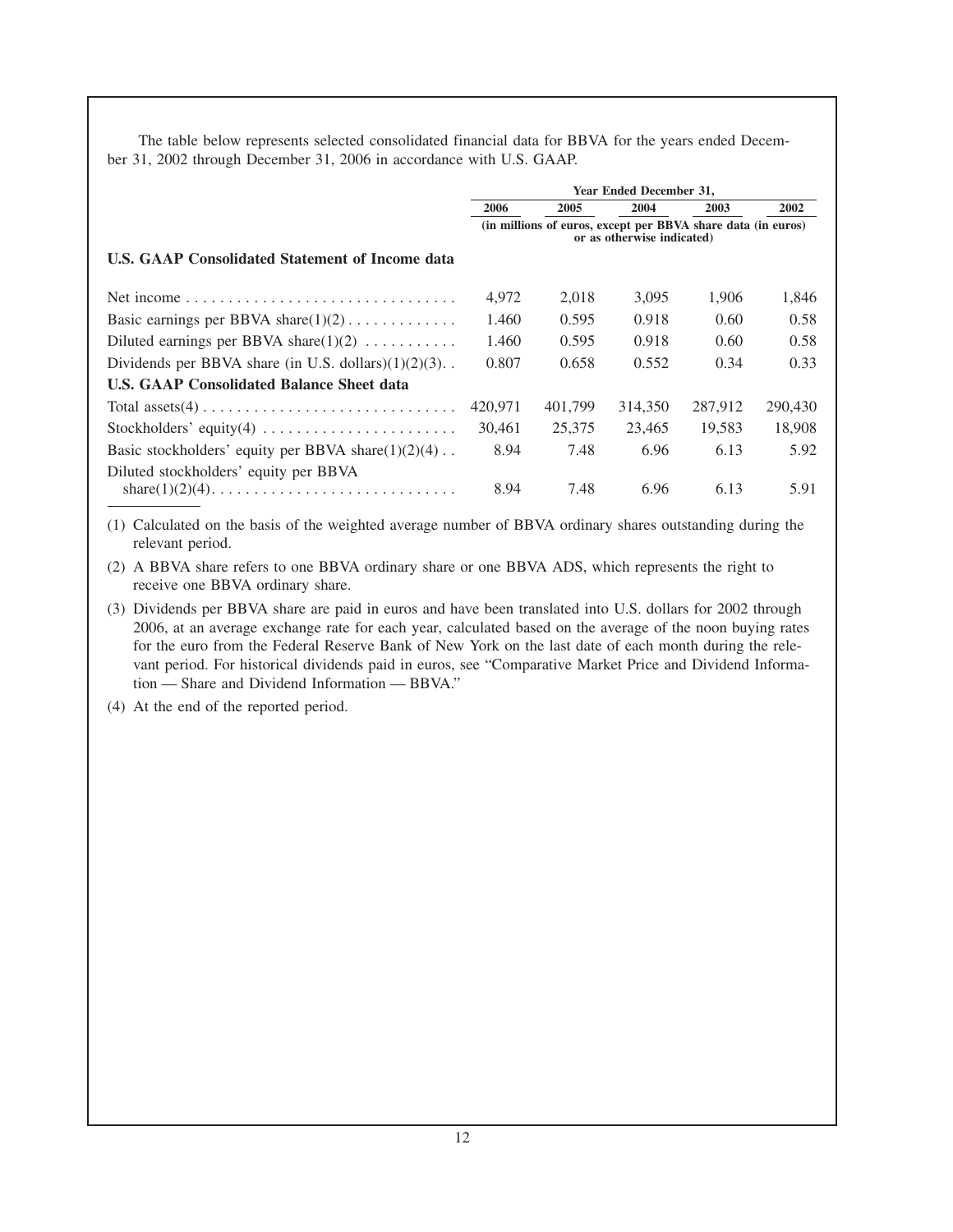# **SELECTED CONSOLIDATED HISTORICAL FINANCIAL DATA OF COMPASS**

Set forth below are highlights from Compass' consolidated financial data as of and for the years ended December 31, 2002 through 2006. You should read this information in conjunction with Compass' consolidated financial statements and related notes included in Compass' Annual Report on Form 10-K for the year ended December 31, 2006, which is incorporated by reference in this document and from which this information is derived. See "Where You Can Find More Information" on page 107.

| <b>Compass - Summary of Consolidated Financial Data</b> |              |               |                                                       |    |             |               |              |               |
|---------------------------------------------------------|--------------|---------------|-------------------------------------------------------|----|-------------|---------------|--------------|---------------|
|                                                         | 2006         |               | 2005                                                  |    | 2004        |               | 2003         | 2002          |
|                                                         |              |               | (in thousands of U.S. dollars, except per share data) |    |             |               |              |               |
| Net interest income                                     | \$1,115,134  | \$.           | 968,979                                               | \$ | 885,325     | \$            | 879,130      | \$<br>901,709 |
| Provision for loan losses                               | 89,702       |               | 117,818                                               |    | 105,658     |               | 119,681      | 136,331       |
| Net income $\dots \dots \dots \dots \dots$              | 460,363      |               | 401,830                                               |    | 360,185     |               | 328,678      | 344,345       |
| Per share data:                                         |              |               |                                                       |    |             |               |              |               |
| Basic earnings \$                                       | 3.60         | <sup>\$</sup> | 3.25                                                  | \$ | 2.95        | <sup>\$</sup> | 2.64         | \$<br>2.70    |
| Diluted earnings                                        | 3.53         |               | 3.18                                                  |    | 2.87        |               | 2.58         | 2.65          |
| Cash dividends declared                                 | 1.56         |               | 1.40                                                  |    | 1.25        |               | 1.12         | 1.00          |
| <b>Balance sheet:</b>                                   |              |               |                                                       |    |             |               |              |               |
| Average total equity $\dots \dots$                      | \$2,603,166  |               | \$2,170,062                                           |    | \$1,968,948 |               | \$1,965,710  | \$1,910,148   |
| Average assets $\dots \dots \dots \dots$                | 33,012,350   |               | 29,444,232                                            |    | 27,660,628  |               | 25, 142, 719 | 23,354,327    |
| Period-end FHLB and other                               |              |               |                                                       |    |             |               |              |               |
| borrowings                                              | 3,511,601    |               | 4,111,462                                             |    | 4,119,771   |               | 4,794,935    | 4,853,816     |
| Period-end total equity $\dots \dots$                   | 2,824,134    |               | 2,236,029                                             |    | 2,056,345   |               | 1,892,574    | 1,965,383     |
| Period-end assets                                       | 34, 199, 755 |               | 30,798,232                                            |    | 28,181,916  |               | 26,963,113   | 23,925,589    |

|                                                                         | (in thousands of U.S. dollars, except per share data) |           |           |           |  |  |
|-------------------------------------------------------------------------|-------------------------------------------------------|-----------|-----------|-----------|--|--|
| 2006                                                                    |                                                       |           |           |           |  |  |
| Total interest income                                                   | \$450,198                                             | \$511.463 | \$539,456 | \$543,434 |  |  |
| Total interest expense                                                  | 189,937                                               | 223,781   | 252,880   | 262,819   |  |  |
| Net interest income                                                     | 260,261                                               | 287,682   | 286,576   | 280,615   |  |  |
| Provision for loan losses                                               | 17,112                                                | 27,322    | 24,226    | 21,042    |  |  |
| Net interest income after provision for loan                            |                                                       |           |           |           |  |  |
| $losses \ldots \ldots \ldots \ldots \ldots \ldots \ldots \ldots \ldots$ | 243.149                                               | 260,360   | 262,350   | 259,573   |  |  |
| Total noninterest income                                                | 165,344                                               | 181,366   | 178,850   | 185,700   |  |  |
| Total noninterest expense                                               | 244,370                                               | 265,850   | 265,558   | 273,497   |  |  |
| Income tax expense $\dots \dots \dots \dots \dots \dots$                | 56.214                                                | 60.505    | 56,875    | 53,460    |  |  |
|                                                                         | 107,909                                               | 115,371   | 118,767   | 118,316   |  |  |
| Per common share:                                                       |                                                       |           |           |           |  |  |
|                                                                         | 0.87                                                  | 0.90      | 0.92      | 0.91      |  |  |
|                                                                         | 0.85                                                  | 0.88      | 0.90      | 0.90      |  |  |

**First Quarter Second Quarter Third Quarter Fourth Quarter**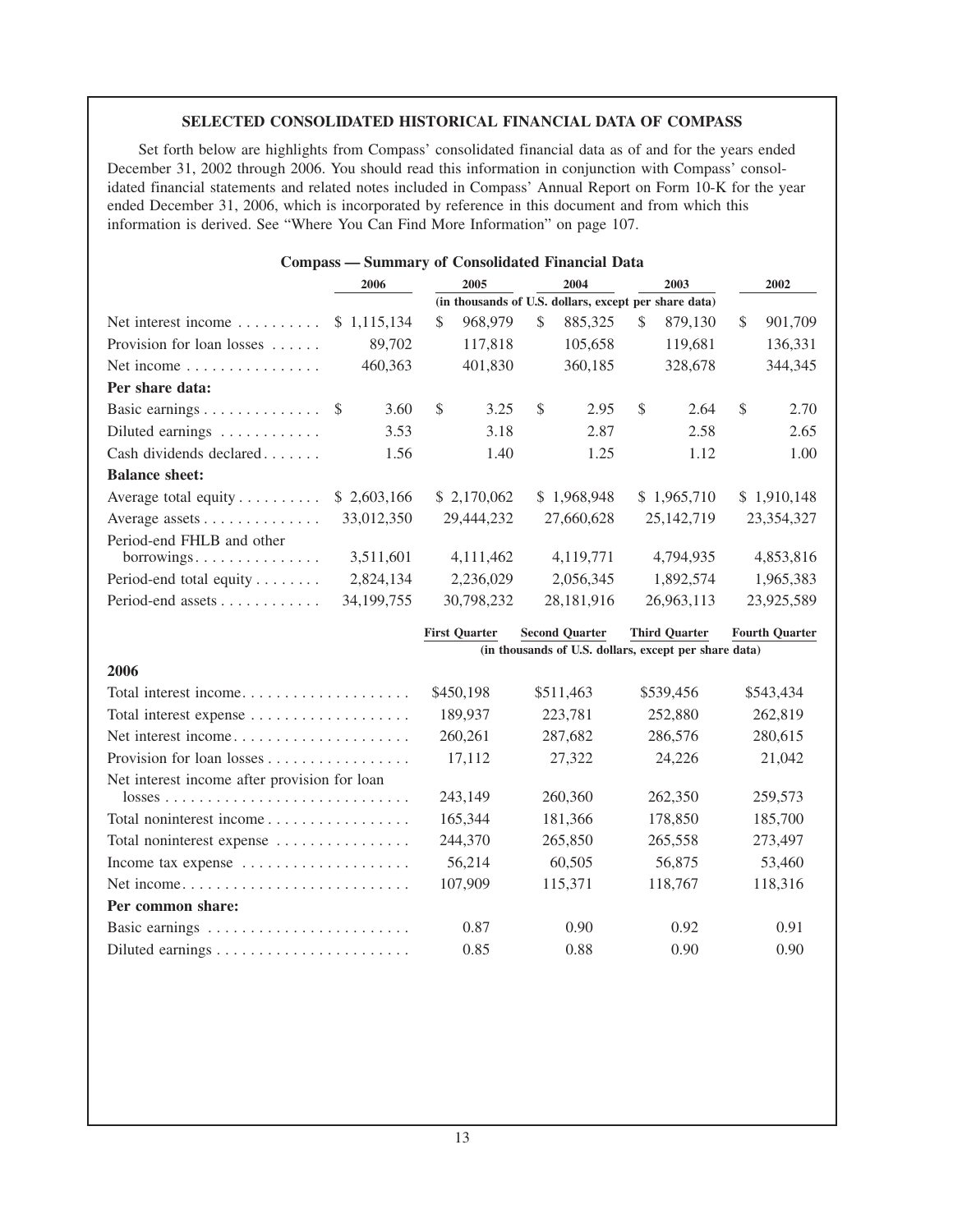|                                                                         | <b>First Quarter</b> | <b>Second Quarter</b>                                 | <b>Third Quarter</b> | <b>Fourth Quarter</b> |
|-------------------------------------------------------------------------|----------------------|-------------------------------------------------------|----------------------|-----------------------|
|                                                                         |                      | (in thousands of U.S. dollars, except per share data) |                      |                       |
| 2005                                                                    |                      |                                                       |                      |                       |
| Total interest income                                                   | \$347,952            | \$370,172                                             | \$399,299            | \$427,729             |
| Total interest expense                                                  | 116,379              | 133,702                                               | 152,188              | 173,904               |
| Net interest income                                                     | 231,573              | 236,470                                               | 247,111              | 253,825               |
|                                                                         | 20,273               | 27,800                                                | 34,195               | 35,550                |
| Net interest income after provision for loan                            |                      |                                                       |                      |                       |
| $losses \ldots \ldots \ldots \ldots \ldots \ldots \ldots \ldots \ldots$ | 211,300              | 208,670                                               | 212,916              | 218,275               |
| Total noninterest income                                                | 149,965              | 175,431                                               | 166,496              | 166,786               |
| Total noninterest expense                                               | 221,872              | 222,595                                               | 227,396              | 229,940               |
| Income tax expense $\dots \dots \dots \dots \dots \dots$                | 46,409               | 55,518                                                | 51,296               | 52,983                |
|                                                                         | 92,984               | 105,988                                               | 100,720              | 102,138               |
| Per common share:                                                       |                      |                                                       |                      |                       |
|                                                                         | 0.75                 | 0.86                                                  | 0.81                 | 0.83                  |
|                                                                         | 0.74                 | 0.83                                                  | 0.80                 | 0.81                  |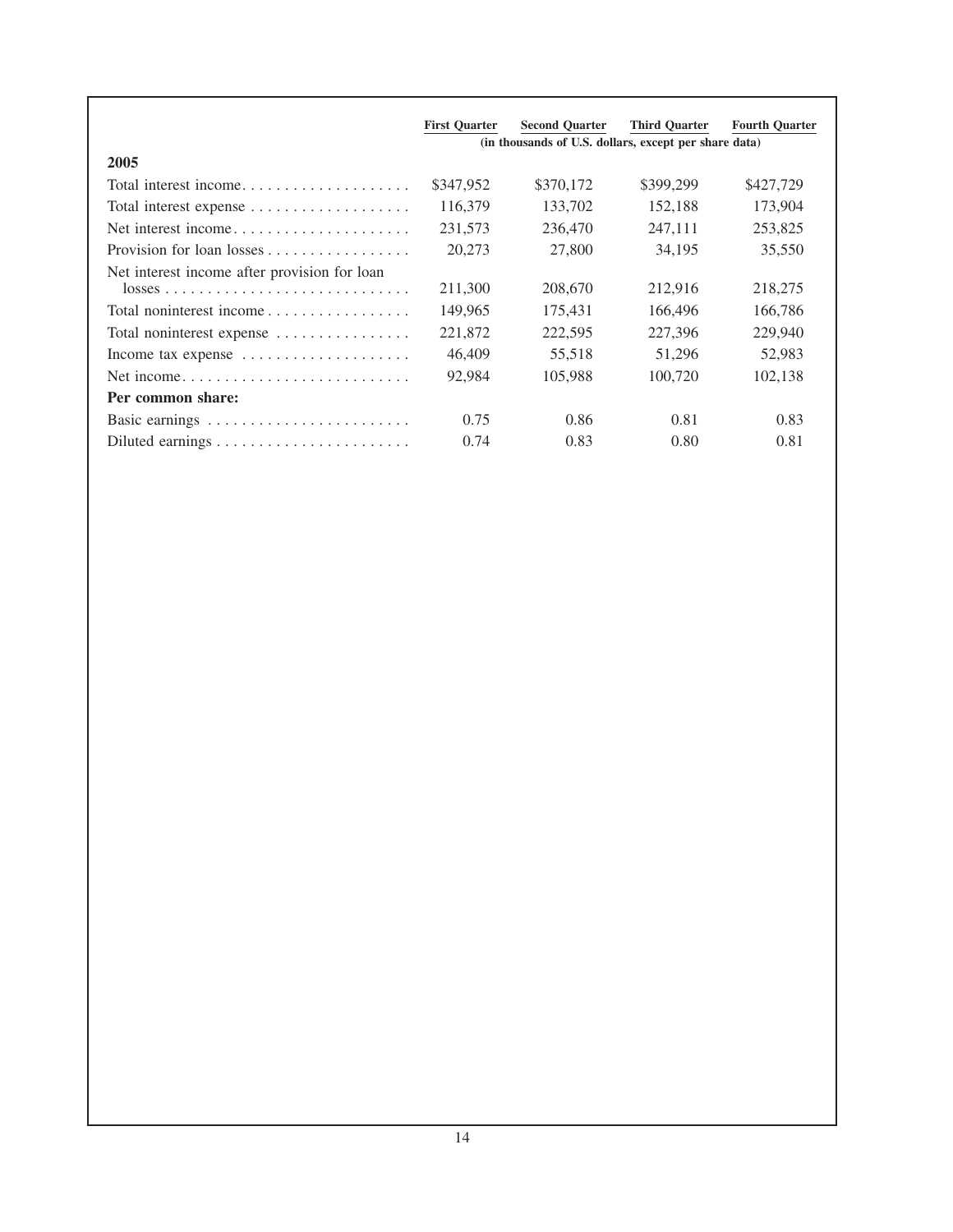### **COMPARATIVE PER SHARE FINANCIAL DATA**

The following table sets forth for BBVA shares and Compass common stock certain historical, pro forma and pro forma-equivalent per share financial information. The pro forma and pro forma-equivalent per share information gives effect to the transaction as if the transaction had been effective on the dates presented, in the case of the book value data, and as if the transaction had become effective on January 1, 2006, in the case of the basic earnings, diluted earnings and dividends data. The pro forma data in the tables assume that the transaction is accounted for using the purchase method of accounting and represents a current estimate based on available information of the combined company's results of operations. The pro forma financial adjustments record the assets and liabilities of Compass at their estimated fair values at the acquisition date and are subject to adjustment as additional information becomes available and as additional analyses are performed. See "Accounting Treatment" on page 68. The information in the following table is based on, and should be read together with, the historical financial information that BBVA and Compass have presented in their prior filings with the SEC. See "Where You Can Find More Information" on page 107.

The transaction is anticipated to provide the combined company with financial benefits that include reduced operating expenses and revenue enhancement opportunities. The pro forma information, while helpful in illustrating the financial characteristics of the combined company under one set of assumptions, does not reflect the impact of possible revenue enhancements, expense efficiencies, asset dispositions and share repurchases, among other factors, that may result as a consequence of the transaction and, accordingly, does not attempt to predict or suggest future results. It also does not necessarily reflect what the historical results of the combined company would have been had our companies been combined during these periods. The Comparative Per Share Financial Data Table for the year ended December 31, 2006 combines the historical income per share data of BBVA and its subsidiaries and Compass and its subsidiaries giving effect to the transaction as if the transaction had become effective on January 1, 2006, using the purchase method of accounting. Upon completion of the transaction, the operating results of Compass will be reflected in the consolidated financial statements of BBVA on a prospective basis.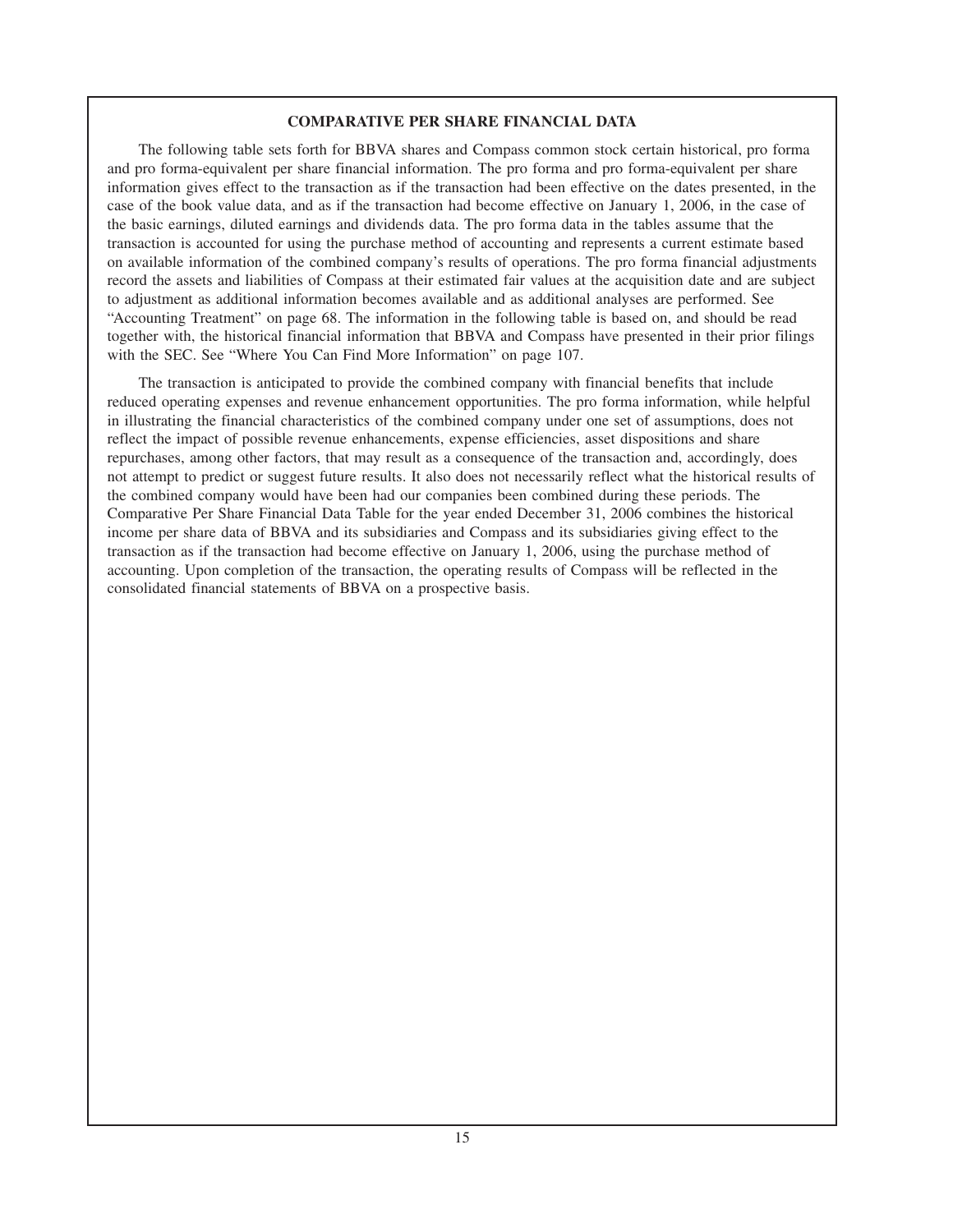|                                                                                                                                                                                                                                                                                                                                                                                                                                                                                                  | <b>Year Ended</b><br>December 31, 2006<br>(under EU-IFRS*) | <b>Year Ended</b><br>December 31, 2006<br>(under U.S. GAAP) |
|--------------------------------------------------------------------------------------------------------------------------------------------------------------------------------------------------------------------------------------------------------------------------------------------------------------------------------------------------------------------------------------------------------------------------------------------------------------------------------------------------|------------------------------------------------------------|-------------------------------------------------------------|
| <b>BBVA</b> — Historical                                                                                                                                                                                                                                                                                                                                                                                                                                                                         |                                                            |                                                             |
| Historical per BBVA share(1):                                                                                                                                                                                                                                                                                                                                                                                                                                                                    |                                                            |                                                             |
|                                                                                                                                                                                                                                                                                                                                                                                                                                                                                                  | $\epsilon$ 1.39                                            | € 1.46                                                      |
|                                                                                                                                                                                                                                                                                                                                                                                                                                                                                                  | €1.39                                                      | € 1.46                                                      |
| Dividends per BBVA share (in U.S. dollars) $(3)(4)$                                                                                                                                                                                                                                                                                                                                                                                                                                              | \$ 0.81                                                    | \$0.81                                                      |
|                                                                                                                                                                                                                                                                                                                                                                                                                                                                                                  | € 6.33                                                     | € 8.94                                                      |
| <b>Pro Forma Combined</b>                                                                                                                                                                                                                                                                                                                                                                                                                                                                        |                                                            |                                                             |
| Pro forma per combined company share:                                                                                                                                                                                                                                                                                                                                                                                                                                                            |                                                            |                                                             |
|                                                                                                                                                                                                                                                                                                                                                                                                                                                                                                  | N/A                                                        | $\epsilon$ 1.48                                             |
|                                                                                                                                                                                                                                                                                                                                                                                                                                                                                                  | N/A                                                        | \$1.48                                                      |
|                                                                                                                                                                                                                                                                                                                                                                                                                                                                                                  | N/A                                                        | \$0.84                                                      |
| Book value(5)(7) $\ldots \ldots \ldots \ldots \ldots \ldots \ldots \ldots \ldots \ldots \ldots \ldots \ldots$                                                                                                                                                                                                                                                                                                                                                                                    | N/A                                                        | \$9.53                                                      |
| <b>Compass — Historical</b>                                                                                                                                                                                                                                                                                                                                                                                                                                                                      |                                                            |                                                             |
| Historical per share of Compass common stock (in U.S. dollars):                                                                                                                                                                                                                                                                                                                                                                                                                                  |                                                            |                                                             |
|                                                                                                                                                                                                                                                                                                                                                                                                                                                                                                  | N/A                                                        | \$ 3.60                                                     |
|                                                                                                                                                                                                                                                                                                                                                                                                                                                                                                  | N/A                                                        | 3.53                                                        |
|                                                                                                                                                                                                                                                                                                                                                                                                                                                                                                  | N/A                                                        | 1.56                                                        |
|                                                                                                                                                                                                                                                                                                                                                                                                                                                                                                  | N/A                                                        | 21.71                                                       |
| Pro Forma Compass Equivalents(9)                                                                                                                                                                                                                                                                                                                                                                                                                                                                 |                                                            |                                                             |
| Pro forma per share of Compass common stock share:                                                                                                                                                                                                                                                                                                                                                                                                                                               |                                                            |                                                             |
|                                                                                                                                                                                                                                                                                                                                                                                                                                                                                                  | N/A                                                        | \$5.25                                                      |
|                                                                                                                                                                                                                                                                                                                                                                                                                                                                                                  | N/A                                                        | \$5.25                                                      |
|                                                                                                                                                                                                                                                                                                                                                                                                                                                                                                  | N/A                                                        | \$2.34                                                      |
|                                                                                                                                                                                                                                                                                                                                                                                                                                                                                                  | N/A                                                        | \$33.79                                                     |
| EU-IFRS required to be applied under the Bank of Spain's Circular 4/2004.<br>∗<br>(1) A BBVA share refers to one BBVA ordinary share or one BBVA ADS, which represents the right to<br>receive one BBVA ordinary share.<br>(2) In the case of the information under the EU-IFRS required to be applied under the Bank of Spain's Circu-<br>lar 4/2004 provided above, the terms "Basic Earnings" and "Diluted Earnings" refer to income from con-<br>tinuing operations attributed to the group. |                                                            |                                                             |
| (3) Calculated on the basis of the weighted average number of BBVA's ordinary shares outstanding<br>(3,405,418,793 shares in 2006).                                                                                                                                                                                                                                                                                                                                                              |                                                            |                                                             |
| (4) Dividends per BBVA share are translated into U.S. dollars at an average exchange rate for each period,<br>calculated based on the average of the noon buying rates for the euro from the Federal Reserve Bank of<br>New York on the last date of each month during the relevant period.                                                                                                                                                                                                      |                                                            |                                                             |

- (5) At the end of the reported period.
- (6) In the case of the information provided above, the terms "Basic Earnings" and "Diluted Earnings" refer to income from continuing operations of the combined company.
- (7) Calculated on the basis of the pro forma weighted average number of shares outstanding over the period.
- (8) Translated into U.S. dollars at an average exchange rate for each period, calculated based on the average of the noon buying rates for the euro from the Federal Reserve Bank of New York on the last date of each month during the relevant period (\$1.2661 =  $\epsilon$ 1.00 as of December 31, 2006).
- (9) Compass equivalent pro forma combined share amounts are calculated by multiplying the pro forma combined per share amounts by the exchange ratio of 2.8, representing the number BBVA shares that Compass stockholders electing to receive BBVA shares would receive in the transaction for each share of Compass common stock, assuming no proration.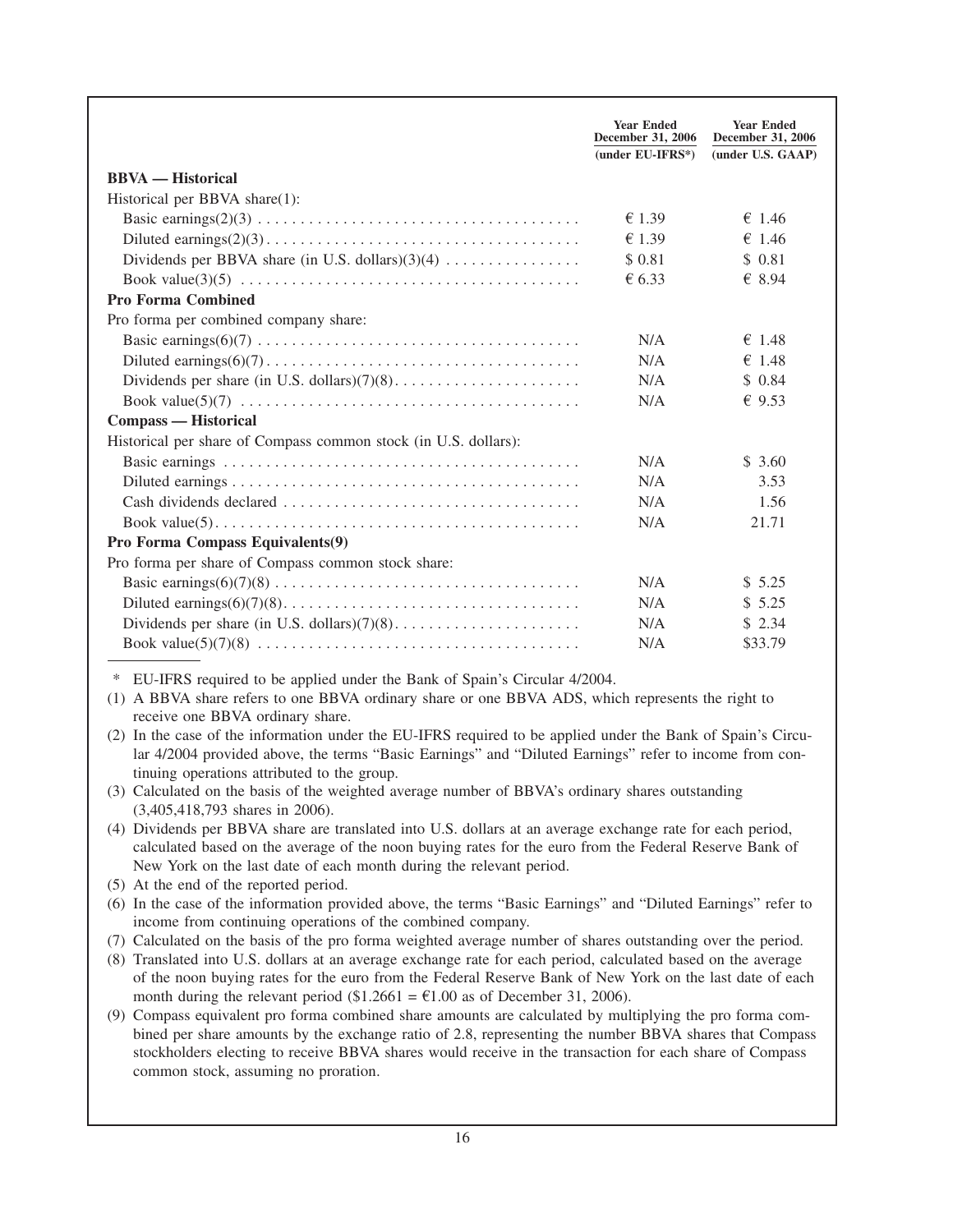# **COMPARATIVE MARKET PRICE AND DIVIDEND INFORMATION**

# **Share and Dividend Information**

# *BBVA*

BBVA ordinary shares are listed on the Spanish Stock Exchanges and quoted on the Automated Quotation System under the ticker symbol "BBVA." They also are listed on the Frankfurt, Milan, Zurich, Mexico and London stock exchanges. BBVA ADSs are listed on the New York Stock Exchange under the ticker symbol "BBV." Each BBVA ADS represents the right to receive one BBVA ordinary share.

Fluctuations in the exchange rate between the euro and the U.S. dollar will affect the U.S. dollar equivalent of the euro price of BBVA ordinary shares on the Spanish Stock Exchanges and the price of BBVA ADSs on the New York Stock Exchange. Cash dividends are paid by BBVA in euros, and exchange rate fluctuations between the euro and the U.S. dollar will affect the U.S. dollar amounts received by holders of BBVA ADRs on conversion by The Bank of New York (acting as depositary) of cash dividends on the shares underlying the BBVA ADSs evidenced by such ADRs.

The following table shows, for the periods indicated, the high and low closing sales prices per BBVA ordinary share and BBVA ADS. BBVA ordinary share prices are as reported on the Automated Quotation System and BBVA ADS prices are as reported on the New York Stock Exchange.

**BBVA**

|                                                                               | DD VA                  |       |                |             |
|-------------------------------------------------------------------------------|------------------------|-------|----------------|-------------|
|                                                                               | <b>Ordinary Shares</b> |       |                | <b>ADSs</b> |
|                                                                               | <b>High</b>            | Low   | <b>High</b>    | Low         |
|                                                                               | (euros)                |       | (U.S. dollars) |             |
| Fiscal year ended December 31, 2005                                           |                        |       |                |             |
|                                                                               | 15.17                  | 11.95 | 17.91          | 15.08       |
|                                                                               | 13.38                  | 12.30 | 17.64          | 16.14       |
|                                                                               | 12.93                  | 11.95 | 16.47          | 15.12       |
|                                                                               | 14.59                  | 12.67 | 17.64          | 15.08       |
|                                                                               | 15.17                  | 14.12 | 17.91          | 16.85       |
| Fiscal year ended December 31, 2006                                           |                        |       |                |             |
|                                                                               | 19.49                  | 14.91 | 25.15          | 18.21       |
|                                                                               | 17.26                  | 15.02 | 20.91          | 18.21       |
|                                                                               | 17.60                  | 14.91 | 22.55          | 18.61       |
|                                                                               | 18.30                  | 15.76 | 23.39          | 19.83       |
|                                                                               | 19.49                  | 18.07 | 25.15          | 23.11       |
| Fiscal year ended December 31, 2007                                           |                        |       |                |             |
| Month ended January 31, 2007                                                  | 19.35                  | 18.41 | 25.15          | 23.92       |
|                                                                               | 20.08                  | 18.43 | 26.23          | 24.28       |
|                                                                               | 18.50                  | 17.38 | 24.67          | 22.79       |
| Month ended April 30, 2007 $\ldots \ldots \ldots \ldots \ldots \ldots \ldots$ | 18.85                  | 17.65 | 25.33          | 23.94       |
|                                                                               | 18.87                  | 17.72 | 25.37          | 23.92       |
| Month ended June 30, 2007 (through June 29, 2007) $\dots$                     | 18.85                  | 17.73 | 25.28          | 23.56       |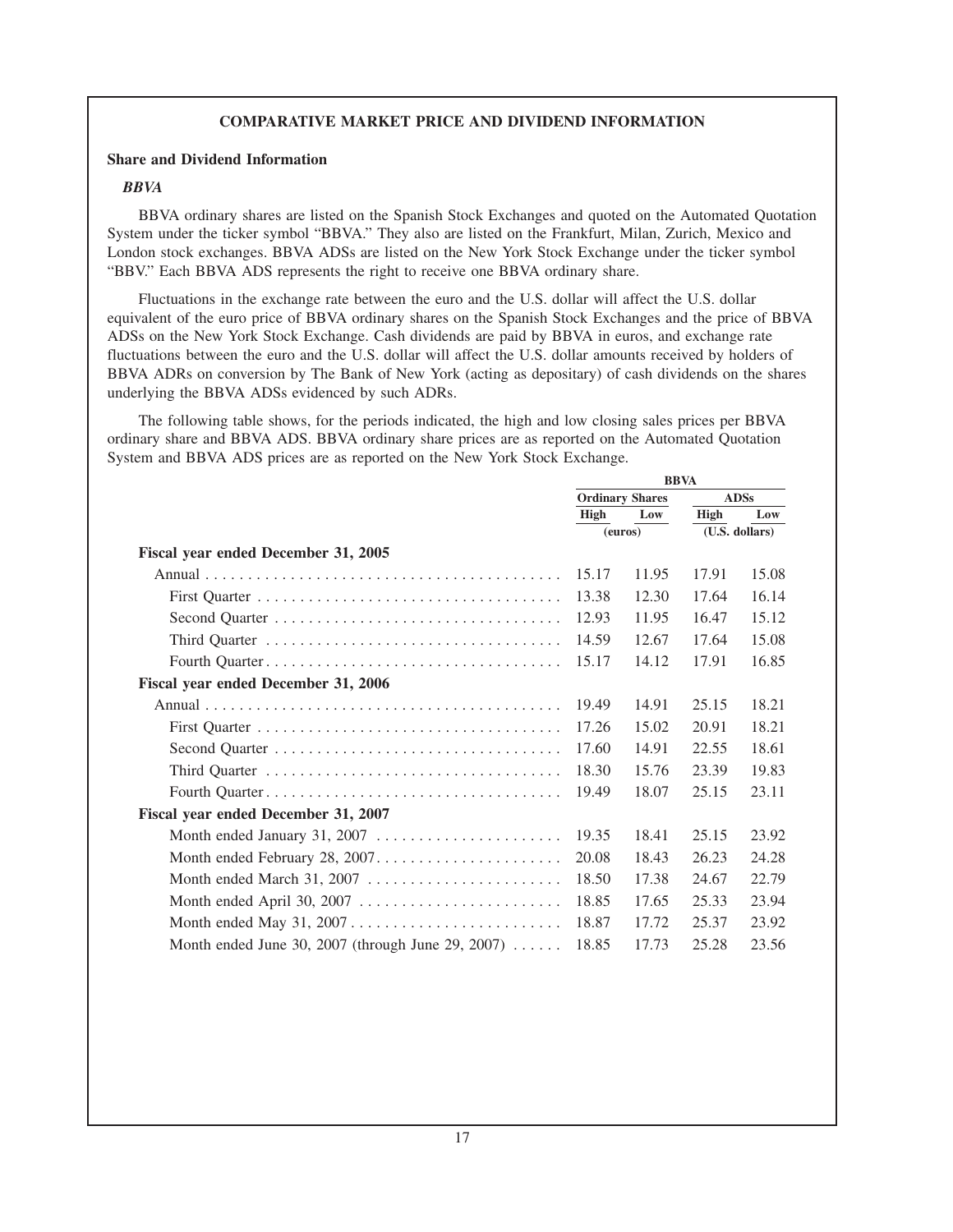The following table sets forth the interim, final and total dividends per BBVA ordinary share paid by BBVA for the years ended December 31, 2005 and December 31, 2006, adjusted to reflect all stock splits. BBVA has historically paid annual dividends to its shareholders. Interim dividends are paid each year and the total dividend is proposed by the BBVA board of directors following the end of the year to which it relates. The unpaid portion of the annual dividend, the final dividend, is paid after the annual financial statements are approved by the shareholders at the general shareholders' meeting.

|             | Per BBVA Share (euros) |                                                  |                                    |  |              |
|-------------|------------------------|--------------------------------------------------|------------------------------------|--|--------------|
| <u>Year</u> |                        | First Interim Second Interim Third Interim Final |                                    |  | <b>Total</b> |
|             |                        |                                                  | $0.115$ $0.115$ $0.186$ $0.531$    |  |              |
|             |                        |                                                  | $0.132$ $0.132$ $0.241(1)$ $0.637$ |  |              |

(1) At the BBVA general shareholders' meeting on March 16, 2007, BBVA shareholders approved the final dividend payment of  $E$ 0.241 per BBVA share that was paid out to shareholders on April 10, 2007.

As of May 31, 2007, the most recent date for which it was practicable to obtain this information, there were approximately 879,405 registered holders of BBVA ordinary shares.

As of May 31, 2007, the most recent date for which it was practicable to obtain this information, there were approximately 52 registered holders of BBVA ADSs and approximately 48,600 beneficial owners of BBVA ADSs.

### *Compass*

Compass common stock is listed on the NASDAQ Global Select Market<sup>SM</sup> under the symbol "CBSS." The following table shows, for the periods indicated, the high and low closing sales prices per share of Compass common stock. Compass common stock prices are as reported on the NASDAQ Global Select Market<sup>SM</sup>.

|                                                                                                      | <b>Compass Common</b><br><b>Stock</b> |         |
|------------------------------------------------------------------------------------------------------|---------------------------------------|---------|
|                                                                                                      | High                                  | Low     |
|                                                                                                      | (U.S. dollars)                        |         |
| Fiscal year ended December 31, 2005                                                                  |                                       |         |
|                                                                                                      | \$49.68                               | \$42.88 |
|                                                                                                      | 48.14                                 | 44.20   |
|                                                                                                      | 46.25                                 | 42.88   |
|                                                                                                      | 49.66                                 | 44.92   |
|                                                                                                      | 49.68                                 | 43.64   |
| Fiscal year ended December 31, 2006                                                                  |                                       |         |
|                                                                                                      | \$60.49                               | \$47.74 |
|                                                                                                      | 51.68                                 | 47.74   |
|                                                                                                      | 56.40                                 | 50.38   |
|                                                                                                      | 59.86                                 | 53.24   |
|                                                                                                      | 60.49                                 | 55.57   |
| Fiscal year ended December 31, 2007                                                                  |                                       |         |
| Month ended January 31, 2007 $\ldots \ldots \ldots \ldots \ldots \ldots \ldots \ldots \ldots \ldots$ | \$60.90                               | \$59.18 |
|                                                                                                      | 70.70                                 | 60.87   |
|                                                                                                      | 68.85                                 | 66.48   |
|                                                                                                      | 70.10                                 | 68.18   |
| Month ended May $31, 2007, \ldots, \ldots, \ldots, \ldots, \ldots, \ldots, \ldots, \ldots, \ldots$   | 70.25                                 | 68.29   |
| Month ended June 30, 2007 (through June 29, 2007) $\dots$                                            | 70.02                                 | 67.74   |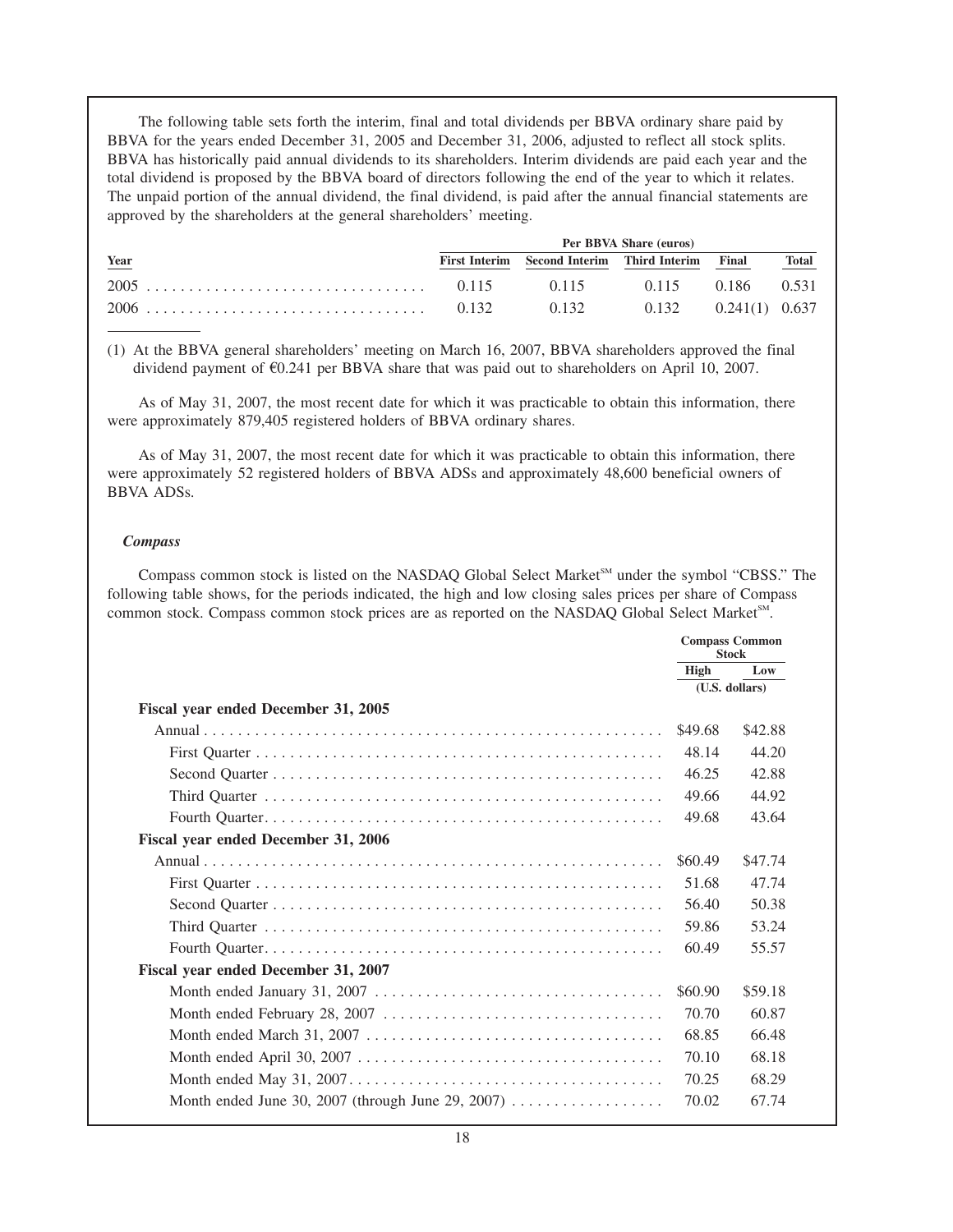The following table sets forth the dividends per share of Compass common stock by quarter for the years ended December 31, 2005 and December 31, 2006.

|                                                                                                               | Per Share of Compass Common Stock (U.S. dollars) |                                                                    |  |  |  |
|---------------------------------------------------------------------------------------------------------------|--------------------------------------------------|--------------------------------------------------------------------|--|--|--|
| <u>Year</u>                                                                                                   |                                                  | First Second Third Fourth<br>Quarter Quarter Quarter Quarter Total |  |  |  |
| $2005$ , $\ldots$ , $\ldots$ , $\ldots$ , $\ldots$ , $\ldots$ , $\ldots$ , $0.35$ $0.35$ $0.35$ $0.35$ $1.40$ |                                                  |                                                                    |  |  |  |
| 2006                                                                                                          |                                                  |                                                                    |  |  |  |

As of June 29, 2007, the most recent date for which it was practicable to obtain this information, there were 9,418 stockholders of record of Compass common stock.

### **Market Information**

The following table represents the closing sales prices of BBVA ordinary shares (in euros and translated into U.S. dollars), BBVA ADSs and Compass common stock on February 15, 2007, the last trading day before the public announcement of the proposed transaction and on June 29, 2007, the last practicable date prior to the date of this document. The table also presents the equivalent value of the transaction consideration per share of Compass common stock on those dates, calculated by multiplying the closing price of BBVA ordinary shares and BBVA ADSs on those dates by the exchange ratio of 2.8, representing the number of BBVA ordinary shares or BBVA ADSs that Compass stockholders electing to receive BBVA ordinary shares or BBVA ADSs would receive in the transaction for each share of Compass common stock. Based on the closing price of Compass shares on the Nasdaq Stock Market and BBVA ADSs on the New York Stock Exchange as of the close of business on February 15, 2007, the consideration to be paid to Compass stockholders in the transaction represented an approximate 9.49% premium over the price of Compass shares.

|                                           |         | <b>BBVA Ordinary Shares</b> |                                                                    |         |         | <b>Equivalent per</b><br><b>Share Value of Compass</b><br><b>Common Stock Exchanged for:</b> |                  |
|-------------------------------------------|---------|-----------------------------|--------------------------------------------------------------------|---------|---------|----------------------------------------------------------------------------------------------|------------------|
| Date                                      | (euros) | <b>Exchange</b>             | Rate $(\frac{6}{5}, \frac{1}{5})$ (U.S. dollars) BBVA ADSs Compass |         |         | <b>BBVA Ordinary</b><br><b>Shares</b>                                                        | <b>BBVA ADSs</b> |
| February 15, 2007 $\epsilon$ 19.97 1.3138 |         |                             | \$26.24                                                            | \$26.23 | \$66.37 | \$73.46                                                                                      | \$73.44          |
| June 29, 2007 $\in$ 18.20 1.3520          |         |                             | \$24.61                                                            | \$24.38 | \$68.98 | \$68.90                                                                                      | \$68.26          |

**You are urged to obtain current market quotations prior to making any decision with respect to this transaction.** The market price of BBVA ordinary shares, BBVA ADSs and Compass common stock will fluctuate between the date of this document and the completion of the transaction. No assurance can be given concerning the market price of BBVA ordinary shares, BBVA ADSs or Compass common stock before or after the effective date of the transaction.

Following this transaction, BBVA ADSs will continue to be traded on the NYSE under the ticker symbol "BBV" and BBVA ordinary shares will continue to be traded on the Automated Quotation System under the ticker symbol "BBVA."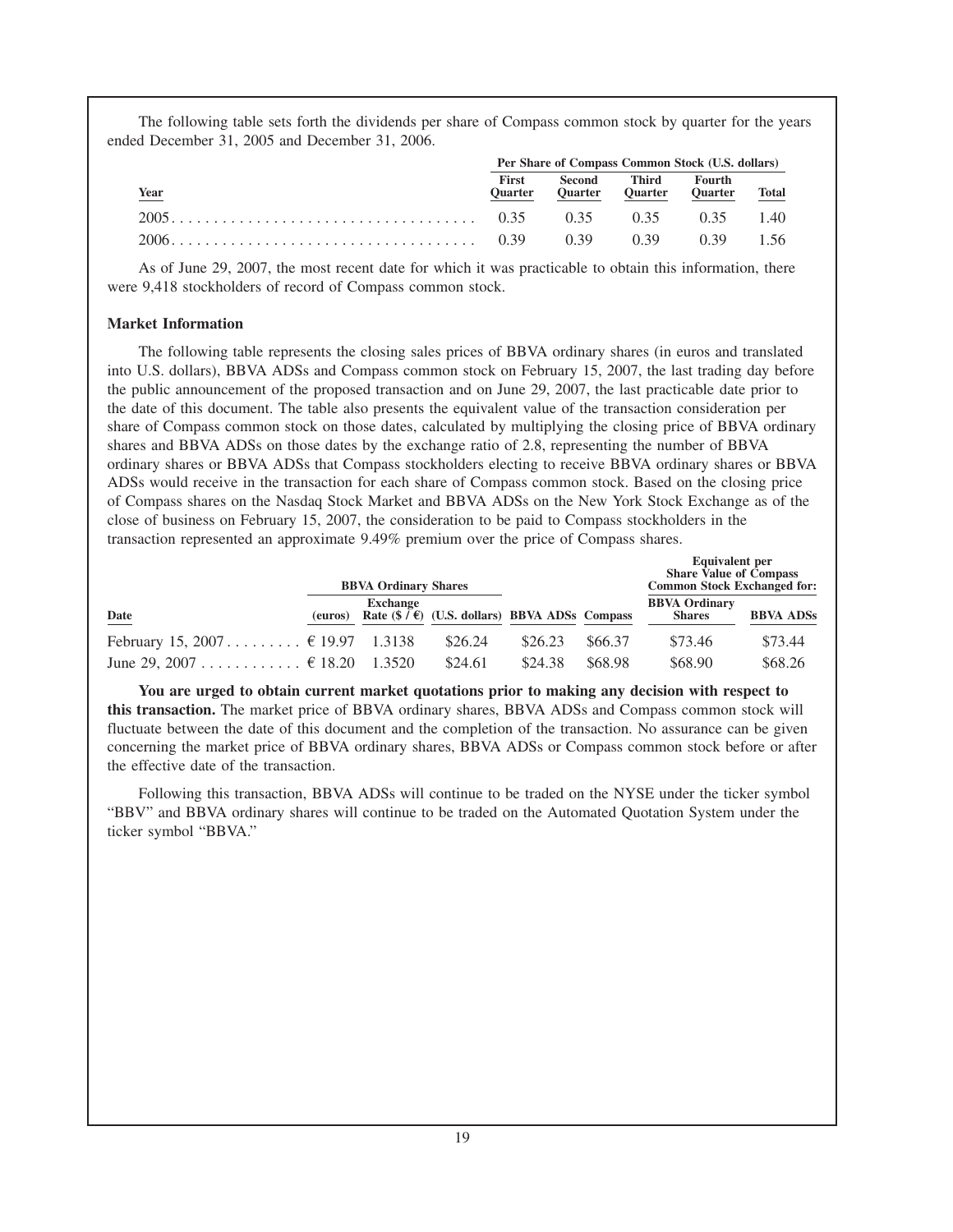### **EXCHANGE RATES**

The following tables show, for the periods indicated, information concerning the exchange rate between the U.S. dollar and the euro. This information is provided solely for your information and BBVA and Compass do not represent that euros could be converted into U.S. dollars at these rates or at any other rate. These rates are not the rates used by BBVA in the preparation of its consolidated financial statements incorporated by reference into this document.

The data provided in the following table are expressed in U.S. dollars per euro and are based on the noon buying rate. The term "noon buying rate" refers to the rate of exchange for the euro, expressed in U.S. dollars per euro, in the City of New York for cable transfers payable in foreign currencies as certified by the Federal Reserve Bank of New York for customs purposes.

On February 15, 2007, the last trading day before the public disclosure of the transaction, the exchange rate between the U.S. dollar and the euro expressed in U.S. dollars per euro was  $$1.3138 = £1.00$ . On June 29, 2007, the most recent practicable day prior to the date of this document, the exchange rate was  $$1.3520 =$  $€1.00.$ 

| Annual Data (Year Ended December 31,) | Average(1) |
|---------------------------------------|------------|
|                                       |            |
|                                       |            |
|                                       |            |
|                                       |            |
|                                       |            |
|                                       |            |

(1) The average rates for the interim and annual periods were calculated by taking the simple average of the noon buying rates for the euro on the last day of each month during the relevant period.

| <b>Recent Monthly Data</b> | High Low |  |
|----------------------------|----------|--|
|                            |          |  |
|                            |          |  |
|                            |          |  |
|                            |          |  |
|                            |          |  |
|                            |          |  |
|                            |          |  |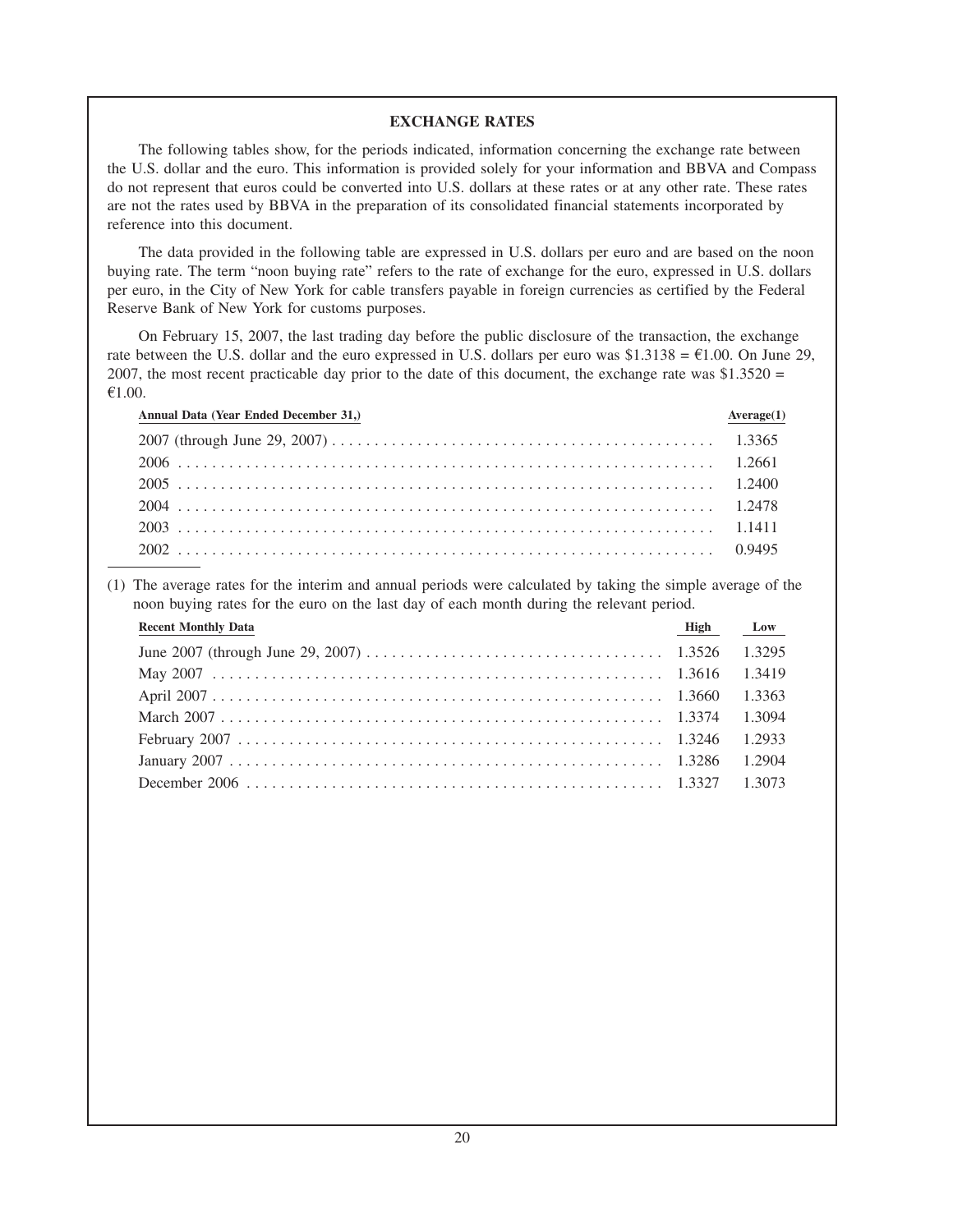#### **CAUTIONARY STATEMENT REGARDING FORWARD-LOOKING STATEMENTS**

This document contains or incorporates by reference a number of forward-looking statements, including statements about the financial conditions, results of operations, earnings outlook and prospects of BBVA, Compass and the combined company and may include statements for the period following the completion of the transaction. Forward-looking statements are typically identified by words such as "plan," "believe," "expect," "anticipate," "intend," "outlook," "estimate," "forecast," "project" and other similar words and expressions.

The forward-looking statements involve certain risks and uncertainties. The ability of either BBVA or Compass to predict results or the actual effects of its plans and strategies, or those of the combined company, is subject to inherent uncertainty. Factors that may cause actual results or earnings to differ materially from such forward-looking statements include those set forth below under "Risk Factors" and those discussed and identified in public filings made with the SEC by BBVA or Compass as well as, among others, the following:

- completion of the transaction is dependent on, among other things, receipt of stockholder and regulatory approvals, the timing of which cannot be predicted with precision and which may not be received at all;
- the transaction may be more expensive to complete than anticipated, including as a result of unexpected factors or events;
- the integration of Compass' business and operations with those of BBVA may take longer than anticipated, may be more costly than anticipated and may have unanticipated adverse results relating to Compass or BBVA's existing businesses; and
- the anticipated cost savings and other synergies of the transaction may take longer to be realized or may not be achieved in their entirety, and attrition in key manager, customer, vendor and other relationships in connection with the transaction may be greater than expected.

Because these forward-looking statements are subject to assumptions and uncertainties, actual results may differ materially from those expressed or implied by these forward-looking statements. You are cautioned not to place undue reliance on these statements, which speak only as of the date of this document or the date of any document incorporated by reference in this document.

All subsequent written and oral forward-looking statements concerning the transaction or other matters addressed in this document and attributable to BBVA or Compass or any person acting on their behalf are expressly qualified in their entirety by the cautionary statements contained or referred to in this document. Except to the extent required by applicable law or regulation, BBVA and Compass undertake no obligation to update these forward-looking statements to reflect events or circumstances after the date of this document or to reflect the occurrence of unanticipated events.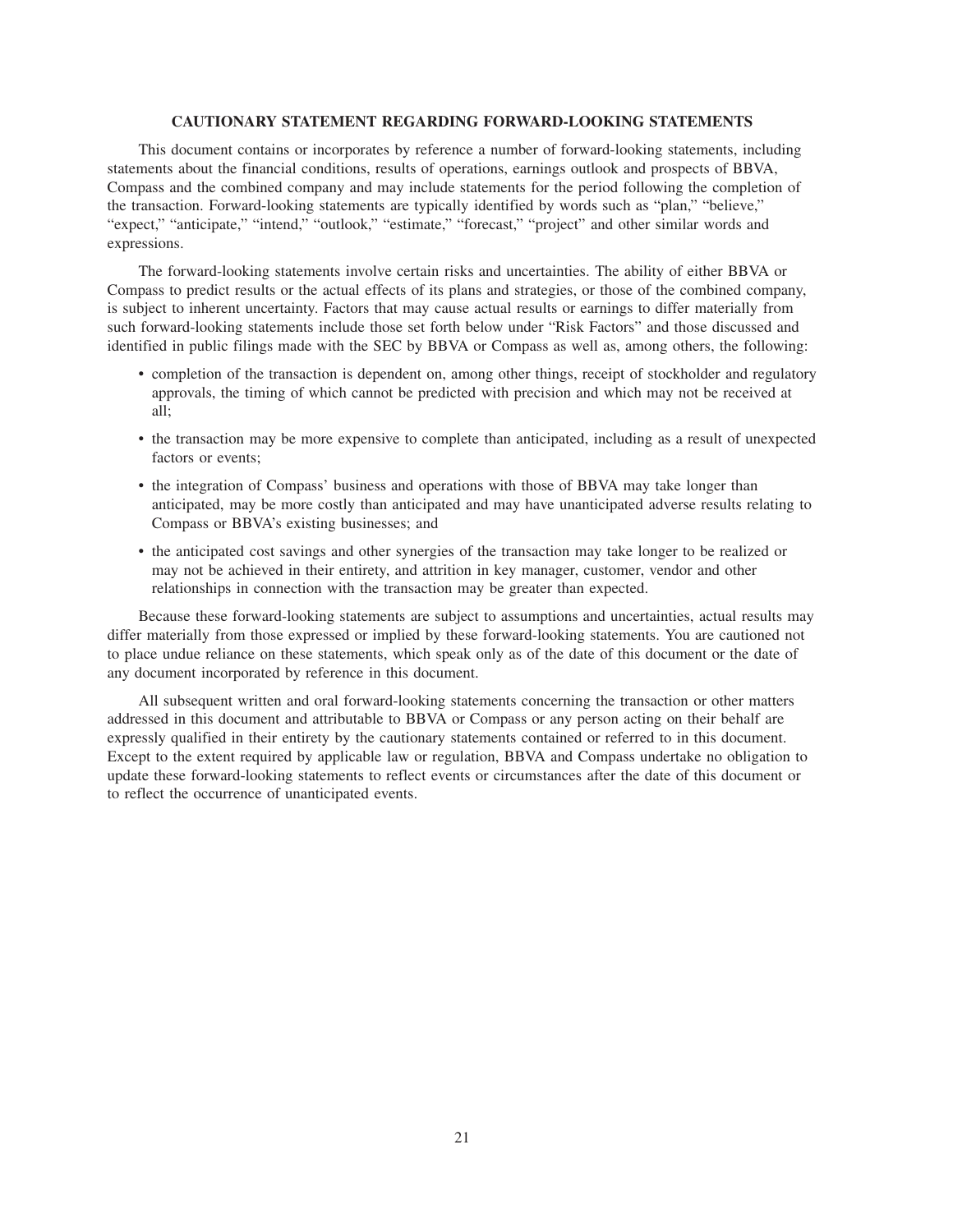#### **RISK FACTORS**

*In addition to general investment risks and the other information contained in or incorporated by reference into this document, including the matters under the caption "Cautionary Statement Regarding Forward-Looking Statements" and the matters discussed under the caption "Risk Factors" included in the Annual Report on Form 20-F, as amended, filed by BBVA for the year ended December 31, 2006 and in the Annual Report on Form 10-K filed by Compass for the year ended December 31, 2006 in both cases as updated by subsequently furnished or filed Forms 6-K, 8-K, 20-F, 10-Q and 10-K, as applicable, you should carefully consider the following factors in deciding whether to vote for adoption of the transaction agreement.*

### **Because the Market Price of BBVA Shares Will Fluctuate, Compass Stockholders Cannot Be Sure of the Value of the Consideration They Will Receive.**

Upon completion of the transaction, each share of Compass common stock will be converted into the right to receive consideration consisting of 2.8 BBVA ADSs or \$71.82 in cash, subject to proration, pursuant to the terms of the transaction agreement. The value of BBVA shares may vary significantly from the closing price of BBVA shares on the date the transaction was announced, on the date that this document was mailed to Compass stockholders and on the date of the meeting of Compass stockholders. Any change in the market price of BBVA shares, and the U.S. dollar/euro exchange rate, prior to completion of the transaction will affect the market value of the consideration that Compass stockholders who receive BBVA shares will receive upon completion of the transaction, and therefore the market value of the consideration that Compass stockholders who receive BBVA shares will receive may be substantially higher or lower than the cash consideration of \$71.82 per share. There will be no adjustment to the exchange ratio for changes in the market price of BBVA shares or Compass common stock. Neither company is permitted to terminate the transaction agreement or resolicit the vote of either company's stockholders solely because of changes in the market prices of either company's stock. The market value of BBVA shares to be received in the transaction, and the U.S. dollar/euro exchange rate will also continue to fluctuate following completion of the transaction. Stock price changes may result from a variety of factors, including general market and economic conditions, changes in BBVA's and Compass' respective businesses, operations and prospects, and regulatory considerations. Many of these factors are beyond their control. You should obtain current market quotations for shares of BBVA ordinary shares (and the U.S. dollar/euro exchange rate) and BBVA ADSs and for shares of Compass common stock. You should also be aware that if the election to receive cash consideration is oversubscribed, Compass stockholders who elect to receive cash will receive a mixture of cash and BBVA shares in the transaction.

# **The Market Value of BBVA ADSs to Be Received in the Transaction will be Subject to Currency Fluctuations.**

Fluctuations in the exchange rate between the U.S. dollar and the euro will affect the market price of BBVA ADSs traded on the New York Stock Exchange.

### **You May Receive a Form of Consideration Different from What You Elect.**

While each Compass stockholder may elect to receive all cash or all BBVA shares in the transaction, the pool of BBVA shares available for all Compass stockholders will be a fixed amount. As a result, if either a cash or share election proves to be more popular among Compass stockholders, and you choose the election that is more popular, you might receive a portion of your consideration in the form you did not elect, and, because of fluctuations in the price of BBVA shares, such consideration could have a value significantly lower than the value of the form of consideration you elected.

# **If you Receive BBVA Shares, You Will Need to Consider the U.S. Federal Income Tax Consequences of Holding Such Shares.**

If you receive BBVA shares as a result of the transaction, you will be subject to certain U.S. federal income tax consequences related to holding such BBVA shares, including the treatment of dividends paid with respect to such BBVA shares and of the proceeds of a sale or disposition of such BBVA shares. Additionally,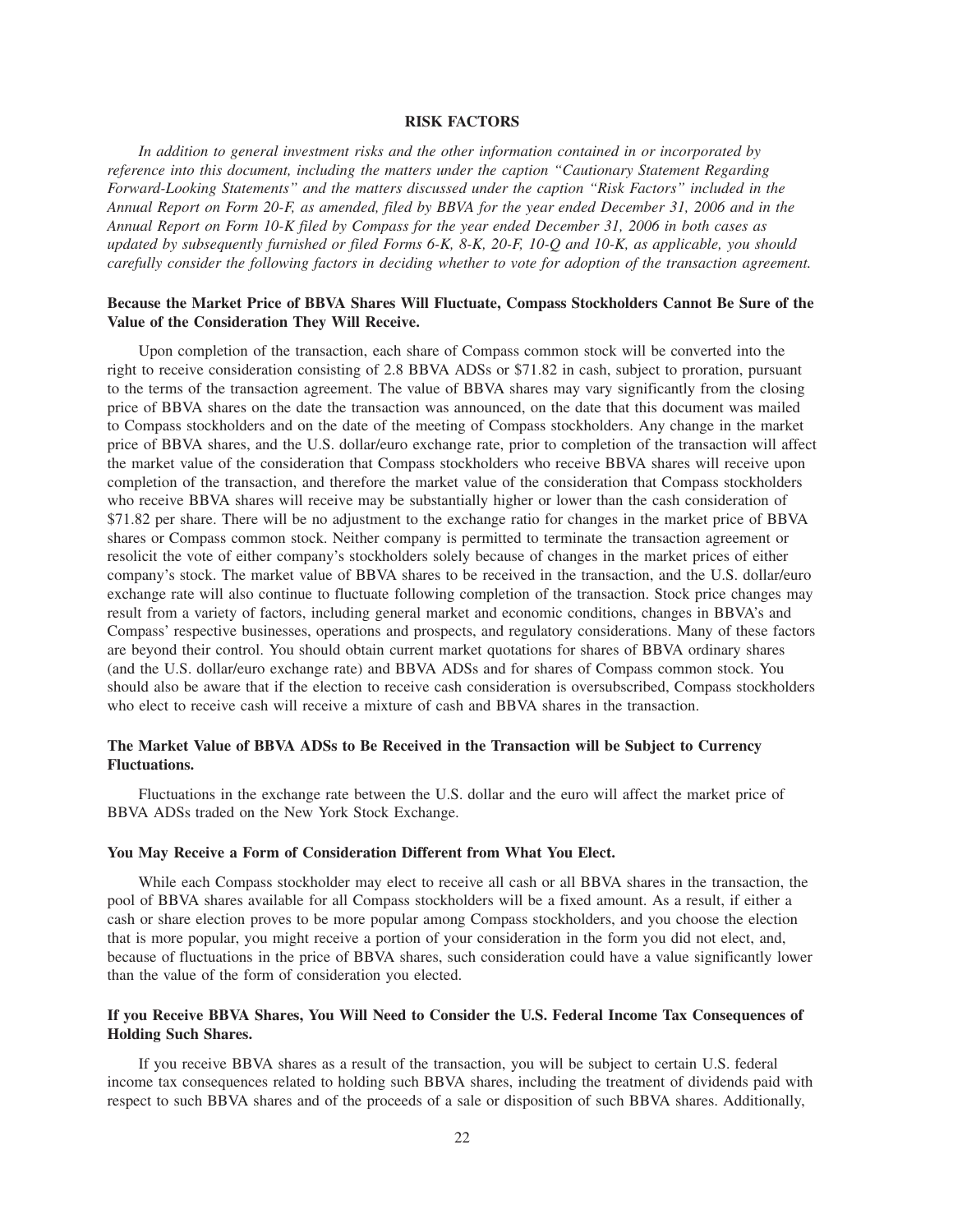as described immediately above, you may receive a portion of your consideration in the form you did not elect, and the tax treatment of the consideration that you receive may be different from the tax treatment of the consideration that you elected. The tax consequences of the transaction are discussed in more detail below under "Material U.S. Federal Income Tax Consequences of the Transaction."

# **If you Receive BBVA Shares, You Will Need to Consider the Spanish Tax Consequences of Holding Such Shares.**

If you receive BBVA shares as a result of the transaction, you will be subject to certain Spanish tax consequences related to holding such BBVA shares, including the treatment of dividends paid with respect to such BBVA shares and of the proceeds of a sale or disposition of such BBVA shares. In particular, on any dividend payment date, U.S. Residents will be subject to a Spanish withholding tax of 18% on any dividends paid by BBVA; however, the Spanish withholding tax rate may be reduced to 15% on the conditions and pursuant to the tax treaty between the United States and the Kingdom of Spain and according to the procedure set forth by Spanish legislation. The Spanish tax consequences of the acquisition, ownership and disposition of BBVA shares by U.S. Residents are discussed in more detail below under "Spanish Tax Consequences".

### **If You Tender Shares of Compass Common Stock to Make an Election, You Will Not Be Able to Sell Those Shares, Unless You Revoke Your Election Prior to the Election Deadline.**

If you are a Compass stockholder who holds certificated shares and want to make a valid cash or share election, you or your broker or bank will have to deliver your stock certificates (or follow the procedures for guaranteed delivery), and a properly completed and signed form of election to the exchange agent. If you hold shares through the Depository Trust Company, or "DTC," and you want to make a valid cash or share election, you or your broker will have to deliver a properly completed signed form of election and book-entry transfer of shares to the exchange agent. Since the actual election deadline is not currently known, BBVA and Compass will issue a press release announcing the date of the election deadline at least ten business days before that deadline. For further details on the determination of the election deadline, see "The Transaction Agreement — Conversion of Shares; Exchange of Certificates; Elections as to Form of Consideration — Form of Election." The election deadline is expected to be approximately five business days in advance of the closing of the transaction, but could be further in advance. You will not be able to sell any shares of Compass common stock that you have delivered as part of your election unless you revoke your election before the deadline by providing written notice to the exchange agent. If you do not revoke your election, you will not be able to liquidate your investment in Compass common stock for any reason until you receive cash and/or BBVA shares in the transaction. In the time between delivery of your shares and the closing of the transaction, the trading price of Compass or BBVA shares may decrease, and you might otherwise want to sell your shares of Compass common stock to gain access to cash, make other investments or reduce the potential for a decrease in the value of your investment. The date that you will receive your consideration depends on the completion date of the transaction, which is uncertain, and the time it takes for the exchange agent to complete the process thereafter. The completion date of the transaction might be later than expected owing to unforeseen events, such as delays in obtaining regulatory approvals.

# **The Market Price of BBVA Shares After the Transaction May Be Affected by Factors Different from Those Affecting the Shares of BBVA or Compass Currently.**

The businesses of BBVA and Compass differ in some respects, and, accordingly, the results of operations of the combined company following consummation of the transaction and the market price of BBVA shares following the transaction may be affected by factors different from those currently affecting the independent results of operations of each of BBVA or Compass. For a discussion of the businesses of BBVA and Compass and of certain factors to consider in connection with those businesses, see the documents incorporated by reference in this document and referred to under "Where You Can Find More Information."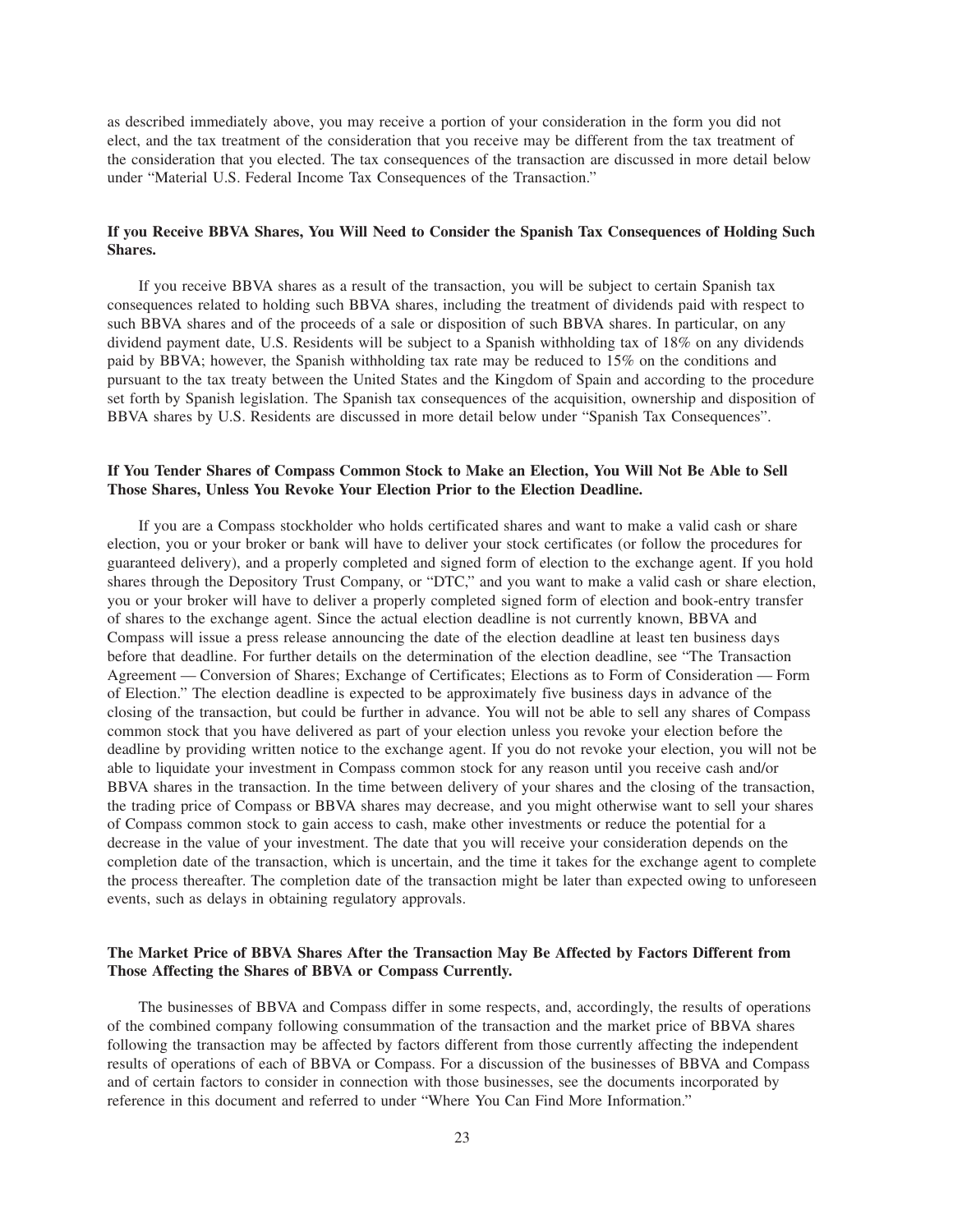### **The Rights of Holders of BBVA ADSs to Be Issued in the Transaction Will Not Be the Same as the Rights of Holders of BBVA Ordinary Shares to Be Issued in the Transaction.**

The rights and terms of the BBVA ADSs are designed to replicate, to the extent reasonably practicable, the rights attendant to BBVA ordinary shares, for which there is no active trading market in the United States. However, because of aspects of Spanish law, BBVA's bylaws and the terms of the deposit agreement under which the BBVA ADSs are issued, the rights of holders of BBVA ADSs are not identical to, and, in some respects, are less favorable than, the rights of holders of BBVA ordinary shares. For more information regarding the characteristics of, and differences between, BBVA ordinary shares and BBVA ADSs, please refer to "Description of BBVA Ordinary Shares" and "Description of BBVA American Depositary Shares."

### **Shareholders in the United States May Decide to Sell Compass Common Stock and BBVA Shares, Which Could Cause a Decline in Their Market Prices.**

Some U.S. holders of Compass common stock may be disinclined to own shares of a company that has its primary listing outside the United States. This could result in the sale of Compass shares prior to the completion of the transaction or the sale of BBVA shares received in the transaction, some of which will end up being held by Spanish and other non-U.S. investors. In addition, the market price of Compass common stock, BBVA ordinary shares and BBVA ADSs may be adversely affected by arbitrage activities occurring prior to the completion of the transaction. These sales, or the prospects of such sales in the future, could adversely affect the market price for, and the ability to sell in the market, shares of Compass common stock before the transaction is completed and BBVA shares before and after the transaction is completed.

# **BBVA Is a Foreign Private Issuer Under the Rules and Regulations of the SEC and, Thus, Is Exempt from a Number of Rules Under the Exchange Act and Is Permitted To File Less Information with the SEC Than a Company Incorporated in the United States.**

As a foreign private issuer under the Securities Exchange Act of 1934, as amended, referred to as the Exchange Act, BBVA is exempt from certain rules under the Exchange Act, including the proxy rules, which impose certain disclosure and procedural requirements for proxy solicitations. Moreover, BBVA is not required to file periodic reports and financial statements with the SEC as frequently or as promptly as U.S. companies with securities registered under the Exchange Act; it is not required to file financial statements prepared in accordance with U.S. GAAP (although it is required to reconcile its financial statements to U.S. GAAP); and it is not required to comply with Regulation FD, which imposes certain restrictions on the selective disclosure of material information. In addition, BBVA's officers, directors and principal shareholders are exempt from the reporting and short-swing profit recovery provisions of Section 16 of the Exchange Act and the rules under the Exchange Act with respect to their purchases and sales of BBVA ordinary shares. Accordingly, after the transaction, if you continue to hold BBVA shares, you may receive less information about the combined company than you currently receive about Compass, and be afforded less protection under the U.S. federal securities laws than you are currently afforded. If the combined company loses its status as a foreign private issuer at some future time, it will no longer be exempt from such rules and, among other things, will be required to file periodic reports and financial statements as if it were a company incorporated in the United States. The costs incurred in fulfilling these additional regulatory requirements could be substantial.

### **The Combined Company May Fail to Realize All of the Anticipated Benefits of the Transaction.**

The success of the transaction will depend, in part, on BBVA's ability to realize the anticipated benefits from combining the businesses of BBVA and Compass. However, to realize these anticipated benefits, BBVA and Compass must successfully combine their businesses, which are currently principally conducted in different countries by management and employees coming from different cultural backgrounds. If BBVA and Compass take longer to, or are not able to achieve these objectives, the anticipated benefits of the transaction may not be realized fully or at all or may take longer to realize than expected.

BBVA and Compass have operated and, until the completion of the transaction, will continue to operate, independently. It is possible that the integration process could take longer or be more costly than anticipated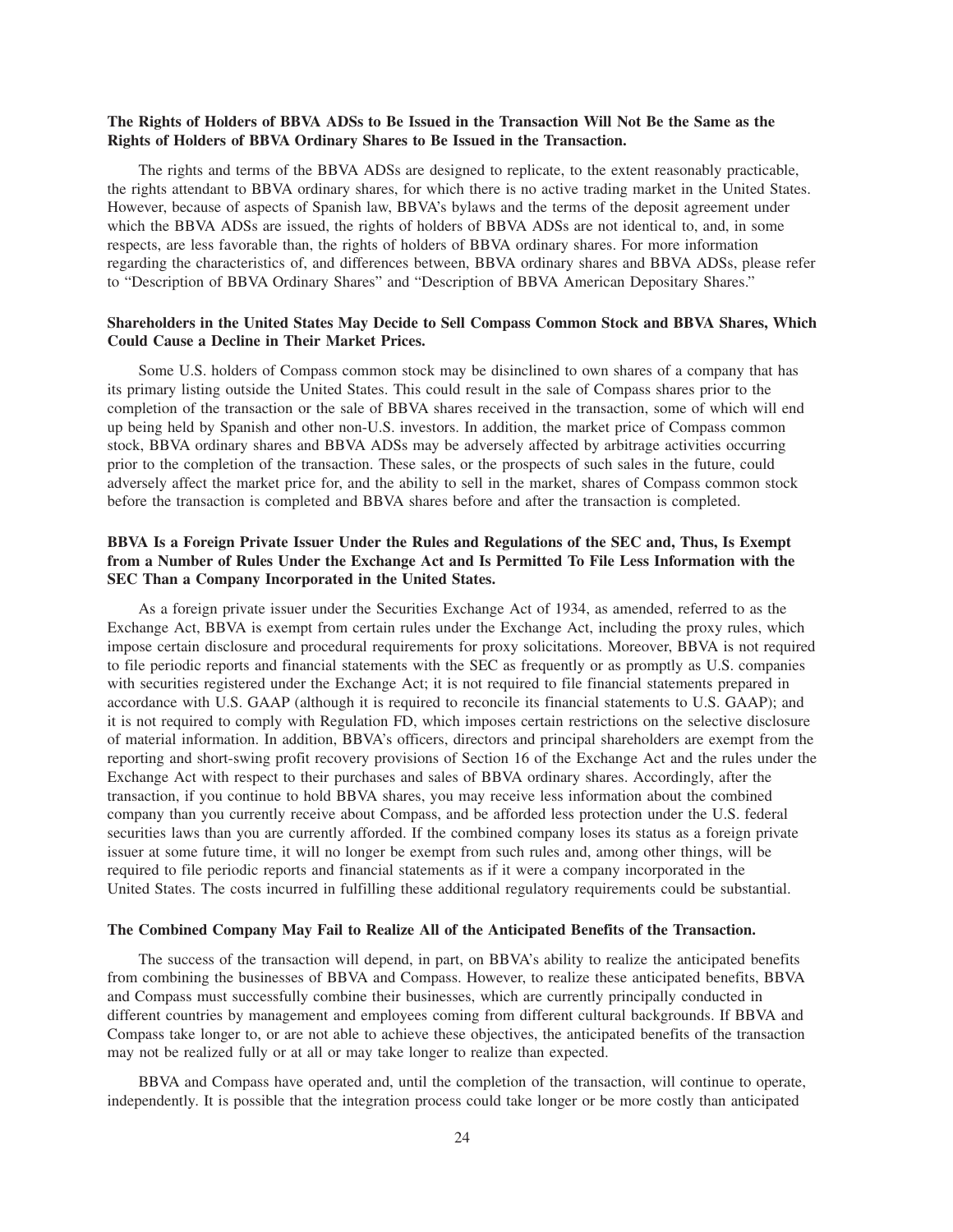or could result in the loss of key employees, the disruption of each company's ongoing businesses or inconsistencies in standards, controls, procedures and policies that adversely affect the ability of BBVA and Compass to maintain relationships with clients, customers, depositors and employees or to achieve the anticipated benefits of the transaction. Integration efforts between the two companies will also divert management attention and resources. These integration matters could have an adverse effect on each of Compass and BBVA during the transition period and on the combined company following completion of the transaction.

# **The Fairness Opinion Obtained by Compass from Its Financial Advisor Will Not Be Updated to Reflect Changes in Circumstances Between the Signing of the Transaction Agreement and the Transaction.**

Compass has not obtained an updated opinion as of the date of this document from Sandler O'Neill, Compass' financial advisor. Changes in the operations and prospects of BBVA or Compass, general market and economic conditions and other factors which may be beyond the control of BBVA and Compass, and on which the fairness opinion was based, may alter the value of BBVA or Compass or the prices of BBVA shares or Compass common stock by the time the transaction is completed. The opinion does not speak as of the time the transaction will be completed or as of any date other than the date of such opinion and Compass currently does not anticipate asking its financial advisor to update the opinion. For a description of the opinion that Compass received from its financial advisor, please refer to "The Transaction — Opinion of Sandler O'Neill, Financial Advisor to Compass." For a description of the other factors considered by the Compass board of directors in determining to approve the transaction, please refer to "The Transaction — Compass' Reasons for the Transaction; Recommendation of the Compass Board of Directors."

# **The Transaction Agreement Limits Compass' Ability to Pursue Alternatives to the Transaction.**

The transaction agreement contains non-solicitation provisions that, subject to limited exceptions, limit Compass' ability to discuss, facilitate or commit to competing third-party proposals to acquire all or a significant part of Compass. Further, there are only limited exceptions to Compass' agreement that the Compass board of directors will not withdraw or modify in a way adverse to BBVA its recommendation to Compass stockholders that they vote in favor of the transaction, or recommend any other acquisition proposal. Although the Compass board of directors is permitted to take these actions in connection with receipt of a competing acquisition proposal if it determines that the failure to do so would be inconsistent with its fiduciary duties, doing so would entitle BBVA to terminate the transaction agreement and to receive a termination fee. Also, in some situations where a competing acquisition proposal has been made known to Compass or its stockholders and the transaction agreement is subsequently terminated for a variety of reasons (including, among other reasons, because Compass stockholders fail to approve the transaction or because Compass, as permitted by the transaction agreement, engages in discussions with a competing acquiror that are not terminated within 20 days), Compass is required to pay BBVA a termination fee if Compass completes, or enters into an agreement for, an alternative acquisition transaction during the 12 months after the termination and may be required to pay one-third of this termination fee upon termination of the transaction agreement with BBVA. See "The Transaction Agreement — No Solicitation of Alternative Transactions" and "The Transaction Agreement — Termination of the Transaction Agreement." BBVA required Compass to agree to these provisions as a condition to BBVA's willingness to enter into the transaction agreement. However, these provisions might discourage a potential competing acquiror that might have an interest in acquiring all or a significant part of Compass from considering or proposing that acquisition, even if it were prepared to pay consideration with a higher per share market price than that proposed in the transaction, or it might result in a potential competing acquiror proposing to pay a lower per share price to acquire Compass than it might otherwise have proposed to pay.

# **Compass Executive Officers and Directors Have Financial Interests in the Transaction That Are Different from, or in Addition to, Your Interests.**

Executive officers of BBVA and Compass negotiated the terms of the transaction agreement, and the Compass board of directors approved, and recommended that Compass stockholders vote to approve and adopt, the transaction agreement. In considering these facts and the other information contained in this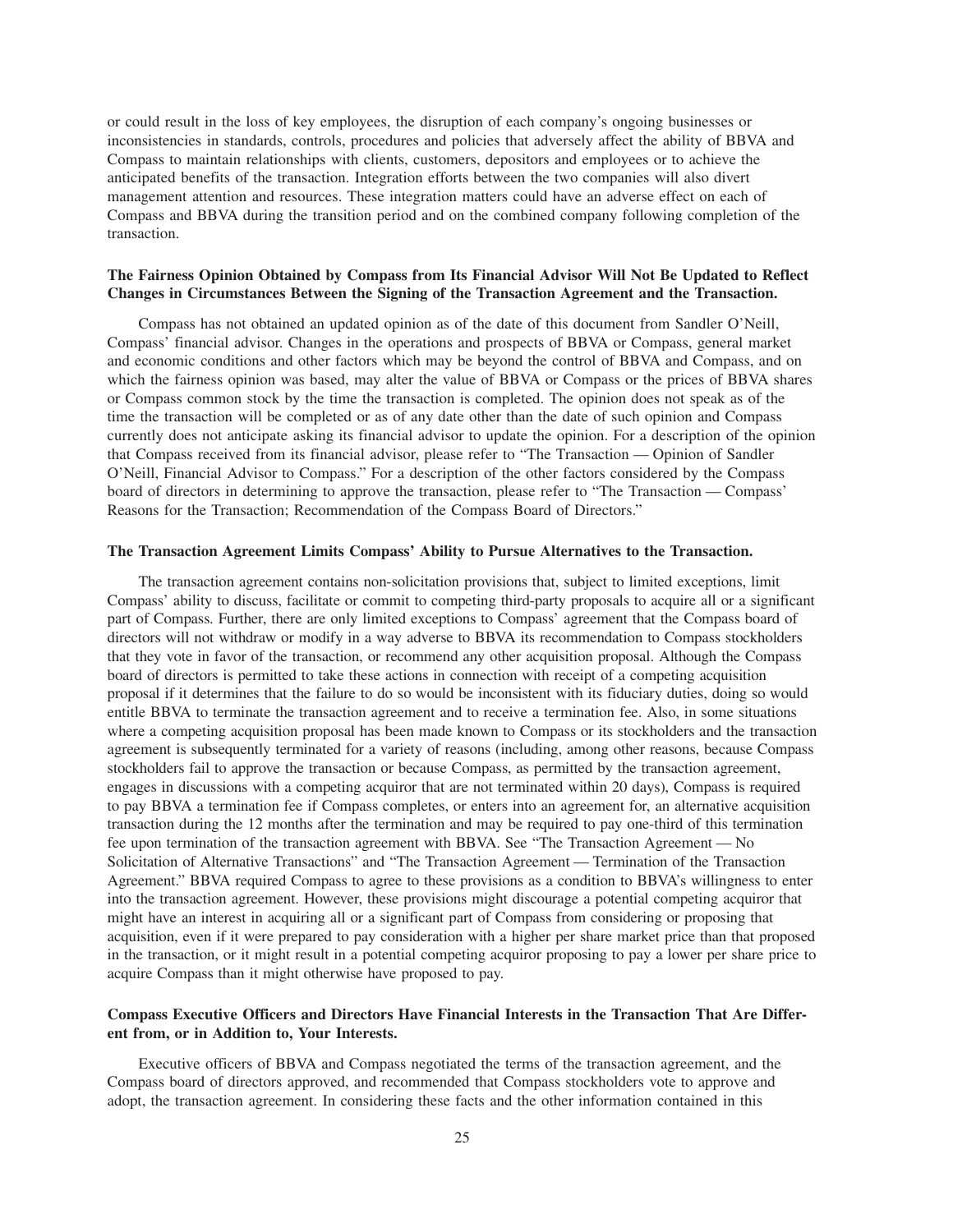document, you should be aware that Compass' executive officers and directors have financial interests in the transaction that are different from, or in addition to, the interests of Compass' stockholders. Please see "The Transaction — Interests of Compass' Executive Officers and Directors in the Transaction" for information about these financial interests.

# **The Transaction Is Subject to the Receipt of Consents and Approvals from Government Entities That May Impose Conditions that Could Have an Adverse Effect on BBVA.**

Before the transaction may be completed, various approvals or consents must be obtained from the Federal Reserve Board, the Bank of Spain, and various bank regulatory and other authorities in the United States and Spain. These governmental entities may impose conditions on the completion of the transaction or require changes to the terms of the transaction. While BBVA and Compass do not currently expect that any such conditions or changes would be imposed, there can be no assurance that they will not be, and such conditions or changes could have the effect of delaying completion of the transaction or imposing additional costs on or limiting the revenues of BBVA following the transaction, any of which might have a material adverse effect on BBVA following the transaction. The Federal Reserve Board approved the transaction on May 31, 2007 and the Alabama State Banking Department approved the transaction on June 5, 2007. Other regulatory approvals or clearances that must be obtained include approvals from the Bank of Spain, the CNMV and certain securities and insurance regulatory authorities in the United States. BBVA is not obligated to complete the transaction if the regulatory approvals received in connection with the completion of the transaction include any conditions or restrictions that, in the aggregate, would reasonably be expected to have a material adverse effect on Compass or BBVA, measured on a scale relative to Compass, but BBVA could choose to proceed with the merger.

### **Any Delay in Completing the Transaction May Significantly Reduce the Benefits Expected to be Obtained from the Transaction.**

In addition to the required consents and approvals from government entities, the transaction is subject to a number of other conditions beyond the control of BBVA and Compass that may prevent, delay or otherwise materially adversely affect its completion. See "The Transaction Agreement — Conditions to Complete the Transaction." BBVA and Compass cannot predict whether and when these other conditions will be satisfied. Any delay in completing the transaction may significantly reduce the anticipated benefits that BBVA and Compass expect to achieve if they successfully complete the transaction within the expected time frame and integrate their respective businesses.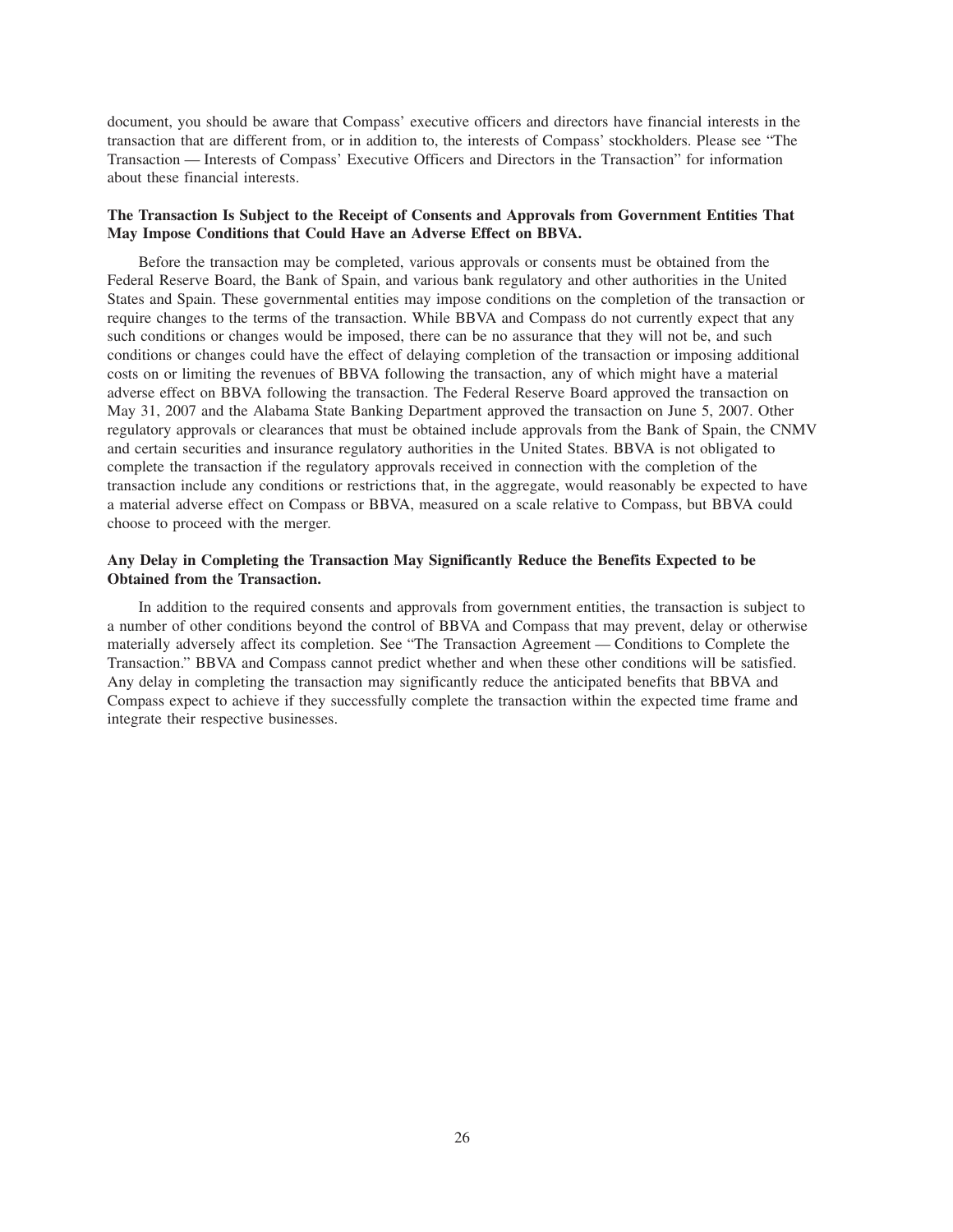### **THE SPECIAL MEETING OF COMPASS STOCKHOLDERS**

### **General**

This document is being furnished to Compass stockholders in connection with the solicitation of proxies by the Compass board of directors to be used at the special meeting of stockholders to be held on August 8, 2007 at 10:00 a.m. (Birmingham, Alabama time) at the Corporate Headquarters Building, 15 South 20th Street, Birmingham, Alabama, and at any adjournment or postponement of that meeting. This document and the enclosed form of proxy are being sent to Compass stockholders on or about July 3, 2007.

#### **Purpose of the Special Meeting**

The special meeting is being held so that Compass stockholders may consider and vote upon a proposal to adopt the transaction agreement and to transact any other business that properly comes before the special meeting or any adjournment or postponement of the special meeting.

#### **Record Date and Voting**

The Compass board of directors has fixed the close of business on June 29, 2007 as the record date for determining the holders of shares of Compass common stock entitled to receive notice of and to vote at the special meeting. Only holders of record of shares of Compass common stock at the close of business on that date will be entitled to vote at the special meeting and at any adjournment or postponement of that meeting. At the close of business on the record date, there were 133,017,503 shares of Compass common stock outstanding, held by 9,418 holders of record.

Each holder of shares of Compass common stock outstanding on the record date will be entitled to one vote for each share held of record upon each matter properly submitted at the special meeting and at any adjournment or postponement of that meeting. In order for Compass to satisfy its quorum requirements, the holders of at least a majority of the total number of outstanding shares of Compass common stock entitled to vote at the meeting must be present. You will be deemed to be present if you attend the meeting or if you submit a proxy card (including through the Internet or telephone) that is received at or prior to the meeting (and not revoked as described below).

If your proxy card is properly executed and received by Compass in time to be voted at the special meeting, the shares represented by your proxy card (including those given through the Internet or by telephone) will be voted in accordance with the instructions that you mark on your proxy card. If you execute your proxy but do not provide Compass with any instructions, your shares will be voted "FOR" the approval of the transaction agreement and "FOR" any adjournment or postponement of the special meeting that may be necessary to solicit additional proxies.

If your shares are held in "street name" by your broker or bank and you do not provide your broker or bank with instructions on how to vote your shares, your broker or bank will not be permitted to vote your shares, which will have the same effect as a vote against the transaction.

#### **Vote Required**

Approval of the transaction agreement requires the affirmative vote of the holders of a majority of the outstanding shares of Compass common stock. The required vote of Compass stockholders on the transaction is based upon the number of outstanding shares of Compass common stock, and not the number of shares that are actually voted. Accordingly, the failure to submit a proxy card or to vote in person at the special meeting or the abstention from voting by Compass stockholders will have the same effect as an "AGAINST" vote with respect to the approval of the transaction agreement. Shares as to which the "abstain" box is selected on a proxy card will be counted as present for purposes of determining whether a quorum is present.

As of the record date, Compass directors and executive officers and their affiliates owned and were entitled to vote 3,088,147 shares of Compass common stock, representing approximately 2.3% of the outstanding shares of Compass common stock. Compass' directors and executive officers are currently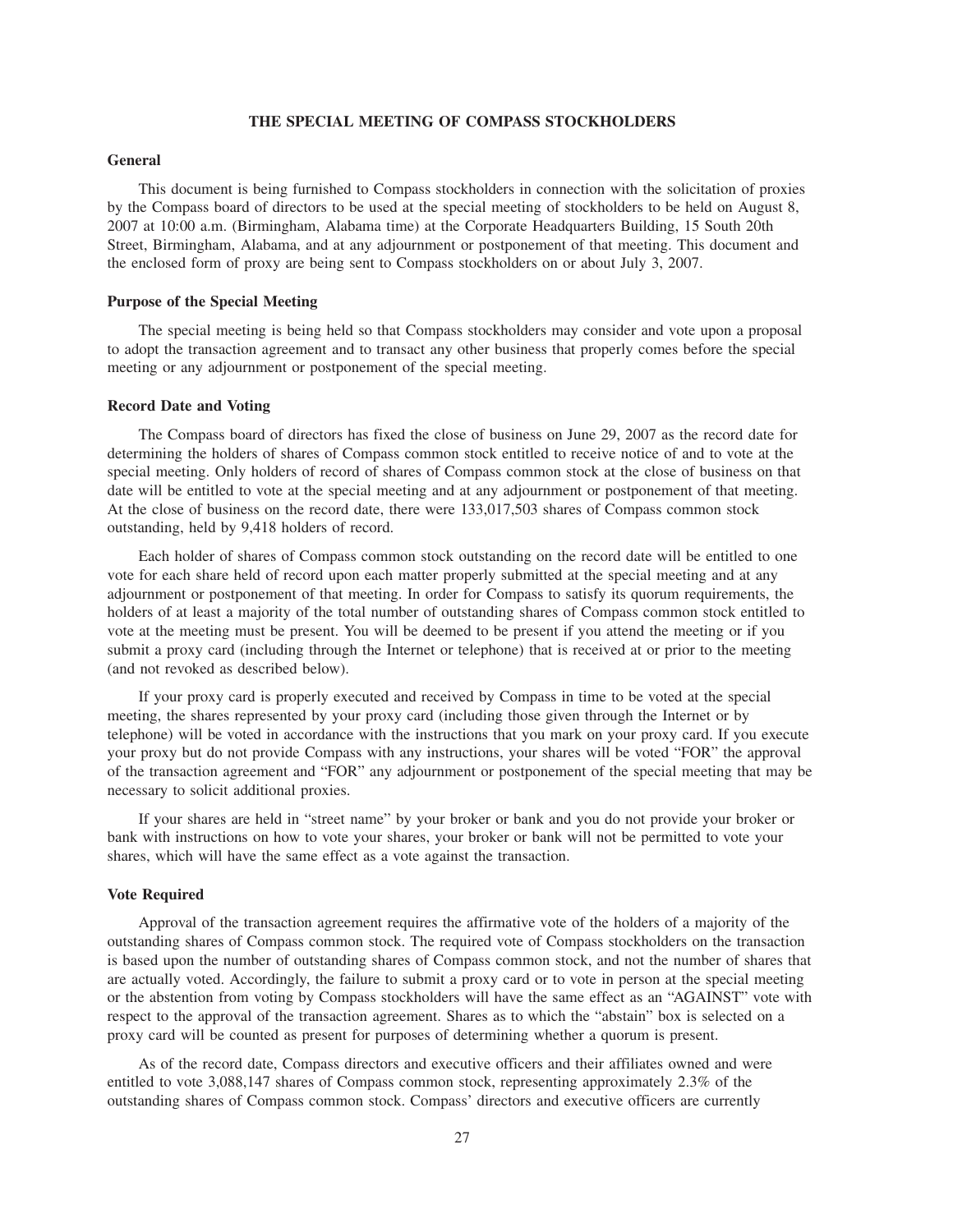expected to vote their shares "FOR" approval of the transaction agreement, although none of them has entered into any agreement requiring them to do so.

Any proposal to adjourn or postpone the meeting, if necessary, for the purpose of soliciting additional proxies may be approved by the affirmative vote of the holders of a majority of the shares of Compass common stock represented at the special meeting, whether or not a quorum is present.

## **Revocability of Proxies**

The presence of a stockholder at the special meeting will not automatically revoke that stockholder's proxy. However, a stockholder may revoke a proxy at any time prior to its exercise by:

- submitting a written revocation to Jerry W. Powell, Corporate Secretary, Compass Bancshares, Inc., 15 South 20th Street, Birmingham, Alabama 35233, that is received prior to the meeting;
- submitting another proxy by telephone, via the Internet or by mail that is dated later than the original proxy and that is received prior to the meeting; or
- attending the special meeting and voting in person if your shares of Compass common stock are registered in your name rather than in the name of a broker, bank or other nominee.

If your shares are held by a broker or bank, you must follow the instructions on the form you receive from your broker or bank with respect to changing or revoking your proxy.

## **Voting Electronically or by Telephone**

In addition to voting by submitting your proxy card by mail, Compass stockholders of record and many stockholders who hold their shares through a broker or bank will have the option to submit their proxy cards or voting instruction cards electronically through the Internet or by telephone. Please note that there are separate arrangements for using the Internet and telephone depending on whether your shares are registered in Compass' stock records in your name or in the name of a broker, bank or other holder of record. If you hold your shares through a broker, bank or other holder of record, you should check your proxy card or voting instruction card forwarded by your broker, bank or other holder of record to see which options are available.

Compass stockholders of record may submit their proxies:

- through the Internet by visiting a website established for that purpose at http://www.compassbank.com and clicking on the link labeled "Vote Your Proxy" and following the instructions; or
- by telephone by calling the toll-free number 1-866-894-0537 on a touch-tone phone and following the recorded instructions.

# **Solicitation of Proxies**

In addition to solicitation by mail, directors, officers and employees of Compass may solicit proxies for the special meeting from Compass stockholders personally or by telephone and other electronic means. However, they will not be paid for soliciting such proxies. Compass also will provide persons, firms, banks and corporations holding shares in their names or in the names of nominees, which in either case are beneficially owned by others, proxy material for transmittal to such beneficial owners and will reimburse such record owners for their expenses in taking such actions. Compass has also made arrangements with Morrow & Co, Inc. to assist it in soliciting proxies and has agreed to pay them \$12,000, plus reasonable expenses, for these services.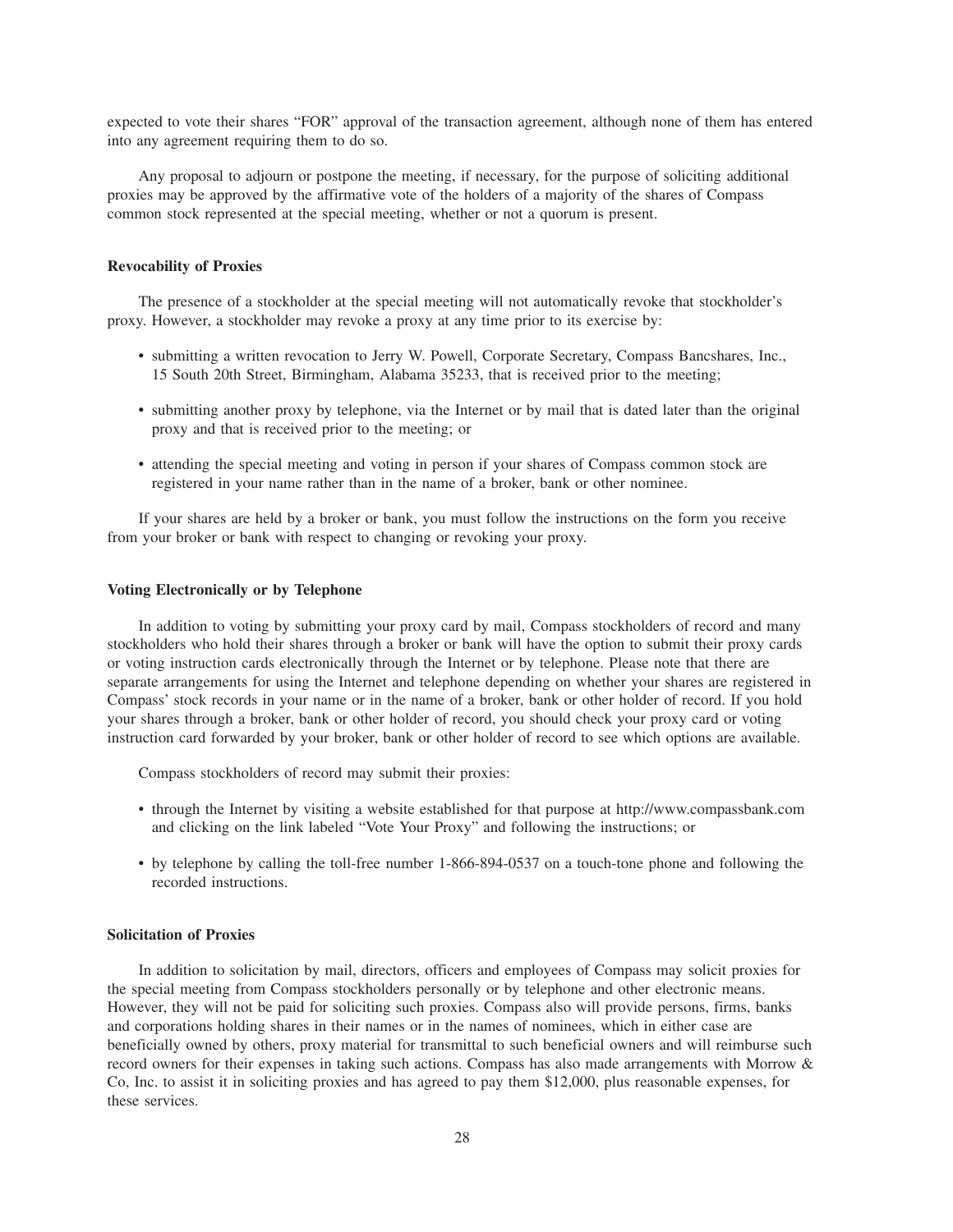## **THE TRANSACTION**

*The following is a description of the material aspects of the transaction. While BBVA and Compass believe that the following description covers the material terms of the transaction, the description may not contain all the information that is important to you. BBVA and Compass encourage you to carefully read this entire document, including the transaction agreement attached to this document as Annex A, for a complete understanding of the transaction.*

# **Background of the Transaction**

The Compass board of directors has from time to time engaged with senior management in strategic reviews and has considered ways to enhance its company's performance and prospects in light of competitive and other relevant developments. These strategic reviews have focused on, among other things, conditions and ongoing consolidation in the financial services industry. Compass' reviews have also included periodic discussions with respect to potential transactions that would further its strategic objectives, and the potential benefits and risks of those transactions. Following such reviews in late 2006, the Compass board of directors authorized Compass senior management to further pursue the consideration of potential strategic transactions. Subsequent to that time, representatives of Compass had initial, informal contacts with senior management of other financial institutions who expressed potential interest in a strategic transaction, but these contacts, except for the subsequent discussions with and the offer received from BBVA, were preliminary in nature. Senior management of Compass also had discussions with representatives of Sandler O'Neill starting in October 2006 regarding Compass' strategic positioning and various potential strategic options, and, in November 2006, engaged Sandler O'Neill to assist Compass in the consideration of such strategic options.

During 2005 and 2006, BBVA had been expanding its presence in the United States through the acquisition of several banking institutions in Texas. In January 2007, a senior executive of BBVA contacted D. Paul Jones, Jr., Chairman, President and Chief Executive Officer of Compass, to discuss informally their respective companies and a potential strategic business combination transaction. Based on preliminary mutual interest between BBVA and Compass concerning a potential strategic business combination transaction, in mid-January 2007 Mr. Jones traveled to BBVA's headquarters in Spain to meet informally with representatives of BBVA and discuss their respective companies. Mr. Jones regularly updated members of the Compass board of directors on his preliminary conversations with BBVA and also consulted with representatives of Sandler O'Neill and of Balch & Bingham LLP, Compass' regular outside counsel, and Wachtell, Lipton, Rosen & Katz, which had been first contacted and engaged by Compass in late January 2007 to provide legal advice in connection with a potential transaction.

Periodically over the following weeks, Mr. Jones engaged in informal discussions with senior executives of BBVA regarding a potential transaction and the possible benefits that could result from such a transaction. In early February 2007, the parties executed a mutual confidentiality agreement. Also during this time, BBVA consulted with Cleary Gottlieb Steen & Hamilton LLP and Davis Polk & Wardwell, which had both been engaged in early February 2007, to provide legal advice in connection with a potential transaction, and with Morgan Stanley, which had also been engaged in early February 2007, to provide financial advice in connection with a potential transaction. Following the execution of the confidentiality agreement and engagement of advisers, the parties conducted mutual due diligence beginning in early February, including inperson due diligence meetings in Birmingham, Alabama on February 13 through February 15. Also, during this time, the parties continued discussions concerning the structure and material terms of a potential transaction, including the U.S. federal and Spanish income tax implications of a potential transaction, and BBVA indicated its expectation that, in connection with any potential transaction, senior management of Compass would remain to manage the bank resulting from the combination of Compass and BBVA's existing Texas bank subsidiaries and accordingly would enter into suitable employment arrangements providing for their continued employment following the completion of a transaction.

During regular telephone conferences with members of the Compass board of directors during the second week of February, Mr. Jones reviewed for the members of the Compass board of directors his preliminary discussions with BBVA regarding a potential strategic transaction. The members discussed and engaged in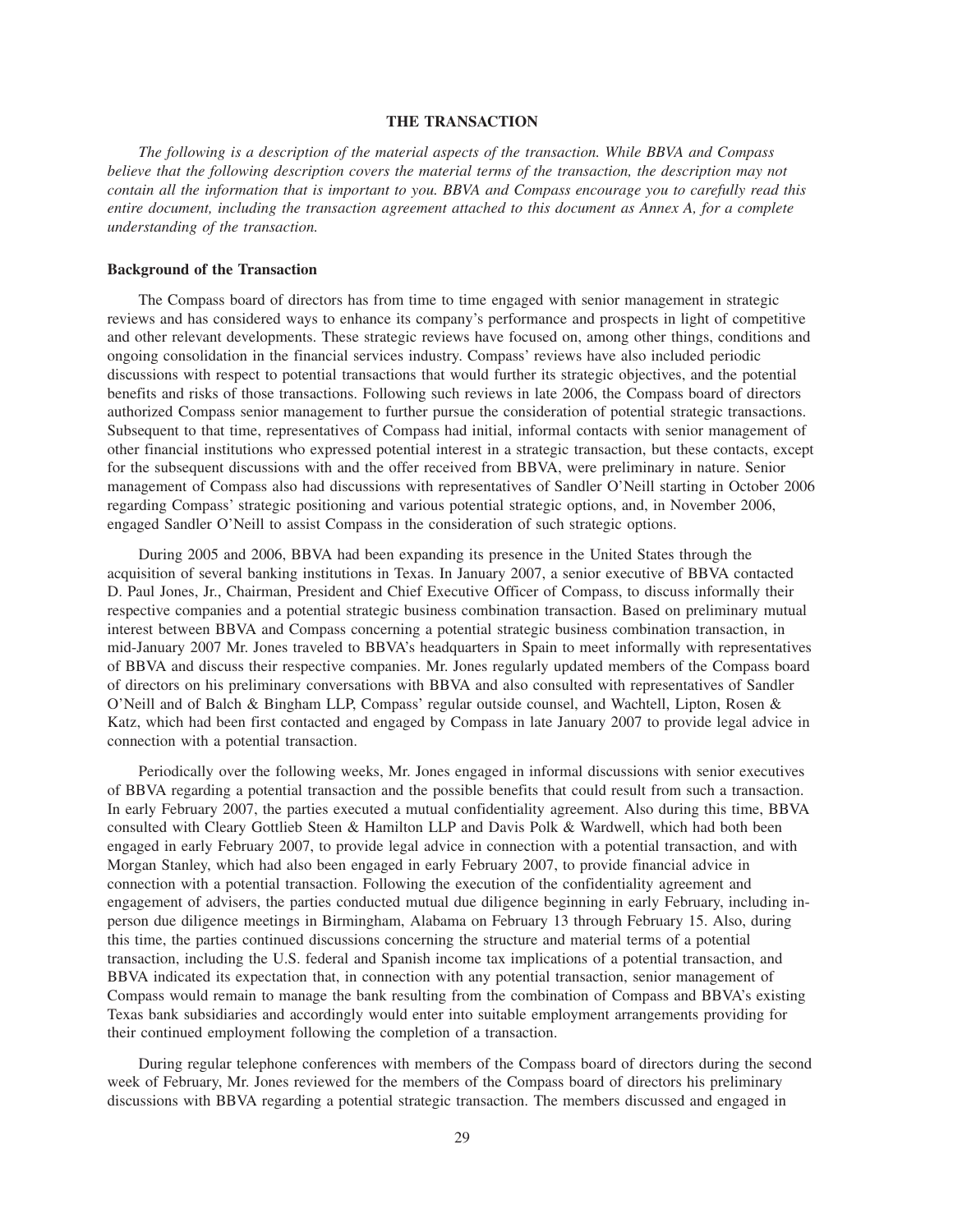questions and answers regarding Compass' strategic objectives and the possible terms of a potential transaction with BBVA.

Also during this time, Cleary Gottlieb Steen & Hamilton LLP on behalf of BBVA, and Wachtell, Lipton, Rosen, & Katz and Balch & Bingham LLP on behalf of Compass, began preliminary drafting of the transaction agreement and related employment agreements. Discussions between representatives of BBVA and Compass continued regarding a potential business combination and the benefits for each company that could result from such a transaction. As a result of these continuing discussions, the parties agreed to recommend to their respective boards of directors a part-stock/part-cash transaction in which Compass would become a wholly owned subsidiary of BBVA, and providing for Compass stockholders to receive in consideration the right to elect to receive either 2.8 BBVA shares or \$71.82 in cash per share of Compass common stock, subject to proration so that the aggregate number of shares to be issued, and the aggregate amount of cash to be paid, in the transaction would be within agreed-upon limits. Based upon Compass' stated desire for as much cash as possible in any transaction, BBVA's proposal was intended to have as large a cash component as feasible consistent with remaining strongly capitalized and allowing Compass stockholders to have a meaningful equity interest in BBVA in a transaction that would generally be tax free to such stockholders to the extent they receive BBVA shares in the transaction. Compass viewed the part-stock/part-cash consideration as offering Compass stockholders the opportunity to receive equity ownership in, and benefit from potential future increase in the value of, the combined company, while the fixed cash component provided greater price certainty. The parties and their respective counsel also negotiated the other terms of the definitive transaction agreements, including employment agreements with Compass senior management to become effective upon completion of a transaction. By the afternoon of Thursday, February 15, 2007, the parties completed their mutual due diligence.

During the day on Thursday, February 15, 2007, there was a notable increase in the volume of shares of Compass common stock traded on Nasdaq and in the price of those shares, as well as press speculation that Compass might be close to an agreement to merge with another banking institution. In view of public speculation regarding a transaction and their belief that the definitive agreement was in a position to be finalized, Compass and BBVA agreed to schedule board meetings for late Thursday evening and early Friday morning, respectively, to consider the transaction. The parties finalized the transaction agreement and exchanged final disclosure schedules. Commencing in the evening on Thursday, February 15, 2007, the Compass board of directors met with senior management and their outside legal and financial advisors. Management reviewed for the Compass board of directors the background of discussions with BBVA and the progress of negotiations, and reported on Compass' due diligence investigations of BBVA. Sandler O'Neill reviewed with the Compass board of directors the structure and other terms of the proposed transaction, and financial information regarding BBVA, Compass and the transaction, as well as information regarding peer companies and comparable transactions. In connection with the deliberation by the Compass board of directors, Sandler O'Neill rendered to the Compass board of directors its oral opinion (subsequently confirmed in writing), as described under "— Opinion of Sandler O'Neill, Financial Advisor to Compass," that, as of the date of its opinion, and subject to and based on the qualifications and assumptions set forth in its opinion, the transaction consideration was fair, from a financial point of view, to the stockholders of Compass.

Representatives of Balch & Bingham LLP and Wachtell, Lipton, Rosen & Katz discussed with the Compass board of directors the legal standards applicable to its decisions and actions with respect to its consideration of the proposed transaction, and reviewed the legal terms of the proposed transaction agreements. Representatives of Wachtell, Lipton, Rosen & Katz also discussed with the Compass board of directors the stockholder and regulatory approvals that would be required to complete the proposed transaction, the likely process and timetable of the transaction including for obtaining the required stockholder and regulatory approvals and compensation and benefits matters in connection with the transaction. Wachtell, Lipton, Rosen & Katz also reviewed for the Compass board of directors a set of draft resolutions relating to the proposed transaction.

Following further review and discussion among the members of the Compass board of directors, including consideration of the factors described under "— Compass' Reasons for the Transaction; Recommendation of the Compass Board of Directors," and discussion with their advisors of the relative merits of the proposed transaction with BBVA and other possible alternatives that might be available, the Compass board of directors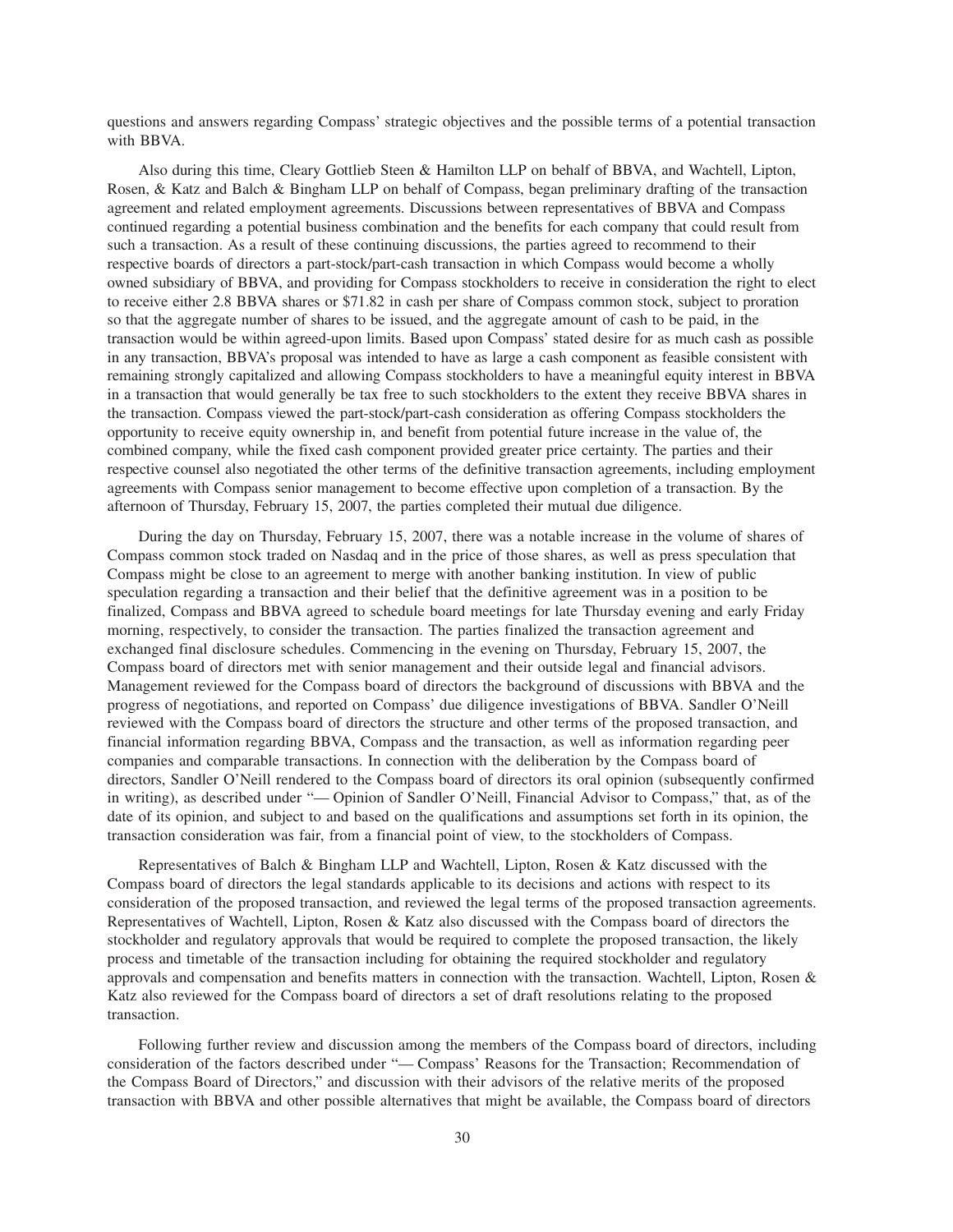unanimously determined that the transactions contemplated by the transaction agreement and the related transactions and agreements are advisable and in the best interests of Compass and its stockholders, and the directors voted unanimously to approve the transaction with BBVA, to approve and adopt the transaction agreement and to approve the related transactions and agreements.

On the morning of February 16, 2007, the BBVA board of directors approved the transaction agreement, the employment agreements and the transactions contemplated by the transaction agreement.

The transaction agreement was executed, and the transaction was announced in press releases issued by each of BBVA and Compass, early in the morning of February 16, 2007.

#### **Compass' Reasons for the Transaction; Recommendation of the Compass Board of Directors**

The Compass board of directors determined that the transaction agreement and the transactions contemplated by the transaction agreement are advisable and in the best interests of Compass and its stockholders. Accordingly, the Compass board of directors unanimously approved the transaction agreement and unanimously recommends that Compass stockholders vote **"FOR"** approval and adoption of the transaction agreement.

In reaching its decision to approve the transaction agreement and recommend the transaction to its stockholders, the Compass board of directors consulted with Compass' management, as well as its legal and financial advisors, and considered a number of factors, including the following factors which the Compass board of directors viewed as generally supporting its decision to approve the transaction agreement and recommend the transaction to its stockholders:

- its knowledge of Compass' business, operations, financial condition, earnings and prospects and of BBVA's business, operations, financial condition, earnings and prospects, taking into account the results of Compass' due diligence review of BBVA, which helped the Compass board of directors to undertake its review of Compass and its prospects as an independent company, BBVA and its prospects, the transaction consideration being offered and the general advisability of adopting and approving the transaction agreement and recommending the transaction to the Compass stockholders;
- its knowledge of the current environment in the financial services industry, including economic conditions, the interest rate environment and credit conditions, continued consolidation, increased operating costs resulting from regulatory initiatives and compliance mandates, increasing competition, and current financial market conditions and the likely effects of these factors on the companies' potential growth, development, productivity and strategic options, which helped the Compass board of directors to undertake its review of Compass and its prospects as an independent company, BBVA and its prospects, the transaction consideration being offered and the general advisability of adopting and approving the transaction agreement and recommending the transaction to the Compass stockholders; based on its knowledge, the Compass board of directors believed that the combination of Compass with BBVA provided an example of the type of business that was likely to succeed in the current environment and that Compass' ability to realize shareholder value from a similar strategy absent the transaction with BBVA would be less certain;
- its belief that combining Compass with BBVA would result in Compass becoming part of a significantly larger and more diversified financial institution that is both better equipped to respond to economic and industry developments and better positioned to develop and build on Compass' strong market share in the U.S. "Sunbelt" region;
- the expectation that BBVA's brand, global presence, number of accounts and asset base would provide opportunities for more rapidly growing deposits, loans and other areas of Compass' banking business, including wealth management, insurance, and credit cards, which helped the Compass board of directors to undertake its review of the prospects of the combined company following the transaction, the transaction consideration being offered and the general advisability of adopting and approving the transaction agreement and recommending the transaction to the Compass stockholders;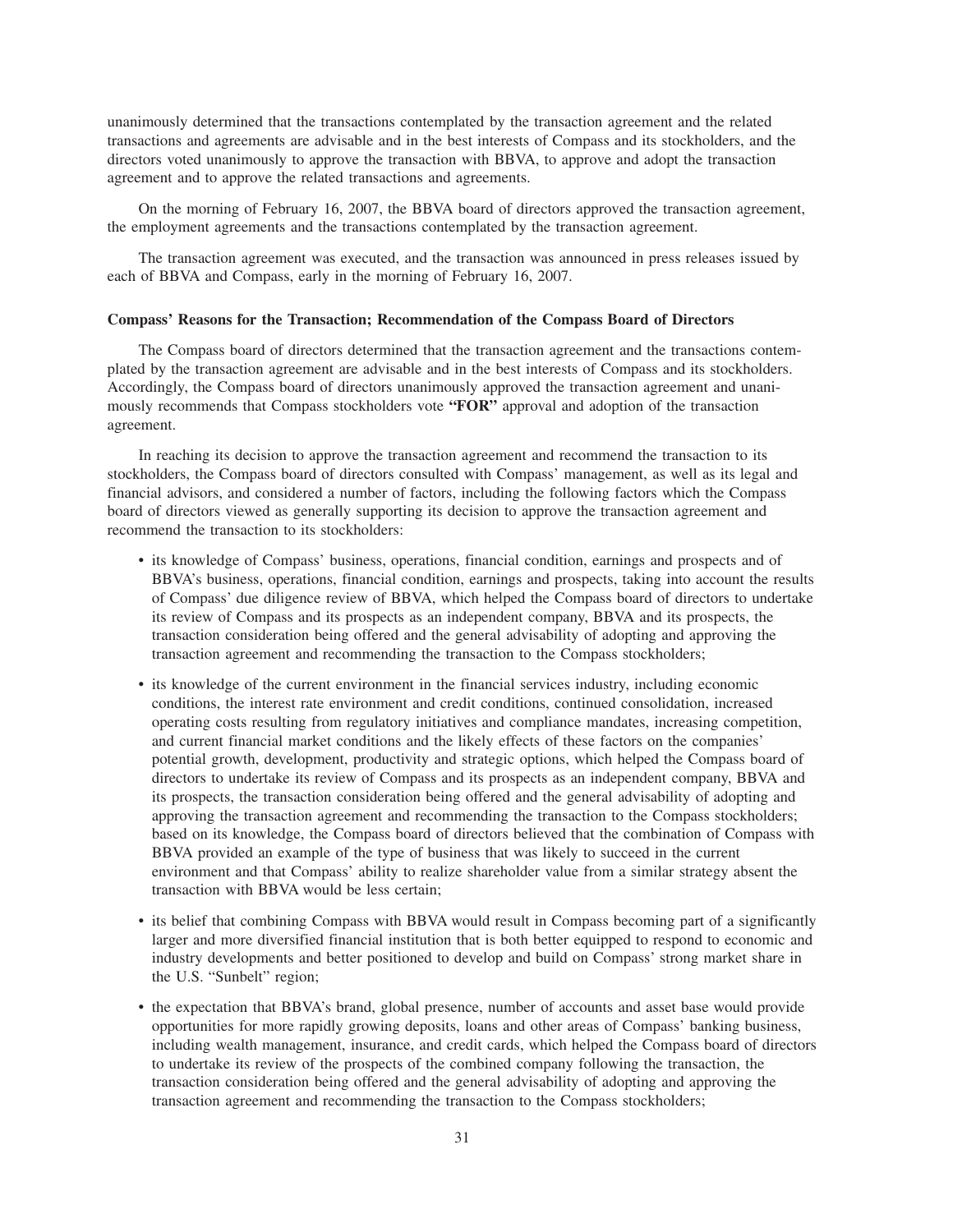- the complementary fit of the businesses of BBVA and Compass, including the expectation that Compass' existing management team and most of its existing employees would continue with the combined company after the transaction, including Mr. Jones who would serve as Chief Executive Officer of the bank resulting from the combination of Compass and BBVA's existing Texas bank subsidiaries, and that the impact on customers and communities served would be minimized;
- the presentation of findings by Compass' management and financial advisors concerning the operations, financial condition and prospects of BBVA and the expected financial impact of the transaction on the combined company, including pro forma assets, earnings and deposits, which helped the Compass board of directors to undertake its review of the prospects of the combined company following the transaction, the transaction consideration being offered and the general advisability of adopting and approving the transaction agreement and recommending the transaction to the Compass stockholders;
- its assessment of the likelihood that the transaction would be completed in a timely manner and that the management team of the combined company would be able to successfully integrate and operate the businesses of the combined company after the transaction, which helped the Compass board of directors to undertake its review of the prospects of the combined company following the transaction, the transaction consideration being offered and the general advisability of adopting and approving the transaction agreement and recommending the transaction to the Compass stockholders;
- the financial analyses presented by Sandler O'Neill to the Compass board of directors, and the opinion dated as of February 15, 2007 delivered to Compass by Sandler O'Neill to the effect that, as of that date, and subject to and based on the qualifications and assumptions set forth in the opinion, the consideration to be received by the holders of common stock of Compass in the transaction was fair, from a financial point of view, to such stockholders;
- the financial terms of the transaction, including the fact that, based on the right of Compass stockholders to receive either 2.8 BBVA shares or \$71.82 in cash for each share of Compass common stock, the consideration to Compass stockholders as of February 16, 2007 represented an approximate 16.25 percent premium over the closing price of Compass shares on the Nasdaq Stock Market as of February 14, 2007; the Compass board of directors believed that this premium was substantial and that, for the company to be reasonably likely to achieve comparable trading levels for its common stock in the foreseeable future absent the transaction, Compass would likely be required to undertake strategic initiatives, the success of which would be subject to execution risk and other uncertainties;
- the expected treatment of the transaction as a "reorganization" for United States federal income tax purposes; and
- the regulatory and other approvals required in connection with the transaction and the likelihood such approvals would be received in a timely manner and without unacceptable conditions.

The Compass board of directors also considered potentially adverse factors and risks in reaching its conclusion, including:

- the transaction agreement's provisions imposing restrictions on Compass from soliciting alternative transactions and the termination fee of \$385 million that Compass would be required to pay if the transaction agreement is terminated under certain circumstances, which the Compass board of directors understood were a condition to BBVA's willingness to enter into the transaction agreement and that could limit the willingness of a third party to propose a competing business combination transaction with Compass;
- the restrictions on the conduct of Compass' business during the period between signing of the transaction agreement and the completion of the transaction or the termination of the transaction agreement; in this regard, the Compass board of directors considered management's view that such restrictions were manageable;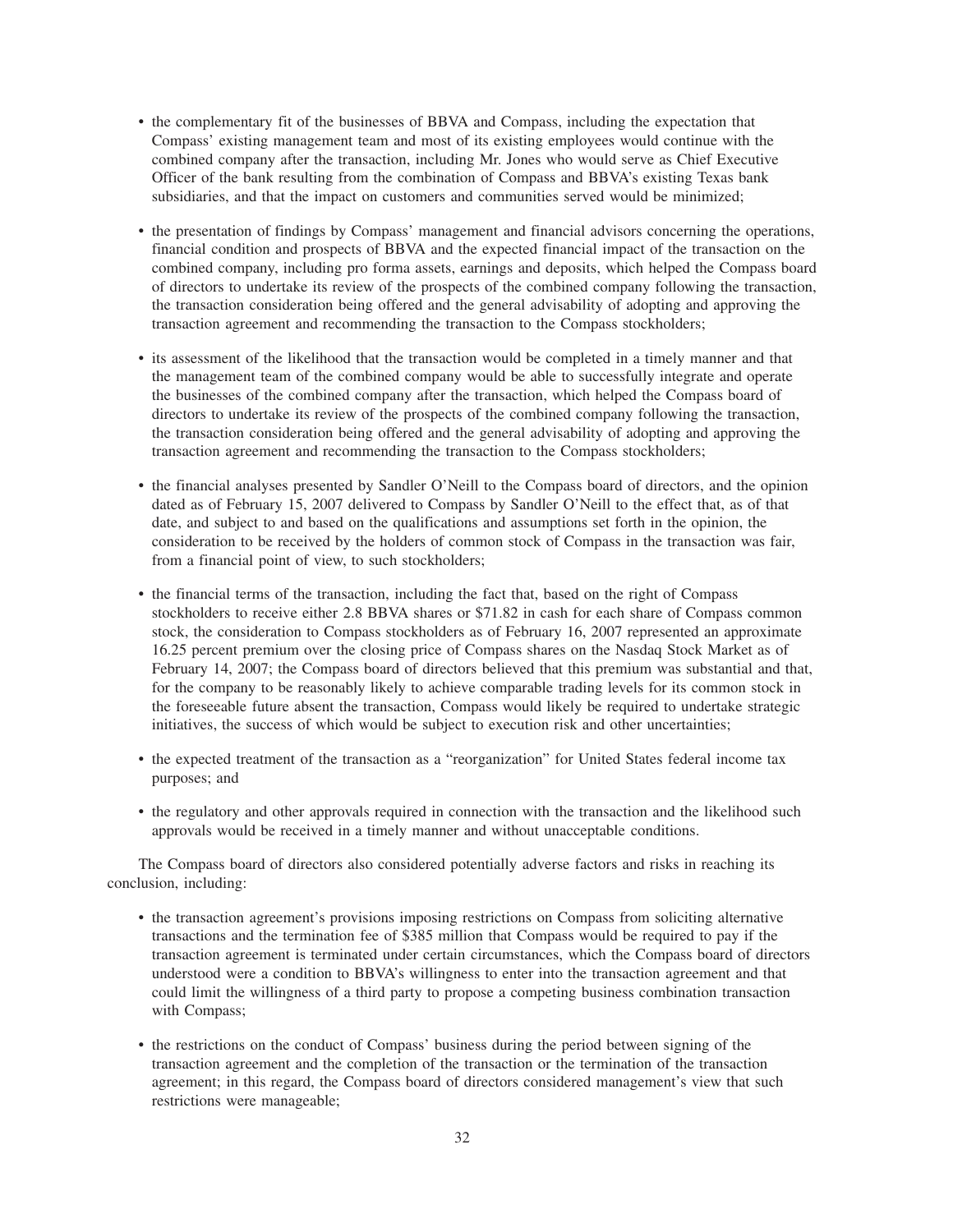- the potential risk of diverting management focus and resources from other strategic opportunities and from operational matters while working to implement the transaction; in this regard, the Compass board of directors considered management's view that such risk is manageable; and
- the fact that some of Compass' directors and executive officers have other interests in the transaction that are in addition to their interests as Compass stockholders, including as a result of employment and compensation arrangements with Compass and the manner in which they would be affected by the transaction. See "— Interests of Compass' Executive Officers and Directors in the Transaction."

The foregoing discussion of the factors considered by the Compass board of directors is not intended to be exhaustive, but, rather, includes the material factors considered by the Compass board of directors. In reaching its decision to approve the transaction agreement and the transactions contemplated by the transaction agreement, the Compass board of directors did not quantify or assign any relative weights to the factors considered, and individual directors may have given different weights to different factors. The Compass board of directors considered all these factors as a whole, including discussions with, and questioning of, Compass management and Compass' financial and legal advisors, and overall considered the factors to be favorable to, and to support, its determination. The Compass board of directors also relied on the experience of Sandler O'Neill, its financial advisor, for analyses of the financial terms of the transaction and for its opinion as to the fairness of the consideration in the transaction to Compass' stockholders. The Compass board of directors considered Sandler O'Neill's analyses and opinion taken as a whole, and in doing so was aware that its analyses indicated that the median premium to current market price in selected comparable transactions was higher than the comparable premium implied by the transaction consideration (see page 40 of this document), and determined that the Sandler O'Neill analysis and opinion overall supported its decision to adopt and approve the transaction agreement and recommend the transaction to the Compass stockholders.

**For the reasons set forth above, the Compass board of directors unanimously determined that the transaction agreement and the transactions contemplated by the transaction agreement are advisable and in the best interests of Compass and its stockholders, and unanimously approved and adopted the transaction agreement. The Compass board of directors unanimously recommends that the Compass stockholders vote "FOR" the approval and adoption of the transaction agreement.**

#### **Opinion of Sandler O'Neill, Financial Advisor to Compass**

Compass retained Sandler O'Neill to act as its financial advisor in connection with a possible business combination with a second party. Compass retained Sandler O'Neill because Sandler O'Neill is a nationally recognized investment banking firm whose principal business specialty is financial institutions. In the ordinary course of its investment banking business, Sandler O'Neill is regularly engaged in the valuation of financial institutions and their securities in connection with mergers and acquisitions and other corporate transactions.

Sandler O'Neill acted as financial advisor to Compass in connection with the proposed transaction and participated in certain of the negotiations leading to the transaction agreement. At the February 15, 2007 meeting at which the Compass board of directors considered and approved the transaction agreement, Sandler O'Neill delivered to the board its oral opinion, subsequently confirmed in writing that, as of such date, the transaction consideration was fair to Compass' stockholders from a financial point of view. In rendering its opinion, Sandler O'Neill confirmed the appropriateness of its reliance on the analyses used to render its opinion by reviewing the assumptions upon which its analysis was based and reviewing the other factors considered in rendering its opinion. **The full text of Sandler O'Neill's written opinion is attached as Annex B to this document. The opinion outlines the procedures followed, assumptions made, matters considered and qualifications and limitations on the review undertaken by Sandler O'Neill in rendering its opinion. The description of the opinion set forth below is qualified in its entirety by reference to the opinion. Compass stockholders are urged to read the entire opinion carefully in connection with their consideration of the proposed transaction.**

**Sandler O'Neill's opinion speaks only as of the date of the opinion. The opinion is directed to the Compass board and speaks only to the fairness from a financial point of view of the transaction**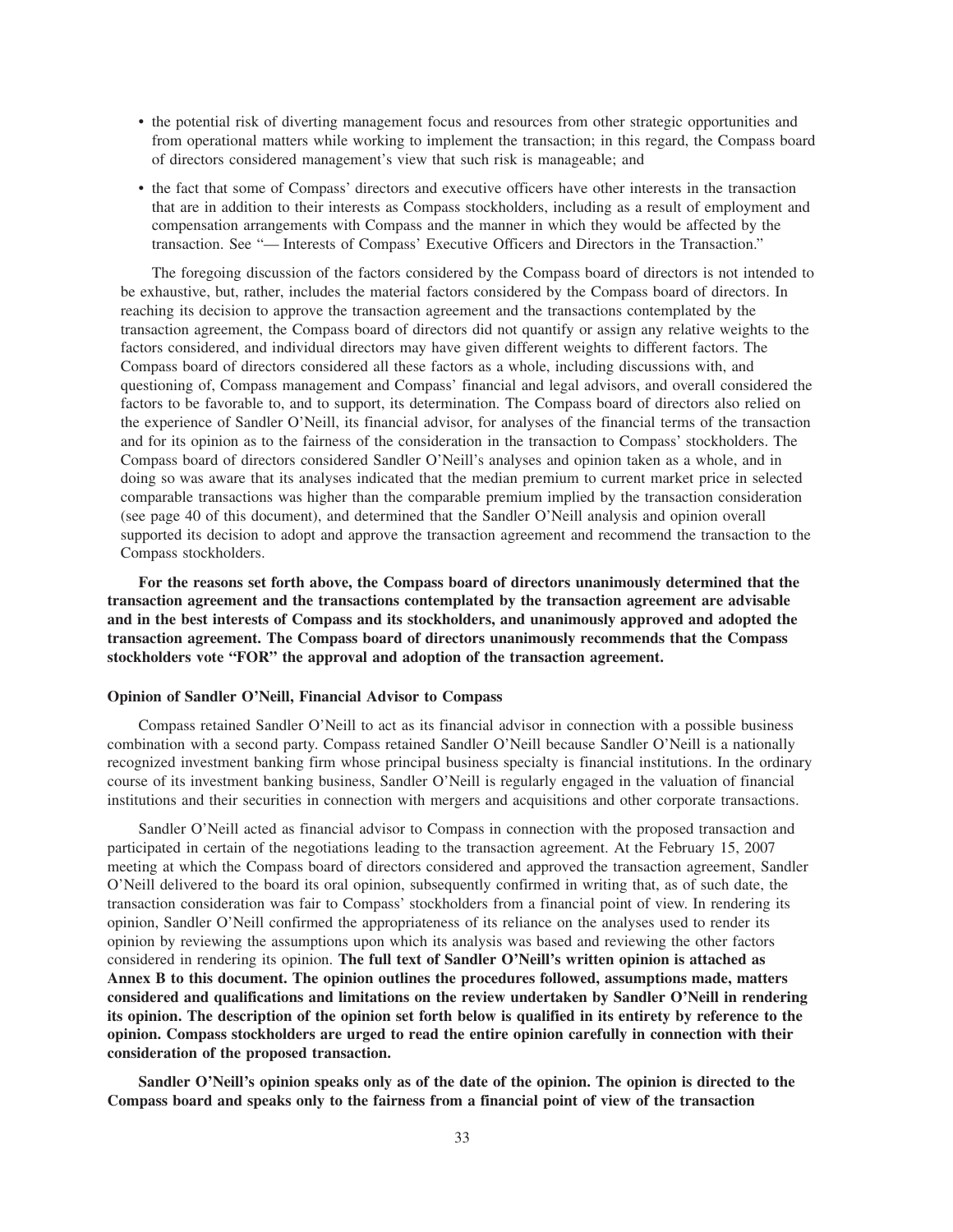**consideration to Compass stockholders. It does not address the underlying business decision of Compass to engage in the transaction, the relative merits of the transaction as compared to any other alternative business strategies that might exist for Compass or the effect of any other transaction in which Compass might engage. The opinion is not a recommendation to any Compass stockholder as to how such stockholder should vote at the special meeting with respect to the transaction, the form of consideration such stockholder should elect or any other matter.**

In connection with rendering its February 15, 2007 opinion, Sandler O'Neill reviewed and considered, among other things:

(1) the transaction agreement;

(2) certain publicly available financial statements and other historical financial information of Compass that Sandler O'Neill deemed relevant;

(3) certain publicly available financial statements and other historical financial information of BBVA that Sandler O'Neill deemed relevant;

(4) consensus financial estimates for Compass for the years ending December 31, 2007 and 2008 as published by I/B/E/S and discussed with senior management of Compass, and a long-term earnings per share growth rate as published by I/B/E/S and discussed with senior management of Compass for the years thereafter;

(5) consensus earnings per share estimates for BBVA for the years ending December 31, 2007 and 2008 as published by I/B/E/S and an estimated long-term earnings per share growth rate, both reviewed by Sandler O'Neill with management of BBVA;

(6) the pro forma financial impact of the transaction on BBVA, based on assumptions relating to transaction expenses, purchase accounting adjustments, cost savings and other synergies estimated by the senior management of BBVA and Compass;

(7) the publicly reported historical price and trading activity for Compass common stock and BBVA ordinary shares, including a comparison of certain financial and stock market information for Compass and BBVA with similar publicly available information for certain other companies the securities of which are publicly traded;

(8) to the extent publicly available, the financial terms of certain recent business combinations in the commercial banking industry;

(9) the current market environment generally and the banking environment in particular; and

(10) such other information, financial studies, analyses and investigations and financial, economic and market criteria as Sandler O'Neill considered relevant.

Sandler O'Neill also discussed with certain members of senior management of Compass the business, financial condition, results of operations and prospects of Compass and held similar discussions with certain members of senior management of BBVA regarding the business, financial condition, results of operations and prospects of BBVA.

In performing its review, Sandler O'Neill relied upon the accuracy and completeness of all of the financial information, estimates and other information that were available to it from public sources, that were provided by Compass and BBVA or their respective representatives or that were otherwise reviewed by Sandler O'Neill and assumed such accuracy and completeness for purposes of rendering its opinion. Sandler O'Neill further relied on the assurances of senior management of Compass and BBVA that they were not aware of any facts or circumstances that would make any of such information inaccurate or misleading. Sandler O'Neill was not asked to undertake, and did not undertake, an independent verification of any of such information and Sandler O'Neill did not assume any responsibility or liability for the accuracy or completeness thereof. With respect to the financial estimates and the anticipated transaction costs, purchase accounting adjustments, expected cost savings and other synergies and other information prepared by and/or reviewed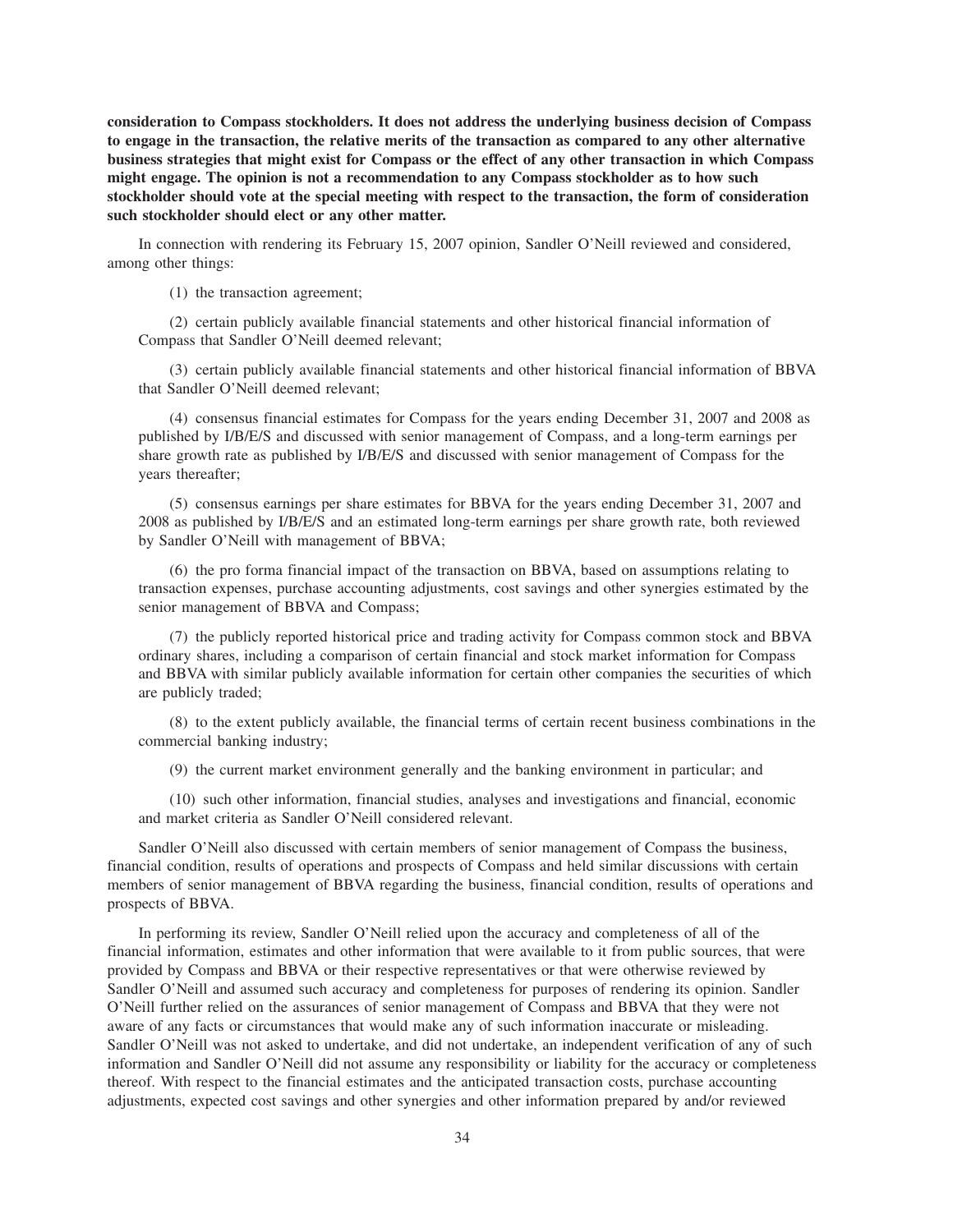with the management of Compass and BBVA, as the case may be, and used by Sandler O'Neill in its analyses, Compass' and BBVA's management confirmed to Sandler O'Neill that they reflected the best currently available estimates and judgments of the respective management with respect thereto. Sandler O'Neill did not make an independent evaluation or appraisal of the specific assets, the collateral securing assets or the liabilities (contingent or otherwise) of Compass or BBVA or any of their subsidiaries, or the collectibility of any such assets, nor was Sandler O'Neill furnished with any such evaluations or appraisals. Sandler O'Neill did not make an independent evaluation of the adequacy of the allowance for loan losses of Compass or BBVA, nor did Sandler O'Neill review any individual credit files relating to Compass or BBVA. Sandler O'Neill assumed, with Compass' consent, that the respective allowances for loan losses for both Compass and BBVA were adequate to cover such losses and will be adequate on a pro forma basis for the combined company.

Sandler O'Neill's opinion was necessarily based upon financial, economic, market and other conditions as in effect on, and the information made available to Sandler O'Neill as of, the date of its opinion, and Sandler O'Neill's opinion speaks only as of such date and not as of any other date. Sandler O'Neill did not undertake to update, revise, reaffirm or withdraw its opinion or otherwise comment upon events occurring after the date of the opinion. Sandler O'Neill expressed no opinion as to what the value of BBVA shares will be when issued to Compass' shareholders pursuant to the transaction agreement or the prices at which Compass common stock and BBVA shares may trade at any time. Sandler O'Neill assumed, in all respects material to its analysis that each party to the transaction agreement would perform all of the material covenants required to be performed by such party under such agreement and that the conditions precedent in the transaction agreement had not been waived. Sandler O'Neill also assumed that there had been no material change in Compass' and BBVA's assets, financial condition, results of operations, business or prospects since the date of the last financial statements made available to them, and has assumed in all aspects material to Sandler O'Neill's analysis that Compass and BBVA would remain as going concerns for all periods relevant to its analyses, and that the transaction would qualify as a reorganization for federal income tax purposes. Sandler O'Neill expressed no opinion as to any of the legal, accounting and tax matters relating to the transaction agreement and the other transactions contemplated by the transaction agreement.

#### *Financial Analysis of Sandler O'Neill*

The preparation of a fairness opinion is a complex process involving subjective judgments as to the most appropriate and relevant methods of financial analysis and the application of those methods to the particular circumstances. The process, therefore, is not necessarily susceptible to a partial analysis or summary description. Sandler O'Neill believes that its analysis must be considered as a whole and that selecting portions of the factors and analyses considered or focusing on the information presented below in tabular format without considering all factors and analyses or the full narrative description of the financial analyses (including methodologies and assumptions underlying the analyses), or attempting to ascribe relative weights to some or all such factors and analyses, could create a misleading or incomplete view of the evaluation process underlying its analysis and opinion. In arriving at its opinion, Sandler O'Neill did not attribute any particular weight to any analysis or factor that it considered. Rather, Sandler O'Neill made its own qualitative judgments as to the significance and relevance of each analysis and factor. Sandler O'Neill did not form an opinion as to whether any individual analysis or factor (positive or negative) considered in isolation supported or failed to support its opinion; rather, Sandler O'Neill made its determination as to the fairness of the per share consideration on the basis of its experience and professional judgment after considering the results of all the analyses taken as a whole.

No company included in the comparative analysis described below is identical to Compass or BBVA and no transaction is identical to the transaction between Compass and BBVA. In performing its analysis, Sandler O'Neill also made numerous assumptions with respect to industry performance, business and economic conditions and various other matters, many of which cannot be predicted and are beyond the control of Compass, BBVA and Sandler O'Neill. The analysis performed by Sandler O'Neill is not necessarily indicative of actual values or future results, both of which may be significantly more or less favorable than suggested by such analysis. Sandler O'Neill prepared its analysis solely for purposes of rendering its opinion and provided such analysis to the Compass board of directors at the board's February 15, 2007 meeting. Estimates on the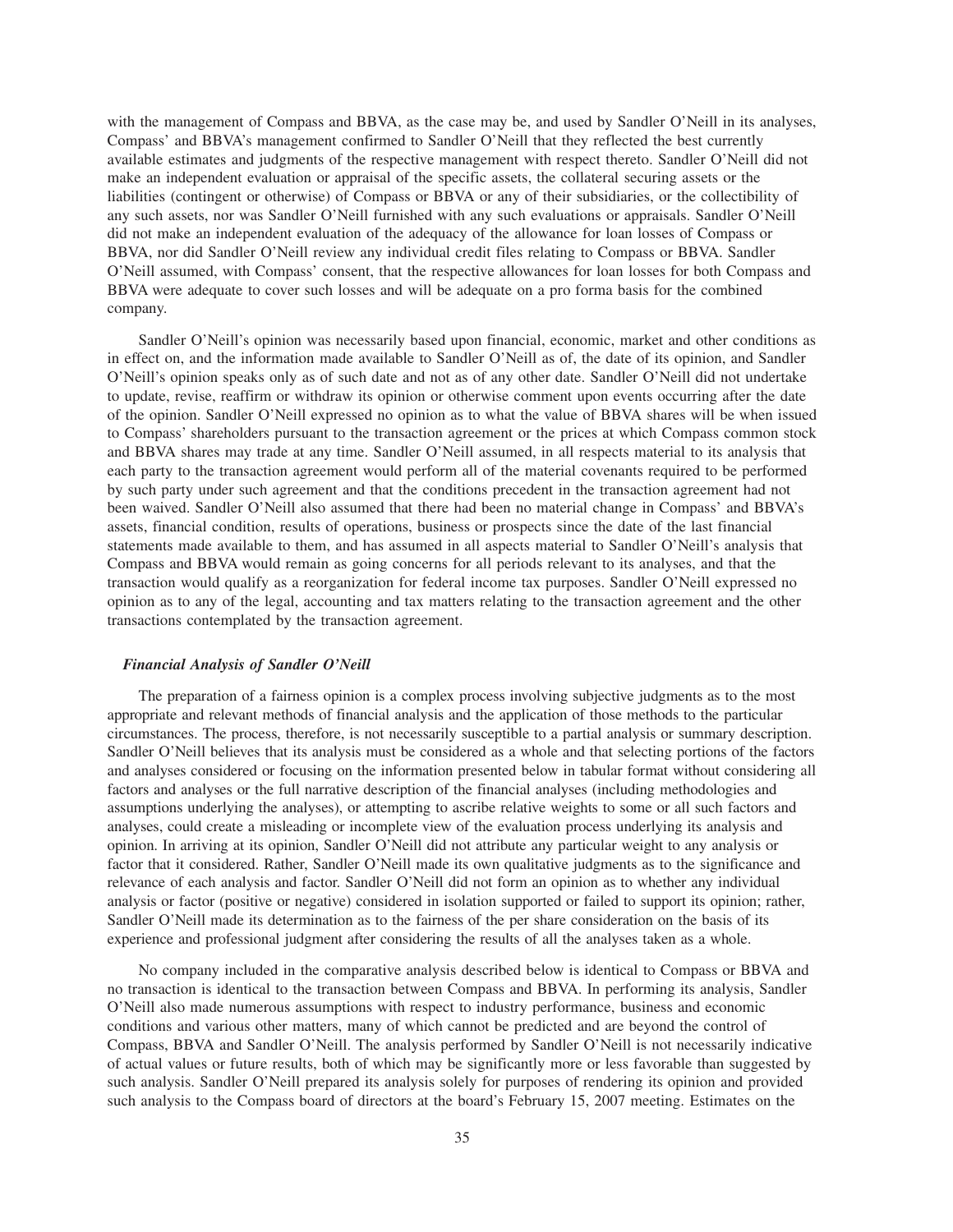values of companies did not purport to be appraisals or necessarily reflect the prices at which companies or their securities might actually be sold. Such estimates are inherently subject to uncertainty and actual values may be materially different. Accordingly, Sandler O'Neill's analysis does not necessarily reflect the value of Compass common stock or BBVA shares or the prices at which Compass common stock or BBVA shares may be sold at any time. The analysis of Sandler O'Neill and its opinion were among a number of factors taken into consideration by the Compass board of directors in making its determination to approve and adopt the transaction agreement.

#### *Summary of Proposal*

Sandler O'Neill reviewed the financial terms of the proposed transaction. Pursuant to the transaction agreement, the deal value per share is equal to \$71.82 per share of Compass common stock in cash or 2.8 BBVA shares per share of Compass common stock. Based upon per-share financial information for Compass for the twelve months ended December 31, 2006, Sandler O'Neill calculated the following ratios:

# **Transaction Ratios**

# (1) Based upon I/B/E/S estimates.

- (2) Core deposits exclude time deposits with account balances greater than \$100,000. Tangible book premium/ core deposits calculated by dividing the excess of the aggregate transaction value of \$9.6 billion over tangible book value by core deposits.
- (3) Based on Compass' closing price of \$61.78 on February 14, 2007.

The aggregate transaction value at the time of Sandler O'Neill's analysis was approximately \$9.6 billion. Sandler O'Neill also calculated that Compass stockholders would own approximately 5% of BBVA ordinary shares outstanding upon consummation of the transaction.

*Stock Trading History.* Sandler O'Neill reviewed the history of the publicly reported trading prices of shares of Compass common stock and BBVA ordinary shares. For the three-year period ended February 14, 2007, Sandler O'Neill compared the relative performance of Compass' common stock with the following:

| <b>Compass' Stock Performance</b>                  |                                                       |  |
|----------------------------------------------------|-------------------------------------------------------|--|
| <b>Beginning Index Value<br/>February 14, 2004</b> | <b>Ending Index Value</b><br><b>February 14, 2007</b> |  |
| $100.00\%$                                         | 149.8%                                                |  |
| 100.00                                             | 125.8                                                 |  |
| 100.00                                             | 121.1                                                 |  |
| 100.00                                             | 122.4                                                 |  |

(1) Regional Bank Index includes Comerica Incorporated, First Horizon National Corporation, Huntington Bancshares Incorporated, KeyCorp, M&T Bank Corporation, Marshall & Ilsley Corporation, Regions Financial Corporation, Synovus Financial Corporation, UnionBanCal Corporation, and Zions Bancorporation.

For the three-year period ended February 14, 2007, Sandler O'Neill compared the relative performance of BBVA ordinary shares with the following:

# • the S&P 500 Index.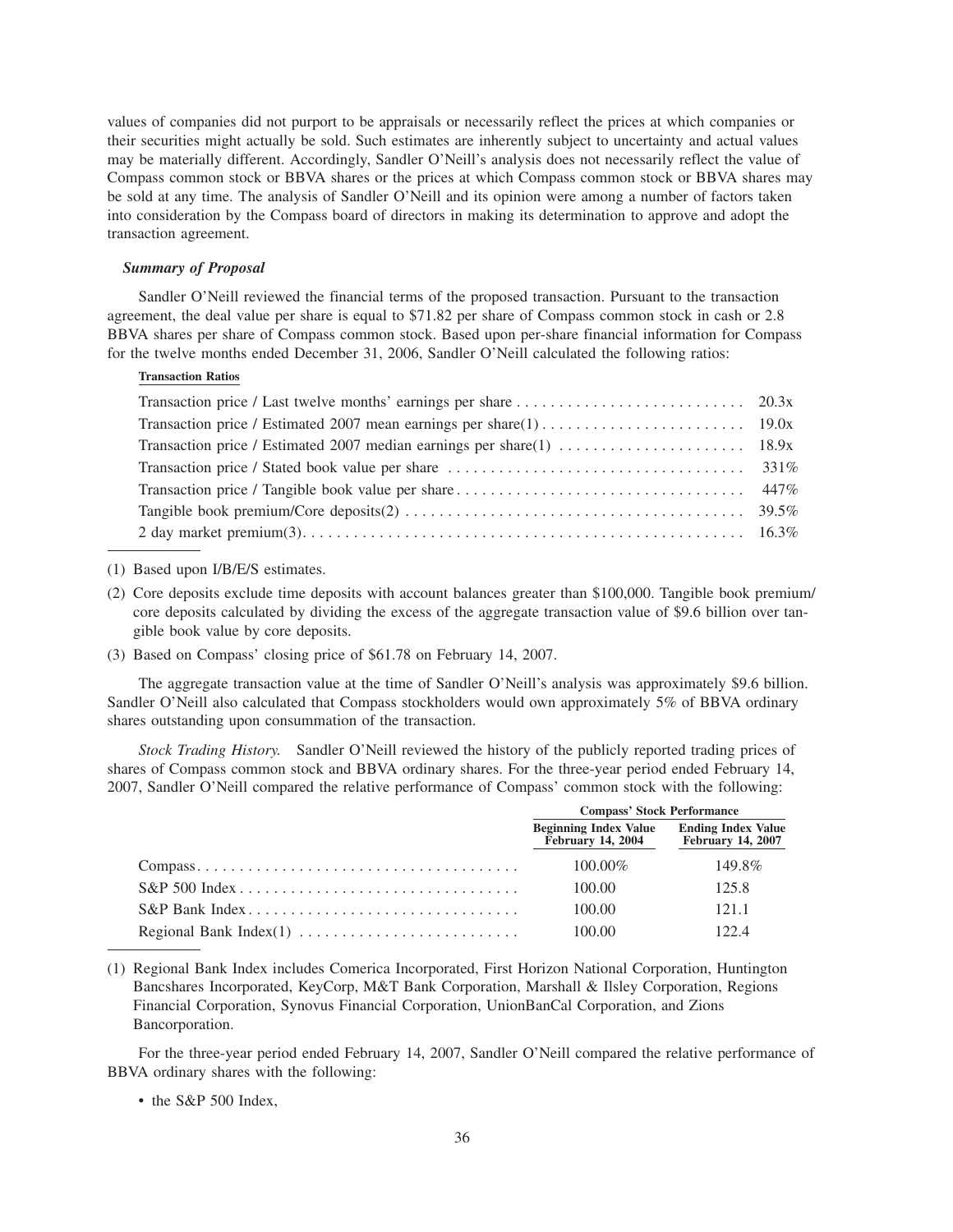- a "Large Cap U.S. Bank Index" peer  $\text{group}(1)$  a weighted average (by market capitalization) composite of publicly traded large cap U.S. financial institutions selected by Sandler O'Neill, and
- a "European Bank Index" peer group(2) a weighted average (by market capitalization) composite of publicly traded large cap European financial institutions with a strong market presence in the U.S. selected by Sandler O'Neill.

During the three-year period ended February 14, 2007, the relative performances were as follows:

| <b>BBVA's Share Performance</b>                   |                                                       |  |
|---------------------------------------------------|-------------------------------------------------------|--|
| <b>Beginning Index</b><br>Value February 14, 2004 | <b>Ending Index Value</b><br><b>February 14, 2007</b> |  |
| $100.00\%$                                        | 182.8%                                                |  |
| 100.00                                            | 125.8                                                 |  |
| 100.00                                            | 121.3                                                 |  |
| 100.00                                            | 137.5                                                 |  |

- (1) Large Cap U.S. Bank Index includes Bank of America Corporation, Citigroup Inc., JPMorgan Chase & Co., Wachovia Corporation and Wells Fargo & Company.
- (2) European Bank Index includes Banco Santander Central Hispano SA, BNP Paribas, HSBC Holdings plc, and Royal Bank of Scotland Group plc.

*Comparable Company Analysis.* Sandler O'Neill used publicly available information to compare selected financial and market trading information for Compass and BBVA to various peer groups selected by Sandler O'Neill.

The selected comparable "Regional Bank" peer group for Compass consisted of the following companies:

Comerica Incorporated Marshall & Ilsley Corporation First Horizon National Corporation Regions Financial Corporation Huntington Bancshares Incorporated Synovus Financial Corporation KeyCorp UnionBanCal Corporation M&T Bank Corporation Zions Bancorporation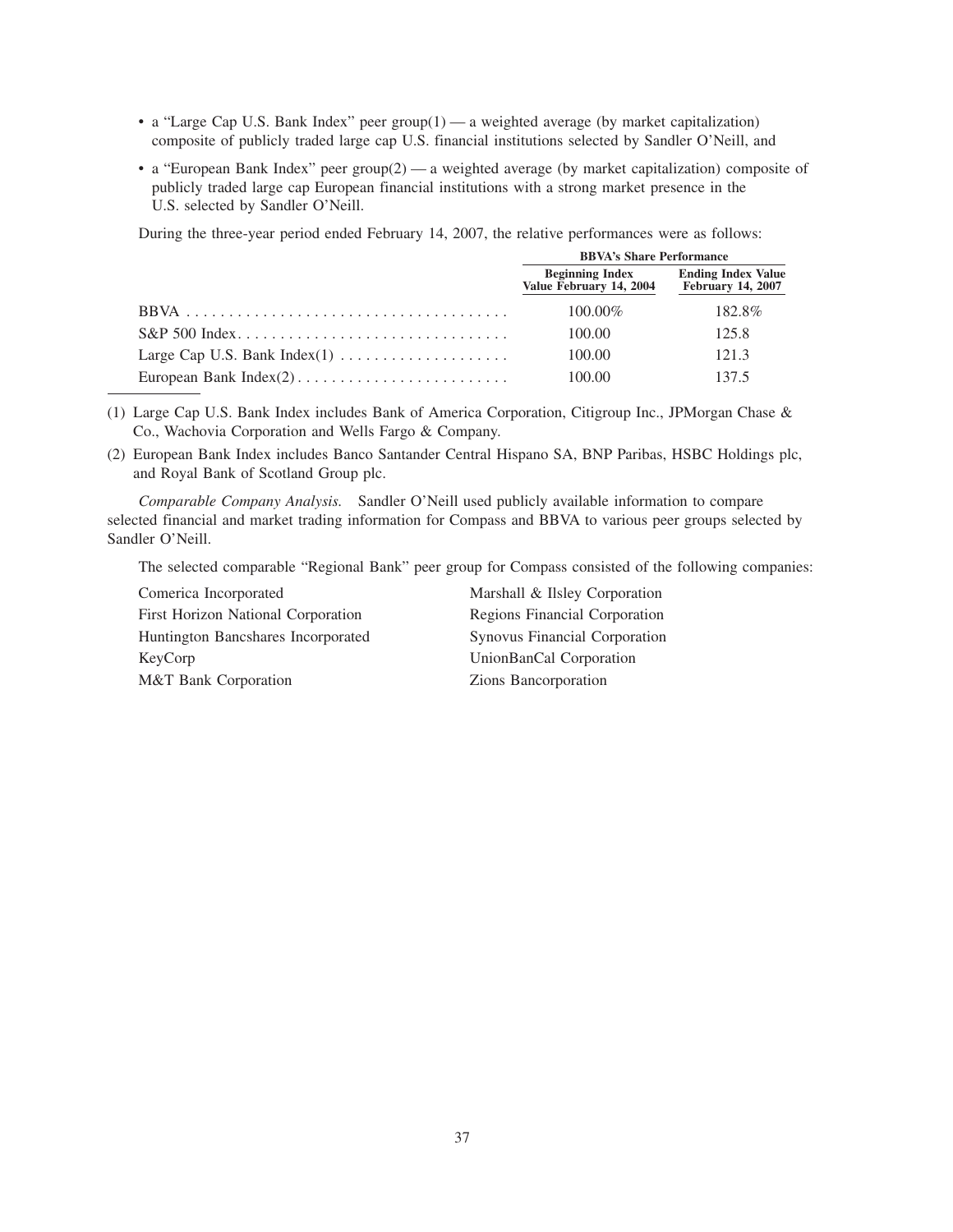The analysis compared publicly available financial information as of and for the twelve-month period ended December 31, 2006 and market trading information as of February 14, 2007. The table below compares the data for Compass and the median data for the comparable peer group.

|                                                                              | <b>Comparable Group Analysis</b> |                                             |
|------------------------------------------------------------------------------|----------------------------------|---------------------------------------------|
|                                                                              | <b>Compass</b>                   | <b>Regional Peer Group</b><br><b>Median</b> |
|                                                                              | \$8,062                          | \$10,221                                    |
|                                                                              | $6.2\%$                          | $6.2\%$                                     |
| Last twelve months core return on average assets                             | $1.47\%$                         | $1.45\%$                                    |
| Last twelve months core return on average equity $\dots\dots\dots\dots\dots$ | 18.6%                            | 14.6%                                       |
|                                                                              | $3.69\%$                         | $3.75\%$                                    |
|                                                                              | 54.9%                            | 60.8%                                       |
|                                                                              | 39.4%                            | 37.9%                                       |
|                                                                              | 405%                             | 268\%                                       |
|                                                                              | $0.21\%$                         | $0.35\%$                                    |
|                                                                              | 385%                             | 306\%                                       |
|                                                                              | 16.3x                            | 14.1x                                       |
|                                                                              | 15.1x                            | 12.9x                                       |
|                                                                              | 1.6x                             | 1.7x                                        |
|                                                                              | 31.2%                            | 23.6%                                       |

The selected comparable "European Institutions" peer group for BBVA consisted of the following companies:

Banco Santander Central Hispano SA HSBC Holdings plc(1) BNP Paribas(2) Royal Bank of Scotland Group plc(1)

(1) Financial data as of the period ended June 30, 2006.

(2) Financial data as of the period ended September 30, 2006.

The selected comparable "U.S Institutions" peer group for BBVA consisted of the following companies:

Citigroup Inc. Wachovia Corporation JPMorgan Chase & Co. Wells Fargo & Company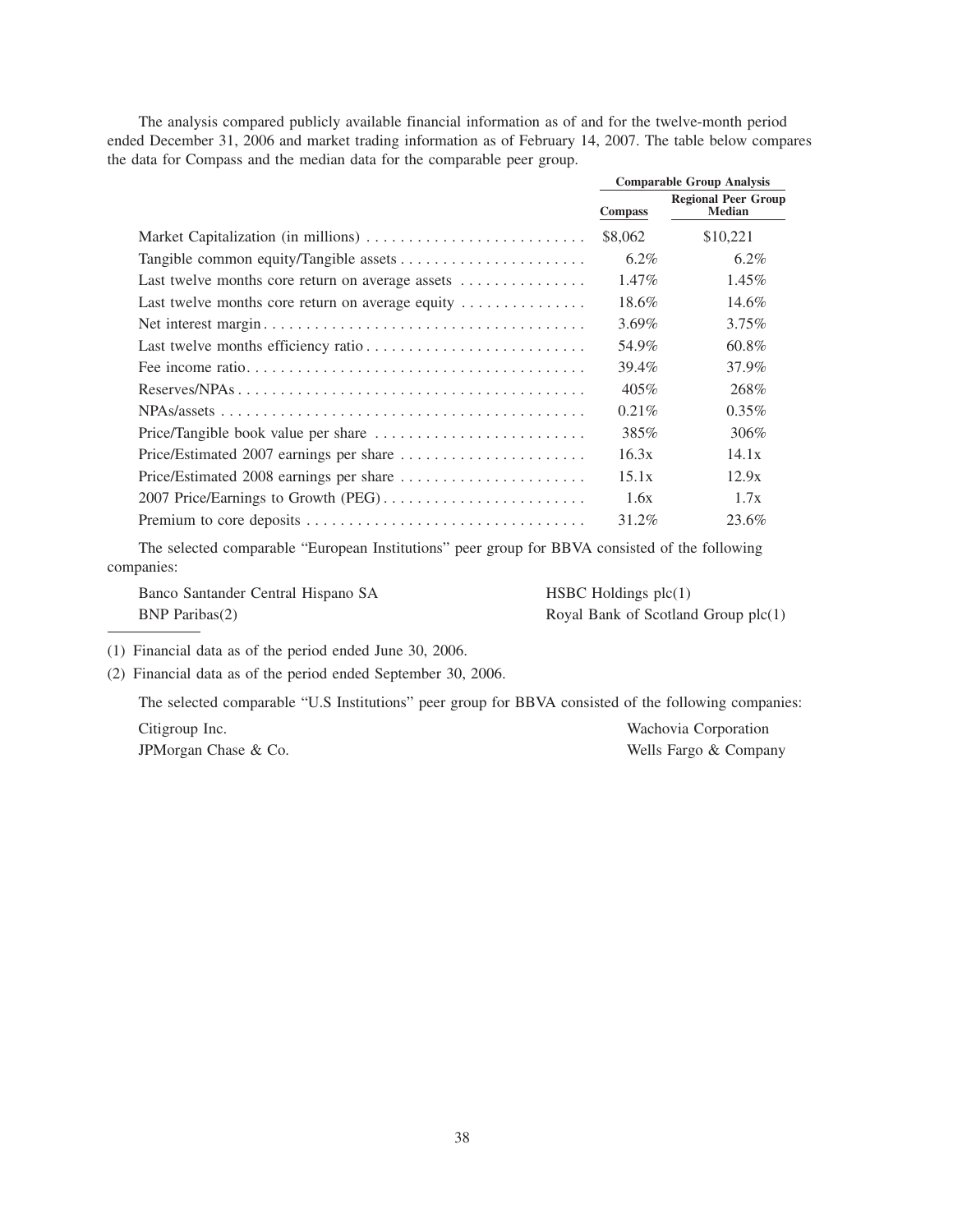The analysis compared publicly available financial information as of and for the twelve-month period ended December 31, 2006 (unless noted above) and market trading information as of February 14, 2007. The table below compares the data for BBVA and the median data for the comparable peer group.

| <b>Comparable Group Analysis</b> |                                                          |                                               |  |
|----------------------------------|----------------------------------------------------------|-----------------------------------------------|--|
| <b>BBVA</b>                      | <b>Comparable European</b><br><b>Institutions Median</b> | Comparable U.S.<br><b>Institutions Median</b> |  |
| \$93.1                           | \$124.9                                                  | \$150.2                                       |  |
| 98.3%                            | 98.7%                                                    | 96.9%                                         |  |
| $4.5\%$                          | 2.9%                                                     | 4.8%                                          |  |
| $0.85\%$                         | $0.88\%$                                                 | 1.32%                                         |  |
| $25.5\%$                         | 16.6%                                                    | $16.5\%$                                      |  |
| $44.0\%$                         | 54.3%                                                    | 61.5%                                         |  |
| 386%                             | 318\%                                                    | 344%                                          |  |
| 12.7x                            | 11.2x                                                    | 12.4x                                         |  |
| 10.9x                            | 10.1x                                                    | 11.2x                                         |  |
| $0.83\%$                         | 1.13%                                                    | $0.53\%$                                      |  |
| 273%                             | 140%                                                     | 247%                                          |  |
|                                  |                                                          |                                               |  |

*Analysis of Selected Transactions.* Sandler O'Neill reviewed the following 37 business combination transactions announced from January 1, 2001 through January 31, 2007 involving commercial banks and savings institutions in the United States with announced transaction values greater than \$1 billion:

| Acquirer                           | <b>Target</b>                              |
|------------------------------------|--------------------------------------------|
| Merrill Lynch & Co.                | First Republic Bank                        |
| Huntington Bancshares Inc.         | Sky Financial Group Inc.                   |
| TD Bank Financial Group            | TD Banknorth Inc.                          |
| PNC Financial Services Group       | Mercantile Bancshares Corp.                |
| National City Corp.                | Fidelity Bankshares Inc.                   |
| National City Corp.                | Harbor Florida Bancshares Inc.             |
| Citizens Banking Corp.             | Republic Bancorp Inc.                      |
| Banco Bilbao Vizcaya Argentaria SA | Texas Regional Bancshares Inc.             |
| Wachovia Corp.                     | Golden West Financial                      |
| Capital One Financial Corp.        | North Fork Bancorp.                        |
| Sovereign Bancorp, Inc.            | Independence Community Bank Corp.          |
| Wachovia Corp.                     | Westcorp                                   |
| TD Banknorth Inc.                  | Hudson United Bancorp                      |
| Zions Bancorp                      | Amegy Bancorp Inc.                         |
| <b>BNP</b> Paribas Group           | Commercial Federal Corp.                   |
| Capital One Financial Corporation  | Hibernia Corporation                       |
| TD Bank Financial Group            | Banknorth Group, Inc. (acquisition of 51%) |
| Fifth Third Bancorp                | First National Bankshares of Florida       |
| Wachovia Corporation               | SouthTrust Corporation                     |
| SunTrust Banks, Inc.               | National Commerce Financial Corporation    |
| Royal Bank of Scotland Group, plc  | Charter One Financial, Inc.                |
| <b>BNP</b> Paribas Group           | <b>Community First Bankshares</b>          |
| National City Corporation          | Provident Financial Group, Inc.            |
| North Fork Bancorp                 | GreenPoint Financial Corp.                 |
| Sovereign Bancorp Inc.             | <b>Seacoast Financial Services</b>         |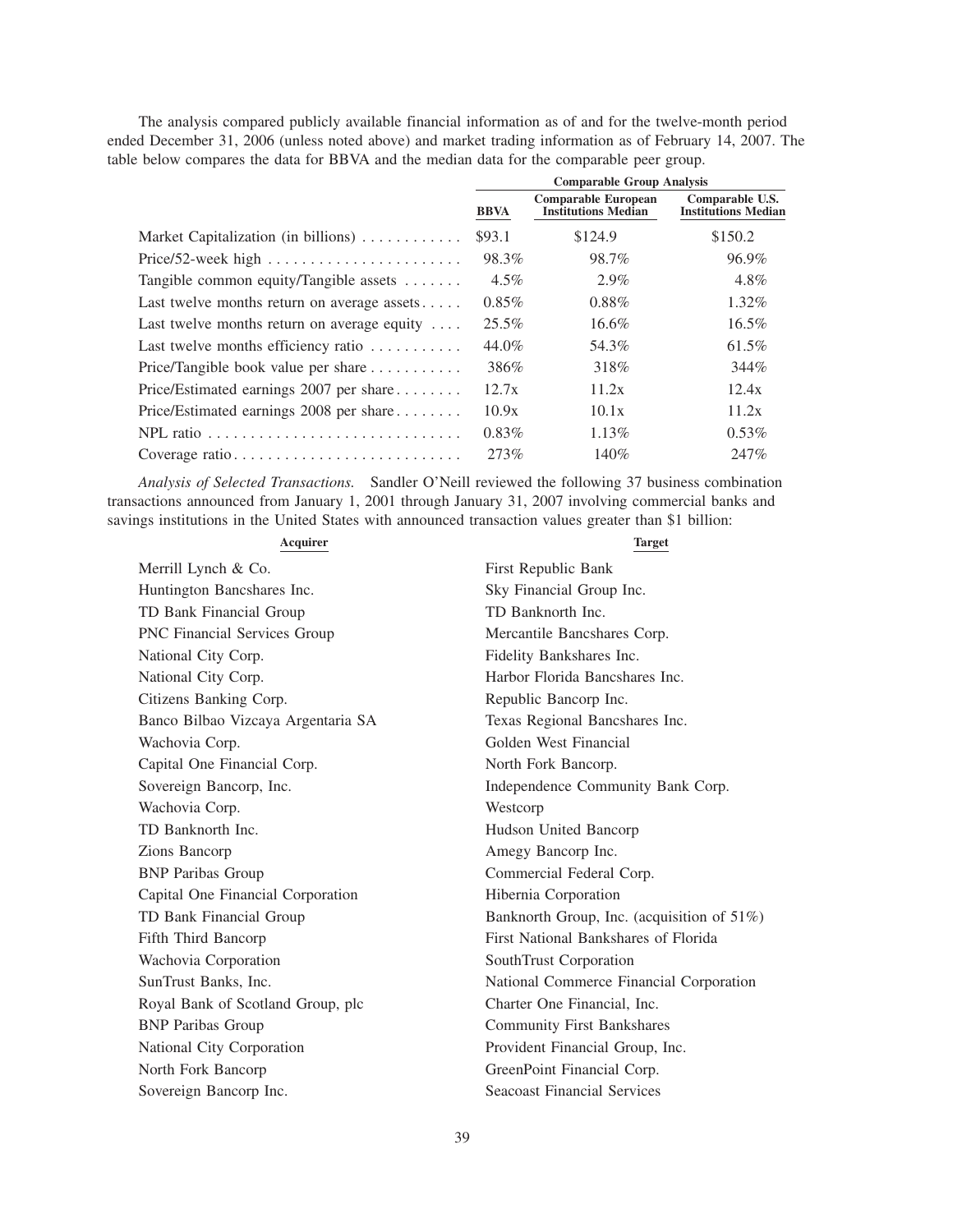# **Acquirer Target** J.P. Morgan Chase & Co. Bank One Corporation Independence Community Bank Corporation Staten Island Bancorp Inc. Bank of America Corporation FleetBoston Financial Corporation New York Community Bancorp **Roslyn Bancorp Inc.** BB&T Corporation First Virginia Banks, Inc. M&T Bank Corporation Allfirst Financial, Inc. Citigroup, Inc. Golden State Bancorp Inc. BNP Paribas Group United California Bank Washington Mutual, Inc. Dime Bancorp, Incorporated BNP Paribas Group BancWest Corporation Royal Bank of Canada Centura Banks, Inc. BB&T Corp. **F&M National Corp.**

Sandler O'Neill reviewed the following multiples:

- transaction price at announcement to last twelve months' reported earnings per share;
- transaction price to estimated earnings per share for the target companies' current fiscal year;
- transaction price to book value per share;
- transaction price to tangible book value per share;
- tangible book premium to core deposits; and
- current market price premium.

As illustrated in the following table, Sandler O'Neill compared the multiples of the proposed transaction to the median multiples of comparable transactions.

|                                                                     | <b>Comparable Transaction Multiples</b> |                                                   |  |
|---------------------------------------------------------------------|-----------------------------------------|---------------------------------------------------|--|
|                                                                     | <b>BBVA</b> / Compass                   | <b>Median Nationwide</b><br><b>Group Multiple</b> |  |
| Transaction price / Last twelve months earnings per share $\dots$ . | 20.3x                                   | 19.0x                                             |  |
| Transaction price / Estimated earnings per share(1)                 |                                         |                                                   |  |
|                                                                     | 19.0x                                   | 16.3x                                             |  |
|                                                                     | 18.9x                                   |                                                   |  |
| Transaction price / Book value per share                            | 331\%                                   | 257%                                              |  |
| Transaction price / Tangible book value per share                   | 447%                                    | 343%                                              |  |
| Tangible book premium / Core deposits $(2)$                         | 39.5%                                   | 27.3%                                             |  |
|                                                                     | $16.3\%$                                | $20.7\%$                                          |  |

(1) Based upon I/B/E/S estimates.

- (2) Core deposits exclude time deposits with account balances greater than \$100,000. Tangible book premium/ core deposits calculated by dividing the excess of the aggregate transaction value of \$9.6 billion over tangible book value by core deposits.
- (3) Based on Compass' closing price of \$61.78 per share as of February 14, 2007.

*Discounted Cash Flow Analysis.* Sandler O'Neill performed a discounted cash flow analysis to estimate a range of the present values of after-tax cash flows that Compass could provide to equity holders through 2011 on a stand-alone basis, excluding the effects related to the transaction. In performing this analysis, Sandler O'Neill used I/B/E/S estimates of per share net income of \$3.78 for 2007 and \$4.10 for 2008, and the I/B/E/S long-term growth rate of 9.52% thereafter. The range of values was determined by adding (1) the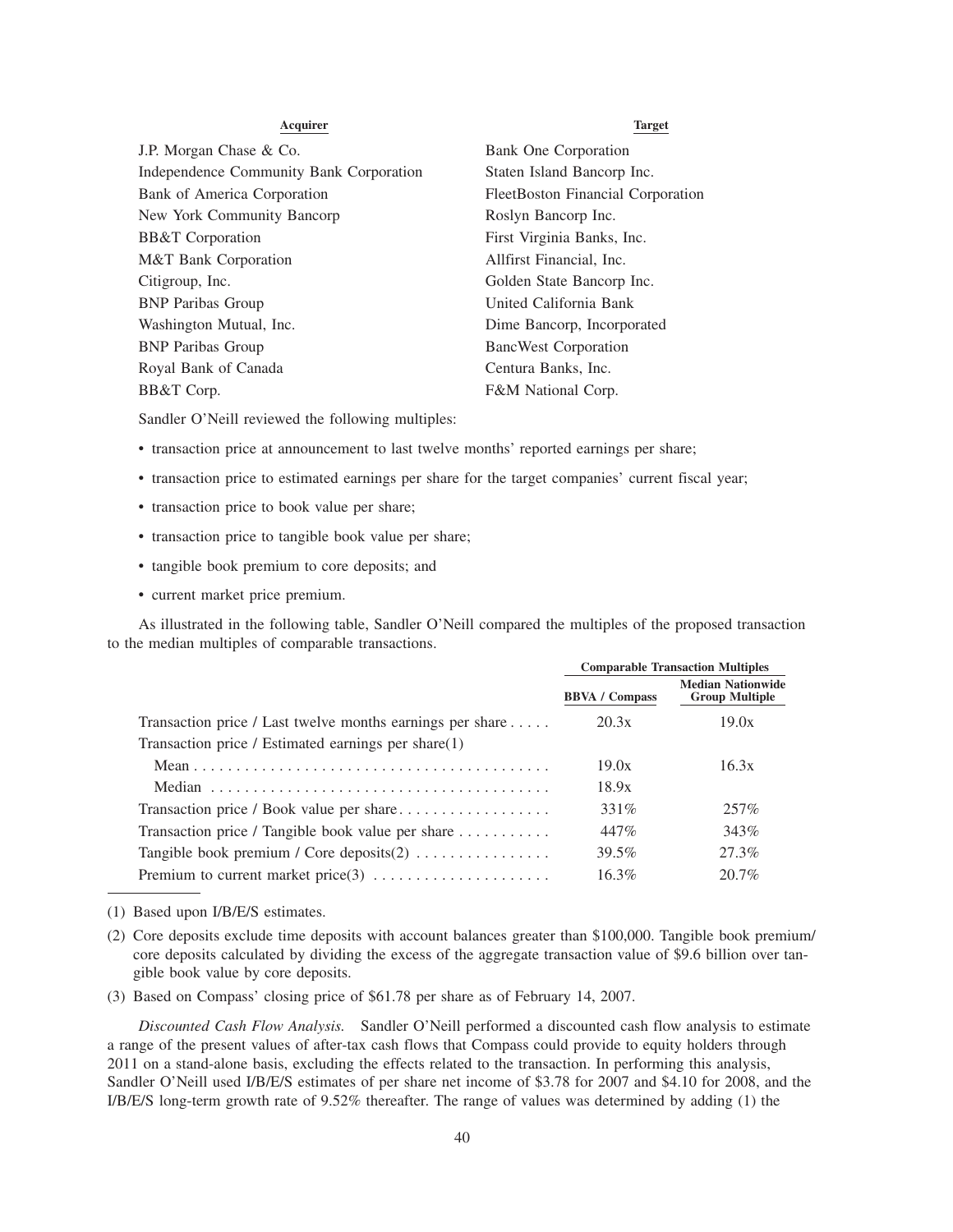amount of excess capital Compass held based on its December 31, 2006 financials assuming a tangible common equity to tangible assets ratio for Compass of 6.25%, (2) the present value of Compass' earnings available to be paid out as dividends, net of earnings necessary to maintain a constant tangible common equity to tangible assets ratio for Compass of 6.25% from January 1, 2007 through December 31, 2011, and (3) the present value of the "terminal value" of Compass' common stock. In calculating the terminal value of Compass common stock, Sandler O'Neill applied multiples ranging from 12.0x to 17.0x to 2012 forecasted earnings. The dividend stream and the terminal value were then discounted back using discount rates ranging from 10.0% to 13.0%, which range Sandler O'Neill viewed as appropriate for a company with Compass' risk characteristics.

This analysis resulted in the following reference ranges of indicated per share values for Compass common stock:

| <b>Terminal</b> |  | <b>Discount Rate</b>       |  |          |  |
|-----------------|--|----------------------------|--|----------|--|
| <b>Multiple</b> |  | $10.0\%$ $11.0\%$ $12.0\%$ |  | $13.0\%$ |  |
|                 |  |                            |  | \$48.73  |  |
|                 |  |                            |  | \$51.93  |  |
|                 |  |                            |  | \$55.13  |  |
|                 |  |                            |  | \$58.33  |  |
|                 |  |                            |  | \$61.53  |  |
|                 |  |                            |  | \$64.73  |  |

Sandler O'Neill also performed a discounted cash flow analysis to estimate a range of the present values of after-tax cash flows that BBVA could provide to equity holders through 2011 on a stand-alone basis, excluding the effects related to the transaction. In performing this analysis, Sandler O'Neill used I/B/E/S estimates of per share net income of \$2.04 for 2007, \$2.38 for 2008, and the I/B/E/S long-term growth rate of 15.0% thereafter. The range of values was determined by adding (1) the amount of excess capital BBVA held based on its December 31, 2006 financials assuming a tangible common equity to tangible assets ratio for BBVA of 4.47%, (2) the present value of BBVA's earnings available to be paid out as dividends, net of earnings necessary to maintain a constant tangible common equity to tangible assets ratio for BBVA of 4.47% from January 1, 2007 through December 31, 2011, and (3) the present value of the "terminal value" of BBVA ordinary shares. In calculating the terminal value of BBVA shares, Sandler O'Neill applied multiples ranging from 9.0x to 13.0x to 2012 forecasted earnings. The dividend stream and the terminal value were then discounted back using discount rates ranging from 10.0% to 13.0%, which range Sandler O'Neill viewed as appropriate for a company with BBVA's risk characteristics.

This analysis resulted in the following reference ranges of indicated per share values for BBVA shares:

| <b>Terminal</b> |  | <b>Discount Rate</b>       |  |          |  |
|-----------------|--|----------------------------|--|----------|--|
| <b>Multiple</b> |  | $10.0\%$ $11.0\%$ $12.0\%$ |  | $13.0\%$ |  |
|                 |  |                            |  |          |  |
|                 |  |                            |  |          |  |
|                 |  |                            |  |          |  |
|                 |  |                            |  |          |  |
|                 |  |                            |  |          |  |

In connection with their analyses, Sandler O'Neill considered and discussed with the Compass board how the present value analyses would be affected by changes in the underlying assumptions, including variations with respect to net income. Sandler O'Neill noted that the discounted dividend stream and terminal value analysis is a widely used valuation methodology, but the results of such methodology are highly dependent upon the numerous assumptions that must be made, and the results thereof are not necessarily indicative of actual values or future results.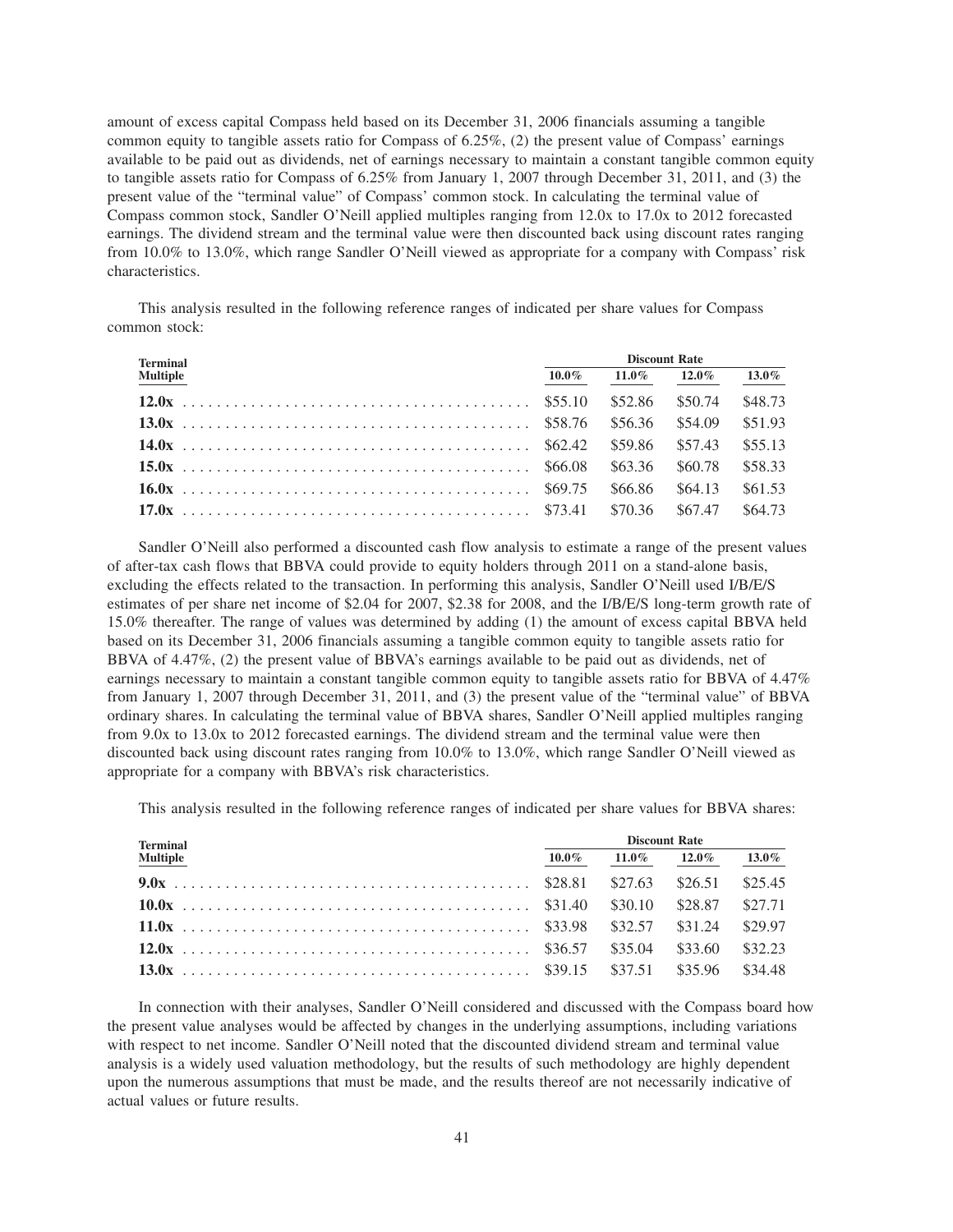*Pro Forma Transaction Analysis.* Sandler O'Neill analyzed certain potential pro forma effects of the transaction, assuming:

- the transaction closes during the 4th quarter of 2007;
- shares of Compass common stock are exchanged for an aggregate consideration of approximately 196 million BBVA ordinary shares and approximately \$4.6 billion in cash;
- unexercised stock options to purchase shares of Compass common stock are cashed out;
- earnings per share projection in 2008 for Compass is consistent with the per share estimate for the year as published by I/B/E/S and confirmed with Compass management, earnings per share projection in 2009 for Compass is consistent with the long-term growth estimate as published by I/B/E/S and confirmed with Compass management;
- the earnings per share projections in 2008 and 2009 for BBVA are consistent with the per share estimates for the year published by I/B/E/S and confirmed with BBVA management;
- certain purchase accounting adjustments (including amortizable identifiable intangibles created in the transaction), charges and transaction costs associated with the transaction;
- synergies are consistent with the estimates of the senior managements of Compass and BBVA; and
- various financing costs associated with financing the cash consideration paid to Compass stockholders.

For each of the years 2008 and 2009, Sandler O'Neill compared the EPS of BBVA ordinary shares to the EPS, on both a GAAP basis and a cash basis, of the combined company shares using the foregoing assumptions. The following table sets forth the results of the analysis:

| Accretion /<br>(Dilution)(1) | <b>Cash Basis</b><br>Accretion /<br>(Dilution) | <b>Cash Basis Adjusted</b><br>for Tax<br>Impact of<br><b>Goodwill Amortization</b><br>(Accretion/Dilution) |
|------------------------------|------------------------------------------------|------------------------------------------------------------------------------------------------------------|
| $(1.04)\%$                   | $(0.59)\%$                                     | $0.48\%$                                                                                                   |
| $(0.62)\%$                   | $(0.25)\%$                                     | $0.65\%$                                                                                                   |

(1) The basis for the accretion/(dilution) calculation for 2008 and 2009 is BBVA's I/B/E/S EPS estimates. Typical transaction related adjustments were applied to calculate proforma EPS from which accretion/(dilution) was calculated.

The analyses indicated that the transaction would be dilutive to BBVA's projected 2008 EPS and cash EPS and dilutive to BBVA's projected 2009 EPS and cash EPS. The actual results achieved by the combined company may vary from projected results and the variations may be material.

*Miscellaneous.* Pursuant to an engagement letter between Compass and Sandler O'Neill, Sandler O'Neill received the following fees: \$250,000 it was entitled to receive upon the signing of the definitive agreement to effect a business combination with BBVA or any other party, and \$350,000 for rendering an opinion in connection with the business combination with BBVA or in connection with any other business combination. These fees will be credited against any fee that becomes due upon completion of the business combination with BBVA. Pursuant to the terms of the engagement letter, Compass has agreed to pay Sandler O'Neill a fee in an amount equal to 0.20% of the value of the aggregate consideration payable in any business combination, including the business combination with BBVA, upon the completion of the business combination. Compass has also agreed to reimburse certain of Sandler O'Neill's reasonable out-of-pocket expenses incurred in connection with its engagement and to indemnify Sandler O'Neill and its affiliates and their respective partners, directors, officers, employees, agents, and controlling persons against certain expenses and liabilities, including liabilities under the securities laws.

Sandler O'Neill has not provided other investment banking services to Compass in the past. Certain principals of Sandler O'Neill are stockholders of Compass.

In the ordinary course of its broker and dealer business, Sandler O'Neill may purchase securities from and sell securities to Compass and BBVA and their affiliates. Sandler O'Neill may also actively trade the debt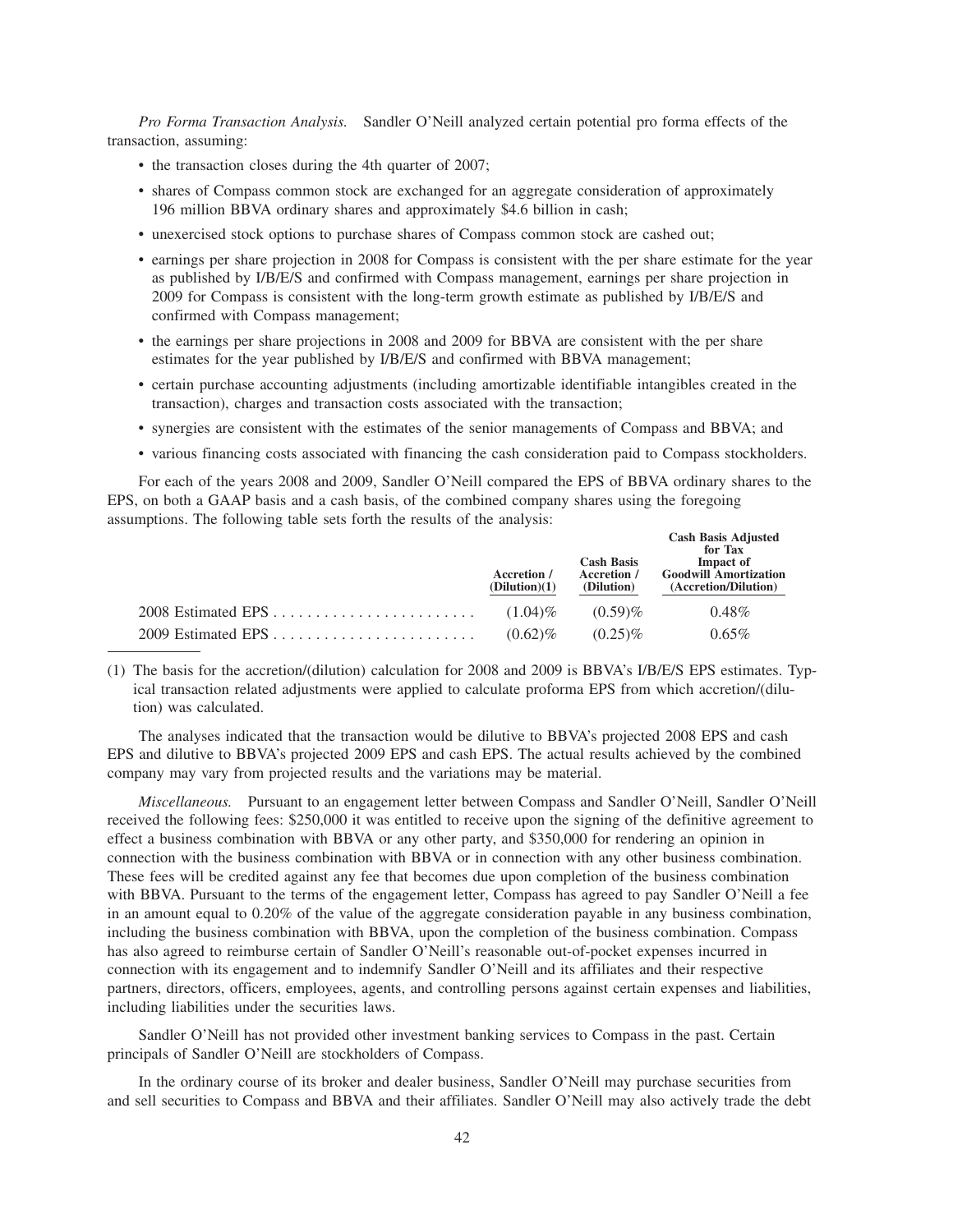and/or equity securities of Compass or BBVA or their affiliates for its own account and for the accounts of its customers and, accordingly, may at any time hold a long or short position in such securities.

# **BBVA's Reasons for the Transaction**

BBVA believes that:

- Compass provides a strategic fit with BBVA's previous U.S. acquisitions and solidifies BBVA's position as a major provider of a broad array of financial services in the fast growing southeastern and southwestern United States.
- The transaction will provide BBVA with access to the strong demographic conditions of markets in which Compass primarily conducts its operations.
- The transaction strengthens BBVA's market position in Texas and New Mexico.
- Compass will expand BBVA's general banking operations to attractive markets in Florida, Colorado, Arizona and Alabama.
- The combined company will be positioned as one of the largest banking organizations in the U.S. "Sunbelt" region in terms of deposits and branches.
- The markets served and products offered by Compass and BBVA are complementary and the transaction is expected to provide economies of scale, expanded product offerings, expanded opportunities for cross-selling, cost savings opportunities and enhanced opportunities for growth.
- Compass is a well-managed institution and that each institution will contribute complementary business strengths resulting in a well-diversified combined company, with strong capitalization and diversification that will allow the combined company to take advantage of future opportunities for growth.
- BBVA will benefit from Compass' strategic business, operations, financial condition, asset quality, earnings and prospects.
- The transaction complements BBVA's existing business strategy, including becoming a more global financial group, and adds geographical diversification to BBVA's earnings.
- The transaction will give BBVA the opportunity to continue shifting its economic capital from industrial gains into core banking businesses.
- The ability to retain the senior management team of Compass and the low integration risk to the overall institution make the transaction more attractive.

#### **Interests of Compass' Executive Officers and Directors in the Transaction**

In considering the recommendation of the Compass board of directors with respect to the transaction agreement, Compass' stockholders should be aware that Compass' executive officers and directors have interests in the transaction and have arrangements that are different from, or in addition to, those of Compass' stockholders generally, as described below. The Compass board of directors was aware of these interests and considered them, among other matters, in reaching its decisions to approve the transaction agreement and to recommend that Compass' stockholders vote in favor of approving the transaction agreement.

#### *New Employment Agreements*

*Employment Agreement with D. Paul Jones, Jr.* In connection with the execution of the transaction agreement, Compass and BBVA entered into an employment agreement with D. Paul Jones, Jr., Compass' Chief Executive Officer, with an 18-month term commencing upon completion of the transaction. The agreement will supersede Mr. Jones's existing change of control agreement with Compass. The annual cash compensation and benefits to be provided pursuant to Mr. Jones's new employment agreement are comparable to the annual cash compensation and benefits that Mr. Jones historically received from Compass. Currently, Mr. Jones is employed by Compass on an "at will" basis, and the new agreement provides for a fixed term of employment and severance protections that are comparable to those provided under the change of control agreement between Mr. Jones and Compass, which will be replaced and superseded by his new agreement upon completion of the transaction. During the employment period, Mr. Jones will serve as (i) Chief Executive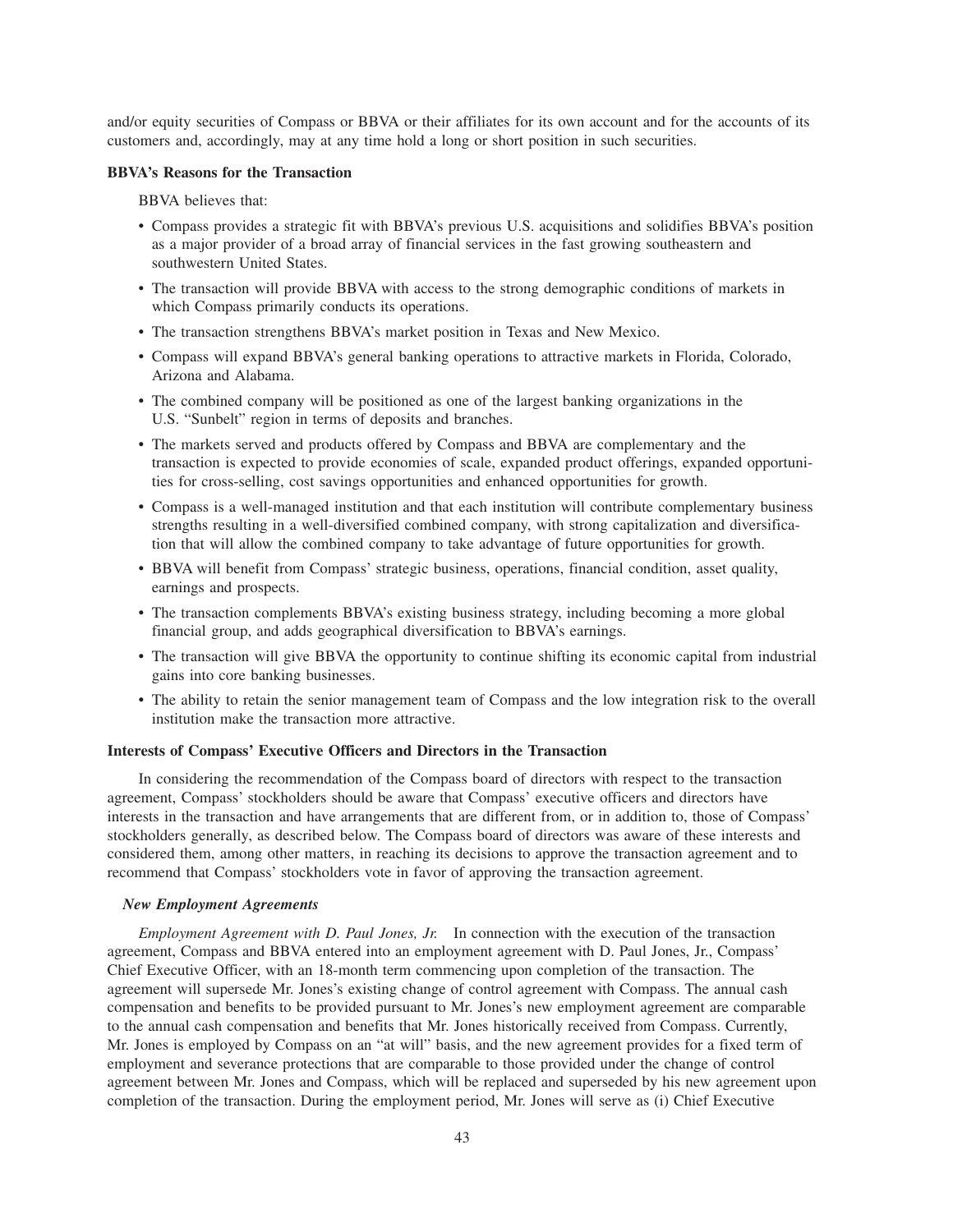Officer of Compass, (ii) Chief Executive Officer of the bank that results from the intended combination of BBVA's three subsidiary banks in Texas with Compass Bank following the transaction (the "Bank") and (iii) a member of the boards of directors of both the Bank and BBVA's U.S. subsidiary, BBVA USA. During the employment period, Mr. Jones will receive an annual base salary of no less than \$1.1 million and his target annual bonus will be no less than 250% of his annual base salary, although for the 2007 fiscal year his annual bonus will be guaranteed at that 250% level. Mr. Jones will be granted an award of restricted stock on each of the date of completion of the transaction and the one-year anniversary of completion (each with a grant date value equal to three times his then-current annual base salary), with each award vesting in monthly installments during the 18-month period after the date of grant, subject to full vesting if Mr. Jones's employment is terminated due to his death or disability, without "cause" or by Mr. Jones for "good reason." Mr. Jones will be entitled to employee benefits, fringe benefits and perquisites on a basis no less favorable than those provided to him immediately prior to entry into the agreement, including the continuation of the Compass Special Supplemental Retirement Plan and Compass' deferred compensation plans. On January 1, 2008 or such earlier date as permitted under Section 409A of the Internal Revenue Code of 1986, as amended (sometimes referred to as the "Code"), Mr. Jones will be paid approximately \$11,511,500, which is equal to the change-in-control cash severance benefits under his existing employment agreement with Compass (using his 2007 guaranteed bonus for purposes of determining this amount).

If, during the agreement term, Mr. Jones's employment is terminated without "cause" or by Mr. Jones for "good reason," Mr. Jones will be paid a lump sum cash payment equal to the sum of (i) his accrued obligations, including a pro-rata bonus for the year of termination (based on his 2007 fiscal year guaranteed bonus) and (ii) the sum of his then-current base salary and guaranteed bonus, multiplied by the greater of one and the number of months remaining from the date of termination until the 18-month anniversary of completion of the transaction, divided by 12. In addition, upon such a termination (i) all equity or cash longterm incentive awards (including the restricted stock) will vest in full and (ii) Mr. Jones will be entitled to continued welfare benefits for the period of time equal to the severance multiple and thereafter to continued healthcare benefits for life (which he is also entitled to upon termination of his employment without "good reason" or termination due to disability). Consistent with Mr. Jones' existing agreements with Compass, the agreement provides for a full excise tax gross-up in respect of any payments and benefits received in connection with a change in control that exceed the limit under Section 280G of the Code. Mr. Jones is subject to a standard ongoing confidentiality obligation and non-solicitation and non-competition restrictions during his employment and for one year thereafter.

*Employment Agreements with Other Executive Officers.* In connection with the execution of the transaction agreement, Compass and BBVA entered into employment agreements with each of Compass' executive officers, including Garrett R. Hegel, James D. Barri, George Boltwood and William C. Helms, with three-year terms commencing upon completion of the transaction. The agreements will supersede each executive officer's existing change of control agreement with Compass. The annual cash compensation and benefits to be provided pursuant to the new employment agreements with each of the other executive officers are comparable to the annual cash compensation and benefits that they historically were eligible to receive from Compass. Currently, these executive officers are employed by Compass on an "at will" basis, and the new agreements provide for a fixed term of employment and severance protections that are comparable to those provided under the change of control agreement between each of the executive officers and Compass, which will be replaced and superseded by the new agreements upon completion of the transaction. Pursuant to their employment agreements, each executive officer will serve in the position in which he serves Compass as of the date hereof, with Messrs. Hegel, Barri, Boltwood and Helms serving as Compass' Chief Financial Officer, Executive Vice President — Retail Banking, Executive Vice President — Corporate Banking and Executive Vice President — Wealth Management Group, respectively, after completion of the transaction. During their employment periods, the executive officers will each receive an annual base salary that is at least equal to their annual base salary as of the date of entry into the agreement (which is \$495,000, \$455,000, \$430,000 and \$370,000 for each of Messrs. Hegel, Barri, Boltwood and Helms, respectively) and will each have a target annual bonus of no less than 100% of his respective annual base salary, although for the 2007 fiscal year the annual bonus of each executive officer will be guaranteed at this 2007 minimum bonus level. Each executive officer is also eligible to receive a cash retention bonus (generally equal to three times the sum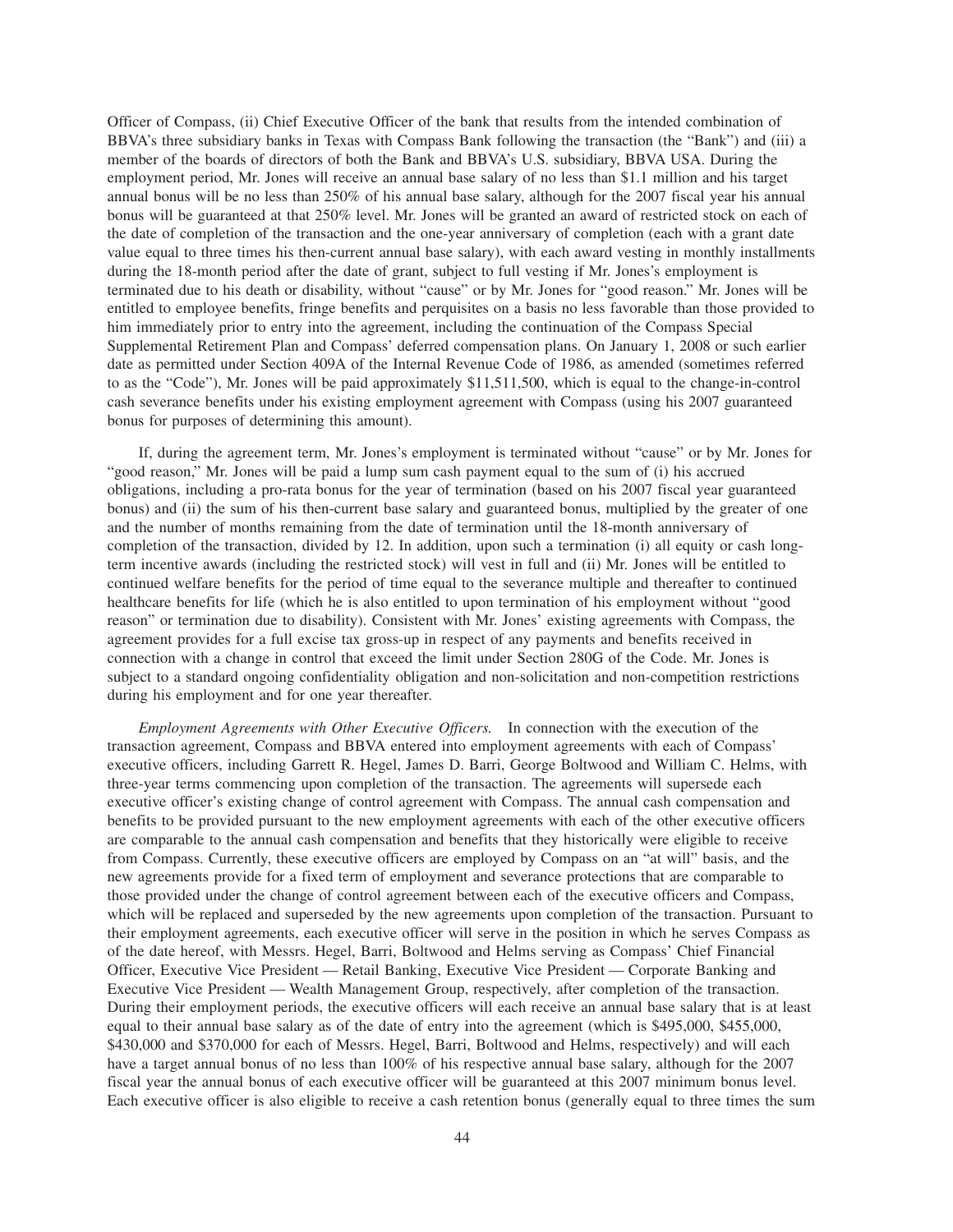of the executive officer's annual base salary and target annual bonus), forty percent of which will vest and be paid on the second anniversary of the completion of the transaction and the remaining sixty percent of which will vest and be paid on the third anniversary of the completion of the transaction, in each case subject to the executive's continued employment through the applicable vesting date, but subject to accelerated vesting and payment upon an executive officer's prior death or disability. During their respective employment periods, each executive officer will generally be entitled to employee benefits, fringe benefits and perquisites on a basis no less favorable in the aggregate than those provided to him immediately prior to entry into the agreement. On January 1, 2008 or such earlier date as permitted under Section 409A of the Code, each executive officer will be paid an amount equal to the change-in-control cash severance benefits under their respective existing employment agreements with Compass (using their 2007 guaranteed bonuses for purposes of determining these amounts), which payment will equal approximately \$2,960,100 for Mr. Hegel, \$2,720,900 for Mr. Barri, \$2,571,400 for Mr. Boltwood, \$2,212,600 for Mr. Helms and \$10,100,000, in the aggregate, for the other five executive officers of Compass who are not named executive officers.

If, during the agreement term, an executive officer's employment is terminated without "cause" or by the executive officer for "good reason," the executive officer will be paid a lump sum cash payment equal to the sum of (i) his accrued obligations, including a pro-rata bonus for the year of termination (based on the higher of his target bonus and prior year's annual bonus) and (ii) an amount equal to three times the sum of his thencurrent base salary and the bonus amount determined above, less any portion of the retention bonus previously paid. In addition, upon such a termination an executive officer will receive (i) age and service credit equal to the period remaining from the date of termination until the three-year anniversary of completion of the transaction for purposes of calculating his benefits under the nonqualified retirement plans in effect at the time of termination and (ii) continued welfare benefits until the third anniversary of completion of the transaction (which are also provided upon termination without good reason or due to disability). Consistent with the existing agreements between Compass and the executive officers, the agreements provide for a full excise tax gross-up in respect of any payments and benefits received in connection with a change in control that exceed the limit under Section 280G of the Code. Each executive officer is subject to a standard ongoing confidentiality obligation and non-solicitation and non-competition restrictions during his employment and for either one or two years thereafter depending upon the date of termination of employment.

## *Existing Change of Control Employment Agreements Between Compass and the Executive Officers*

Change of control employment agreements are in effect between Compass and each of its executive officers, including for Messrs. Jones, Hegel, Barri, Boltwood and Helms, which agreements will be superseded and replaced by the new employment agreements described above upon the completion of the transaction. The new agreements provide for a fixed term of employment and severance protections that are comparable to those provided under the change of control agreements. The agreements require continued employment of an executive officer following a change of control on terms and conditions of employment that are generally equivalent to those in effect immediately before such change of control. In the event that during the three-year period following a change of control, the executive officer terminates his employment for "good reason" or, during the 30-day period commencing one year after the change of control, the executive officer terminates his employment for any reason, or in the event Compass terminates the executive officer's employment without "cause," the executive officer will be entitled to receive an immediate lump sum payment in an amount equal to previously earned but unpaid compensation, including a pro-rata annual bonus for the year of the date of termination, plus an amount equal to 299% of the sum of such executive officer's then-current salary and annual bonus (based on the higher of (1) the highest annual bonus earned by the executive officer in respect of any of the three calendar years prior to the change of control and (2) the highest annual bonus earned after the change of control). In addition, the executive officer will continue to be eligible, together with the executive officer's family, to receive benefits under Compass' welfare benefit plans (e.g., medical, group life, etc.) for the remainder of the three-year term. The change of control employment agreements provide for a full excise tax gross up in respect of any payments and benefits received in connection with a change of control that exceed the limit under Section 280G of the Code.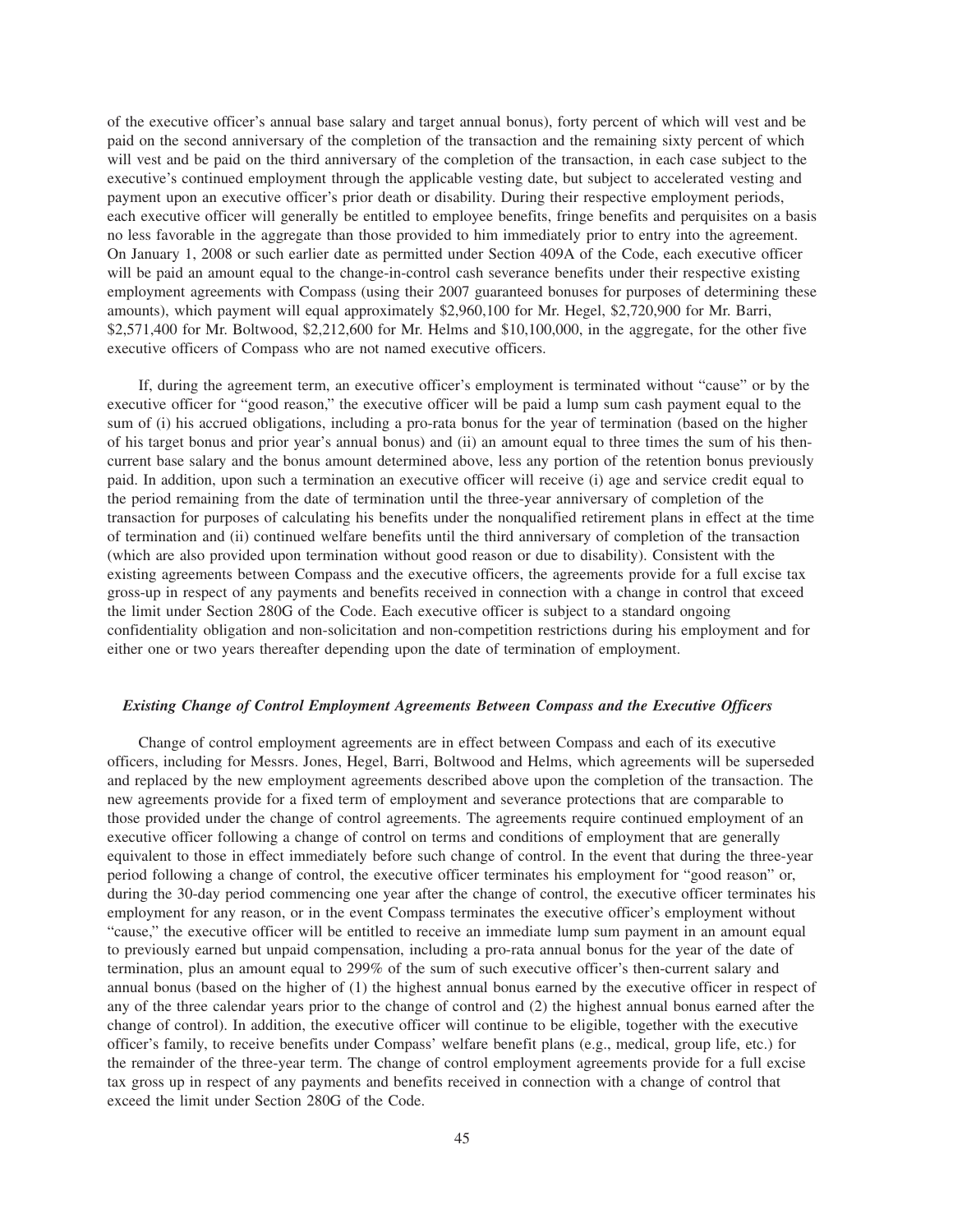#### *Equity Compensation Awards*

*Options.* The transaction agreement provides that each option to purchase shares of Compass common stock that is issued and outstanding immediately prior to the completion of the transaction, including all options held by Compass' executive officers and directors, will be canceled in exchange for the right to receive upon completion of the transaction cash equal to the excess of the blended cash/BBVA share per share value being received for each share of Compass common stock in the transaction over the exercise price of such option, less required taxes. Based on their Compass option holdings on June 29, 2007, the ten executive officers, as a group, hold stock options to acquire 781,282 shares of Compass common stock that will vest as a result of the transaction. The aggregate value of all of the Compass options held by the ten executive officers and eight non-employee directors, as a group, based on the closing price of BBVA ordinary shares on June 29, 2007, is \$69,246,527.

*Restricted Stock.* The transaction agreement also provides that all restricted shares of Compass common stock outstanding immediately prior to completion of the transaction will, upon completion of the transaction, vest in full and be automatically converted into the right, at the holder's election, to receive either the share consideration or the cash consideration offered in the transaction. Based on their Compass restricted stock holdings on June 29, 2007, the ten executive officers and eight non-employee directors, as a group, hold 421,675 shares of Compass restricted stock that will vest as a result of the transaction. The aggregate value of the consideration to be received for the restricted shares of Compass common stock held by the ten executive officers and eight non-employee directors will be determined based on the elections that they make.

#### *Deferred Compensation and Supplemental Retirement Plans*

Compass maintains the following deferred compensation and supplemental retirement plans in which the executive officers are eligible to participate: the Compass Bancshares, Inc. Deferred Compensation Plan, the Compass Bancshares, Inc. SmartInvestor Retirement Restoration Plan and the Compass Bancshares, Inc. Employee Stock Ownership Benefit Restoration Plan. The transaction agreement provides that any phantom shares held under these plans will, upon completion of the transaction, vest in full and entitle the holder to receive, at the payment time provided under the applicable plan, the blended cash/BBVA share per share value being received for each share of Compass common stock in the transaction, less required taxes. The phantom shares attributable to the executive officers of Compass under these three plans are fully vested and, as such, the transaction will not result in any accelerated vesting. Pursuant to the terms of the SmartInvestor Retirement Restoration Plan and the Deferred Compensation Plan, participants are entitled to a lump sum distribution of their accounts within 60 days following the close of the calendar quarter in which the change in control of Compass occurs. The aggregate amounts held in the accounts of the ten executive officers, as a group, under the SmartInvestor Retirement Restoration Plan and the Deferred Compensation Plan, that will be distributed in connection with the consummation of the transaction, is approximately \$7,642,648. Pursuant to the terms of the Employee Stock Ownership Benefit Restoration Plan, participants who have previously elected a change in control distribution are entitled to a lump sum distribution of their accounts within 60 days following the close of the calendar quarter in which the change in control of Compass occurs. The aggregate amounts held in the accounts of the executive officers, as a group, who have elected change in control distributions under the Employee Stock Ownership Benefit Restoration Plan that will be distributed in connection with the consummation of the transaction, is approximately \$273,290.

#### **Regulatory Approvals Required for the Transaction**

BBVA and Compass have agreed to use their reasonable best efforts to obtain all regulatory approvals required to complete the transaction. These approvals include approval from the Federal Reserve Board, the Bank of Spain, the CNMV and various other regulatory authorities in the United States. BBVA and Compass have completed, or will complete, the filing of all applications and notifications required in order to complete the transaction.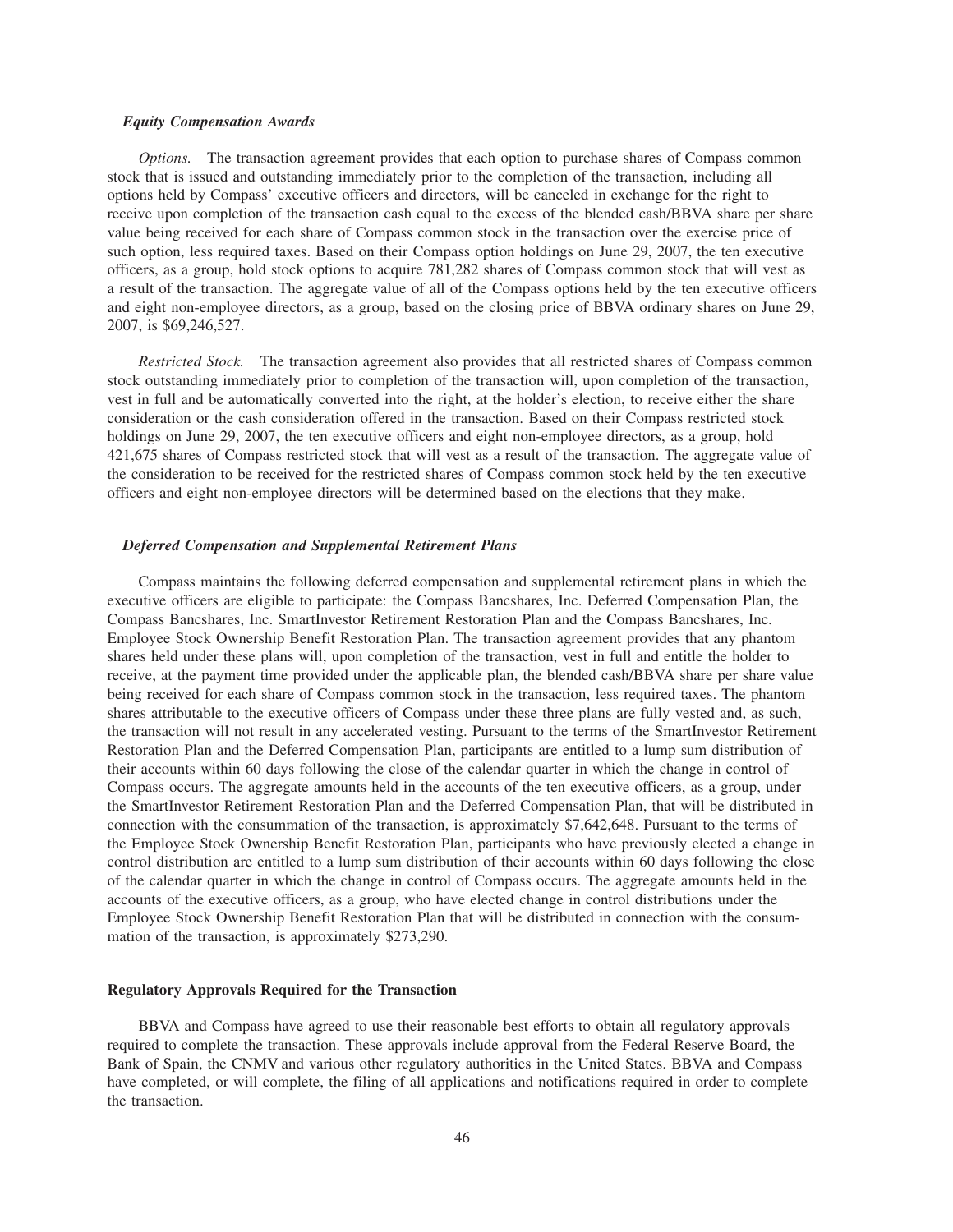#### *Regulatory Approvals in the United States*

*Federal Reserve Board.* The transaction is subject to prior approval by the Federal Reserve Board under Section 3 of the Bank Holding Company Act of 1956, as amended, referred to as the BHCA.

The BHCA prohibits the Federal Reserve Board from approving a transaction under Section 3 of the BHCA if (1) it would result in a monopoly or be in furtherance of any combination or conspiracy to monopolize or to attempt to monopolize the business of banking in any part of the United States or (2) its effect in any section of the country would be substantially to lessen competition or to tend to create a monopoly, or if it would in any other respect result in a restraint of trade, unless the Federal Reserve Board finds that the anti-competitive effects of the transaction are clearly outweighed by the probable effect of the transaction in meeting the convenience and needs of the communities to be served.

Section 3 of the BHCA requires the Federal Reserve Board, when considering the transaction, to consider the financial and managerial resources of BBVA and Compass and their U.S. depository institution subsidiaries, the effect of the transaction on the convenience and needs of the communities to be served, and the institutions' effectiveness in combating money laundering activities. BBVA and Compass expect that, as part of its consideration of these factors, the Federal Reserve Board will consider the regulatory status of the U.S. depository institution subsidiaries of BBVA and Compass, including legal and regulatory compliance and the adequacy of the capital levels of the parties and the resulting institution.

Under the Community Reinvestment Act of 1977, as amended, the Federal Reserve Board will take into account the records of performance of the insured depository institution subsidiaries of BBVA and Compass in meeting the credit needs of the communities served by such institutions, including low- and moderate-income neighborhoods. Each of the depository institution subsidiaries of BBVA and Compass has received either an outstanding or a satisfactory rating in its most recent Community Reinvestment Act examination from its federal regulator.

The Federal Reserve Board will furnish notice and a copy of the application for approval of the transaction to the Alabama Banking Department, which will have 30 days to submit its views and recommendations to the Federal Reserve Board. The Federal Reserve Board is required to hold a public hearing in the event it receives a written recommendation of disapproval of the application from the Alabama Banking Department within this 30-day period. Furthermore, applicable federal law provides for the publication of notice and opportunity for public comment on the application. The Federal Reserve Board frequently receives comments and protests from community groups and others and may, in its discretion, choose to hold public hearings or a meeting on the application. Any hearing or meeting or comments provided by third parties could prolong the period during which the application is under review by the Federal Reserve Board.

The transaction may not be completed until the 30th day after the Federal Reserve Board has approved the transaction, which may be reduced to 15 days by the Federal Reserve Board with the concurrence of the Attorney General of the United States. During this period, the United States Department of Justice may comment adversely on the transaction or challenge the transaction on antitrust grounds. The commencement of an antitrust action would stay the effectiveness of the Federal Reserve Board's approval unless a court specifically orders otherwise. The Federal Reserve Board approved the transaction on May 31, 2007.

*Other Approvals and Notices.* Approvals from or notices to certain other regulatory authorities also will be required in connection with the changes, as a result of the transaction, in the ownership of certain businesses controlled by Compass. The acquisition of Compass is subject to the approval of the Alabama State Banking Department, which approved the transaction on June 5, 2007, and will be subject to notice requirements in certain states where Compass Bank has branches. An ownership change regarding Compass Brokerage, Inc., a registered broker-dealer controlled by Compass, is subject to review by various regulatory and self-regulatory organizations, including the National Association of Securities Dealers, Inc. and state regulatory authorities. A change in control of Compass' insurance subsidiaries is subject to the receipt of necessary approvals from, or notice to, various U.S. state insurance regulatory authorities.

Other than the approvals already obtained, BBVA and Compass cannot assure you that all of the regulatory approvals described above and below will be obtained and, if obtained, they cannot assure you as to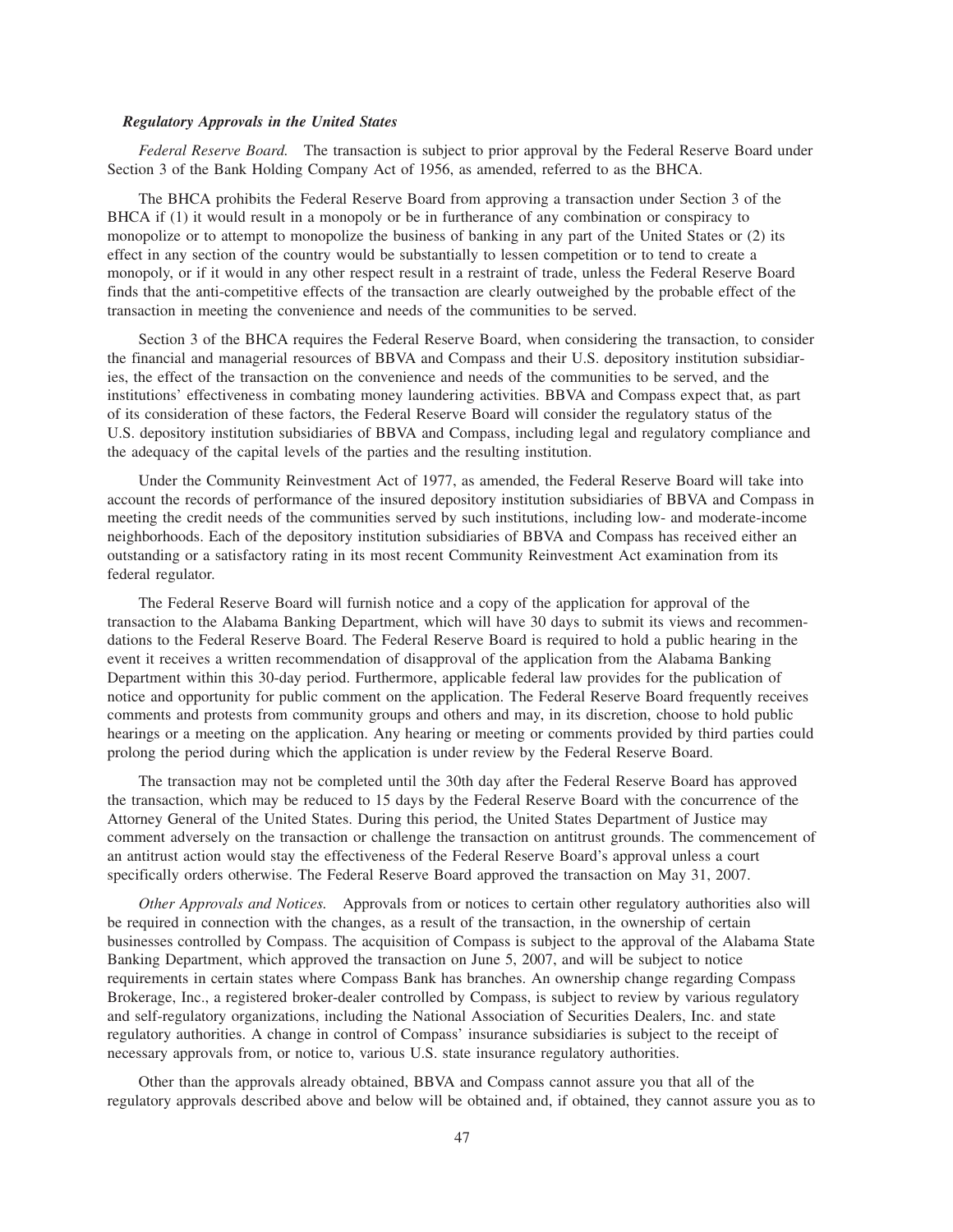the timing of such approvals or their ability to obtain the approvals on satisfactory terms. BBVA and Compass also cannot assure you of the absence of litigation challenging the regulatory approvals described above. BBVA and Compass also cannot assure you that the Department of Justice will not attempt to challenge the transaction on antitrust grounds or for other reasons and, if such a challenge is made, they cannot assure you as to its result. The parties' obligation to complete the transaction is conditioned upon the receipt of all required regulatory approvals. See "The Transaction Agreement — Conditions to Complete the Transaction."

BBVA and Compass are not aware of any material governmental approvals or actions that are required for completion of the transaction other than those described above and below. It is presently contemplated that if any such additional governmental approvals or actions are required, those approvals or actions will be sought. There can be no assurance, however, that any additional approvals or actions will be obtained.

#### *Regulatory Approvals in Spain*

*Bank of Spain.* Pursuant to Spanish Law 26/1988 *(Law 26/1988, of July 29, 1988, on the Discipline and Control of Credit Institutions)* and Royal Decree 1245/1995 (*Royal Decree 1245/1995, of July 14, 1995, on the Rules on the Creation of Banks, Cross-border Business and Other Issues Relating to the Legal Regime for Credit Institutions*), the acquisition by a Spanish bank of an interest in a credit institution domiciled in a country that is not a member of the European Union requires prior authorization from the Bank of Spain.

The Bank of Spain must render its decision within three months from receipt of all of the information requested. Failure to render its decision within that period will be considered a rejection of the proposed acquisition. It may also reject the acquisition where:

- having regard to the financial position or management capacity of the credit institution, the Bank of Spain considers that the proposed acquisition could adversely affect it;
- in light of the location and characteristics of the proposed acquisition, effective supervision of the group on a consolidated basis by the Bank of Spain cannot be assured; or
- the business of the credit institution is not subject to effective control by a national supervisory authority.

In addition, BBVA must notify the Bank of Spain of its intention to increase its capital stock under the Order dated September 20, 1974 and Bank of Spain Circular no. 97/1974, of October 20, 1974. The Bank of Spain may decide that the planned capital increase must be held in abeyance and notify BBVA of this within fifteen calendar days from the date of filing of the notice. If BBVA does not receive notice that the capital increase has been held in abeyance within this period, it can proceed with the planned capital increase.

Lastly, pursuant to Royal Decree 1245/1995, BBVA must notify the Bank of Spain of the amendment of its bylaws as a result of the capital increase within 15 business days from adoption of a resolution to do so. BBVA must also send to the Bank of Spain Special Register of Bylaws its new revised bylaws once the capital increase has been registered at the Vizcaya Mercantile Registry.

*National Securities Market Commission.* Pursuant to Spanish Law 24/1988 *(Securities Market Law 24/1988, of July 28, 1988*) and Royal Decree 1310/2005 (*Royal Decree 1310/2005, of November 4, 2005, partly implementing Securities Market Law 24/1988, in the area of the admission to trading of securities on official secondary markets, of initial or other public offerings, and of the requisite prospectus for such purposes*), the issue of new BBVA ordinary shares do not require prior administrative authorization. Prior to the admission of BBVA ordinary shares on the Spanish Stock Exchanges, the CNMV will verify that BBVA is an eligible issuer and that BBVA ordinary shares are eligible securities. BBVA will also have to comply with certain information requirements and publish an information prospectus that has been reviewed and approved by the CNMV.

#### **Board of Directors and Executive Officers of the Combined Company**

Upon completion of the transaction, the board of directors and executive officers of BBVA will remain the same. See BBVA's 2006 Form 20-F for further information concerning the board of directors and executive officers of BBVA.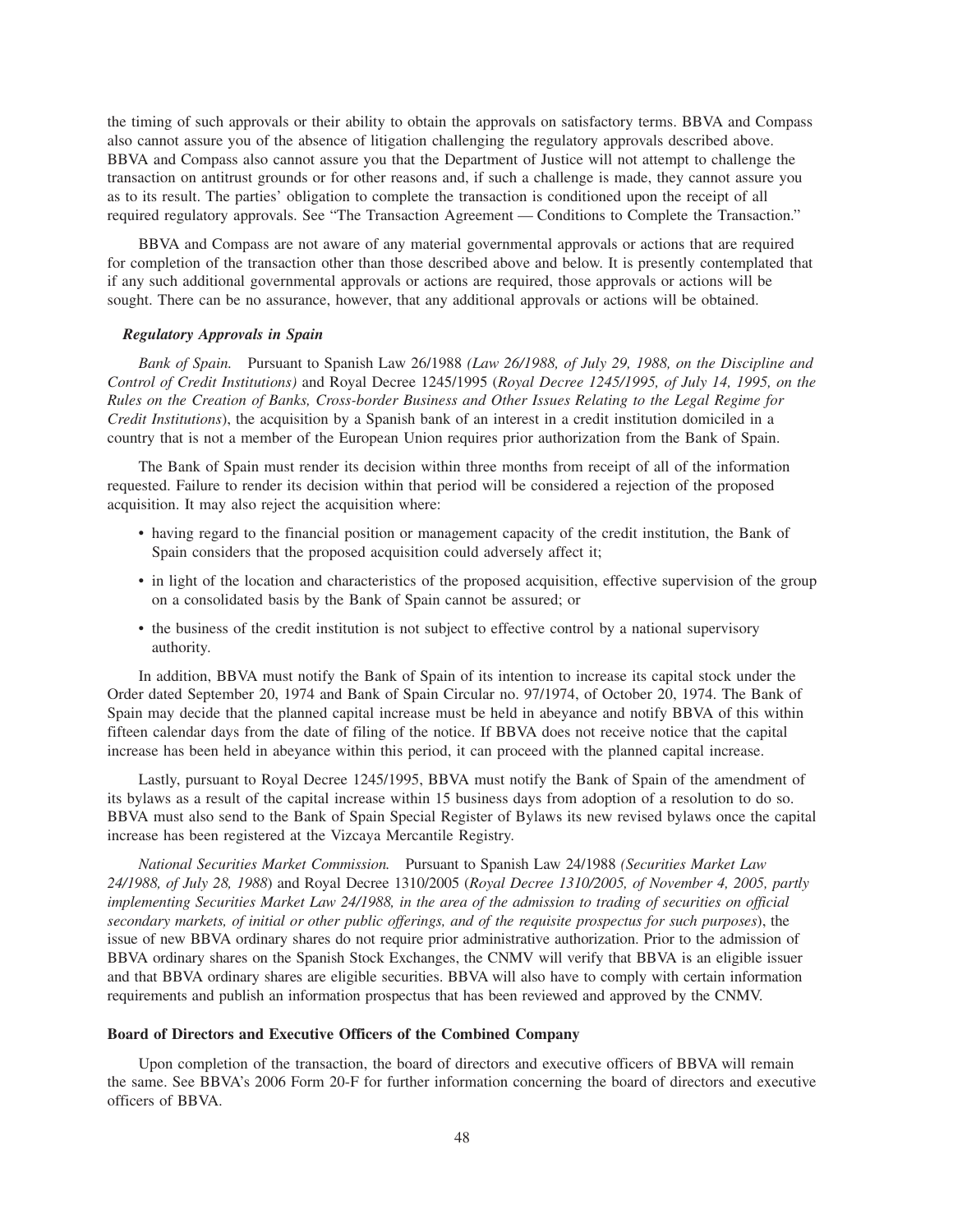# **Appraisal Rights**

Compass stockholders are not entitled to appraisal rights or dissenters' rights in connection with the transaction.

# **Listing of BBVA ADSs**

BBVA will use its reasonable best efforts to cause the BBVA ADSs to be issued in connection with the transaction (and underlying BBVA ordinary shares, if necessary) to be approved for listing on the NYSE upon the completion of the transaction. Approval of the listing on the NYSE of the BBVA ADSs to be issued in the transaction is a condition to each party's obligation to complete the transaction.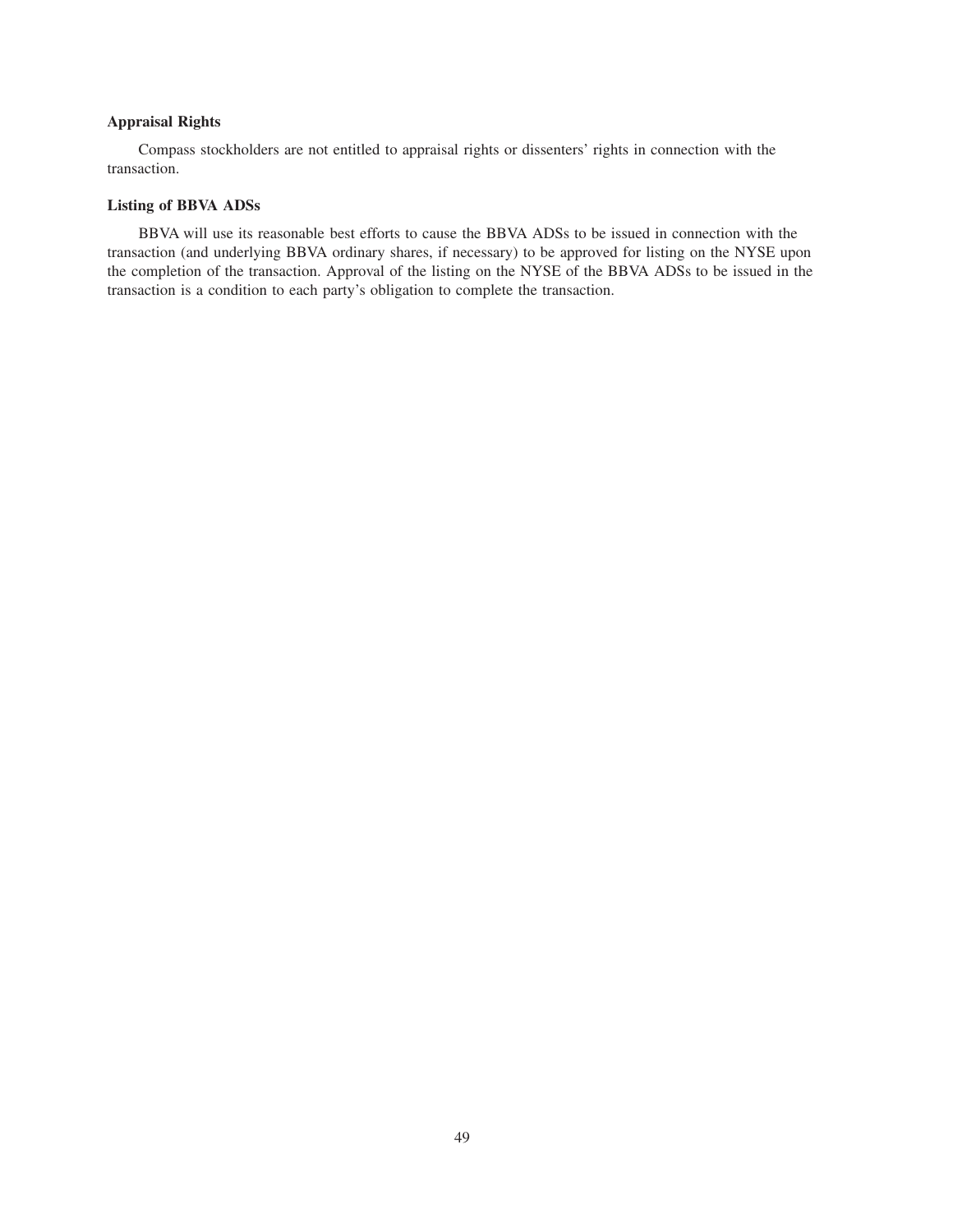## **THE TRANSACTION AGREEMENT**

*The following is a summary of the material provisions of the transaction agreement. This summary is qualified in its entirety by reference to the transaction agreement, a copy of which is attached as Annex A to this document and is incorporated into this document by reference. You should read the transaction agreement in its entirety, as it is the legal document governing this transaction.*

# **The Reincorporation Merger of Compass Into Compass Virginia**

Subject to the terms and conditions of the transaction agreement, and in accordance with the General Corporation Law of Delaware and the Virginia Stock Corporation Act (VSCA), the first step of the transaction will be the merger of Compass with and into Compass Virginia, with Compass Virginia as the surviving entity. This step is referred to in this document as the "reincorporation merger." At that time, each share of Compass common stock issued and outstanding (other than shares of Compass common stock held in the treasury of Compass) will convert automatically into one share of Compass Virginia common stock, and each certificate previously representing shares of Compass common stock will thereafter represent shares of Compass Virginia common stock. In addition, each option granted by Compass to purchase shares of Compass common stock that is outstanding and unexercised at that time will convert automatically into an option to purchase the number of shares of Compass Virginia common stock subject to such option immediately prior to that time. This reincorporation merger will be followed immediately by the share exchange described below, and thus you will not receive any Compass Virginia share certificates. Unless the context otherwise requires, all references in this document to Compass prior to the reincorporation merger are to Compass Bancshares, Inc., and all references to Compass after the reincorporation merger are to Compass Virginia.

#### **The Share Exchange**

Subject to the terms and conditions of the transaction agreement and in accordance with the VSCA and the Spanish Corporation Law of 1989 (*Texto Refundido de la Ley de Sociedades Anónimas aprobado por el Real Decreto Legislativo 1564/1989, de 22 de diciembre*), referred to as the "Spanish Corporation Law," immediately following the reincorporation merger described above, Compass Virginia and BBVA will effect a statutory share exchange where each share of Compass Virginia common stock will be acquired by BBVA and exchanged for the right of Compass stockholders to receive the consideration described below under "— Consideration To Be Received in the Transaction." Upon completion of the share exchange, Compass Virginia will be a wholly owned subsidiary of BBVA. The separate corporate existence of each of BBVA and Compass Virginia will continue following the share exchange.

#### **The Final Merger**

Following the reincorporation merger and the subsequent share exchange, Compass Virginia, which at that time will be a wholly owned subsidiary of BBVA, will merge into Blue Transaction Corporation, a newly formed, wholly owned subsidiary of BBVA incorporated in Texas. Blue Transaction Corporation will be the surviving corporation, and the separate existence of Compass Virginia will cease. This step is referred to in this document as the "final merger."

#### **Effective Time and Completion of the Transaction**

The effective time of the reincorporation merger will be the later of the time that is specified in the related certificate of merger issued by the Virginia State Corporation Commission and the issuance of the related certificate of merger by the Secretary of State of the State of Delaware. The effective time of the second step of the transaction, the statutory share exchange involving BBVA and Compass Virginia, will be the time that is specified in the related certificate of share exchange issued by the Virginia State Corporation Commission, at which time a transfer agent will receive, for the benefit of BBVA, a certificate representing all outstanding shares of Compass common stock. The effective time of the final merger will be the later of the time that is specified in the related certificate of merger issued by the Virginia State Corporation Commission and the issuance of the related articles of merger by the Secretary of State of the State of Texas.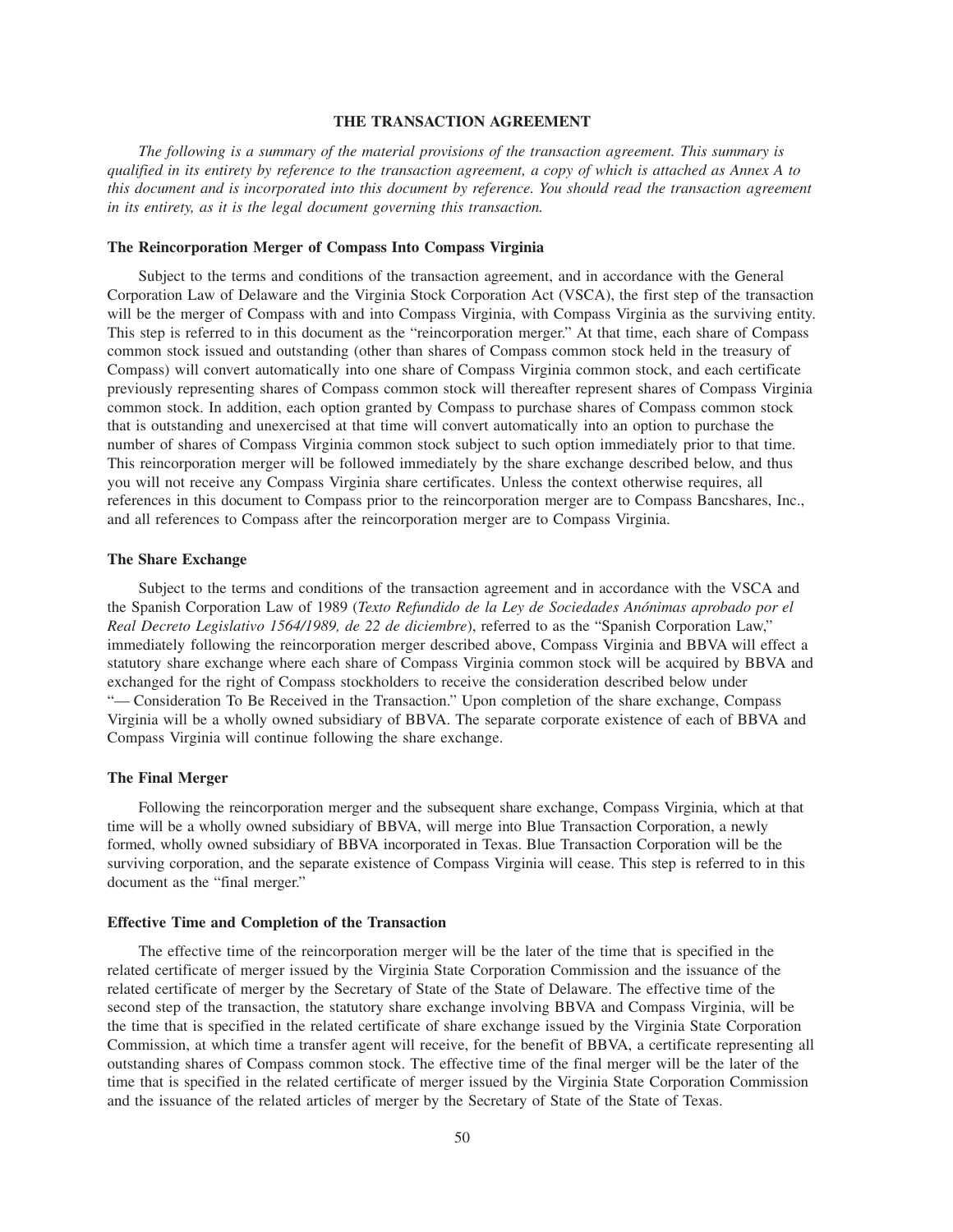The transaction will be completed as promptly as practicable but in no event later than the third business day after the satisfaction or waiver of each of the conditions to the completion of the transaction (other than those conditions that by their nature are to be satisfied at the completion of the transaction).

The transaction is currently expected to be completed in the second half of 2007. However, completion of the transaction could be delayed if there is a delay in obtaining the required regulatory approvals or in satisfying any other conditions to the transaction. There can be no assurances as to whether, or when, BBVA and Compass will obtain the required approvals or complete the transaction. If the transaction is not completed by February 16, 2008, either BBVA or Compass may terminate the transaction agreement, unless the failure to complete the transaction by such date is because of a breach of the transaction agreement caused by the party seeking termination.

#### **Consideration to Be Received in the Transaction**

As a result of the transaction each Compass stockholder will have the right to exchange each share of Compass common stock held by such stockholder for the right to receive, at the stockholder's election, either 2.8 BBVA ADSs or \$71.82 in cash, subject to proration. **As explained below under "— Proration," elections are subject to proration to ensure that 196,000,000 BBVA shares are issued as consideration in the transaction. As a result, under either election you may receive less cash and more BBVA shares, or less BBVA shares and more cash, than you elect. Since the value of the BBVA shares will fluctuate, the value of the cash consideration and the value of the share consideration could differ substantially.**

The form of election will be mailed to holders of Compass common stock at least 20 business days before the anticipated election deadline, as described more fully below under "— Conversion of Shares; Exchange of Certificates; Elections as to Form of Consideration — Form of Election." Holders of Compass common stock that wish to make an election must return their properly completed and signed form of election and shares of Compass common stock to the exchange agent prior to the election deadline. If you are a holder of Compass common stock and you do not return your form of election by the election deadline or improperly complete or do not sign your form of election, you will receive cash, BBVA ADSs, or a mixture of cash and BBVA ADSs, based on what is available after giving effect to the valid elections made by other stockholders.

If you are a holder of Compass common stock, you may specify on your form of election different elections with respect to different shares held by you (for example, if you hold 100 shares, you could make a cash election with respect to 50 shares and a share election with respect to the other 50 shares).

# *Cash Election*

The transaction agreement provides that each holder of Compass common stock who makes a valid cash election with respect to a share of Compass common stock will have the right to receive \$71.82 in cash in exchange for such share of Compass common stock, subject to proration. This cash amount is sometimes referred to as the "cash consideration." Because the aggregate number of BBVA ordinary shares to be issued as consideration is fixed at 196,000,000 BBVA shares, if Compass stockholders make valid elections to receive fewer than 196,000,000 BBVA shares, Compass stockholders electing to receive cash will have the amount of cash that they receive as consideration proportionately reduced and may receive a portion of their consideration in BBVA shares, despite their election. In addition, the aggregate amount of cash that BBVA will pay to all holders of Compass common stock in the transaction will in no event exceed \$5,000,000,000.

## *Share Election*

The transaction agreement provides that each holder of Compass common stock who makes a valid share election with respect to a share of Compass common stock will have the right to receive 2.8 BBVA shares, subject to proration. Such number of BBVA shares is sometimes referred to as the "share consideration." The aggregate number of BBVA shares that will be issued in the transaction is 196,000,000 BBVA shares. As a result, even if a holder of Compass common stock makes a share election, that holder may nevertheless receive a mix of cash and BBVA shares.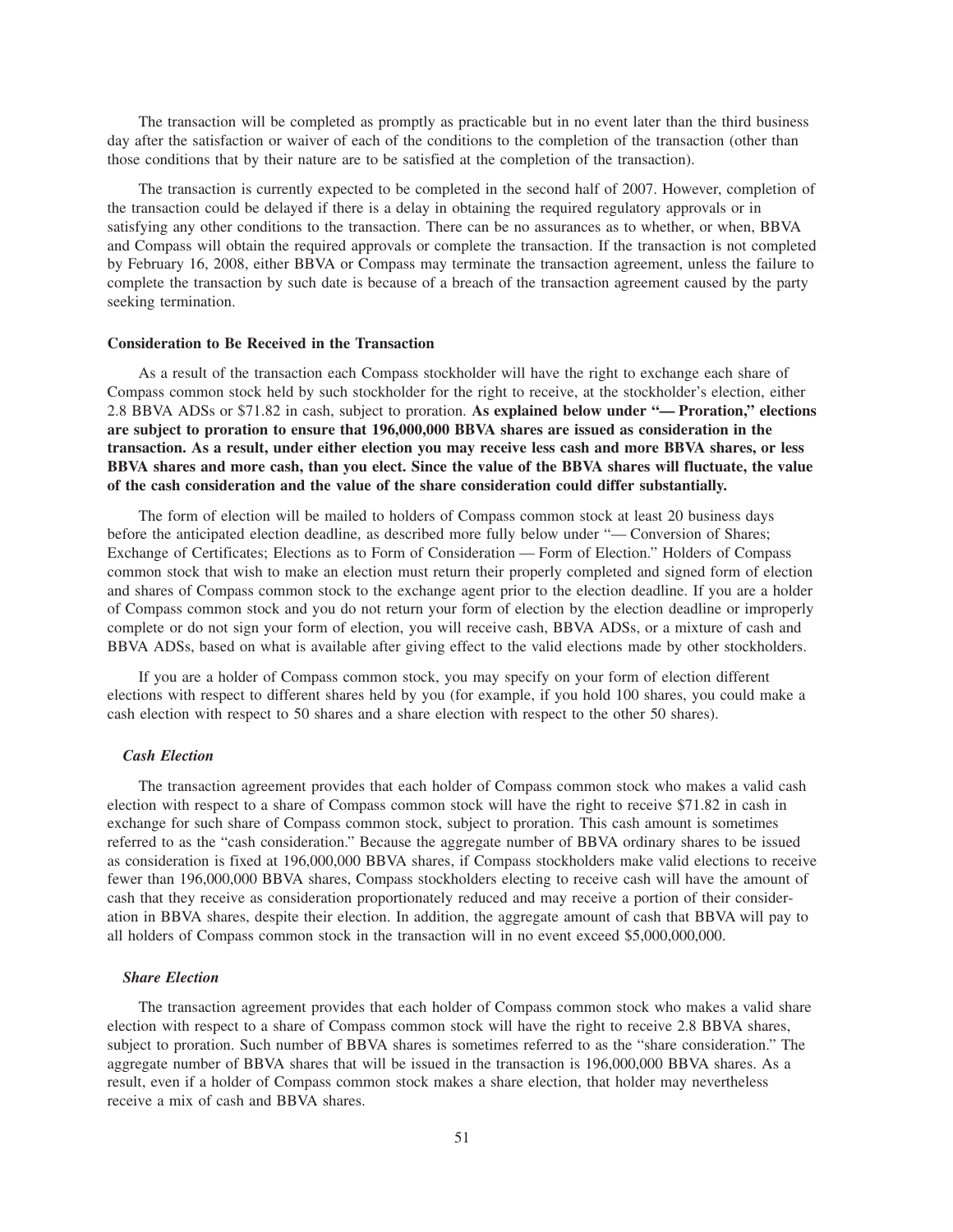The share consideration will be issued in the form of BBVA ADSs. BBVA determined, in accordance with the transaction agreement, that it is not reasonably practical to permit Compass stockholders to elect to receive BBVA ordinary shares.

Compass stockholders who receive BBVA ADSs may, during a specified period following the completion of the transaction, surrender those BBVA ADSs for release of the BBVA ordinary shares at no cost to the investor. Questions may be directed to The Bank of New York, as depositary for BBVA, at 212-815-2231.

No fractional shares of BBVA shares will be issued to any holder of Compass common stock in the transaction. In lieu of the issuance of any such fractional shares, each Compass stockholder who otherwise would be entitled to receive such fractional share will receive an amount in cash (rounded to the nearest whole cent) determined by multiplying (i) the Parent Closing Price by (ii) the fraction of a share (after taking into account all shares of Compass common stock held by such holder at the effective time of the share exchange and rounded to the nearest one thousandth when expressed in decimal form) to which such holder would otherwise be entitled to receive. Alternatively, BBVA may elect to have the exchange agent aggregate and sell all fractional shares, so that Compass stockholders receive cash in lieu of fractional shares, and BBVA will bear the cost of any such sales.

The "Parent Closing Price" means the average, rounded to the nearest one-tenth of a European cent, of the closing sale price per BBVA ordinary share in euros as so reported in the consolidated reporting for the Spanish Stock Exchange in the *Financial Times*, U.S. Edition, or, if not reported there, another authoritative source (converting each of such daily closing prices per share to U.S. dollars, rounded to the nearest one-tenth of a U.S. cent, based upon the "closing mid-point" exchange rate in respect of each such specified day in the "currencies and money" segment in the "Companies and Markets" section of the *Financial Times*, U.S. edition, or if not reported there, another authoritative source) for the five trading days ending on the business day immediately preceding the date that the share exchange becomes effective.

#### *Non-Election Shares*

If you are a holder of Compass common stock and you do not make an election to receive cash consideration or share consideration in the transaction, your election is not received by the exchange agent by the election deadline, or your form of election is improperly completed and/or is not signed, you will be deemed not to have made an election. The shares of Compass common stock held by those who make no election or an invalid election are sometimes referred to as "non-election shares." Holders of Compass common stock not making a valid election may receive all cash consideration, all share consideration, or a mix of cash consideration and share consideration depending on, and after giving effect to, the number of valid cash elections and share elections that have been made by other holders of Compass common stock using the proration adjustment described below. Non-electing holders receiving BBVA shares will receive those shares in the form of BBVA ADSs.

# **Proration**

The aggregate number of BBVA shares that will be issued in the transaction is 196,000,000. As a result, if Compass stockholders make valid elections to receive a total of more than 196,000,000 BBVA shares, those Compass stockholders electing to receive BBVA shares will have the amount of BBVA shares that they receive as consideration proportionately reduced and will receive a portion of their consideration in cash, despite their election. Similarly, if Compass stockholders make valid elections to receive fewer than 196,000,000 BBVA shares, those Compass stockholders electing to receive cash will have the amount of cash that they receive as consideration proportionately reduced and will receive a portion of their consideration in BBVA shares, despite their election. If the number of BBVA ordinary shares outstanding increases, decreases, changes into, or is exchanged for a different number or kind of shares or securities prior to the date of the share exchange due to a reorganization, recapitalization, reclassification, stock dividend, stock split, reverse stock split, or other similar change in capitalization, the aggregate number of BBVA shares to be issued as consideration in the transaction will be adjusted accordingly. Subject to this potential increase, the total number of BBVA shares that will be issued in the transaction is fixed. The cash and share elections are subject to adjustment to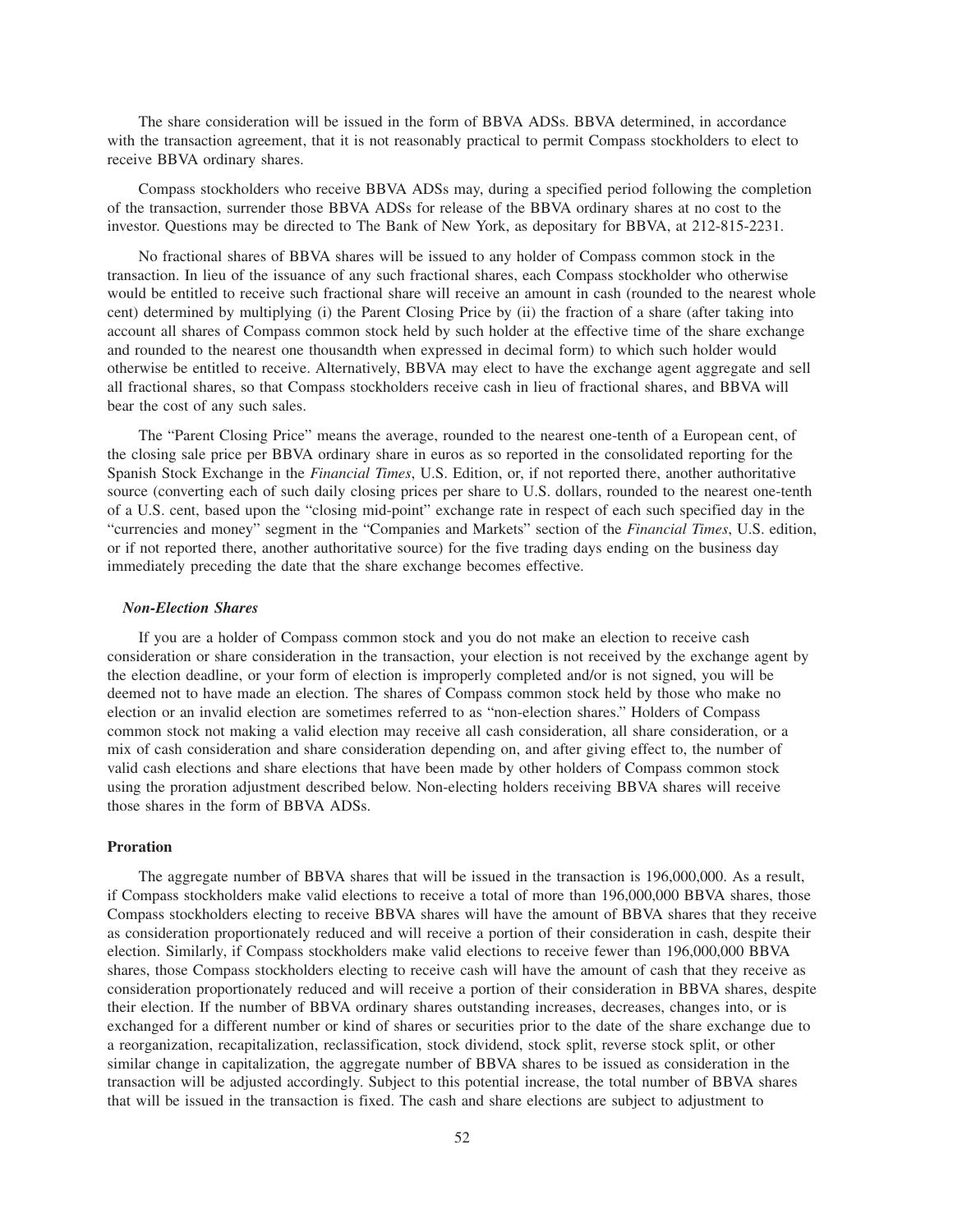preserve the limitations described above on the stock and cash to be issued and paid in the transaction. As a result, if you make a cash election or share election, you may nevertheless receive a mix of cash and BBVA shares.

#### *Adjustment If Share Pool Is Oversubscribed*

Cash consideration will be issued to holders of Compass common stock who make share elections if the available share pool of 196,000,000 BBVA shares is oversubscribed. The total number of shares of Compass common stock for which valid share elections are made is referred to as the "Share Election Number." The number of shares of Compass common stock that will be converted into BBVA shares in the transaction, referred to as the "Share Conversion Number," is 70,000,000, which is equal to the quotient obtained by dividing  $(x)$  196,000,000 by  $(y)$  the exchange ratio of 2.8.

If the Share Election Number is greater than the Share Conversion Number, the share election is oversubscribed. If the share election is oversubscribed, then:

- a holder of Compass common stock who has made a valid cash election, no election or an invalid election will receive cash consideration for each share of Compass common stock as to which it made a cash election, no election or an invalid election; and
- a holder of Compass common stock who has made a valid share election will receive:
	- the share consideration for a number of shares of Compass common stock equal to the product obtained by multiplying (x) the number of shares of Compass common stock for which such holder has made a share election by (y) a fraction, the numerator of which is the Share Conversion Number and the denominator of which is the Share Election Number; and
	- the cash consideration for the remaining shares of Compass common stock for which the stockholder made a share election.

## *Example of Oversubscription of Share Pool.*

Assuming that:

- the Share Conversion Number was 70 million (as will be the case pursuant to the transaction agreement); and
- the Share Election Number was 100 million (in other words, only 70 million shares of Compass common stock can receive the share consideration, but holders of Compass common stock have made share elections with respect to 100 million shares of Compass common stock),

then a holder of Compass common stock who has made a valid share election with respect to 1,000 shares of Compass common stock would receive share consideration with respect to 700 shares of Compass common stock  $(1,000 \times 70/100)$  and cash consideration with respect to the remaining 300 shares of Compass common stock. Therefore, that holder of Compass common stock would receive 1,960 BBVA shares (700  $\times$  2.8) and  $$21,546$  in cash (300  $\times$  \$71.82).

## *Adjustment If the Share Pool Is Undersubscribed*

Share consideration may be issued to stockholders who make cash elections if the available share pool of 196,000,000 BBVA shares is undersubscribed. If the Share Election Number is less than the Share Conversion Number, the share election is undersubscribed. The amount by which the Share Election Number is less than the Share Conversion Number is referred to as the "Shortfall Number." If the share election is undersubscribed, then all holders of Compass common stock making a share election will receive share consideration for all shares of Compass common stock as to which they made a share election. Holders of Compass common stock making a cash election, holders of Compass common stock who make no election and holders of Compass common stock who failed to make a valid election will receive share consideration and/or cash based in part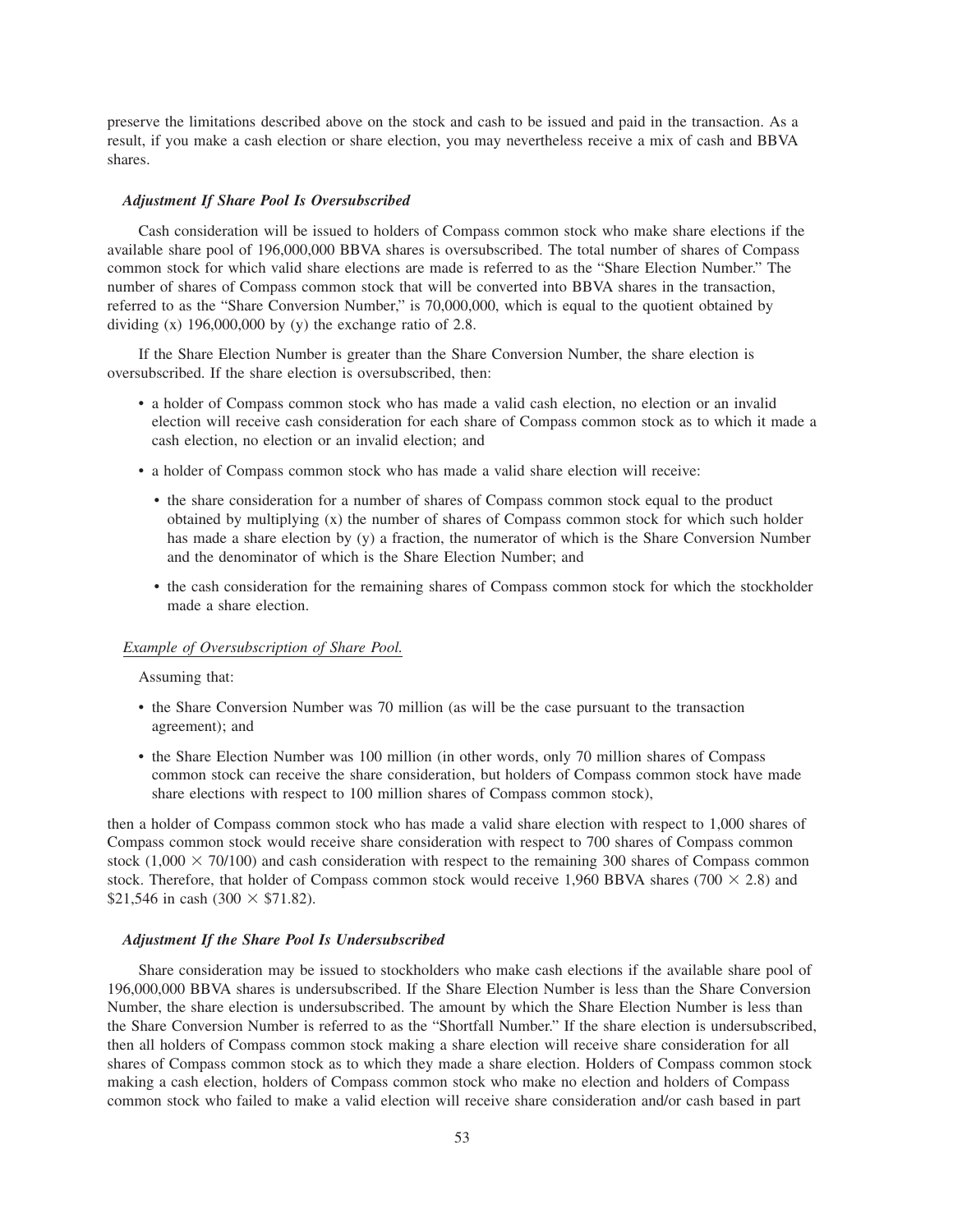on whether the Shortfall Number is lesser or greater than the number of non-election shares, as described below.

*Scenario 1: Undersubscription of Share Pool and Shortfall Number Is Less than or Equal to Number of Non-Election Shares.* If the Shortfall Number is less than or equal to the number of non-election shares, then:

- a holder of Compass common stock who has made a valid share election will receive all BBVA shares with respect to the shares of Compass common stock as to which it has made such election;
- a holder of Compass common stock who has made a valid cash election will receive cash consideration for each share of Compass common stock as to which it made a cash election; and
- a holder of Compass common stock who made no election or who did not make a valid election with respect to any of its shares will receive:
	- share consideration with respect to the number of shares of Compass common stock equal to the product obtained by multiplying (x) the number of non-election shares held by such holder of Compass common stock by (y) a fraction, the numerator of which is the Shortfall Number and the denominator of which is the total number of non-election shares, and
	- the cash consideration with respect to the remaining non-election shares held by such stockholder.

#### *Example of Scenario 1.*

Assuming that:

- the Share Conversion Number is 70 million (as will be the case pursuant to the transaction agreement);
- the Share Election Number is 60 million (in other words, 70 million shares of Compass common stock must be converted into share consideration but holders of Compass common stock have made a share election with respect to only 60 million shares of Compass common stock, so the Shortfall Number is 10 million); and
- the total number of non-election shares is 40 million,

then:

- a holder of Compass common stock who has made a valid share election will receive all BBVA shares with respect to the shares of Compass common stock as to which it has made such election;
- a holder of Compass common stock who has made a valid cash election will receive all cash with respect to the shares of Compass common stock as to which it has made such election; and
- a holder of Compass common stock who has not made a valid election with respect to 1,000 shares of Compass common stock would receive share consideration with respect to 250 shares of Compass common stock  $(1,000 \times 10/40)$  and cash consideration with respect to the remaining 750 shares of Compass common stock. Therefore, that holder of Compass common stock would receive 700 BBVA shares (250  $\times$  2.8) and \$53,865 in cash (750  $\times$  \$71.82).

*Scenario 2: Undersubscription of Share Pool and Shortfall Number Exceeds Number of Non-Election Shares.* If the Shortfall Number exceeds the number of non-election shares, then:

- a holder of Compass common stock who has made a valid share election will receive share consideration for each share of Compass common stock as to which it has made such election;
- a holder of Compass common stock who made no election or who has not made a valid election will receive share consideration for each share of Compass common stock for which it did not make a valid election; and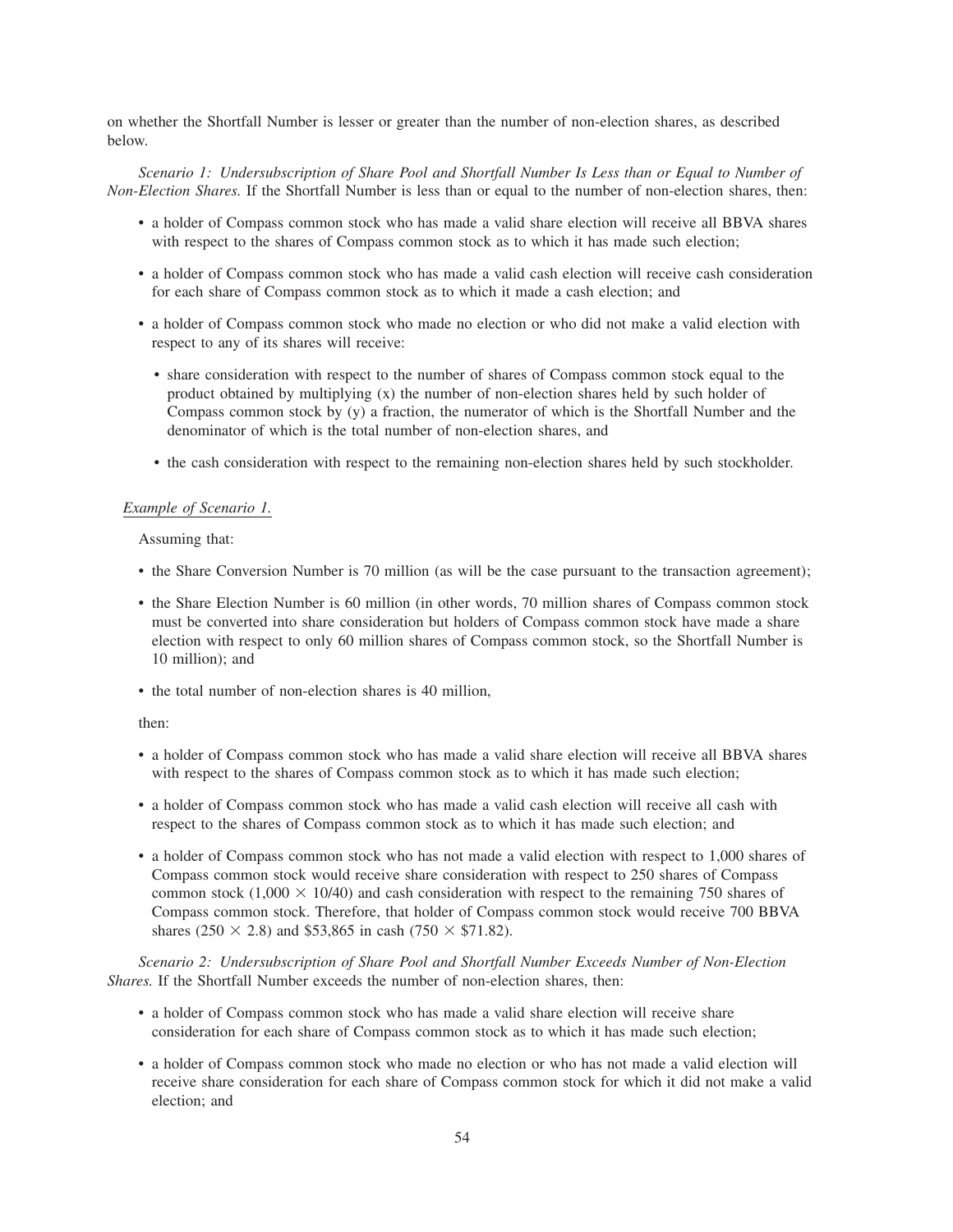- a holder of Compass common stock who has made a valid cash election will receive:
	- share consideration with respect to the number of shares of Compass common stock equal to the product obtained by multiplying (x) the number of shares of Compass common stock with respect to which the stockholder made a cash election by (y) a fraction, the numerator of which is equal to the amount by which the Shortfall Number exceeds the total number of non-election shares and the denominator of which is equal to the total number of cash election shares; and
	- cash consideration with respect to the remaining shares of Compass common stock held by such stockholder as to which it made a cash election.

#### *Example of Scenario 2.*

Assuming that:

- the Share Conversion Number is 70 million (as will be the case pursuant to the transaction agreement);
- the Share Election Number is 40 million (in other words, 70 million shares of Compass common stock must be converted into the share consideration but holders of Compass common stock have made a share election with respect to only 40 million shares of Compass common stock, so the Shortfall Number is 30 million);
- the number of non-election shares is 20 million (so the Shortfall Number exceeds the number of nonelection shares by 10 million); and
- the number of cash election shares is 50 million,

then:

- a holder of Compass common stock who has made a valid share election will receive share consideration for each share of Compass common stock as to which it has made such election;
- a holder of Compass common stock who has not made a valid election will receive share consideration with respect to that holder's non-election shares; and
- a holder of Compass common stock that has made a cash election with respect to 1,000 shares of Compass common stock would receive share consideration with respect to 200 shares of Compass common stock  $(1,000 \times 10/50)$  and cash consideration with respect to the remaining 800 shares of Compass common stock. Therefore, that holder of Compass common stock would receive 560 BBVA shares (200  $\times$  2.8) and \$57,456 in cash (800  $\times$  \$71.82).

#### *Stock Options and Other Stock-Based Awards*

*Stock Options.* Upon the reincorporation merger, each option to acquire shares of Compass common stock that is issued and outstanding at that time will be automatically converted into an option to purchase an equal number of shares of Compass Virginia common stock at an equal exercise price. Each resulting option will be governed by the terms of the Compass stock plan under which it was originally granted. Immediately prior to completion of the transaction, each option that is outstanding immediately before the completion of the transaction will be canceled in exchange for the right to receive, no later than five days after completion of the transaction, cash equal to the excess of the blended cash/BBVA share per share value being received for each share of Compass common stock in the transaction over the exercise price of such option, less required taxes. The blended cash/BBVA share per share value will be determined by dividing (x) the sum of the aggregate cash consideration paid by BBVA in the transaction and the aggregate value of the share consideration (valued at the "Parent Closing Price") to be received by all holders of Compass common stock by (y) the number of shares of Compass common stock held by all such holders.

*Stock-Based Awards.* Upon the reincorporation merger, each incentive award to receive Compass common stock or an amount measured by reference to the value of a number of shares of Compass common stock, other than Compass stock options and Compass restricted stock, will be automatically converted into a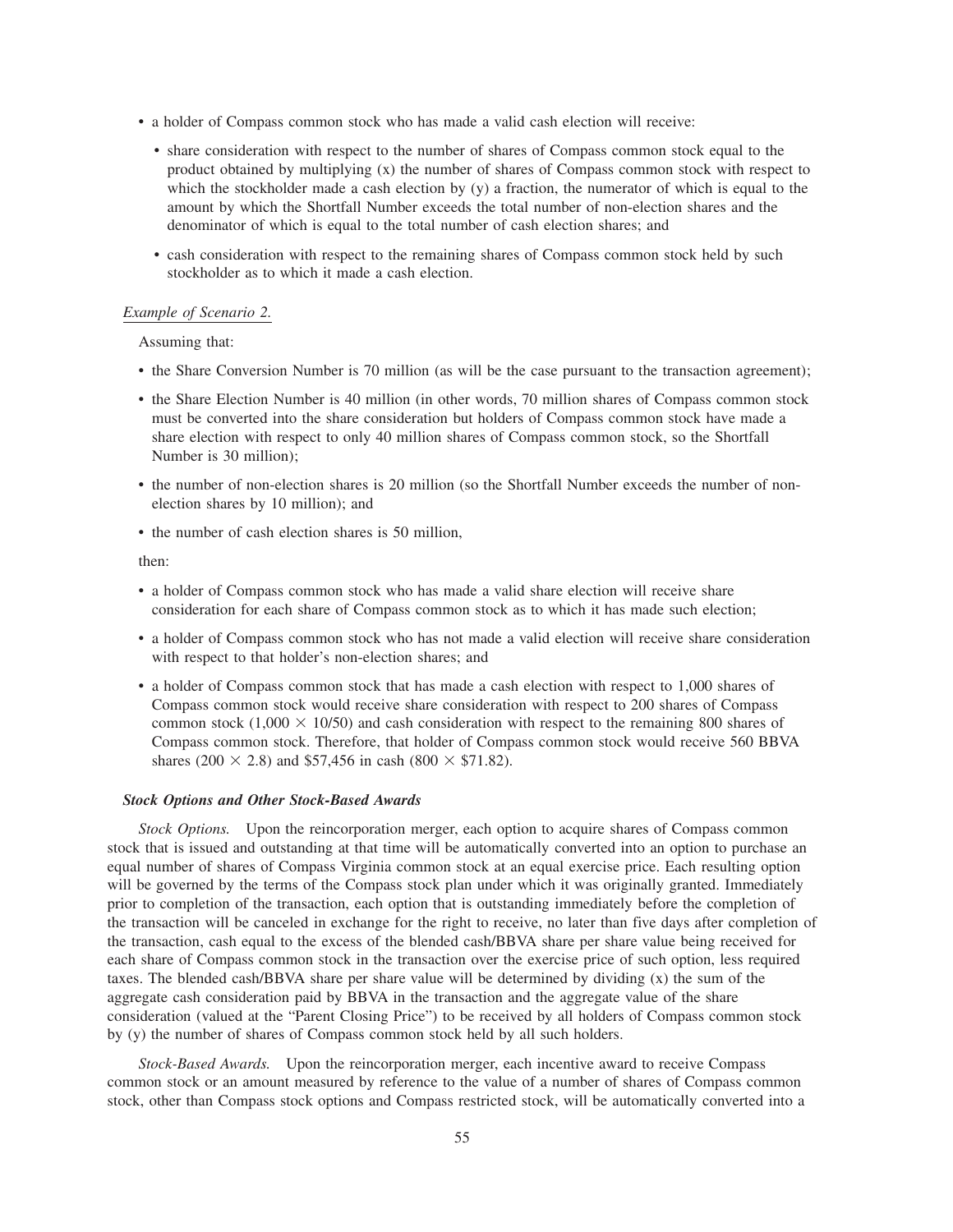right to receive an equal number of shares of Compass Virginia common stock or an amount measured by reference to an equal number of shares of Compass Virginia common stock. Each resulting stock-based award will be governed by the terms of the Compass stock plan under which it was originally granted. Upon completion of the transaction, each such stock-based award, whether vested or unvested, will become fully vested and will entitle the holder to receive (either at the effective time of the completion of the transaction or, in the case of deferred compensation arrangements, at a later time as provided under the plan governing the award) the blended cash/BBVA share per share value being received for each share of Compass common stock in the transaction, less required taxes.

*Restricted Stock.* Upon the reincorporation merger, each outstanding restricted share of Compass common stock will be automatically converted into one restricted share of Compass Virginia common stock. Upon completion of the transaction, each restricted share of Compass Virginia common stock, whether vested or unvested, will become fully vested. Each holder of such restricted shares will be entitled to make an election to receive either cash or share consideration in the same fashion and on the same basis as other holders of Compass common stock.

#### **Conversion of Shares; Exchange of Certificates; Elections as to Form of Consideration**

The conversion of Compass Virginia common stock (which had been Compass common stock until completion of the reincorporation merger) into the right to receive the consideration will occur automatically at the effective time of the share exchange. Promptly after the share exchange, the exchange agent will mail to holders of certificates that prior to the share exchange represented Compass Virginia common stock (and prior to the reincorporation merger represented Compass common stock) who have not made a valid election, instructions regarding how to surrender these certificate(s) in exchange for the consideration. BBVA has appointed an exchange agent in the transaction that will receive your form of election, exchange certificates for the consideration, and perform other duties as set forth in an agency agreement.

# *Form of Election*

You will be mailed a form of election at least 20 business days prior to the election deadline so as to permit you to exercise your right to make an election prior to the election deadline. Each form of election will allow you to make cash or share elections or a combination of both.

Unless otherwise agreed in advance by BBVA and Compass, the election deadline will be 5:00 p.m., local time at the exchange agent's principal office, on the date that BBVA and Compass agree is as near as practicable to five business days prior to the expected closing date. BBVA and Compass will issue a press release announcing the date of the election deadline not more than 20 business days before, and at least 10 business days prior to, the election deadline.

If you wish to elect the type of consideration you will receive in the transaction, you should carefully review and follow the instructions that will be set forth in the form of election. Stockholders who hold their shares of Compass common stock in "street name" or through a bank, broker or other nominee should follow the instructions of the bank, broker or other nominee for making an election with respect to such shares. Shares of Compass common stock as to which the holder has not made a valid election prior to the election deadline will be treated as though they had not made an election.

To make a valid election, each holder of Compass common stock must submit a properly completed form of election, together with stock certificates (or book-entry transfer) in accordance with the instructions provided by the exchange agent, so that it is actually received by the exchange agent at or prior to the election deadline in accordance with the instructions on the form of election.

A form of election will be properly completed only if accompanied by certificates (or book-entry transfer) representing all shares of Compass common stock covered by the form of election. If you are a holder of Compass common stock and you cannot deliver your stock certificates to the exchange agent by the election deadline, you may deliver a properly completed appropriate notice of guaranteed delivery promising to deliver your stock certificates, as will be described in the form of election, so long as (i) the guarantee of delivery is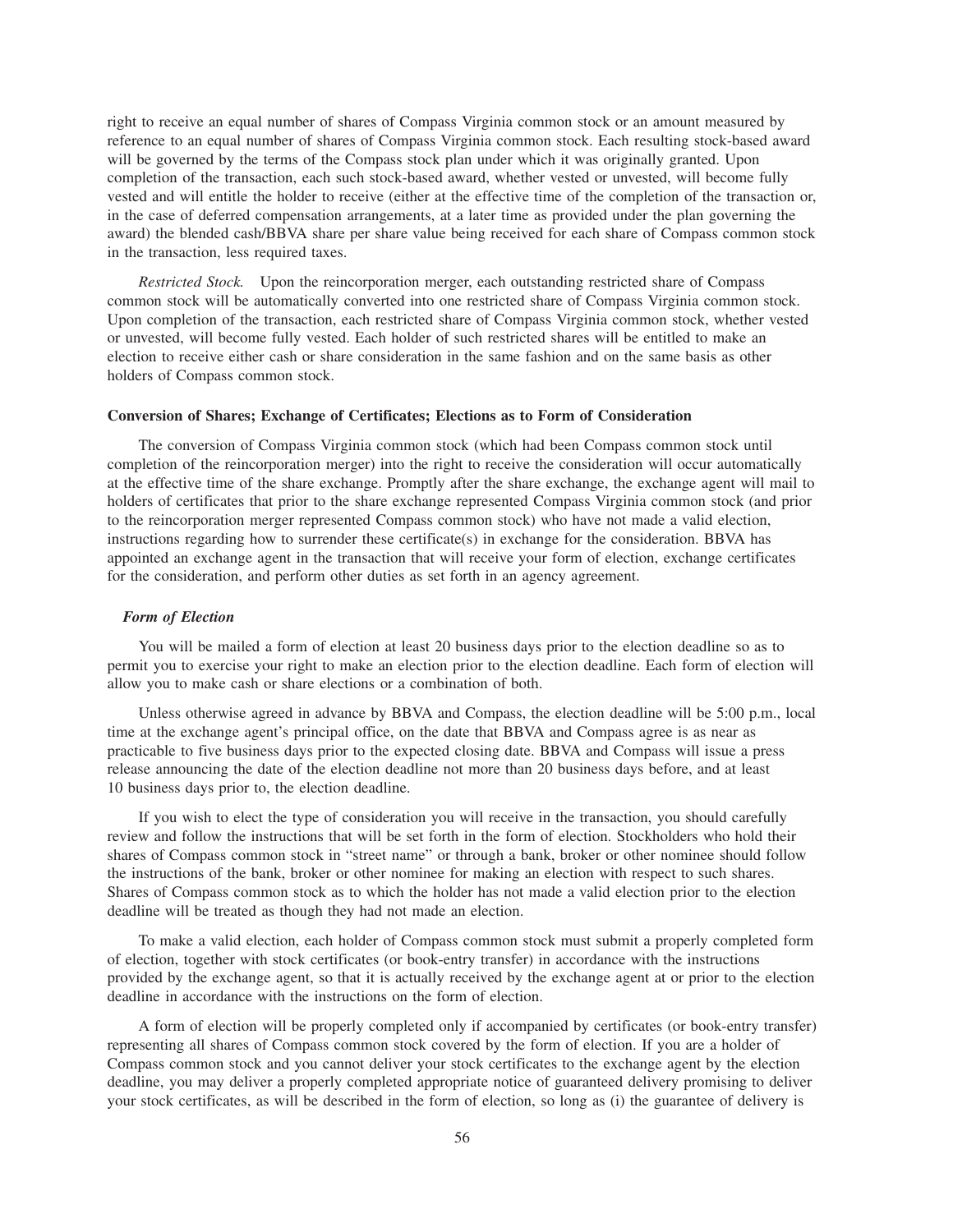from a firm which is a member of any registered national securities exchange or a commercial bank or trust company in the United States and (ii) the actual stock certificates are in fact delivered to the exchange agent by the time set forth in the guarantee of delivery.

Generally, an election may be revoked or changed, but only by written notice received by the exchange agent prior to the election deadline accompanied by (in the case of a change in election) a properly completed and signed revised form of election. If an election is revoked, or the transaction agreement is terminated, and any certificates have been transmitted to the exchange agent, the exchange agent will promptly return those certificates to the stockholder who submitted those certificates via first-class mail or, in the case of shares of Compass common stock tendered by book-entry transfer into the exchange agent's account at the DTC by crediting to an account maintained by such stockholder within DTC promptly following the termination of the transaction or revocation of the election. Holders of Compass common stock will not be entitled to revoke or change their elections following the election deadline. As a result, if you have made elections, you will be unable to revoke your elections or sell your shares of Compass common stock during the interval between the election deadline and the date of completion of the transaction.

Shares of Compass common stock as to which the holder has not made a valid election prior to the election deadline, including as a result of revocation, will be deemed non-election shares. If it is determined that any purported cash election or share election was not properly made, the purported election will be deemed to be of no force or effect and the holder making the purported election will be deemed not to have made an election for these purposes, unless a proper election is subsequently made on a timely basis.

# *Letter of Transmittal*

Soon after the consummation of the transaction, the exchange agent will send a letter of transmittal to only those persons who were holders of Compass common stock immediately prior to the effective time of the share exchange and who have not previously submitted a properly completed form of election. This mailing will contain instructions on how to surrender shares of Compass common stock in exchange for the consideration the holder is entitled to receive under the transaction agreement.

If a certificate for Compass common stock has been lost, stolen or destroyed, the exchange agent will issue the consideration properly payable under the transaction agreement upon receipt of an affidavit as to that loss, theft or destruction and, at BBVA's or the exchange agent's reasonable discretion, appropriate and customary indemnification.

## *Withholding*

The exchange agent (or, at certain times, BBVA) will be entitled to deduct and withhold from the cash consideration, share consideration, or cash in lieu of fractional shares, cash dividends or distributions payable to any holder of Compass common stock the amounts it is required to deduct and withhold under any federal, state, local or foreign tax law. If the exchange agent withholds any amounts, these amounts will be treated for all purposes of the transaction as having been paid to the Compass stockholders from whom they were withheld.

## *Termination of the Exchange Fund*

Any portion of the consideration that remains unclaimed by holders of Compass common stock as of the one-year anniversary of the effective time of the share exchange will be paid to BBVA. After such time, any former holders of Compass common stock who have not complied with the exchange procedures described in the transaction agreement and surrendered their certificates will be entitled to look only to BBVA to receive consideration (and no interest will accrue on any unclaimed consideration). Notwithstanding the foregoing, none of BBVA, Compass Virginia (or Blue Transaction Corporation as its successor), the exchange agent or any other person shall be liable to any former holder of shares of Compass common stock for any amount delivered in good faith to a public official pursuant to applicable abandoned property, escheat or similar laws.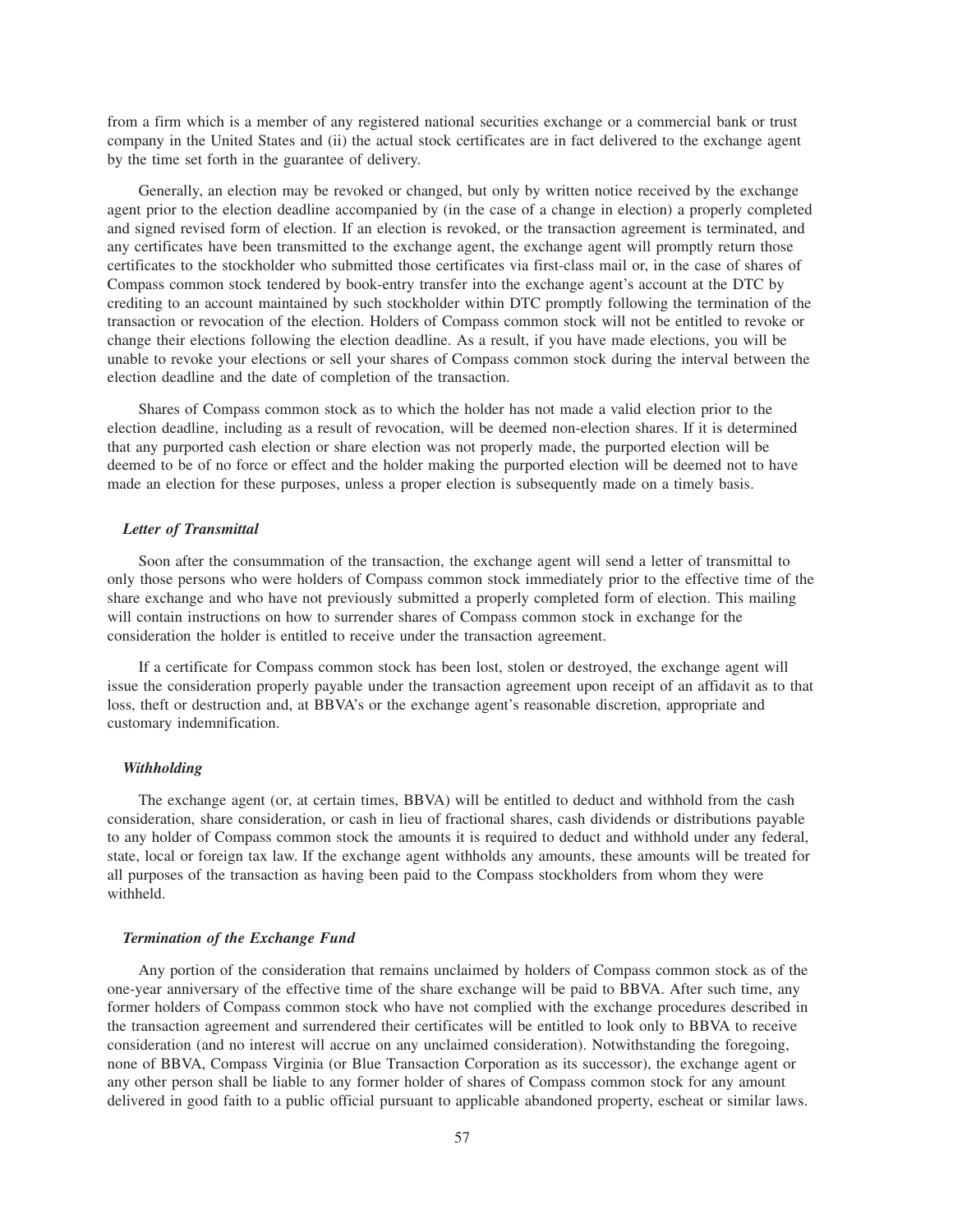#### *Dividends and Distributions*

Until Compass common stock certificates are surrendered for exchange, any dividends or other distributions declared after the effective time with respect to BBVA shares into which shares of Compass common stock may have been converted (after first being converted into Compass Virginia common stock) will accrue but will not be paid. BBVA will pay to former holders of Compass common stock any unpaid dividends or other distributions, without interest, only after they have duly surrendered their Compass stock certificates.

Prior to the share exchange, Compass and its subsidiaries may not declare or pay any dividend or distribution on its capital stock or obligations convertible or exchangeable for shares of its capital stock or repurchase any shares of its capital stock or obligations convertible or exchangeable for shares of its capital stock, other than:

- regular quarterly cash dividends at a rate not to exceed \$0.39 (subject to increase consistent with past practice and not to exceed 12 percent) per share of Compass common stock with record dates and payment dates consistent with the prior year;
- dividends paid by any of the subsidiaries of Compass to Compass or to any of its wholly owned subsidiaries; and
- the acceptance of shares of Compass common stock in payment of the exercise of a stock option or the vesting of restricted shares of Compass common stock or stock-based awards granted under a Compass stock plan, in each case in accordance with past practice.

On February 21, 2007, the Compass board of directors announced a quarterly cash dividend of \$0.43 per share, a 10 percent increase over the prior quarter. The dividend was payable on April 2, 2007, to stockholders of record as of the close of business on March 15, 2007.

#### **Representations and Warranties**

The transaction agreement contains generally customary representations and warranties of BBVA and Compass relating to their respective businesses. With the exception of certain specified representations that must be true and correct in all respects, true and correct in all material respects, or true and correct except to an immaterial extent, no representation or warranty will be deemed untrue or incorrect as a consequence of the existence or absence of any fact, circumstance or event unless that fact, circumstance or event, individually or when taken together with all other facts, circumstances or events, has had or is reasonably likely to have a material adverse effect on the company making the representation. A "material adverse effect" is defined, with respect to either party, as a material adverse effect on (i) the business, results of operations or financial condition of such party and its subsidiaries taken as a whole; or (ii) the ability of such party to timely consummate the transactions contemplated by the transaction agreement. In determining whether a material adverse effect has occurred or is reasonably likely to occur, the parties will disregard any effects resulting from (i) changes after the date of the transaction agreement in generally accepted accounting principles or regulatory accounting requirements applicable to banks or savings associations and their holding companies generally, (ii) changes after the date of the transaction agreement in laws, rules or regulations of general applicability or their interpretations by courts or governmental entities, (iii) changes after the date of the transaction agreement in global or national political conditions (including the outbreak of war or acts of terrorism) or in general economic or market conditions affecting banks or their holding companies generally except to the extent that such changes have a materially disproportionate adverse effect on such party or, (iv) public disclosure of the transaction.

The representations and warranties of each of BBVA and Compass have been made solely for the benefit of the other party and such representations and warranties should not be relied on by any other person. In addition, such representations and warranties:

• have been qualified by information set forth in confidential disclosure schedules exchanged by the parties in connection with signing the transaction agreement — the information contained in these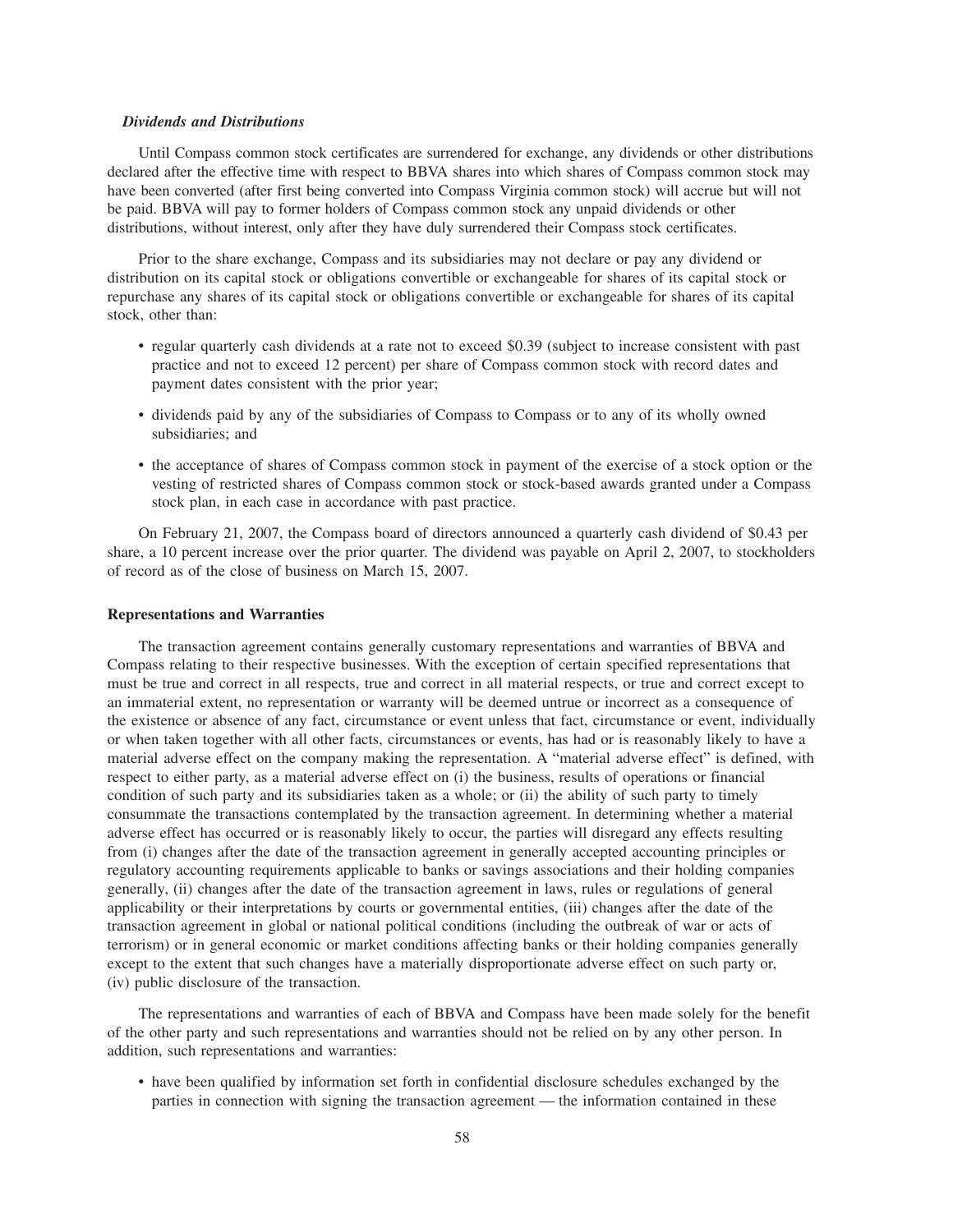schedules modifies, qualifies and creates exceptions to the representations and warranties in the transaction agreement;

- will not survive consummation of the transaction and cannot be the basis for any claims under the transaction agreement by the other party after termination of the transaction agreement except if willfully false as of the date of the transaction agreement;
- may be intended not as statements of fact, but rather as a way of allocating the risk to one of the parties to the transaction agreement if those statements turn out to be inaccurate;
- are subject to the materiality standard described in the transaction agreement, which may differ from what may be viewed as material by you; and
- were made only as of the date of the transaction agreement or such other date as is specified in the transaction agreement.

Each of BBVA and Compass has made representations and warranties to the other regarding, among other things:

- corporate matters, including due organization and qualification;
- capitalization;
- authority relative to execution and delivery of the transaction agreement and the absence of conflicts with, or violations of, organizational documents or other obligations as a result of the transaction;
- governmental filings and consents necessary to complete the transaction;
- the timely filing of regulatory reports, and the absence of investigations by regulatory agencies;
- financial statements and the absence of undisclosed liabilities;
- brokers' fees payable in connection with the transaction;
- the absence of certain changes or events;
- legal proceedings;
- tax matters;
- compliance with applicable laws;
- intellectual property;
- tax treatment of the transaction:
- the accuracy of information supplied for inclusion in this document and other similar documents; and
- the receipt of fairness opinions from financial advisors.

In addition, Compass has made other representations and warranties about itself to BBVA as to:

- employee matters and benefit plans;
- matters relating to certain contracts;
- risk management instruments;
- investment securities and commodities:
- loan and mortgage portfolios;
- real property;
- environmental liabilities;
- investment adviser subsidiaries, funds and clients;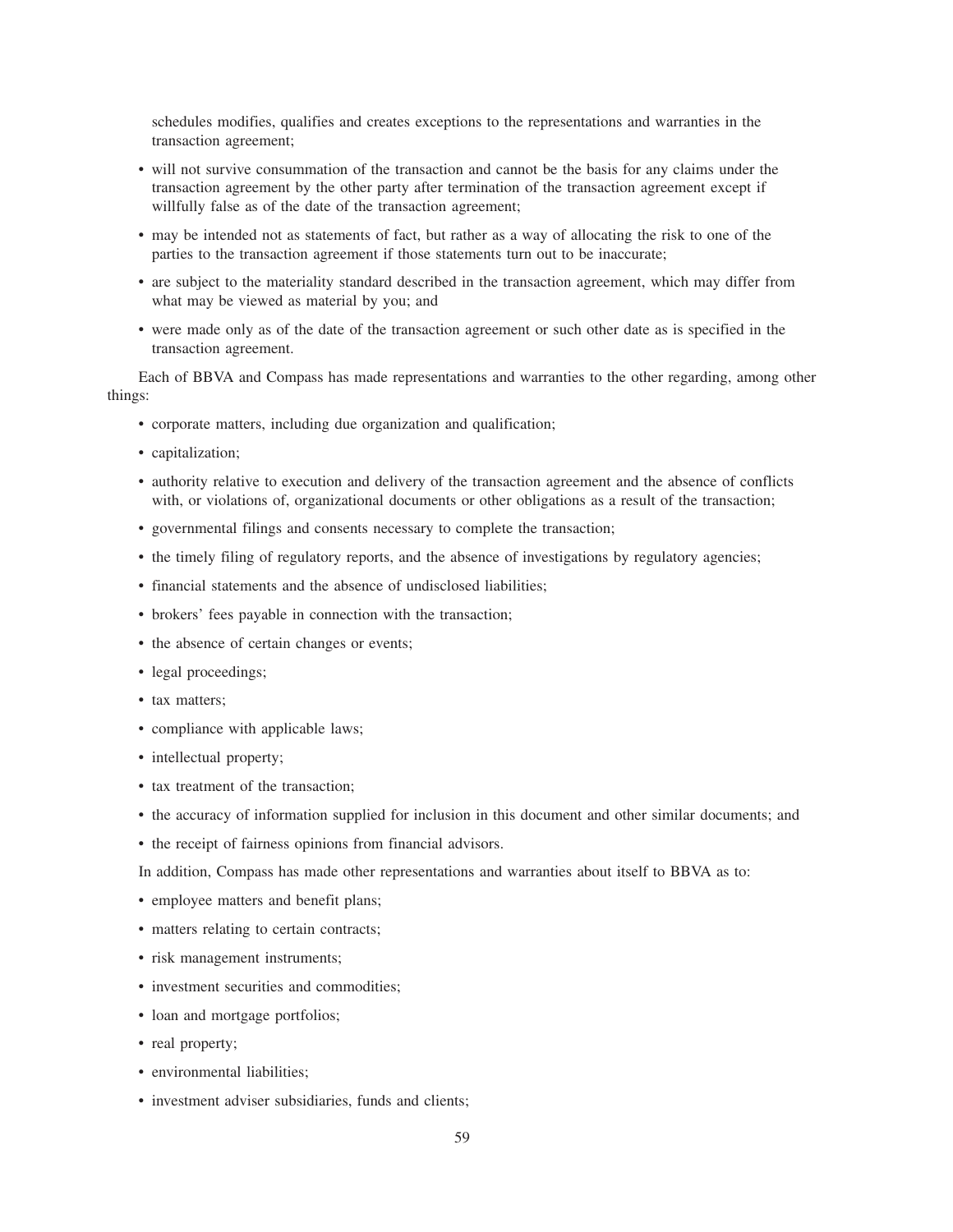- broker-dealer subsidiaries;
- the inapplicability of state takeover laws; and
- the absence of related party transactions other than disclosed employment contracts.

Additionally, Compass made representations concerning organization, capitalization, corporate authority and required consents with respect to Compass Virginia, and BBVA made the same representations with respect to Blue Transaction Corporation.

## **Conduct of Business Pending the Share Exchange**

Each of Compass and BBVA has undertaken customary covenants that place restrictions on them and their respective subsidiaries until the effective time of the share exchange. In general, each of them has agreed to (i) conduct their business in the ordinary course in all material respects, (ii) use reasonable best efforts to maintain and preserve intact their business organization and advantageous business relationships, including retaining the services of key officers and key employees, and (iii) take no action that is intended to or would reasonably be expected to adversely affect their respective ability to obtain any necessary regulatory approvals, perform their covenants or complete the transaction. Compass further has agreed that, with certain exceptions, Compass and Compass Virginia will not, and will not permit any of their respective subsidiaries to, among other things, undertake the following actions without BBVA's prior consent:

- incur indebtedness or in any way assume the indebtedness of another person, except in the ordinary course of business;
- adjust, split, combine or reclassify any of its capital stock;
- make, declare or pay any dividends or other distributions on any shares of its capital stock, except as set forth above in "— Conversion of Shares; Exchange of Certificates; Elections as to Form of Consideration — Dividends and Distributions;"
- issue shares except pursuant to the exercise of Compass stock options or settlement of Compass stockbased awards that are outstanding as of the date of the transaction agreement, or grant any stock options, restricted shares or other equity-based awards, or grant the right to acquire any of its shares;
- with certain exceptions, (i) increase wages, salaries, benefits, incentive compensation or incentive compensation opportunities of any employee, (ii) pay or provide, or increase or accelerate the accrual rate, vesting or timing of payment or funding of, any compensation, benefits or other rights of any employee, or (iii) establish, adopt, or become a party to any new employee benefit or compensation plan, program, commitment, agreement or arrangement or amend any Compass benefit plan;
- other than in the ordinary course of business, sell, transfer, mortgage, encumber or otherwise dispose of any material assets or properties, or cancel, release or assign any material indebtedness;
- enter into any new line of business or change in any material respect its lending, investment, underwriting, risk and asset liability management and other banking and operating, securitization and servicing policies other than as required by applicable law;
- make any material investment either by purchase of securities, capital contributions, property transfer or purchase of property or assets other than in the ordinary course of business;
- take any action, or knowingly fail to take any action, which action or failure to act is reasonably likely to (i) prevent the first step of the transaction (the reincorporation merger) from qualifying as a "reorganization" within the meaning of Section 368(a) of the Code, (ii) prevent the second and third steps of the transaction (the share exchange and the final merger, respectively), taken together, from qualifying as a "reorganization" within the meaning of Section 368(a) of the Code, or (iii) result in gain recognition to the holders of Compass Virginia common stock in the share exchange and final merger pursuant to Section 367(a) of the Code;
- amend its certificate of incorporation or bylaws;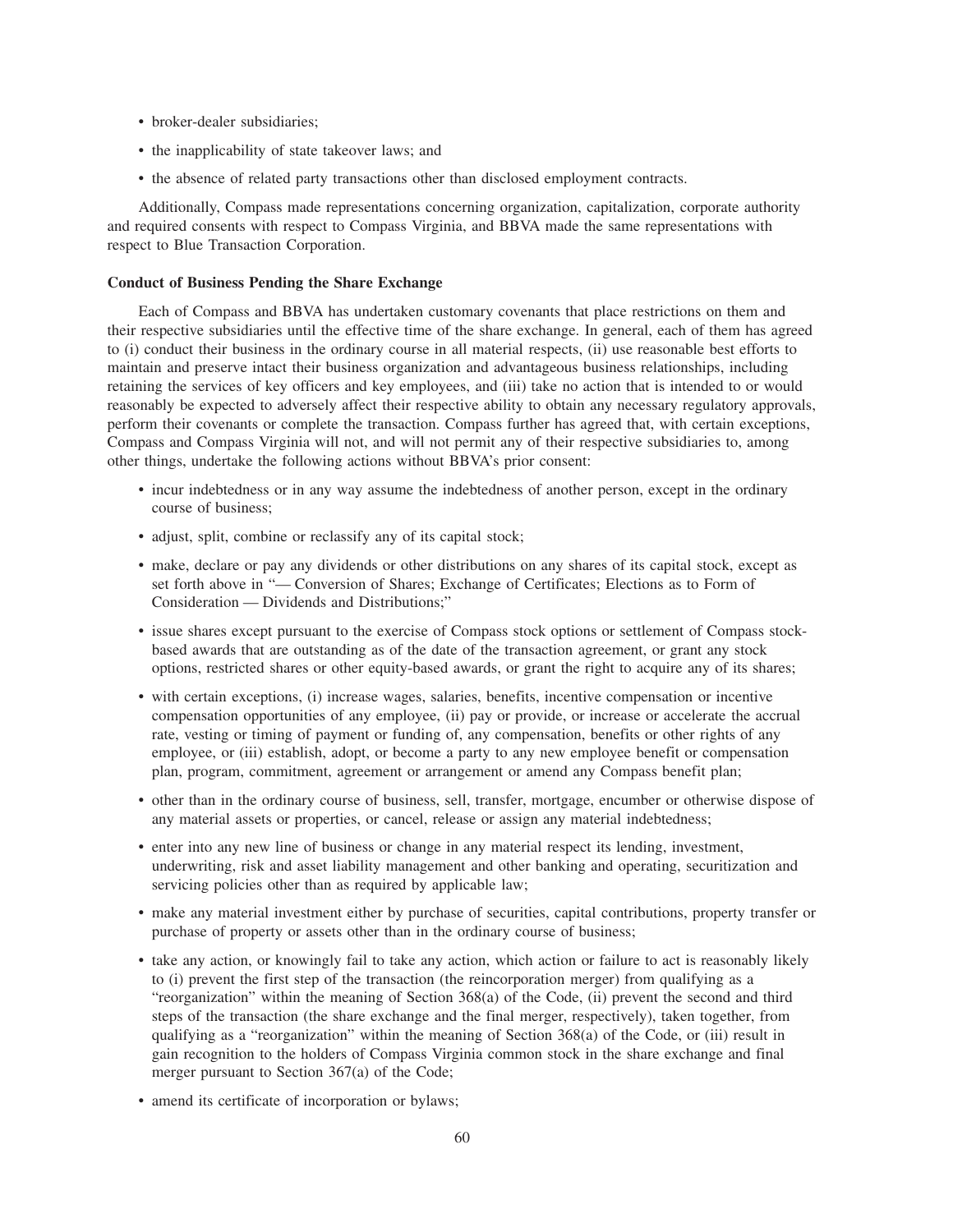- restructure or materially change its investment securities portfolio or its gap position other than in consultation with BBVA;
- commence or settle any material claim, except in the ordinary course of business and except as does not involve (i) in excess of \$1,000,000 individually or \$4,000,000 in the aggregate for all such settlements effected after the date of the transaction agreement, or (ii) the imposition of equitable relief on, or the admission of wrongdoing by, Compass or any of its subsidiaries or any of their respective officers or directors;
- except as expressly set forth in the transaction agreement, take any action or fail to take any action that is intended or may be reasonably expected to result in any of the conditions to the transaction not being satisfied;
- change its tax or financial accounting methods other than as required by law, GAAP or regulatory guidelines;
- file any application to establish, or to relocate or terminate the operations of, any banking office of Compass or its subsidiaries;
- file or amend any tax return other than in the ordinary course of business, make or change any material tax election, or settle or compromise any material tax liability;
- enter into, renew or terminate, or make any payment not then required under, any specified company contracts (other than Compass benefit plans) other than in the ordinary course of business (and provided that such contract may not contain non-compete, exclusive dealing, non-solicitation or rights of first refusal or similar rights);
- enter into any new, or modify any existing, related party transaction (other than Compass benefit plans); or
- agree to take, or adopt any resolutions by the board of directors in support of, any of the actions prohibited by the preceding bullet points.

BBVA has agreed that, except with Compass' prior written consent, BBVA and Blue Transaction Corporation will not, and will not permit any of BBVA's subsidiaries to, among other things, undertake the following actions:

- amend its articles of incorporation or bylaws in a manner that would materially adversely affect Compass, the stockholders of Compass or the transactions contemplated in the transaction agreement;
- take any action, or knowingly fail to take any action, which action or failure to act is reasonably likely to (i) prevent the first step of the transaction (the reincorporation merger) from qualifying as a "reorganization" within the meaning of Section 368(a) of the Code, (ii) prevent the second and third steps of the transaction (the share exchange and the final merger, respectively), taken together, from qualifying as a "reorganization" within the meaning of Section 368(a) of the Code or (iii) result in gain recognition to the holders of Compass common stock in the share exchange and final merger pursuant to Section 367(a) of the Code;
- take any action that is intended or may be reasonably expected to result in any of the conditions to the transaction not being satisfied; or
- agree to take, or adopt any resolutions by the board of directors in support of, any of the actions prohibited by the preceding bullet points.

The transaction agreement also contains mutual covenants relating to the preparation of this document, access to information of the other company and public announcements with respect to the transactions contemplated by the transaction agreement.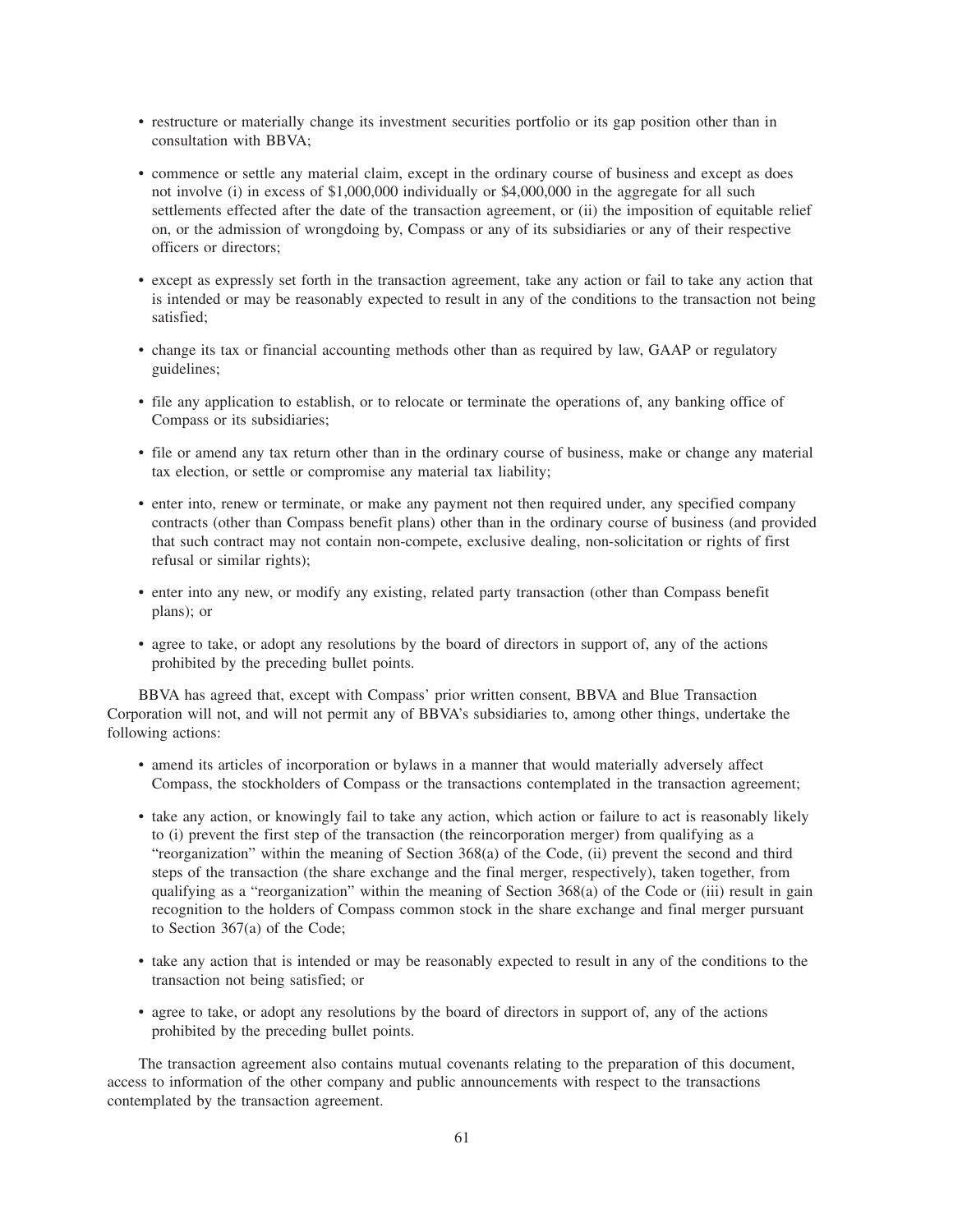#### **Reasonable Best Efforts**

BBVA and Compass have agreed to cooperate fully with each other and to use reasonable best efforts to take, or cause to be taken, all actions, and to do, or cause to be done, all things necessary, proper or advisable to consummate and make effective, at the time and in the manner contemplated by the transaction agreement, the transaction.

Compass has agreed to hold a meeting of its stockholders as soon as is reasonably practicable for the purpose of obtaining the approvals of the holders of Compass common stock of the transaction agreement. BBVA has agreed, assuming BBVA receives the necessary reports of an expert designated by the Commercial Registry of Vizcaya relating to the fair value of Compass common stock to be accepted by BBVA in the transaction and of the auditor designated by such Commercial Registry relating to the abolishment of preemptive rights of BBVA shareholders in connection with the issuance of BBVA ordinary shares in the transaction, to call an extraordinary general meeting of BBVA to propose the capital increase required to issue the BBVA shares to be delivered to Compass stockholders as consideration in the transaction and to propose the capital increase at such meeting. BBVA and Compass will use their reasonable best efforts to obtain such approvals. Compass has agreed that it will submit the transaction agreement to a vote of Compass stockholders notwithstanding the fact that BBVA can terminate the transaction agreement if Compass fails to recommend in the Compass proxy statement the approval of the transaction agreement, changes its recommendation to the Compass stockholders, recommends any alternative proposal, or takes certain other actions. BBVA has agreed that it will propose the capital increase at an extraordinary general meeting of its shareholders notwithstanding the fact that Compass can terminate the transaction agreement under certain circumstances if BBVA fails to call an extraordinary general meeting of BBVA shareholders to propose the capital increase, fails to propose the capital increase at that meeting or fails to use its reasonable best efforts to obtain the BBVA shareholder approval. On June 21, 2007, at an extraordinary general meeting of BBVA shareholders, BBVA shareholders approved the capital increase required to issue the BBVA shares to be delivered to Compass stockholders as consideration in the transaction.

## **No Solicitation of Alternative Transactions**

Compass has agreed that it, its subsidiaries and their officers, directors, employees, agents and representatives will not, directly or indirectly:

- initiate, solicit, encourage or facilitate (including by furnishing information), or take any other action designed to facilitate, any "Alternative Proposal" (as defined below); or
- participate in any discussions or negotiations, or enter into any agreement, regarding any "Alternative Transaction" (as defined below).

However, prior to the special meeting of Compass stockholders, Compass may consider and participate in discussions with respect to an Alternative Proposal if:

- it has first entered into an agreement with the party proposing the Alternative Proposal on terms substantially similar to, and no less favorable to Compass than, the confidentiality agreement with BBVA; and
- the Compass board of directors reasonably determines in good faith after consultation with outside legal counsel, that failure to do so would cause it to violate its fiduciary duties.

Compass has agreed:

- to notify BBVA promptly (but in no event later than 24 hours) after it receives any Alternative Proposal, or any material change to any Alternative Proposal, or any request for nonpublic information relating to Compass or any of its subsidiaries, and to provide BBVA with relevant information regarding the Alternative Proposal or request;
- to keep BBVA fully informed, on a current basis, of any material changes in the status and terms of any such Alternative Proposal; and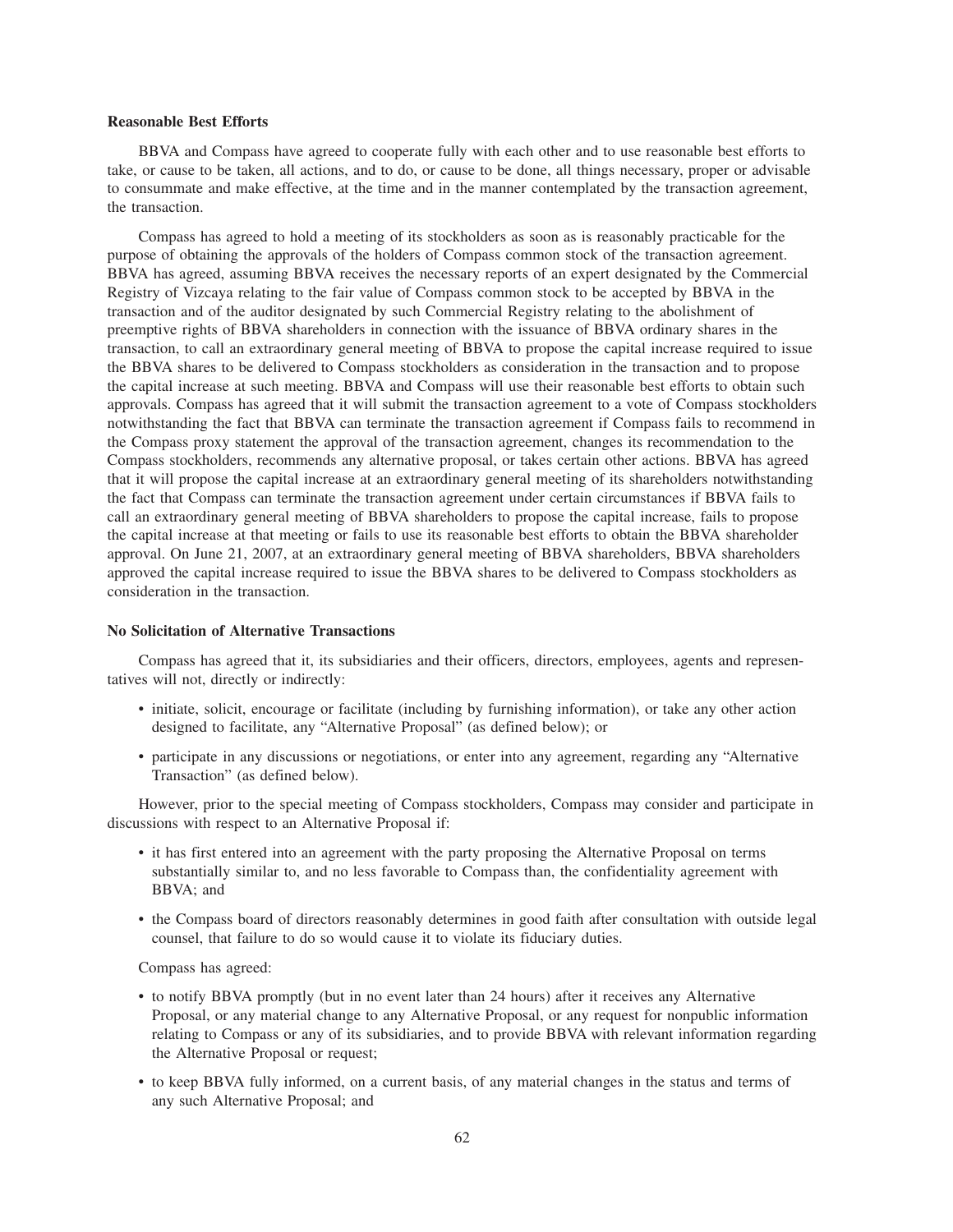• to cease any existing discussions or negotiations with any persons with respect to any Alternative Proposal, and to use reasonable best efforts to cause all persons other than BBVA who have been furnished with confidential information in connection with an Alternative Proposal within 12 months prior to the date of the transaction agreement to return or destroy such information.

As used in the transaction agreement, "Alternative Proposal" means any inquiry or proposal regarding any merger, share exchange, consolidation, sale of assets, sale of shares of capital stock (including by way of a tender offer) or similar transactions involving Compass or any of its subsidiaries that, if completed, would constitute an Alternative Transaction.

As used in the transaction agreement, "Alternative Transaction" means any of the following:

- a transaction pursuant to which any person or group other than BBVA or its affiliates, directly or indirectly, acquires or would acquire more than 25% of the outstanding shares of Compass or any of its subsidiaries or outstanding voting power or of any new series or class of preferred stock that would be entitled to a class or series vote with respect to a merger of Compass or any of its subsidiaries, whether from Compass or any of its subsidiaries or pursuant to a tender offer or exchange offer or otherwise;
- a merger, share exchange, consolidation or other business transaction involving Compass or any of its subsidiaries (other than the transaction with BBVA);
- any transaction pursuant to which any person or group other than BBVA or its affiliates acquires or would acquire control of assets (including for this purpose the outstanding equity securities of subsidiaries of Compass and securities of the entity surviving any merger or business transaction, including any of Compass' subsidiaries) of Compass, or any of its subsidiaries representing more than 25% of the fair market value of all the assets, net revenues or net income of Compass and its subsidiaries, taken as a whole, immediately prior to such transaction; or
- any other consolidation, business transaction, recapitalization or similar transaction involving Compass or any of its subsidiaries, other than the transactions contemplated by the transaction agreement.

#### **Employee Matters**

BBVA has agreed that for a period of one year following the share exchange, it will provide employees actively employed by Compass or one of its subsidiaries at the effective time of the share exchange, with employee benefits, rates of base salary or hourly wage and annual bonus opportunities that are substantially similar, in the aggregate, to the rates of base salary or hourly wage and the employee benefits and annual bonus opportunities provided to such employees pursuant to Compass' benefit plans as in effect immediately prior to the transaction.

In addition, BBVA has agreed, to the extent any Compass employee becomes eligible to participate in benefit plans of BBVA or its subsidiaries (other than Compass benefit plans) following the transaction:

- generally to recognize each employee's service with Compass prior to the completion of the transaction for purposes of eligibility to participate, vesting credits and, except under defined benefit pension plans, benefit accruals, in each case under the BBVA plans to the same extent such service was recognized under comparable Compass plans prior to the share exchange or if there is no comparable Compass plan, to the same extent service was recognized under Compass' 401(k) plan; and
- to waive any exclusion for pre-existing conditions under any BBVA health, dental or vision plans, to the extent such limitation would have been waived or satisfied under a corresponding Compass plan in which such employee participated immediately prior to the share exchange, and recognize any medical or health expenses incurred in the year in which the transaction closes for purposes of applicable deductible and annual out-of-pocket expense requirements under any health, dental or vision plan of BBVA.

BBVA has no obligation to continue the employment of any Compass employee for any period following the transaction.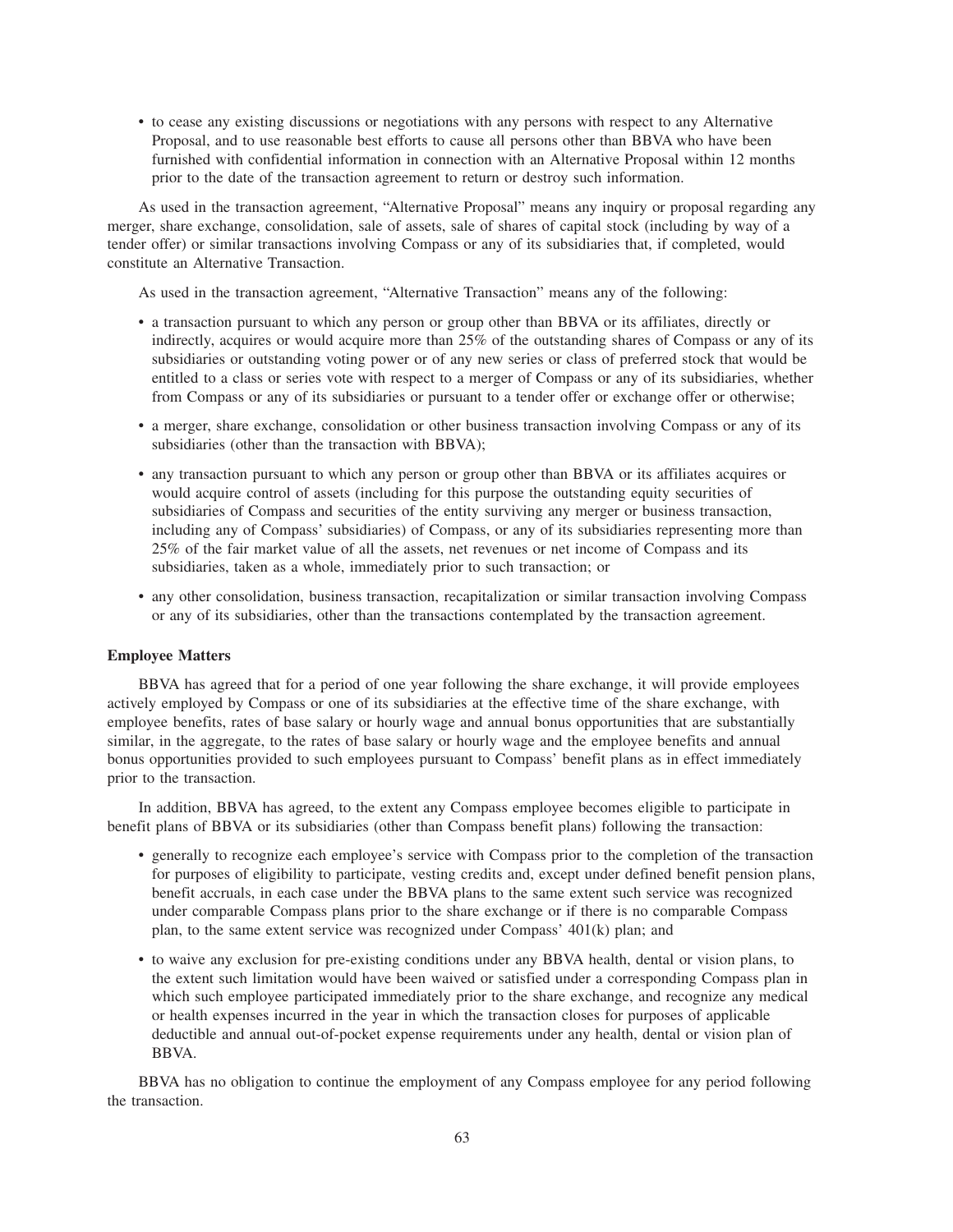#### **Indemnification and Insurance**

The transaction agreement requires BBVA to maintain in effect after completion of the transaction the current rights of Compass directors and officers to indemnification under Compass' charter documents or disclosed agreements of Compass. The transaction agreement also provides that, upon completion of the transaction, BBVA will cause Blue Transaction Corporation to indemnify and hold harmless, and provide advancement of expenses to, all past and present officers and directors of Compass and its subsidiaries in their capacities as such against all losses, claims, damages, costs, expenses, liabilities, judgments or amounts paid in settlement to the fullest extent permitted by applicable laws.

The transaction agreement provides that, subject to the limitations described in the transaction agreement, BBVA will maintain for a period of six years after completion of the transaction Compass' current directors' and officers' liability insurance policies, or policies of at least the same coverage and amount and containing terms and conditions that are not less advantageous than the current policy, with respect to acts or omissions occurring prior to the effective time of the share exchange, subject to specified cost limitations.

### **Joinder of Blue Transaction Corporation and Compass Virginia**

Under the transaction agreement, BBVA and Compass agreed to cause their respective newly formed, wholly owned subsidiaries, Blue Transaction Corporation and Compass Virginia, to sign joinder agreements, which make Blue Transaction Corporation and Compass Virginia parties to, and therefore bound by, the terms of the transaction agreement.

#### **Conditions to Complete the Transaction**

The respective obligations of BBVA and Compass to complete the transaction are subject to the fulfillment or waiver of mutual conditions, including:

- the approval of the capital increase necessary for BBVA to participate in the transaction by the BBVA stockholders and the approval and adoption of the transaction agreement by Compass stockholders;
- the approval of the listing of BBVA ADSs to be issued in the transaction on the NYSE, subject to official notice of issuance;
- the effectiveness of the registration statement with respect to the BBVA shares to be issued in the transaction under the Securities Act and the absence of any stop order or proceedings initiated or threatened by the SEC for that purpose;
- a prospectus relating to the issuance of BBVA shares having been verified by and registered with the CNMV;
- the filing of the necessary reports of an expert designated by the Commercial Registry of Vizcaya relating to the fair value of Compass common stock to be accepted by BBVA in the transaction and of the auditor designated by such Commercial Registry relating to the abolishment of preemptive rights of BBVA shareholders in connection with the issuance of BBVA ordinary shares in the transaction; and
- the absence of any order, injunction or decree having been issued by any court or agency of competent jurisdiction or other legal restraint or prohibition preventing the consummation of the transaction and the other transactions contemplated by the transaction agreement, and the absence of any statute, rule, regulation, order, injunction or decree having been enacted, entered, promulgated or enforced by any governmental entity that prohibits or makes illegal the consummation of the transaction.

Each of BBVA's and Compass' obligations to complete the transaction is also separately subject to the satisfaction or waiver of a number of conditions, including:

• the receipt by BBVA of an opinion of its counsel substantially to the effect that each of (i) the reincorporation merger, and (ii) the share exchange and the final merger (taken together) will be treated as a reorganization within the meaning of Section 368(a) of the Code and the receipt by Compass of an opinion of its counsel substantially to the effect that (x) each of (i) the reincorporation merger and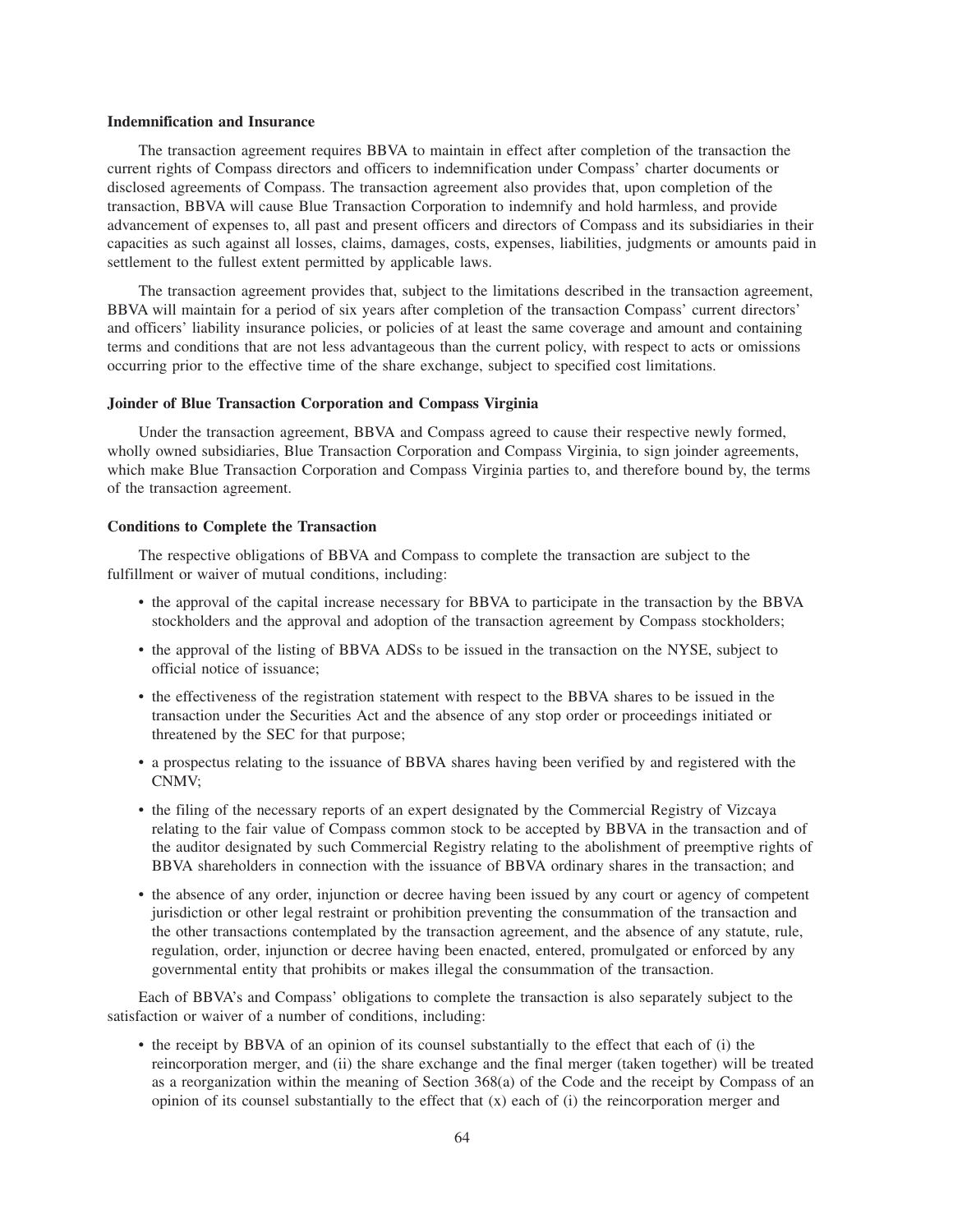(ii) the share exchange and the final merger (taken together) will be treated as a reorganization within the meaning of Section 368(a) of the Code and (y) the share exchange and the final merger (taken together) will not result in gain recognition to the shareholders of Compass common stock pursuant to Section 367(a) of the Code;

- the receipt and effectiveness of all regulatory approvals, registrations and consents, and the expiration of all waiting periods required to complete the transaction; and
- the other company's representations and warranties in the transaction agreement being true and correct, subject to the materiality standard contained in the transaction agreement, and the performance by the other party in all material respects of its obligations under the transaction agreement.

BBVA's obligation to complete the transaction is further subject to the condition that the regulatory approvals received in connection with the completion of the transaction not include any conditions or restrictions that, in the aggregate, would reasonably be expected to have a material adverse effect on Compass or BBVA, with materiality being measured relative to Compass. The Federal Reserve Board approved the transaction on May 31, 2007 and the Alabama State Banking Department approved the transaction on June 5, 2007. Other regulatory approvals or clearances that must be obtained include approvals from the Bank of Spain, the CNMV and certain securities and insurance regulatory authorities in the United States.

On June 21, 2007, at an extraordinary general meeting of BBVA shareholders, BBVA shareholders approved the capital increase required to issue the BBVA shares to be delivered to Compass stockholders as consideration in the transaction.

No assurance can be provided as to when or if all of the conditions to the transaction can or will be satisfied or waived by the appropriate party. As of the date of this document, BBVA and Compass have no reason to believe that any of these conditions will not be satisfied.

## **Termination of the Transaction Agreement**

# *General*

The transaction agreement may be terminated at any time prior to the completion of the transaction by the mutual written consent of BBVA and Compass authorized by each of their boards of directors, as determined by a vote of a majority of its respective members, or by either BBVA or Compass if:

- a governmental entity which must grant a regulatory approval as a condition to the transaction denies approval of the transaction or any governmental entity has issued an order prohibiting the transaction and such action has become final and non-appealable;
- the transaction is not completed by February 16, 2008 (other than because of a breach of the transaction agreement caused by the party seeking termination);
- the other party breaches the transaction agreement in a way that would entitle the party seeking to terminate the agreement not to consummate the transaction, subject to the right of the breaching party to cure the breach within 45 days following written notice (unless it is not possible due to the nature or timing for the breach for the breaching party to cure the breach); or
- approval of BBVA's stockholders of the capital increase, or approval of Compass' stockholders of the transaction agreement, is not obtained.

The transaction agreement may also be terminated by BBVA if:

- Compass has materially breached its "non-solicitation" obligations or its obligations relating to its stockholders' meeting, or the Compass board of directors fails to recommend in the Compass proxy statement the approval of the transaction agreement, changes its recommendation to the Compass stockholders, recommends an Alternative Proposal or fails to call a meeting of Compass' stockholders; or
- Compass or any of its representatives has engaged in discussions with any person in connection with an Alternative Proposal and not ceased all discussions within 20 business days of the first date of such discussions.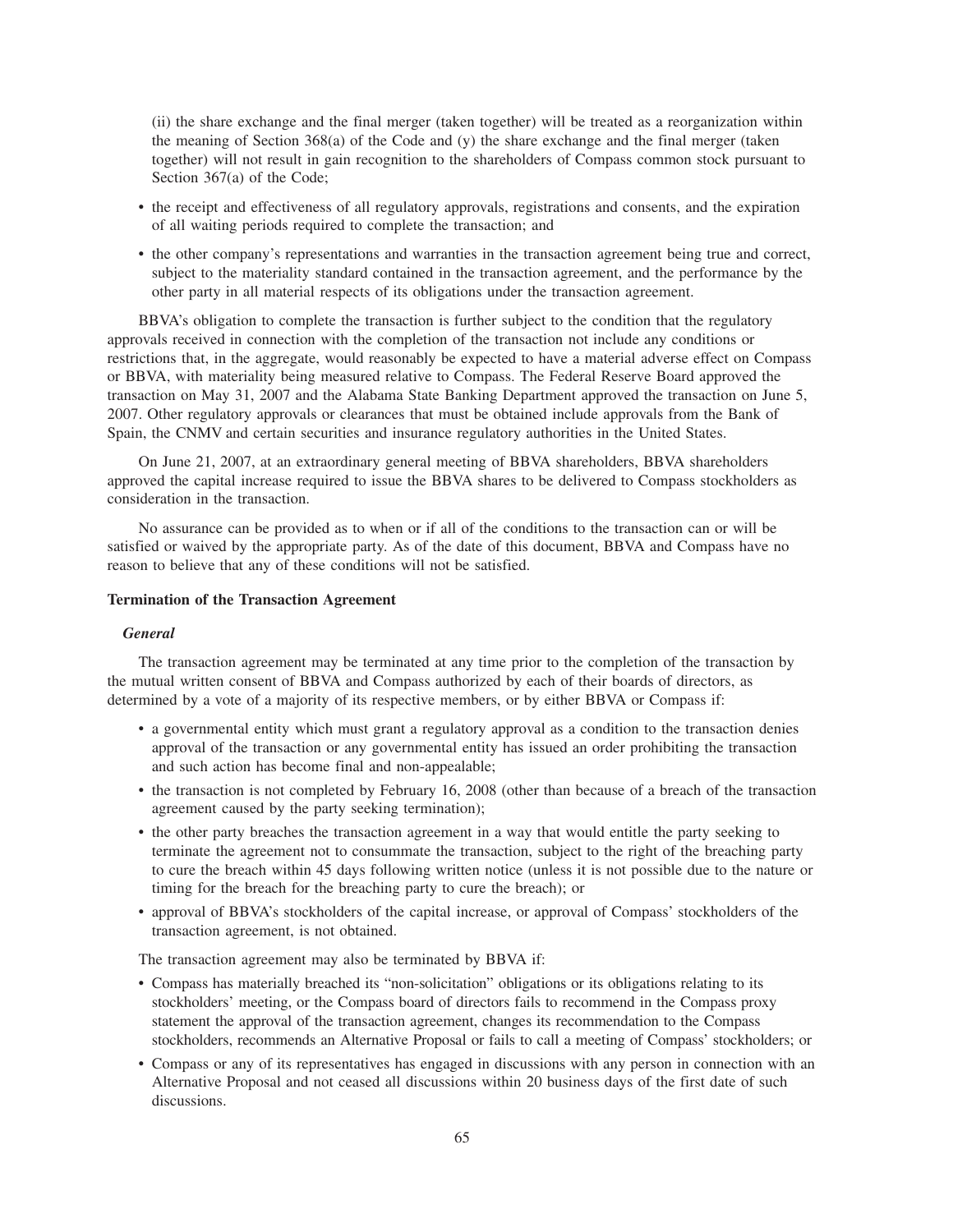Compass may also terminate the transaction agreement if, assuming BBVA receives the necessary reports of an expert designated by the Commercial Registry of Vizcaya relating to the fair value of Compass common stock to be accepted by BBVA in the transaction and of the auditor designated by such Commercial Registry relating to the abolishment of preemptive rights of BBVA shareholders in connection with the issuance of BBVA ordinary shares in the transaction, BBVA has failed to call an extraordinary general meeting of BBVA shareholders to propose the capital increase required to issue the BBVA ordinary shares underlying the BBVA ADSs and the BBVA ADSs to be delivered to Compass stockholders as consideration in the transaction or failed to propose the capital increase at such meeting or fail to take the other actions related to such meeting described above under "— Reasonable Best Efforts." On June 21, 2007, at an extraordinary general meeting of BBVA shareholders, BBVA shareholders approved the capital increase required to issue the BBVA shares to be delivered to Compass stockholders as consideration in the transaction.

# *Effect of Termination*

In the event the transaction agreement is terminated as described above, the transaction agreement will become void and neither BBVA nor Compass will have any liability under the transaction agreement, except that:

- both BBVA and Compass will remain liable for any willful breach of the transaction agreement; and
- designated provisions of the transaction agreement, including the payment of fees and expenses, non-survival of the representations and warranties, confidential treatment of information, and publicity restrictions will survive the termination.

#### *Termination Fees*

Compass has agreed to pay BBVA a termination fee in the amount of \$385 million in the following circumstances:

- If (i) either party terminates the transaction agreement because Compass' stockholders failed to approve the transaction agreement at the Compass special meeting, or because the transaction has not been completed by February 16, 2008 (either without the Compass special meeting having been held or with such meeting having been held but the requisite approval of Compass stockholders not having been obtained) and (ii) an Alternative Proposal was publicly announced or otherwise communicated to the senior management or board of directors of Compass, and was not irrevocably withdrawn prior to February 16, 2008 or the date of the Compass special meeting, whichever is earlier. One-third of the termination fee will be payable on termination of the transaction agreement and if, within 12 months after this termination of the transaction agreement, Compass enters into any definitive agreement with respect to, or consummates, any Alternative Transaction, the remaining two-thirds of the termination fee will become payable to BBVA.
- If (i) the transaction agreement is terminated by BBVA because of a material breach by Compass of the transaction agreement and (ii) an Alternative Proposal has been publicly announced or otherwise communicated to the senior management or board of directors of Compass and has not been irrevocably withdrawn prior to such breach, then Compass must pay the full termination fee following the termination.
- If the transaction agreement is terminated by BBVA because Compass materially breaches its "nonsolicitation" obligations or its obligations relating to its stockholders' meeting, or the Compass board of directors fails to recommend in the Compass proxy statement the approval of the transaction agreement, changes its recommendation to the Compass stockholders, recommends an Alternative Proposal or fails to call a meeting of Compass' stockholders, then Compass must pay the full termination fee following the termination.
- If the transaction agreement is terminated by BBVA because Compass engaged in discussions with another person in connection with the Alternative Proposal, such discussions had not ceased within 20 business days of the first date of such discussions and within 12 months of the date of termination,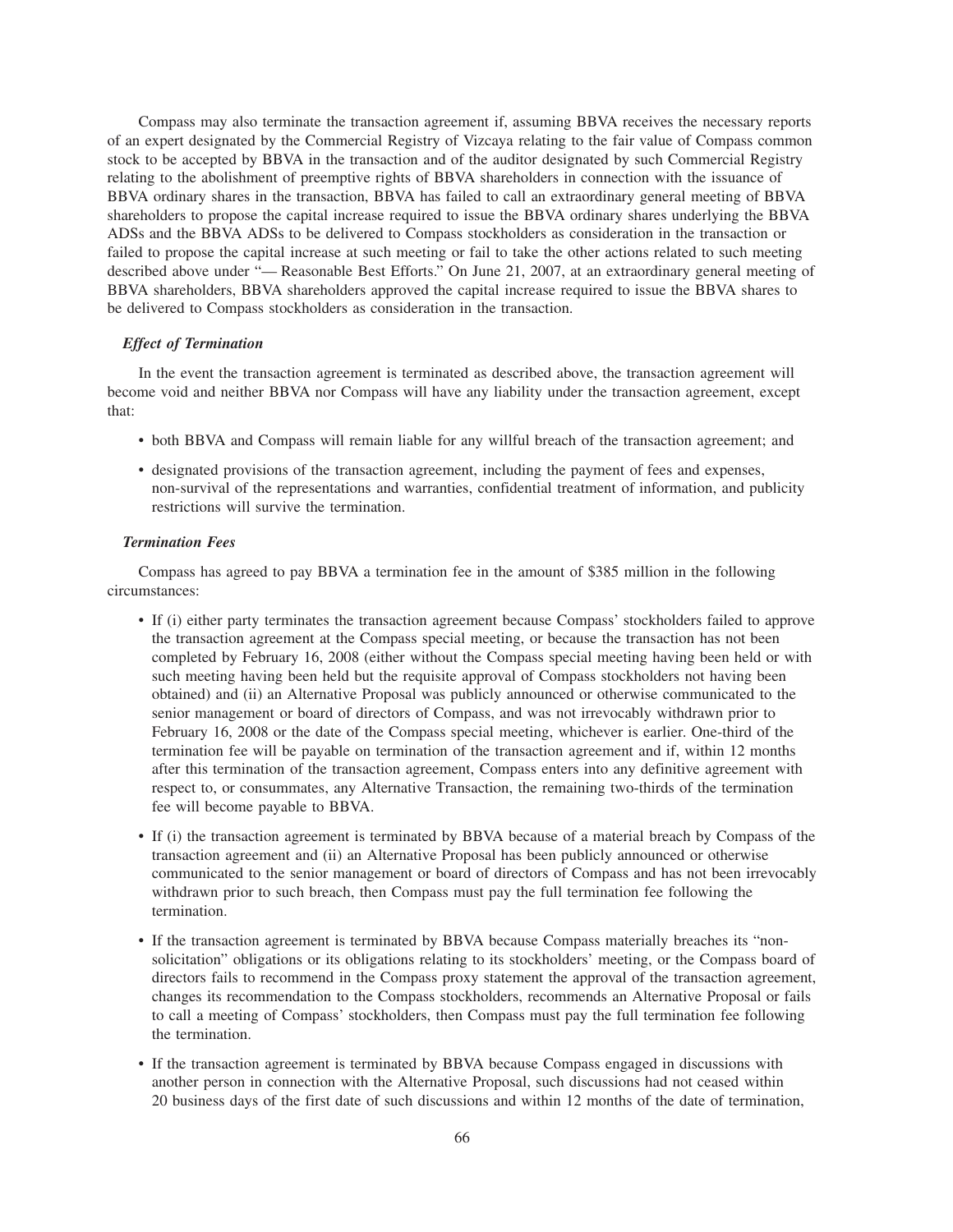Compass enters into any definitive agreements with respect to, or consummates, any Alternative Transaction, then Compass must pay the full termination fee to BBVA following the date of execution of a definitive agreement in respect of, or consummation of, such Alternative Transaction.

BBVA would pay Compass a termination fee in the same amount if the transaction agreement is terminated by Compass because, assuming BBVA receives the necessary reports of an expert designated by the Commercial Registry of Vizcaya relating to the fair value of Compass common stock to be accepted by BBVA in the transaction and of the auditor designated by such Commercial Registry relating to the abolishment of preemptive rights of BBVA shareholders in connection with the issuance of BBVA ordinary shares in the transaction, the BBVA board of directors fails to call a meeting of its shareholders to propose the capital increase required in connection with the transaction or fails to propose such capital increase. On June 21, 2007, at an extraordinary general meeting of BBVA shareholders, BBVA shareholders approved the capital increase required to issue the BBVA shares to be delivered to Compass stockholders as consideration in the transaction.

For purposes of determining whether the termination fee is payable, the term "Alternative Transaction" has the meaning described under "— No Solicitation of Alternative Transactions;" except that the 25% thresholds are treated as references to "50%," and mergers or business combinations in which Compass stockholders would continue to hold at least 50% of the total voting power of the entity surviving the transactions are not considered "Alternative Transactions."

## **Amendment, Waiver and Extension of the Transaction Agreement**

## *Amendment*

BBVA and Compass may amend the transaction agreement by action taken or authorized by their boards of directors. However, after any approval of the capital increase by the BBVA shareholders or approval of the transaction agreement by the Compass stockholders, as the case may be, there may not be, without further approval of the stockholders, any amendment of the transaction agreement that requires such further approval under applicable law.

# *Extension; Waiver*

At any time prior to the completion of the final merger, each of BBVA and Compass, by action taken or authorized by their respective board of directors, to the extent legally allowed, may:

- extend the time for performance of any of the obligations or other acts of the other party under the transaction agreement;
- waive any inaccuracies in the other party's representations and warranties contained in the transaction agreement; and
- waive the other party's compliance with any of the agreements or conditions contained in the transaction agreement.

## **Fees and Expenses**

Except as described above under "— Termination Fees," in general, all costs and expenses incurred in connection with the transaction agreement will be paid by the party incurring such expenses, except that those expenses incurred in connection with filing, printing and mailing the registration statement and this document will be shared equally by BBVA and Compass.

## **Restrictions on Resales by Affiliates**

Compass has agreed in the transaction agreement to use its reasonable best efforts to cause each person who is an affiliate of Compass for purposes of Rule 145 under the Securities Act of 1933, as amended, to deliver to BBVA a written agreement intended to ensure compliance with the Securities Act.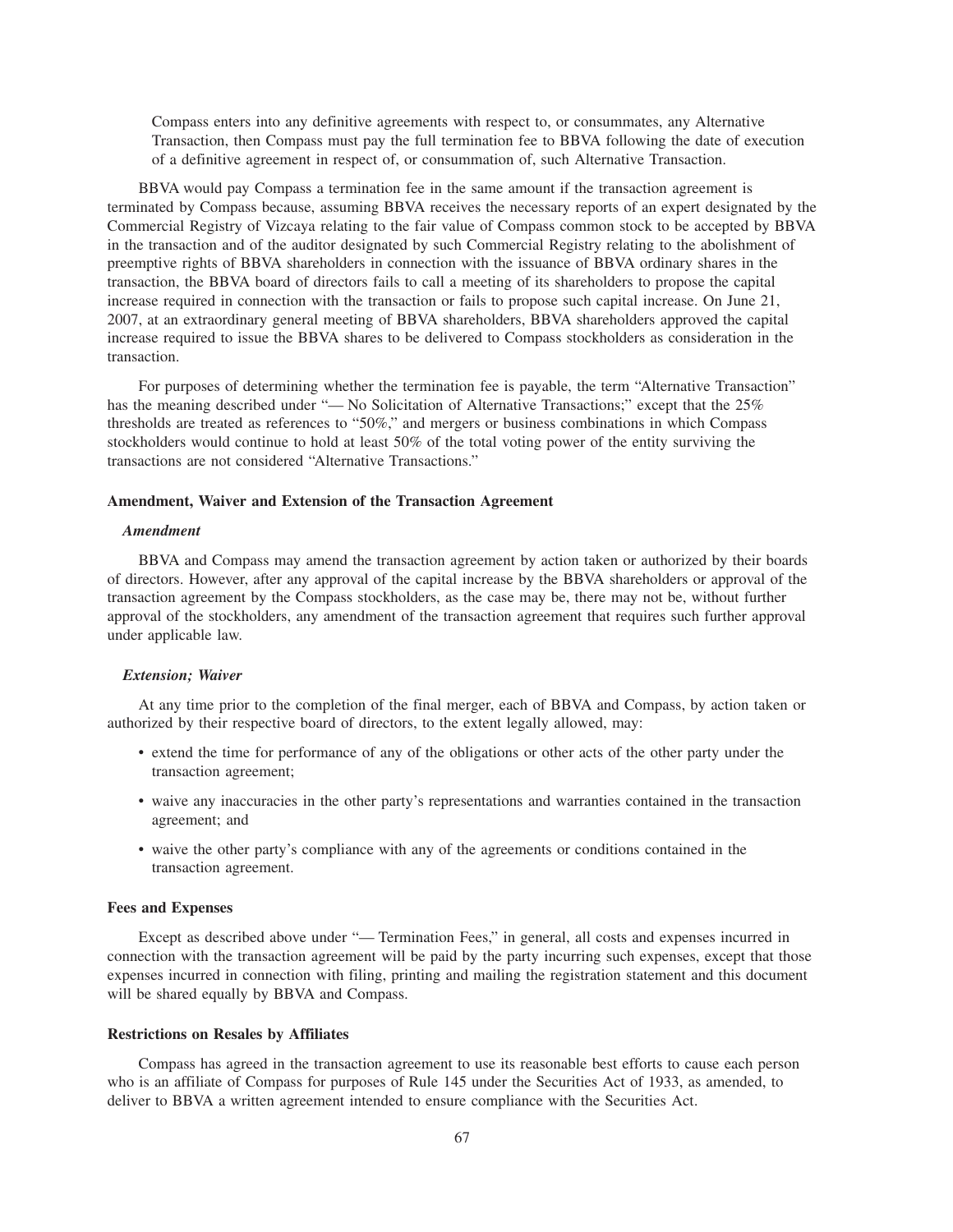## **ACCOUNTING TREATMENT**

The acquisition of Compass by BBVA will be accounted for under the EU-IFRS required to be applied under the Bank of Spain's Circular 4/2004 and U.S. GAAP as a business combination under the "purchase method" as defined by International Financial Reporting Standard No. 3 Business Combinations and Statement of Financial Accounting Standards No. 141, Business Combinations, respectively.

Under the purchase method, the cost of the purchase will be based on the cash paid to Compass stockholders, the market value of the new BBVA shares issued to Compass stockholders and the direct transaction costs. In BBVA's consolidated financial statements, the cost of the purchase will be allocated to the Compass assets acquired and liabilities and contingent liabilities assumed, based on their estimated fair values at the acquisition date, with any excess of the costs over the amounts allocated being recognized as goodwill. This method may result in the carrying value of assets, including goodwill, acquired from Compass being substantially different from the former carrying values of those assets.

## **MATERIAL U.S. FEDERAL INCOME TAX CONSEQUENCES OF THE TRANSACTION**

The following section describes the anticipated material U.S. federal income tax consequences of the transaction to U.S. holders (as defined below) of Compass common stock. This discussion addresses only those holders that hold their Compass common stock as a capital asset within the meaning of Section 1221 of the Code, and does not address all the U.S. federal income tax consequences that may be relevant to particular holders in light of their individual circumstances or to holders that are subject to special rules, such as:

- financial institutions;
- insurance companies;
- tax-exempt organizations;
- dealers in securities or currencies;
- persons whose functional currency is not the U.S. dollar;
- traders in securities that elect to use a mark to market method of accounting;
- persons who are not U.S. holders;
- persons who actually or constructively own five percent or more of either the total voting power or the total value of the stock of BBVA immediately after the transaction;
- persons that hold Compass common stock as part of a straddle, hedge, constructive sale or conversion transaction; and
- U.S. holders who acquired their shares of Compass common stock through the exercise of an employee stock option or otherwise as compensation.

The following discussion is based upon the Code, its legislative history, Treasury regulations promulgated pursuant to the Code and published rulings and decisions, all as currently in effect as of the date of this document, and all of which are subject to change, possibly with retroactive effect, and to differing interpretations. Except as discussed under "— Tax Consequences of the Transaction Generally" below, tax considerations under state, local and foreign laws, or federal laws other than those pertaining to income tax, are not addressed in this section.

**Holders of Compass common stock should consult with their own tax advisors as to the tax consequences of the transaction in their particular circumstances, including the applicability and effect of the alternative minimum tax and any state, local or foreign and other tax laws and of changes in those laws.**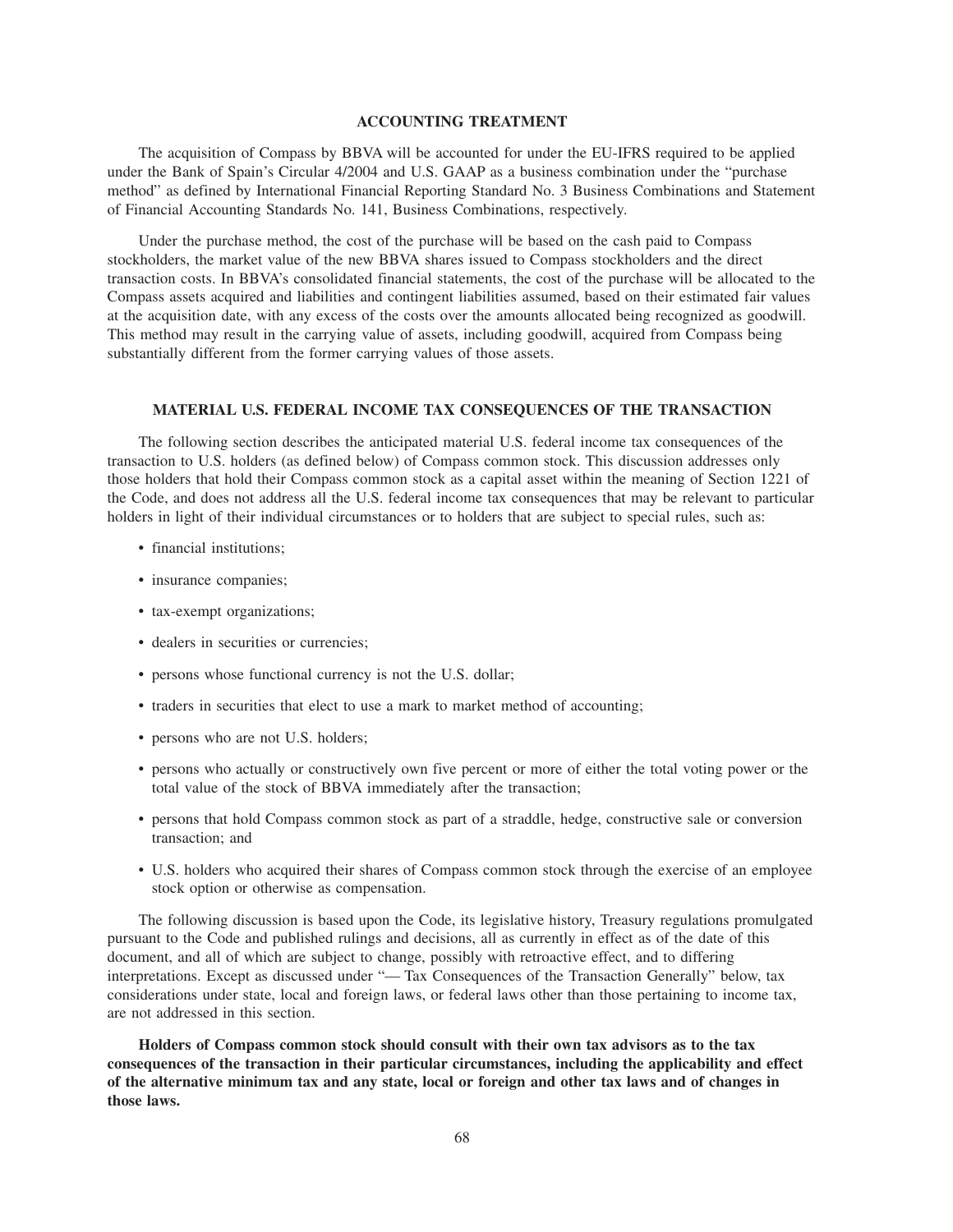For purposes of this document, the term "U.S. holder" means a beneficial owner of Compass common stock that is:

- a U.S. citizen or resident, as determined for federal income tax purposes;
- a corporation, or entity taxable as a corporation, created or organized in or under the laws of the United States; or
- otherwise subject to U.S. federal income tax on a net income basis.

#### **Tax Consequences of the Transaction Generally**

BBVA and Compass have structured the transactions to qualify as reorganizations within the meaning of Section 368(a) of the Code. In connection with the filing of the registration statement, Cleary Gottlieb Steen & Hamilton LLP has delivered an opinion to BBVA to the effect that each of (i) the reincorporation merger and (ii) the share exchange and the final merger (taken together) will be treated as a reorganization within the meaning of Section 368(a) of the Code, and Wachtell, Lipton, Rosen & Katz has delivered an opinion to Compass to the effect that each of (i) the reincorporation merger and (ii) the share exchange and the final merger (taken together) will be treated as a reorganization within the meaning of Section 368(a) of the Code and that the share exchange and the final merger (taken together) will not result in gain recognition to the shareholders of Compass Virginia pursuant to Section 367(a) of the Code. It is a condition to BBVA's obligation to complete the transaction that BBVA receive an opinion of its counsel, Cleary Gottlieb Steen & Hamilton LLP, dated as of the closing date of the transaction, to the same effect as the opinion from such firm described above. It is a condition to Compass' obligation to complete the transaction that Compass receive an opinion of its counsel, Wachtell, Lipton, Rosen & Katz, dated as of the closing date of the transaction, to the same effect as the opinion from such firm described above. In rendering these opinions, counsel may require and rely upon customary representations contained in letters and certificates to be received from BBVA and Compass. None of the tax opinions given in connection with the transaction will be binding on the Internal Revenue Service. Neither BBVA nor Compass intends to request any ruling from the Internal Revenue Service as to the U.S. federal income tax consequences of the transaction.

Consequently, no assurance can be given that the Internal Revenue Service will not assert, or that a court would not sustain, a position contrary to any of those set forth below. In addition, if any of the representations or assumptions upon which those opinions are based is inconsistent with the actual facts, the U.S. federal income tax consequences of the transaction could be adversely affected.

Subject to the limitations and qualifications set forth herein, and based on the opinions described in the preceding paragraph, it is the opinion of each of Cleary Gottlieb Steen & Hamilton LLP and Wachtell, Lipton, Rosen & Katz that the following material U.S. federal tax consequences will result from the transaction:

- for a U.S. holder who exchanges all of its shares of Compass common stock solely for BBVA shares in the transaction, no gain or loss will be recognized, except with respect to cash received instead of a fractional share of a BBVA share (see discussion below under "— Cash Received in Lieu of a Fractional Share of a BBVA Share");
- for a U.S. holder who exchanges all of its shares of Compass common stock solely for cash in the transaction, capital gain or loss equal to the difference between the amount of cash received and its tax basis in the shares of Compass common stock generally will be recognized. Any capital gain or loss generally will be long-term capital gain or loss if the U.S. holder had held the shares of Compass common stock for more than one year at the time the transaction was completed. Long-term capital gain of an individual generally is subject to a maximum U.S. federal income tax rate of 15%. The deductibility of capital losses is subject to limitations. In some cases, such as if the U.S. holder actually or constructively owns BBVA shares immediately before the transaction, such cash received in the transaction could be treated as having the effect of the distribution of a dividend under the tests set forth in Section 302 of the Code, in which case such cash received would be treated as dividend income to the extent of Compass' current and accumulated earnings and profits. These rules are complex and dependent upon the specific factual circumstances particular to each U.S. holder. Consequently, each U.S. holder that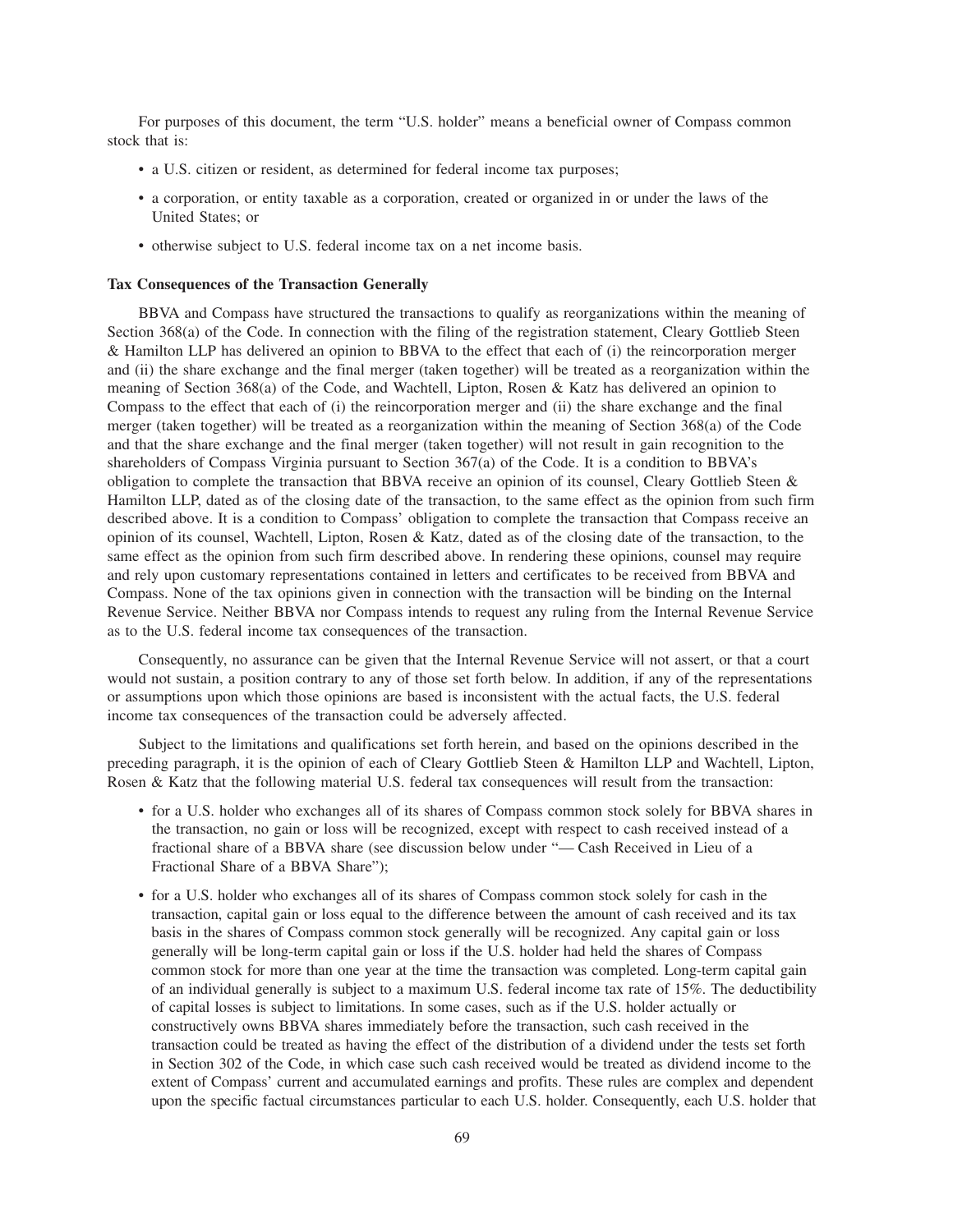may be subject to those rules should consult its tax advisor as to the application of these rules to the particular facts relevant to such U.S. holder;

- for a U.S. holder who exchanges its shares of Compass common stock for a combination of BBVA shares and cash (other than cash received in lieu of a fractional share of a BBVA share), gain (but not loss) will be recognized, and the gain recognized will be equal to the lesser of:
	- the excess, if any, of:
		- the sum of the cash and the fair market value of the BBVA shares the U.S. holder received in the transaction, over
		- the tax basis in the shares of Compass common stock surrendered by the U.S. holder in the transaction, or
	- the amount of cash received:
- in some cases, such as if the U.S. holder actually or constructively owns BBVA shares immediately before the transaction, such gain, if any, could be treated as having the effect of the distribution of a dividend under the tests set forth in Section 302 of the Code, in which case such gain would be treated as dividend income to the extent of the U.S. holder's ratable share of Compass' accumulated earnings and profits;
- for a U.S. holder who acquired different blocks of Compass common stock at different times and at different prices, realized gain or loss generally must be calculated separately for each identifiable block of shares exchanged in the transaction, and a loss realized on the exchange of one block of shares cannot be used to offset a gain realized on the exchange of another block of shares;
- if a U.S. holder has differing bases or holding periods in respect of shares of Compass common stock, the U.S. holder should consult its tax advisor prior to the exchange with regard to identifying the bases or holding periods of the particular BBVA shares received in the transaction;
- any capital gain or loss generally will be long-term capital gain or loss if the U.S. holder had held the shares of Compass common stock for more than one year at the time the transaction was completed. Long-term capital gain of an individual generally is subject to a maximum U.S. federal income tax rate of 15%. The deductibility of capital losses is subject to limitations. These rules are complex and dependent upon the specific factual circumstances particular to each U.S. holder. Consequently, each U.S. holder that may be subject to those rules should consult its tax advisor as to the application of these rules to the particular facts relevant to such U.S. holder; and
- no gain or loss will be recognized by BBVA or Compass in the transaction.

#### **Tax Basis and Holding Period**

A U.S. holder's aggregate tax basis in the BBVA shares received in the transaction, including any fractional share interests deemed received by the U.S. holder under the treatment described below, will equal its aggregate tax basis in the shares of Compass common stock surrendered in the transaction, increased by the amount of taxable gain or dividend income, if any, recognized in the transaction (excluding any gain resulting from the deemed receipt and redemption of a fractional share interest), and decreased by the amount of cash, if any, received in the transaction (excluding any cash received instead of a fractional share interest). The holding period for the shares of BBVA shares received in the transaction generally will include the holding period for the shares of Compass common stock exchanged therefor.

# **Cash Received Instead of a Fractional Share of a BBVA Share**

A U.S. holder who receives cash in lieu of a fractional share of a BBVA share will be treated as having received the fractional share pursuant to the transaction and then as having exchanged the fractional share for cash in a redemption by BBVA. As a result, assuming that the redemption of a fractional share of a BBVA share is treated as a sale or exchange and not as a dividend, a U.S. holder generally will recognize gain or loss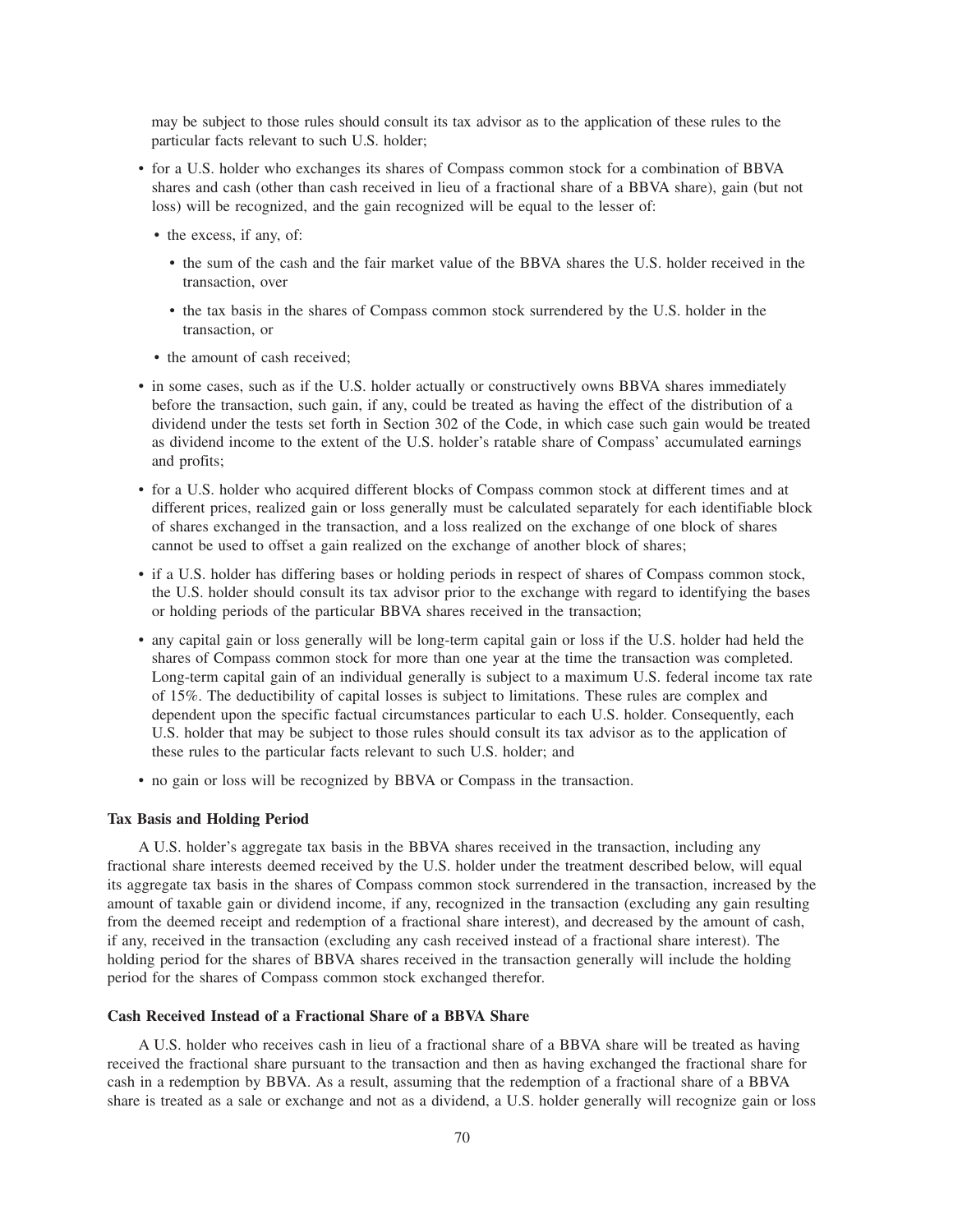equal to the difference between the amount of cash received and the basis in its fractional share of a BBVA share as set forth above. This gain or loss generally will be capital gain or loss, and will be long-term capital gain or loss if the U.S. holder had held the shares of Compass common stock for more than one year at the time the transaction was completed. The deductibility of capital losses is subject to limitations.

#### **Information Reporting and Backup Withholding**

Cash payments received in the transaction by a U.S. holder may, under certain circumstances, be subject to information reporting and backup withholding at a rate of 28% of the cash payable to the holder, unless the holder provides proof of an applicable exemption or furnishes its taxpayer identification number, and otherwise complies with all applicable requirements of the backup withholding rules. Any amounts withheld from payments to a holder under the backup withholding rules are not additional tax and will be allowed as a refund or credit against the U.S. holder's U.S. federal income tax liability, *provided* the required information is timely furnished to the Internal Revenue Service.

## **Reporting Requirements**

A U.S. holder who receives BBVA shares as a result of the transaction will be required to retain records pertaining to the transaction and will be required to file with its United States federal income tax returns for the year in which the transaction takes place a statement setting forth certain facts relating to the transaction.

# **Certain U.S. Federal Income Tax Consequences of Holding BBVA Shares**

A U.S. holder who receives BBVA shares as a result of the transaction will be subject to certain U.S. federal income tax consequences related to holding such BBVA shares, including the treatment of dividends paid with respect to such BBVA shares. The following is a description of certain material U.S. federal income tax consequences related to holding BBVA shares. This description, however, is only a summary and does not purport to be a complete analysis of all potential tax effects resulting from the ownership of BBVA shares (such as tax consequences for holders who are subject to special treatment under U.S. federal income tax law). For further information, see BBVA's 2006 Form 20-F, which has been incorporated by reference into this document.

For U.S. federal income tax purposes, U.S. holders of BBVA ADSs will generally be treated as the owners of the underlying ordinary shares represented by those ADSs. Accordingly, no gain or loss will be recognized if a U.S. holder exchanges BBVA ADSs for the underlying BBVA ordinary shares represented by those ADSs.

The U.S. Treasury has expressed concerns that parties to whom ADSs are pre-released may be taking actions that are inconsistent with the claiming of foreign tax credits for U.S. holders of ADSs. Such actions would also be inconsistent with the claiming of the reduced rate of tax applicable to dividends received by certain noncorporate U.S. holders, as described below. Accordingly, the analysis of the creditability of Spanish taxes described below, and the availability of the reduced tax rate for dividends received by certain noncorporate U.S. holders, could be affected by future actions that may be taken by the parties to whom the BBVA ADSs are released.

This discussion assumes that BBVA is not a passive foreign investment company, or PFIC, for U.S. federal income tax purposes. If BBVA were treated as a PFIC for any taxable year during which a U.S. holder holds BBVA shares, certain adverse U.S. federal income tax consequences would result.

*Taxation of Distributions.* Distributions, before reduction for any Spanish income tax withheld by BBVA or its paying agent, made with respect to BBVA shares (other than certain pro rata distributions of BBVA's shares or rights to subscribe for BBVA's shares) will be includible in the income of a U.S. holder as ordinary dividend income, to the extent paid out of BBVA's current or accumulated earnings and profits as determined in accordance with U.S. federal income tax principles. The amount of such dividends will be treated as foreign-source dividend income and not be eligible for the "dividends received deduction" generally allowed to U.S. corporations under the Code. Subject to applicable limitations and the discussion above regarding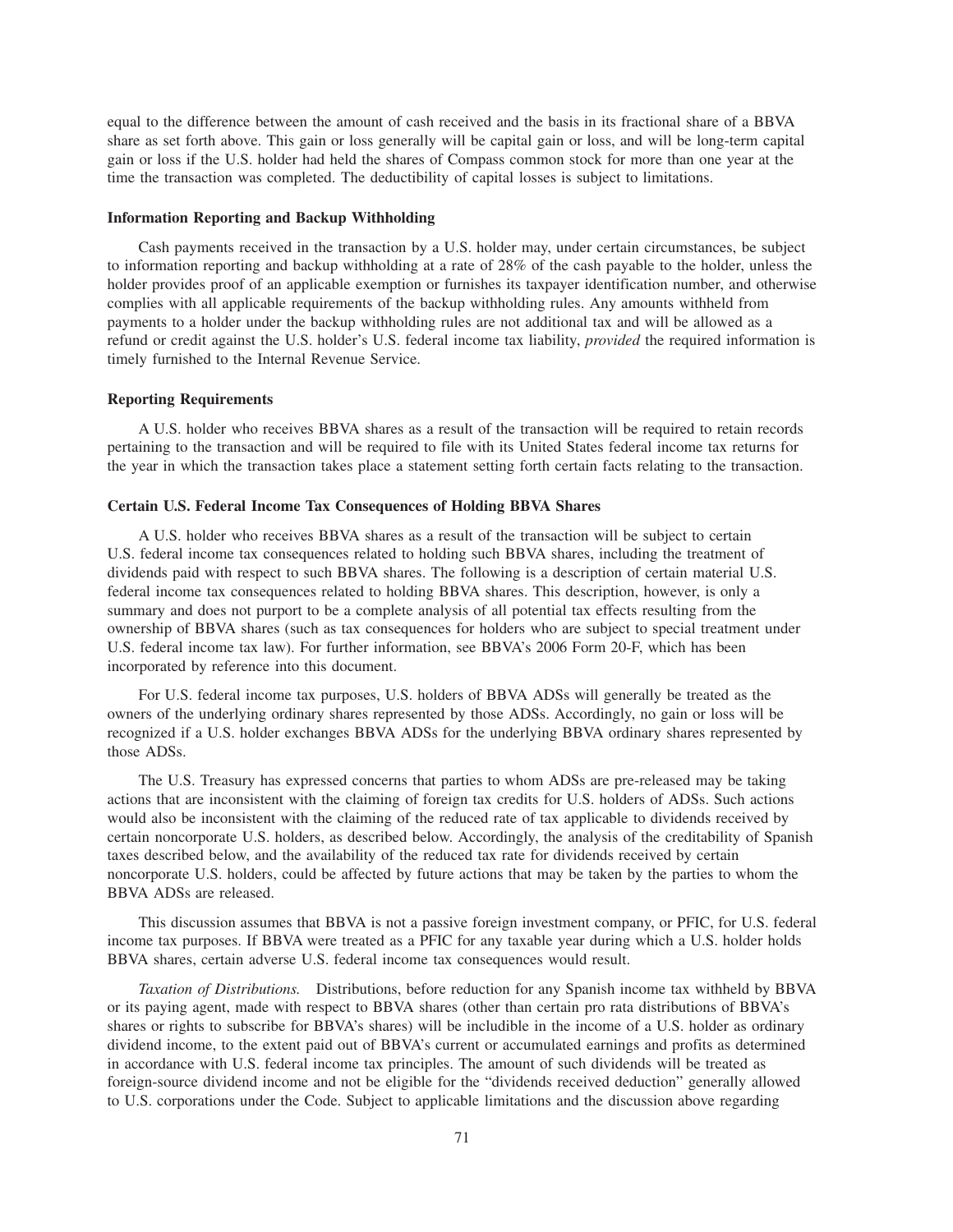concerns expressed by the U.S. Treasury, dividends paid to noncorporate U.S. holders in taxable years beginning before January 1, 2011 will be taxable at a maximum tax rate of 15%. Noncorporate U.S. Holders should consult their own tax advisors to determine the implications of the rules regarding this favorable rate in their particular circumstances.

The amount of the distribution will equal the U.S. dollar value of the euro received, calculated by reference to the exchange rate in effect on the date such distribution is received (which, for U.S. holders of BBVA ADSs, will be the date such distribution is received by the depositary), whether or not the depositary or U.S. holder in fact converts any euro received into U.S. dollars at that time. If the dividend is converted into U.S. dollars on the date of receipt, a U.S. holder generally should not be required to recognize foreign currency gain or loss in respect of the dividend income. A U.S. holder may have foreign currency gain or loss if such dividend is not converted into U.S. dollars on the date of its receipt.

Subject to applicable limitations that may vary depending upon a U.S. holder's circumstances and subject to the discussion above regarding concerns expressed by the U.S. Treasury, a U.S. holder will be entitled to a credit against its U.S. federal income tax liability, or a deduction in computing its U.S. federal taxable income, for Spanish income taxes withheld by BBVA or its paying agent. A U.S. holder must satisfy minimum holding period requirements in order to be eligible to claim a foreign tax credit for foreign taxes withheld on dividends. The rules governing foreign tax credits are complex and, therefore, U.S. holders should consult their tax advisers regarding the availability of foreign tax credits in their particular circumstances.

*Sale or Other Disposition of BBVA Shares.* Gain or loss realized by a U.S. holder on (i) the sale or exchange of BBVA shares or (ii) the depositary's sale or exchange of BBVA ordinary shares received as distributions on BBVA ADSs, will be subject to U.S. federal income tax as capital gain or loss in an amount equal to the difference between the U.S. holder's tax basis in the BBVA ADSs or BBVA ordinary shares and the amount realized on the disposition. Such gain or loss will be long-term capital gain or loss if the U.S. holder held the BBVA ordinary shares or BBVA ADSs for more than one year. Gain or loss, if any, will generally be U.S. source for foreign tax credit purposes. The deductibility of capital losses is subject to limitations.

*Information Reporting and Backup Withholding.* Payments of dividends on, and the proceeds from a sale or other disposition of, BBVA shares may, under certain circumstances, be subject to information reporting and backup withholding at a rate of 28% of the cash payable to the U.S. holder, unless the U.S. holder provides proof of an applicable exemption or furnishes its taxpayer identification number to the paying agent, and otherwise complies with all applicable requirements of the backup withholding rules. As described above, any amounts withheld from payments to a U.S. holder under the backup withholding rules are not additional tax and will be allowed as a refund or credit against the U.S. holder's U.S. federal income tax liability, *provided* the required information is timely furnished to the Internal Revenue Service.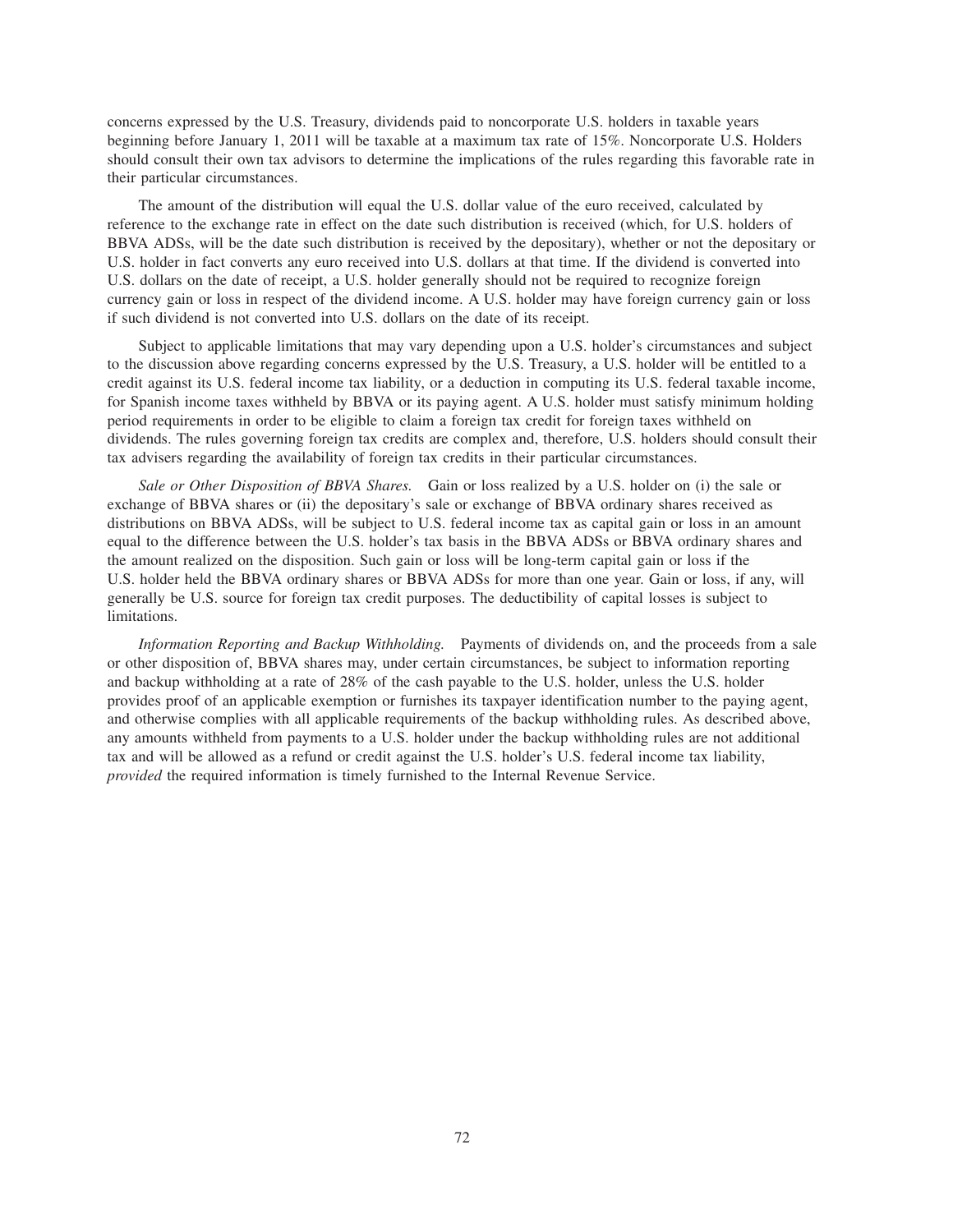## **SPANISH TAX CONSEQUENCES**

# **General**

In the opinion of Garrigues, Abogados, y Asesores Tributarios, the following are the material Spanish income tax consequences of the acquisition, ownership and disposition of BBVA shares by U.S. Residents (as defined below). This discussion describes the material Spanish income tax consequences of such transactions and does not address all tax considerations that may be relevant to all categories of potential purchasers, some of whom may be subject to special rules. In particular, this tax section does not address the Spanish tax consequences applicable to "look-through" entities (such as trusts or estates) that may be subject to the tax regime applicable to such non-Spanish entities under the Spanish Non-Resident Income Tax Law.

Accordingly, prospective investors should consult their own tax advisors as to the tax consequences of their purchase, ownership and disposition of BBVA shares, including the effect of tax laws of any other jurisdiction, based on their particular circumstances.

As used herein, the following terms have the following meanings:

(i) The "Treaty" means the Convention between the United States and the Kingdom of Spain for the avoidance of double taxation and the prevention of fiscal evasion with respect to taxes on income, together with the related Protocol.

(ii) A "U.S. Resident" means a U.S. holder that is a resident of the United States for purposes of the Treaty and entitled to the benefits of the Treaty and whose holding is not effectively connected with a permanent establishment (as defined by the Treaty) in Spain through which such holder carries on or has carried on business or with a fixed base in Spain from which such holder performs or has performed independent personal services.

Holders of BBVA shares who are not U.S. Residents should also consult their own tax advisors, particularly as to the applicability of any Double Tax Treaty referred to as a "DTT".

The statements regarding Spanish tax laws set out below are based on interpretations of those laws as in force on the date of this document. Such statements also assume that each obligation in the deposit agreement and any related agreement will be performed in full accordance with their terms.

### **Taxation of Dividends**

Under Spanish law, dividends paid by a Spanish resident company to a non-Spanish resident holder of BBVA shares are subject to the Spanish Non-Resident Income Tax, referred to as the "NRIT," approved by Royal Decree Legislative 5/2004 of March 5, withheld at the source, currently at an 18% tax rate. To meet this requirement, the company will apply an 18% withholding tax on the gross amount of dividends.

Notwithstanding this provision, according to the new wording of the law governing the Spanish NRIT (in force since January 1, 2007), dividends paid to any holder who is an individual resident of an EU country or of a country that has entered into a DTT with Spain containing an "exchange of information" clause (which includes the Treaty) will be exempted on the gross amount of 1,500 euros.

However, under the Treaty, a U.S. Resident is subject to the Treaty-reduced rate of 15%, as a general rule, or 10% if the effective beneficiary is a corporation which owns more than 25% of the voting rights of the shares of the company distributing the dividends.

In practice, on any dividend payment date, U.S. Residents will be subject to a withholding of 18% of the gross amount of dividends. However, U.S. Residents will be entitled to a refund from the depositary of the amount withheld in excess of the Treaty-reduced rate, according to the procedure set forth by the Spanish legislation. To benefit from the Treaty reduced rate, a U.S. Resident must provide to the Spanish resident depositary, if any, acting as depositary of the shares underlying the ADSs, a certificate from the U.S. Internal Revenue Service (IRS) stating that, to its best knowledge, such holder is a U.S. Resident within the meaning of the treaty. The IRS certificate of residence is valid for a period of one year from the day of issuance.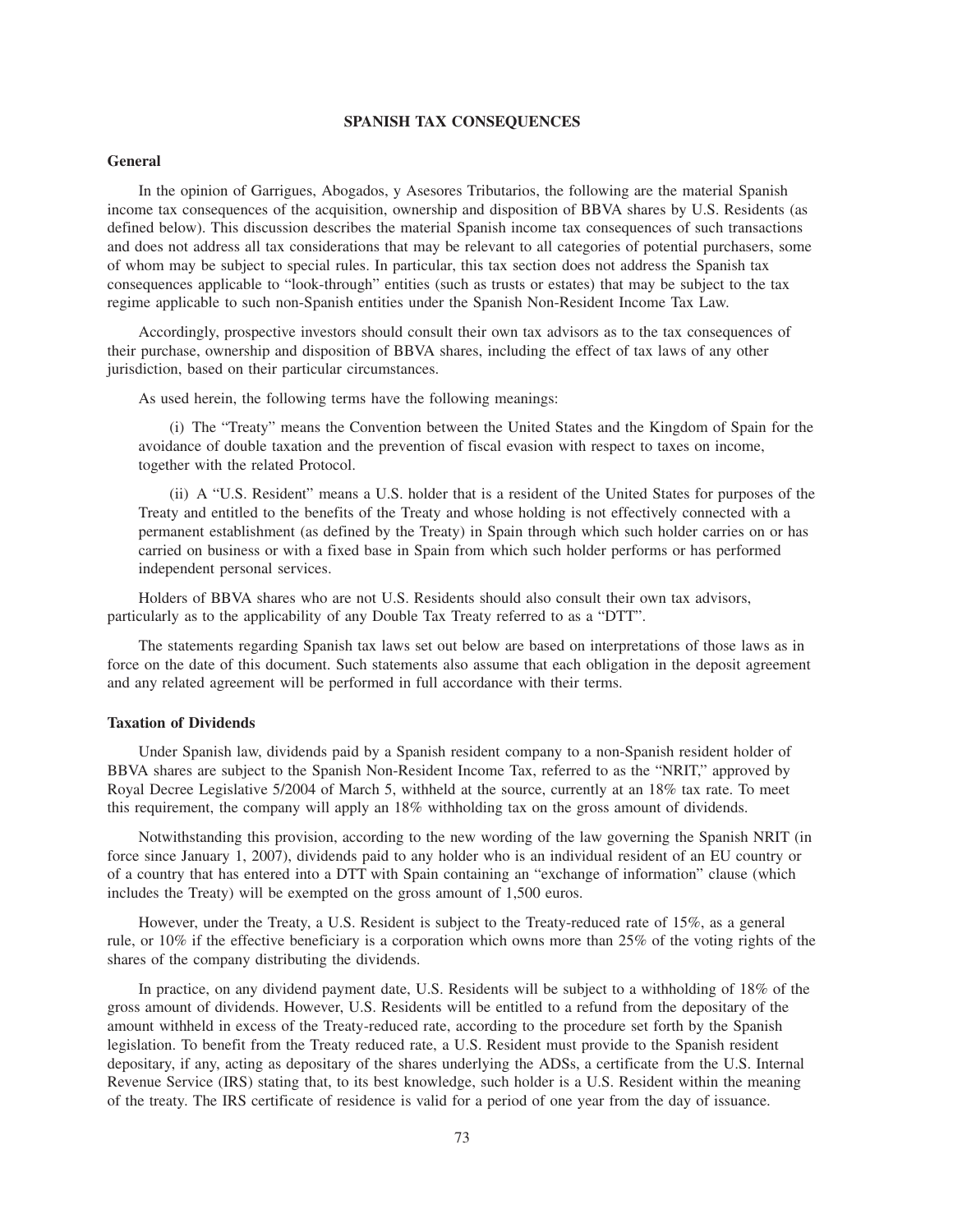The Bank of New York has arranged a procedure by which a holder of BBVA ADSs may receive both the dividend payment (net of the withholding of 18% of the gross amount of dividends) and the tax relief of 3% under the Treaty on the same dividend payment date. Holders of BBVA ADSs unable to return their refund claims to The Bank of New York by the deadlines specified by The Bank of New York may use the "Quick Refund" process described below to receive the refund the next month after the dividend record date. See "— Quick Refund Process."

# **Quick Refund Process**

Under the standard procedure agreed to between The Bank of New York and its Spanish resident depositary, holders of BBVA ADSs claiming tax relief through the "Quick Refund" process must submit their valid IRS certificate of residence by the last day of the month in which the dividend record date is declared.

The IRS certificate of residence will then be provided to the Spanish depositary before the fifth day following the end of the month in which the dividend record date was declared. Otherwise, the U.S. Resident may afterwards obtain a refund of the amount withheld in excess of the Treaty-reduced rate, from the Spanish tax authorities, following the standard refund procedure established by Spanish regulations. See "— Spanish Refund Procedure" below.

#### **Spanish Refund Procedure**

According to Spanish regulations on the NRIT, approved by Royal Decree 1776/2004, dated July 30, 2004, a refund for the amount withheld in excess of the Treaty-reduced rate can be obtained from the relevant Spanish tax authorities. To pursue the refund claim, the U.S. Resident is required to file:

- The corresponding Spanish tax form (currently, Form 210);
- The IRS certificate of residence referred to above under "— Taxation of Dividends;" and
- A certificate from BBVA stating that the Spanish NRIT was withheld with respect to such U.S. Resident.

# **Taxation of Capital Gains**

Capital gains obtained by U.S. Residents from the disposition of BBVA shares will not be taxed in Spain, if (i) the seller has not maintained a direct or indirect holding of at least 25% of the BBVA shares outstanding during the twelve months preceding the disposition of the stock, (ii) BBVA assets do not mainly consist of, directly or indirectly, Spanish real estate and (iii) the gain is not obtained through a country or territory defined as a tax haven under applicable Spanish regulations. A U.S. Resident may be required to establish that he or she is entitled to this exemption by providing to the relevant Spanish tax authorities an IRS certificate of residence in the United States, together with the corresponding Spanish tax form. BBVA believes that its assets do not consist, directly or indirectly, mainly of Spanish real estate.

Additionally, capital gains derived from the transfer of BBVA ordinary shares in an official Spanish secondary stock market by any holder who is resident in a country that has entered into a treaty with Spain containing an exchange of information clause (including the Treaty), will be exempt from taxation in Spain. This exemption is not applicable to capital gains obtained by a U.S. holder through a country or territory defined as a tax haven under applicable Spanish regulations. In the case of U.S. Residents, it may be necessary to provide to the Spanish tax authorities an IRS certificate of residence in the U.S.

#### **Spanish Wealth Tax**

Unless an applicable DTT provides otherwise (and the Treaty does not provide otherwise), Spanish non-resident individuals who hold BBVA shares located in Spain or rights attached to such BBVA shares exercisable in Spain are subject to the Spanish Wealth Tax (Law 19/1991), which imposes a tax on property and rights located in Spain, or that can be exercised within the Spanish territory, on the last day of any year. Therefore, U.S. holders of BBVA shares located outside of Spain are not subject to the Spanish Wealth Tax.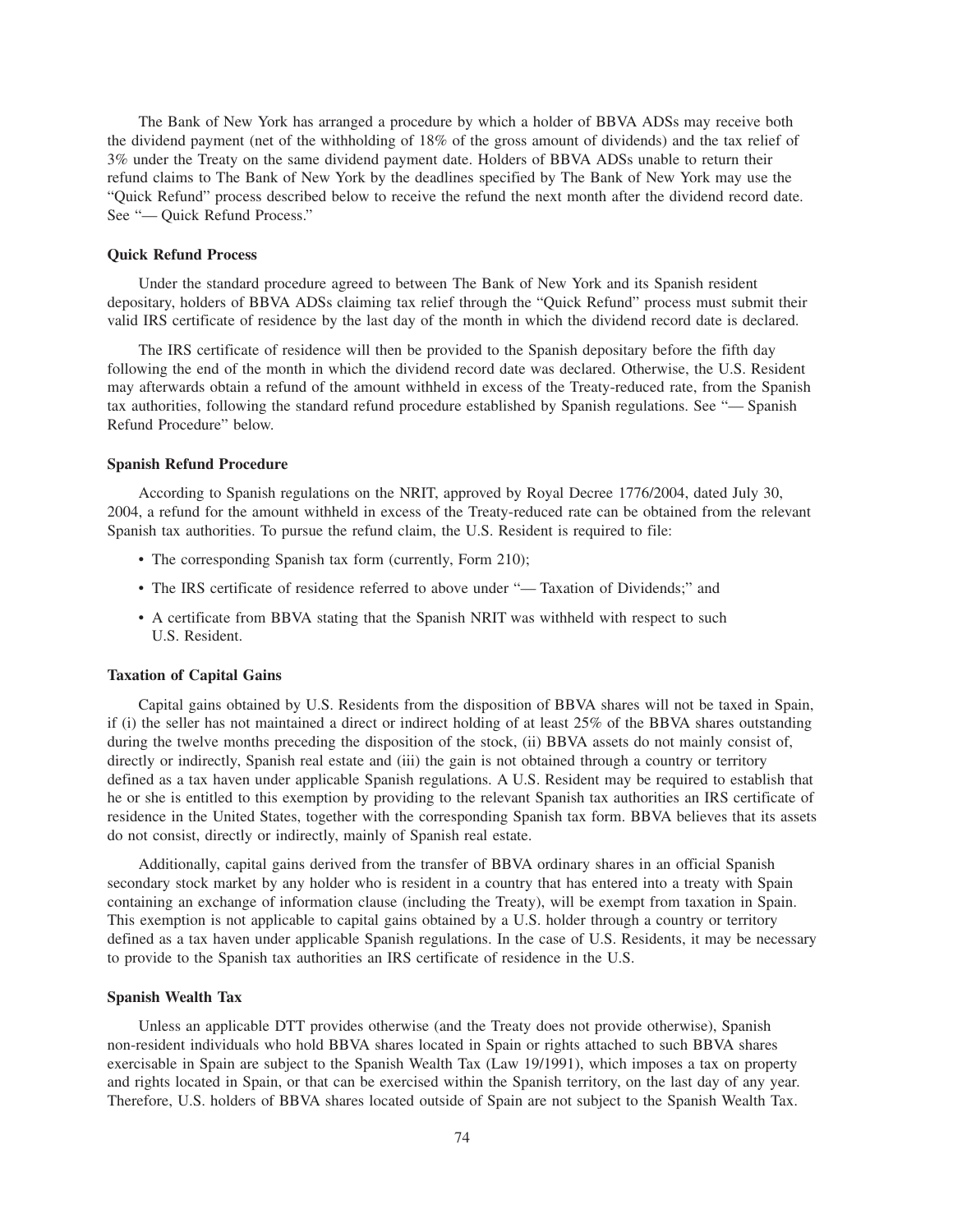However, the Spanish tax authorities may argue that all shares of Spanish corporations and all ADSs representing such shares are located in Spain for Spanish tax purposes. If such a view were to prevail, nonresidents of Spain who held BBVA shares on the last day of any year would be subject to the Spanish Wealth Tax for such year at marginal rates varying between 0.2% and 2.5% of the average market value of such BBVA shares during the last quarter of such year, as published by the Spanish Treasury Ministry. Nonresidents of Spain should consult their tax advisors with respect to the applicability of the Spanish Wealth Tax.

#### **Spanish Inheritance and Gift Taxes**

Unless otherwise provided under an applicable DTT (and the Treaty does not provide otherwise), transfers of BBVA shares upon death or by gift to individuals not resident in Spain are subject to Spanish Inheritance and Gift Tax (Law 29/1987), if the BBVA shares are located in Spain or the rights attached to such shares are exercisable in Spain, regardless of the residence of the heir or the beneficiary. In this regard, as stated above, the Spanish tax authorities may argue that all BBVA shares are located in Spain for Spanish tax purposes.

The applicable tax rate, after considering all relevant factors, ranges between 7.65% and 81.6% for individuals. Gifts granted to non-Spanish resident corporations will be generally subject to Spanish NRIT as capital gains, without prejudice to the exemptions referred to above under section "— Taxation of Capital Gains."

#### **Spanish Transfer Tax**

Provided that BBVA assets do not consist of, directly or indirectly, mainly (meaning more than 50%) Spanish real estate, transfers of BBVA shares will be exempt from Spanish transfer tax or value-added tax. BBVA believes that its assets do not consist, directly or indirectly, mainly of Spanish real estate.

Additionally, no Spanish Stamp Duty will be levied on subscription, acquisition or transfer of BBVA shares.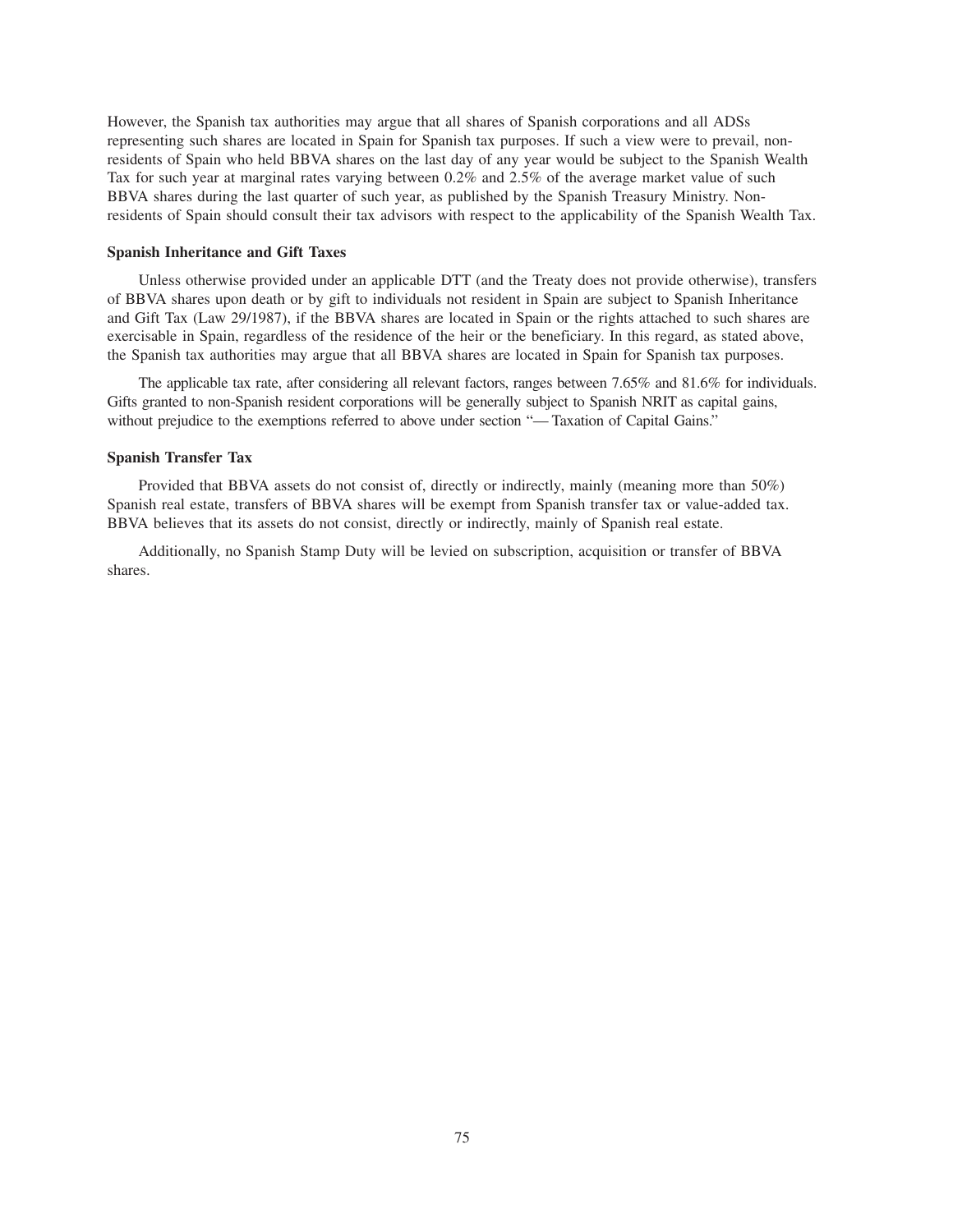# **INFORMATION ABOUT THE COMPANIES**

# **BBVA**

BBVA is a highly diversified international financial group, with strengths in the traditional banking businesses of retail banking, asset management, private banking and wholesale banking. For the year ended December 31, 2006, BBVA had income attributed to the group of  $\epsilon$ 4.7 billion, and as of December 31, 2006, BBVA had total assets of  $E$ 411.9 billion and total equity of  $E$ 22.3 billion.

BBVA's predecessor bank, Banco Bilbao Vizcaya, referred to as "BBV," was incorporated in Spain as a limited liability company (a *sociedad anónima* or "S.A.") under the Spanish Corporation Law on October 1, 1988. BBVA was formed as the result of a merger by absorption of Argentaria, Caja Postal y Banco Hipotecario, S.A. into BBV that was approved by the shareholders of each institution on December 18, 1999 and registered on January 28, 2000.

BBVA, which operates in over 30 countries, is based in Spain and has substantial banking interests in Latin America. As of December 31, 2006, the BBVA group was composed of 304 entities located in Spain and outside of Spain that were fully consolidated.

BBVA implemented a new organizational structure during 2006, in which the business was divided into the following five business areas as of December 31, 2006:

- Retail Banking in Spain and Portugal, which focuses on providing banking services and consumer finance to private individuals and small businesses in Spain and Portugal and includes the following business units: Financial Services; Asset Management and Private Banking; BBVA Portugal and Insurance Business in Europe;
- Wholesale Businesses, which focuses on small- and medium-sized entities, large corporations, governmental, non-governmental organizations and institutional investor clients and includes the following business units: Corporate and Business Banking; Global Businesses; and Business and Real Estate Projects;
- Mexico and the United States, which includes the banking, insurance and pension businesses in Mexico and the United States (including Puerto Rico);
- South America, which includes the banking, insurance and pension businesses in South America; and
- Corporate Activities, which manages BBVA's overall financing needs, structural positions for interest and exchange rates and liquidity and shareholders' funds, as well as BBVA's portfolio of holdings in industrial and financial companies.

In December 2006, BBVA adopted a new organizational structure that it expects to implement in 2007, which is designed to streamline BBVA's corporate structure and give greater weight and autonomy to its business units. BBVA expects to focus its operations on five major business areas: Spain and Portugal; Wholesale Businesses; South America; Mexico and the United States; and Corporate Activities.

The principal executive office of BBVA is located at Plaza de San Nicolás 4, 48005 Bilbao, Spain, and its telephone number at that location is (34) 94-487-6000. BBVA's Internet website is www.bbva.com.

Additional information about BBVA and its subsidiaries is included in BBVA's 2006 Form 20-F, which is incorporated by reference in this document. See "Where You Can Find More Information" on page 107.

## **Blue Transaction Corporation**

On February 15, 2007, BBVA formed a new wholly owned subsidiary, Blue Transaction Corporation, as a Texas corporation under and in accordance with the Texas Business Organizations Code. Blue Transaction Corporation has not engaged and, prior to the share exchange, will not engage in any activities other than activities incidental to its formation and in connection with or contemplated by the transaction agreement. Immediately following the share exchange, Compass Virginia will merge with and into Blue Transaction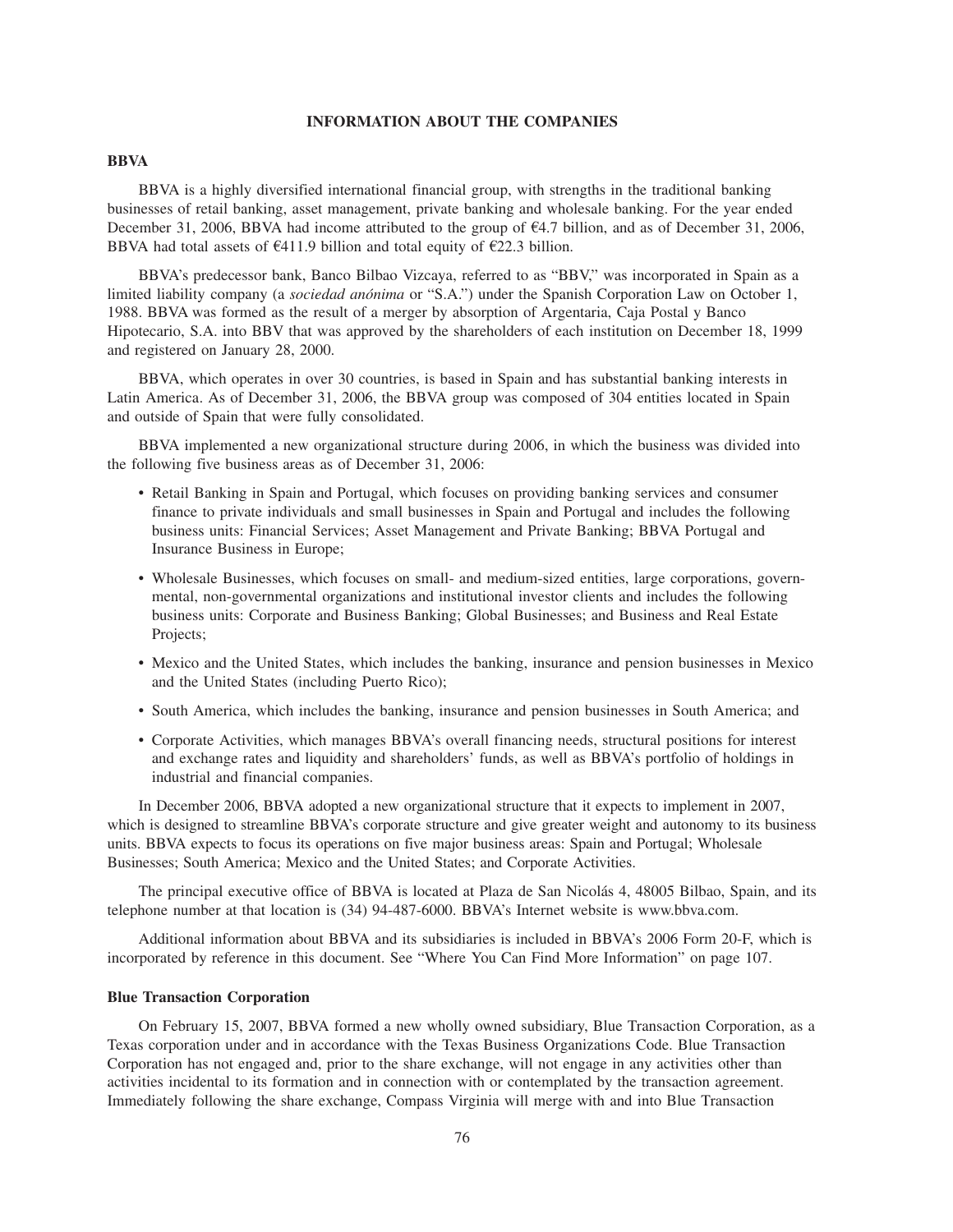Corporation in the final merger. Blue Transaction Corporation will be the surviving corporation of the final merger and will be renamed "Compass Bancshares, Inc." following completion of the transaction. The address of the principal executive office of Blue Transaction Corporation is Waterway Plaza Two, 10001 Woodloch Forest Drive, Suite 610, The Woodlands, Texas 77380, and its telephone number is (832) 813-7700. For additional information about the transaction, see "The Transaction Agreement" on page 50.

# **Compass**

Compass is a financial services company with its principal place of business in Birmingham, Alabama. Compass was organized in 1970 as "Central and State National Corporation of Alabama." Compass has two bank subsidiaries. Compass' principal bank subsidiary is Compass Bank, an Alabama banking corporation headquartered in Birmingham, Alabama. Compass Bank currently operates in Alabama, Arizona, Texas, Colorado, Florida and New Mexico. Compass' other bank subsidiary is Central Bank of the South, an Alabama banking corporation headquartered in Anniston, Alabama. Central Bank of the South has limited activities.

Compass Bank conducts a general commercial banking and trust business at 415 banking centers, including 164 in Texas, 89 in Alabama, 75 in Arizona, 44 in Florida, 33 in Colorado, and 10 in New Mexico. In addition, Compass Bank operates loan production offices in Georgia, Kentucky and Maryland. Compass Bank performs banking services customary for full service banks of similar size and character. Such services include receiving demand and time deposits, making personal and commercial loans and furnishing personal and commercial checking accounts. Compass Bank, through its Wealth Management segment and wholly owned subsidiaries, St. Johns Investment Management Company and Stavis, Margolis Advisory Services, Inc., offers its customers a variety of fiduciary services, including portfolio management and administration and investment services to estates, trusts and employee benefit plans. Compass Bank, through its wholly owned subsidiary, Compass Insurance Agency, Inc., makes available to its customers and others, as agent for a variety of insurance companies, term life insurance, fixed-rate annuities, property and casualty insurance and other insurance products. Compass Mortgage Corporation, Arizona Financial Products, Inc. and Compass Southwest, L.P., wholly owned subsidiaries of Compass Bank, provide loans and related products to consumers and investor advisory services to Compass Bank and others.

Compass Bank provides correspondent banking services, including educational seminars and operational and investment services, to approximately 1,000 financial institutions located throughout the United States. Through its Correspondent and Investment Services Department, Compass Bank distributes or makes available a variety of investment services and products to institutional and individual investors, including institutional sales, bond accounting, safekeeping and interest rate risk analysis services. Through its wholly owned subsidiary Compass Brokerage Services, Inc., Compass Bank also provides discount brokerage services, mutual funds and variable annuities to individuals and businesses. Compass Bank provides lease financing services to individuals and businesses through its wholly owned subsidiary Compass Financial Corporation.

The principal executive office of Compass is located at 15 South 20th Street, Birmingham, AL 35233, and its telephone number is (205) 297-3000. Compass' Internet website is www.compassbank.com.

## **Circle Merger Corp.**

Circle Merger Corp., referred to in this document as "Compass Virginia," was incorporated in Virginia on February 15, 2007 and is a direct, wholly owned subsidiary of Compass, formed by Compass solely for purposes of completing the transaction with BBVA. Compass Virginia has not engaged and, prior to the reincorporation merger, will not engage in any activities other than activities incidental to its formation and in connection with or contemplated by the transaction agreement. The address of the principal executive office of Compass Virginia is c/o Compass Bancshares, Inc., 15 South 20th Street, Birmingham, AL 35233, and its telephone number is (205) 297-3000.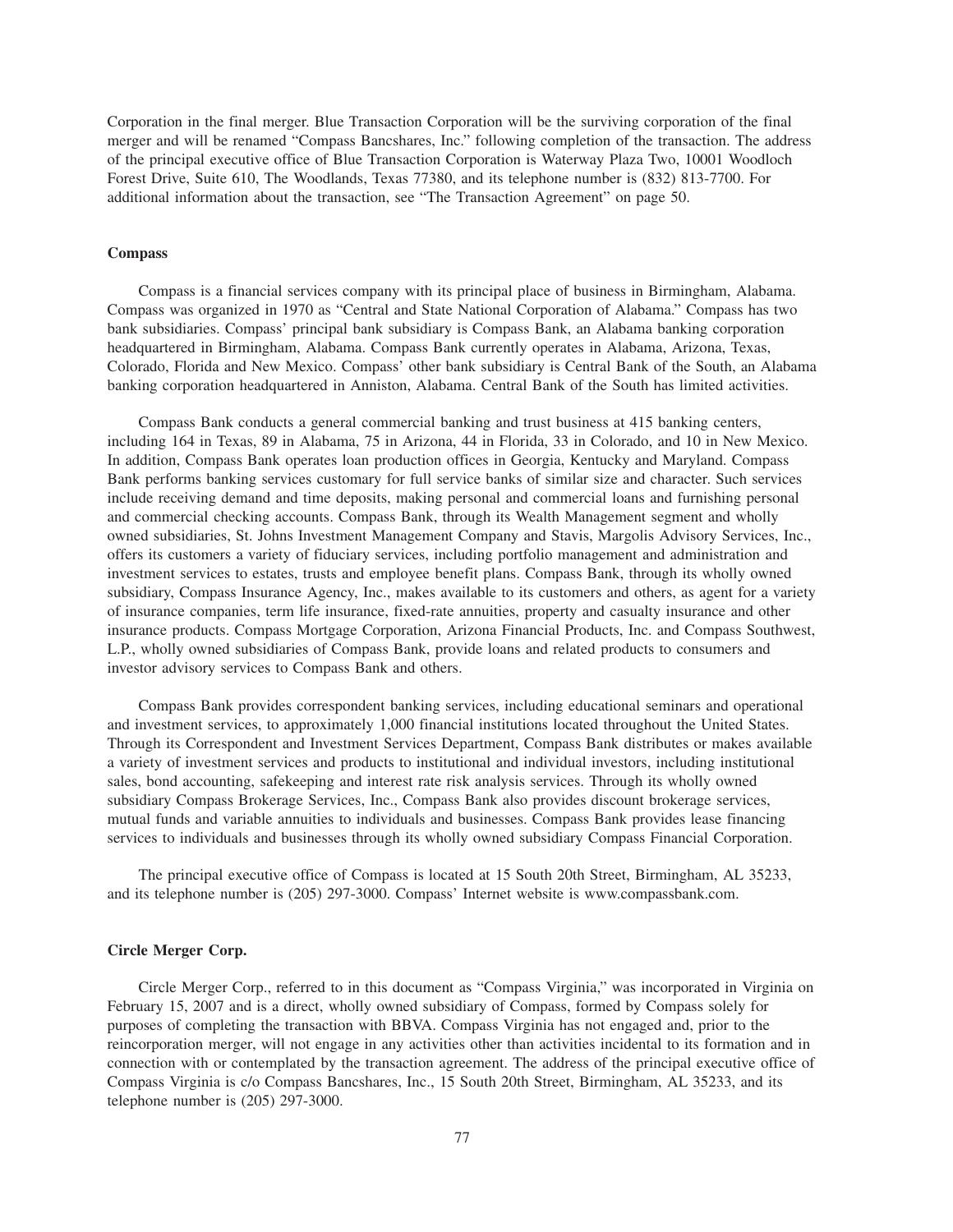# **COMPASS COMMON STOCK OWNERSHIP OF DIRECTORS AND EXECUTIVE OFFICERS**

Set forth below is information concerning the share ownership of each executive officer of Compass and each other director of Compass and all directors and executive officers as a group. As of June 29, 2007, there was no person known to Compass to be the beneficial owner of more than five percent (5%) of Compass' outstanding shares of common stock.

| <b>Name</b>                                                                                              | <b>Shares Beneficially</b><br><b>Owned at 6/29/07</b><br>(1)(2) | Percent of<br><b>Class</b> |
|----------------------------------------------------------------------------------------------------------|-----------------------------------------------------------------|----------------------------|
| <b>Directors</b>                                                                                         |                                                                 |                            |
|                                                                                                          | 283,688                                                         | $\ast$                     |
|                                                                                                          | 193,710                                                         | ∗                          |
|                                                                                                          | 51,963                                                          | $\ast$                     |
|                                                                                                          | 198,382                                                         | $\ast$                     |
|                                                                                                          | 16,901                                                          | $\ast$                     |
| D. Paul Jones, Jr. $\dots \dots \dots \dots \dots \dots \dots \dots \dots \dots \dots \dots \dots \dots$ | 1,990,383                                                       | 1.5                        |
|                                                                                                          | 315,092                                                         | $\ast$                     |
|                                                                                                          | 164,408                                                         | $\ast$                     |
|                                                                                                          | 25,224                                                          | $\ast$                     |
| <b>Executive Officers Who Are Not Also Directors of Compass</b>                                          |                                                                 |                            |
|                                                                                                          | 220,991                                                         | ∗                          |
|                                                                                                          | 267,439                                                         | $\ast$                     |
|                                                                                                          | 80,904                                                          | ∗                          |
|                                                                                                          | 157,096                                                         | *                          |
|                                                                                                          | 338,028                                                         | $\ast$                     |
|                                                                                                          | 154,936                                                         | $\ast$                     |
|                                                                                                          | 126,339                                                         | ∗                          |
|                                                                                                          | 264,779                                                         | ∗                          |
|                                                                                                          | 479,027                                                         | $\ast$                     |
| Directors, nominees, and executive officers as a group $(18 \text{ persons})$                            | 5.329.290                                                       | 4.0                        |

\* Less than one percent (1%)

- (1) The amounts shown represent the total shares owned directly by such individuals together with shares held in the name of spouses, minor children, certain relatives, certain revocable trusts of which the individual is a trustee or beneficiary, employee benefit plans, certain affiliated companies and foundations of which the individual serves as a trustee or managing member, as applicable.
- (2) Also includes 421,675 shares of restricted stock that will vest upon the closing of the transaction, and includes stock options that are exercisable as of, or will become exercisable within 60 days of, June 29, 2007, as follows:

| 10,000  | Click           | 10,000  | Harris  | 57,293  |
|---------|-----------------|---------|---------|---------|
| 10,000  | Fitzpatrick     | 10,000  | Hegel   | 219,595 |
| 140,400 | Stein           | 10,000  | Helms   | 98,942  |
| 10,000  | Barri           | 134,848 | Pledger | 55,417  |
| 709,385 | <b>Boltwood</b> | 97.985  | Powell  | 64,923  |
| 10,000  | Deming          | 32,592  | Stone   | 138,088 |
|         |                 |         |         |         |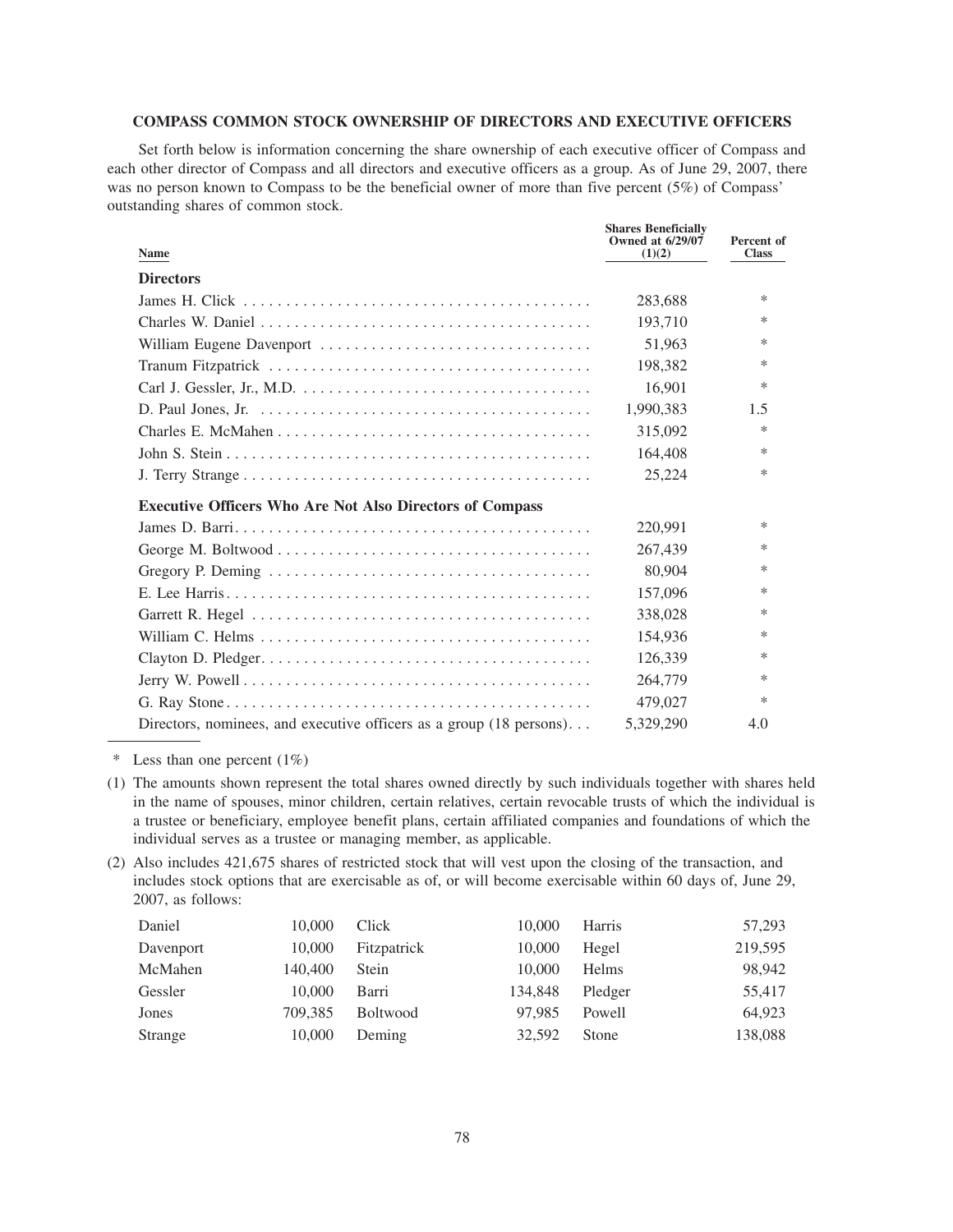# **COMPARISON OF YOUR RIGHTS AS A HOLDER OF COMPASS SHARES AND YOUR RIGHTS AS A POTENTIAL HOLDER OF BBVA ORDINARY SHARES OR BBVA ADSs**

BBVA is a company organized under the laws of the Kingdom of Spain and is governed by the Spanish Corporation Law. The rights of holders of BBVA ordinary shares are governed by Spanish law and by BBVA's bylaws. The rights of holders of BBVA ADSs are governed by New York law and the deposit agreement under which the BBVA ADSs are issued. Compass is a Delaware corporation and is governed by the Delaware General Corporation Law ("DGCL"). The rights of Compass stockholders are governed by Delaware law and by Compass' restated certificate of incorporation and amended and restated bylaws. Upon completion of the transaction to the extent you will become a shareholder of BBVA, your rights will be governed by Spanish law, BBVA's bylaws and the deposit agreement under which the BBVA ADSs are issued, if applicable. See "Description of BBVA Ordinary Shares" and "Description of BBVA American Depositary Shares" for more information about BBVA shares.

The following discussion of the material differences between the rights of BBVA shareholders and Compass stockholders is only a summary and does not purport to be a complete description of these differences. The following discussion is qualified in its entirety by reference to the Spanish Corporation Law and the DGCL, as well as the full text of the BBVA bylaws, which are filed as exhibits to the registration statement in which this document is included, and the Compass restated certificate of incorporation and the Compass amended and restated bylaws, copies of which are on file with the SEC. For information on how you can obtain copies of these documents, see "Where You Can Find More Information" on page 107.

# **COMPASS BBVA**

#### **CORPORATE GOVERNANCE**

Compass' restated certificate of incorporation, its amended and restated bylaws and the DGCL govern the rights of holders of Compass common stock.

BBVA's bylaws and the Spanish Corporation Law, as amended from time to time, govern the rights of holders of BBVA ordinary shares.

# **AUTHORIZED CAPITAL STOCK**

*Authorized Shares.* At June 22, 2007, the total number of authorized shares of Compass capital stock was 325 million shares, consisting of 300 million shares of Compass common stock, par value \$2.00 per share, and 25 million shares of Compass preferred stock, par value \$0.10 per share.

*Authorized shares.* At May 31, 2007, the capital stock of BBVA consisted of 3,551,969,121 shares, nominal value  $\epsilon$ 0.49 per share.

*Upon Completion of the Transaction.* The capital stock of BBVA is expected to consist of 3,747,969,121 shares, nominal value  $\epsilon$ 0.49 per share.

#### **VOTING RIGHTS; ACTION BY WRITTEN CONSENT**

*Voting Rights.* The holders of Compass common stock are entitled to one vote per share on all matters presented to stockholders

*Action by Written Consent.* Compass' restated certificate of incorporation permits stockholder action by unanimous written consent.

*Voting Rights.* Each BBVA ordinary share and, indirectly, each BBVA ADS, is entitled to one vote.

*Action by Written Consent.* BBVA's bylaws and the Spanish Corporation Law do not permit shareholder action without a meeting.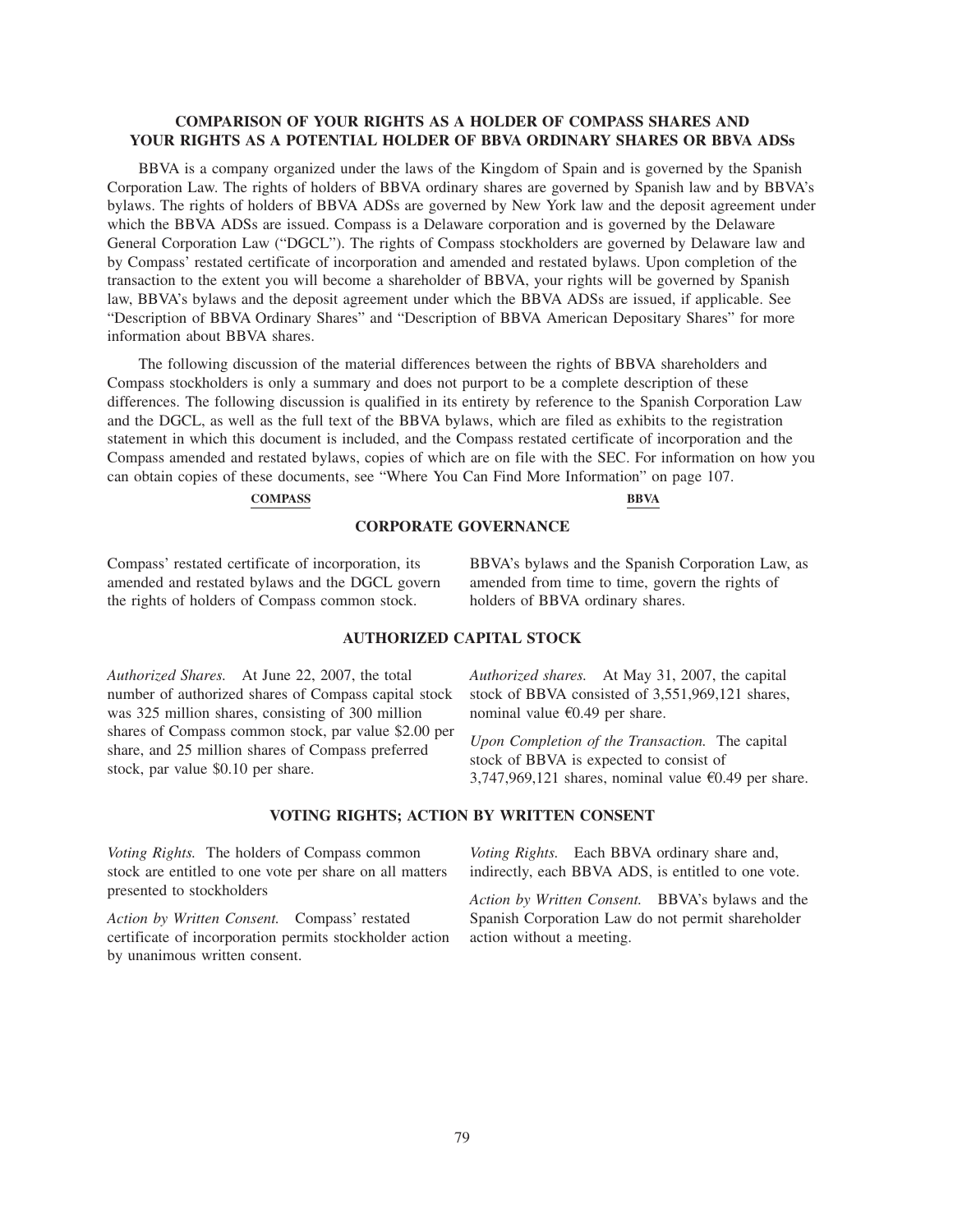## **AMENDMENT TO THE CERTIFICATE OF INCORPORATION**

Under Delaware law, amendments to a corporation's certificate of incorporation must be approved by a resolution of the board of directors declaring the advisability of the amendment, and by the affirmative vote of a majority of the outstanding shares entitled to vote. If an amendment would increase or decrease the number of authorized shares of such class, increase or decrease the par value of the shares of such class or alter or change the powers, preferences or other special rights of a class of outstanding shares so as to affect the class adversely, then a majority of shares of that class also must approve the amendment. Delaware law also permits a corporation to require in its certificate of incorporation a greater proportion of voting power to approve a specified amendment.

Compass' restated certificate of incorporation provides that amendment of the certificate's business combinations provisions (described below), as well as the provisions relating to the board of directors, the bylaws, and stockholder meetings and actions, will generally require the affirmative vote of

- (i) (a) 80% of the total number of directors of the board if there were no vacancies, and
	- (b) a majority of ''continuing directors" (directors who were members of the board prior to the time a person acquired more than 10% of the stock of Compass or a person designated as such by a majority of the then-continuing directors), and
- (ii) (a) holders of 80% or more of the outstanding voting shares, and
	- (b) holders of a majority of the outstanding voting shares that are not beneficially owned by a holder of 5% or more of Compass' voting shares or a person who is an affiliate of Compass and owned 5% or more of Compass' voting shares within the preceding 5 years (such a holder is referred to as a "related person").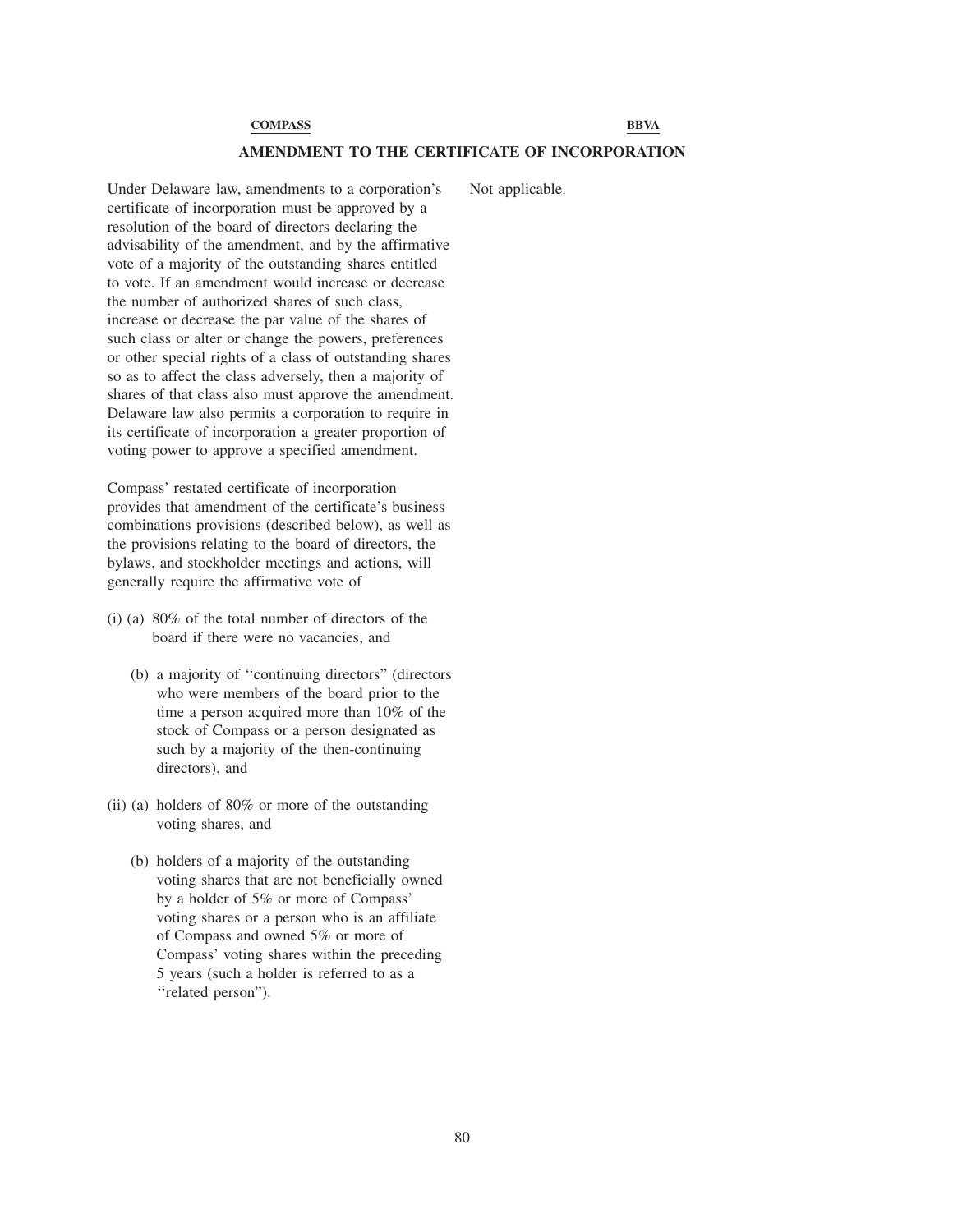In addition, amendment of the certificate's provision relating to a business combination with a related person (as defined above) requires the affirmative vote of holders of at least 95% of the outstanding voting shares and the affirmative vote of a majority of the outstanding voting shares that are not beneficially owned by a related person. This heightened voting requirement does not apply to any amendment that is recommended to stockholders by the favorable vote of not less than a majority of the continuing directors (as defined above).

## **AMENDMENT TO THE BYLAWS**

Compass' restated certificate of incorporation authorizes the Compass board to adopt, amend or repeal Compass' bylaws at any regular or special meeting solely upon the affirmative vote of both 80% of the board and a majority of the continuing directors (as defined above). Compass' bylaws may also be repealed, altered, amended or new bylaws adopted by the 80% of the outstanding voting shares or by a majority of the outstanding voting shares that are not beneficially owned by a related person.

BBVA's bylaws may be altered, amended, added to or repealed by a resolution duly adopted by a majority at a general shareholders' meeting, subject to certain quorum and voting requirements established by BBVA's bylaws and the Spanish Corporation Law.

#### **RIGHT TO DIVIDENDS**

Holders of Compass common stock are entitled to receive dividends ratably when, as and if declared by the Compass board of directors from assets legally available for payment of dividends, after payment of all dividends on preferred stock, if any is outstanding. BBVA shareholders have the right to participate in any dividend payment in proportion to the paid-in capital corresponding to their BBVA ordinary shares.

# **APPRAISAL RIGHTS**

Delaware law provides stockholders of a corporation involved in a merger the right to a judicial appraisal of their shares and to receive payment of the fair value of their stock so appraised in some mergers. However, appraisal rights are not available to holders of stock:

- listed on a national securities exchange;
- designated as a national market system security on an interdealer quotation system operated by the National Association of Securities Dealers, Inc.; or
- held of record by more than 2,000 stockholders;

Under Spanish law, under very limited circumstances (such as a change in the corporate purpose or the transfer of the corporate domicile to another country), shareholders that have not voted in favor of the corresponding resolution will have the right to separate from the company and to receive the value of their shares which, in the event of listed companies, will be an amount equal to the average quotation for the last quarter.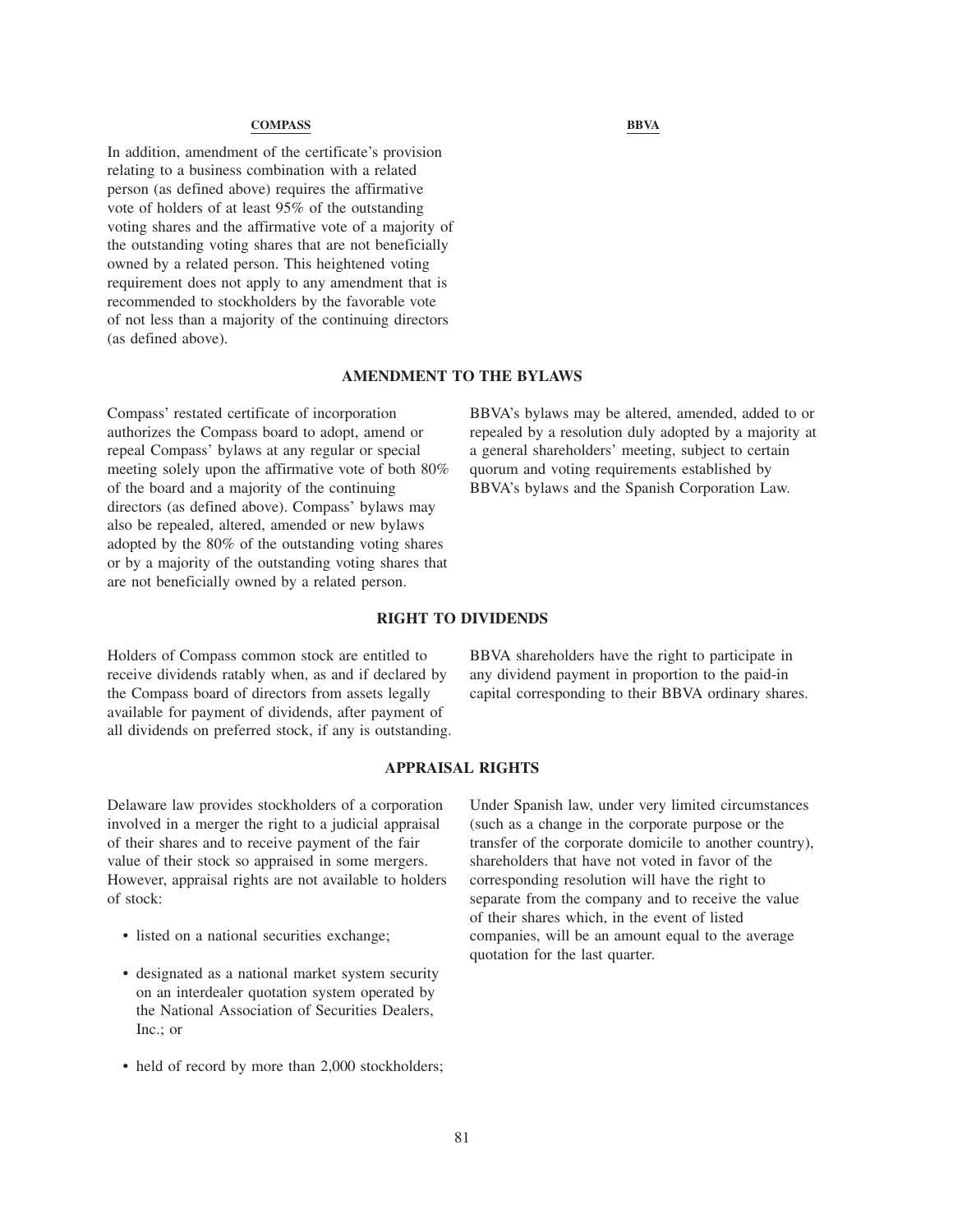unless holders of such stock are required to accept in the merger anything other than any combination of:

- shares of stock or depositary receipts of the surviving corporation in the merger;
- shares of stock or depositary receipts of another corporation that, at the effective date of the merger, will be
	- (i) listed on a national securities exchange,
	- (ii) designated as a national market system security on an interdealer quotation system operated by the National Association of Securities Dealers, Inc., or
	- (iii) held of record by more than 2,000 holders; or
- cash in lieu of fractional shares of the stock or depositary receipts received.

In addition, appraisal rights are not available to the holders of stock of the surviving corporation in the merger, if the merger does not require the approval of the stockholders of that corporation.

# **PREEMPTIVE RIGHTS**

The holders of Compass common stock do not have preemptive rights to subscribe for a proportionate share of any additional securities issued by Compass before such securities are offered to others.

Pursuant to the Spanish Corporation Law, any shareholder has, except in certain circumstances, a general preemptive right to subscribe for new shares in a capital increase in proportion to the number of shares it holds. These preemptive rights may be abolished under certain circumstances by a resolution passed at the shareholders' meeting.

# **ATTENDANCE AND VOTING AT MEETINGS OF STOCKHOLDERS**

Every stockholder of record as of the applicable record date has the right to notice of and to vote, in person or by proxy, at any stockholders' meeting.

BBVA shareholders have the right to attend and vote at shareholders' meetings if they hold 500 or more BBVA ordinary shares duly registered in the bookentry record of BBVA ordinary shares at least five days prior to the day on which a general shareholders' meeting is scheduled to be held.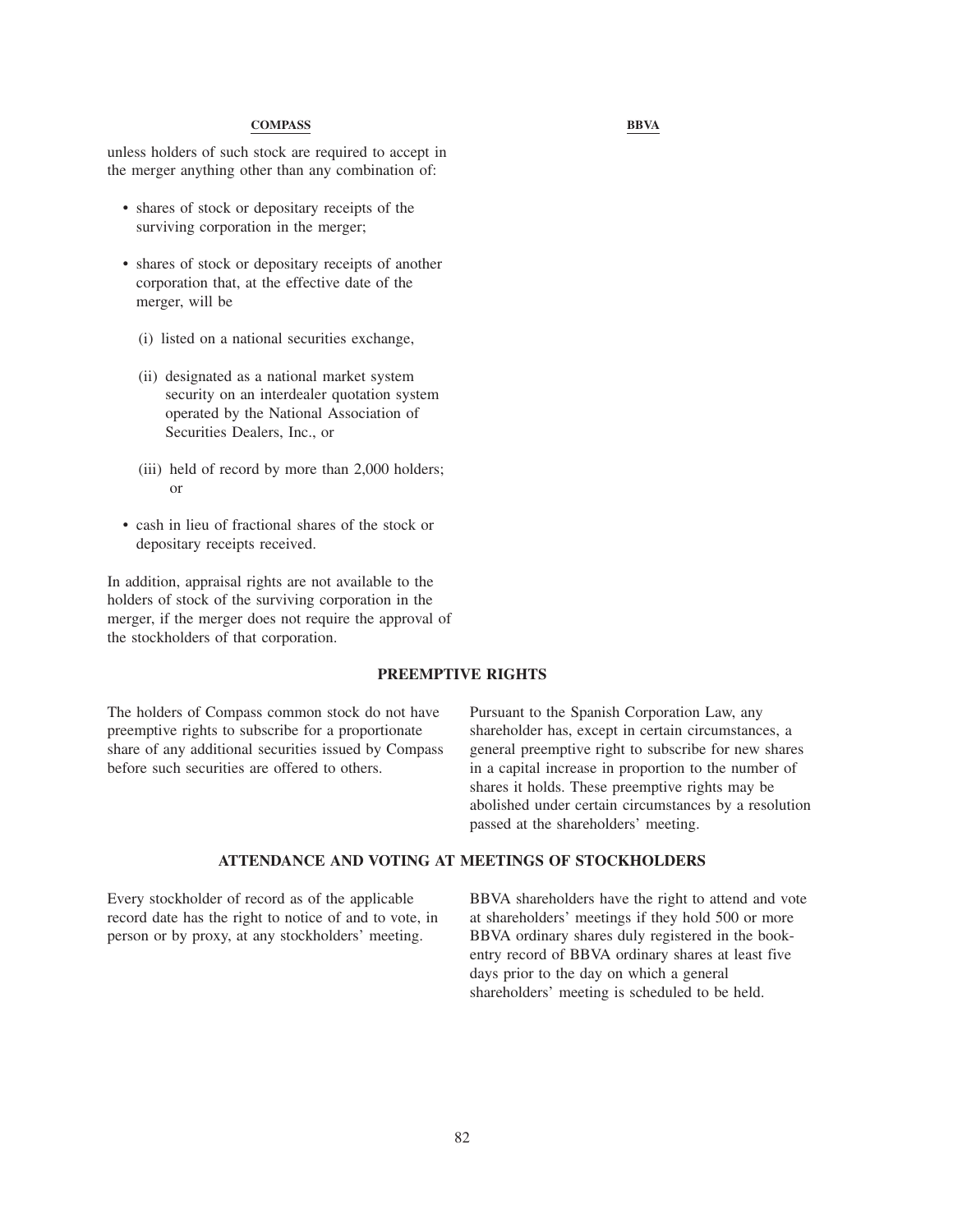# **SPECIAL MEETINGS OF STOCKHOLDERS**

Special meetings of stockholders may be called only by the chairman of the board of directors or if requested by 80% of the board of directors.

Extraordinary general shareholders' meetings of BBVA may be called from time to time by the BBVA board of directors at its discretion. The BBVA board of directors will call an extraordinary general shareholders' meeting if requested to do so by BBVA shareholders representing at least five per cent of BBVA share capital.

Shareholders representing at least five percent of BBVA share capital have the right to request that the board of directors call an extraordinary general shareholders' meeting to vote on any matters indicated in such request.

## **STOCKHOLDER PROPOSALS AND NOMINATIONS**

Compass' restated certificate of incorporation and bylaws establish procedures that shareholders must follow to nominate persons for election to the Compass board of directors. The stockholder making the nomination must deliver notice to Compass' secretary between 14 and 60 days before the meeting of the stockholders called to elect directors. However, if less than 21 days' notice is given of the meeting date, that notice by the stockholder must be delivered by the tenth day after the day on which notice of the meeting was mailed to stockholders. The notice must set forth certain information about the person to be nominated similar to information required for disclosure in proxy solicitations for director election pursuant to Exchange Act Regulation 14A.

For five days immediately following notice of a general shareholders' meeting, shareholders representing at least five percent of BBVA share capital will have the right to request the inclusion of additional matters on the agenda of such meeting.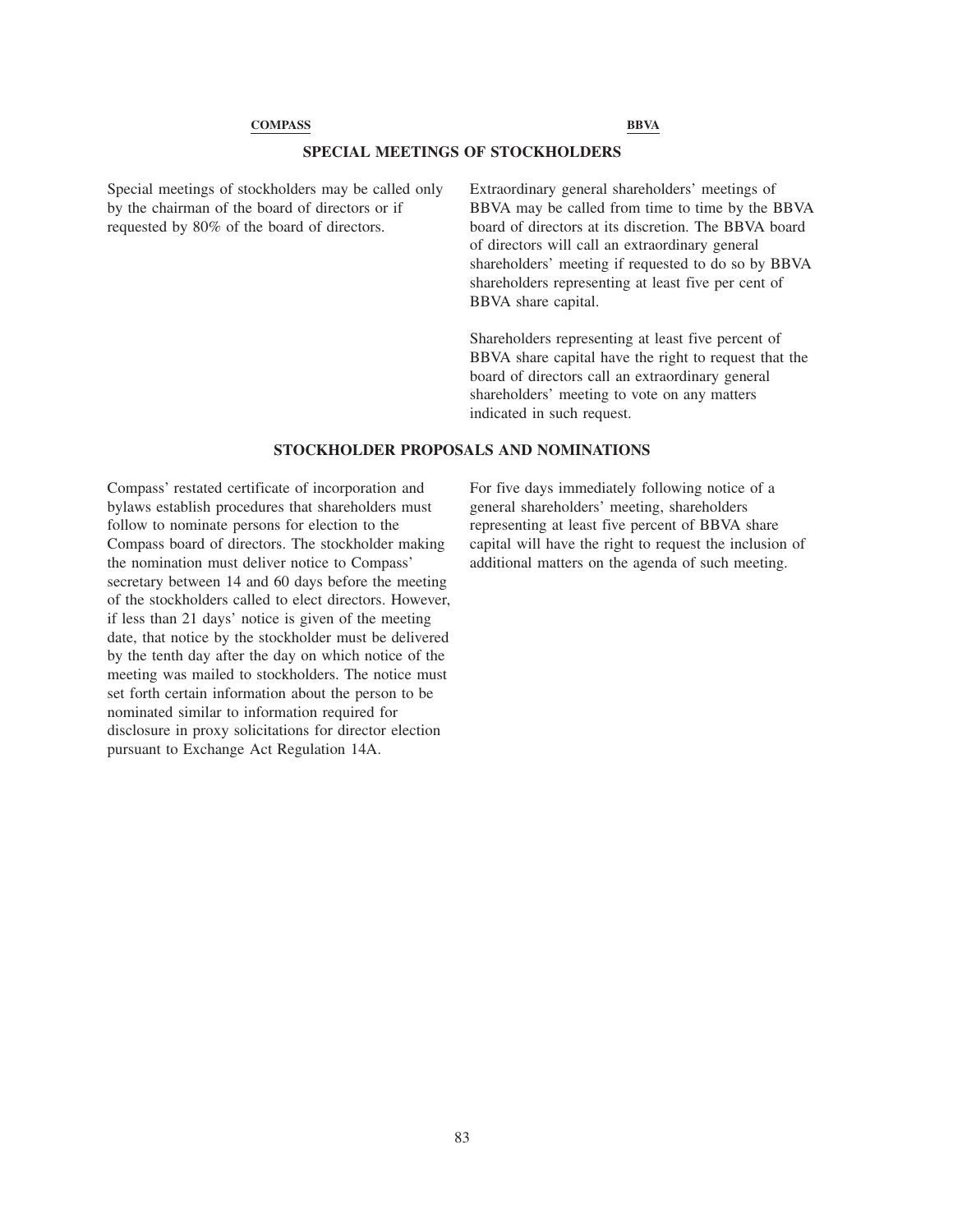# **SHAREHOLDER SUITS**

Under Delaware law, stockholders may bring derivative actions on behalf of the corporation to enforce the rights of the corporation. Prior to bringing an action, a stockholder plaintiff is required to make a demand on the directors of the corporation to assert the claim, unless it is able to show that making such a demand would be futile. In order to maintain a derivative suit, a person must have been a stockholder at the time of the transaction that is the subject of the suit and must also generally maintain its status as a stockholder throughout the duration of the suit.

In certain circumstances, class action lawsuits are available to stockholders.

Corporate action for liability (*acción social de responsabilidad*) against directors of a company will usually be brought by the company itself if shareholders of the company pass a resolution to that effect at a shareholders' meeting. Such a resolution may be presented and voted on even if it not on the agenda.

Under the Spanish Corporation Law, however, shareholders representing at least five percent of the share capital of the company may jointly initiate a corporate action for liability against one or more directors to recover any damages incurred by the company as a result of the directors' liability. Such corporate action may only be brought by shareholders if:

- the directors of the company do not call a shareholders' meeting to vote on the matter as requested by shareholders;
- the company does not initiate a corporate action for liability within one month of the shareholders' meeting that approved such action; or
- a resolution against instituting a corporate action for liability is passed at a shareholders' meeting.

Class action suits are not available under Spanish law to shareholders pursuing claims against the directors of a company. Under the Spanish Corporation Law, each shareholder may only take individual action against the directors for damages caused by directors' acts that directly and negatively affect the shareholder's interests (*acción individual de responsabilidad*).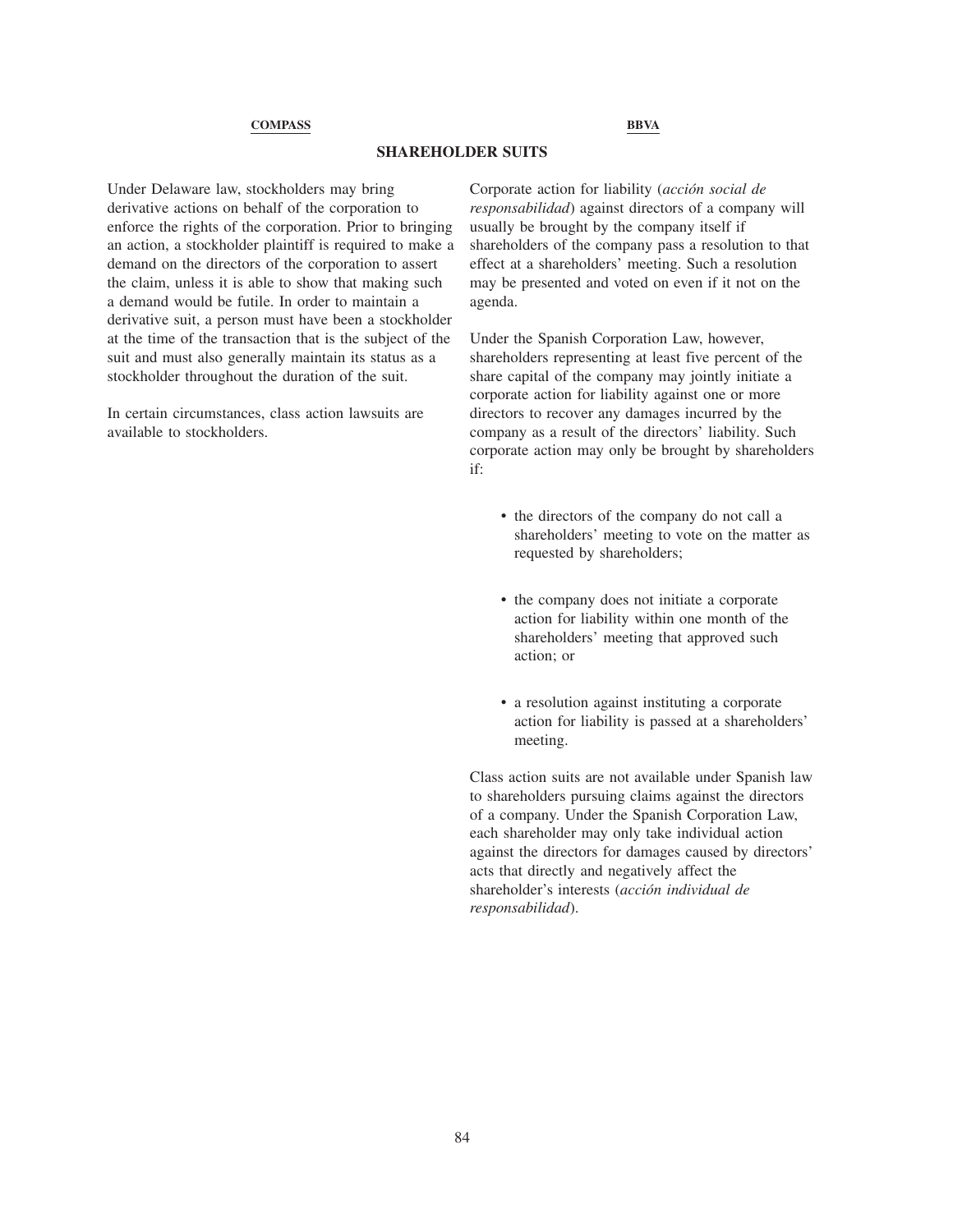# **RIGHTS OF INSPECTION**

Under Delaware law, stockholders have the right to inspect during normal business hours the corporation's stock ledger, a list of the corporation's stockholders, and other books and records of the corporation, after making a written demand stating their purpose so long as the purpose is reasonably related to the person's interest as a stockholder.

Shareholders do not have the right to inspect the books and records of the company under the Spanish Corporation Law or BBVA's bylaws.

No later than seven days before a shareholders' meeting, shareholders have the right to request any information or clarification from, or submit any written question to, the board of directors about matters on the agenda of the shareholders' meeting.

Shareholders may also request further information or clarification from, or submit any written questions to, the board of directors regarding public information that BBVA furnished to the CNMV since the last shareholders' meeting. Directors must respond to any requests by the day of the shareholders' meeting.

During the shareholders' meeting, shareholders may verbally request any information or clarification regarding matters on the agenda. If the request cannot be responded to immediately, directors must provide the requested information or clarification in writing within 7 days of the shareholders' meeting.

Notwithstanding the above, directors will not be obliged to provide information requested if the chairman of the board of directors determines that making the information public is detrimental to BBVA's best interests. Information may not be withheld for any reason, however, if the request for information is supported by shareholders representing at least one fourth of BBVA's share capital.

Shareholders do not have the right to inspect the shareholder list of the company under the Spanish Corporation Law or BBVA's bylaws.

Information on significant shareholdings is public information under Spanish law and may be found on the CNMV's website.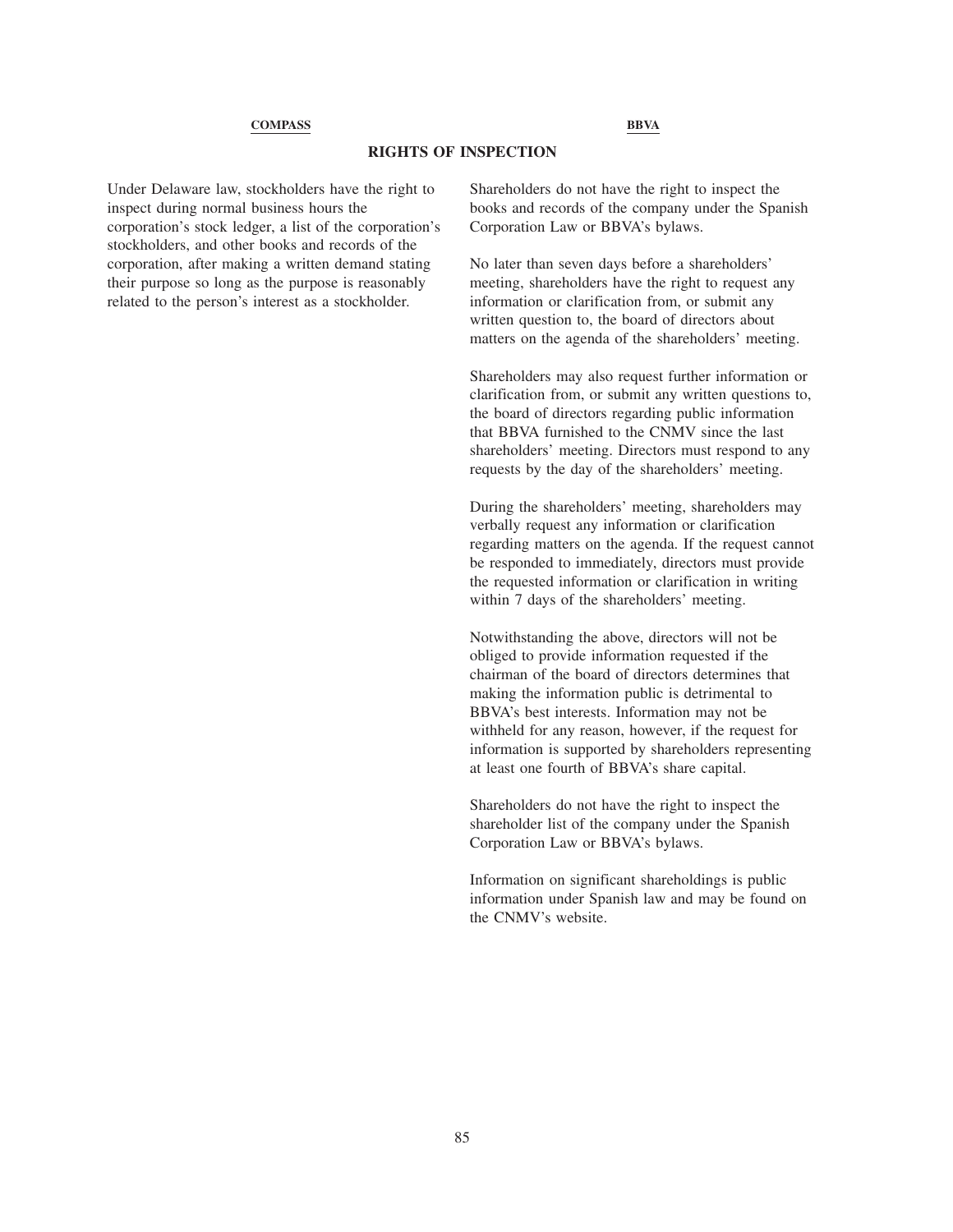# **BOARD OF DIRECTORS**

## **Size and Classification of Board of Directors**

The Compass board of directors currently has nine directors. Compass' restated certificate of incorporation provides for a classified board of directors, dividing the Compass board of directors into three classes, with one class elected each year and with each director elected for a term of three years. Currently, three directors serve as Class I directors, three directors serve as Class II directors, and three directors serve as Class III directors.

The BBVA board of directors currently consists of 14 directors. BBVA's bylaws provide that the number of directors will not be fewer than nine nor more than 16. Each director is elected for a five-year term.

#### **Election**

Delaware law provides that, unless the certificate of incorporation or the bylaws specify otherwise, a corporation's directors are elected by a plurality of the votes of the shares present in person or represented by proxy at the meeting and entitled to vote on the election of directors. Each Compass share carries one vote per director to be elected. Holders of Compass common stock are not entitled to cumulate their votes in the election of directors.

Directors are appointed by a majority vote at a shareholders' meeting. Each BBVA ordinary share entitles the shareholder to one vote regarding the election of directors.

In the event of a vacancy on the BBVA board of directors, shareholders who voluntarily aggregate their BBVA ordinary shares, so that the aggregate number of BBVA ordinary shares they hold is equal to or greater than the result of dividing the total BBVA capital stock by the number of directors on the BBVA board of directors, have the right to appoint a corresponding proportion of directors (rounded downward to the nearest whole number) to the board of directors. Shareholders who exercise this right may not vote on the appointment of other members of the BBVA board of directors.

# **Removal**

Compass' restated certificate of incorporation provides that the directors are classified and elected for staggered terms, and any removal must be for cause by the holders of 80% or more of voting shares and by a majority of the outstanding voting shares that are not beneficially owned by a related person (as defined above).

Directors may be removed by adoption of a shareholders' resolution by majority vote at the ordinary or an extraordinary general shareholders' meeting at any time.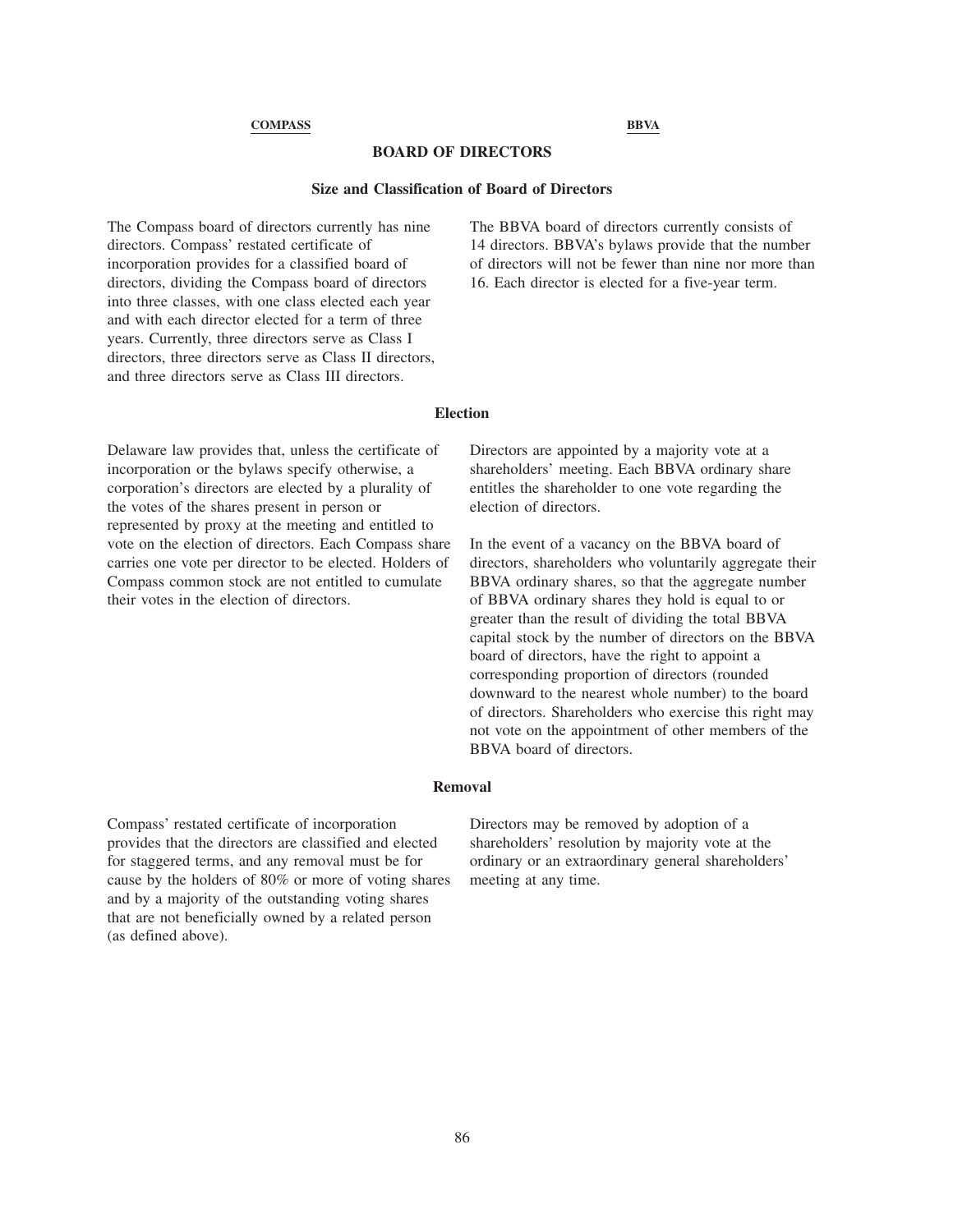# **Vacancies**

Compass' restated certificate of incorporation provides that any vacancies in the board of directors for any reason may be filled only by the board of directors, acting by vote of 80% of the directors then in office, although less than a quorum, and any directors so chosen shall hold office until the next election of the class for which such directors shall have been chosen and until their successors shall be elected and qualified.

In general, directors are appointed by shareholders at a general shareholders' meeting, but the board of directors may, by majority vote, temporarily appoint a shareholder as a director to fill a vacancy on the board of directors until such appointment is submitted for approval by the shareholders at the next general shareholders' meeting.

## **Director Liability and Indemnification**

Compass' restated certificate of incorporation provides that no director will be personally liable to the corporation or its stockholders for monetary damages for any breach of fiduciary duty, except for breaches of the director's duty of loyalty to the corporation or its stockholders, acts or omissions not in good faith or involving intentional misconduct or a knowing violation of law, willful or negligent violation of provisions of the DGCL governing payment of dividends and stock purchases or redemptions, or any transaction from which the director derived an improper personal benefit.

Compass' bylaws authorize indemnification of officers, directors and others to the fullest extent permitted by Delaware law.

Directors are liable to BBVA, BBVA shareholders and creditors of BBVA for any damage that they may cause by acts or omissions that violate law or BBVA's bylaws, or for acts performed in breach of the duties inherent in the discharge of their office.

#### **ANTI-TAKEOVER PROVISIONS**

## **Business Combinations**

Not applicable.

Delaware has enacted anti-takeover legislation restricting the ability of publicly held Delaware corporations from engaging in a ''business combination" with an ''interested stockholder," as those terms are defined in that section, for a period of three years after the date of the transaction in which the stockholder became an interested stockholder, unless the transaction was approved by the board prior to the time the stockholder became an interested stockholder, the transaction in question resulted in the interested stockholder's owning at least 85% of the corporation's voting stock (subject to certain adjustments), or the business combination is approved by the board of directors and the holders of at least 662 ⁄3% of the outstanding voting stock not held by the interested stockholder. Compass has opted out of this provision.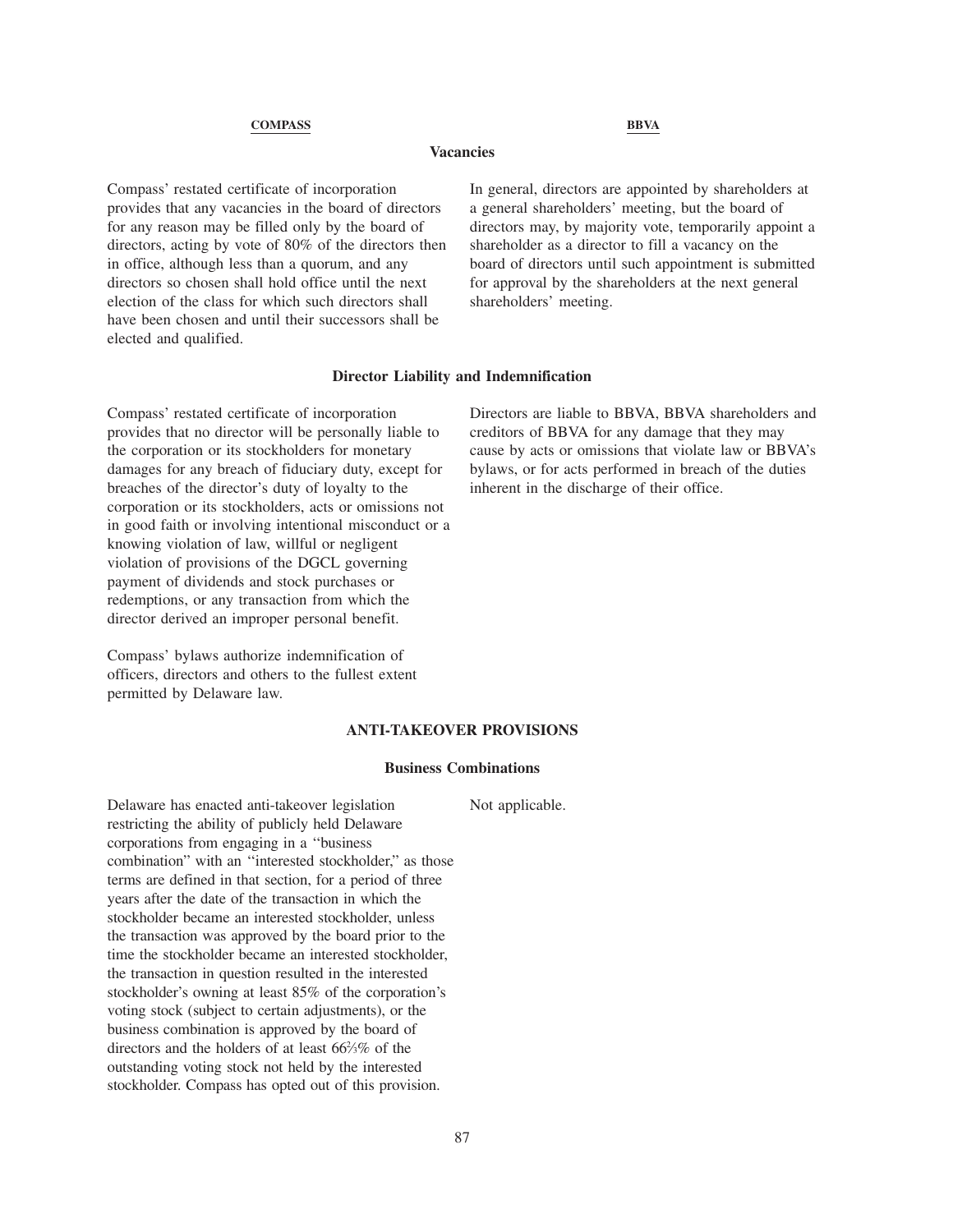Compass' restated certificate of incorporation provides for heightened voting requirement, with certain exceptions, for business combinations with a related person. Approval of such a business combination requires the affirmative vote of an 80% or 95% supermajority of the outstanding voting shares (depending on the circumstances of the transaction) and the approval of holders of a majority of the outstanding voting shares that are not beneficially owned by a related person. The heightened voting requirement does not apply to either (a) combinations approved by 80% of the total number of directors that Compass would have if there were no board vacancies, or (b) business combinations that meet certain criteria regarding consideration value and form and other procedural requirements.

# **Mandatory Tender Offer**

Not applicable. Spanish law requires that an investor seeking to spanish law requires that an investor seeking to acquire a significant holding in a listed company (including certain cases where the appointment of a given number of directors is sought) must first make a tender offer to all shareholders of the company on the same terms and conditions.

> A tender offer for at least 10% of the capital stock of the company must be made when an investor seeks:

- to acquire more than 25% but less than 50% of the company;
- to acquire less than 25% of the company, but with the intention of appointing more than onethird but less than one-half plus one of the directors; or
- to acquire 6% or more of the company in a 12-month period, provided that the investor already owns between 25% and 50% of the company.

A tender offer for all the capital stock of the company must be made when an investor seeks:

- to acquire a stake of 50% or more of the company; or
- to acquire less than 50% of the company, but with the intention of appointing more than half of the directors.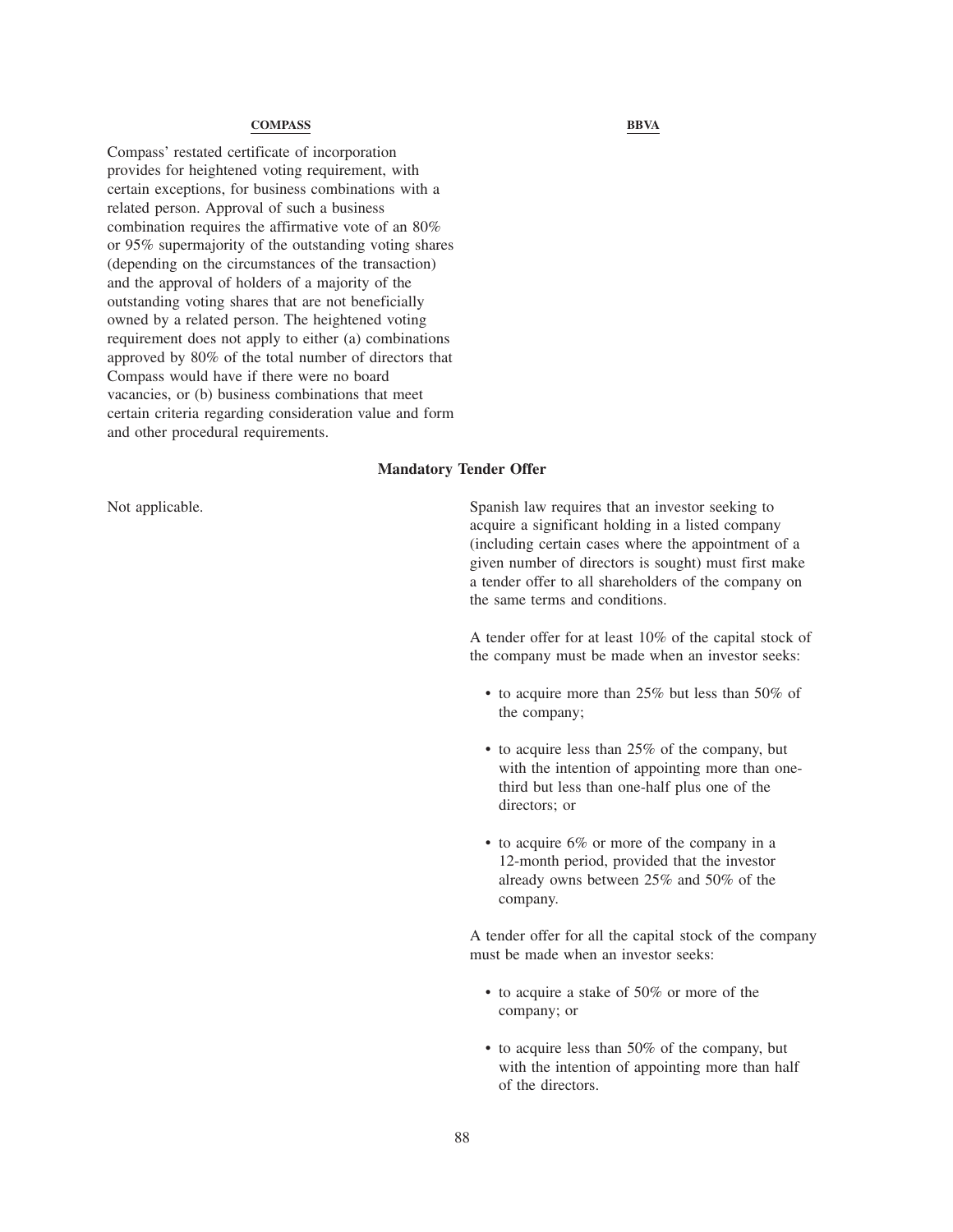Beginning on August 13, 2007, Law 6/2007 will materially amend the current tender offer rules in Spain. Under the new regime, anyone who directly or indirectly acquires 30% or more of the voting capital of a listed company, or a smaller stake but appoints more than half of the directors, will have to make a tender offer for all the shares of the company at a fair price. The price will be considered fair if it is at least equal to the highest price that would have been paid by the party obliged to make the offer or by persons acting in concert during a certain period of time before the offer. The new legal regime must be developed by a royal decree that has not yet been enacted.

# **DUTIES OF DIRECTORS**

The board of directors is responsible for managing the business and affairs of a corporation under Delaware law. In discharging that responsibility, directors of Delaware corporations owe a duty of care and a duty of loyalty to the corporation, as well as to its stockholders. The Delaware courts have made clear that directors are required to exercise an informed business judgment in the performance of their duties. To do so, directors must have informed themselves of all material information reasonably available to them.

BBVA directors must carry out the duties associated with their positions on the board of directors and in the board committees that they sit on, in accordance with the Spanish Corporation Law, BBVA's bylaws, BBVA's regulations on corporate governance and any resolutions adopted by BBVA's administrative bodies.

The Spanish Corporation Law establishes a number of duties for directors, including that:

- Directors shall discharge their office with the diligence of an orderly trader and of a loyal representative.
- Each director must diligently report the conduct of the business of the company.
- Directors must fulfill the duties imposed by statute and BBVA's bylaws with faithfulness to the corporate interest, understood as the interests of the company.
- Directors shall refrain from using the name of the company or to avail themselves of their status as directors of the company to perform transactions on their own behalf or on the behalf of persons affiliated with them.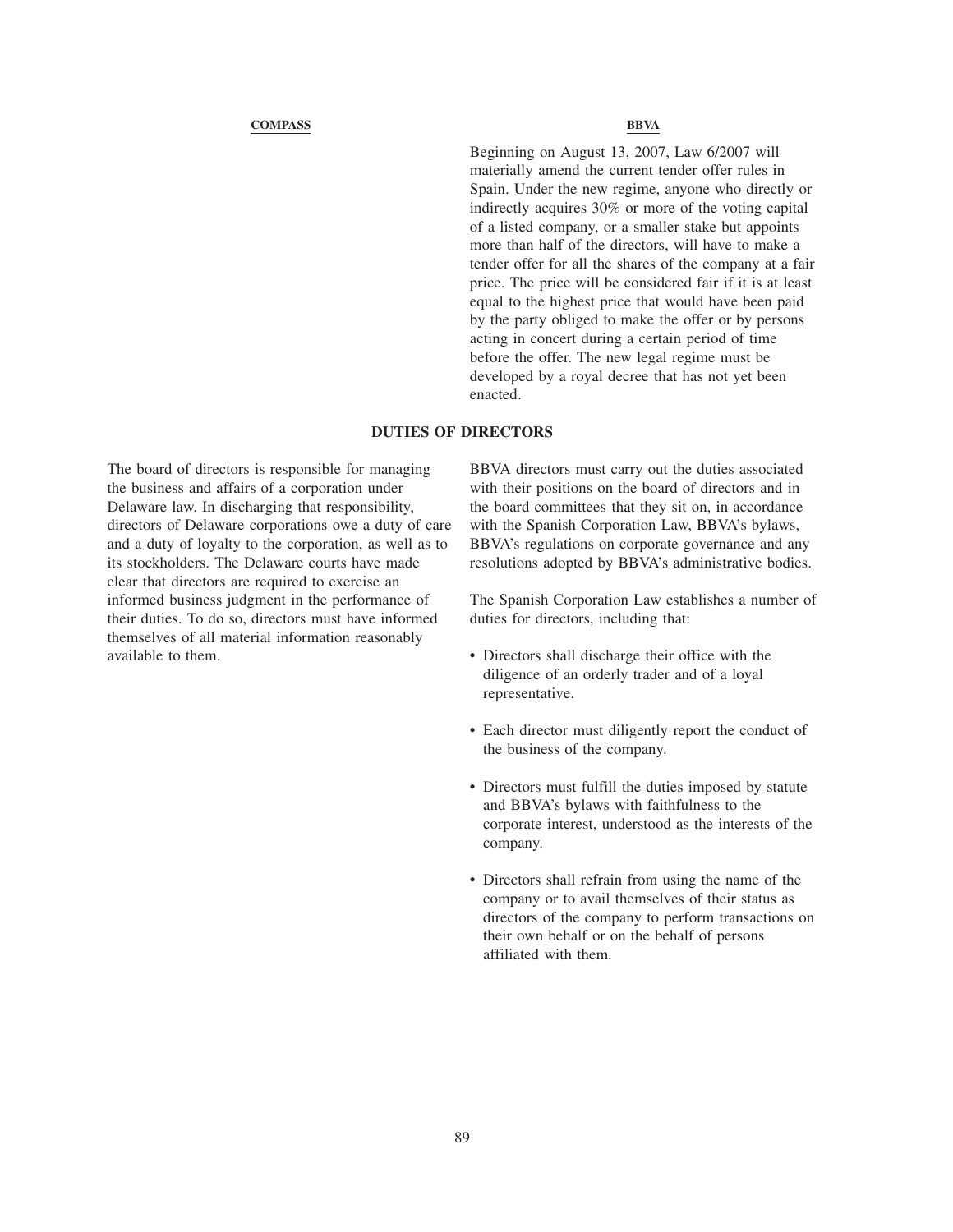- No director may enter into, for his own benefit or for the benefit of persons affiliated with him, any investments or transactions related to the assets of the company of which he may have become aware in the discharge of his duties, where the investment or the transaction was offered to the company or the company has an interest in it, unless the company has rejected the transaction or investment without any influence exerted by the director in question.
- Directors must report to the board of directors any potential direct or indirect conflict of interest they may have with the company. In the event of a conflict of interest, the directors with such conflict shall refrain from participating in the transaction to which such conflict relates. In any case, instances of conflict of interest of directors of the company must be stated in the annual report of the company.
- Directors must report (i) any shareholding they hold in companies performing activities that are the same, similar or supplementary to those comprising the corporate purpose of the company in which they are directors as well as the offices they hold or duties they discharge in such companies and (ii) any activities they perform on their own behalf or on behalf of a third party that are the same, similar or supplementary to those comprising the corporate purpose of the company in which they are directors.
- Directors must not divulge confidential information of the company and are obligated to keep in confidence any information, data, reports or background details that they receive in their capacity as directors, even after they no longer hold their positions. Directors may not disclose such information to third parties or where it might have adverse consequences to the interest of the company. Directors may, however, communicate or disclose such items when permitted to do so by Spanish law or when they are required to disclose such items to the supervisory authorities, so long as such items are disclosed according to the procedures set out by the relevant law or authorities.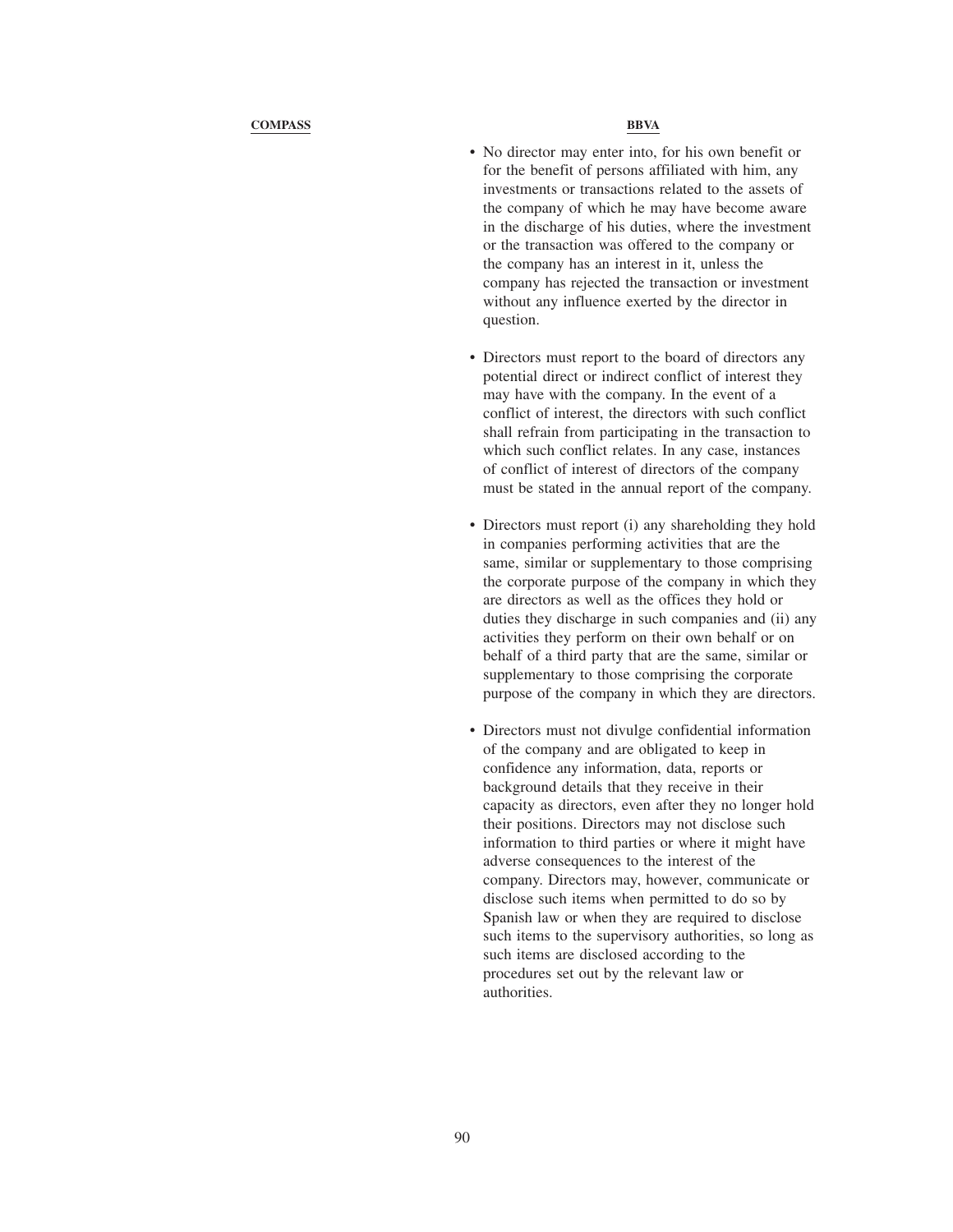# **BBVA ADS PRE-RELEASE; VOTING OF BBVA ADSs; AMENDMENT OF DEPOSIT AGREEMENT**

Not applicable. *BBVA ADS Pre-Release.* In certain circumstances, the depositary may issue BBVA ADSs before the deposit of BBVA ordinary shares.

> *Voting of BBVA ADSs.* If the BBVA ADS holders do not instruct the depositary to vote the underlying shares, a proxy will be given to a board designee unless the board informs the depositary that:

- the board does not want that proxy to be given;
- substantial opposition exists to the matter at hand; or
- the matter at hand materially affects the rights of BBVA's shareholders.

*Amendment of Deposit Agreement.* An amendment that increases certain charges or otherwise prejudices substantial existing rights of holders will not become effective until three months after notice of the amendment.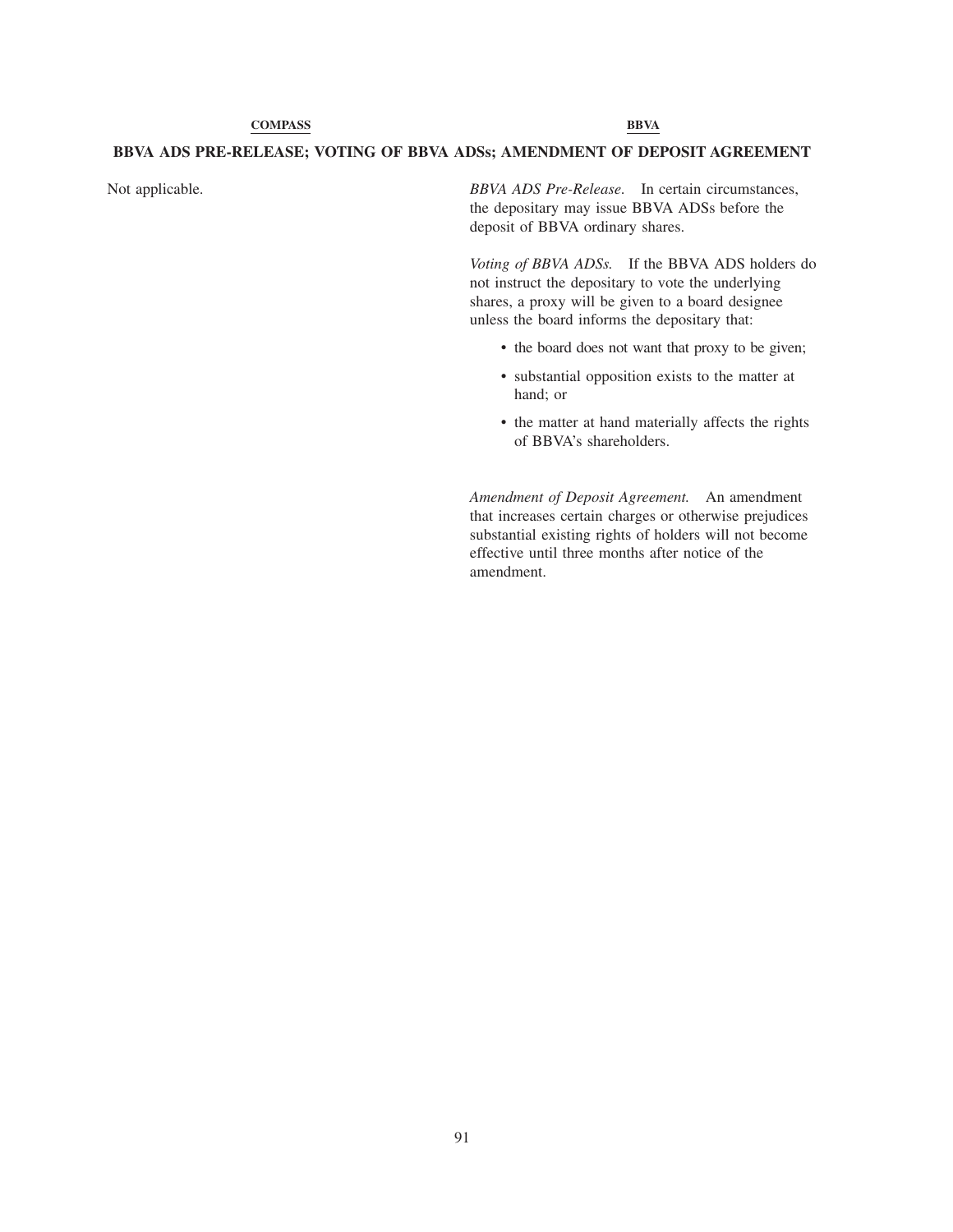# **DESCRIPTION OF BBVA ORDINARY SHARES**

The following summary describes all material considerations concerning the capital stock of BBVA and briefly describes all material provisions of BBVA's bylaws (*estatutos*) and Spanish law. Copies of BBVA's bylaws are incorporated by reference and will be furnished to Compass stockholders upon request.

## **General**

The issued share capital of BBVA as of May 31, 2007 was  $\epsilon$ 1,740,464,869.29 represented by 3,551,969,121 BBVA ordinary shares, with a nominal value per BBVA ordinary share of  $\epsilon$ 0.49. Non-residents of Spain may hold and vote shares subject to the restrictions set forth below.

# **Attendance and Voting at Shareholders' Meetings**

Each BBVA ordinary share entitles the shareholder to one vote. Any BBVA ordinary share may be voted by written proxy. Proxies may be given only to another shareholder. Proxies are valid only for a general shareholders' meeting. A single shareholder may not be represented at a general shareholders' meeting by more than one shareholder.

*Shareholders' meetings.* Pursuant to the BBVA's bylaws and to the Spanish Corporation Law, general meetings of shareholders of BBVA may be ordinary or extraordinary.

Ordinary general shareholders' meetings must take place within the first six months of each fiscal year on a date fixed by the board of directors. Extraordinary general shareholders' meetings may be called from time to time by the BBVA board of directors at its discretion. The BBVA board of directors must call extraordinary general shareholders' meetings if so requested by shareholders representing at least five per cent of BBVA share capital.

At ordinary general shareholders' meetings, shareholders are requested to approve the BBVA board of directors' management of BBVA for the previous fiscal year, the annual accounts of the previous fiscal year and the application of the net income or loss. All other matters may be addressed at extraordinary general shareholders' meetings called for such purpose. Such other matters can also be voted in ordinary general shareholders' meetings if such items are included on the agenda.

A universal shareholders' meeting, at which 100% of the share capital is present or duly represented, is considered valid even if no notice of such meeting was given, and, with unanimous agreement, shareholders may consider any matter at such a meeting.

*Convening notice.* Notices of all BBVA general shareholders' meetings must be published in the Official Gazette of the Commercial Registry (*Boletín Oficial del Registro Mercantil*) and in a widely circulated newspaper in Vizcaya, the Spanish province where the registered office of BBVA is located, at least one month prior to the date of the meeting. The notice must indicate the date of the meeting on the first call and all the matters to be considered at the meeting, along with other information required by the Spanish Corporation Law. The notice may also include the date on which the meeting should be held on the second call. At least twenty-four hours should be allowed to elapse between the first call and the second call.

*Place of Meeting.* General meetings must be held in Bilbao, Spain, where BBVA has its registered office, on the date indicated in the convening notice.

*Right of attendance.* The owners of five hundred or more BBVA ordinary shares which are duly registered in the book-entry record for BBVA ordinary shares at least five days prior to the general shareholders' meeting are entitled to attend. The holders of fewer than five hundred BBVA ordinary shares may aggregate their shares by proxy to represent at least five hundred BBVA ordinary shares and appoint a member of the group as their representative at the meeting.

*Quorums.* Under BBVA's bylaws and the Spanish Corporation Law, general shareholders' meeting shall be duly constituted on the first call if BBVA shareholders holding at least 25% of the share capital are present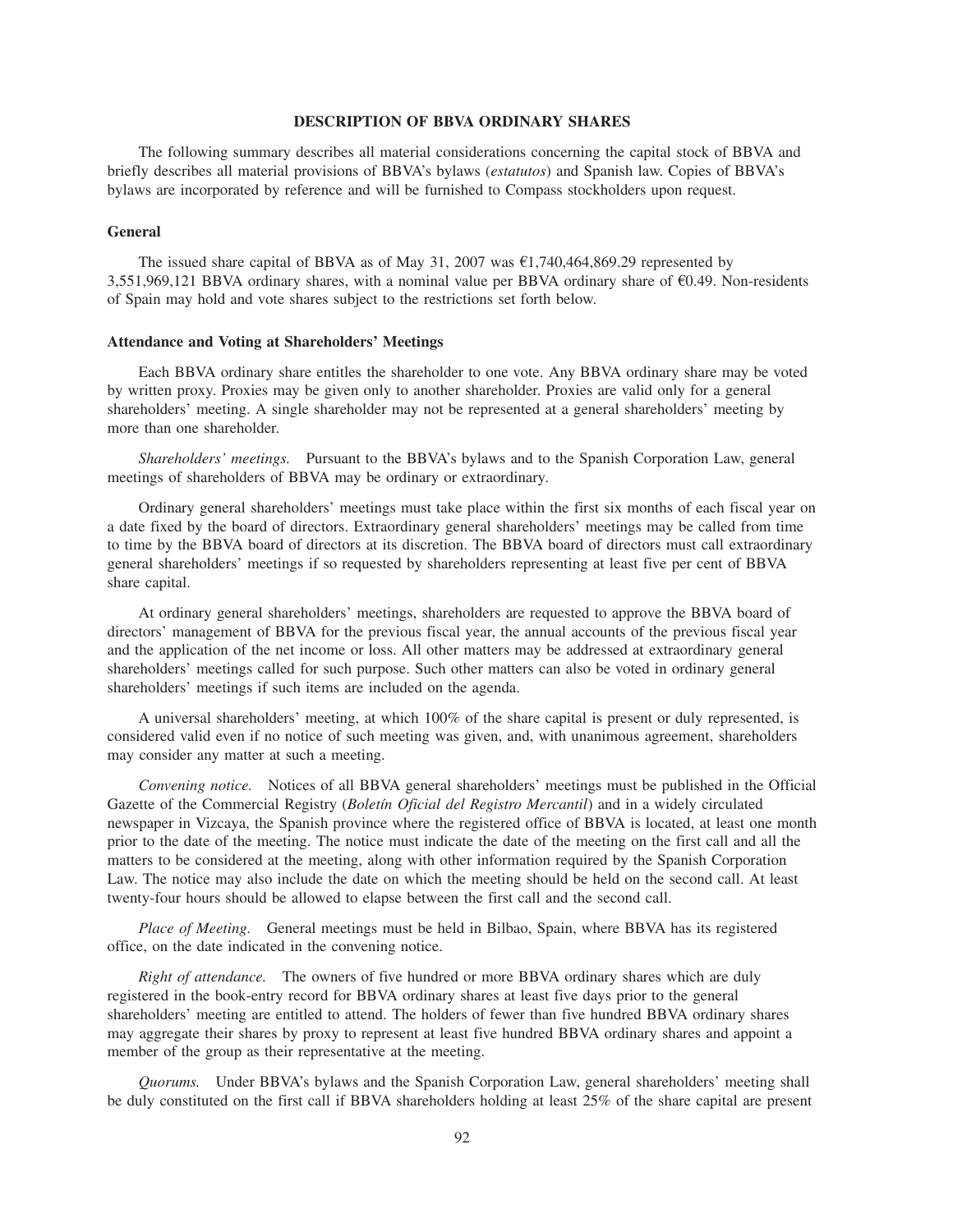or represented by proxy. On the second call of a general shareholders' meeting, there is no quorum requirement.

Notwithstanding the above, certain special events require a quorum of shareholders, present or represented by proxy, holding at least 50% of the share capital on first call of the general shareholders' meeting and no less than 25% of the share capital on the second call of the general shareholders' meeting. Those special events are: (i) issuance of bonds; (ii) increase or decrease in capital; (iii) mergers or partial spin-offs; and (iv) in general, any modification of the bylaws. If at the second call of the general shareholders' meeting the shareholders present or represented by proxy constitute less than 50% of the share capital, resolutions regarding such matters will be adopted with the approval of two-thirds of the share capital present or represented by proxy at such meeting.

BBVA's bylaws also require the presence, in person or represented by proxy, of two-thirds of the share capital on first call or 60% of the share capital on the second call, at general shareholders meetings in order to adopt resolutions that regard: (i) amendment of the corporate purpose; (ii) transformation of BBVA's legal status; (iii) total spin-off; (iv) dissolution of BBVA; and (v) amendment of the second paragraph of article 25 of BBVA's bylaws, which establish this stricter quorum requirement.

*Adoption of resolutions.* Subject to the higher vote requirements described in the previous paragraphs, adoption of resolutions requires a majority vote at the general shareholders' meeting.

Validly adopted resolutions are binding on all the shareholders, including those who were absent, dissented or abstained from voting.

Any resolution adopted at the general shareholders' meeting that is contrary to Spanish law can be contested by any shareholder. Resolutions adopted at the general shareholders' meeting that are contrary to BBVA's bylaws, or that are harmful to BBVA's interests and to the benefit of one or more shareholders or third parties, can be contested by the shareholders who attend the meeting and record their opposition to the resolution in the minutes of the meeting, by shareholders who were absent or by shareholders unlawfully prevented from voting at the meeting.

Under the Spanish Corporation Law, in the event of a vacancy on the BBVA board of directors, shareholders who voluntarily aggregate their BBVA ordinary shares, so that the aggregate number of BBVA shares they hold is equal to or greater than the result of dividing the total capital stock by the number of directors on the BBVA board of directors, have the right to appoint a corresponding proportion of the directors (rounded downward to the nearest whole number) to the board of directors. Shareholders who exercise this right may not vote on the appointment of other directors to the BBVA board of directors.

## **Preemptive Rights**

Pursuant to the Spanish Corporation Law, shareholders and holders of convertible bonds have preemptive rights to subscribe for any new BBVA shares (except where the new BBVA ordinary shares are issued pursuant to the conversion of convertible bonds to shares, the absorption of another company, or the acquisition of part of the net assets of another company by means of a spin-off) and for bonds issued which are convertible into BBVA shares. These preemptive rights may be abolished in certain circumstances by shareholder vote in accordance with Article 159 of the Spanish Corporation Law.

# **Form and Transfer**

BBVA ordinary shares are in book-entry form and are indivisible. Joint holders must nominate one person to exercise their rights as shareholders, though joint holders are jointly and severally liable for all obligations arising from their status as shareholders. IBERCLEAR, which manages the clearance and settlement system of the Spanish Stock Exchanges, maintains the central registry of BBVA ordinary shares reflecting the number of BBVA ordinary shares held by each of its participant entities (*entidades participantes*) as well as the number of such shares held by beneficial owners. Each participant entity in turn maintains a register of the owners of such shares.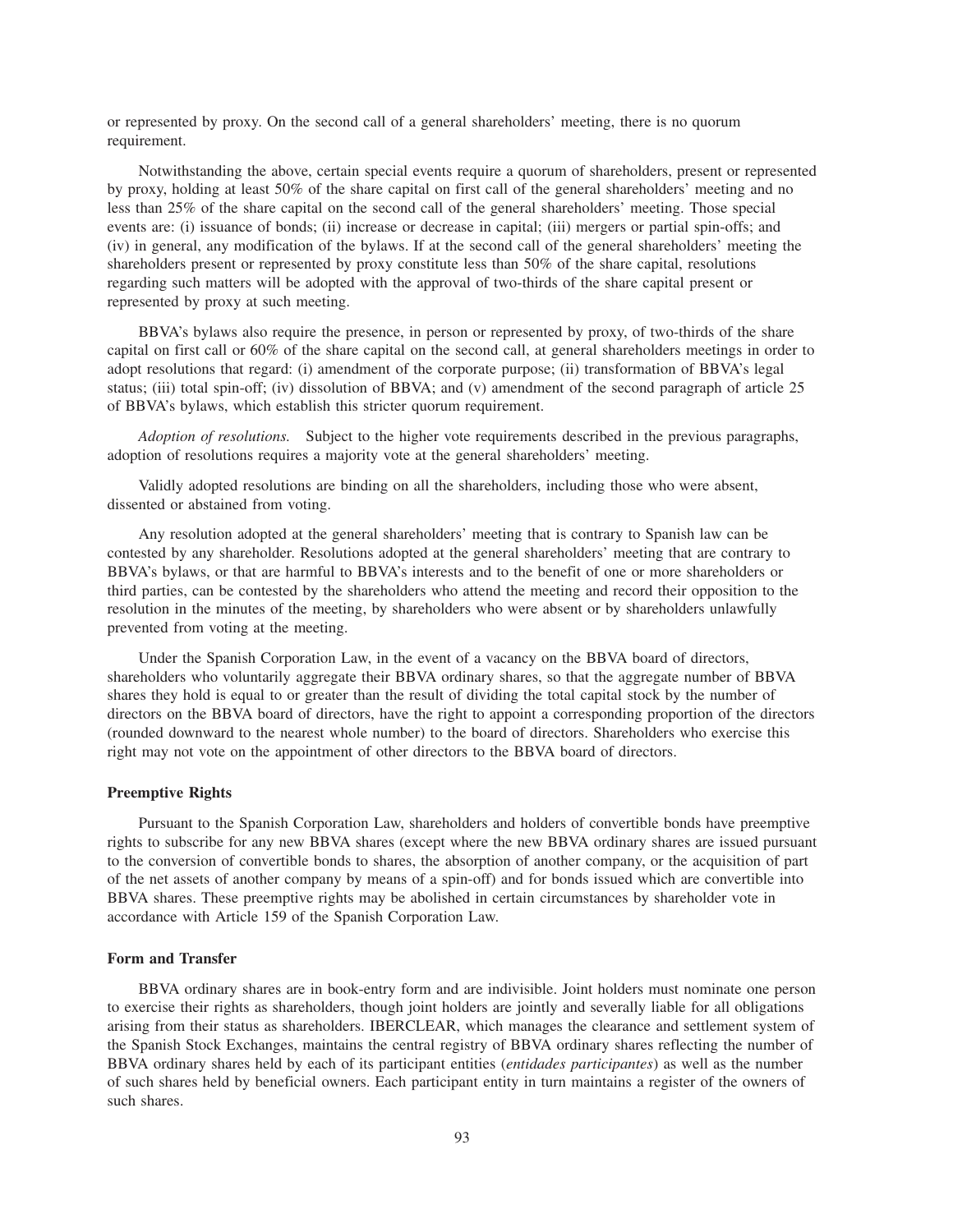Transfers of BBVA ordinary shares quoted on the Spanish Stock Exchanges must be made by book-entry registry or delivery of evidence of title to the buyer, through or with the participation of a member of the Spanish Stock Exchanges that is an authorized broker or dealer. Transfers of BBVA ordinary shares may also be subject to certain fees and expenses.

### **Reporting Requirements**

As BBVA ordinary shares are listed on the Spanish Stock Exchanges, the acquisition or disposition of BBVA ordinary shares must be reported within seven business days of the acquisition or disposition to BBVA, the CNMV, the relevant Spanish Stock Exchanges and, where the person or group effecting the transaction is a non-Spanish resident, the Spanish Registry of Foreign Investment, where:

- in the case of an acquisition, the acquisition results in that person or group holding 5% (or successive multiples thereof) of BBVA share capital; or
- in the case of a disposal, the disposition reduces shares held by a person or group below a threshold of 5% (or successive multiples thereof) of BBVA share capital.

Each member of the BBVA board of directors must report to BBVA, the CNMV and the relevant Spanish Stock Exchanges, shares and stock options held at the time they joined the board of directors. Furthermore, each member of the BBVA board of directors must similarly report any acquisition or disposition, regardless of size, of BBVA shares or stock options.

Additional disclosure obligations apply to voting agreements and to purchasers in jurisdictions designated as tax havens or lacking adequate supervision.

#### **Change of Control Provisions**

In addition, certain antitrust freeze-out regulations may also delay, defer or prevent a change of control of BBVA or any of its subsidiaries in the event of a merger, acquisition or corporate restructuring. In Spain, the application of both Spanish and European antitrust regulations require that prior notice of domestic or crossborder merger transactions be given in order to obtain a "non-opposition" ruling from antitrust authorities.

Spanish regulation of takeover bids may also delay, defer or prevent a change of control of BBVA or any of its subsidiaries in the event of a merger, acquisition or corporate restructuring. Spanish regulation of takeover bids contained in Royal Decree 1197/1991 was amended by Royal Decree 432/2003 dated April 11, 2003. Spanish regulation of takeover bids has been further amended by Law 6/2007 dated April 12, 2007, but such amendment will only be in force as of August 13, 2007.

Since BBVA is a credit entity, it is necessary to obtain approval from the Bank of Spain in order to acquire a number of shares considered to be a significant participation by Law 26/1988, of July 29, 1998. Also, any agreement that contemplates BBVA's merger with another credit entity will require the authorization of the Spanish Ministry of Economy. This could also delay, defer or prevent a change of control of BBVA or any of its subsidiaries that are credit entities in the event of a merger.

## **Exchange Controls**

In 1991, Spain adopted the European Union standards for free movement of capital and services. As a result, exchange controls and restrictions on foreign investments have generally been abolished and foreign investors may transfer invested capital, capital gains and dividends out of Spain without limitation as to amount, subject to applicable taxes.

Pursuant to Spanish Law 18/1992 on Foreign Investments *(Ley 18/1992, de 1 de julio)* and Royal Decree 664/1999 (*Real Decreto 664/1999, de 23 de abril*), foreign investors may freely invest in shares of Spanish companies, except in the case of certain strategic industries.

Shares in Spanish companies held by foreign investors must be reported to the Spanish Registry of Foreign Investments by the depositary bank or relevant IBERCLEAR member. When a foreign investor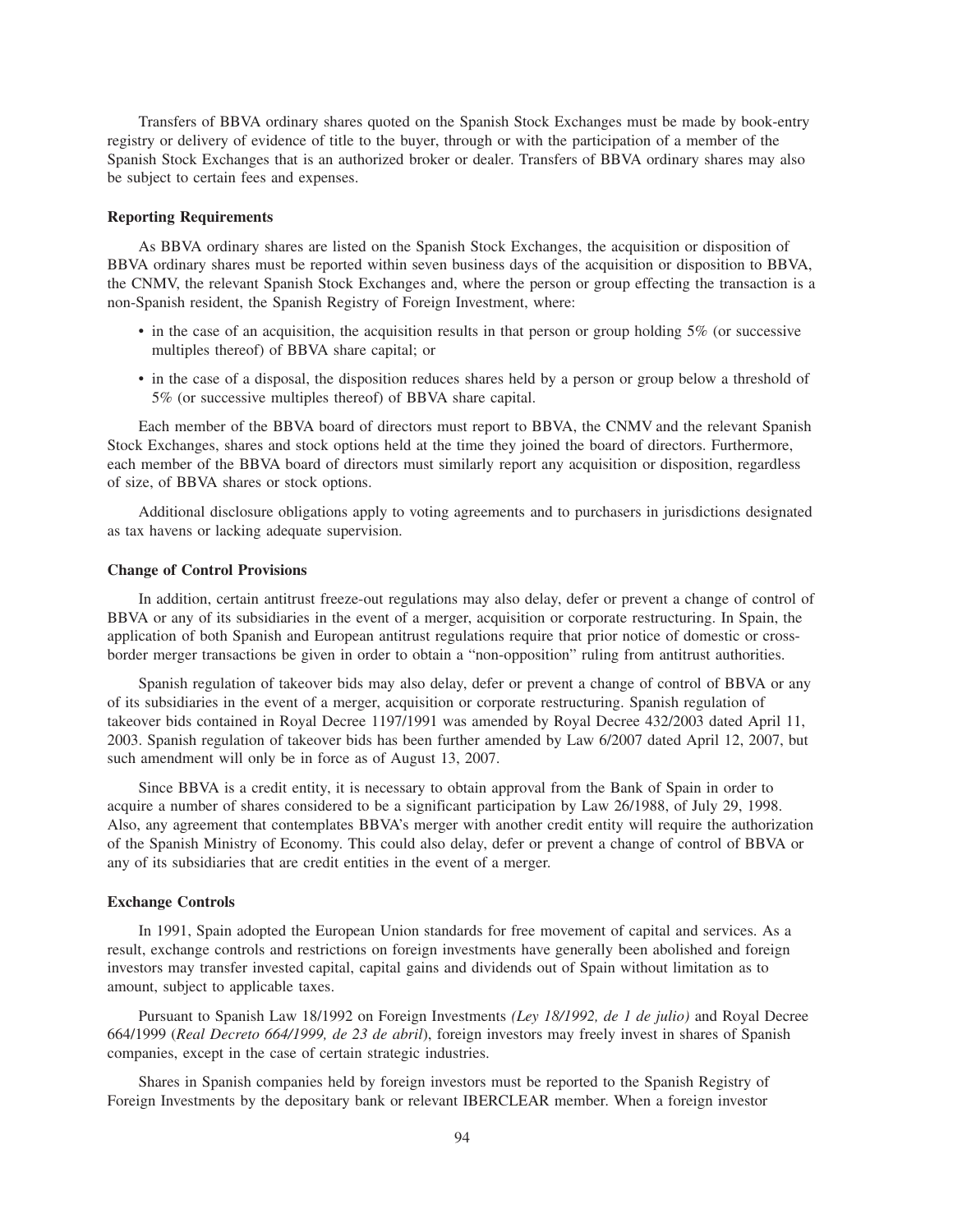acquires shares that are subject to the reporting requirements of the CNMV, notice must be given by the foreign investor directly to the Registry of Foreign Investments in addition to the notices of majority interests that must be sent to the CNMV and the applicable stock exchanges. This notice must be given through a bank or other financial institution duly registered with the Bank of Spain and the CNMV or through bank accounts opened with any branch of such registered entities.

Investment by foreigners domiciled in enumerated tax haven jurisdictions is subject to special reporting requirements under Royal Decree 1080/1991 *(Real Decreto 1080/1991, de 5 de julio)*.

On July 5, 2003, Law 19/2003 *(Ley sobre el regimen juridico de los movimientos de capitales y de las transacciones economicas con el exterior y sobre determinadas medidas de prevencion del blanqueo de capitales)*, came into effect*.* This law is an update to other Spanish exchange control and money laundering prevention laws.

## **Restrictions on Acquisitions of BBVA Ordinary Shares**

BBVA's bylaws do not provide any restrictions on the ownership of BBVA ordinary shares. Because BBVA is a Spanish bank, however, the acquisition or disposition of a significant participation of BBVA shares is subject to certain restrictions. Such restrictions may impede a potential acquirer's ability to acquire BBVA shares and gain control of BBVA.

Spanish law provides that any individual or corporation that intends to acquire, directly or indirectly, a significant participation (*participación significativa*) in a Spanish bank must obtain the prior approval of the Bank of Spain, and the potential acquirer must notify the Bank of Spain of its intention, including the amount of the participation to be acquired, the terms and conditions of the acquisition and the period in which it intends to execute the transaction. A significant participation is considered to be five percent of the outstanding share capital of a bank or a lower percentage if such holding allows for the exercise of a significant influence.

Any individual or company that intends to increase, directly or indirectly, its share capital or voting rights to threshholds at or above  $10\%, 15\%, 20\%, 25\%, 33\%, 40\%, 50\%, 66\%$  or  $75\%$  (after the acquisition) is required to give prior notice to the Bank of Spain of such transaction.

Any acquisition without such prior notification, before three months have elapsed after the date of such notification or against the objection of the Bank of Spain, will result in appropriate sanctions and:

- the acquired shares having no voting rights; and
- if considered appropriate, the Bank of Spain may take control of the target bank or replace its directors.

The Bank of Spain has three months to object to a proposed transaction. The Bank of Spain may base an objection on the view that it does not consider the potential acquirer suitable to guarantee the sound and prudent operation of the target bank.

Any individual or institution that intends to sell its significant participation or reduce the above-mentioned percentages, or which, because of such sale, loses control of the entity, must give prior notice to the Bank of Spain, indicating the amount to be sold and the period in which the transaction is to be executed. Noncompliance with this requirement will result in sanctions.

Spain's Ministry of Economy and the Treasury, following a proposal by the Bank of Spain, may, whenever the control by a person with a significant participation may jeopardize the sound and prudent management of a credit institution, adopt any of the following measures as deemed appropriate:

- suspend the voting rights corresponding to such shares for up to three years;
- take control of the bank or replace the directors; or
- revoke the bank's license.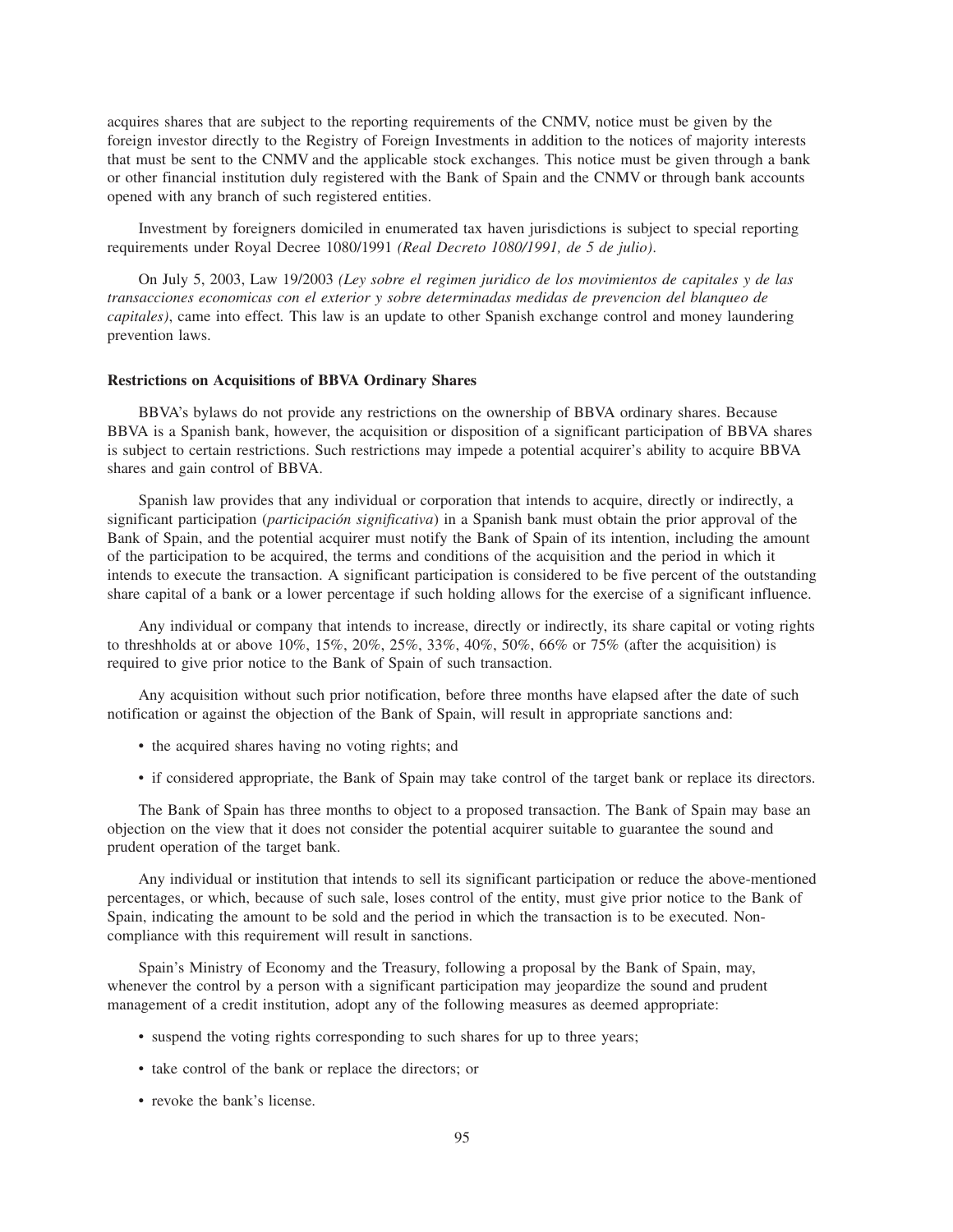## **DESCRIPTION OF BBVA AMERICAN DEPOSITARY SHARES**

The Bank of New York delivers BBVA ADSs and executes and delivers the BBVA ADRs. Each BBVA ADS represents an ownership interest in one BBVA ordinary share. The BBVA ordinary shares will be deposited with BBVA, The Bank of New York's custodian in Spain. Each BBVA ADS will also represent securities, cash or other property deposited with The Bank of New York but not distributed to BBVA ADS holders. The Bank of New York's Corporate Trust Office is located at 101 Barclay Street, New York, NY 10286 and its principal executive office is located at One Wall Street, New York, NY 10286.

You may hold BBVA ADSs either (A) directly (i) by having an American Depositary Receipt, also referred to as a BBVA ADR, which is a certificate evidencing a specific number of BBVA ADSs, registered in your name, or (ii) by having BBVA ADSs registered in your name in the Direct Registration System, or (B) indirectly by holding a security entitlement in BBVA ADSs through your broker or other financial institution. If you hold BBVA ADSs directly, you are an ADS registered holder. This description assumes you are an ADS registered holder. If you hold the BBVA ADSs indirectly, you must rely on the procedures of your broker or other financial institution to assert the rights of BBVA ADS registered holders described in this section. You should consult with your broker or financial institution to find out what those procedures are.

All BBVA ADSs delivered as transaction consideration to persons holding shares of Compass common stock through participants in The Depository Trust Company, also referred to as DTC, will be delivered through the DTC system as security entitlements in BBVA ADSs registered in the name of DTC's nominee. All BBVA ADSs delivered to registered Compass stockholders as consideration for shares of Compass common stock will be delivered as uncertificated BBVA ADSs through the Direct Registration System, as described below.

The Direct Registration System, or DRS, is a system administered by DTC pursuant to which the depositary may register the ownership of uncertificated ADSs, which ownership shall be evidenced by periodic statements sent by the depositary to the registered holders of uncertificated ADSs.

BBVA ADS holders are not BBVA shareholders and do not have shareholder rights. Because The Bank of New York will actually hold the BBVA ordinary shares, you must rely on it to exercise the rights of a shareholder. The obligations of The Bank of New York are set out in a deposit agreement among BBVA, The Bank of New York, as depositary, and BBVA ADS holders, as amended as of the date of this document, referred to as the deposit agreement. The deposit agreement and the BBVA ADSs are generally governed by New York law.

The following is a summary of the deposit agreement. Because it is a summary, it does not contain all the information that may be important to you. For more complete information, you should read the entire agreement and the BBVA ADR. Copies of the deposit agreement and the form of BBVA ADR are available for inspection at the Corporate Trust Office of The Bank of New York at the address set forth above.

# **Deposit and Withdrawal of Deposited Securities**

The depositary has agreed that upon the execution in favor of the depositary or its nominee and delivery to the custodian or depositary (if to the depositary, then at the expense and risk of the depositor) of either (i) a certificate of title which has been executed by a Spanish stockbroker and, if required, certificates representing such shares to the custodian together with any documents and payments required under the deposit agreement or (ii) any other evidence of ownership of shares as recognized under the laws of Spain from time to time, and acceptable to the custodian, the depositary will have for delivery at the depositary's corporate trust office to or upon the order of the person specified by the depositor at the address set forth above, upon payment of the fees, charges and taxes provided in the deposit agreement, registered in the name of such person or persons as specified by the depositor, the number of BBVA ADSs issuable in respect of such deposit.

Upon surrender of BBVA ADSs at the depositary's corporate trust office, together with written instructions from the person or persons in whose name the BBVA ADSs are registered, and upon payment of such charges as are provided in the deposit agreement and subject to its terms, the depositary shall request the execution of evidence of ownership in favor of such persons designated in the written instrument and the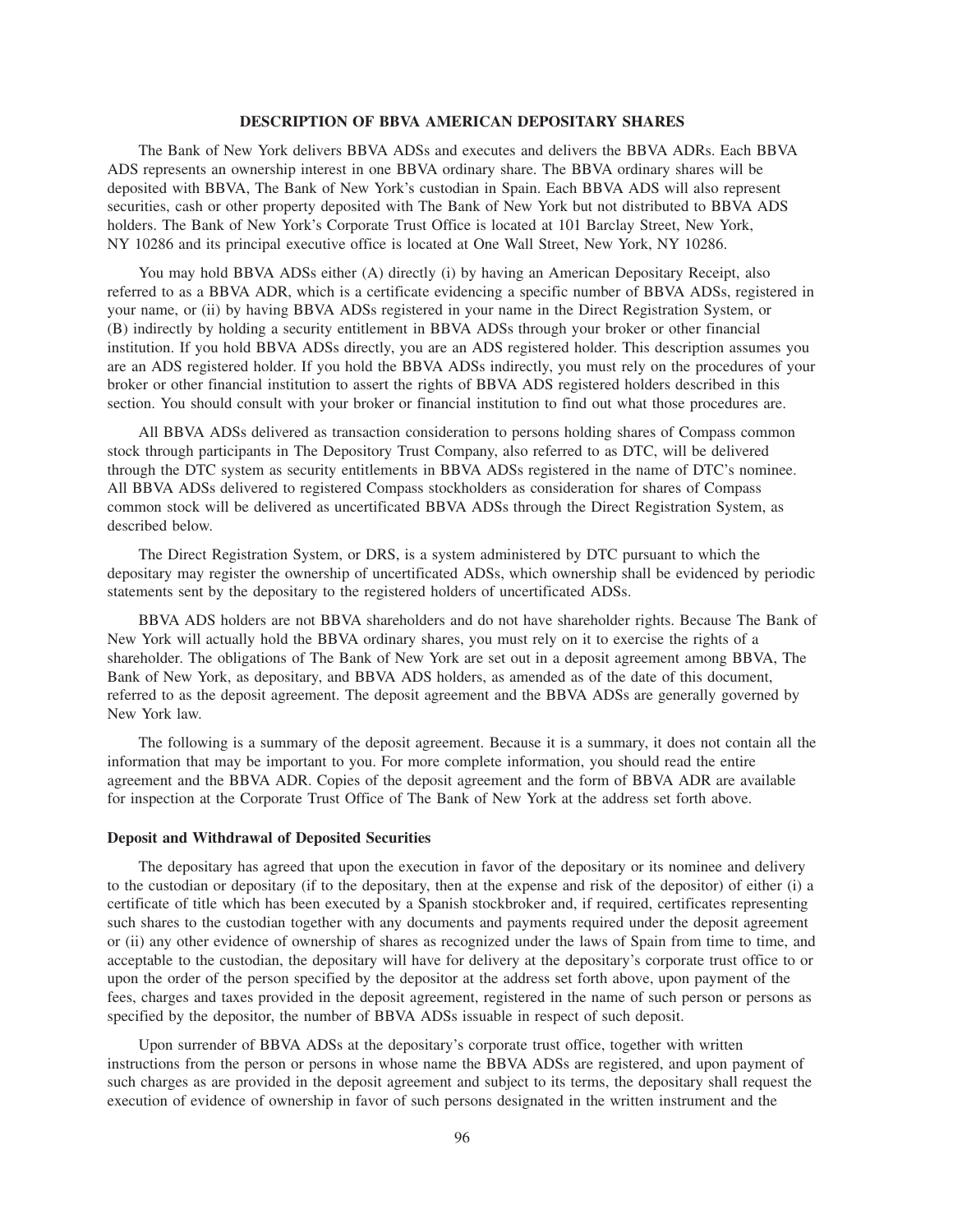delivery of such evidence of ownership (by book-entry transfer or physical delivery) of the deposited shares represented by the surrendered BBVA ADSs and any other property that the surrendered BBVA ADRs represent the right to receive. Such delivery is to take place at the office of the custodian or at the depositary's office as the person designated in the written instructions may request.

If a person presents for deposit shares with different distribution rights than other deposited shares, the depositary shall identify them separately until such time as the distribution rights are the same.

# **Pre-Release of BBVA ADSs**

In certain circumstances, subject to the provisions of the deposit agreement, and with BBVA's written consent, The Bank of New York may execute and deliver BBVA ADSs before the deposit of the underlying shares. This is called a pre-release of the BBVA ADS. The Bank of New York may receive BBVA ADSs instead of shares to close out a pre-release.

Each pre-release will be:

- fully collateralized with cash, U.S. government securities or other collateral that The Bank of New York determines in good faith will provide substantially similar liquidity and security;
- preceded or accompanied by written representation and agreement from the person to whom BBVA ADSs are to be delivered that the person, or its customer:
	- owns the shares or BBVA ADSs to be remitted, as the case may be;
	- assigns all beneficial rights, title and interest in such shares or BBVA ADSs, as the case may be, to the depositary in its capacity as such, and for the benefit of the holders; and
	- will not take any action with respect to such shares or BBVA ADSs, as the case may be, that is inconsistent with the transfer of beneficial ownership (including, without the consent of the depositary, disposing of such shares or BBVA ADSs, as the case may be), other than in satisfaction of such pre-release.
- terminable by the depositary on not more than five business days' notice; and
- subject to such further indemnities and credit regulations that The Bank of New York considers appropriate.

The Bank of New York must be able to close out the pre-release on not more than five business days' notice. In addition, The Bank of New York will limit the number of BBVA ADSs that may be outstanding at any time as a result of pre-release, although The Bank of New York may disregard the limit from time to time, if it thinks it is appropriate to do so. The Bank of New York may also as it deems appropriate set U.S. dollar limits with respect to a given pre-release on a case by case basis.

The pre-release will be subject to whatever indemnities and credit regulations that The Bank of New York considers appropriate.

#### **Dividends, Other Distributions and Rights**

The depositary has agreed to pay to holders of BBVA ADSs the cash dividends or other distributions it or the custodian receives on shares or other deposited securities after deducting its fees and expenses. Holders of BBVA ADSs will receive these distributions in proportion to the number of shares their BBVA ADSs represent.

*Cash.* The Bank of New York will convert all cash dividends and other cash distributions in a foreign currency that it receives in respect of the deposited securities into U.S. dollars if in its judgment it can do so on a reasonable basis and can transfer the U.S. dollars to the United States.

Before making a distribution, any withholding taxes that must be paid will be deducted. The Bank of New York will distribute only whole U.S. dollars and cents. *If the exchange rates fluctuate during a time when*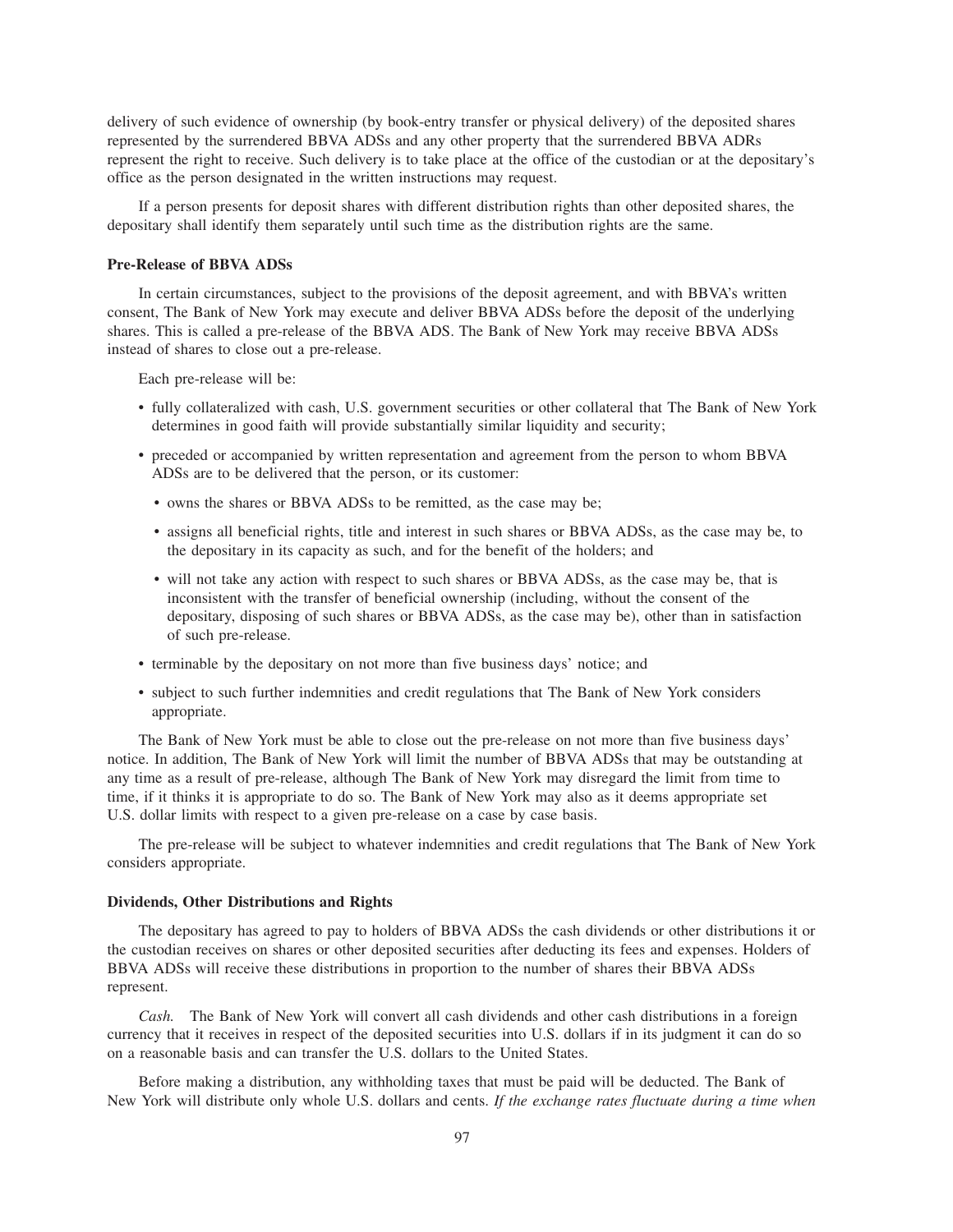# *The Bank of New York cannot convert the foreign currency, holders of BBVA ADSs may lose some or all of the value of the distribution.*

*BBVA Shares.* If a distribution by BBVA consists of a dividend in, or free distribution of, BBVA ordinary shares, The Bank of New York may, or if BBVA requests, shall, subject to the deposit agreement, distribute to the holders of outstanding BBVA ADSs, in proportion to their holdings, additional BBVA ADSs representing the number of BBVA ordinary shares received as such dividend or free distribution if BBVA furnishes it with evidence that it is legal to do so. The Bank of New York will only distribute whole BBVA ADSs. It will sell BBVA ordinary shares which would require it to use fractional BBVA ADSs and distribute the net proceeds in the same way as it does with cash. If additional BBVA ADSs are not so distributed, each BBVA ADS shall represent the additional BBVA ordinary shares distributed in respect of the BBVA ordinary shares represented by such BBVA ADS prior to such dividend or free distribution.

*Rights.* If BBVA offers or causes to be offered to the holders of shares any rights to subscribe for additional shares or any rights of any other nature, The Bank of New York will either:

- make such rights available to holders of BBVA ADSs by means of warrants or otherwise, if The Bank of New York determines that it is lawful and feasible to do so; or
- if making such rights available is determined by The Bank of New York not to be lawful and feasible, or if the rights represented by such warrants or other instruments are not exercised and appear to be about to lapse, sell such rights or warrants or other instruments:
	- on a stock exchange on which such rights are listed;
	- on an over-the-counter market on which such rights are traded; or
	- with the written approval of BBVA, at a private sale,

at such place or places and upon such terms as The Bank of New York may deem proper, and allocate the proceeds of such sales for the account of the holders of the BBVA ADSs entitled to those proceeds, upon an averaged or other practicable basis without regard to any distinctions among such holders of BBVA ADSs due to exchange restrictions, or the date of delivery of any ADSs or otherwise.

The net proceeds allocated to the holders of BBVA ADSs so entitled will be distributed to the extent practicable in the case of a distribution in cash. The Bank of New York will not offer such rights to holders of BBVA ADSs having an address in the United States unless BBVA furnishes to The Bank of New York (i) evidence that a registration statement under the Securities Act of 1933 is in effect or (ii) an opinion from U.S. counsel for BBVA, in a form satisfactory to The Bank of New York, to the effect that such distribution does not require registration under the provisions of the Securities Act.

BBVA ordinary shares issuable upon exercise of preemptive rights must be registered under the Securities Act of 1933 in order to be offered to holders of BBVA ADSs. If BBVA decided not to register those BBVA ordinary shares, the preemptive rights would not be distributed to holders of BBVA ADSs. Pursuant to the deposit agreement under which the BBVA ADSs are issued, however, the depositary will use its best efforts to sell such rights that it receives and will distribute the proceeds of the sale to holders of BBVA ADSs.

*Other Distributions.* The Bank of New York will remit to holders of BBVA ADSs any other item of value BBVA distributes on deposited securities by any means it thinks is legal, fair and practical. If it cannot make the distribution in that way, The Bank of New York may adopt such method as it may deem equitable and practicable for the purpose of effecting such distribution. The Bank of New York may sell, publicly or privately, what BBVA distributed and distribute the net proceeds in the same way as it does with cash.

The Bank of New York is not responsible if it decides that it is unlawful or impractical to make a distribution available to any BBVA ADS holders. BBVA has no obligations to register BBVA ADSs, BBVA ordinary shares, rights or other securities under the Securities Act. BBVA also has no obligation to take any other action to permit the distribution of BBVA ADSs, BBVA ordinary shares, rights or anything else to BBVA ADS holders. This means that holders of BBVA ADSs may not receive the distribution BBVA makes on its shares or any value for them if it is illegal or impractical for BBVA to make them available to them.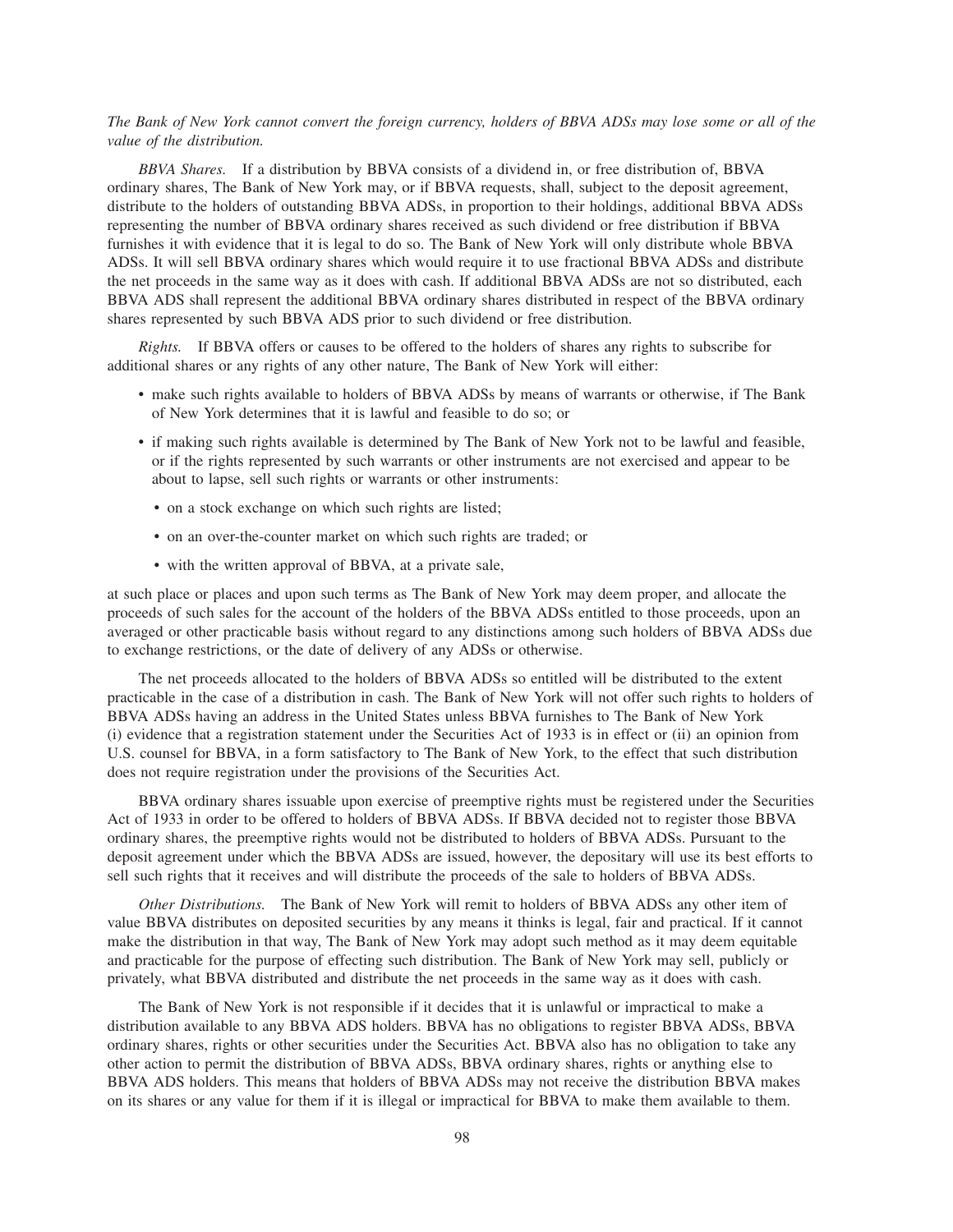#### **Payment of Taxes**

Holders of BBVA ADSs will be responsible for any taxes or other governmental charges payable on their BBVA ADSs or on the deposited securities underlying their BBVA ADSs, including any taxes payable on transfer. The Bank of New York may, and upon instruction from BBVA shall:

- refuse to effect any registration of transfer of such receipt or any split-up or combination thereof or any withdrawal of such deposited securities until such payment is made; or
- withhold or deduct from any distributions on such deposited securities or sell for the account of the holder thereof any part or all of such deposited securities (after attempting by reasonable means to notify such holder prior to such sale), and apply, after deduction for its expenses incurred in connection therewith, the net proceeds of any such sale in payment of such tax or other governmental charge, the holder of such receipt remaining liable for any deficiency.

## **Record Dates**

The Bank of New York will fix a record date to establish which holders of BBVA ADSs are entitled to:

- receive a dividend, distributions or rights;
- net proceeds of any sale;
- give instructions for the exercise of voting rights at any such meeting; and
- receive notice or solicitation to act in respect of any matter.

## **Voting of the Underlying Deposited Securities**

BBVA has agreed in the depositary agreement that (i) the depositary or its nominee, whichever is the registered holder of the BBVA ordinary shares represented by the BBVA ADSs, will have the same rights as any other registered holder of BBVA ordinary shares and (ii) consistent with BBVA's bylaws, BBVA will observe the right of the depositary, its nominee or registered holder of the BBVA ordinary shares to attend any ordinary or extraordinary general shareholders' meeting and to vote or cause to be voted by proxy the BBVA ordinary shares with respect to the BBVA ADSs and that BBVA will not exercise any right it may have under its bylaws to reject or in any way impair such rights.

Once The Bank of New York receives notice in English of any matter affecting holders of BBVA ordinary shares, it shall mail, as soon as practicable, such notice to the holders of BBVA ADSs. The notice will (i) contain the information in the notice of meeting, (ii) explain how holders as of a certain date may instruct The Bank of New York to vote the shares underlying their BBVA ADSs and (iii) contain a statement as to the manner in which instructions may be given.

The record holders of BBVA ADSs can instruct The Bank of New York to vote the shares underlying their BBVA ADSs. The Bank of New York will try, insofar as practicable, to cause the BBVA ordinary shares so represented to be voted in accordance with any nondiscretionary written instructions of BBVA ADS record holders received.

In the event the BBVA ADS record holders do not provide written instructions by a specified date, The Bank of New York shall deem the BBVA ADR holder to have instructed it to give discretionary proxy to a person designated by the BBVA board of directors. However, this proxy shall not be given to such a person if the board informs The Bank of New York, in writing, that the board either does not wish the proxy to be given, that substantial opposition exists or that the matter at hand materially affects the rights of BBVA shareholders.

## **Facilities and Register**

The Bank of New York shall maintain at its transfer office:

• facilities for the delivery and surrender of BBVA ordinary shares;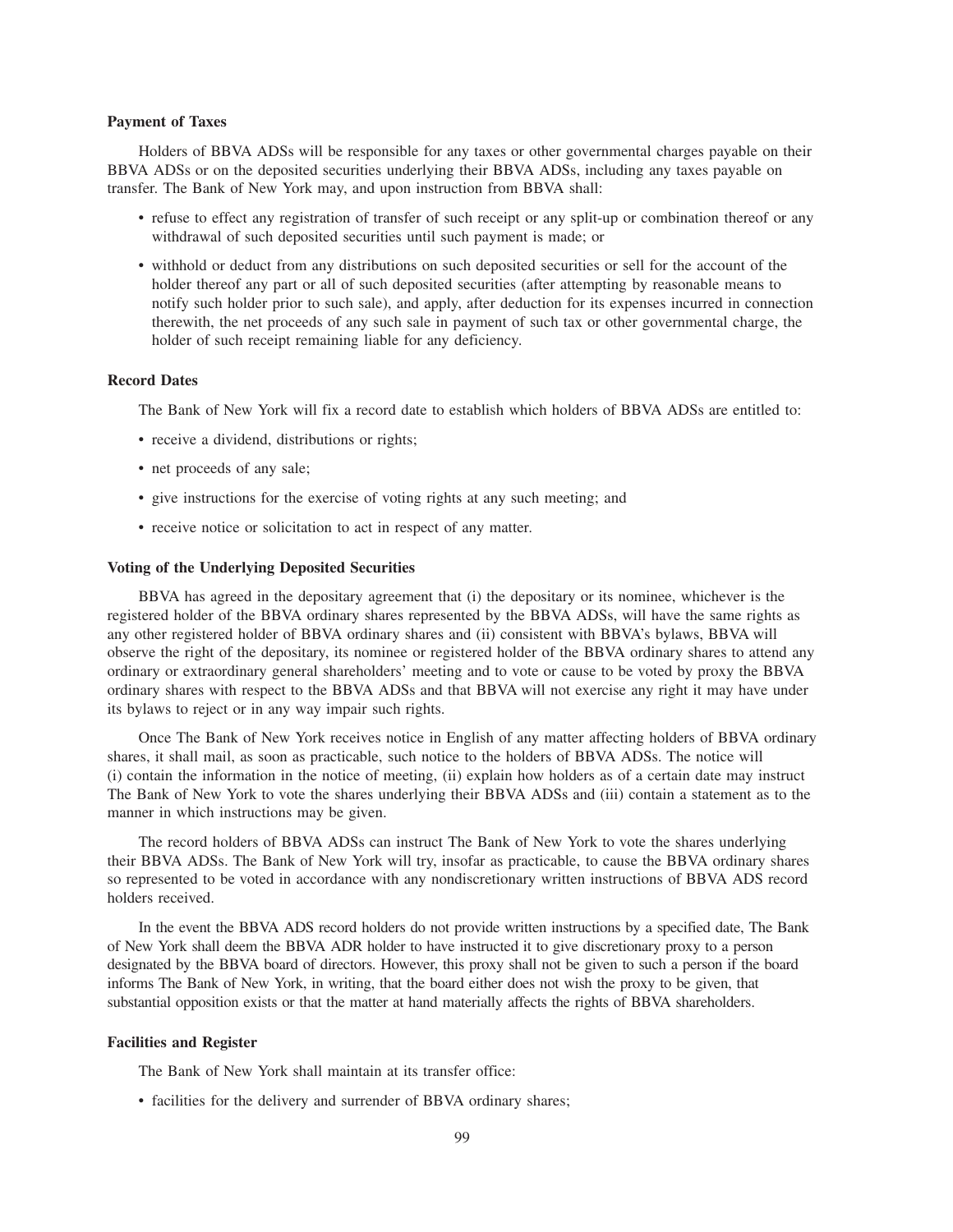- facilities for the withdrawal of BBVA ordinary shares;
- facilities for the execution and delivery, registration, registration of transfer, combination and split-up of BBVA ADSs and the withdrawal of deposited securities; and
- a register for the registration and transfer of BBVA ADSs.

#### **Reports and Notices**

The Bank of New York will, at BBVA's expense:

- arrange for the custodian to provide the The Bank of New York copies in English of any reports and other communications that are generally made available by BBVA to holders of BBVA ordinary shares; and
- arrange for the mailing of such copies to all holders of BBVA ADSs.

BBVA has delivered to The Bank of New York and the custodian a copy of the provisions of or governing the BBVA ordinary shares BBVA issued. Promptly after any amendment, BBVA shall deliver to The Bank of New York and the custodian a copy in English of such amended provisions. The Bank of New York may rely upon such copy for all the purposes of the deposit agreement.

The Bank of New York will, at BBVA's expense, make available for inspection by BBVA ADS holders at the Corporate Trust Office, the office of the custodian and at any other designated transfer office any reports and communications received from BBVA that are made generally available to holders of BBVA ordinary shares.

#### **Amendment and Termination of the Deposit Agreement**

The BBVA ADSs and the deposit agreement may at any time be amended by agreement between BBVA and The Bank of New York.

Any amendment that would impose or increase any charges (other than transmission and delivery charges incurred at the request of depositors of BBVA ordinary shares or holders of BBVA ADSs, transfer, brokerage, registration fees and charges in connection with conversion of currencies, and taxes and other governmental charges) or that will otherwise prejudice any substantial existing right of BBVA ADS holders will not become effective as to outstanding BBVA ADRs until three months have expired after notice of such amendment has been given to the holders of the BBVA ADRs.

In no event will any amendment impair the right of any BBVA ADS holder to surrender such BBVA ADSs and receive in return the BBVA ordinary shares and other property which those surrendered BBVA ADSs represent, except in order to comply with mandatory provisions of applicable law.

At BBVA's direction, The Bank of New York will terminate the deposit agreement by giving notice of such termination to the record holders of BBVA ADSs at least 30 days prior to the date fixed in that notice for the termination. The Bank of New York may terminate the deposit agreement at any time commencing 90 days after delivery of a written resignation, provided that no successor depositary has been appointed and no successor depositary has accepted its appointment before the end of those 90 days.

After the date that has been fixed for termination, The Bank of New York and its agents will perform no further acts under the deposit agreement, other than:

- advise record holders of BBVA ADSs of such termination;
- receive and hold distributions on BBVA ordinary shares; and
- deliver BBVA ordinary shares and distributions in exchange for BBVA ADSs surrendered to The Bank of New York.

As soon as practicable after the expiration of six months from the date that has been fixed for termination, The Bank of New York shall sell BBVA ordinary shares and other deposited securities and may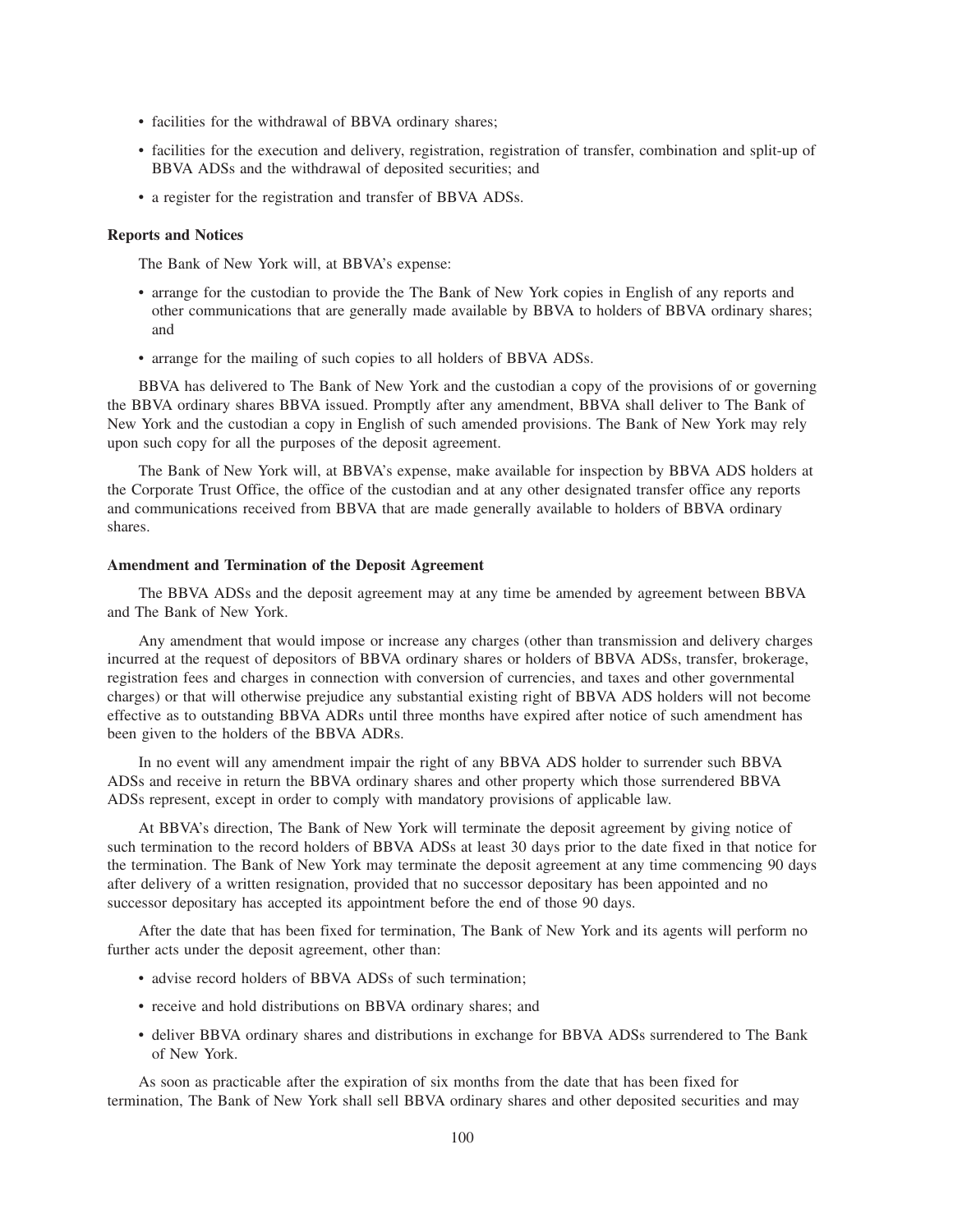hold the net proceeds of any such sale together with any other cash then held by it under the provisions of the deposit agreement, without liability for interest, for the pro rata benefit of the holders of BBVA ADRs that have not yet surrendered their BBVA ADRs.

| r ees and Expenses                                                                                                                                                                                      |                                                                                                                                                                                                               |
|---------------------------------------------------------------------------------------------------------------------------------------------------------------------------------------------------------|---------------------------------------------------------------------------------------------------------------------------------------------------------------------------------------------------------------|
| <b>BBVA ADS Holders Must Pay:</b>                                                                                                                                                                       | For:                                                                                                                                                                                                          |
| \$5.00 (or less) per 100 BBVA ADSs                                                                                                                                                                      | Each issuance of BBVA ADS;<br>Each cancellation of BBVA ADS.                                                                                                                                                  |
| Registration or transfer fees                                                                                                                                                                           | Transfer and registration of shares register of the<br>foreign registrar from holder's name to the name of<br>The Bank of New York or its agents when a holder<br>deposits or withdraws BBVA ordinary shares. |
| Expenses of The Bank of New York                                                                                                                                                                        | Conversion of foreign currency to U.S. dollars, if any;<br>Cable, telex, and facsimile transmission expenses.                                                                                                 |
| Stock transfer or other taxes (including Spanish<br>income taxes) and other governmental charges The<br>Bank of New York or the custodian have to pay on<br>any BBVA ADS or share underlying a BBVA ADS | As necessary.                                                                                                                                                                                                 |

The Bank of New York, as depositary, has agreed to reimburse BBVA for expenses it incurs that are related to establishment and maintenance of the BBVA ADS program, including investor relations expenses and stock market application and listing fees. There are limits on the amount of expenses for which the depositary will reimburse BBVA, but the amount of reimbursement available to BBVA is not related to the amount of fees the depositary collects from investors.

The depositary collects its fees for delivery and surrender of BBVA ADSs directly from investors depositing shares or surrendering ADSs for the purpose of withdrawal or from intermediaries acting for them. The depositary may generally refuse to provide fee-attracting services until its fees for those services are paid.

#### **Limitations on Obligations and Liability to BBVA ADS Holders**

**Fees and Expenses**

The agreement expressly limits BBVA's obligations and the obligations of The Bank of New York, and it limits BBVA's liability and the liability of The Bank of New York. BBVA and The Bank of New York:

- are only obligated to take the actions specifically set forth in the agreement without negligence or bad faith;
- are not liable for any action or inaction if either relies upon the advice of or information from legal counsel, accountants, any person presenting shares for deposit, any holder, or any other person believed to be competent to give such advice or information;
- are not liable if either is prevented or delayed by law or circumstances beyond their control from performing their obligations under the agreement;
- are not liable if either exercises discretion permitted under the agreement;
- have no obligation to become involved in a lawsuit or other proceeding related to the BBVA ADSs or the agreement on behalf holders of BBVA ADSs or on behalf of any other party; and
- may rely upon any documents they believe to be genuine and to have been signed or presented by the proper party.

The Bank of New York will not be liable for its failure to carry out any instructions to vote BBVA's securities or for the effects of any such vote.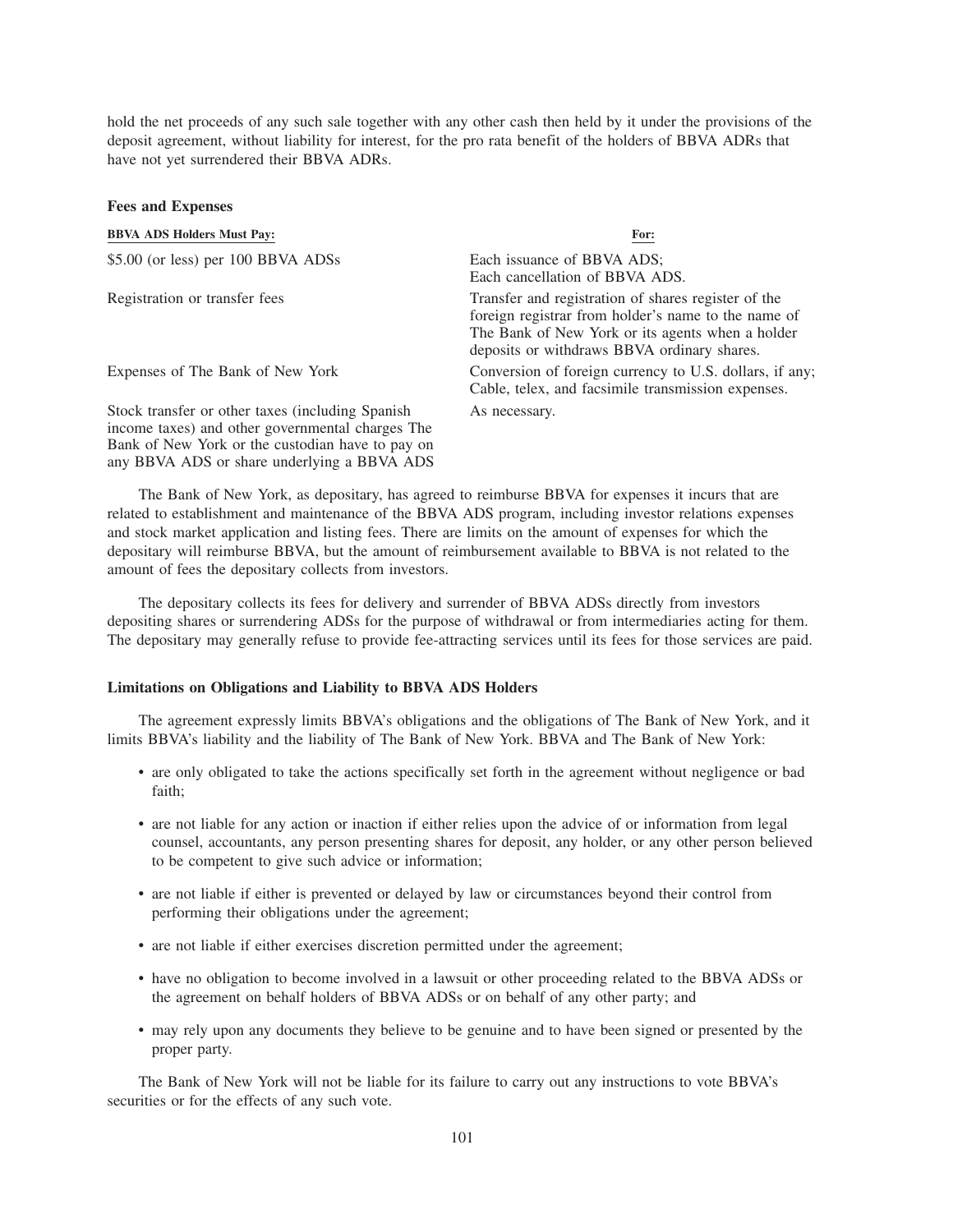#### **Other General Limitations on Liability to BBVA ADS Holders**

Neither The Bank of New York, its agents, nor BBVA will incur any liability if prevented or delayed in performing its obligations under the deposit agreement by reason of:

- any present or future law;
- any act of God;
- a war;
- the threat of any civil or criminal penalty; or
- any other circumstances beyond its or BBVA's control.

The obligations and liabilities of BBVA and its agents and The Bank of New York and its agents under the deposit agreement are expressly limited to performing their respective obligations specifically set forth and undertaken by them to perform in the deposit agreement without negligence or bad faith.

In the deposit agreement, BBVA and The Bank of New York agree to indemnify each other under certain circumstances.

### **General**

The Bank of New York will act as registrar of the BBVA ADSs or, upon BBVA's request or approval, appoint a registrar or one or more co-registrars for registration of the BBVA ADRs evidencing the BBVA ADSs in accordance with the requirements of NYSE or of any other stock exchange on which the BBVA ADSs may be listed. Such registrars or co-registrars may be removed and a substitute or substitutes appointed by The Bank of New York upon BBVA's request or with BBVA's approval.

Any transfer of the BBVA ADSs is registrable on the books of The Bank of New York. However, The Bank of New York may close the transfer books at any time or from time to time when it deems expedient in connection with the performance of its duties or at BBVA's request.

As a condition precedent to the execution and delivery, registration of transfer, split-up or combination of any BBVA ADS or the delivery of any distribution or the withdrawal of any BBVA ordinary shares or any property represented by the BBVA ADS, The Bank of New York or the custodian may, and upon BBVA's instructions shall, require from the BBVA ADR holder or the presenter of the BBVA ADS or the depositor of the BBVA ordinary shares:

- payment of a sum sufficient to pay or reimburse the custodian, The Bank of New York or BBVA for any tax or other governmental charge and any stock transfer or brokerage fee or any charges of the depositary upon delivery of the BBVA ADS or upon surrender of the BBVA ADS, as set out in the deposit agreement, and
- the production of proof satisfactory to The Bank of New York or custodian of:
	- identity or genuineness of any signature;
	- proof of citizenship, residence, exchange control approval, and legal or beneficial ownership;
	- compliance with all applicable laws and regulations including the delivery of any forms required by Spanish law or custom in connection with the execution or delivery of evidence of ownership, with all applicable provisions of or governing the shares or any other deposited securities and with the terms of the deposit agreement; or
	- other information as The Bank of New York may deem necessary or proper or as BBVA may require by written request to The Bank of New York or the custodian.

The delivery, registration of transfer, split-up or combination of BBVA ADSs, or the deposit or withdrawal of shares or other property represented by BBVA ADSs, in any particular instance or generally,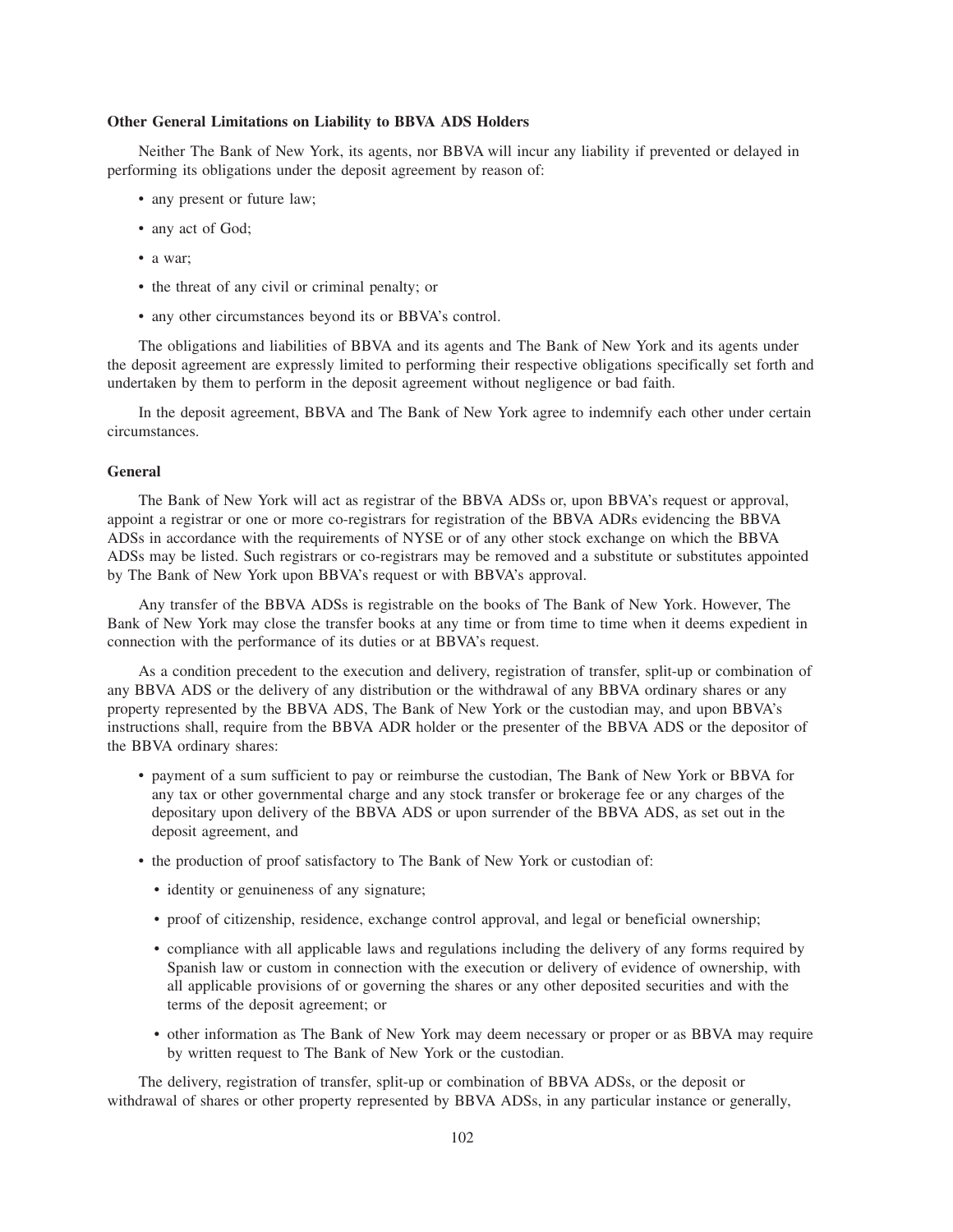may be suspended during any period when the BBVA ADSs register is closed, or when such action is deemed necessary or advisable by The Bank of New York or BBVA at any time or from time to time.

Holders have the right to cancel their BBVA ADSs and withdraw the underlying shares at any time except:

- when temporary delays arise because The Bank of New York or BBVA has closed its transfer books or the deposit of shares in connection with voting at a shareholders' meeting or the payment of dividends;
- when BBVA ADS holders owe money to pay fees, taxes and similar charges; or
- when it is necessary to prohibit withdrawals in order to comply with any laws or governmental regulations that apply to BBVA ADSs or to the withdrawal of shares or other deposited securities.

This right of withdrawal may not be limited by any other provision of the deposit agreement.

The Bank of New York, upon BBVA's request or with BBVA's approval, may appoint one or more cotransfer agents for the purpose of effecting registrations of transfers, combinations and split-ups of BBVA ADSs at designated transfer offices on behalf of The Bank of New York. In carrying out its functions, a cotransfer agent may require evidence of authority and compliance with applicable laws and other requirements by holders of BBVA ADSs and will be entitled to protection and indemnity to the same extent as The Bank of New York.

#### **Direct Registration System**

In the deposit agreement, all parties to the deposit agreement acknowledge that the DRS and Profile Modification System, or Profile, will apply to uncertificated BBVA ADSs upon acceptance thereof to DRS by DTC. DRS is the system administered by DTC pursuant to which the depositary may register the ownership of uncertificated ADSs, which ownership shall be evidenced by periodic statements sent by the depositary to the registered holders of uncertificated ADSs. Profile is a required feature of DRS which allows a DTC participant, claiming to act on behalf of a registered holder of uncertificated ADSs, to direct the depositary to register a transfer of those ADSs to DTC or its nominee and to deliver those ADSs to the DTC account of that DTC participant without receipt by the depositary of prior authorization from the ADS registered holder to register that transfer.

In connection with the arrangements and procedures relating to DRS and Profile, the parties to the deposit agreement understand that the depositary will not verify, determine or otherwise ascertain that the DTC participant that is claiming to be acting on behalf of a BBVA ADS registered holder in requesting registration of transfer and delivery described in the paragraph above has the actual authority to act on behalf of the ADS registered holder (notwithstanding any requirements under the Uniform Commercial Code). In the deposit agreement, the parties agree that the depositary's reliance on and compliance with instructions received by the depositary through DRS and Profile and in accordance with the deposit agreement, shall not constitute negligence or bad faith on the part of the depositary.

*BBVA Ordinary Shares Outstanding.* As of May 31, 2007, there were 3,551,969,121 BBVA ordinary shares outstanding.

*BBVA ADSs Outstanding.* As of May 31, 2007, there were 54,986,682 BBVA ADSs outstanding.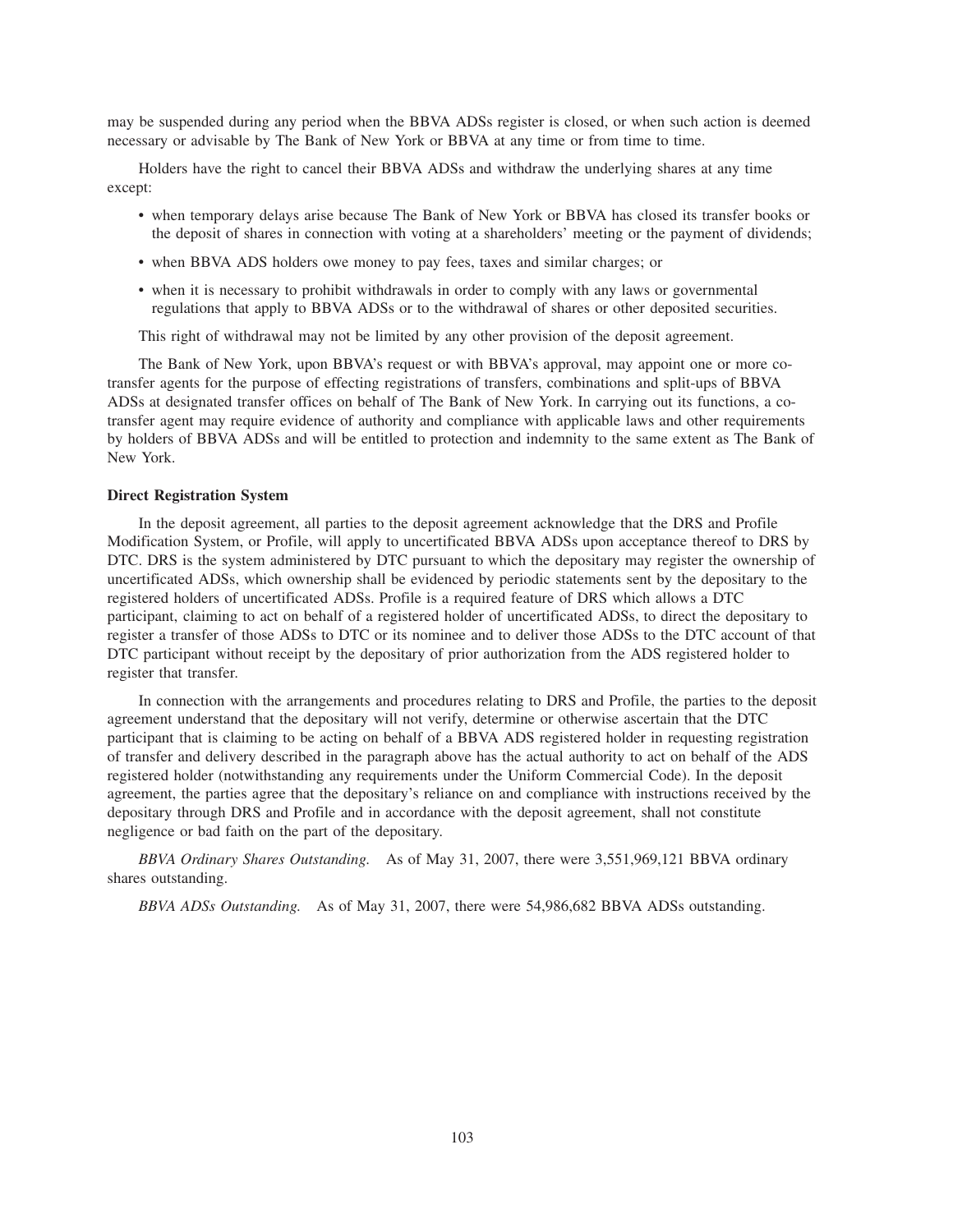#### **BBVA MARKET ACTIVITIES INVOLVING BBVA ORDINARY SHARES**

Since the announcement of the acquisition, BBVA and certain of its affiliates have engaged, and intend to continue to engage throughout the proxy solicitation and the election periods, in various dealing and brokerage activities involving BBVA ordinary shares outside the United States. Among other things, BBVA, through one of its subsidiaries, intends to make a market in BBVA ordinary shares by purchasing and selling BBVA ordinary shares for its own account in Spain on the Spanish Stock Exchanges, in order to provide liquidity to the market. BBVA is not obligated to make a market in BBVA ordinary shares, and any such market-making activity may be discontinued at any time. BBVA also intends to engage throughout the proxy solicitation and election periods in trades in BBVA ordinary shares for its own account and the accounts of its customers for the purpose of hedging their positions established in connection with the trading of certain derivatives relating to BBVA ordinary shares, as well as to effect unsolicited brokerage transactions in BBVA ordinary shares with its customers. These activities may occur through the Automated Quotation System, on the Spanish Stock Exchanges, the stock exchanges of Frankfurt, Milan, Zurich, London and Mexico and in the over-the-counter market in Spain or elsewhere outside the United States. In addition, BBVA's affiliated U.S. broker-dealer may engage in unsolicited brokerage transactions in BBVA ordinary shares and BBVA ADSs with its customers in the United States. Further, certain of BBVA's asset management affiliates may buy and sell BBVA ordinary shares outside the United States as part of their ordinary investment management activities on behalf of their customers, and one of BBVA's insurance affiliates may sell insurance policies which require it to invest the premiums paid by the purchasers of its policies in certain investments, which may include BBVA ordinary shares. The foregoing activities could have the effect of preventing or retarding a decline in the market price of the BBVA shares. BBVA has sought and received from the SEC certain exemptive relief from Regulation M under the Exchange Act in order to permit BBVA and certain of its affiliates to engage in the foregoing activities during the proxy solicitation and election periods.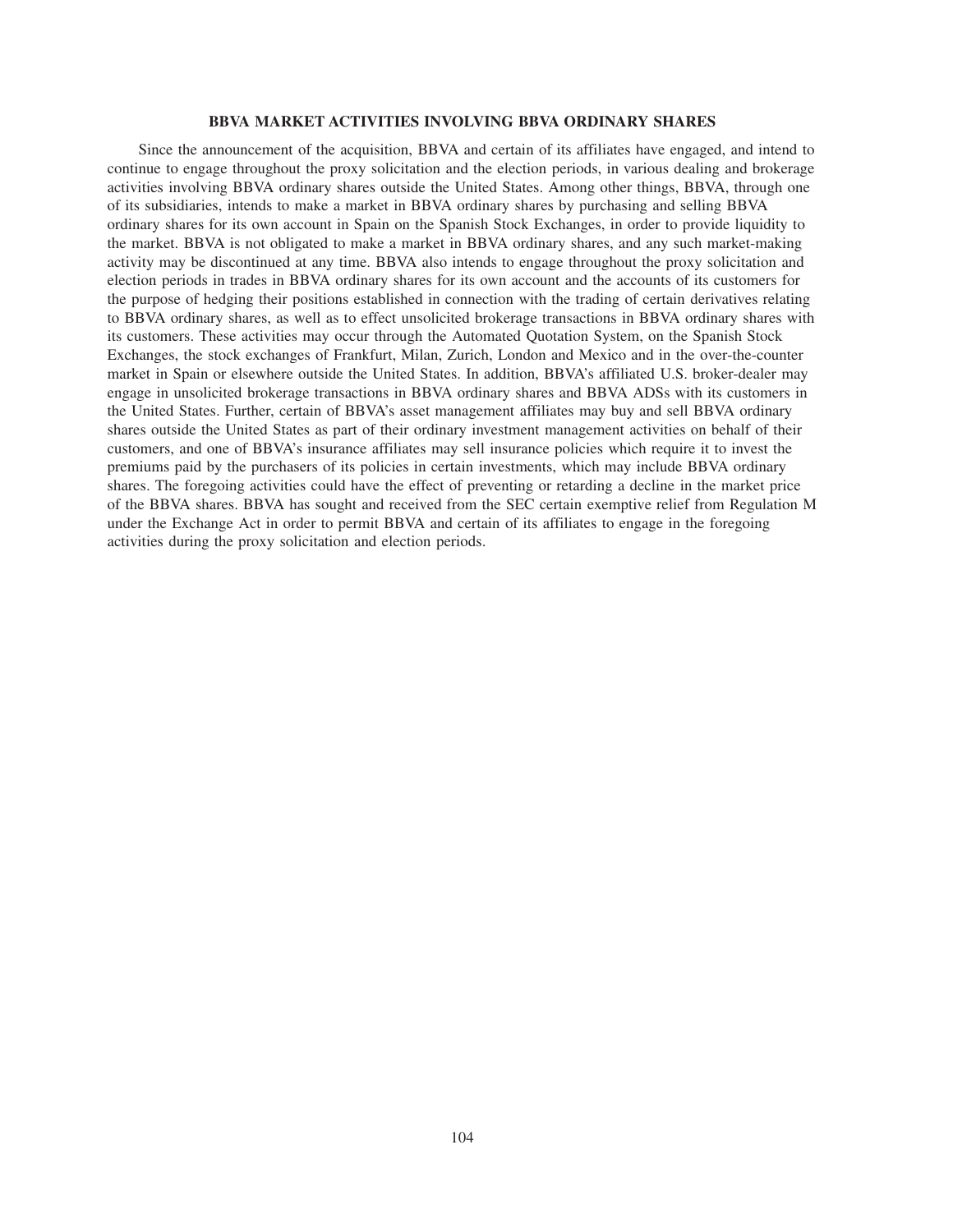#### **ADDITIONAL INFORMATION**

#### **Submission of Future Stockholder Proposals**

Compass does not expect to hold a 2007 annual meeting of stockholders because Compass will not be a separate public company if the transaction is completed. If the transaction is not completed and such a meeting is held, under the SEC rules, holders of Compass common stock who wished to make a proposal to be included in Compass' Proxy Statement and Proxy for Compass' 2007 Annual Meeting must have caused such proposal to be received by Compass by November 17, 2006.

## **Legal Matters**

The validity of the BBVA ordinary shares to be issued in connection with the share exchange and taxes imposed by the Kingdom of Spain will be passed upon by Garrigues, Abogados y Asesores Tributarios. In addition, certain U.S. federal income tax consequences relating to the transaction will be passed upon for BBVA by Cleary Gottlieb Steen & Hamilton LLP and for Compass by Wachtell, Lipton, Rosen & Katz.

### **Experts**

The consolidated financial statements and management report on the effectiveness of internal control over financial reporting incorporated by reference in this prospectus from BBVA's 2006 Form 20-F, as amended, have been audited by Deloitte S.L., an independent registered public accounting firm, as stated in their reports which are incorporated herein by reference (which reports (1) express an unqualified opinion on the consolidated financial statements of BBVA and subsidiaries (the "BBVA group") and include an explanatory paragraph stating that the EU-IFRS required to be applied under the Bank of Spain's Circular 4/2004 vary in certain significant respects from U.S. GAAP, that the information relating to the nature and effect of such differences is presented in Note 62 to the consolidated financial statements of the BBVA group, that such Note explains that the BBVA group under U.S. GAAP changed its method of recognition of actuarial gains and losses regarding defined benefit plans from deferral method to immediate recognition in 2005 and that for the period ended December 31, 2005 certain information relating to the nature and effect of differences between the EU-IFRS required to be applied under the Bank of Spain's Circular 4/2004 and U.S. GAAP has been restated, (2) express an unqualified opinion on management's assessment regarding the effectiveness of internal control over financial reporting, and (3) express an unqualified opinion on the effectiveness of internal control over financial reporting), and have been so incorporated in reliance upon the reports of such firm given upon their authority as experts in accounting and auditing.

The consolidated financial statements of Compass included in Compass' Annual Report (Form 10-K) for the year ended December 31, 2006, and Compass' management's assessment of the effectiveness of internal control over financial reporting as of December 31, 2006 included therein, have been audited by Ernst & Young LLP, independent registered public accounting firm, as set forth in their reports thereon, included therein, and incorporated herein by reference. Such consolidated financial statements and management's assessment are incorporated herein by reference in reliance upon such reports given on the authority of such firm as experts in accounting and auditing.

The consolidated financial statements of Compass as of December 31, 2005 and for each of the two years in the period ended December 31, 2005 incorporated in this document by reference to Compass' Annual Report on Form 10-K for the year ended December 31, 2006 have been so incorporated in reliance on the report of PricewaterhouseCoopers LLP, an independent registered public accounting firm, given on the authority of said firm as experts in auditing and accounting.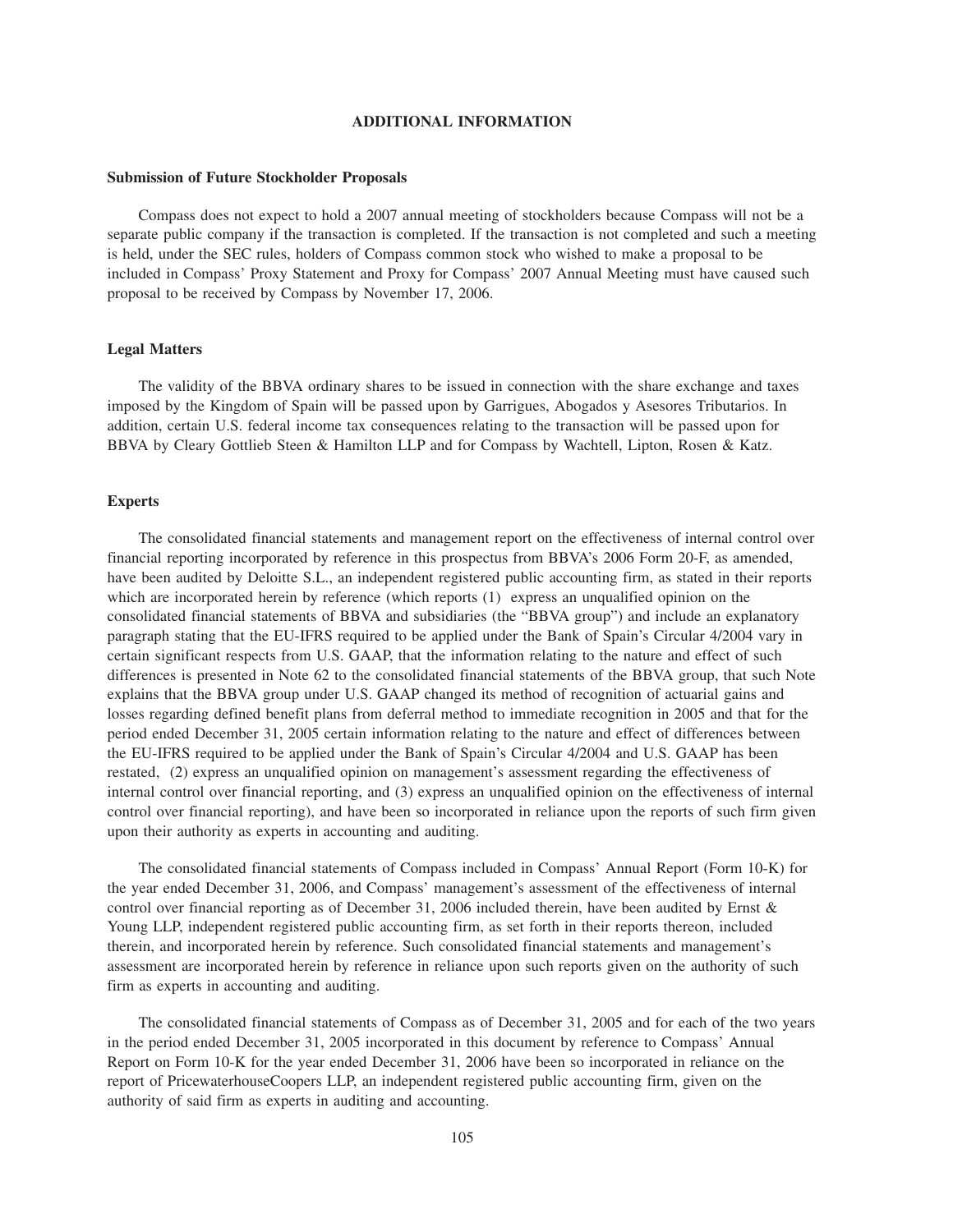#### **Enforceability of Civil Liabilities Under U.S. Securities Laws**

BBVA is a limited liability company (*sociedad anónima*) organized under the laws of the Kingdom of Spain. Substantially all of the directors and executive officers of BBVA, and certain of the experts named in this document, are not residents of the United States and all or a substantial portion of its assets and its directors and officers are located outside the United States. As a result, it may not be possible for investors to effect service of process within the United States upon such persons with respect to matters arising under the Securities Act or to enforce against them judgments of courts of the United States predicated upon civil liability under the Securities Act. BBVA is advised by its Spanish legal counsel that there is doubt as to the enforceability in Spain in original actions or in actions, for enforcement of judgments of U.S. courts, of liabilities predicated solely upon the securities laws of the United States. BBVA has submitted to the nonexclusive jurisdiction of New York state and U.S. federal courts sitting in New York City for the purpose of any suit, action or proceeding arising out of the transaction agreement and has appointed Banco Bilbao Vizcaya Argentaria, S.A., New York Branch, as its agent in New York City to accept service of process in any such action.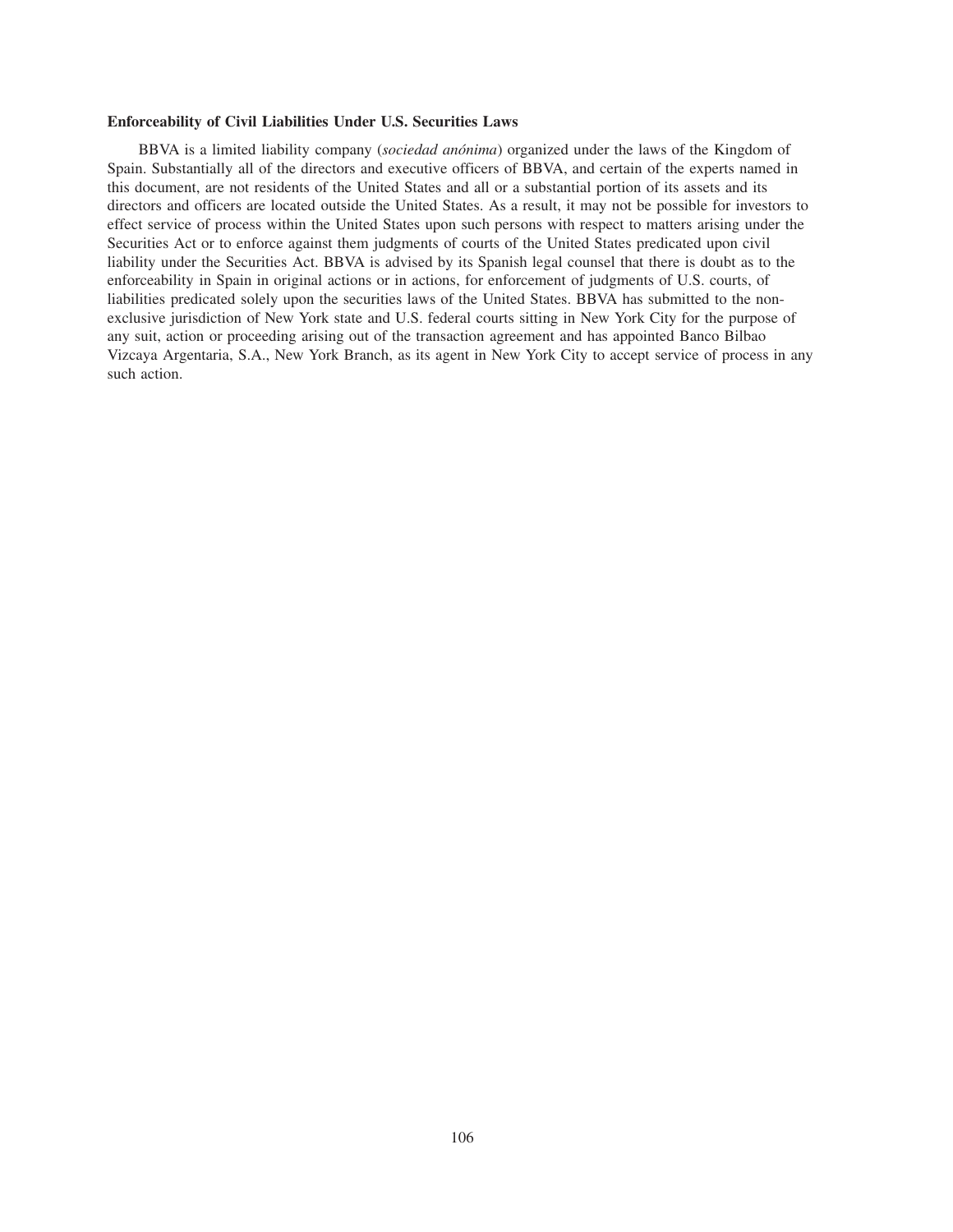### **WHERE YOU CAN FIND MORE INFORMATION**

#### **General**

Each of BBVA and Compass files annual reports with, and furnishes other reports and information to, the SEC. You may read and copy any document BBVA or Compass files with or furnishes to the SEC at the SEC's public reference room at 100 F Street, N.E., Washington, D.C. 20549. Please call the SEC at l-800-SEC-0330 for further information on the operation of the public reference room. BBVA's and Compass' SEC filings are also available to the public over the Internet at the SEC's website at www.sec.gov.

BBVA has filed a registration statement on Form F-4 to register with the SEC the BBVA ordinary shares underlying BBVA ADSs to be issued in exchange for shares of Compass common stock. This document is part of the registration statement on Form F-4 and constitutes a document of BBVA. As allowed by SEC rules, this document does not contain all the information you can find in the registration statement or the exhibits to the registration statement.

BBVA is subject to the reporting requirements under the Exchange Act applicable to foreign private issuers. BBVA is not required to file periodic reports and financial statements with the SEC as frequently or as promptly as U.S. companies whose securities are registered under the Exchange Act. BBVA is required to (i) file its annual report on Form 20-F with the SEC within six months after the end of each fiscal year and (ii) furnish reports on Form 6-K to the SEC regarding certain information required to be publicly disclosed by BBVA in Spain or filed with the CNMV, or distributed or required to be distributed by BBVA to its shareholders. BBVA is not required to file periodic reports on Form 10-Q or Form 8-K and is not required to file financial statements prepared in accordance with U.S. GAAP (although it is required to reconcile its financial statements to U.S. GAAP). In addition, BBVA is exempt from certain rules under the Exchange Act, including the proxy rules, which impose certain disclosure and procedural requirements for proxy solicitations under Section 14 of the Exchange Act., and is not required to comply with Regulation FD, which addresses certain restrictions on the selective disclosure of material information. Among other matters, BBVA's officers, directors and principal shareholders are also exempt from the reporting and short-swing profit recovery provisions of Section 16 of the Exchange Act.

### *BBVA*

BBVA makes available free of charge through its website accessible at www.bbva.com all of BBVA's reports and other information filed with or furnished to the SEC. With the exception of the reports specifically incorporated by reference in this document as set forth in "— Incorporation of Certain Documents By Reference," material contained on or accessible through BBVA's website is not incorporated into this document. You may also request a copy of BBVA's filings at no cost, by writing or calling BBVA at the following addresses:

#### **Banco Bilbao Vizcaya Argentaria, S.A.,**

New York Branch 1345 Avenue of the Americas, 45th Floor New York, New York 10105 Attention: Investor Relations (212) 728-1660

or

#### **Banco Bilbao Vizcaya Argentaria, S.A.**

Paseo de la Castellana, 81 28046 Madrid Attn: Investor Relations (34) 91-537-6925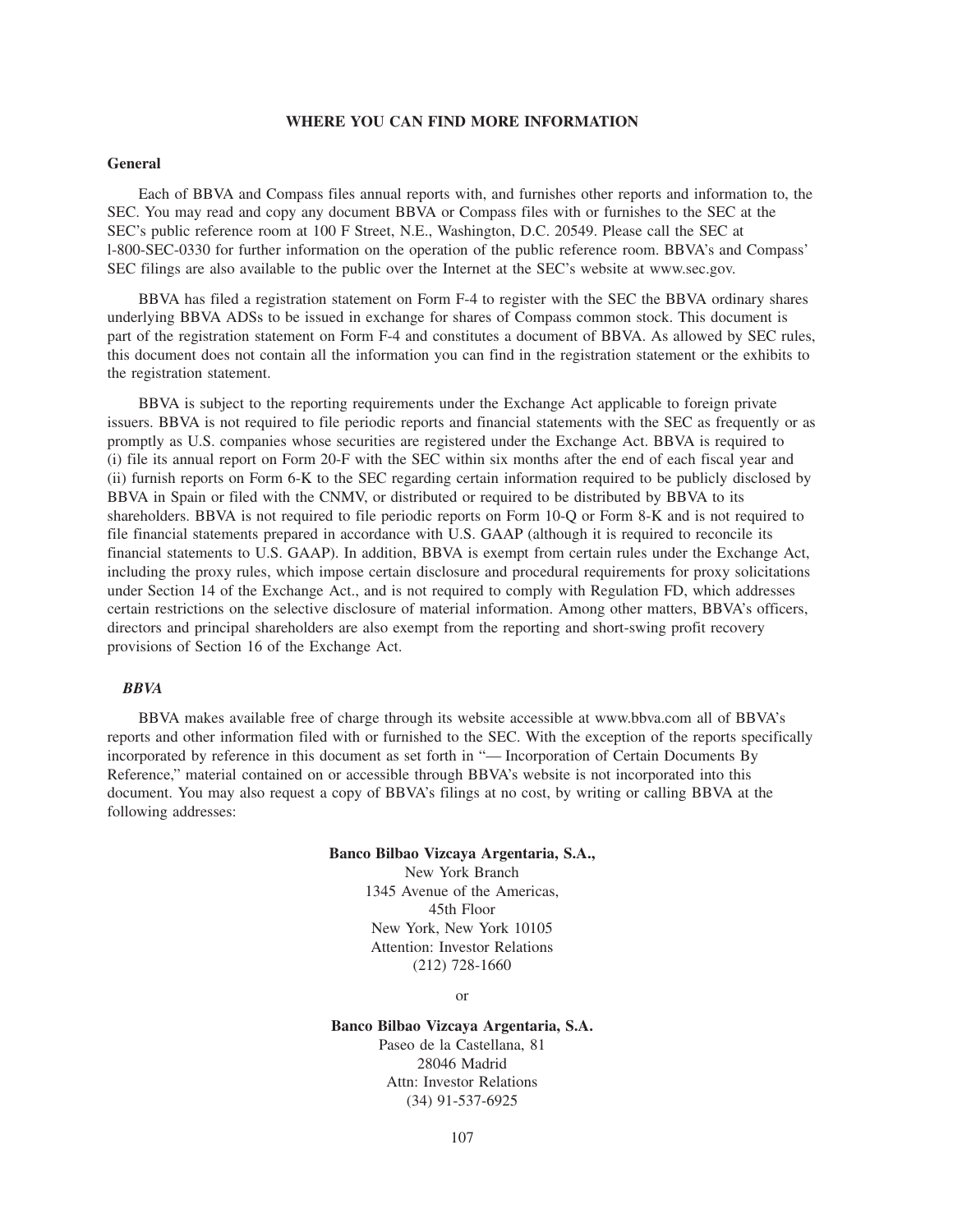BBVA ADSs are traded on the New York Stock Exchange under the symbol "BBV." You may inspect BBVA's reports filed with or furnished to the SEC and other information concerning BBVA at the offices of the New York Stock Exchange, 10 Broad Street, New York, New York 10005. In addition, The Bank of New York, as provided in the deposit agreement, arranges for the mailing of English language versions of BBVA's annual reports and summaries of all notices of general meetings of shareholders and other reports and communications that are made generally available to BBVA's shareholders to all record holders of BBVA ADSs. Any record holder of BBVA ADSs may read such reports, notices or summaries thereof, and communications at The Bank of New York's office located at 101 Barclay Street, New York, New York 10286.

BBVA ordinary shares are listed on the Spanish Stock Exchanges and quoted on the Automated Quotation System under the symbol "BBVA." BBVA ordinary shares are also listed on the Mexican stock market ("BBVAMM") and on the Frankfurt ("BBVDGR"), Milan ("BBVAIM"), Zurich ("BBVASW") and London ("BVALN") stock exchanges. You may read copies of BBVA's annual and quarterly reports, accounts and other financial information and offering documents at the offices of the CNMV, Paseo de la Castellana, 19, Madrid. Some BBVA Spanish securities commission filings are also available at the website maintained by the Spanish securities commission at www.cnmv.es. Information regarding BBVA is also available at the Commercial Registry of Vizcaya.

### *Compass*

The reports and other information filed by Compass with the SEC are available on Compass' website at www.compassbank.com. With the exception of the reports specifically incorporated by reference in this document as set forth in "— Incorporation of Certain Documents By Reference," material contained on or accessible through Compass' website is not incorporated into this document. You may also request a copy of Compass' filings at no cost, by writing or calling Compass at the following address:

## **Compass Bancshares, Inc.** 15 South 20th Street Birmingham, Alabama 35233 Attn: Ed Bilek

(205) 297-3000

The Compass shares are listed on the Nasdaq under the symbol "CBSS." Compass is subject to the informational requirements of the SEC and the Nasdaq and files reports and other information relating to its business, financial condition and other matters. You may read such reports, statements and other information, including the annual and quarterly financial statements of Compass, at the offices of the Nasdaq Operations, 1735 K Street, N.W., Washington, D.C. 20006.

## **This document includes the web addresses of the SEC, the CNMV, BBVA and Compass as inactive textual references only. Except as specifically incorporated by reference into this document, information on those websites is not part of this document.**

#### **Incorporation of Certain Documents by Reference**

This document incorporates by reference certain information that BBVA and Compass have filed with or furnished to the SEC, which means that BBVA and Compass disclose important information to you by referring you to those documents. The information incorporated by reference is considered to be part of this document, and information that each of BBVA and Compass files later with or furnishes later to the SEC will automatically update and supersede this information to the extent specified in such later filings.

This document incorporates by reference the following documents listed below that BBVA has previously filed with the SEC:

| <b>BBVA SEC Filings</b><br>(File No. 001-10110; CIK No. 0000842180)          | Period or Date Filed |
|------------------------------------------------------------------------------|----------------------|
| Annual Report on Form 20-F/A Year ended December 31, 2006 (Filed on June 28, | 2007)                |
| Current Report on Form 6-K Furnished on May 29, 2007                         |                      |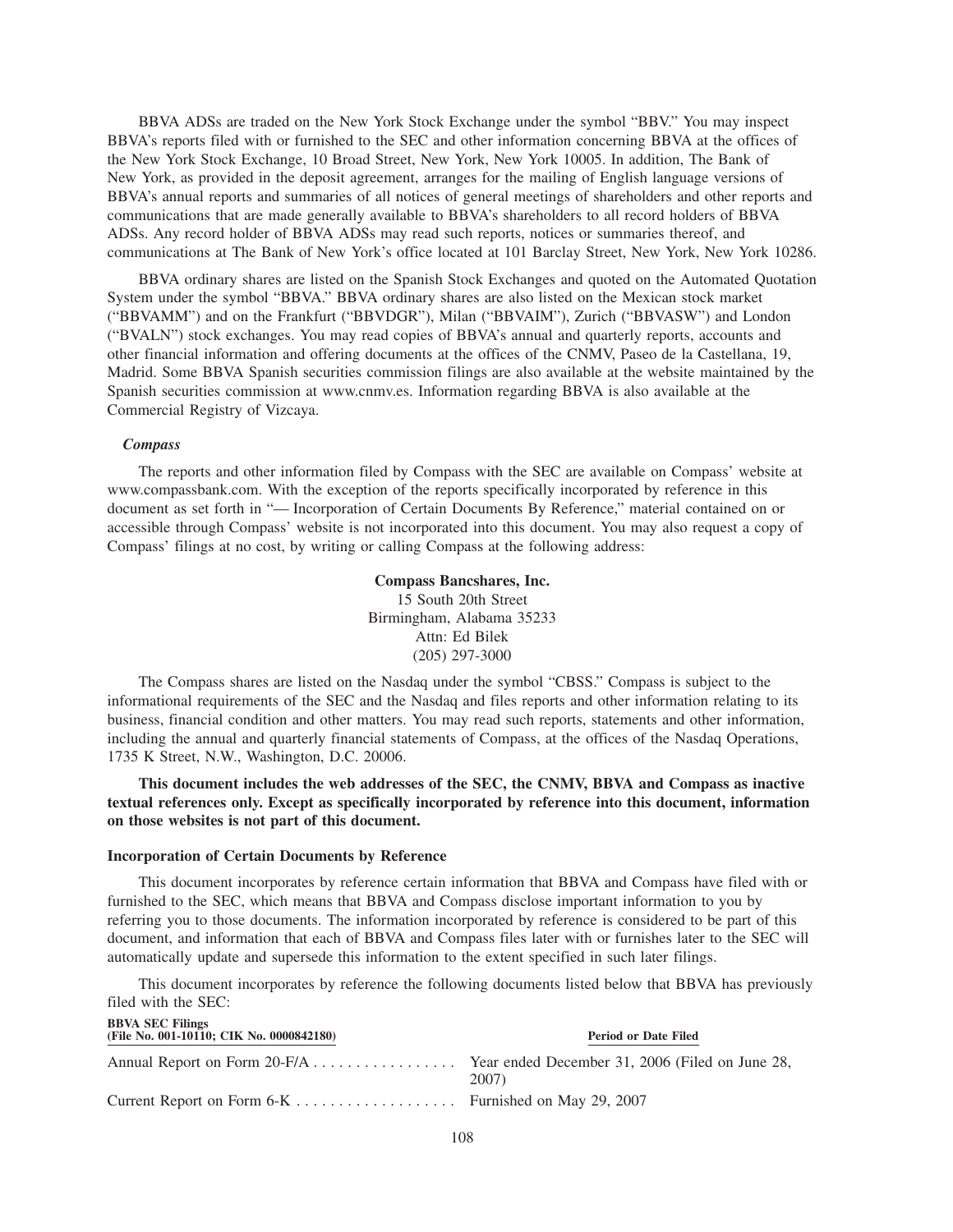This document incorporates by reference the following documents listed below that Compass has previously filed with the SEC:

| <b>Compass SEC Filings</b><br>(File No. 1-31272; CIK No. 0000018568) | <b>Period or Date Filed</b>                                                                                                                                            |
|----------------------------------------------------------------------|------------------------------------------------------------------------------------------------------------------------------------------------------------------------|
| Annual Report on Form 10-K Year ended December 31, 2006              | (Filed on February 26, 2007, as amended by<br>Amendment No. 1 thereto filed on Form 10-K/A on<br>April 30, 2007)                                                       |
|                                                                      | Ouarter ended March 31, 2007<br>(Filed on May 7, 2007)                                                                                                                 |
| Current Reports on Form 8-K                                          | Filed on January 22, January 29, February 15,<br>February 16, February 22 and April 19, 2007 (except<br>for the portions of those documents not deemed to be<br>filed) |

BBVA and Compass also incorporate by reference additional documents that either company files with the SEC pursuant to Section 13(a), 13(c), 14 or 15(d) of the Exchange Act between the date of this document and the date of the Compass special meeting. These documents include periodic reports, such as Annual Reports on Form 20-F filed by BBVA or Form 10-K filed by Compass, Quarterly Reports on Form 10-Q filed by Compass, Current Reports furnished or filed by Compass on Form 8-K and certain Current Reports, but only to the extent designated within such Current Reports, furnished by BBVA on Form 6-K.

BBVA and Compass also incorporate by reference the transaction agreement attached to this document as Annex A.

BBVA has supplied all information contained or incorporated by reference in this document relating to BBVA and Compass has supplied all information relating to Compass.

Documents incorporated by reference are available from BBVA and Compass without charge, excluding exhibits to those documents unless specifically incorporated by reference as an exhibit in this document. You can obtain documents incorporated by reference in this document by requesting them in writing or by telephone from the appropriate company at the addresses listed above in "— General — BBVA" and "— General — Compass."

**Neither BBVA nor Compass has authorized anyone to give any information or make any representation about the transaction or their companies that is different from, or in addition to, that contained in this document or in any of the materials that have been incorporated in this document. Therefore, if anyone does give you information of this sort, you should not rely on it. If you are in a jurisdiction where offers to exchange or sell, or solicitations of offers to exchange or purchase, the securities offered by this document or the solicitation of proxies is unlawful, or if you are a person to whom it is unlawful to direct these types of activities, then the offer presented in this document does not extend to you. The information contained in this document speaks only as of the date of this document unless the information specifically indicates that another date applies.**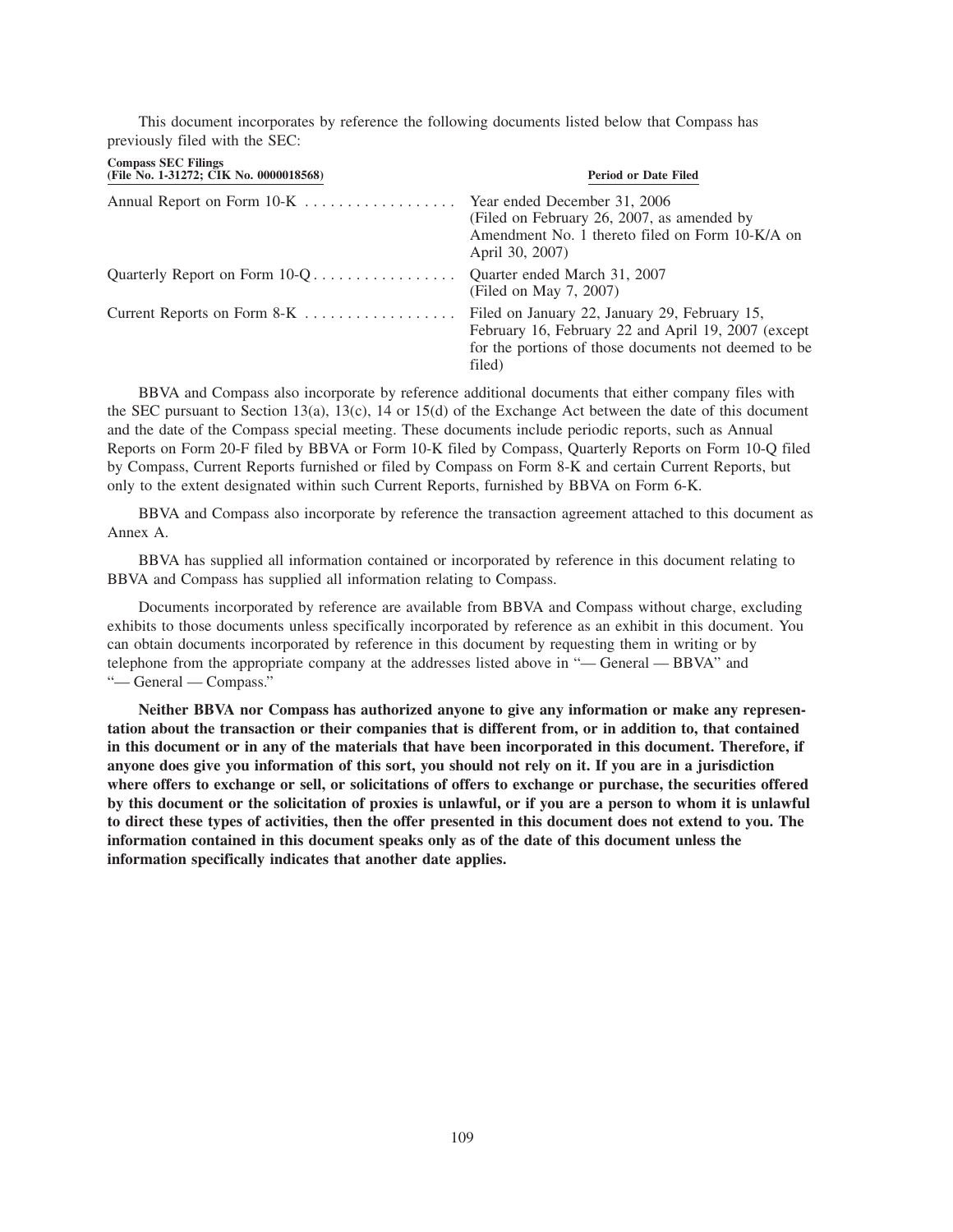**ANNEX A EXECUTION COPY**

**TRANSACTION AGREEMENT**

**by and between**

**BANCO BILBAO VIZCAYA ARGENTARIA, S.A.**

**and**

**COMPASS BANCSHARES, INC.** 

**DATED AS OF FEBRUARY 16, 2007**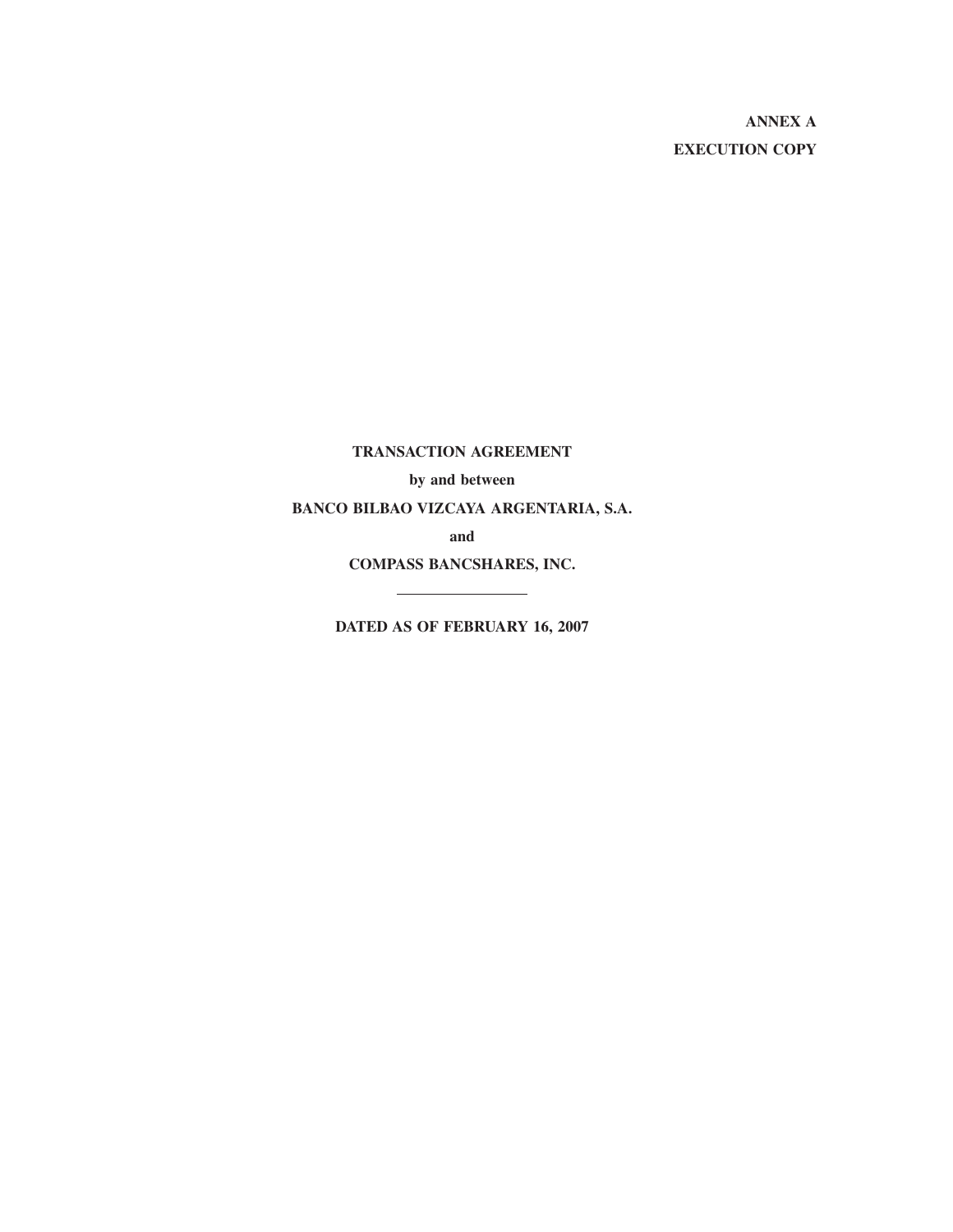### ARTICLE I THE REINCORPORATION MERGER

| 1.1  |  |
|------|--|
| 1.2  |  |
| 1.3  |  |
| 1.4  |  |
| 1.5  |  |
| 1.6  |  |
| 1.7  |  |
| 1.8  |  |
| 1.9  |  |
| 1.10 |  |

# ARTICLE II

## THE SHARE EXCHANGE

| $2.2^{\circ}$ |  |
|---------------|--|
| 2.3           |  |
| 2.4           |  |
| 2.5           |  |
| 2.6           |  |
| 2.7           |  |
| 2.8           |  |
| 2.9           |  |

## ARTICLE III

## DELIVERY OF CONSIDERATION

## ARTICLE IV

## THE THIRD STEP MERGER

| 4.2 |  |
|-----|--|
| 4.3 |  |
|     |  |
| 4.5 |  |
| 4.6 |  |
| 4.7 |  |
| 4.8 |  |

## ARTICLE V

## REPRESENTATIONS AND WARRANTIES OF THE COMPANY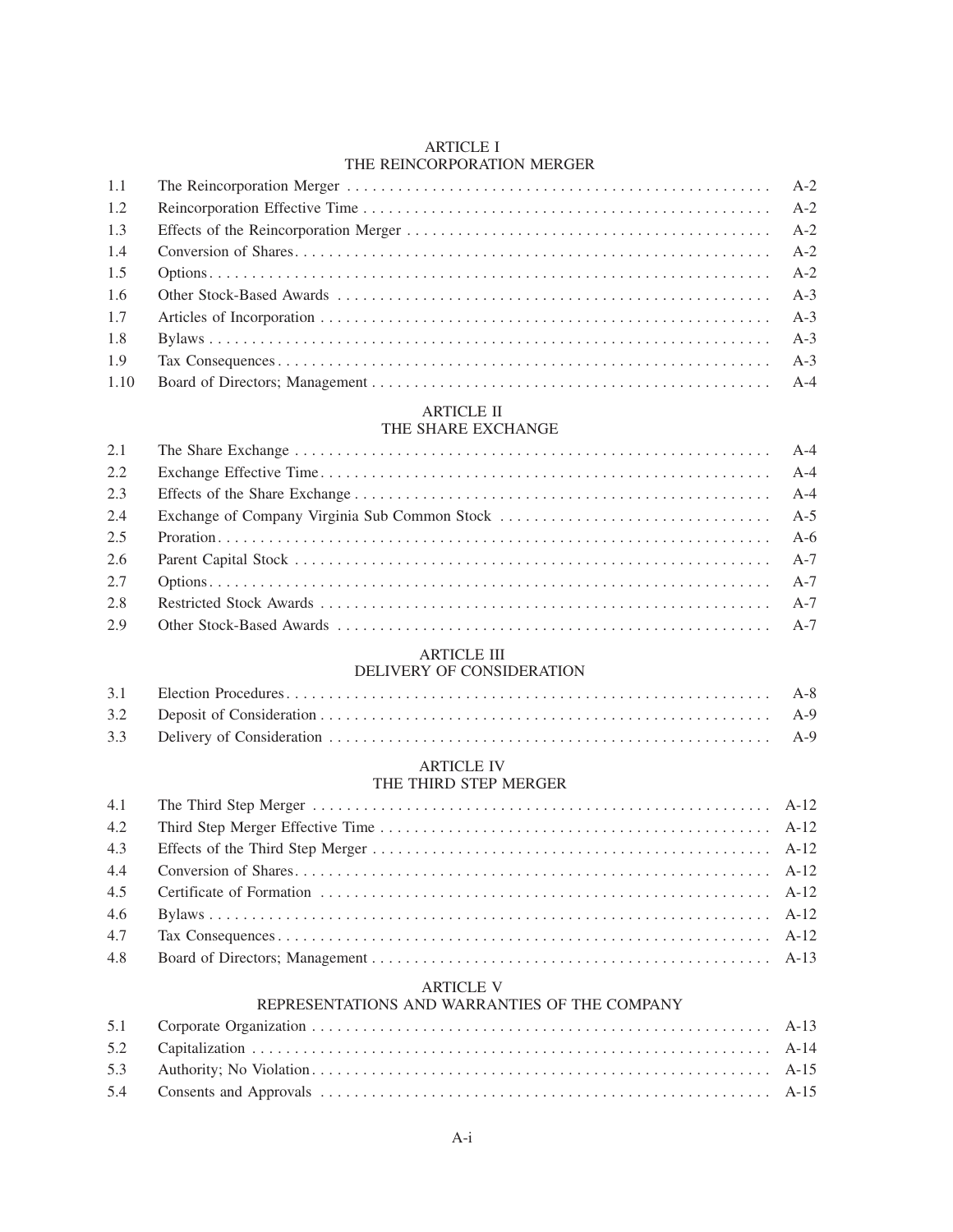| 5.5  |          |
|------|----------|
| 5.6  |          |
| 5.7  |          |
| 5.8  |          |
| 5.9  | $A-19$   |
| 5.10 | $A-19$   |
| 5.11 | $A-20$   |
| 5.12 | $A-22$   |
| 5.13 | $A-22$   |
| 5.14 | $A-23$   |
| 5.15 | $A-23$   |
| 5.16 | $A - 24$ |
| 5.17 |          |
| 5.18 | $A-25$   |
| 5.19 | $A-26$   |
| 5.20 | $A-26$   |
| 5.21 | $A - 27$ |
| 5.22 | $A-27$   |
| 5.23 | $A-28$   |
| 5.24 | $A-28$   |
| 5.25 | $A-28$   |
| 5.26 |          |
| 5.27 |          |

## ARTICLE VI

## REPRESENTATIONS AND WARRANTIES OF PARENT

| 6.1  |          |
|------|----------|
| 6.2  | $A-30$   |
| 6.3  |          |
| 6.4  | A-31     |
| 6.5  | $A-32$   |
| 6.6  | $A-33$   |
| 6.7  | A-34     |
| 6.8  | A-34     |
| 6.9  | $A - 34$ |
| 6.10 | A-34     |
| 6.11 | A-34     |
| 6.12 | $A-35$   |
| 6.13 | $A-35$   |
| 6.14 | $A-35$   |
| 6.15 | $A-35$   |
| 6.16 |          |
|      |          |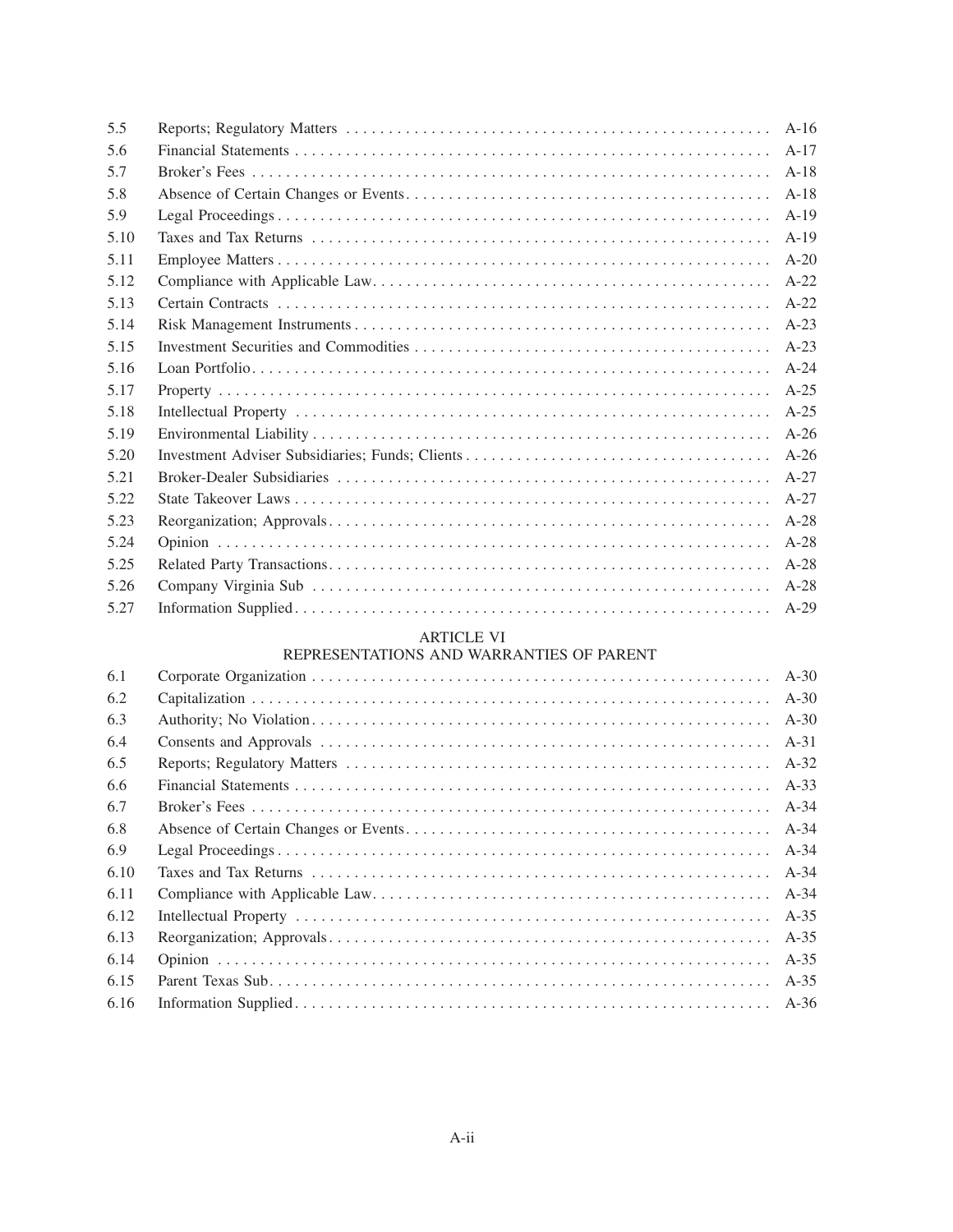## ARTICLE VII COVENANTS RELATING TO CONDUCT OF BUSINESS

# ARTICLE VIII

## ADDITIONAL AGREEMENTS

| 8.1  |  |
|------|--|
| 8.2  |  |
| 8.3  |  |
| 8.4  |  |
| 8.5  |  |
| 8.6  |  |
| 8.7  |  |
| 8.8  |  |
| 8.9  |  |
| 8.10 |  |
| 8.11 |  |
| 8.12 |  |
| 8.13 |  |

## ARTICLE IX

| CONDITIONS PRECEDENT |  |
|----------------------|--|
|                      |  |

## ARTICLE X

## TERMINATION AND AMENDMENT

## ARTICLE XI

## GENERAL PROVISIONS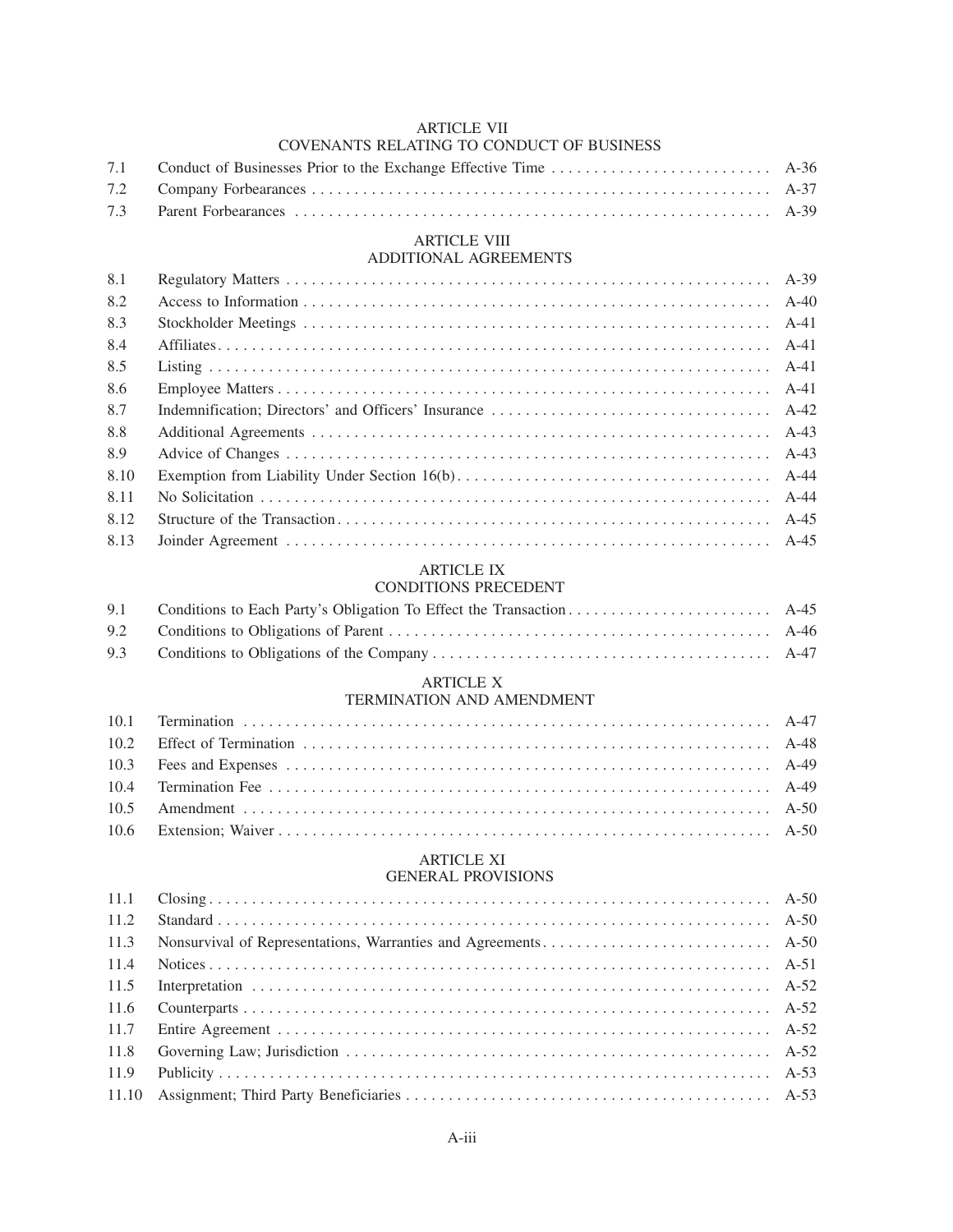## **INDEX OF DEFINED TERMS**

| $A-17$ |
|--------|
| $A-32$ |
| $A-21$ |
| $A-24$ |
| $A-24$ |
| $A-7$  |
| $A-1$  |
| $A-44$ |
| $A-44$ |
| $A-12$ |
| $A-13$ |
| $A-39$ |
| $A-27$ |
| $A-30$ |
| $A-5$  |
| $A-5$  |
| $A-5$  |
| $A-5$  |
| $A-42$ |
| $A-50$ |
| $A-50$ |
| $A-1$  |
| $A-4$  |
| $A-26$ |
| $A-26$ |
| $A-26$ |
| $A-20$ |
| $A-1$  |
| $A-3$  |
| $A-14$ |
| $A-3$  |
| $A-2$  |
| $A-2$  |
| $A-23$ |
| $A-23$ |
| $A-13$ |
| $A-26$ |
| $A-25$ |
| $A-25$ |
| $A-14$ |
| $A-25$ |
| $A-17$ |
| A-47   |
| $A-2$  |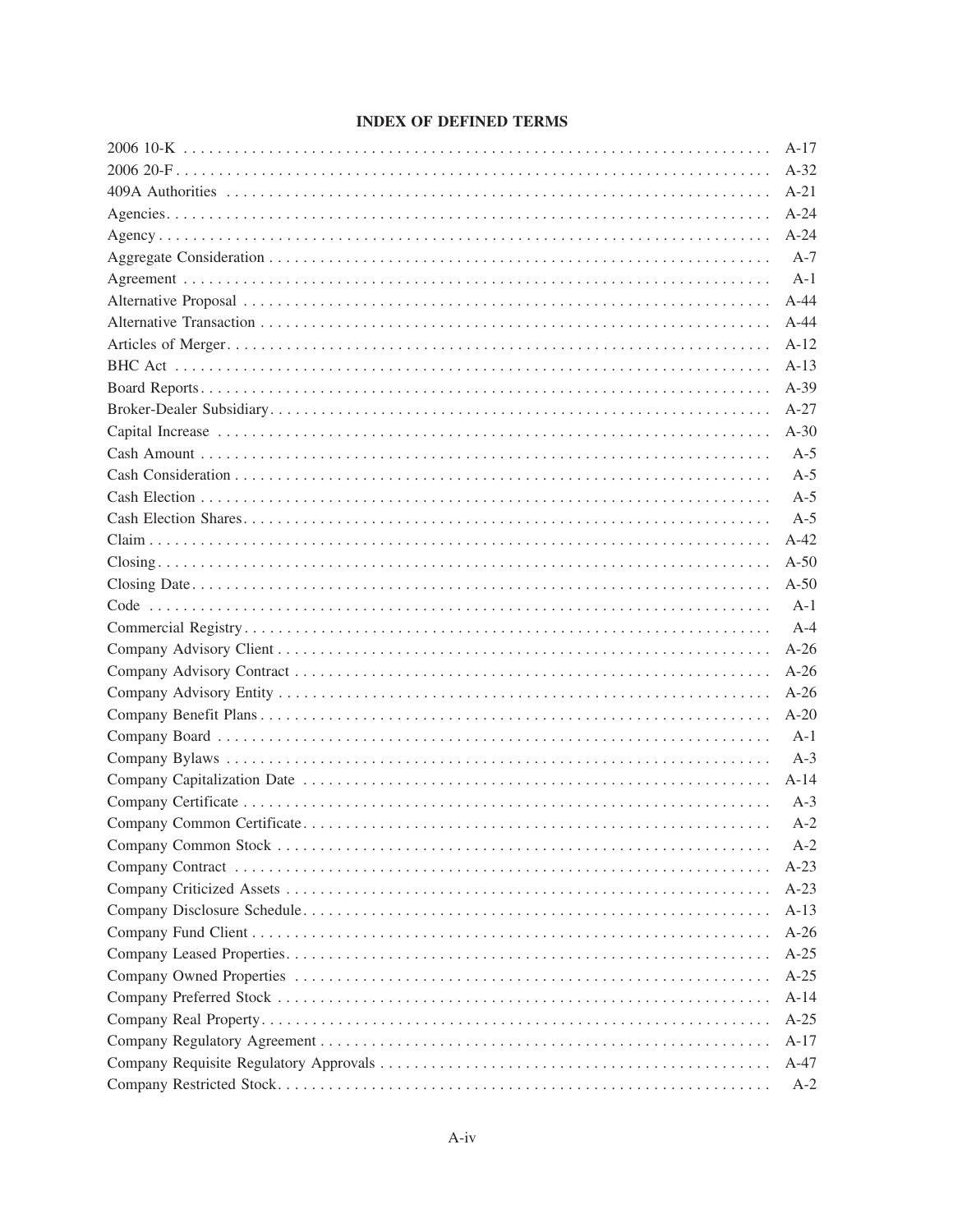|             | $A-17$ |
|-------------|--------|
|             | $A-2$  |
|             | $A-3$  |
|             | $A-3$  |
|             | $A-15$ |
|             | $A-13$ |
|             | $A-4$  |
|             | $A-1$  |
|             | $A-3$  |
|             | $A-1$  |
|             | $A-3$  |
|             | $A-2$  |
|             | $A-2$  |
|             | $A-41$ |
|             | $A-5$  |
|             | $A-41$ |
|             | $A-4$  |
|             | $A-9$  |
|             | $A-5$  |
|             | $A-23$ |
|             | $A-2$  |
|             | $A-8$  |
|             | $A-8$  |
|             | $A-20$ |
|             | $A-13$ |
|             | $A-17$ |
|             | $A-8$  |
|             | $A-8$  |
|             | $A-9$  |
|             | $A-4$  |
|             | $A-5$  |
|             | $A-15$ |
| <b>FDIC</b> | $A-13$ |
|             | $A-15$ |
|             | $A-12$ |
|             | $A-27$ |
|             | $A-27$ |
|             | $A-8$  |
|             | $A-13$ |
|             | $A-16$ |
|             | $A-8$  |
|             | $A-16$ |
|             | $A-42$ |
|             | $A-46$ |
|             | $A-43$ |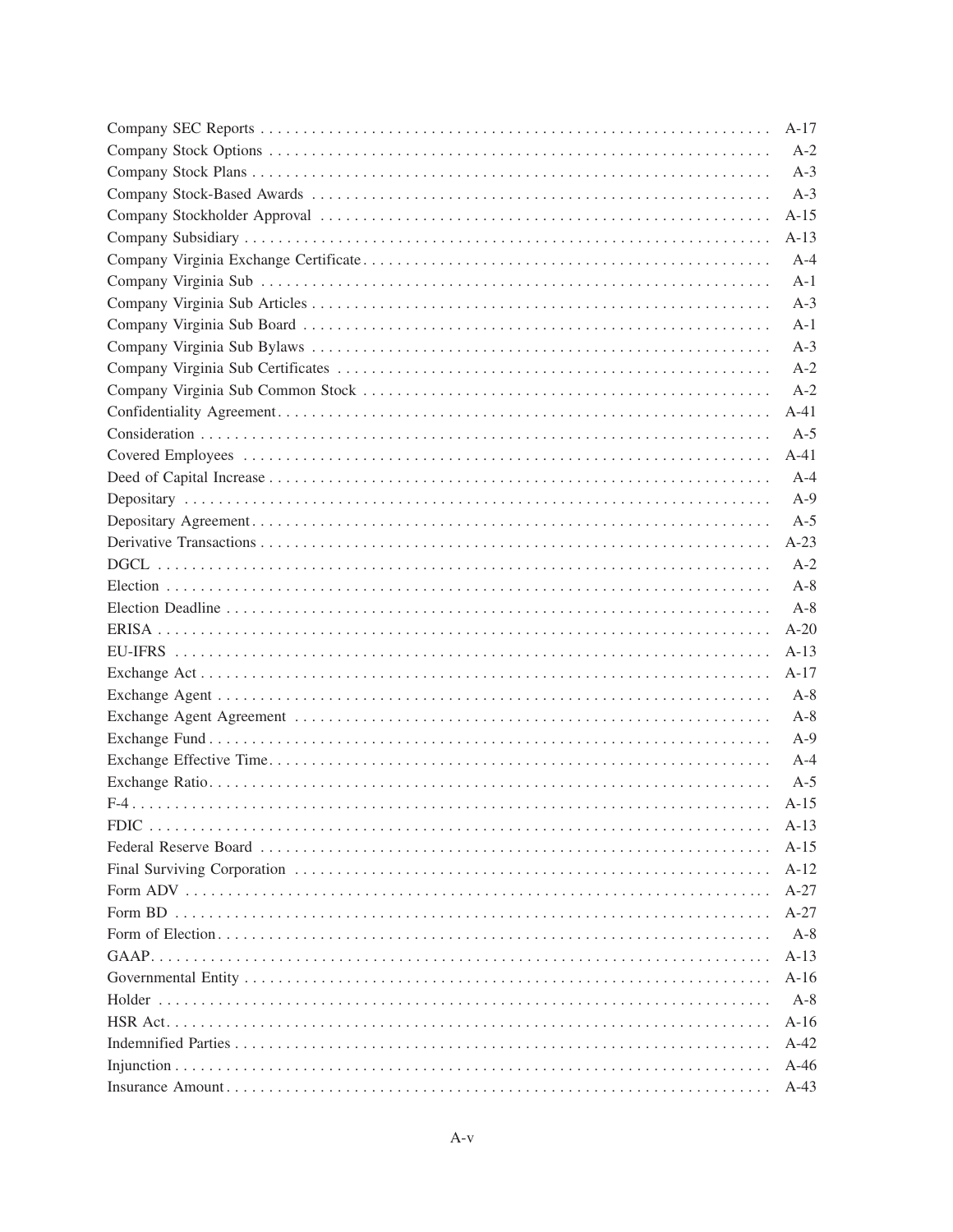| $A-25$ |
|--------|
| $A-26$ |
| $A-26$ |
| $A-19$ |
| $A-9$  |
| $A-14$ |
| $A-24$ |
| $A-18$ |
| $A-40$ |
| $A-5$  |
| $A-21$ |
| $A-31$ |
| $A-16$ |
| $A-7$  |
| $A-15$ |
| $A-5$  |
| $A-1$  |
| $A-30$ |
| $A-30$ |
| $A-7$  |
| $A-29$ |
| $A-5$  |
| $A-32$ |
| $A-46$ |
| $A-32$ |
| $A-31$ |
| $A-13$ |
| $A-1$  |
| $A-12$ |
| $A-25$ |
| $A-7$  |
| $A-23$ |
| $A-32$ |
| $A-31$ |
| $A-15$ |
| $A-16$ |
| $A-2$  |
| $A-1$  |
| $A-28$ |
| $A-22$ |
| $A-16$ |
| $A-4$  |
| $A-15$ |
| $A-14$ |
| $A-5$  |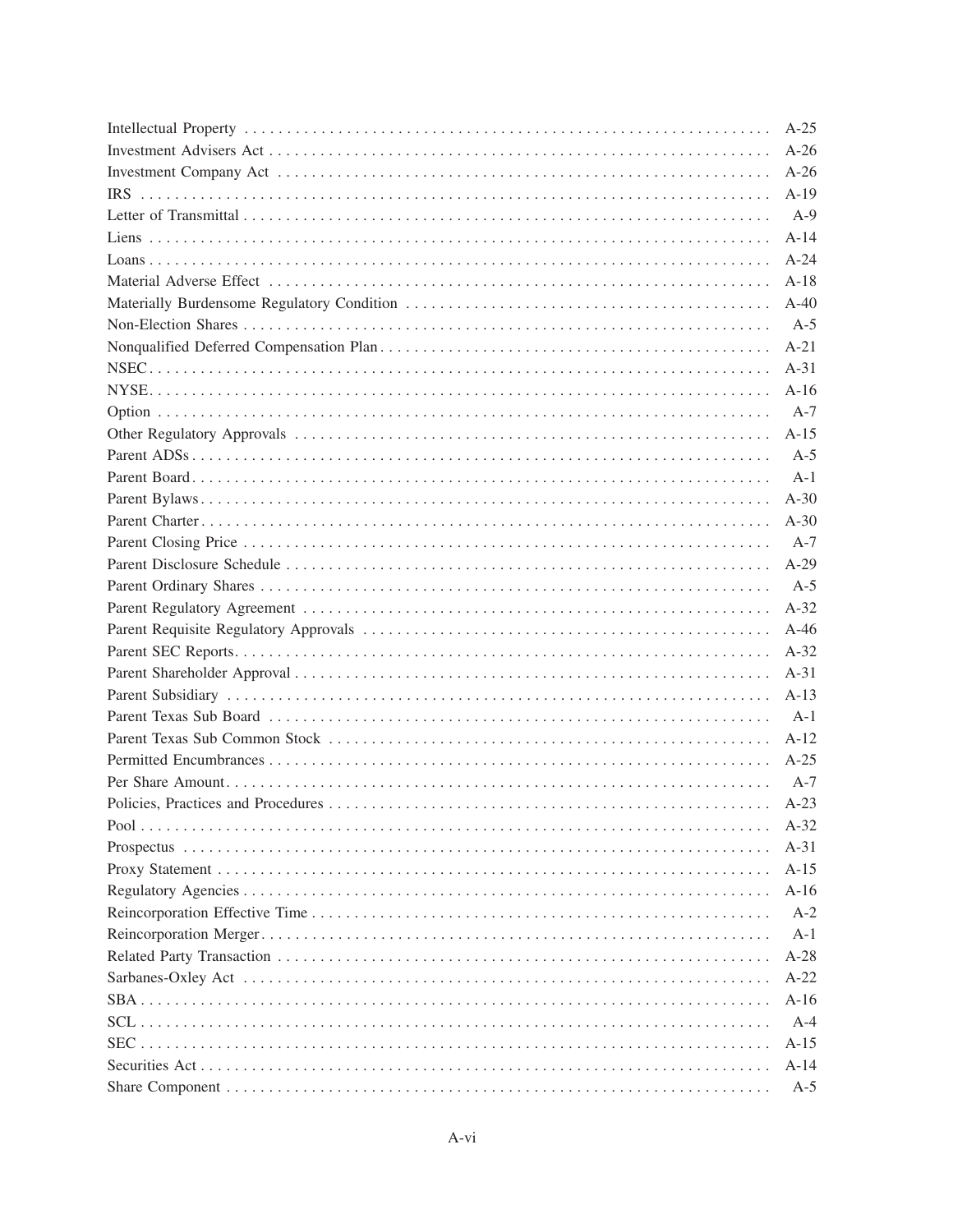| $A-5$  |
|--------|
| $A-6$  |
| $A-5$  |
| $A-6$  |
| $A-5$  |
| $A-1$  |
| $A-6$  |
| $A-26$ |
| $A-16$ |
| $A-3$  |
| $A-13$ |
| $A-13$ |
| $A-2$  |
| $A-28$ |
| $A-20$ |
| $A-20$ |
| $A-20$ |
| $A-1$  |
| $A-12$ |
| $A-1$  |
| $A-12$ |
| $A-1$  |
| $A-4$  |
| $A-14$ |
| $A-1$  |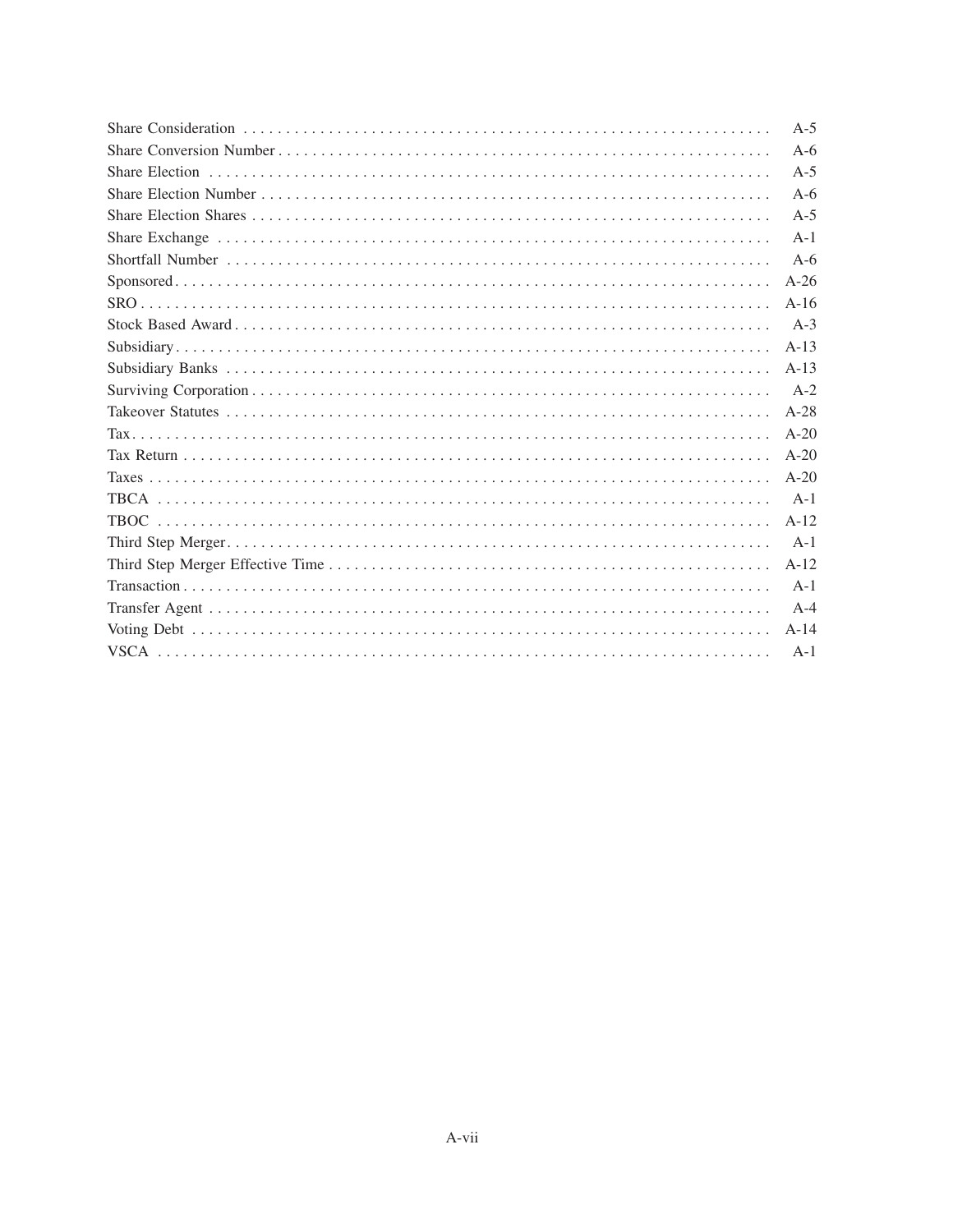#### **TRANSACTION AGREEMENT**

TRANSACTION AGREEMENT (this "Agreement"), dated as of February 16, 2007, by and among BANCO BILBAO VIZCAYA ARGENTARIA, S.A., a bank organized and existing under the Laws of Spain ("Parent"), and COMPASS BANCSHARES, INC., a Delaware corporation (the "Company").

### **W I T N E S S E T H:**

WHEREAS, promptly following the execution of this Agreement, Parent shall form a new wholly owned subsidiary ("Parent Texas Sub") as a Texas corporation under and in accordance with the Texas Business Corporation Act (the "TBCA"), and Parent shall cause Parent Texas Sub to, and Parent Texas Sub shall, sign a joinder agreement to this Agreement and be bound hereunder;

WHEREAS, promptly following the execution of this Agreement, the Company shall form a new wholly owned subsidiary ("Company Virginia Sub") as a Virginia corporation under and in accordance with the Virginia Stock Corporation Act (the "VSCA"), and the Company shall cause Company Virginia Sub to, and Company Virginia Sub shall, sign a joinder agreement to this Agreement and be bound hereunder;

WHEREAS, the Boards of Directors of each of Parent (the "Parent Board") and the Company (the "Company Board") have approved, and the Boards of Directors of each of Parent Texas Sub (the "Parent Texas Sub Board") and Company Virginia Sub (the "Company Virginia Sub Board") shall approve, the strategic business combination transactions provided for herein (the "Transaction") whereby (1) the Company will merge with and into Company Virginia Sub, with Company Virginia Sub surviving such merger (the "Reincorporation Merger"), (2) immediately following the Reincorporation Merger, Company Virginia Sub, as the surviving corporation in the Reincorporation Merger, will become a wholly owned subsidiary of Parent pursuant to a statutory share exchange (the "Share Exchange") in accordance with VSCA and (3) immediately following the Share Exchange, Company Virginia Sub will merge with and into Parent Texas Sub (the "Third Step Merger"), with Parent Texas Sub as the surviving corporation in such Third Step Merger;

WHEREAS, concurrently with the execution of this Agreement, certain of the senior executives of the Company are entering into employment agreements with Parent and the Company, which employment agreements shall become effective as of the Exchange Effective Time (as defined below);

WHEREAS, it is the intent of the parties hereto that, for U.S. federal income tax purposes, the Reincorporation Merger shall constitute a "reorganization" within the meaning of Section 368(a) of the Internal Revenue Code of 1986, as amended (the "Code"), and that this Agreement shall constitute a "plan of reorganization" in respect of the Reincorporation Merger for the purposes of Sections 354 and 361 of the Code;

WHEREAS, it is the intent of the parties hereto that, for U.S. federal income tax purposes, the Share Exchange and the Third Step Merger shall be treated as a single, integrated transaction that constitutes a "reorganization" within the meaning of Section 368(a) of the Code, and that this Agreement shall constitute a "plan of reorganization" in respect of such transaction for the purposes of Sections 354 and 361 of the Code;

WHEREAS, for U.S. federal income tax purposes, it is intended that the Share Exchange and the Third Step Merger result in no gain recognition to the shareholders of Company Virginia Sub pursuant to Section 367(a) of the Code;

WHEREAS, the parties desire to make certain representations, warranties and agreements in connection with the Transaction and also to prescribe certain conditions to the Transaction.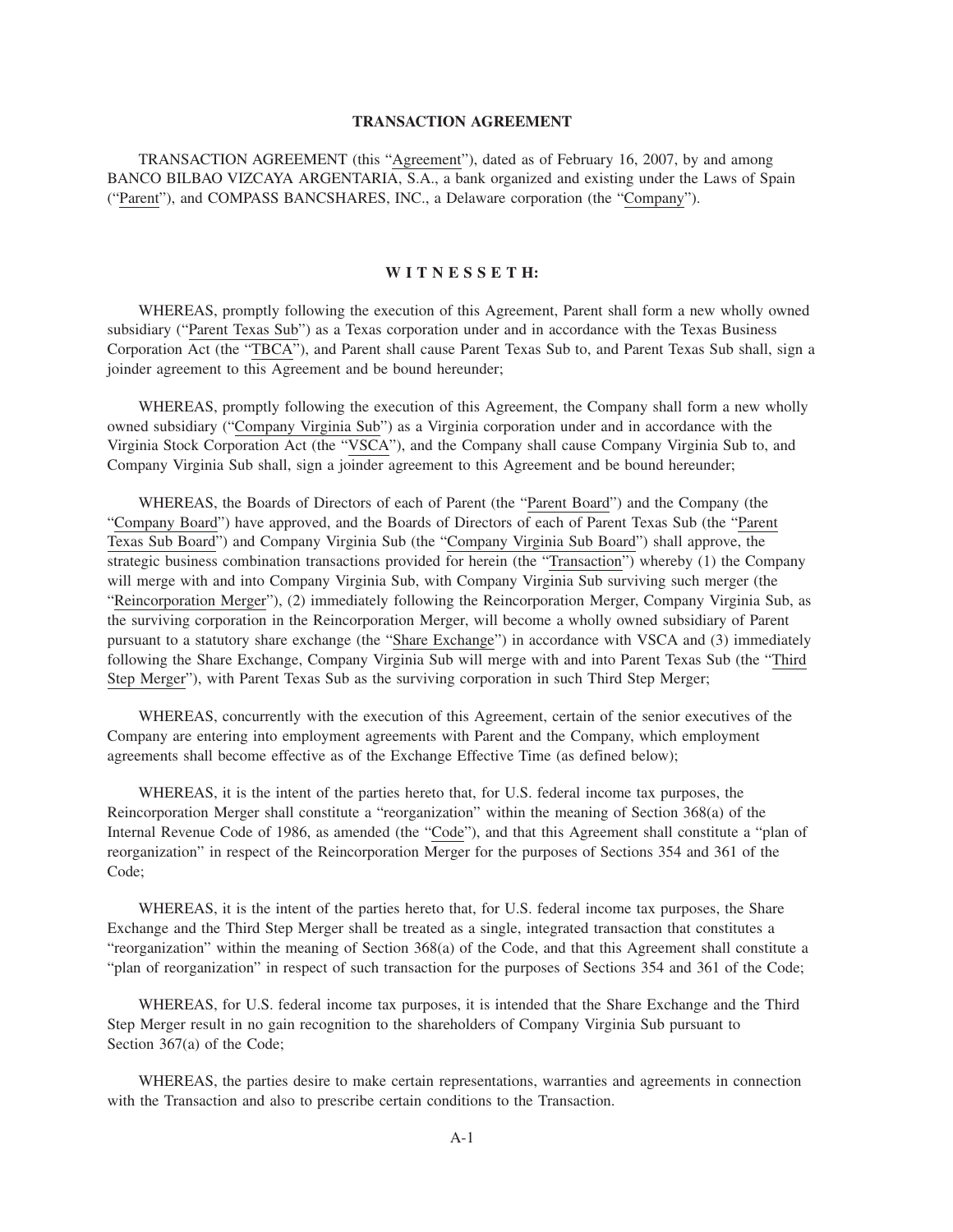NOW, THEREFORE, in consideration of the mutual covenants, representations, warranties and agreements contained in this Agreement, and other good and valuable consideration, the receipt and sufficiency of which are hereby acknowledged, and intending to be legally bound hereby, the parties agree as follows:

## ARTICLE I

#### THE REINCORPORATION MERGER

1.1 *The Reincorporation Merger.* Subject to the terms and conditions of this Agreement, in accordance with the General Corporation Law of Delaware (the "DGCL") and the VSCA, at the Reincorporation Effective Time, the Company shall merge with and into Company Virginia Sub. Company Virginia Sub shall be the surviving corporation (the "Surviving Corporation") in the Reincorporation Merger and shall continue its corporate existence under the laws of the Commonwealth of Virginia. Upon consummation of the Reincorporation Merger, the separate corporate existence of the Company shall terminate.

1.2 *Reincorporation Effective Time.* The Reincorporation Merger shall become effective in accordance with a Plan of Merger (which Plan of Merger shall be prepared by Company promptly following the date of this Agreement and shall be consistent with this Agreement and the VSCA and reasonably satisfactory to Parent) on the Closing Date (as defined in Section 11.1) at the time that is specified in the certificate of merger relating to the Reincorporation Merger issued by the Virginia State Corporation Commission and upon the issuance of the certificate of merger by the Secretary of State of the State of Delaware (the "Reincorporation Effective Time").

1.3 *Effects of the Reincorporation Merger.* At and after the Reincorporation Effective Time, the Reincorporation Merger shall have the effects set forth in the DGCL and the VSCA.

### 1.4 *Conversion of Shares.*

(a) At the Reincorporation Effective Time, by virtue of the Reincorporation Merger and without any action on the part of the Company, Company Virginia Sub or any holder of common stock, par value \$2.00 per share, of the Company (the "Company Common Stock"), (i) each share of Company Common Stock (including restricted shares of Company Common Stock ("Company Restricted Stock")) issued and outstanding immediately prior to the Reincorporation Effective Time (other than shares held in treasury) shall be converted into one share of common stock, par value \$2.00 per share, of Company Virginia Sub (the "Company Virginia Sub Common Stock"), (ii) each share of Company Common Stock held in the treasury of the Company immediately prior to the Reincorporation Effective Time shall be cancelled and (iii) each share of Company Virginia Sub Common Stock issued and outstanding immediately prior to the Reincorporation Effective Time shall be cancelled.

(b) All of the shares of Company Common Stock converted into shares of Company Virginia Sub Common Stock pursuant to Section 1.4(a) shall no longer be outstanding and shall automatically be canceled and shall cease to exist as of the Reincorporation Effective Time, and each certificate previously representing any such shares ("Company Common Certificate") shall thereafter represent, without the requirement of any exchange thereof, that number of shares of Company Virginia Sub Common Stock into which such shares of Company Common Stock represented by such Company Common Certificate have been converted pursuant to Section 1.4(a) (such certificates following the Reincorporation Merger, the "Company Virginia Sub Certificates").

1.5 *Options.* The Company and Company Virginia Sub shall take all requisite action such that, at the Reincorporation Effective Time, each option granted by the Company to purchase shares of Company Common Stock (the "Company Stock Options") that is outstanding and unexercised immediately prior thereto shall cease to represent a right to acquire shares of Company Common Stock and shall be converted automatically into an option to purchase a number of shares of Company Virginia Sub Common Stock equal to the number of shares of Company Common Stock subject to such Company Stock Option immediately prior to the Reincorporation Effective Time at an exercise price per share of Company Virginia Sub Common Stock equal to the exercise price per share of Company Common Stock in effect immediately prior to the Reincorporation Effective Time and otherwise subject to the terms of the Compass Bancshares, Inc. 2006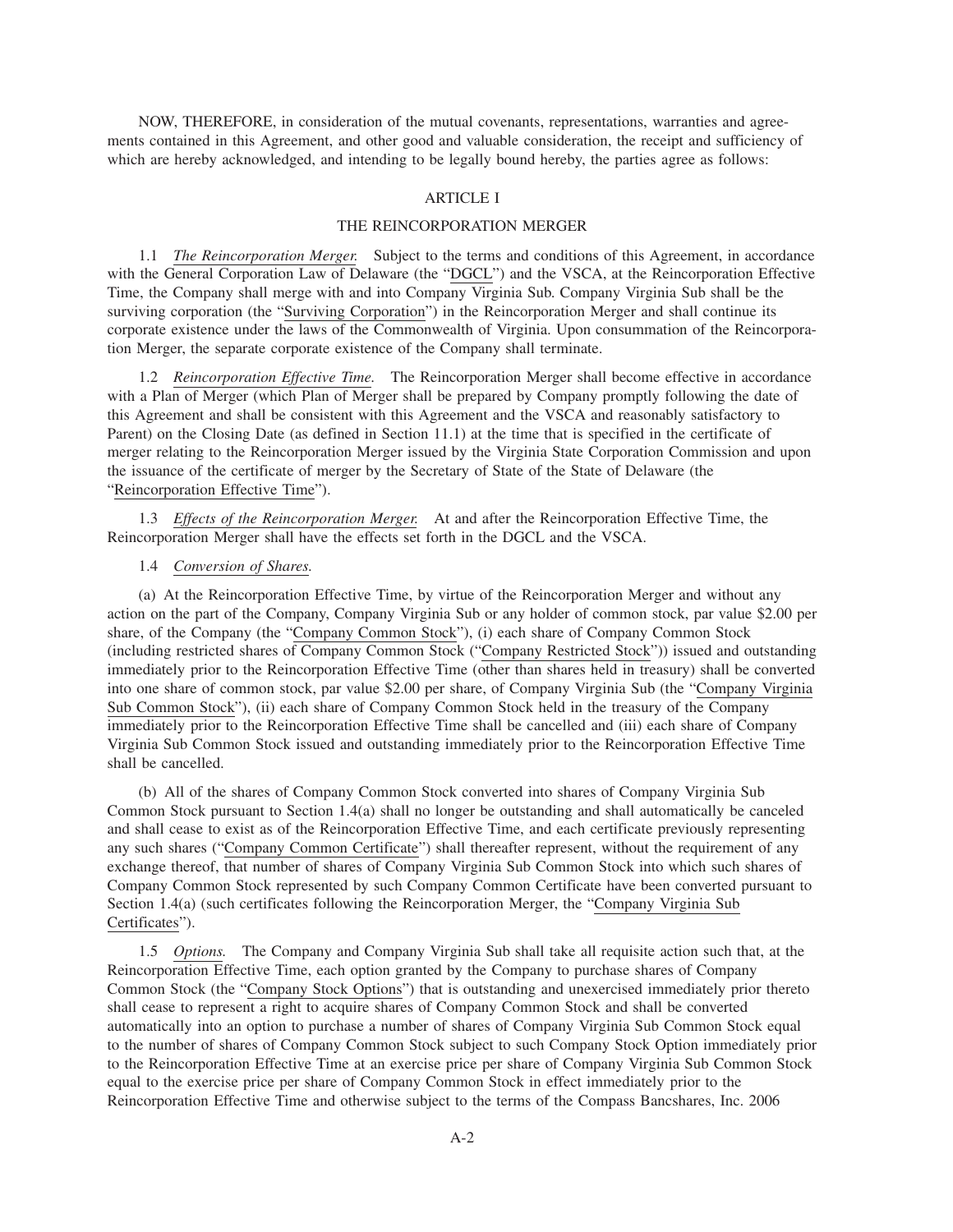Incentive Compensation Plan, Compass Bancshares, Inc. 2002 Incentive Compensation Plan, Compass Bancshares, Inc. 1999 Omnibus Incentive Compensation Plan, and 1996 Long Term Incentive Plan (the "Company Stock Plans") under which such Company Stock Options were issued and the agreements evidencing grants thereunder (including accelerated vesting provisions under such agreements evidencing grants thereunder or under any employment agreements between employees of the Company and the Company). The duration and other terms of the new option shall be the same as the original Company Stock Option except that all references to the Company shall be deemed to be references to Company Virginia Sub.

1.6 *Other Stock-Based Awards.* The Company and Company Virginia Sub shall take all requisite action such that, at the Reincorporation Effective Time, each incentive award of any kind, contingent or accrued, to receive Company Common Stock or an amount measured in whole or in part by reference to the value of a number of shares of Company Common Stock granted under the Company Stock Plans or otherwise (including under any Company Benefit Plan) (including performance shares, restricted stock units, phantom units, deferred stock units and dividend equivalents) other than Company Stock Options and Company Restricted Stock (each, other than Company Stock Options and Company Restricted Stock, "Company Stock-Based Awards"), shall cease to represent a right to acquire or receive shares of Company Common Stock or an amount measured by reference to the value of a number of shares of Company Common Stock and shall be converted automatically into a right to receive a number of shares of Company Virginia Sub Common Stock or an amount measured by reference to a number of shares of Company Virginia Sub Common Stock equal to the number of shares of Company Common Stock subject to such Company Stock-Based Award immediately prior to the Reincorporation Effective Time (a "Stock-Based Award") and subject to the terms of the Company Stock Plans or Company Benefit Plan under which such Company Stock-Based Awards were issued or created and the agreements evidencing grants or rights thereunder (including accelerated vesting provisions under such agreements evidencing grants thereunder or under any employment agreements between employees of the Company and the Company). The duration and other terms of the substituted Stock-Based Awards shall be the same as the original Company Stock-Based Awards except that all references to the Company shall be deemed to be references to Company Virginia Sub.

1.7 *Articles of Incorporation.* Subject to the terms and conditions of this Agreement, at the Reincorporation Effective Time, the Articles of Incorporation of Company Virginia Sub (the "Company Virginia Sub Articles") in effect immediately prior to the Reincorporation Merger shall be the Articles of Incorporation of the Surviving Corporation until thereafter amended in accordance with applicable law (it being understood and agreed that the Company Virginia Sub Articles shall be substantially consistent with the certificate of incorporation of the Company, as amended and restated through the date hereof (the "Company Certificate") as in effect immediately prior to the Reincorporation Effective Time with such changes as are (a) required by the VSCA and (b) otherwise as proposed by Parent and not reasonably objected to by Company; subject, however, in each case to the provisions of Section 8.7 hereof). The Company Virginia Sub Articles shall provide that authorization of a share exchange pursuant to Section 13.1-718 of the VSCA shall require the approval of a majority of all of the votes entitled to be cast on such matter by holders of Company Virginia Sub Common Stock.

1.8 *Bylaws.* Subject to the terms and conditions of this Agreement, at the Reincorporation Effective Time, the Bylaws of Company Virginia Sub (the "Company Virginia Sub Bylaws") in effect immediately prior to the Reincorporation Merger shall be the Bylaws of the Surviving Corporation until thereafter amended in accordance with applicable law (it being understood and agreed that the Company Virginia Sub Bylaws shall be substantially consistent with the bylaws of the Company, as amended and restated through the date hereof (the "Company Bylaws") as in effect immediately prior to the Reincorporation Effective Time with such changes as are (a) required by the VSCA and (b) otherwise as proposed by Parent and not reasonably objected to by Company; subject, however, in each case to the provisions of Section 8.7 hereof).

1.9 *Tax Consequences.* It is intended that the Reincorporation Merger shall constitute a "reorganization" within the meaning of Section 368(a) of the Code, and that this Agreement shall constitute a "plan of reorganization" in respect of the Reincorporation Merger for the purposes of Sections 354 and 361 of the Code.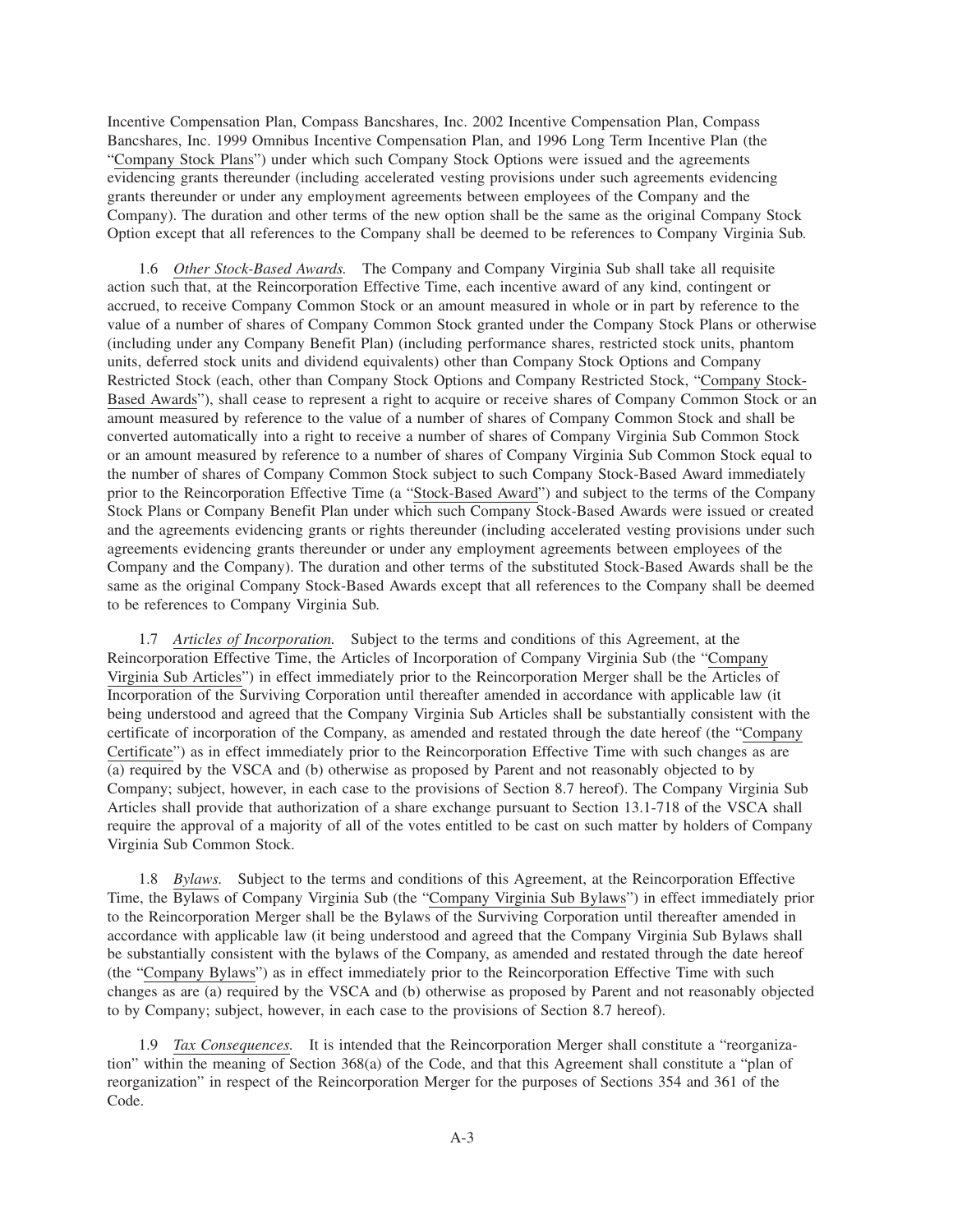1.10 *Board of Directors; Management.* The directors and officers of Company immediately prior to the Reincorporation Effective Time shall be the directors and officers of Company Virginia Sub, each to hold office in accordance with the Company Virginia Sub Articles and Bylaws until their respective successors are duly elected or appointed and qualified.

#### ARTICLE II

#### THE SHARE EXCHANGE

2.1 *The Share Exchange.* Subject to the terms and conditions of this Agreement, in accordance with the VSCA and the Spanish Corporation Law of 1989 (Texto Refundido de la Ley de Sociedades Anónimas aprobado por el Real Decreto Legislativo 1564/1989) (the "SCL"), at the Exchange Effective Time, pursuant to the provisions of Section 13.1-721 of the VSCA, Company Virginia Sub shall become a wholly owned subsidiary of Parent through the exchange of each outstanding share of Company Virginia Sub Common Stock for the Consideration (as defined below).

2.2 *Exchange Effective Time.* The Share Exchange shall become effective, immediately following the Reincorporation Effective Time, in accordance with the Plan of Share Exchange (which Plan of Share Exchange shall be prepared by Parent promptly following the date of this Agreement and shall be consistent with this Agreement and the VSCA and reasonably satisfactory to the Company) on the Closing Date at the time (the "Exchange Effective Time") that is specified in the certificate of share exchange relating to the Share Exchange issued by the Virginia State Corporation Commission, at which time, by virtue of the Share Exchange and as set forth in the Plan of Share Exchange and the VSCA, Parent shall automatically become the holder and owner of one hundred percent of the outstanding capital stock of Company Virginia Sub, including one hundred percent of the outstanding shares of Company Virginia Sub Common Stock, with the former holders of such outstanding shares being only entitled to receive the Consideration as provided for in Section 2.4. The Transfer Agent, for the benefit of Parent, shall receive at the Exchange Effective Time the Company Virginia Exchange Certificate representing its ownership of all such outstanding shares of Company Virginia Sub Common Stock in exchange for the Consideration being issued pursuant to Section 2.4. As used in this Agreement, "Company Virginia Exchange Certificate" shall mean the certificate representing the shares of Company Virginia Common Stock being received by Parent pursuant to the terms hereof, which shares shall represent one hundred percent of the outstanding capital stock of Company Virginia Sub, including one hundred percent of the outstanding shares of Company Virginia Common Stock.

2.3 *Effects of the Share Exchange.* At and after the Exchange Effective Time, the Share Exchange shall have the effects set forth in the VSCA and the separate corporate existence of each of Company Virginia Sub and Parent shall continue and all shares of Company Virginia Sub Common Stock issued and outstanding shall, by virtue of the Share Exchange, continue to be issued and outstanding shares and shall be owned and held by Parent, and Company Virginia Sub shall deliver the Company Virginia Exchange Certificate evidencing such shares to a transfer agent theretofore selected by Parent and reasonably acceptable to the Company (the "Transfer Agent") pursuant to an agreement between Company Virginia Sub, Parent and the Transfer Agent obligating the Transfer Agent, immediately upon receipt of the Company Virginia Exchange Certificate, to certify to Parent that it has received such Company Virginia Exchange Certificate on behalf and for the benefit of Parent and that Parent is the beneficial and record owner of such shares and that no other shares of capital stock of Company Virginia Sub are outstanding. The Parent Board shall thereupon execute the decision taken by the Extraordinary General Meeting of Parent to increase the share capital of Parent in accordance with Articles 153(a) and 155 of the SCL, against a contribution in kind (Aumento con aportaciones no dinerarias), and shall register such action pursuant to the Deed of Capital Increase (the "Deed of Capital Increase") granted before a Spanish Notary with the Commercial Registry (Registro Mercantil) of the Province of Vizcaya (the "Commercial Registry"). Pursuant to the Share Exchange, the Deed of Capital Increase (as registered with the relevant Commercial Registry) shall be delivered to the Spanish Settlement and Clearing System, for the new shares to be listed and registered in the name of the Depositary (as defined below), for the account of Company Virginia Sub Common Stock holders, and to any required stock exchanges for the admission authorization of Parent Ordinary Shares to be listed.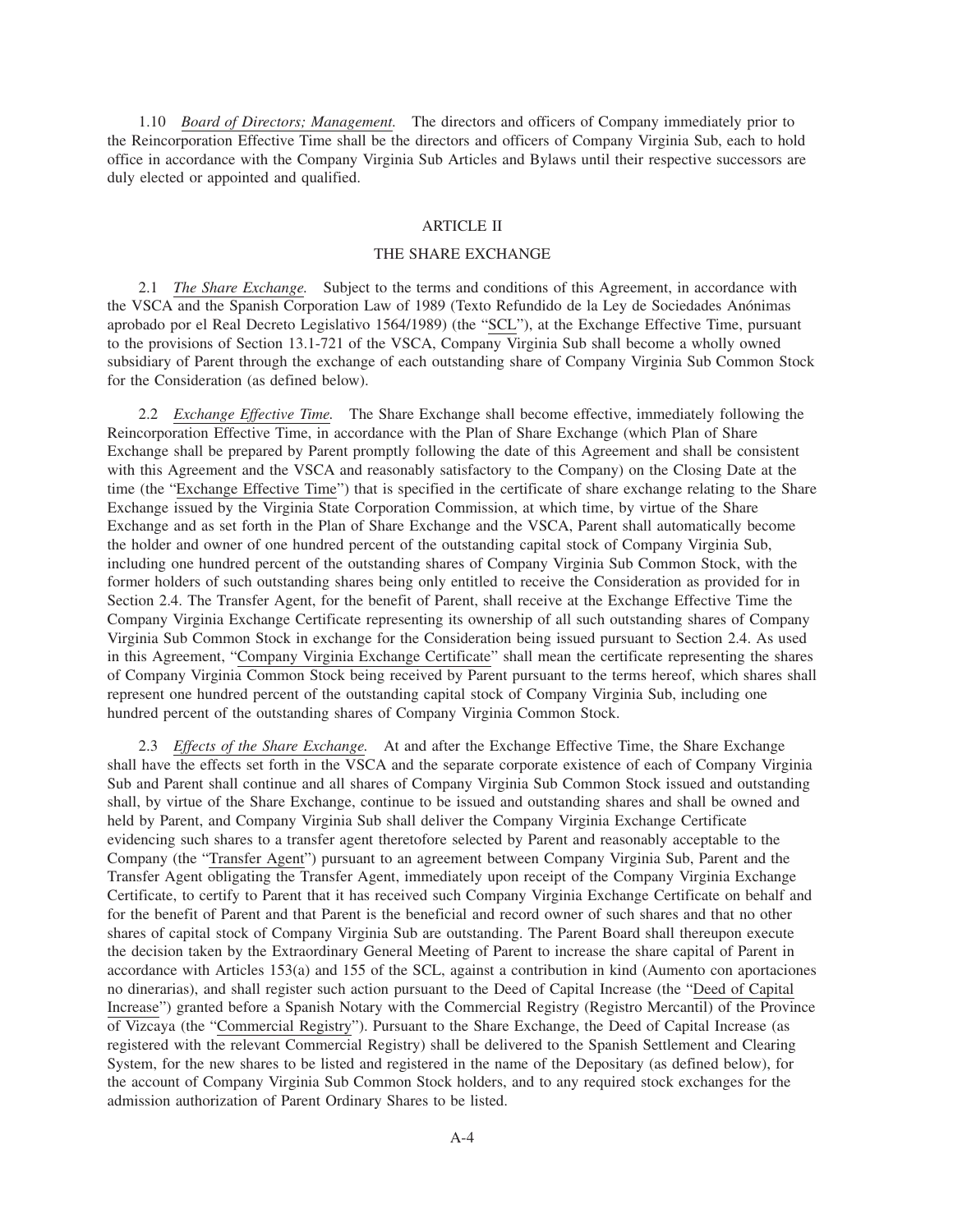2.4 *Exchange of Company Virginia Sub Common Stock.* At the Exchange Effective Time, by virtue of the Share Exchange and without any further action on the part of Parent, Company Virginia Sub or any holder of Company Virginia Sub Common Stock:

(a) All shares of Company Virginia Sub Common Stock that are owned by Parent, Company Virginia Sub or any of their respective direct or indirect wholly-owned Subsidiaries immediately prior to the Exchange Effective Time (other than shares of Company Virginia Sub Common Stock held in trust accounts, managed accounts and the like, or otherwise held in a fiduciary or agency capacity, that are beneficially owned by third parties and other than shares of Company Virginia Sub Common Stock held, directly or indirectly, by Parent, or Company Virginia Sub or any of their respective direct or indirect wholly-owned Subsidiaries in respect of a debt previously contracted) shall be cancelled and shall cease to exist and no consideration shall be delivered in exchange therefor.

(b) Subject to Sections 2.4(b)(v) and 2.5 of this Agreement, at the Exchange Effective Time, by virtue of the Share Exchange and without any action on the part of Parent, Company Virginia Sub or any holder of Company Virginia Sub Common Stock, each share of Company Virginia Sub Common Stock (except as set forth in Section 2.4(a)) shall be exchanged, at the election of the holder thereof, for the right to receive the following:

(i) for each share of Company Virginia Sub Common Stock with respect to which an election to receive cash has been effectively made and not revoked or deemed revoked pursuant to Article III (a "Cash Election"), the right to receive in cash from Parent an amount (the "Cash Consideration") equal to the Cash Amount, without interest (collectively, the "Cash Election Shares");

(ii) for each share of Company Virginia Sub Common Stock with respect to which an election to receive ordinary shares of Parent, of 49 euro-cents nominal value each (the "Parent Ordinary Shares") has been effectively made and not revoked or deemed revoked pursuant to Article III (a "Share Election"), the right to receive from Parent the number of Parent Ordinary Shares (the "Share Consideration") as is equal to the Exchange Ratio (collectively, the "Share Election Shares"); and

(iii) for each share of Company Virginia Sub Common Stock other than shares as to which a Cash Election or a Share Election has been effectively made and not revoked or deemed revoked pursuant to Article III (collectively, the "Non-Election Shares"), the right to receive from Parent for each such share the Share Consideration or Cash Consideration, without interest, as is determined in accordance with Section 2.5(b).

"Cash Amount" shall mean \$71.82.

"Exchange Ratio" shall mean 2.80.

The Cash Consideration and the Share Consideration are sometimes referred to herein collectively as the "Consideration."

(iv) The Parent Ordinary Shares to be issued in exchange for the shares of Company Virginia Sub Common Stock exchanged hereunder shall be (x) registered in the name of the Depositary by the Settlement and Clearing System and then delivered in the form of receipts representing American depositary shares representing Parent Ordinary Shares ("Parent ADSs"), and such Parent ADSs shall be issued in accordance with the Depositary Agreement, dated as of January 28, 2000, by and between Parent, The Bank of New York, as depositary, and the holders of Parent ADSs (as such agreement may be amended to deposit the Parent Ordinary Shares being issued pursuant hereto and to deliver the Parent ADSs being delivered hereto) or a depositary agreement to be entered into after the date of this Agreement in form and substance not reasonably objected to by Company (the "Depositary Agreement") or (y) if and to the extent elected by any holder in the manner provided in Article III, issued as Parent Ordinary Shares, in account entry form, rather than receipts representing Parent ADSs; provided, however, that if prior to the Election Period Parent determines, after consultation with the Depositary, that it is not reasonably practical to permit such a choice, then all Parent Ordinary Shares shall be issued in the form of Parent ADSs.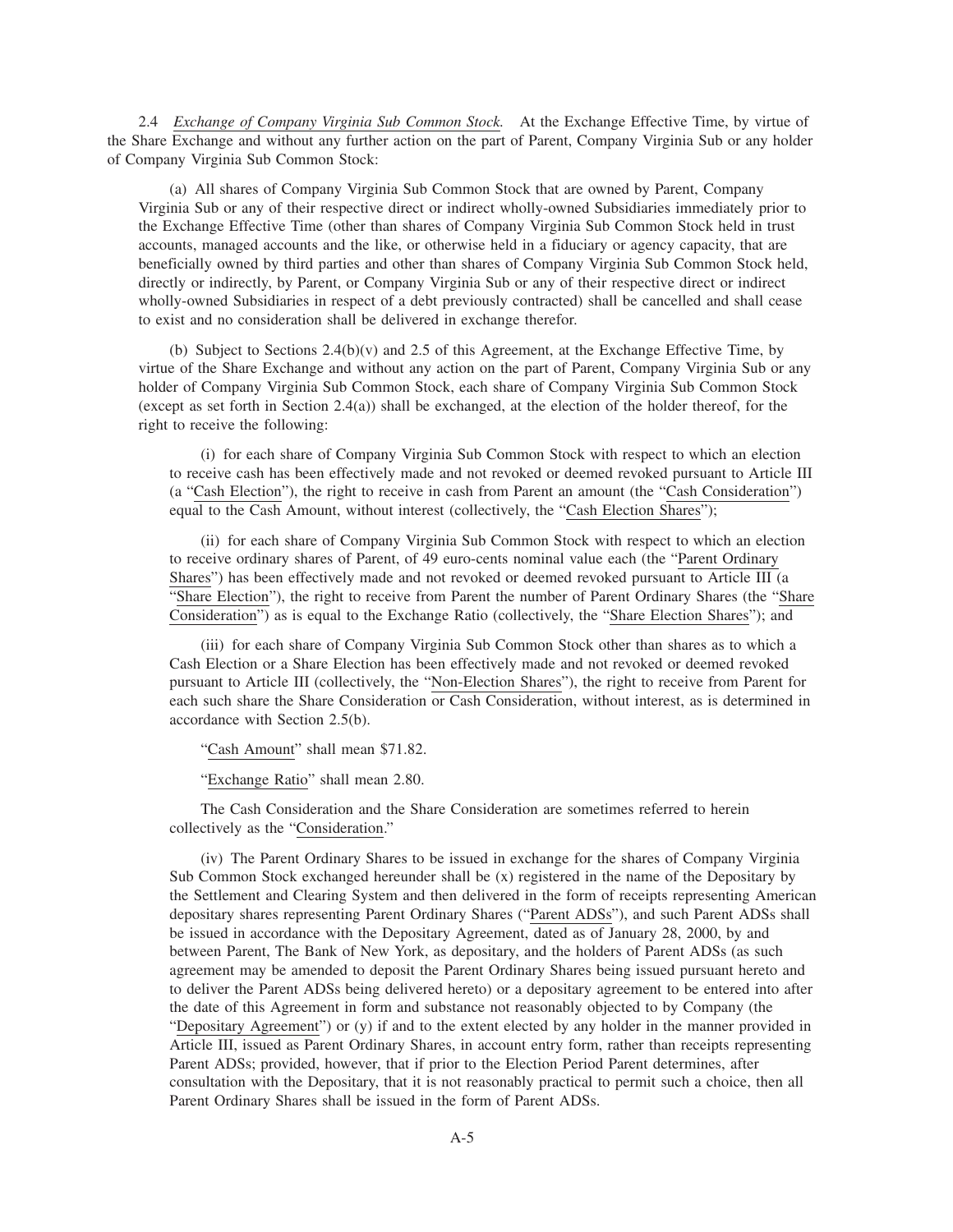(v) If, between the date of this Agreement and the Exchange Effective Time, the aggregate number of outstanding Parent Ordinary Shares shall have been increased, decreased, changed into or exchanged for a different number or kind of shares or securities as a result of a reorganization, recapitalization, reclassification, stock dividend, stock split, reverse stock split, or other similar change in capitalization, an appropriate and proportionate adjustment shall be made to the Share Consideration.

## 2.5 *Proration.*

(a) Notwithstanding any other provision contained in this Agreement, (x) the total number of shares of Company Virginia Sub Common Stock, in the aggregate, to be exchanged for Share Consideration pursuant to Section 2.4 at the Exchange Effective Time (the "Share Conversion Number") shall be equal to 70,000,000 and (y) all other shares of Company Virginia Sub Common Stock shall be converted into Cash Consideration (other than shares of Company Virginia Sub Common Stock to be cancelled as provided in Section 2.4(a)).

(b) Within five business days after the Exchange Effective Time, Parent shall cause the Exchange Agent (as defined below) to effect the allocation among holders of Company Virginia Sub Common Stock of rights to receive the Cash Consideration and the Share Consideration as follows:

(i) If the aggregate number of shares of Company Virginia Sub Common Stock with respect to which Share Elections have been made (the "Share Election Number") exceeds the Share Conversion Number, then all Cash Election Shares and all Non-Election Shares shall be exchanged for the right to receive the Cash Consideration, and Share Election Shares of each holder thereof will be exchanged for the right to receive the Share Consideration in respect of that number of Share Election Shares equal to the product obtained by multiplying (x) the number of Share Election Shares held by such holder by (y) a fraction, the numerator of which is the Share Conversion Number and the denominator of which is the aggregate Share Election Number for all such holders (with the Exchange Agent to determine, consistent with Section 2.5(a), whether fractions of Share Election Shares shall be rounded up or down), with the remaining number of such holder's Share Election Shares being exchanged for the right to receive the Cash Consideration; and

(ii) If the Share Election Number is less than the Share Conversion Number (the amount by which the Share Conversion Number exceeds the Share Election Number being referred to herein as the "Shortfall Number"), then all Share Election Shares shall be exchanged for the right to receive the Share Consideration and the Non-Election Shares and Cash Election Shares shall be treated in the following manner:

(A) If the Shortfall Number is less than or equal to the number of Non-Election Shares, then all Cash Election Shares shall be exchanged for the right to receive the Cash Consideration, and the Non-Election Shares of each holder thereof shall be exchanged for the right to receive the Share Consideration in respect of that number of Non-Election Shares equal to the product obtained by multiplying (x) the number of Non-Election Shares held by such holder by (y) a fraction, the numerator of which is the Shortfall Number and the denominator of which is the total number of Non-Election Shares (with the Exchange Agent to determine, consistent with Section 2.5(a), whether fractions of Non-Election Shares shall be rounded up or down), with the remaining number of such holder's Non-Election Shares being exchanged for the right to receive the Cash Consideration; or

(B) If the Shortfall Number exceeds the number of Non-Election Shares, then all Non-Election Shares shall be exchanged for the right to receive the Share Consideration, and Cash Election Shares of each holder thereof shall convert into the right to receive the Share Consideration in respect of that number of Cash Election Shares equal to the product obtained by multiplying (x) the number of Cash Election Shares held by such holder by (y) a fraction, the numerator of which is the amount by which (1) the Shortfall Number exceeds (2) the total number of Non-Election Shares, and the denominator of which is the total number of Cash Election Shares (with the Exchange Agent to determine, consistent with Section 2.5(a), whether fractions of Cash Election Shares shall be rounded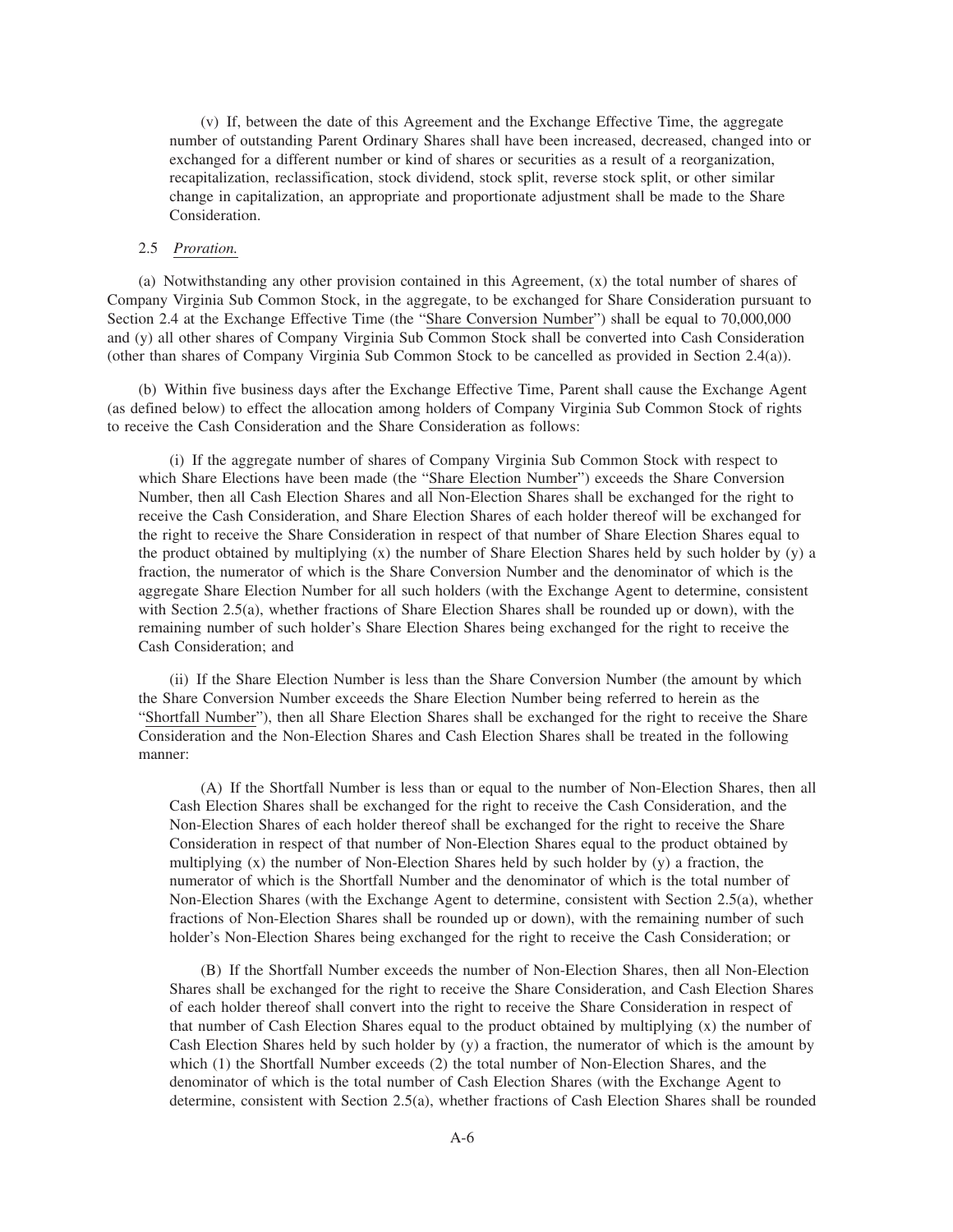up or down), with the remaining number of such holder's Cash Election Shares being exchanged for the right to receive the Cash Consideration.

Notwithstanding anything to the contrary in this Agreement, the aggregate amount of Cash Consideration and Stock Consideration to be issued with respect to all Cash Election Shares, Share Election Shares and Non-Election Shares (including any fractional interests aggregated and sold pursuant to Section 3.3(i)) shall be equal to (x) 196,000,000 Parent Ordinary Shares, plus (y) cash in an amount equal to (i) \$4,350,970,799 plus (ii) the product of (A) the Cash Amount and (B) the excess, if any, of the number of Company Virginia Sub Common Shares outstanding immediately prior to the Exchange Effective Time over 130,581,604; provided, that in no event shall the aggregate amount to be paid pursuant to clause (y) exceed \$5,000,000,000.

2.6 *Parent Capital Stock.* At and after the Exchange Effective Time, each Parent Ordinary Share and Parent ADS issued and outstanding immediately prior to the Closing Date shall remain issued and outstanding and shall not be affected by the Share Exchange.

2.7 *Options.* Immediately prior to the Exchange Effective Time, each option to purchase Company Virginia Sub Common Stock (an "Option") granted under any Company Benefit Plan that is outstanding and unexercised as of the Exchange Effective Time (whether vested or unvested) shall be canceled, and the holder thereof shall be entitled to receive at the Exchange Effective Time, or as soon as practicable thereafter (but in no event later than five days after the Exchange Effective Time), from the Final Surviving Corporation (as successor to Company Virginia Sub), in consideration for such cancellation, an amount in cash equal to the product of (A) the number of shares of Company Virginia Sub Common Stock subject to such Option immediately prior to the Exchange Effective Time and (B) the excess, if any, of the Per Share Amount over the exercise price per Share of such Option immediately prior to the Exchange Effective Time, less any required withholding taxes.

*"Per Share Amount"* shall mean the quotient of (A) the Aggregate Consideration divided by (B) the number of shares of Company Virginia Sub Common Stock (including restricted shares) outstanding immediately prior to the Exchange Effective Time (rounded to the nearest U.S. cent).

*"Aggregate Consideration"* shall mean the sum of (A) the aggregate amount paid by Parent in respect of all shares of Company Virginia Sub Common Stock (including restricted shares) exchanged into the Cash Consideration (including pursuant to Section 2.5) plus  $(B)$  the product of  $(x)$  the aggregate number of shares of Company Virginia Sub Common Stock (including restricted shares) exchanged into the Stock Consideration (including pursuant to Section 2.5) multiplied by (y) the Parent Closing Price.

*"Parent Closing Price"* shall mean the average, rounded to the nearest one-tenth of a European cent, of the closing sale price per Parent Ordinary Shares in Euros as so reported in the consolidated reporting for Spanish exchange in the Financial times, U.S. Edition, or, if not reported therein, another authoritative source (converting each of such daily closing prices per share to U.S. dollars, rounded to the nearest one-tenth of a U.S. cent, based upon the "closing mid-point" exchange rate in respect of each such specified day in the "currencies and money" segment in the "Companies and Markets" section of the Financial Times, U.S. edition, or if not reported therein, another authoritative source) for the five trading days ending on the business day immediately preceding the date of the Exchange Effective Time.

2.8 *Restricted Stock Awards.* At the Exchange Effective Time, each restricted share of Company Virginia Sub Common Stock, whether vested or unvested, which is outstanding immediately prior to the Exchange Effective Time shall cease to represent a right or award with respect to Company Virginia Sub Common Stock, shall become fully vested and free of any forfeiture or holding restrictions or performance or other conditions (based on a deemed achievement of all performance conditions at "maximum" level) and each thereof shall be treated as holder of record of shares of Company Common Stock entitled to make an Election pursuant to the terms of Article III hereof and to receive either the Stock Consideration or Cash Consideration in accordance with the terms of this Agreement.

2.9 *Other Stock-Based Awards.* At the Exchange Effective Time, each Stock-Based Award, whether vested or unvested, which is outstanding immediately prior to the Exchange Effective Time shall cease to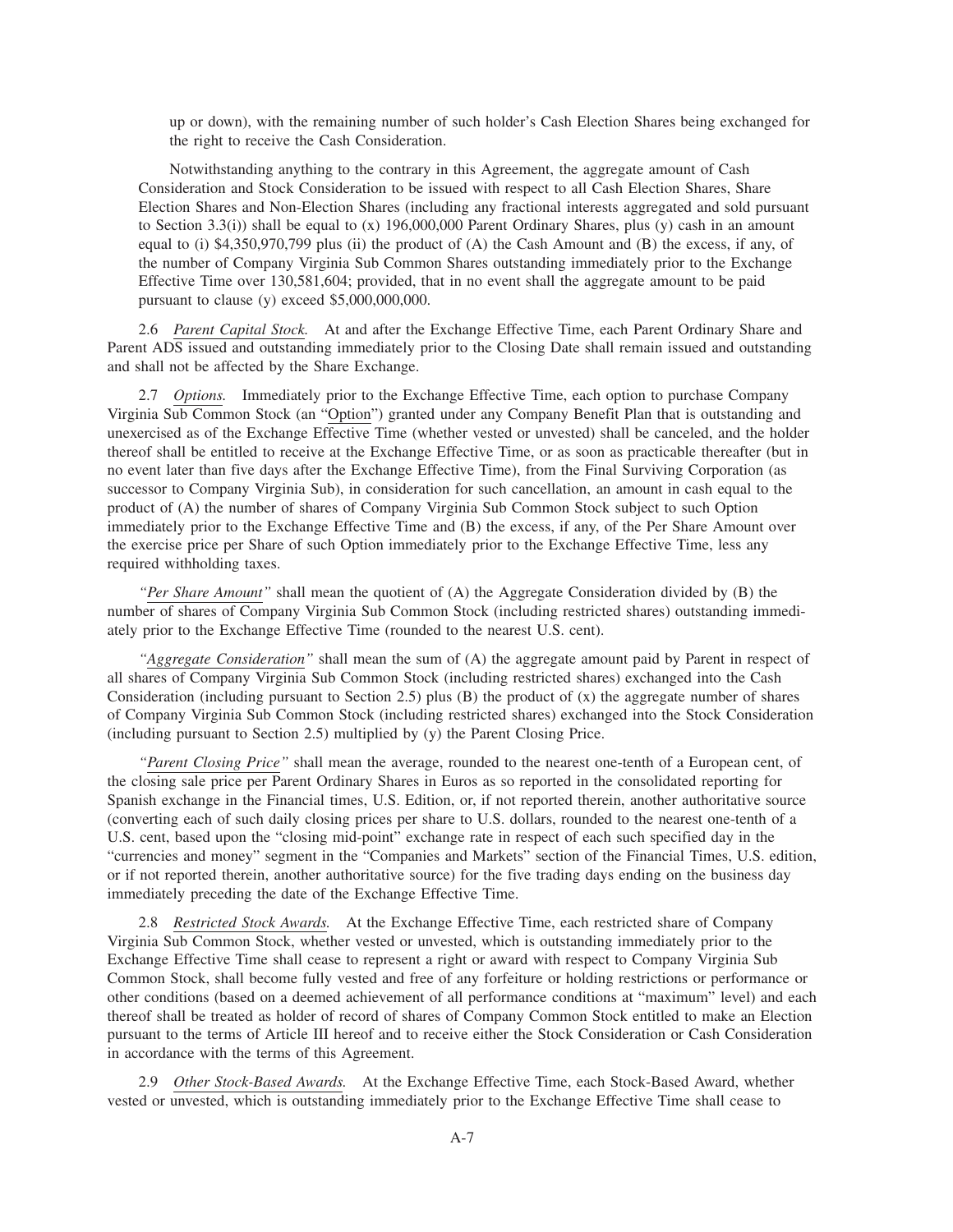represent a right or award with respect to Company Virginia Sub Common Stock, shall become fully vested and free of any forfeiture or holding restrictions or performance or other conditions (based on a deemed achievement of performance awards at the level specified in the applicable award agreement) and shall entitle the holder thereof to receive, at the Exchange Effective Time (or, in the case of Stock-Based Awards under a deferred compensation arrangement, at such later time as the terms of the plan under which such Stock-Based Awards is governed and/or the holder's election thereunder provides), from the Final Surviving Corporation (as successor to Company Virginia Sub) the Per Share Amount in respect of each share of Company Virginia Sub Common Stock underlying a particular Stock-Based Award, less any required withholding taxes.

## ARTICLE III

#### DELIVERY OF CONSIDERATION

3.1 *Election Procedures.* Each holder of record of shares of Company Common Stock ("Holder") shall have the right, subject to the limitations set forth in this Article III, to submit an election with respect to the shares of Company Virginia Sub Common Stock to be received by such holder in the Reincorporation Merger in accordance with the following procedures:

(a) Each Holder may specify in a request made in accordance with the provisions of this Section 3.1 (herein called an "Election") (i) the number of shares of Company Virginia Sub Common Stock to be owned by such Holder as a result of the Reincorporation Merger with respect to which such Holder desires to make a Share Election and (ii) the number of shares of Company Virginia Sub Common Stock to be owned by such Holder as a result of the Reincorporation Merger with respect to which such Holder desires to make a Cash Election.

(b) Parent shall prepare a form reasonably acceptable to the Company (the "Form of Election") which shall be mailed to record holders of Company Common Stock so as to permit those holders to exercise their right to make an Election prior to the Election Deadline.

(c) Parent shall make the Form of Election initially available not less than twenty (20) business days prior to the anticipated Election Deadline and shall use all reasonable efforts to make available as promptly as possible a Form of Election to any stockholder of the Company who requests such Form of Election following the initial mailing of the Forms of Election and prior to the Election Deadline. The Form of Election shall contain instructions for effecting the surrender of Company Certificates (which, following the Reincorporation Merger shall represent Company Virginia Sub Common Stock) in exchange for receipts representing the Parent ADSs, as well as the Cash Consideration and cash in lieu fractional shares and, if any Holder so elects and subject to the proviso to the last sentence of Section  $2.4(a)(iv)$ , Parent Ordinary Shares in account entry form in lieu of Parent ADSs.

(d) Any Election shall have been made properly only if the person authorized to receive Elections and to act as exchange agent under this Agreement, which person shall be a bank or trust company selected by Parent and reasonably acceptable to the Company (the "Exchange Agent"), pursuant to an agreement (the "Exchange Agent Agreement") entered into prior to the mailing of the Form of Election to Company stockholders, shall have received, by the Election Deadline, a Form of Election properly completed and signed and accompanied by Company Certificate(s) (which, following the Reincorporation Merger shall represent Company Virginia Sub Common Stock) to which such Form of Election relates or by an appropriate customary guarantee of delivery of such certificates, as set forth in such Form of Election, from a member of any registered national securities exchange or a commercial bank or trust company in the United States; provided, that such Company Certificates are in fact delivered to the Exchange Agent by the time required in such guarantee of delivery. Failure to deliver shares of Company Common Stock covered by such a guarantee of delivery within the time set forth on such guarantee shall be deemed to invalidate any otherwise properly made Election, unless otherwise determined by Parent, in its sole discretion. As used herein, unless otherwise agreed in advance by the parties, "Election Deadline" means 5:00 p.m. local time (in the city in which the principal office of the Exchange Agent is located) on the date that Parent and the Company shall agree is as near as practicable to five (5) business days prior to the expected Closing Date. Parent and the Company shall cooperate to issue a press release reasonably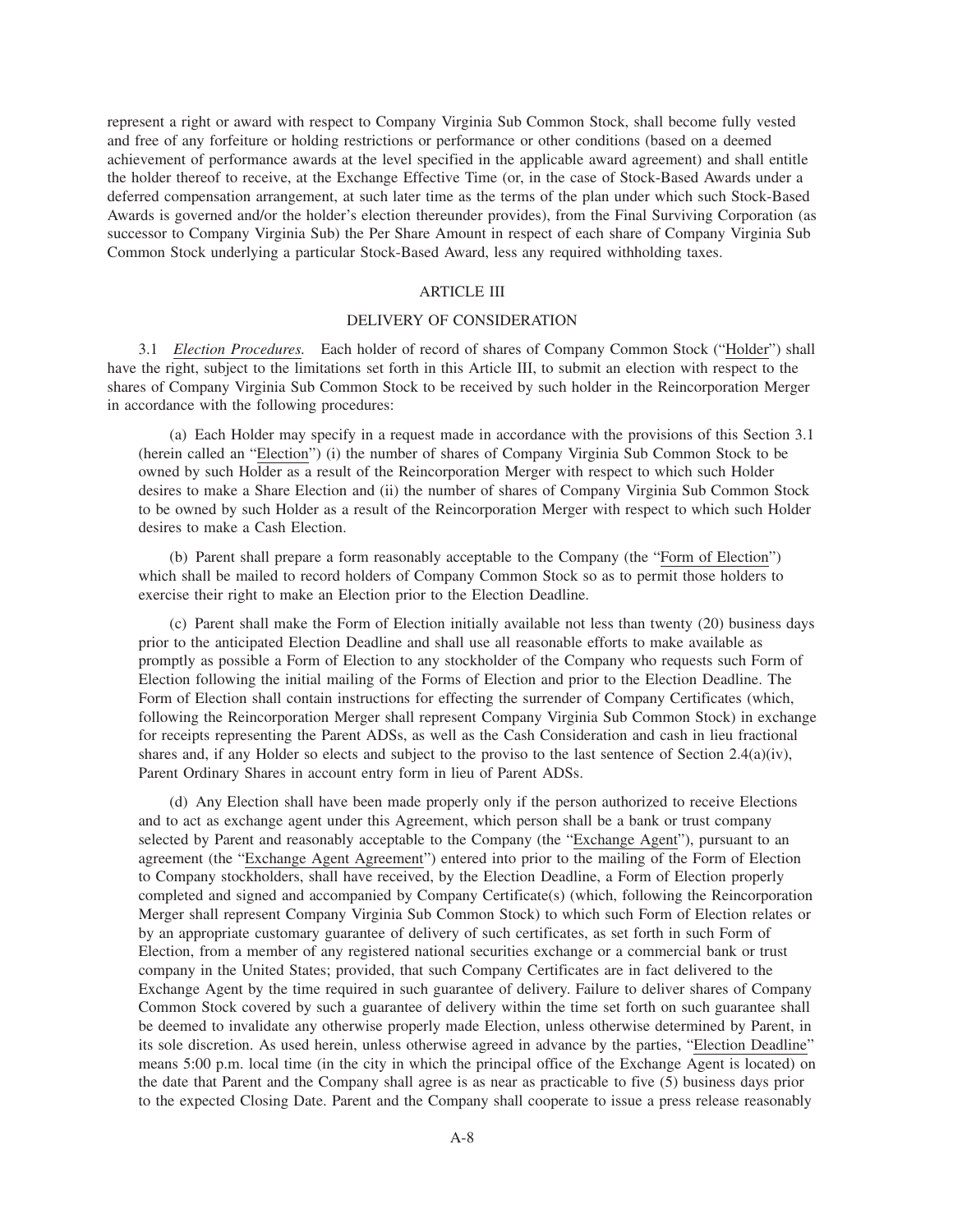satisfactory to each of them announcing the date of the Election Deadline not more than twenty (20) business days before, and at least ten (10) business days prior to, the Election Deadline.

(e) Any Company stockholder may, at any time prior to the Election Deadline, change his or her Election by written notice received by the Exchange Agent prior to the Election Deadline accompanied by a properly completed and signed revised Form of Election. Subject to the terms of the Exchange Agent Agreement, if Parent shall determine in its reasonable discretion that any Election is not properly made with respect to any shares of Company Virginia Sub Common Stock to be issued with respect to such Company Common Stock (neither Parent nor Company Virginia Sub nor the Exchange Agent being under any duty to notify any stockholder of any such defect), such Election shall be deemed to be not in effect, and the shares of Company Virginia Sub Common Stock covered by such Election shall, for purposes hereof, be deemed to be Non-Election Shares, unless a proper Election is thereafter timely made.

(f) Any Company stockholder may, at any time prior to the Election Deadline, revoke his or her Election by written notice received by the Exchange Agent prior to the Election Deadline or by withdrawal prior to the Election Deadline of his or her Company Certificates, or of the guarantee of delivery of such Company Certificates, previously deposited with the Exchange Agent. All Elections shall be automatically deemed revoked upon receipt by the Exchange Agent of written notification from Parent or the Company that this Agreement has been terminated in accordance with Article X.

(g) Subject to the terms of the Exchange Agent Agreement, Parent, in the exercise of its reasonable discretion, shall have the right to make all determinations, not inconsistent with the terms of this Agreement, governing (i) the validity of the Forms of Election and compliance by any Company stockholder or Company Virginia Sub stockholder with the Election procedures set forth herein, (ii) the manner and extent to which Elections are to be taken into account in making the determinations prescribed by Section 2.5, (iii) the issuance and delivery of receipts representing Parent ADSs and Parent Ordinary Shares in account entry form into which shares of Company Virginia Sub Common Stock are exchanged in the Share Exchange and (iv) the method of payment of cash for shares of Company Virginia Sub Common Stock exchanged for the right to receive the Cash Consideration and cash in lieu of fractional shares.

3.2 *Deposit of Consideration.* Promptly following the Exchange Effective Time, and on the same date thereof in the case of the Cash Consideration, Parent shall provide (i) to The Bank of New York (the "Depositary") the Parent Ordinary Shares being issued in the form of Parent ADSs and the Depositary shall deposit with the Exchange Agent, for the benefit of holders of Company Virginia Sub Common Stock, for exchange in accordance with this Article III, receipts representing such Parent ADSs, and (ii) to the Exchange Agent, (x) if applicable, the Parent Ordinary Shares being issued in account entry form and (y) immediately available funds equal to the aggregate Cash Consideration (collectively, the "Exchange Fund") and Parent shall instruct the Exchange Agent to timely exchange the Share Consideration or pay the Cash Consideration, and such cash in lieu of fractional shares, in accordance with this Agreement. Parent shall cause the Final Surviving Corporation, as successor to the Company, to make the payments contemplated by Sections 2.7 and 2.9 and shall, to the extent so required, make the necessary funds available to the Final Surviving Corporation.

## 3.3 *Delivery of Consideration.*

(a) Promptly after the Exchange Effective Time, the Exchange Agent shall mail to each holder of record of Company Virginia Sub Certificate(s) which immediately prior to the Exchange Effective Time represented outstanding shares of Company Virginia Sub Common Stock whose shares were exchanged for the right to receive the Consideration pursuant to Section 2.4 and any cash in lieu of fractional Parent Ordinary Shares in account entry form or receipts representing Parent ADSs to be issued or paid in consideration therefor who did not properly complete and submit an Election Form, (i) a letter of transmittal (which shall specify that delivery shall be effected, and risk of loss and title to Certificate(s) shall pass, only upon delivery of Company Virginia Sub Certificate(s) (or affidavits of loss in lieu of such Certificate(s))) (the "Letter of Transmittal") to the Exchange Agent and shall be substantially in such form and have such other provisions as shall be prescribed by the Exchange Agent Agreement and (ii) instructions for use in surrendering Certificate(s) in exchange for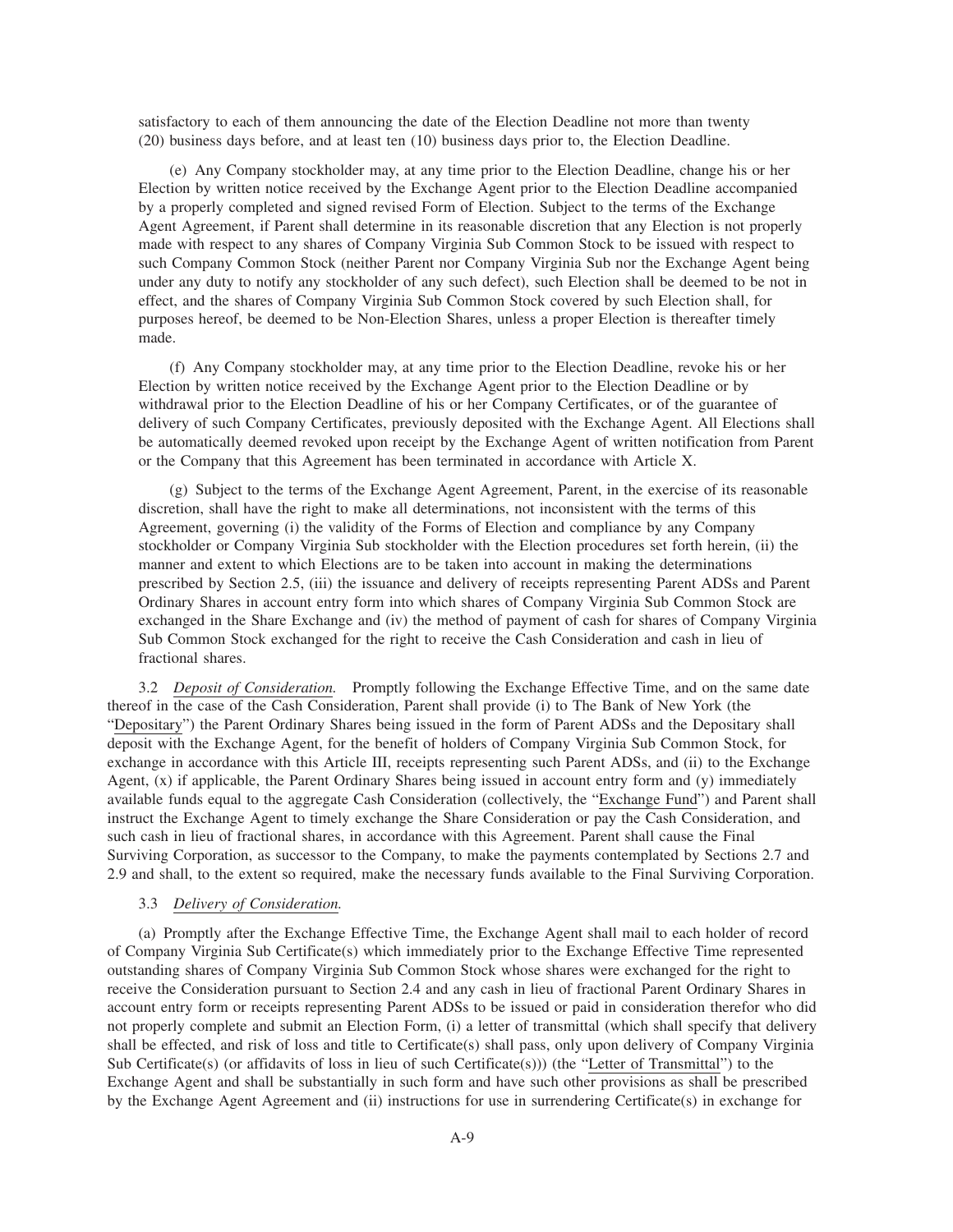the Consideration and any cash in lieu of fractional Parent Ordinary Shares in account entry form or receipts representing Parent ADSs to be issued or paid in consideration therefor in accordance with Section 2.3(f) upon surrender of such Company Virginia Sub Certificate. Subject to the proviso to the last sentence of Section 2.4(a)(iv), the Letter of Transmittal shall also contain instructions for electing to effect the surrender of Company Virginia Sub Certificates in exchange for or Parent Ordinary Shares in account entry form in lieu of ADSs.

(b) Upon surrender to the Exchange Agent of its Company Virginia Sub Certificate(s), accompanied by a properly completed Form of Election or a properly completed Letter of Transmittal, a holder of Company Virginia Sub Common Stock will be entitled to receive, promptly after the Exchange Effective Time, the Consideration (elected or deemed elected by it, subject to, and in accordance with Sections 2.4 and 2.5) and any cash in lieu of fractional Parent Ordinary Shares in account entry form or receipts representing Parent ADSs to be issued or paid in consideration therefor in respect of the shares of Company Virginia Sub Common Stock represented by Company Virginia Sub Certificate(s). Until so surrendered, each such Company Virginia Sub Certificate shall represent after the Exchange Effective Time, for all purposes, only the right to receive, without interest, the Consideration and any cash in lieu of fractional Parent Ordinary Shares in account entry form and receipts representing Parent ADSs to be issued or paid in consideration therefor upon surrender of such Company Virginia Sub Certificate in accordance with, and any dividends or distributions to which such holder is entitled pursuant to, this Article III.

(c) No dividends or other distributions with respect to Parent Ordinary Shares in account entry form or receipts representing Parent ADSs shall be paid to the holder of any unsurrendered Company Virginia Sub Certificate with respect to the Parent Ordinary Shares in account entry form or receipts representing Parent ADSs represented thereby, in each case unless and until the surrender of such Company Virginia Sub Certificate in accordance with this Article III. Subject to the effect of applicable abandoned property, escheat or similar laws, following surrender of any such Company Virginia Sub Certificate in accordance with this Article III, the record holder thereof shall be entitled to receive, without interest, (i) the amount of dividends or other distributions with a record date after the Exchange Effective Time theretofore payable with respect to the whole Parent Ordinary Shares in account entry form or receipts representing Parent ADSs represented by such Company Virginia Sub Certificate and not paid and/or (ii) at the appropriate payment date, the amount of dividends or other distributions payable with respect to Parent Ordinary Shares in account entry form or receipts representing Parent ADSs represented by such Company Virginia Sub Certificate with a record date after the Exchange Effective Time (but before such surrender date) and with a payment date subsequent to the issuance of the Parent Ordinary Shares in account entry form or receipts representing Parent ADSs issuable with respect to such Company Virginia Sub Certificate.

(d) In the event of a transfer of ownership of a Company Virginia Sub Certificate representing Company Virginia Sub Common Stock that is not registered in the stock transfer records of Company Virginia Sub, the proper amount of cash and/or Parent Ordinary Shares in account entry form or receipts representing Parent ADSs shall be paid or issued in exchange therefor to a person other than the person in whose name the Company Virginia Sub Certificate so surrendered is registered if the Company Virginia Sub Certificate formerly representing such Company Virginia Sub Common Stock shall be properly endorsed or otherwise be in proper form for transfer and the person requesting such payment or issuance shall pay any transfer or other similar Taxes required by reason of the payment or issuance to a person other than the registered holder of the Company Virginia Sub Certificate or establish to the satisfaction of Parent that the Tax has been paid or is not applicable. The Exchange Agent (or, subsequent to the earlier of  $(x)$  the one-year anniversary of the Exchange Effective Time and (y) the expiration or termination of the Exchange Agent Agreement, Parent) shall be entitled to deduct and withhold from any cash portion of the Consideration, any cash in lieu of fractional Parent Ordinary Shares in account entry form or receipts representing Parent ADSs, cash dividends or distributions payable pursuant to Section 2.3(c) hereof and any other cash amounts otherwise payable pursuant to this Agreement to any holder of Company Virginia Sub Common Stock such amounts as the Exchange Agent or Parent, as the case may be, is required to deduct and withhold under the Code, or any provision of state, local or foreign Tax law, with respect to the making of such payment. To the extent the amounts are so withheld by the Exchange Agent or Parent, as the case may be, such withheld amounts shall be treated for all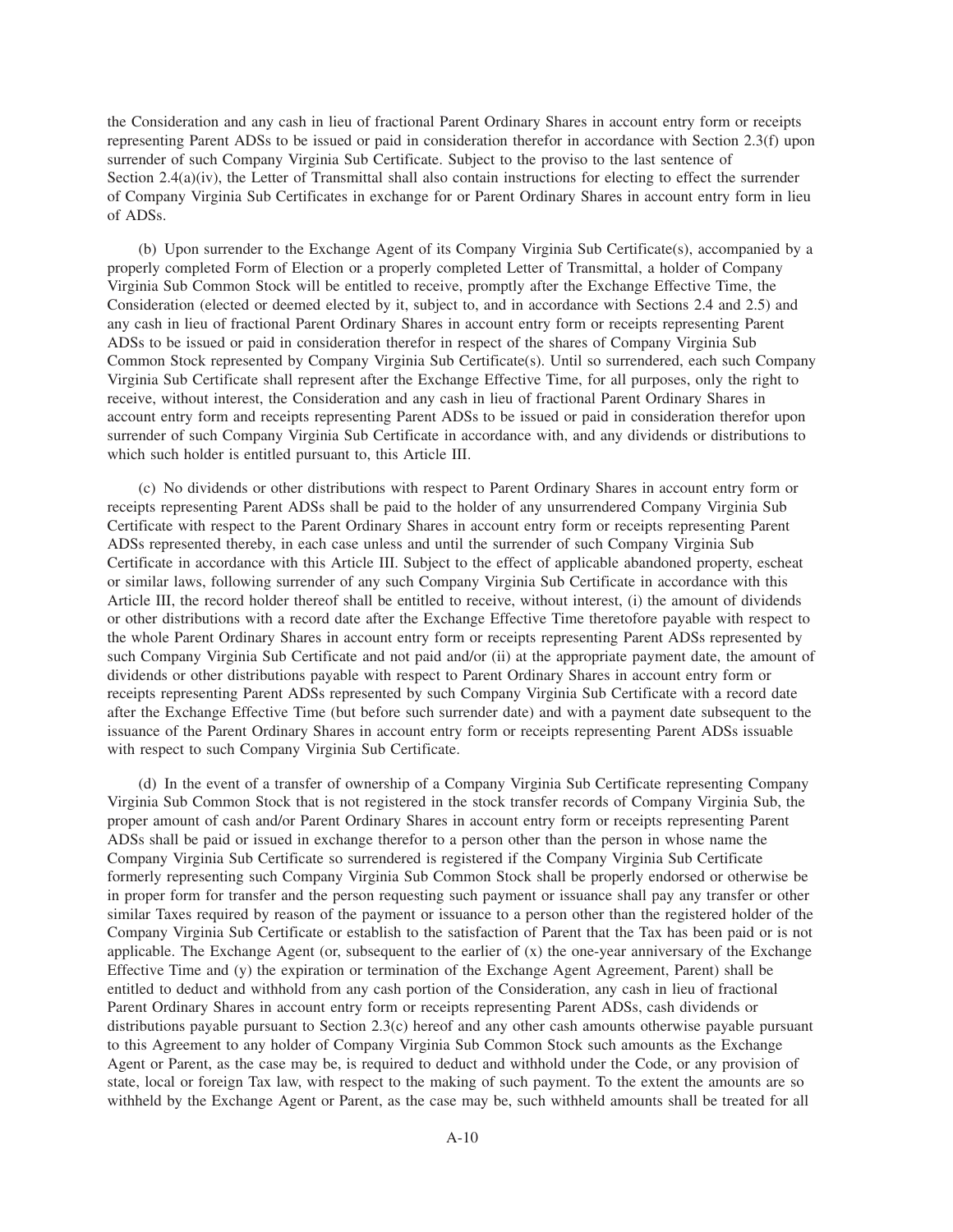purposes of this Agreement as having been paid to the holder of shares of Company Virginia Sub Common Stock in respect of whom such deduction and withholding was made by the Exchange Agent or Parent, as the case may be.

(e) After the Exchange Effective Time, there shall be no transfers on the stock transfer books of Company Virginia Sub of any shares of Company Virginia Sub Common Stock that were issued and outstanding immediately prior to the Exchange Effective Time other than to settle transfers of Company Virginia Sub Common Stock that occurred prior to the Exchange Effective Time. If, after the Exchange Effective Time, Company Virginia Sub Certificates representing such shares are presented for transfer to the Exchange Agent, they shall be cancelled and exchanged for the Consideration and any cash in lieu of fractional Parent Ordinary Shares in account entry form or receipts representing Parent ADSs to be issued or paid in consideration therefor in accordance with Section 2.5 and the procedures set forth in this Article III.

(f) Notwithstanding anything to the contrary contained in this Agreement, no certificates or scrip representing fractional Parent Ordinary Shares in account entry form or receipts representing Parent ADSs shall be issued upon the surrender of Company Virginia Sub Certificates for exchange, no dividend or distribution with respect to Parent Ordinary Shares in account entry form or receipts representing Parent ADSs shall be payable on or with respect to any fractional share, and such fractional share interests shall not entitle the owner thereof to vote or to any other rights of a holder of Parent Ordinary Shares in account entry form or receipts representing Parent ADSs. In lieu of the issuance of any such fractional share, Parent shall pay to each former stockholder of Company Virginia Sub who otherwise would be entitled to receive such fractional share, an amount in cash (rounded to the nearest whole cent) determined by multiplying (i) the Parent Closing Price by (ii) the fraction of a share (after taking into account all shares of Company Virginia Sub Common Stock held by such holder at the Exchange Effective Time and rounded to the nearest one thousandth when expressed in decimal form) of Parent Ordinary Shares to which such holder would otherwise be entitled to receive pursuant to Section 2.4.

(g) Any portion of the Exchange Fund that remains unclaimed by the stockholders of Company Virginia Sub as of the one-year anniversary of the Exchange Effective Time shall be paid to Parent. Any former stockholders of Company Virginia Sub who have not theretofore complied with this Article III shall thereafter look only to Parent with respect to the Consideration, any cash in lieu of any fractional shares and any unpaid dividends and distributions on the Parent Ordinary Shares in account entry form or receipts representing Parent ADSs deliverable in respect of each share of Company Virginia Sub Common Stock such stockholder holds as determined pursuant to this Agreement, in each case, without any interest thereon. Notwithstanding the foregoing, none of Parent, Company Virginia Sub, the Exchange Agent or any other person shall be liable to any former holder of shares of Company Virginia Sub Common Stock for any amount delivered in good faith to a public official pursuant to applicable abandoned property, escheat or similar laws.

(h) In the event any Company Virginia Sub Certificate shall have been lost, stolen or destroyed, upon the making of an affidavit of that fact by the person claiming such Company Virginia Sub Certificate to be lost, stolen or destroyed and, if reasonably required by Parent or the Exchange Agent, the posting by such person of a bond in such amount as Parent may determine is reasonably necessary as indemnity against any claim that may be made against it with respect to such Company Virginia Sub Certificate, the Exchange Agent will issue in exchange for such lost, stolen or destroyed Company Virginia Sub Certificate the Consideration deliverable in respect thereof pursuant to this Agreement.

(i) Notwithstanding anything in this Agreement to the contrary, if Parent so elects prior to the Exchange Effective Time, the Exchange Agent shall aggregate all fractional interests in Parent Ordinary Shares and sell all such shares, in one or more transactions executed on the NYSE through one or more brokers nominated by Parent with the proceeds of such sale being remitted to the Exchange Agent as soon as practicable thereafter. The Exchange Agent shall deliver the cash proceeds of any such sales to former holders of shares of Company Virginia Sub Common Stock in lieu of their fractional interest in Parent Ordinary Shares or Parent ADSs. The proceeds to any holder of shares of Company Virginia Common Stock sold by the Exchange Agent pursuant to this Section 3.3(i) shall be the proceeds before any costs associated with any such sale, and any costs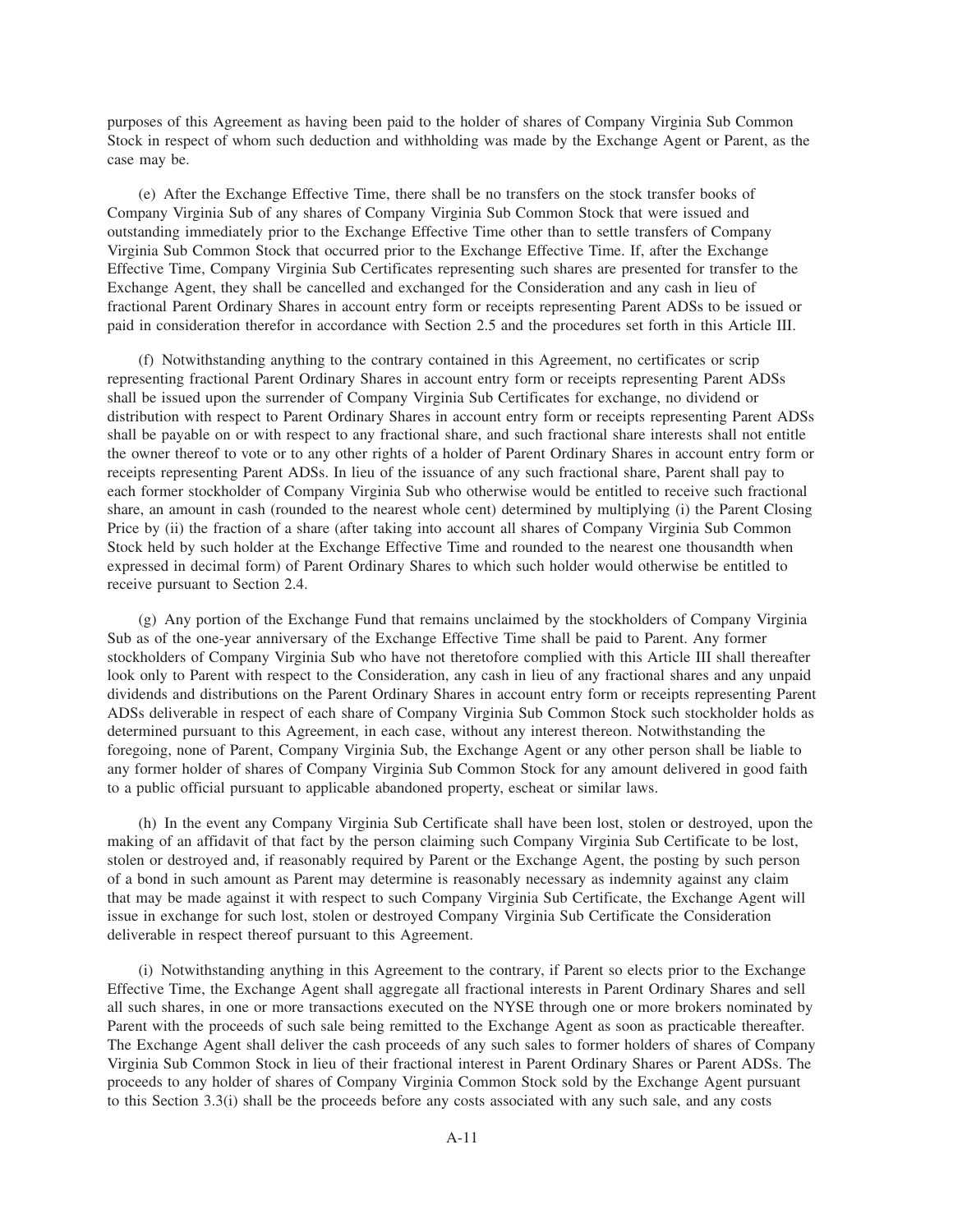incurred in connection with any such sale (including any commissions, transfer taxes and other transaction costs) shall be borne by Parent.

### ARTICLE IV

### THE THIRD STEP MERGER

4.1 *The Third Step Merger.* Subject to the terms and conditions of this Agreement, in accordance with the VSCA and Texas Business Organizations Code (the "TBOC"), as promptly as possible following the Exchange Effective Time and the time that the Transfer Agent, for the benefit of Parent, receives the Company Virginia Exchange Certificate and at the Third Step Merger Effective Time, Company Virginia Sub shall merge with and into Parent Texas Sub. Parent Texas Sub shall be the surviving corporation (the "Final Surviving Corporation") in the Third Step Merger and shall continue its corporate existence under the laws of the state of Texas. Upon consummation of the Third Step Merger, the separate corporate existence of Company Virginia Sub shall terminate.

4.2 *Third Step Merger Effective Time.* The Third Step Merger shall become effective when the articles of merger relating to the Third Step Merger (the "Articles of Merger") are filed in the office of the Secretary of State of the State of Texas pursuant to Article 5.05 of the TBOC and at the time that is specified in the certificate of merger relating to the Third Step Merger issued by the Virginia State Corporation Commission (the "Third Step Merger Effective Time").

4.3 *Effects of the Third Step Merger.* At and after the Third Step Merger Effective Time, the Third Step Merger shall have the effects set forth in the VSCA and the TBOC.

4.4 *Conversion of Shares.*

(a) At the Third Step Merger Effective Time, by virtue of the Third Step Merger and without any action on the part of the Parent, Parent Texas Sub, Company Virginia Sub or any holder of Company Virginia Sub Common Stock, (i) each share of Company Virginia Sub Common Stock issued and outstanding immediately prior to the Third Step Merger Effective Time shall be converted into one share of common stock, par value \$0.01 per share, of Parent Texas Sub (the "Parent Texas Sub Common Stock"), (ii) each share of Company Virginia Sub Common Stock held in the treasury of the Company Virginia Sub immediately prior to the Third Step Merger Effective Time shall be cancelled and (iii) each share of Parent Texas Sub Common Stock issued and outstanding immediately prior to the Third Step Merger Effective Time shall remain outstanding.

(b) Each certificate previously representing any shares of Company Virginia Sub Common Stock shall, following the Third Step Merger Effective Time, represent, without the requirement of any exchange thereof, that number of shares of Parent Texas Sub Common Stock into which such shares of Company Virginia Sub Common Stock have been converted pursuant to Section 4.4(a).

4.5 *Certificate of Formation.* Subject to the terms and conditions of this Agreement, at the Third Step Merger Effective Time, the certificate of formation of Parent Texas Sub in effect immediately prior to the Third Step Merger shall be the certificate of formation of the Final Surviving Corporation until thereafter amended in accordance with applicable law as in effect immediately prior to the Third Step Merger Effective Time with such changes as are (a) required by the TBOC, (b) otherwise as proposed by Parent and (c) necessary to change the name of Parent Texas Sub to "Compass Bancshares, Inc."; subject, however, in each case to the provisions of Section 8.7 hereof .

4.6 *Bylaws.* Subject to the terms and conditions of this Agreement, at the Third Step Merger Effective Time, the bylaws of Parent Texas Sub in effect immediately prior to the Third Step Merger shall be the bylaws of the Final Surviving Corporation until thereafter amended in accordance with applicable law as in effect immediately prior to the Third Step Merger Effective Time with such changes as are (a) required by the TBOC and (b) otherwise as proposed by Parent; subject, however, in each case to the provisions of Section 8.7 hereof.

4.7 *Tax Consequences.* It is intended that, for U.S. federal income tax purposes, the Share Exchange and the Third Step Merger shall be treated as a single, integrated transaction that constitutes a "reorganization"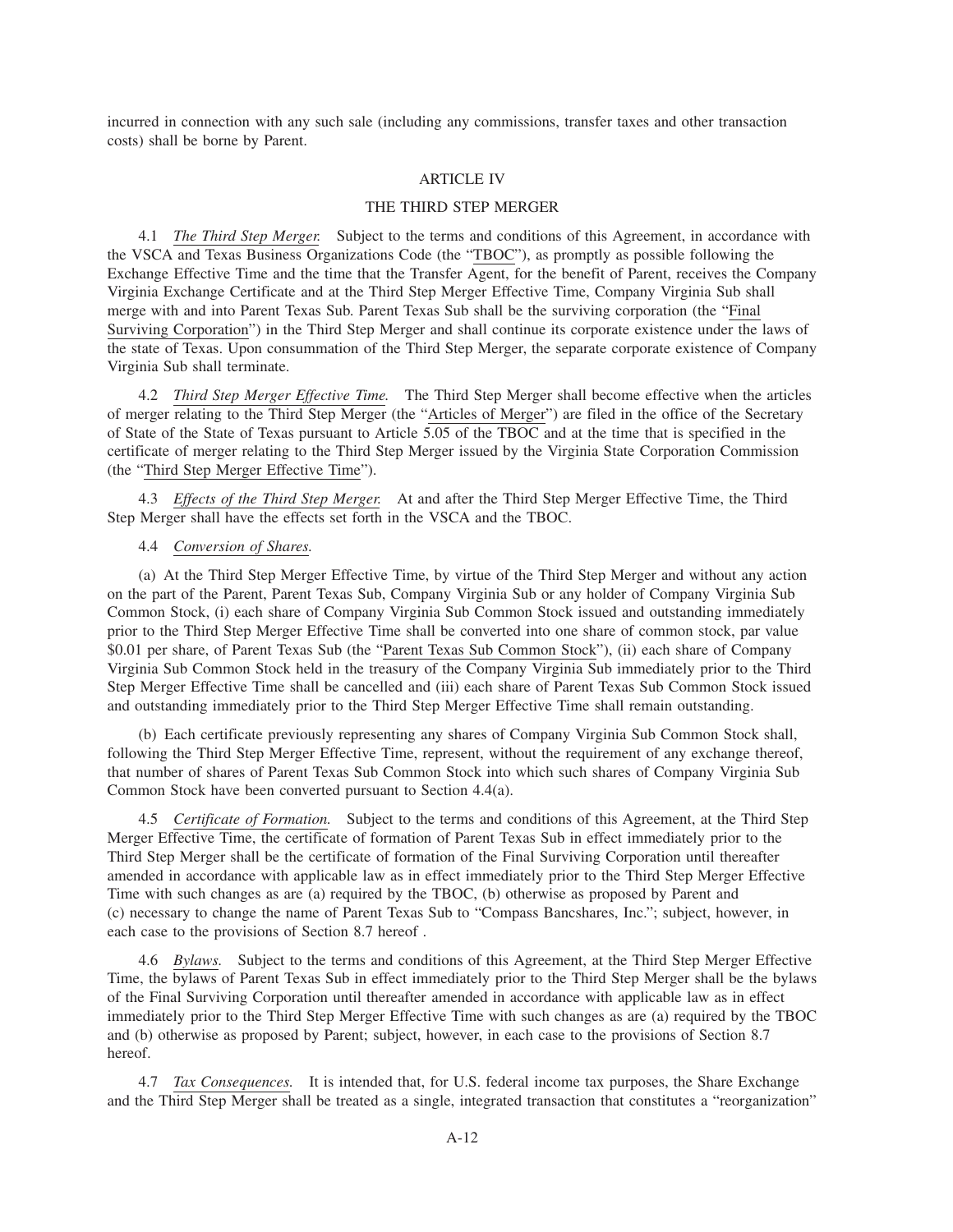within the meaning of Section 368(a) of the Code, and that this Agreement shall constitute a "plan of reorganization" in respect of such transaction for the purposes of Sections 354 and 361 of the Code.

4.8 *Board of Directors; Management.* The directors and officers of Parent Texas Sub immediately prior to the Third Step Merger Effective Time shall be the directors and officers of the Final Surviving Corporation, each to hold office in accordance with the certificate of formation of the Final Surviving Corporation until their respective successors are duly elected or appointed and qualified.

## ARTICLE V

## REPRESENTATIONS AND WARRANTIES OF THE COMPANY

Subject to Section 11.2 and except as disclosed in the disclosure schedule (the "Company Disclosure Schedule") delivered by the Company to Parent prior to the execution of this Agreement (which schedule sets forth, among other things, items, the disclosure of which is necessary or appropriate, either in response to an express disclosure requirement contained in a provision hereof or as an exception to one or more representations or warranties contained in this Article V, or to one or more of the Company's covenants, provided, however, that disclosure in any section of such the Company Disclosure Schedule shall apply only to the indicated Section of this Agreement except to the extent that it is reasonably apparent that such disclosure is relevant to another section of this Agreement, and provided further that notwithstanding anything in this Agreement to the contrary, no item is required to be set forth in such schedule as an exception to a representation or warranty if its absence would not result in the related representation or warranty being deemed untrue or incorrect under the standard established by Section 11.2), the Company hereby represents and warrants to Parent as follows:

### 5.1 *Corporate Organization.*

(a) The Company is a corporation duly incorporated, validly existing and in good standing under the laws of the State of Delaware. The Company has the corporate power and authority to own or lease all of its properties and assets and to carry on its business as it is now being conducted, and is duly licensed or qualified to do business, in each jurisdiction in which the nature of the business conducted by it or the character or location of the properties and assets owned or leased by it makes such licensing or qualification necessary.

(b) The Company is duly registered as a bank holding company under the Bank Holding Company Act of 1956, as amended (the "BHC Act") and is a financial holding company pursuant to Section 4(1) of the BHC Act and meets the applicable requirements for qualification as such. True, complete and correct copies of the Company Certificate, and the Company Bylaws, in each case as in effect as of the date of this Agreement, have previously been made available to Parent.

(c) Each Company Subsidiary (i) is duly incorporated or duly formed, as applicable to each such Subsidiary, and validly existing under the laws of its jurisdiction of organization, (ii) is duly licensed or qualified to do business and in good standing in all jurisdictions (whether federal, state, local or foreign) where its ownership or leasing of property or the conduct of its business requires it to be so licensed or qualified and (iii) has all requisite corporate power or other power and authority to own or lease its properties and assets and to carry on its business as now conducted. As used in this Agreement, the word "Subsidiary" when used with respect to either party, means any bank, corporation, partnership, limited liability company or other organization, whether incorporated or unincorporated, that is, or is required to be, consolidated with such party for financial reporting purposes under U.S. generally accepted accounting principles ("GAAP"), in the case of the Company, or the International Financial Reporting Standards previously adopted by the European Union ("EU-IFRS"), in the case of Parent, and the terms "Company Subsidiary" and "Parent Subsidiary" shall mean any direct or indirect Subsidiary of the Company or Parent, respectively.

(d) The deposit accounts of Compass Bank and Central Bank of the South (collectively, the "Subsidiary Banks") are insured by the Federal Deposit Insurance Corporation (the "FDIC") through the Bank Insurance Fund to the fullest extent permitted by law, and all premiums and assessments required to be paid in connection therewith have been paid when due.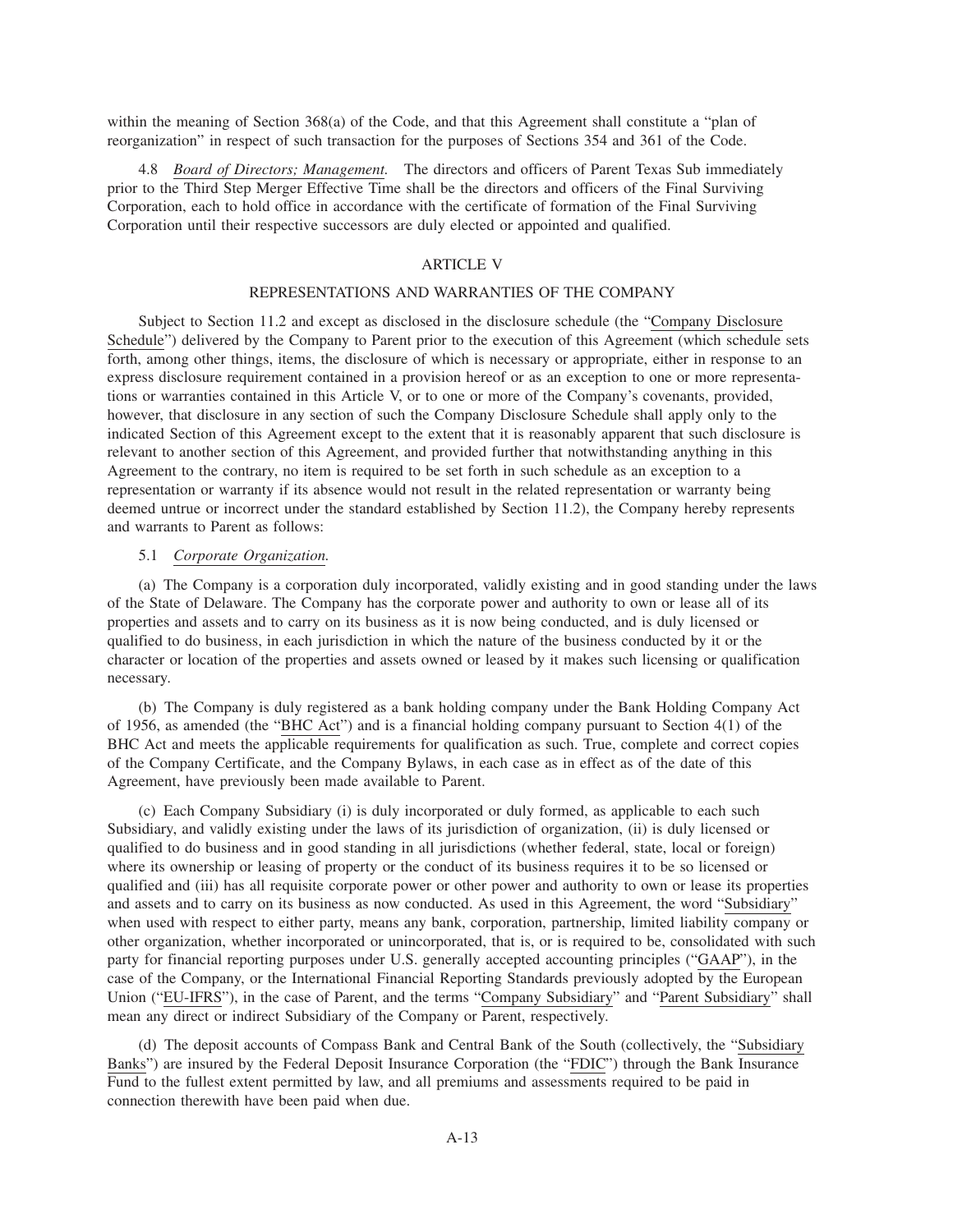(e) The minute books of the Company and each of its Subsidiaries previously made available to Parent contain true, complete and correct records of all meetings and other corporate actions held or taken since December 31, 2003 of their respective stockholders and Boards of Directors (including committees of their respective Boards of Directors).

5.2 *Capitalization.* (a) The authorized capital stock of the Company consists of 300,000,000 shares of Company Common Stock, of which, as of February 14, 2007 (the "Company Capitalization Date"), 136,081,787 shares were issued and outstanding, which includes all shares of restricted stock issued under the Company Stock Plans and outstanding as of the Company Capitalization Date, and 25,000,000 shares of preferred stock, par value \$0.10 ("Company Preferred Stock"), of which, as of the Company Capitalization Date, no shares were issued and outstanding. As of the Company Capitalization Date, no more than 5,640,533 shares of Company Common Stock were held in the Company's treasury. As of the date hereof, no shares of Company Common Stock or Company Preferred Stock were reserved for issuance except for (i) 7,220,167 shares of Company Common Stock reserved for issuance upon the exercise of Company Stock Options pursuant to the Company Stock Plans, and (ii) 140,350 shares of Company Common Stock issuable pursuant the Company's commitments under earn-out provisions related to acquisitions by the Company. All of the issued and outstanding shares of Company Common Stock have been duly authorized and validly issued and are fully paid, nonassessable and free of preemptive rights, with no personal liability attaching to the ownership thereof. As of the date of this Agreement, no bonds, debentures, notes or other indebtedness having the right to vote on any matters on which shareholders may vote ("Voting Debt") of the Company are issued or outstanding. As of the date of this Agreement, except pursuant to this Agreement, the Company Stock Plans and the Company Benefit Plans, and the earn-outs described above in this Section, the Company does not have and is not bound by any outstanding subscriptions, options, warrants, calls, rights, commitments or agreements of any character calling for the purchase or issuance of, or the payment of any amount based on, any shares of Company Common Stock, Voting Debt or any other equity securities of the Company or any securities representing the right to purchase or otherwise receive any shares of Company Common Stock, Voting Debt or any other equity securities of the Company or any Company Subsidiary. As of the date of this Agreement, except pursuant to the Company Stock Plans, there are no contractual obligations of the Company or any Company Subsidiary (x) to repurchase, redeem or otherwise acquire any shares of capital stock of the Company or any equity security of the Company or any Company Subsidiary or any securities representing the right to purchase or otherwise receive any shares of capital stock or any other equity security of the Company or any Company Subsidiary or (y) pursuant to which the Company or any Company Subsidiary is or could be required to register shares of Company capital stock or other securities under the Securities Act of 1933, as amended (the "Securities Act"). Since the Company Capitalization Date through the date hereof, the Company has not (A) issued or repurchased any shares of Company Common Stock, Company Preferred Stock, Voting Debt or other equity securities of the Company other than the issuance of shares of Company Common Stock in connection with the exercise of stock options to purchase Company Common Stock granted under the Company Stock Plans that were outstanding on the Company Capitalization Date or (B) issued or awarded any options, restricted shares or any other equity based awards under any of the Company Stock Plans.

(b) All of the issued and outstanding shares of capital stock or other equity ownership interests of each Company Subsidiary are owned by the Company, directly or indirectly, free and clear of any material liens, pledges, charges and security interests and similar encumbrances ("Liens"), and all of such shares or equity ownership interests are duly authorized and validly issued and are fully paid, nonassessable (subject to 12 U.S.C. § 55) and free of preemptive rights. No such Company Subsidiary has or is bound by any outstanding subscriptions, options, warrants, calls, commitments or agreements of any character calling for the purchase or issuance of any shares of capital stock or any other equity security of such Subsidiary or any securities representing the right to purchase or otherwise receive any shares of capital stock or any other equity security of such Subsidiary.

(c) The Company has previously provided to Parent a true, correct and complete list, as of the date hereof, of each Company Stock Option, restricted stock award, restricted stock unit and each other Company Stock-Based Award, the number of Shares issuable thereunder or to which such award pertains, and the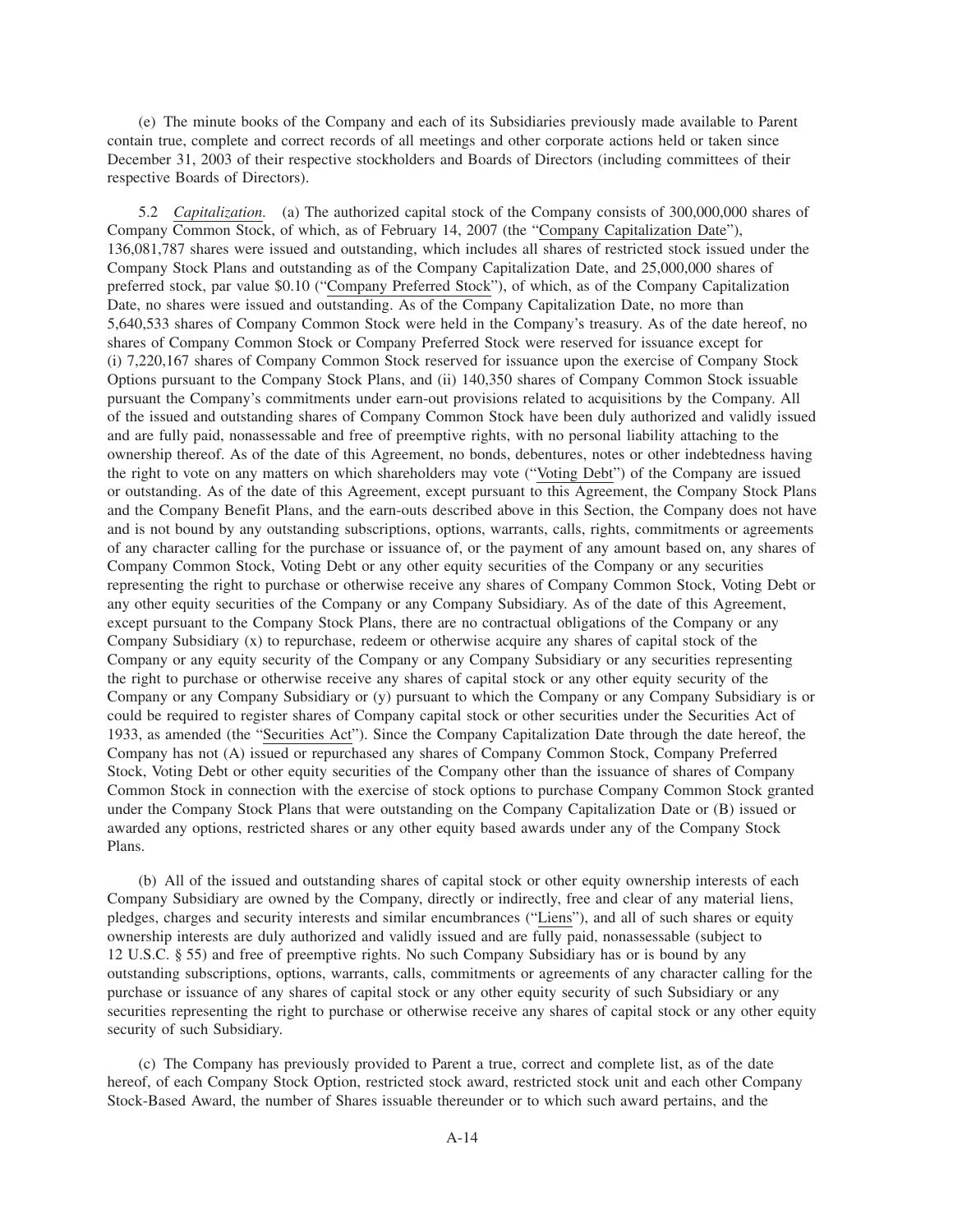expiration date and exercise price, if applicable, related thereto. The per share exercise price or purchase price for each Company Stock Option is equal to or greater than the fair market value of the underlying shares of Company Common Stock determined as prescribed by the relevant Company Stock Plan on the effective date of the corporate action effectuating the grant of such Company Stock Option.

5.3 *Authority; No Violation.* (a) The Company has full corporate power and authority to execute and deliver this Agreement and to consummate the Transaction and the other transactions contemplated hereby. The execution and delivery of this Agreement and the consummation of the Transaction and the other transactions contemplated hereby have been duly, validly and unanimously approved by the Company Board. The Company Board has determined that this Agreement and the Transaction and the other transactions contemplated hereby are advisable and in the best interests of the Company and its stockholders and has directed that this Agreement be submitted to the Company's stockholders for approval and adoption, and recommended that such stockholders adopt this Agreement, at a duly held meeting of such stockholders and has adopted a resolution to the foregoing effect. Promptly following the organization of Company Virginia Sub, the Company, as the sole shareholder of Company Virginia Sub, will approve the Share Exchange and waive any right to dissent from the Share Exchange for all purposes of Section 13.1-729 et seq. of the VSCA such that the provisions of such sections will not apply to this Agreement, the Transaction or any of the other transactions contemplated hereby and Section 13.1-728.1 et seq. will not apply thereto by virtue of Company Virginia Sub being a party to this Agreement. Except for the affirmative vote of the holders of not less than a majority of the outstanding Company Common Stock, voting together as a single class (the "Company Stockholder Approval"), no other corporate proceedings on the part of the Company are necessary to approve this Agreement or to consummate the Transaction or the other transactions contemplated hereby or thereby. This Agreement has been duly and validly executed and delivered by the Company and (assuming due authorization, execution and delivery by Parent and Parent Texas Sub) constitutes a valid and binding obligation of the Company, enforceable against the Company in accordance with its terms (except as may be limited by bankruptcy, insolvency, moratorium, reorganization or similar laws affecting the rights of creditors generally and subject to general principles of equity).

(b) Neither the execution and delivery of this Agreement by the Company nor the consummation by the Company of the Transaction or the other transactions contemplated hereby, nor compliance by the Company with any of the terms or provisions of this Agreement, will (i) violate any provision of the Company Certificate or the Company Bylaws or (ii) assuming that the consents, approvals and filings referred to in Section 5.4 are duly obtained and/or made, (A) violate any statute, code, ordinance, rule, regulation, judgment, order, writ, decree or Injunction applicable to the Company, any of its Subsidiaries or any of their respective properties or assets or (B) violate, conflict with, result in a breach of any provision of or the loss of any benefit under, constitute a default (or an event which, with notice or lapse of time, or both, would constitute a default) under, result in the termination of or a right of termination or cancellation under, accelerate the performance required by, or result in the creation of any Lien upon any of the respective properties or assets of the Company or any of its Subsidiaries under, any of the terms, conditions or provisions of any note, bond, mortgage, indenture, deed of trust, license, lease, agreement or other instrument or obligation to which the Company or any of its Subsidiaries is a party or by which any of them or any of their respective properties or assets is bound.

5.4 *Consents and Approvals.* Except for (i) the filing of applications and notices, as applicable, with the Board of Governors of the Federal Reserve System (the "Federal Reserve Board") under the BHC Act and approval of such applications and notices, (ii) the filing of any required applications, filings or notices with any foreign, federal or state banking, insurance or other regulatory authorities and approval of such applications, filings and notices listed in Section 5.4 of the Company Disclosure Schedule (the "Other Regulatory Approvals"), (iii) the filing with the Securities and Exchange Commission (the "SEC") of the proxy statement (the "Proxy Statement") in definitive form relating to the special meeting of the Company's stockholders to be held in connection with this Agreement and the Transaction and the other transactions contemplated hereby and the filing and declaration of effectiveness of the registration statement of Parent on Form F-4 (the "F-4") in which the Proxy Statement will be included as a prospectus of Parent, (iv) the filing of the Certificate of Merger with the Secretary of State of the State of Delaware pursuant to the DGCL and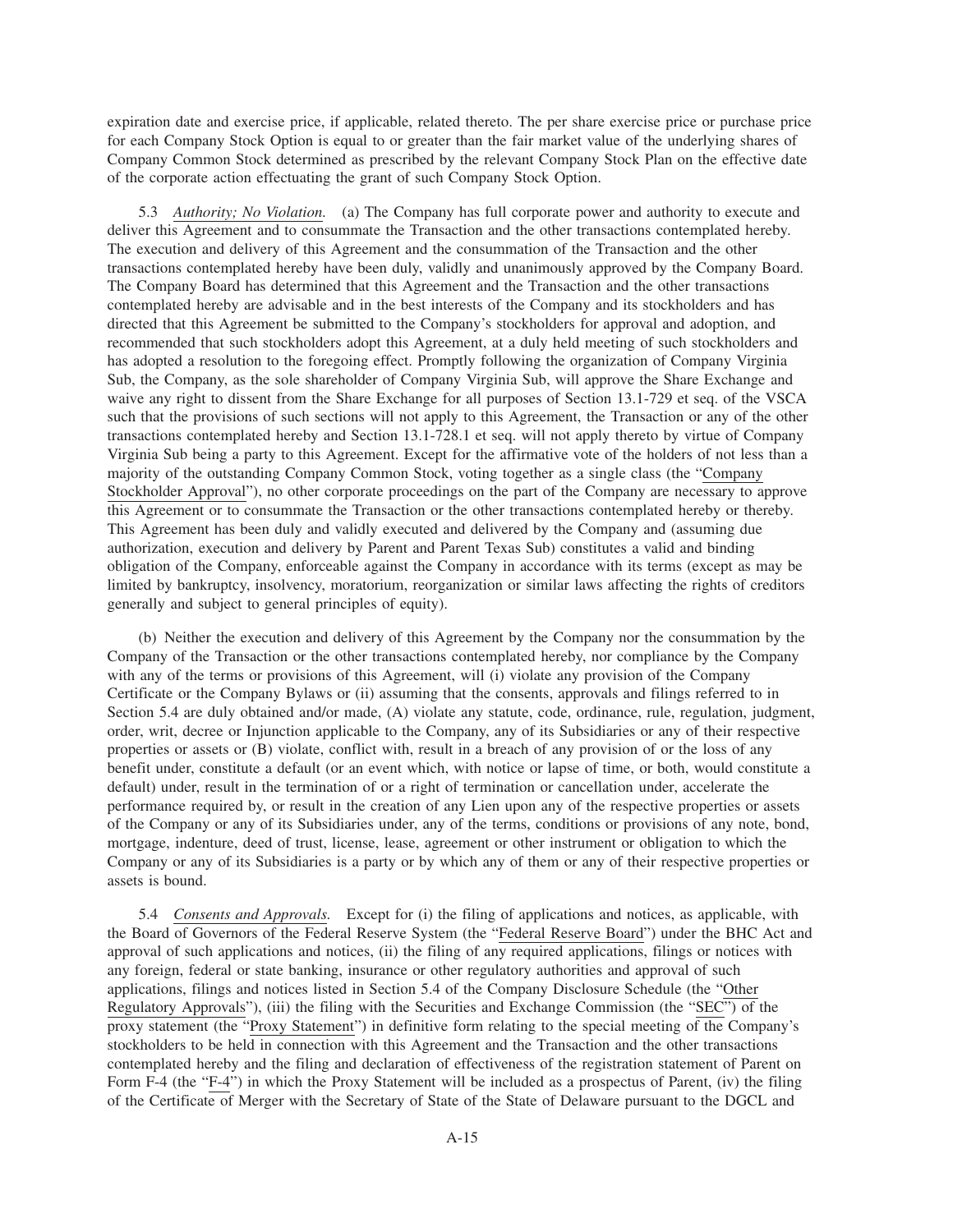the filing of articles of merger and articles of share exchange and other appropriate merger and share exchange documents required by the laws of the Commonwealth of Virginia and the state of Texas, (v) any notices to or filings with the Small Business Administration (the "SBA"), (vi) any consents, authorizations, approvals, filings or exemptions in connection with compliance with the applicable provisions of federal and state securities laws relating to the regulation of broker-dealers, investment companies, investment advisers or transfer agents and federal commodities laws relating to the regulation of futures commission merchants, commodity trading advisers, commodity pool operators or introducing brokers and the rules and regulations thereunder and of any securities or futures exchange or other applicable industry self-regulatory organization ("SRO") or the rules of the NASD, or that are required under consumer finance, mortgage banking and other similar laws, (vii) the Company Stockholder Approval, (viii) any notices or filings under the Hart-Scott-Rodino Antitrust Improvements Act of 1976, as amended (the "HSR Act") or applicable foreign antitrust, competition or similar laws, and (ix) such filings and approvals as are required to be made or obtained under the securities or "Blue Sky" laws of various states in connection with the issuance of the Parent Ordinary Shares and Parent ADSs pursuant to this Agreement and approval of listing of such Parent Ordinary Shares and Parent ADSs on the New York Stock Exchange (the "NYSE"), no consents or approvals of or filings or registrations with any court, administrative agency or commission or other governmental authority or instrumentality (each a "Governmental Entity") are necessary in connection with the consummation by the Company of the Transaction and the other transactions contemplated by this Agreement. No consents or approvals of or filings or registrations with any Governmental Entity are necessary in connection with the execution and delivery by the Company of this Agreement.

### 5.5 *Reports; Regulatory Matters.*

(a) The Company and each Company Subsidiary has timely filed all reports, registrations and statements, together with any amendments required to be made with respect thereto, that it was required to file since January 1, 2004 with (i) the Federal Reserve Board, (ii) the FDIC, (iii) the Office of the Comptroller of the Currency, (iv) the NASD, (v) any state banking agency, insurance commission or other state regulatory authority, (vi) the SEC, (vii) any foreign regulatory authority and (viii) any SRO (collectively, "Regulatory Agencies") and with each other applicable Governmental Entity, and all other reports and statements required to be filed by them since January 1, 2004, including any report or statement required to be filed pursuant to the laws, rules or regulations of the United States, any state, any foreign entity, or any Regulatory Agency or Governmental Entity, and have paid all fees and assessments due and payable in connection therewith. Except for normal examinations conducted by a Regulatory Agency or Governmental Entity in the ordinary course of the business of the Company and its Subsidiaries, no Regulatory Agency or Governmental Entity has initiated since January 1, 2004 or has pending any proceeding, enforcement action or, to the knowledge of the Company, investigation into the business, disclosures or operations of the Company or any Company Subsidiary. Since January 1, 2004, no Regulatory Agency or Governmental Entity has resolved any proceeding, enforcement action or, to the knowledge of the Company, investigation into the business, disclosures or operations of the Company or any Company Subsidiary. There is no unresolved violation, criticism or exception by any Regulatory Agency or Governmental Entity with respect to any report or statement relating to any examinations or inspections of the Company or any Company Subsidiary. Since January 1, 2004, there has been no formal or informal inquiries by, or disagreements or disputes with, any Regulatory Agency or Governmental Entity with respect to the business, operations, policies or procedures of the Company or any Company Subsidiary.

(b) Neither the Company nor any Company Subsidiary is subject to any cease-and-desist or other order or enforcement action issued by, or is a party to any written agreement, consent agreement or memorandum of understanding with, or is a party to any commitment letter or similar undertaking to, or is subject to any order or directive by, or has been since January 1, 2004, a recipient of any supervisory letter from, or has been ordered to pay any civil money penalty by, or since January 1, 2004, has adopted any policies, procedures or board resolutions at the request or suggestion of any, Regulatory Agency or other Governmental Entity that currently restricts in any material respect the conduct of its business or that in any material manner relates to its capital adequacy, its ability to pay dividends, its credit, risk management or compliance policies, its internal controls, its management or its business, other than those of general application that apply to similarly situated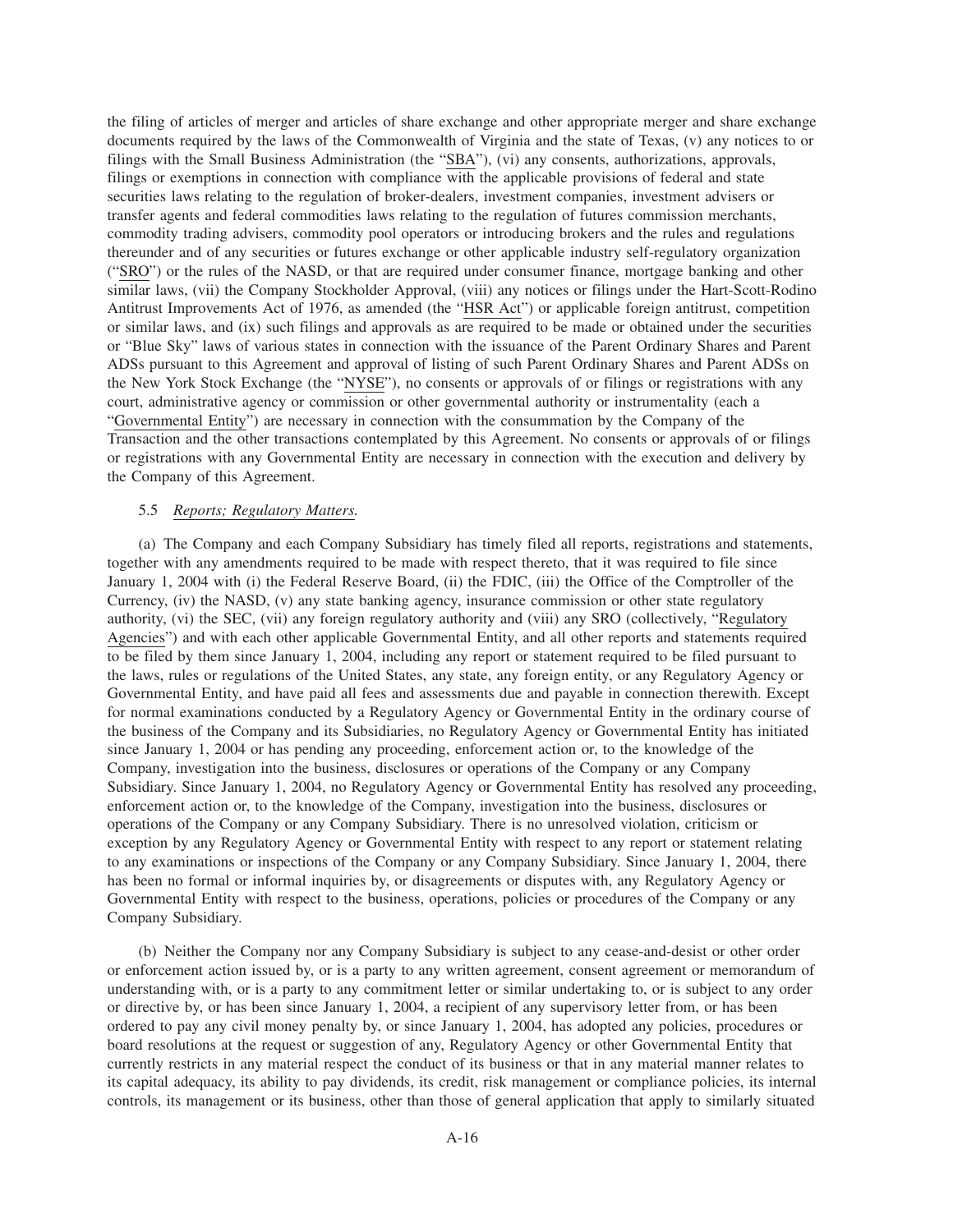bank holding companies or their Subsidiaries (each, a "Company Regulatory Agreement"), nor has the Company or any of its Subsidiaries been advised since January 1, 2004 by any Regulatory Agency or other Governmental Entity that it is considering issuing, initiating, ordering, or requesting any such Company Regulatory Agreement. To the knowledge of the Company, as of the date hereof, there has not been any event or occurrence since January 1, 2004 that would result in a determination that any Subsidiary Bank is not "well capitalized" or is not "well managed" as a matter of U.S. federal banking law. Each Banking Subsidiary has at least a "satisfactory" rating under the U.S. Community Reinvestment Act (other than any Banking Subsidiary that is not required to be rated thereunder).

(c) The Company has previously made available to Parent an accurate and complete copy of (i) each final registration statement, prospectus, report, schedule and definitive proxy statement filed with or furnished to the SEC by the Company since January 1, 2004 pursuant to the Securities Act or the Securities Exchange Act of 1934, as amended (the "Exchange Act") and prior to the date of this Agreement (the "Company SEC Reports"), (ii) each communication mailed by the Company to its stockholders, in each case since January  $1$ , 2004 and prior to the date of this Agreement and (iii) a draft, dated February 1, 2007, of the Company's Annual Report on Form 10-K for the period ended December 31, 2006 (the "Draft 10-K"). The Company will timely file with the SEC its Annual Report on Form 10-K for the period ended December 31, 2006 (the "2006 10-K") and the 2006 10-K will not vary in any material respect from the Draft 10-K provided to Parent by the Company, except to the extent necessary to reflect this Agreement and the transactions contemplated hereby. Neither any Company SEC Report nor communication, at the time filed, furnished or communicated (in the case of registration statements and proxy statements, on the dates of effectiveness and the dates of the relevant meetings, respectively), contained, nor will the 2006 10-K when filed contain, any untrue statement of a material fact or omitted to state, nor will the 2006 10-K when filed omit to state, any material fact required to be stated therein or necessary in order to make the statements made therein, in light of the circumstances in which they were made, not misleading, except that information as of a later date (but before the date of this Agreement) shall be deemed to modify information as of an earlier date. As of their respective dates, all Company SEC Reports complied (and the 2006 10-K, when filed, will comply) as to form in all material respects with the published rules and regulations of the SEC with respect thereto. No executive officer of the Company has failed in any respect to make the certifications required of him or her under Section 302 or 906 of the Sarbanes-Oxley Act of 2002 (the "Sarbanes-Oxley Act") and all required certifications under such sections will be made with respect to the 2006 10-K.

#### 5.6 *Financial Statements.*

(a) The financial statements of the Company and its Subsidiaries included (or incorporated by reference) in the Company SEC Reports (including the related notes, where applicable, and including any preliminary financial results furnished to the SEC on Form 8-K) (and the 2006 10-K, when filed will) (i) have been prepared from, and are (in the case of the 2006 10-K, will be) in accordance with, the books and records of the Company and its Subsidiaries, (ii) fairly present in all material respects the consolidated results of operations, cash flows, changes in stockholders' equity and consolidated financial position of the Company and its Subsidiaries for the respective fiscal periods or as of the respective dates therein set forth (subject in the case of unaudited statements to recurring year-end audit adjustments normal in nature and amount), (iii) complied (in the case of the 2006 10-K, will comply) as to form, as of their respective dates of filing with the SEC, in all material respects with applicable accounting requirements and with the published rules and regulations of the SEC with respect thereto, and (iv) have been prepared in accordance with GAAP consistently applied during the periods involved, except, in each case, as indicated in such statements or in the notes thereto. The financial statements contained in the 2006 10-K will not vary in any material respect from the financial statements included in the Draft 10-K, except for the inclusion of a subsequent events footnote with respect to this Agreement and the transactions contemplated hereby. The books and records of the Company and its Subsidiaries have been, and are being, maintained in all material respects in accordance with GAAP and any other applicable legal and accounting requirements and reflect only actual transactions. Ernst & Young LLP has not resigned or been dismissed as independent public accountants of the Company as a result of or in connection with any disagreements with the Company on a matter of accounting principles or practices, financial statement disclosure or auditing scope or procedure.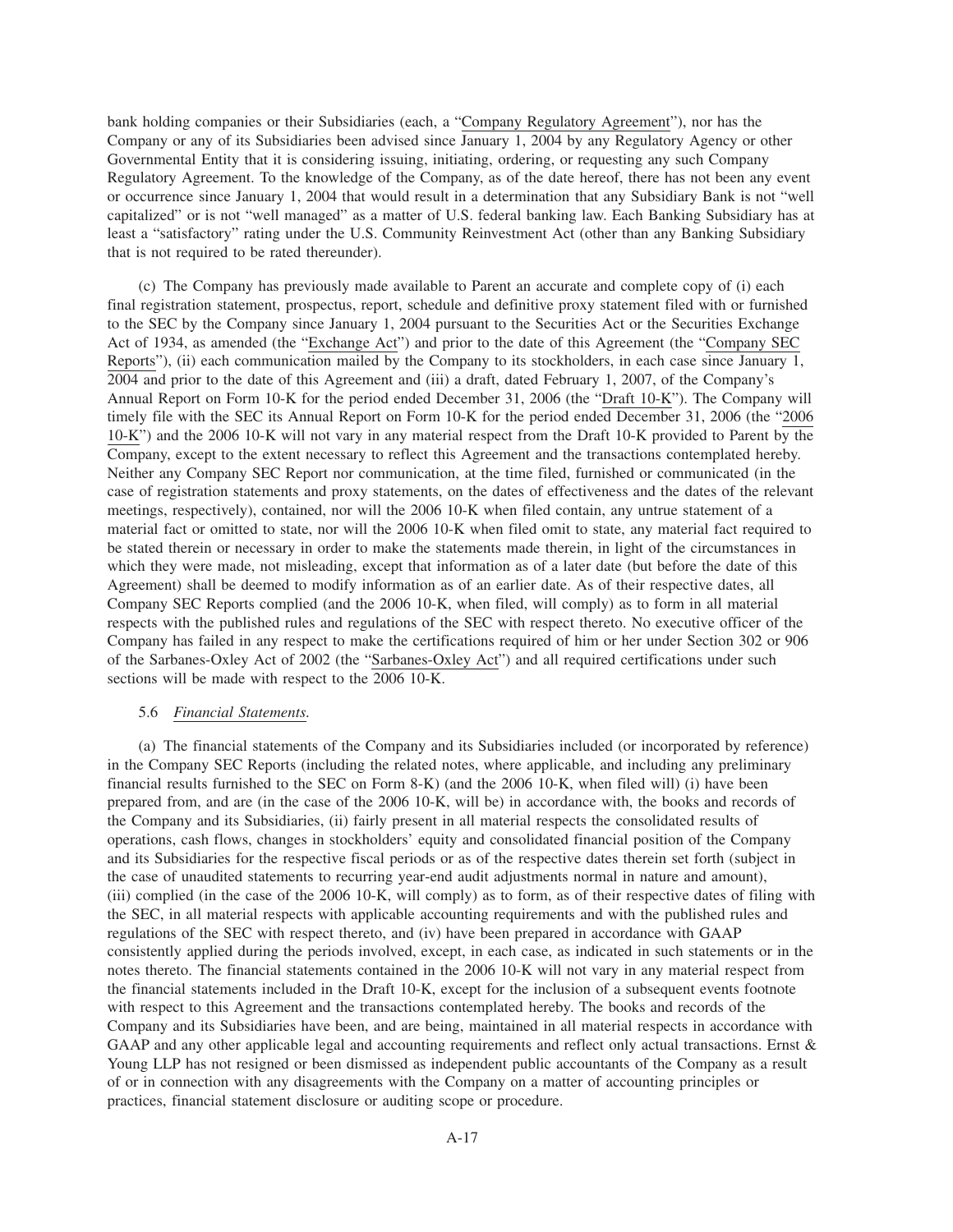(b) Neither the Company nor any Company Subsidiary has any material liability of any nature whatsoever (whether absolute, accrued, contingent or otherwise and whether due or to become due), except for those liabilities that are reflected or reserved against on the consolidated balance sheet of the Company included in its Quarterly Report on Form 10-Q for the period ended September 30, 2006 (including any notes thereto) and for liabilities incurred in the ordinary course of business consistent with past practice since September 30, 2006 or in connection with this Agreement and the transactions contemplated hereby.

(c) The records, systems, controls, data and information of the Company and its Subsidiaries are recorded, stored, maintained and operated under means (including any electronic, mechanical or photographic process, whether computerized or not) that are under the exclusive ownership and direct control of the Company or its Subsidiaries or accountants (including all means of access thereto and therefrom), except for any non-exclusive ownership and non-direct control that would not reasonably be expected to have a material adverse effect on the system of internal accounting controls described below in this Section 5.6(c). The Company (x) has implemented and maintains a system of internal control over financial reporting (as required by Rule 13a-15(e) of the Exchange Act) that is designed to provide reasonable assurances regarding the reliability of financial reporting and the preparation of its financial statements for external purpose in accordance with GAAP, (y) has implemented and maintains disclosure controls and procedures (as defined in Rule 13a-15(e) of the Exchange Act) to ensure that material information relating to the Company, including its consolidated Subsidiaries, is made known to the chief executive officer and the chief financial officer of the Company by others within those entities, and (z) has disclosed, based on its most recent evaluation prior to the date hereof, to the Company's outside auditors and the audit committee of the Company Board (i) any significant deficiencies and material weaknesses in the design or operation of internal controls over financial reporting (as defined in Rule 13a-15(f) of the Exchange Act) which are reasonably likely to adversely affect the Company's ability to record, process, summarize and report financial information and (ii) any fraud, whether or not material, that involves management or other employees who have a significant role in the Company's internal controls over financial reporting. As of the date hereof, there is no reason to believe that its outside auditors and its chief executive officer and chief financial officer will not be able to give the certifications and attestations required pursuant to the rules and regulations adopted pursuant to Section 404 of the Sarbanes-Oxley Act, without qualification, when next due.

(d) Since December 31, 2004, (i) neither the Company nor any of its Subsidiaries nor, to the knowledge of the officers of the Company, any director, officer, employee, auditor, accountant or representative of the Company or any of its Subsidiaries has received or otherwise had or obtained knowledge of any material complaint, allegation, assertion or claim, whether written or oral, regarding the accounting or auditing practices, procedures, methodologies or methods of the Company or any of its Subsidiaries or their respective internal accounting controls, including any material complaint, allegation, assertion or claim that the Company or any of its Subsidiaries has engaged in questionable accounting or auditing practices, and (ii) no attorney representing the Company or any of its Subsidiaries, whether or not employed by the Company or any of its Subsidiaries, has reported evidence of a material violation of securities laws, breach of fiduciary duty or similar violation by the Company or any of its officers, directors, employees or agents to the Company Board or any committee thereof or to any director or officer of the Company.

5.7 *Broker's Fees.* Neither the Company nor any Company Subsidiary nor any of their respective officers or directors has employed any broker or finder or incurred any liability for any broker's fees, commissions or finder's fees in connection with the Transaction or other transactions contemplated by this Agreement, other than Sandler O'Neill & Partners, L.P. pursuant to the letter agreement between the Company and Sandler O'Neill & Partners, L.P., dated as of February 1, 2007, a true, complete and correct copy of which has been previously delivered to Parent.

5.8 *Absence of Certain Changes or Events.* (a) Since December 31, 2006, except as publicly disclosed by the Company in the Company SEC Reports filed or furnished prior to the date hereof, no event or events have occurred that have had or are reasonably likely to have, either individually or in the aggregate, a Material Adverse Effect on the Company. As used in this Agreement, the term "Material Adverse Effect" means, with respect to Parent, the Company or the Surviving Corporation, as the case may be, a material adverse effect on (i) the business, results of operations or financial condition of such party and its Subsidiaries taken as a whole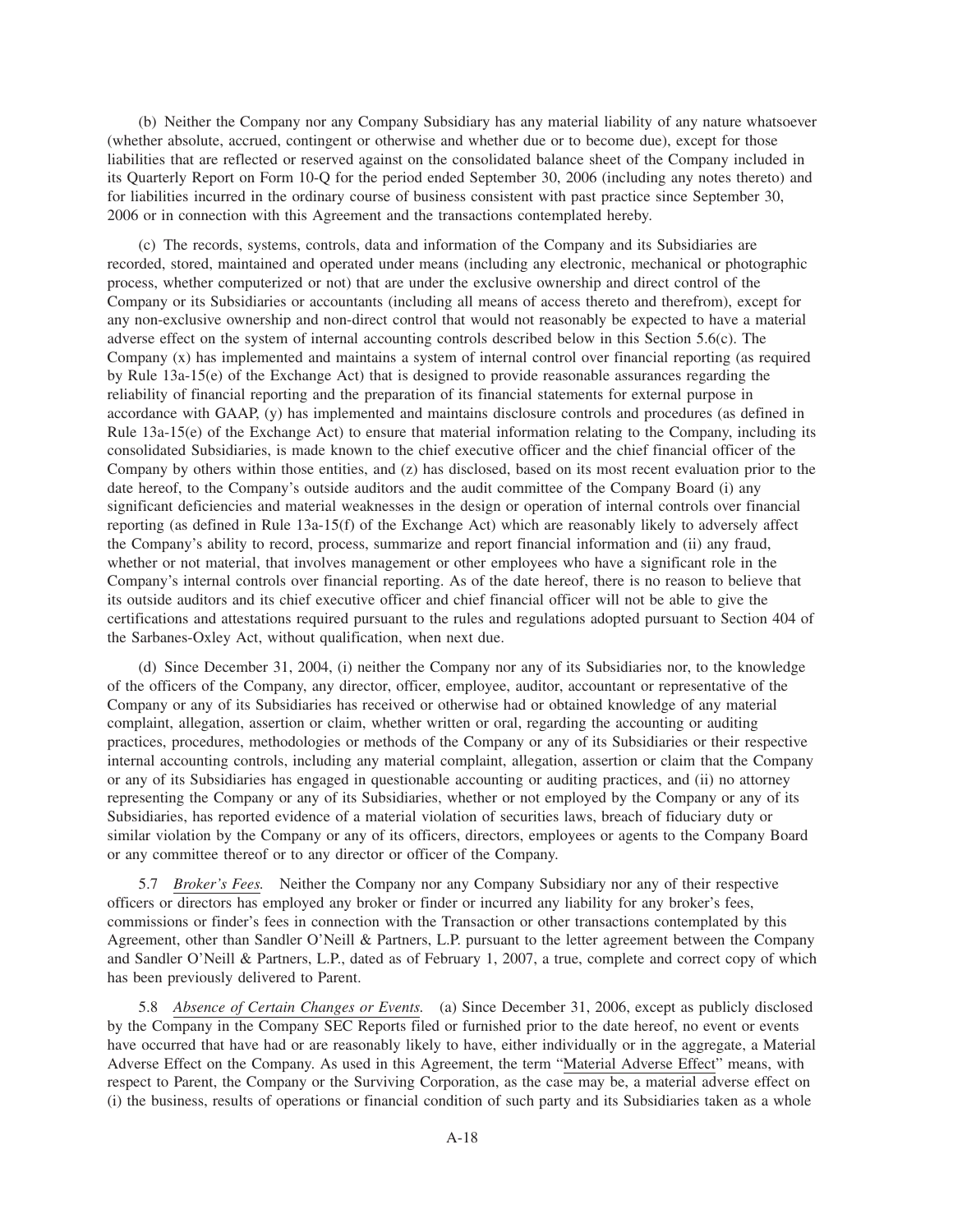(provided, however, that, with respect to this clause (i), Material Adverse Effect shall not be deemed to include effects to the extent resulting from (A) changes, after the date hereof, in generally accepted accounting principles or regulatory accounting requirements applicable to banks or savings associations and their holding companies generally, (B) changes, after the date hereof, in laws, rules or regulations of general applicability or interpretations thereof by courts or Governmental Entities, (C) changes, after the date hereof, in global or national political conditions (including the outbreak of war or acts of terrorism) or in general economic or market conditions affecting banks or their holding companies generally except to the extent that any such changes have a materially disproportionate adverse effect on such party or (D) public disclosure of the transactions contemplated hereby), or (ii) the ability of such party to timely consummate the transactions contemplated by this Agreement.

(b) Since December 31, 2005, through and including the date of this Agreement, except as publicly disclosed by the Company in the Company SEC Reports filed or furnished prior to the date hereof, the Company and its Subsidiaries have carried on their respective businesses in all material respects in the ordinary course of business consistent with their past practice.

(c) Since December 31, 2005, neither the Company nor any Company Subsidiary has (i) except for (A) normal increases for employees (other than officers subject to the reporting requirements of Section 16(a) of the Exchange Act) made in the ordinary course of business consistent with past practice, (B) as publicly disclosed by the Company in the Company SEC Reports filed or furnished prior to the date hereof or (C) as required by applicable law, increased the wages, salaries, compensation, pension, or other fringe benefits or perquisites payable to any executive officer, employee, or director from the amount thereof in effect as of December 31, 2004 (which amounts have been previously made available to Parent), granted any severance or termination pay, entered into any contract to make or grant any severance or termination pay (except as required under the terms of agreements or severance plans listed on Section 5.11 of the Company Disclosure Schedule, as in effect as of the date hereof ), or paid any bonus other than the customary year-end bonuses in amounts consistent with past practice, (ii) granted any options to purchase shares of Company Common Stock, any restricted shares of Company Common Stock or any right to acquire any shares of its capital stock to any executive officer, director or employee other than grants to employees (other than officers subject to the reporting requirements of Section 16(a) of the Exchange Act) made in the ordinary course of business consistent with past practice under the Company Stock Plans, (iii) changed any accounting methods, principles or practices of the Company or its Subsidiaries affecting, its assets, liabilities or businesses, including any reserving, renewal or residual method, practice or policy or (iv) suffered any strike, work stoppage, slowdown, or other labor disturbance.

5.9 *Legal Proceedings.* (a) Neither the Company nor any Company Subsidiary is a party to any, and there are no pending or, to the best of the Company's knowledge, threatened, material legal, administrative, arbitral or other material proceedings, claims, actions or governmental or regulatory investigations of any nature against the Company or any of its Subsidiaries. To the knowledge of the Company, as of the date hereof no officer or director of the Company or any Company Subsidiary is a defendant in any claim, action, suit, proceeding, arbitration, mediation or governmental investigation in connection with his or her status as an officer or director of the Company or any Company Subsidiary.

(b) There is no Injunction, judgment, or regulatory restriction (other than those of general application that apply to similarly situated bank holding companies or their Subsidiaries) imposed upon the Company, any of its Subsidiaries or the assets of the Company or any of its Subsidiaries.

5.10 *Taxes and Tax Returns.* (a) Each of the Company and its Subsidiaries has duly and timely filed (including all applicable extensions) all material Tax Returns required to be filed by it on or prior to the date of this Agreement (all such Tax Returns being accurate and complete in all material respects), has paid all Taxes shown thereon as arising and has duly paid or made provision for the payment of all material Taxes that have been incurred or are due or claimed to be due from it by federal, state, foreign or local taxing authorities other than Taxes that are not yet due or that are being contested in good faith, have not been finally determined and have been adequately reserved against under GAAP. The federal, state and local income Tax returns of the Company and its Subsidiaries have been examined by the Internal Revenue Service (the "IRS")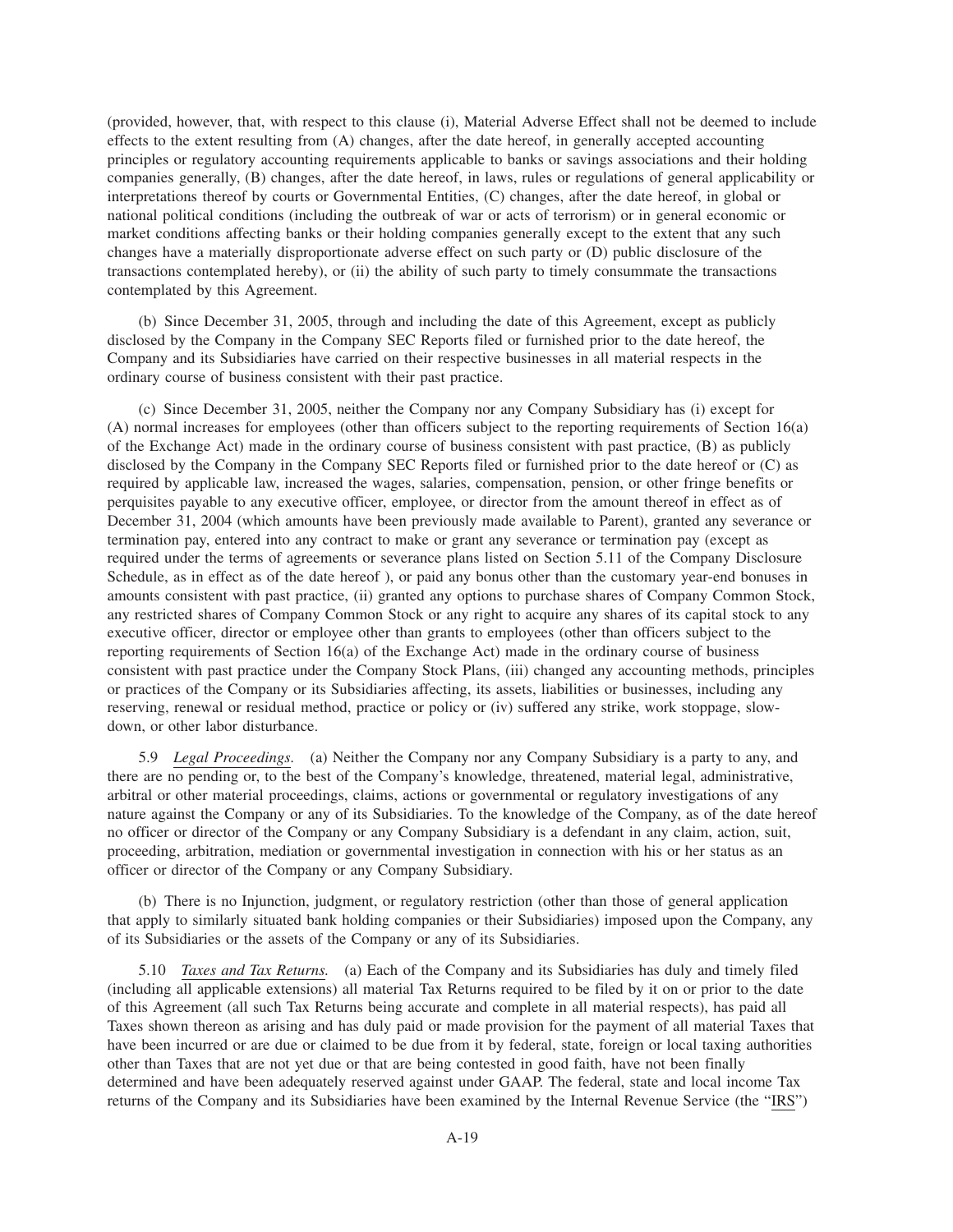for all years to and including 2002 and any liability with respect thereto has been satisfied or any liability with respect to deficiencies asserted as a result of such examination is covered by reserves that are adequate under GAAP. There are no material disputes pending, or claims asserted, for Taxes or assessments upon the Company or any of its Subsidiaries for which the Company does not have reserves that are adequate under GAAP. Neither the Company nor any of its Subsidiaries is a party to or is bound by any Tax sharing, allocation or indemnification agreement or arrangement (other than such an agreement or arrangement exclusively between or among the Company and its Subsidiaries). Within the past two years, or otherwise as part of a "plan (or series of related transactions)" within the meaning of Section 355(e) of the Code of which the Transaction is also a part, neither the Company nor any of its Subsidiaries has been a "distributing corporation" or a "controlled corporation" in a distribution intended to qualify under Section 355(a) of the Code. Neither the Company nor any of its Subsidiaries is required to include in income any adjustment pursuant to Section 481(a) of the Code, no such adjustment has been proposed by the IRS and no pending request for permission to change any accounting method has been submitted by the Company or any of its Subsidiaries. The aggregate balance of the reserve for bad debts described in any provision under state or local laws and regulations similar to Section  $593(g)(2)(A)(ii)$  of the Code of the Company and its Subsidiaries is not greater than \$1,000,000. Neither the Company nor any of its Subsidiaries has participated in a "reportable transaction" within the meaning of Treasury Regulation section 1.6011-4(b)(1).

(b) As used in this Agreement, the term "Tax" or "Taxes" means (i) all federal, state, local, and foreign income, excise, gross receipts, gross income, ad valorem, profits, gains, property, capital, sales, transfer, use, payroll, employment, severance, withholding, duties, intangibles, franchise, backup withholding, and other taxes, charges, levies or like assessments together with all penalties and additions to tax and interest thereon and (ii) any liability for Taxes described in clause (i) above under Treasury Regulation Section 1.1502-6 (or any similar provision of state, local or foreign law).

(c) As used in this Agreement, the term "Tax Return" means a report, return or other information (including any amendments) required to be supplied to a governmental entity with respect to Taxes including, where permitted or required, combined or consolidated returns for any group of entities that includes the Company or any of its Subsidiaries.

## 5.11 *Employee Matters.*

(a) Section 5.11 of the Company Disclosure Schedule sets forth a true, complete and correct list of each "employee benefit plan" as defined in Section 3(3) of the Employee Retirement Income Security Act of 1974, as amended ("ERISA"), whether or not subject to ERISA, and each employment, consulting, bonus, incentive or deferred compensation, vacation, stock option or other equity-based, severance, termination, retention, change of control, profit-sharing, fringe benefit or other similar plan, program, agreement or commitment for the benefit of any employee, former employee, director or former director of the Company or any Company Subsidiary entered into, maintained or contributed to by the Company or any Company Subsidiary or to which the Company or any Company Subsidiary may have any liability with respect to current or former employees or directors of the Company or any Company Subsidiary (such plans, programs, agreements and commitments, herein referred to as the "Company Benefit Plans").

(b) With respect to each Company Benefit Plan, the Company has made available to Parent true, complete and correct copies of the following (as applicable): (i) the written document evidencing such Company Benefit Plan or, with respect to any such plan that is not in writing, a written description thereof, (ii) the summary plan description; (iii) the most recent annual report, financial statement and/or actuarial report; (iv) the most recent determination letter from the IRS; (v) the most recent Form 5500 required to have been filed with the IRS, including all schedules thereto; (vi) any related trust agreements, insurance contracts or documents of any other funding arrangements, (vii) any written communications to or from the IRS or any office or representative of the Department of Labor relating to any compliance issues in respect of any such Company Benefit Plan and (viii) all amendments, modifications or supplements to any such document.

(c) The Company and each Company Subsidiary has operated and administered each Company Benefit Plan in compliance with all applicable laws and the terms of each such plan. Each Company Benefit Plan that is intended to be "qualified" under Section 401 and/or 409 of the Code has received a favorable determination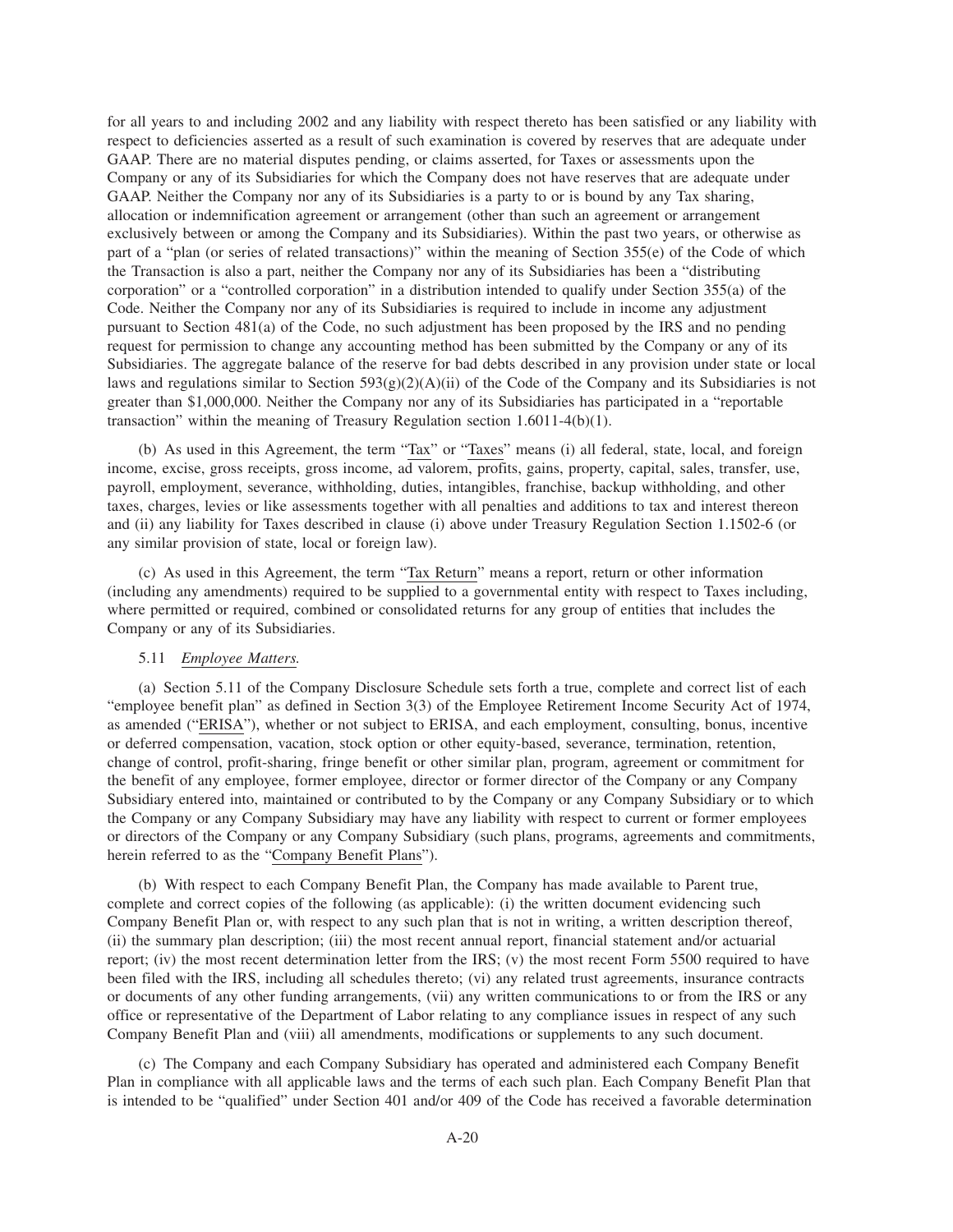letter from the IRS to such effect and, to the knowledge of the Company, no fact, circumstance or event has occurred or exists since the date of such determination letter that would reasonably be expected to adversely affect the qualified status of any such Company Benefit Plan. There are no pending or, to the knowledge of the Company, threatened or anticipated claims by, on behalf of or against any of the Company Benefit Plans or any assets thereof (other than routine claims for benefits). All contributions, premiums and other payments required to be made with respect to any Company Benefit Plan have been made on or before their due dates under applicable law and the terms of such Company Benefit Plan, and with respect to any such contributions, premiums or other payments required to be made with respect to any Company Benefit Plan that are not yet due, to the extent required by GAAP, adequate reserves are reflected on the consolidated balance sheet of the Company included in the Quarterly Report on Form 10-Q for the quarter ended September 30, 2006 (including any notes thereto) or liability therefor was incurred in the ordinary course of business consistent with past practice since September 30, 2006.

(d) With respect to the Company Benefits Plans, neither the Company nor any Company Subsidiary has incurred or reasonably expects to incur, either directly or indirectly (including as a result of an indemnification or joint and several liability obligation), any liability under Title I or IV of ERISA or the penalty, excise tax or joint and several liability provisions of the Code or any foreign law or regulation relating to employee benefit plans, and, to the knowledge of the Company, no event, transaction or condition has occurred, exists or is reasonably expected to occur which could reasonably be expected to result in any such liability to the Company, any Company Subsidiary or, after the Closing, to Parent. With respect to each Company Benefit Plan which is an "employee pension benefit plan" (within the meaning of Section 3(2) of ERISA): (i) no such plan is a "multiemployer plan" (within the meaning of Section 3(37) of ERISA) or a "multiple employer plan" (within the meaning of Section 413(c) of the Code), and (ii) no "reportable event" (as defined in Section 4043 of ERISA) has occurred with respect to any such plan within the past 12 months.

(e) Neither the execution or delivery of this Agreement nor the consummation of the transactions contemplated by this Agreement will, either alone or in conjunction with any other event, (i) result in any payment or benefit becoming due or payable, or required to be provided, to any director, employee or independent contractor of the Company or any of its Subsidiaries, (ii) increase the amount or value of any benefit or compensation otherwise payable or required to be provided to any such director, employee or independent contractor, (iii) result in the acceleration of the time of payment, vesting or funding of any such benefit or compensation or (iv) result in any amount failing to be deductible by reason of Section 280G of the Code.

(f) No payment made or to be made in respect of any employee or former employee of the Company or any of its Subsidiaries is or will be nondeductible by reason of Section 162(m) of the Code.

(g) Neither the Company nor any of its Subsidiaries has any liability with respect to an obligation to provide welfare benefits, including death or medical benefits (whether or not insured) with respect to any Person beyond their retirement or other termination of service other than coverage mandated by Section 4980B of the Code or state Law. Since December 31, 2006, neither the Company nor any of its Subsidiaries has announced any intent or commitment (whether or not legally binding) to create or implement any additional employee benefit plan or to amend, modify or terminate any broad-based Company Benefit Plan in a manner that materially increases in the Company's costs.

(h) Each Company Benefit Plan that is a "nonqualified deferred compensation plan" within the meaning of Section 409A(d)(1) of the Code (a "Nonqualified Deferred Compensation Plan") and any award thereunder, in each case that is subject to Section 409A of the Code, has been operated in compliance in all material respects with Section 409A of the Code since January 1, 2005, based upon a good faith, reasonable interpretation of (A) Section 409A of the Code and (B)(1) the proposed regulations issued thereunder or (2) Internal Revenue Service Notice 2005-1.

(i) Neither the Company nor any of its Subsidiaries is a party to or bound by any labor or collective bargaining agreement and there are no organizational campaigns, petitions or other unionization activities seeking recognition of a collective bargaining unit with respect to, or otherwise attempting to represent, any of the employees of the Company or any of its Subsidiaries. There are no labor related controversies, strikes,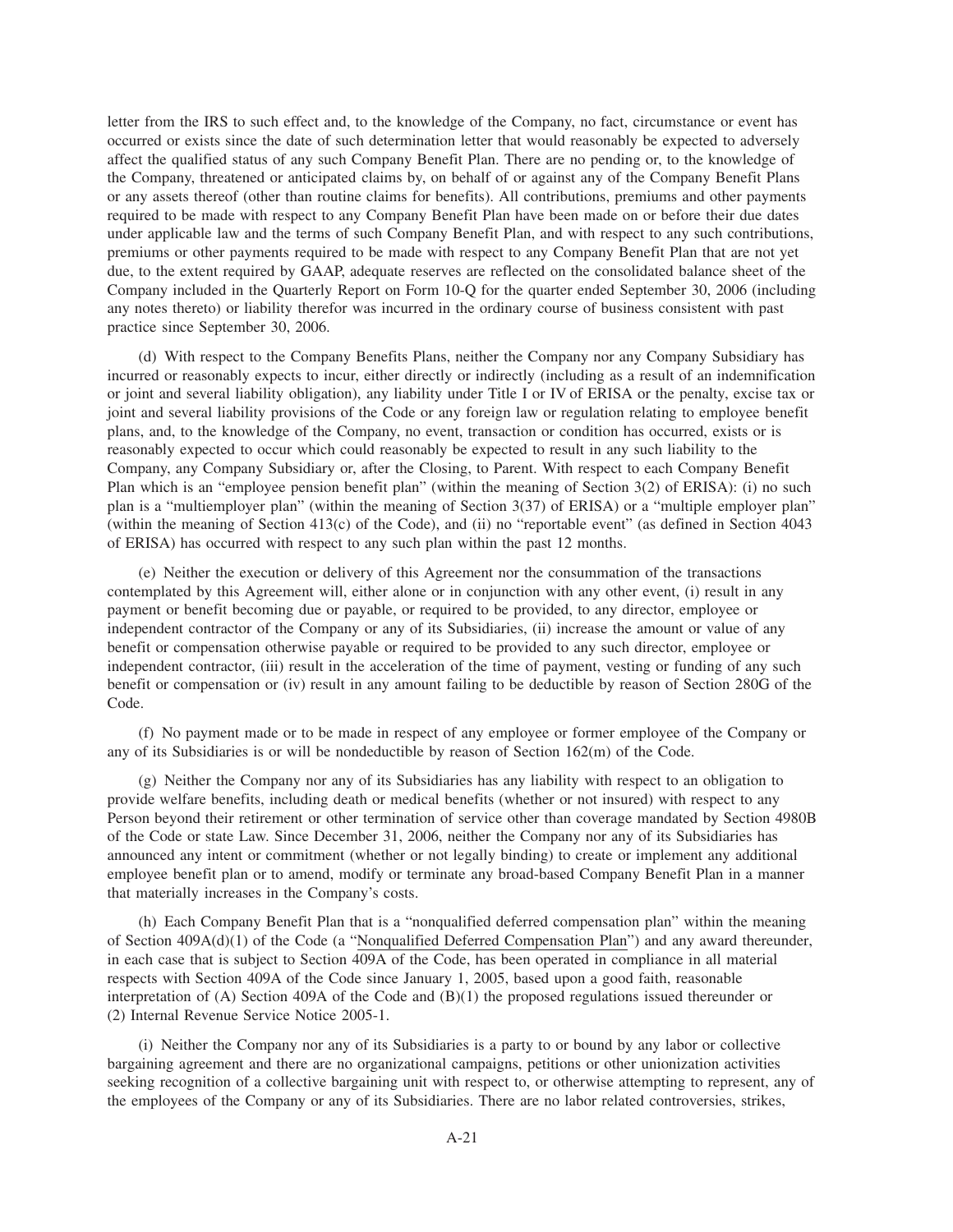slowdowns, walkouts or other work stoppages pending or, to the knowledge of the Company, threatened and neither the Company nor any of its Subsidiaries has experienced any such labor related controversy, strike, slowdown, walkout or other work stoppage within the past three years. Neither the Company nor any of its Subsidiaries is a party to, or otherwise bound by, any consent decree with, or citation by, any Governmental Entity relating to employees or employment practices. Each of the Company and its Subsidiaries are in compliance with all applicable laws, statutes, orders, rules, regulations, policies or guidelines of any Governmental Entity relating to labor, employment, termination of employment or similar matters and have not engaged in any unfair labor practices or similar prohibited practices.

5.12 *Compliance with Applicable Law.* (a) The Company and each Company Subsidiary holds all material licenses, franchises, permits and authorizations necessary for the lawful conduct of their respective businesses under and pursuant to each, and have complied in all respects with and are not in default in any material respect under any, applicable law, statute, order, rule, regulation, policy or guideline of any Governmental Entity relating to the Company or any of its Subsidiaries, including without limitation the Bank Secrecy Act, as amended by the USA PATRIOT Act, and applicable regulations promulgated thereunder, each of the laws listed in Section 5.16(f) hereof and all federal, state and local usury, consumer lending and insurance laws, statutes, orders, rules, regulations, policies and guidelines.

(b) The Company and each Company Subsidiary has properly administered all accounts for which it acts as a fiduciary, including accounts for which it serves as a trustee, agent, custodian, personal representative, guardian, conservator or investment advisor, in accordance with the terms of the governing documents, applicable state and federal law and regulation and common law. None of the Company, any Company Subsidiary, or any director, officer or employee of the Company or of any Company Subsidiary has committed any breach of trust or fiduciary duty with respect to any such fiduciary account and the accountings for each such fiduciary account are true and correct and accurately reflect the assets of such fiduciary account.

(c) Since the enactment of the Sarbanes-Oxley Act, the Company has been and is in compliance in all material respects with (i) the applicable provisions of the Sarbanes-Oxley Act and (ii) the applicable listing and corporate governance rules and regulations of the NASD. Section 5.12(c) of the Company Disclosure Schedule sets forth, as of December 30, 2006, a schedule of all officers and directors of the Company who have outstanding loans from the Company, and there has been no default on, or forgiveness or waiver of, in whole or in part, any such loan during the two years immediately preceding the date hereof.

5.13 *Certain Contracts.* (a) Neither the Company nor any Company Subsidiary is a party to or bound by any contract, arrangement, commitment or understanding (whether written or oral) (i) with respect to the employment of any directors, officers, employees or consultants, other than in the ordinary course of business consistent with past practice, (ii) which, upon execution of this Agreement or consummation or stockholder approval of the transactions contemplated by this Agreement will (either alone or upon the occurrence of any additional acts or events) result in any payment or benefits (whether of severance pay or otherwise) becoming due from Parent, the Company, the Final Surviving Corporation, or any of their respective Subsidiaries to any officer or employee of the Company or any Subsidiary thereof, (iii) that is a "material contract" (as such term is defined in Item 601(b)(10) of Regulation S-K of the SEC) to be performed after the date of this Agreement that has not been filed or incorporated by reference in the Company SEC Reports filed prior to the date hereof, (iv) that contains (A) any non-competition or exclusive dealing agreement, or any other agreement or obligation which purports to limit or restrict, or following the consummation of the Transaction would purport to limit or restrict, in any material respect the ability of the Company, the Company Subsidiaries or the Final Surviving Corporation to conduct their respective businesses or, to solicit customers or the manner in which, or the localities in which, all or any portion of the business of the Company or its Subsidiaries is or would be conducted or (B) any agreement that grants any right of first refusal or right of first offer or similar right or that limits or purports to limit the ability of the Company or any of its Subsidiaries or, following consummation of the Transaction, Parent or its Subsidiaries, to own, operate, sell, transfer, pledge or otherwise dispose of any material assets or business, (v) with or to a labor union or guild (including any collective bargaining agreement), or (vi) containing a "most favored nation" clause or other similar term providing preferential pricing or treatment to a party (other than the Company or its Subsidiaries) that is material to the Company or its Subsidiaries. Each contract, arrangement, commitment or understanding of the type described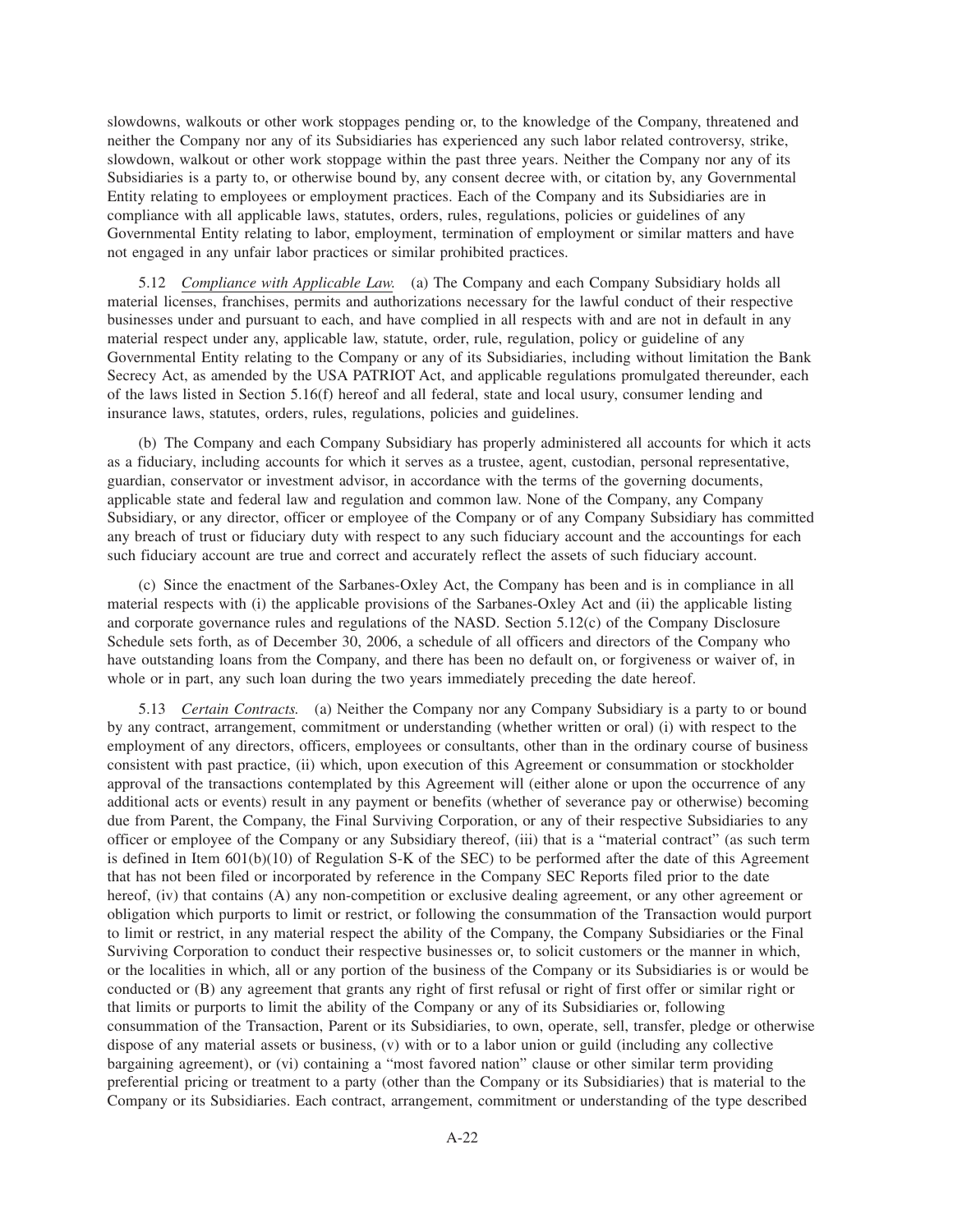in this Section 5.13, whether or not set forth in the Company Disclosure Schedule, is referred to as a "Company Contract," and neither the Company nor any of its Subsidiaries knows of, or has received notice of, any violation of any Company Contract by any of the other parties thereto.

(b) (i) Each Company Contract is valid and binding on the Company or its applicable Subsidiary and is in full force and effect, (ii) the Company and each Company Subsidiary has in all material respects performed all obligations required to be performed by it to date under each Company Contract, and (iii) no event or condition exists that constitutes or, after notice or lapse of time or both, will constitute, a material default on the part of the Company or any of its Subsidiaries under any such Company Contract.

5.14 *Risk Management Instruments.* (a) "Derivative Transactions" means any swap transaction, option, warrant, forward purchase or sale transaction, futures transaction, cap transaction, floor transaction or collar transaction relating to one or more currencies, commodities, bonds, equity securities, loans, interest rates, events or conditions (credit-related or otherwise) or any indexes, or any other similar transaction or combination of any of these transactions, and any collateralized debt obligations or other similar instruments or any debt or equity instruments evidencing or embedding any such types of transactions, and any related credit support, collateral or other similar arrangements related to such transactions; provided that, for the avoidance of doubt, the term "Derivative Transactions" shall not include any Company Stock Option.

(b) All Derivative Transactions, whether entered into for the account of the Company or any Company Subsidiary or for the account of a customer of the Company or any Company Subsidiary, were duly authorized by the Company and entered into in the ordinary course of business consistent with past practice and in accordance with prudent banking practice and applicable laws, rules, regulations and policies of any Regulatory Authority and in accordance with the investment, securities, commodities, risk management and other policies, practices and procedures employed by the Company and the Company Subsidiaries, and with counterparties believed at the time to be financially responsible and able to understand (either alone or in consultation with their advisers) and to bear the risks of such Derivative Transactions. All of such Derivative Transactions are legal, valid and binding obligations of the Company or a Company Subsidiary enforceable against it in accordance with their terms (except as may be limited by bankruptcy, insolvency, moratorium, reorganization or similar laws affecting the rights of creditors generally and subject to general principles of equity), and are in full force and effect. The Company and each applicable Company Subsidiary has duly performed its obligations under the Derivative Transactions to the extent that such obligations to perform have accrued and, to the Company's knowledge, there are no breaches, violations or defaults or allegations or assertions of such by any party thereunder.

(c) As of January 1, 2004, no Derivative Transaction, were it to be a Loan held by the Company or any Company Subsidiary, would be classified as "Other Loans Specially Mentioned", "Special Mention", "Substandard", "Doubtful", "Loss", or words of similar import ("Company Criticized Assets"). The financial position of the Company and its Subsidiaries on a consolidated basis under or with respect to such Derivative Transaction has been reflected in the books and records of the Company and such Company Subsidiary in accordance with GAAP consistently applied, and as of the date hereof, no open exposure of the Company and of any Company Subsidiary with respect to any such instrument (or with respect to multiple instruments with respect to any single counterparty) exceeds \$500,000.

5.15 *Investment Securities and Commodities.* (a) Each of the Company and each Company Subsidiary has good title to all securities and commodities owned by it (except those sold under repurchase agreements or held in any fiduciary or agency capacity), free and clear of any Lien, except to the extent such securities or commodities are pledged in the ordinary course of business to secure obligations of the Company or its Subsidiaries. Such securities and commodities are valued on the books of the Company in accordance with GAAP in all material respects.

(b) The Company and its Subsidiaries and their respective businesses employ investment, securities, commodities, risk management and other policies, practices and procedures (the "Policies, Practices and Procedures") which the Company believes are prudent and reasonable in the context of such businesses. Prior to the date hereof, the Company has made available to Parent in writing the material Policies, Practices and Procedures.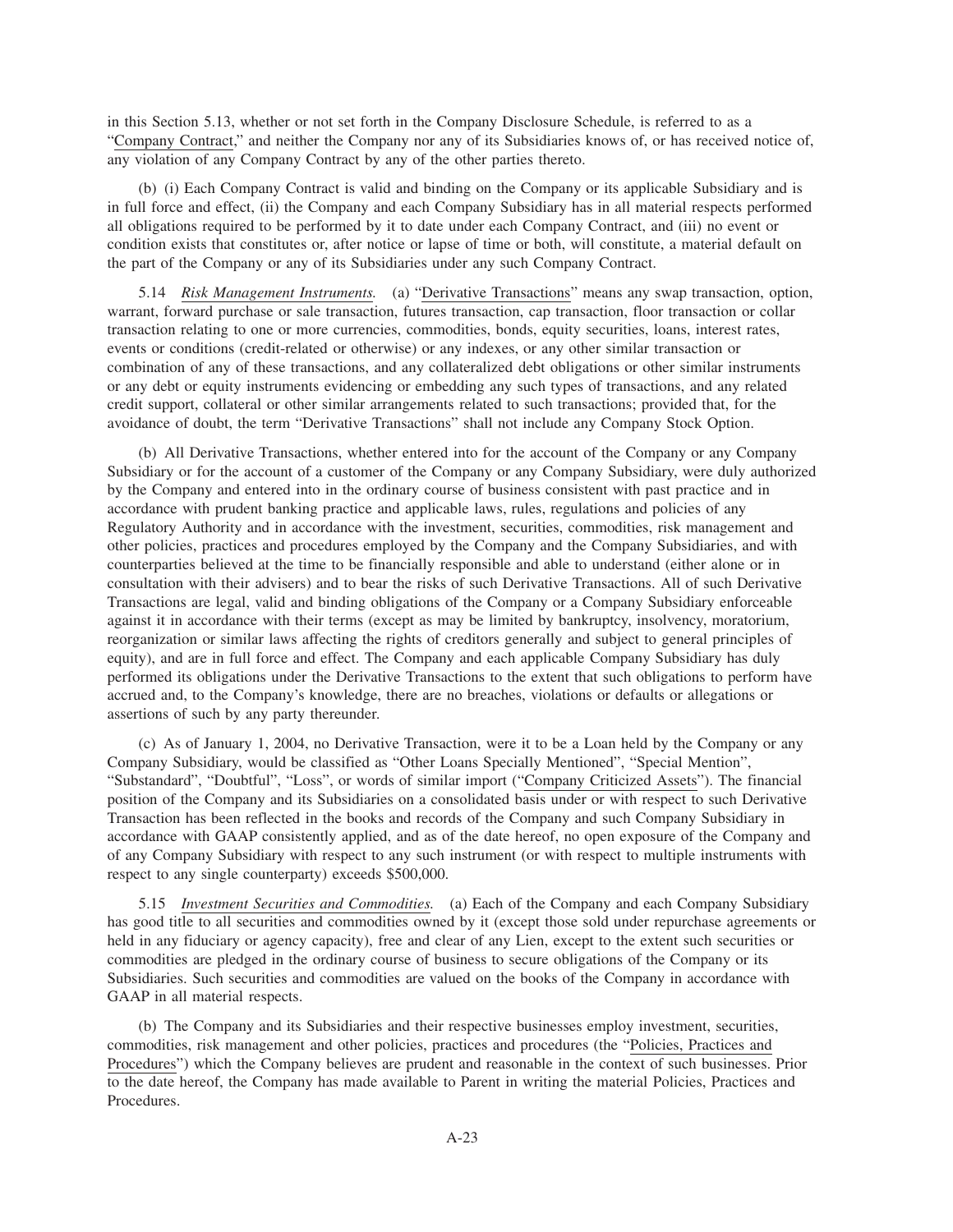5.16 *Loan Portfolio.* (a) Section 5.16(a) of the Company Disclosure Schedule sets forth (i) the aggregate outstanding principal amount, as of December 31, 2006, of all written or oral loan agreements, notes or borrowing arrangements (including leases, credit enhancements, commitments, guarantees and interestbearing assets) payable to the Company or its Subsidiaries (collectively, "Loans"), other than "non-accrual" Loans, and (ii) the aggregate outstanding principal amount, as of December 31, 2006, of all "non-accrual" Loans. As of December 31, 2006, the Company and its Subsidiaries, taken as a whole, did not have outstanding Loans and assets classified as "Other Real Estate Owned" with an aggregate then outstanding, fully committed principal amount in excess of that amount set forth on Section 5.16(a) of the Company Disclosure Schedule, net of specific reserves with respect to such Loans and assets, that were designated as of such date by the Company as the Company Criticized Assets. Section 5.16(a) of the Company Disclosure Schedule sets forth (A) a summary of the Company Criticized Assets as of December 31, 2006, by category of Loan (e.g., commercial, consumer, etc.), together with the aggregate principal amount of such Loans by category and the amount of specific reserves with respect to each such category of Loan and the amount of reserves with respect to each such category of Loans and (B) each asset of the Company or any of its Subsidiaries that, as of December 31, 2006, is classified as "Other Real Estate Owned" and the book value thereof.

(b) Each Loan (i) is evidenced by notes, agreements or other evidences of indebtedness which are true, genuine and what they purport to be, (ii) to the extent secured, has been secured by valid liens and security interests which have been perfected and (iii) is the legal, valid and binding obligation of the obligor named therein, enforceable in accordance with its terms (except as may be limited by bankruptcy, insolvency, moratorium, reorganization or similar laws affecting the rights of creditors generally and subject to general principles of equity). All Loans originated by the Company or its Subsidiaries, and all such Loans purchased, administered or serviced by the Company or its Subsidiaries (including Loans held for resale to investors), were made or purchased and are administered or serviced, as applicable, in accordance with customary lending standards of the Company or its Subsidiaries, as applicable (and in the case of Loans held for resale to investors, the lending standards, if any, of such investors) and in accordance with applicable federal, state and local laws, regulations and rules. All such Loans (and any related guarantees) and payments due thereunder are, and on the Closing Date will be, free and clear of any Lien, and the Company or its Subsidiaries has complied in all material respects, and on the Closing Date will have complied in all material respects, with all laws and regulations relating to such Loans.

(c) None of the agreements pursuant to which the Company or any of its Subsidiaries has sold Loans or pools of Loans or participations in Loans or pools of Loans contains any obligation to repurchase such Loans or interests therein solely on account of a payment default by the obligor on any such Loan.

(d) Each of the Company and each Company Subsidiary, as applicable, is approved by and is in good standing (i) as a supervised mortgagee by the Department of Housing and Urban Development to originate and service Title I FHA mortgage loans; (ii) as a GNMA I and II Issuer by the Government National Mortgage Association; (iii) by the Department of Veteran's Affairs to originate and service VA loans; and (iv) as a seller/servicer by the Federal National Mortgage Association and the Federal Home Loan Mortgage Corporation to originate and service conventional residential mortgage Loans (each such entity being referred to herein as an "Agency" and, collectively, the "Agencies").

(e) None of the Company or any of its Subsidiaries is now nor has it ever been since December 31, 2004 subject to any fine, suspension, settlement or other agreement or other administrative agreement or sanction by, or any reduction in any loan purchase commitment from any Agency or any federal or state agency relating to the origination, sale or servicing of mortgage or consumer Loans. Neither the Company nor any of its Subsidiaries has received any notice, nor does it have any reason to believe, that any Agency proposes to limit or terminate the underwriting authority of the Company or any of its Subsidiaries or to increase the guarantee fees payable to any such Agency.

(f) Each of the Company and its Subsidiaries is in compliance in all material respects with all applicable federal, state and local laws, rules and regulations, including the Consumer Credit Protection Act, the Homeowners Ownership and Equity Protection Act, the Truth-In-Lending Act and Regulation Z, the Equal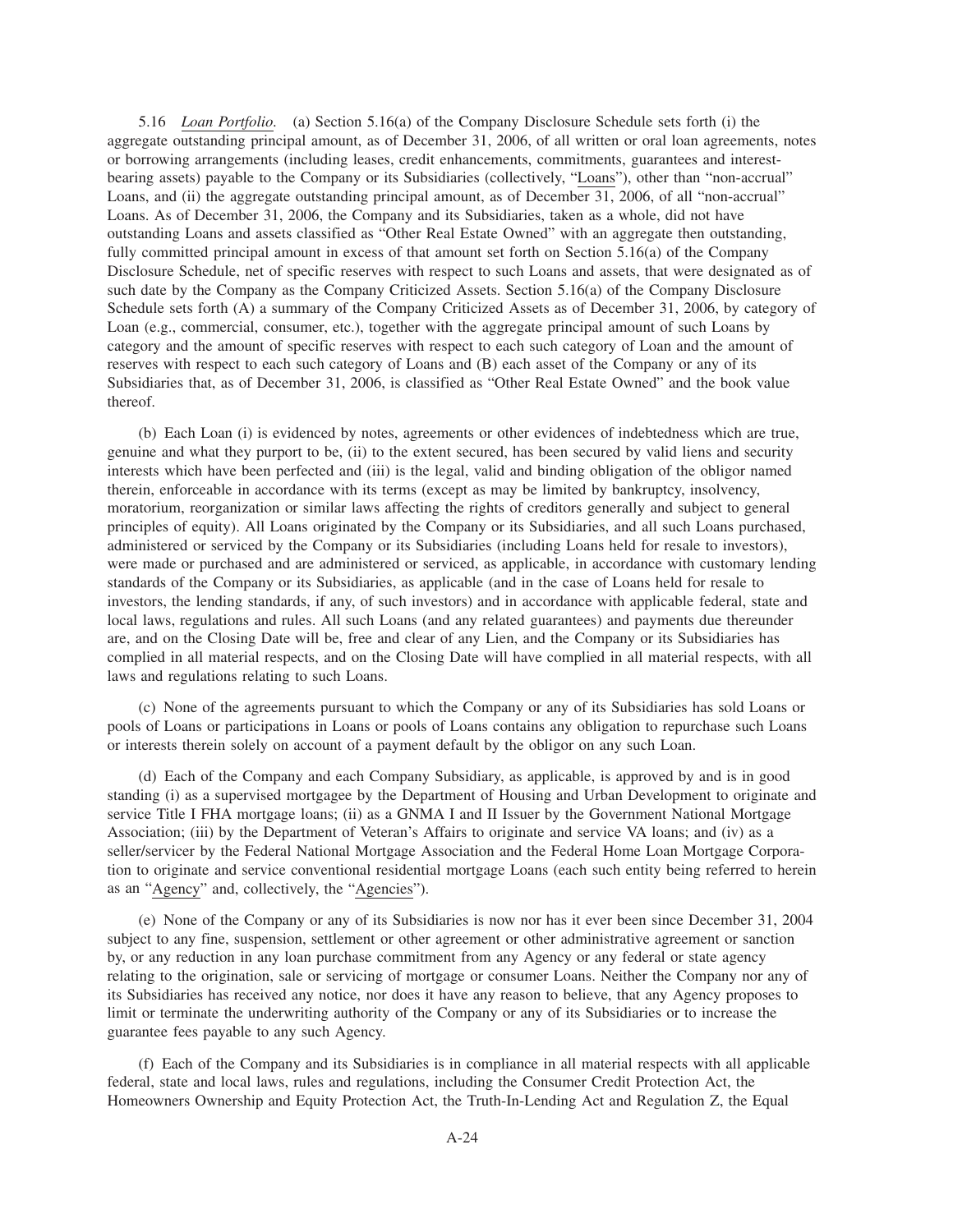Credit Opportunity Act and Regulation B, the Real Estate Settlement Procedures Act and Regulation X, the Fair Credit Reporting Act, the Fair Debt Collection Practices Act and all Agency and other investor and mortgage insurance company requirements relating to the origination, sale and servicing of mortgage and consumer Loans.

(g) To the knowledge of the Company, each Loan included in a pool of Loans originated, acquired or serviced by the Company or any of its Subsidiaries (a "Pool") meets all eligibility requirements (including all applicable requirements for obtaining mortgage insurance certificates and loan guaranty certificates) for inclusion in such Pool. All such Pools have been finally certified or, if required, recertified in accordance with all applicable laws, rules and regulations, except where the time for certification or recertification has not yet expired. To the knowledge of the Company, no Pools have been improperly certified, and no Loan has been bought out of a Pool without all required approvals of the applicable investors.

5.17 *Property.* The Company or a Company Subsidiary (a) has good and marketable title to all the properties and assets reflected in the latest audited balance sheet included in the Company SEC Reports as being owned by the Company or a Company Subsidiary or acquired after the date thereof (except properties sold or otherwise disposed of since the date thereof in the ordinary course of business) (the "Company Owned Properties"), free and clear of all Liens of any nature whatsoever, except (i) statutory Liens securing payments not yet due, (ii) Liens for real property Taxes not yet due and payable, (iii) easements, rights of way, and other similar encumbrances that do not materially affect the use of the properties or assets subject thereto or affected thereby or otherwise materially impair business operations at such properties and (iv) such imperfections or irregularities of title or Liens as do not materially affect the use of the properties or assets subject thereto or affected thereby or otherwise materially impair business operations at such properties (collectively, "Permitted Encumbrances"), and (b) is the lessee of all leasehold estates reflected in the latest audited financial statements included in such Company SEC Reports or acquired after the date thereof (except for leases that have expired by their terms since the date thereof) (the "Company Leased Properties" and, collectively with the Company Owned Properties, the "Company Real Property"), free and clear of all Liens of any nature whatsoever, except for Permitted Encumbrances, and is in possession of the properties purported to be leased thereunder, and each such lease is valid without default thereunder by the lessee or, to the Company's knowledge, the lessor. The Company Real Property is in material compliance with all applicable zoning laws and building codes, and the buildings and improvements located on the Company Real Property are in good operating condition and in a state of good working order, ordinary wear and tear excepted. There are no pending or, to the knowledge of the Company, threatened condemnation proceedings against the Company Real Property. The Company and its Subsidiaries are in compliance with all applicable health and safety related requirements for the Company Real Property, including those under the Americans with Disabilities Act of 1990 and the Occupational Health and Safety Act of 1970.

5.18 *Intellectual Property.* The Company and each of its Subsidiaries owns, or is licensed to use (in each case, free and clear of any Liens), all Intellectual Property used in or necessary for the conduct of its business as currently conducted. The use of any Intellectual Property by the Company and its Subsidiaries does not, to the knowledge of the Company, infringe on or otherwise violate the rights of any person and is in accordance with any applicable license pursuant to which the Company or any Company Subsidiary acquired the right to use any Intellectual Property. No person is challenging, infringing on or otherwise violating any right of the Company or any of its Subsidiaries with respect to any Intellectual Property owned by and/or licensed to the Company or its Subsidiaries. Neither the Company nor any Company Subsidiary has received any written notice of any pending claim with respect to any Intellectual Property used by the Company or any Company Subsidiary and no Intellectual Property owned and/or licensed by the Company or any Company Subsidiary is being used or enforced in a manner that would be expected to result in the abandonment, cancellation or unenforceability of such Intellectual Property. For purposes of this Agreement, "Intellectual Property" means trademarks, service marks, brand names, certification marks, trade dress and other indications of origin, the goodwill associated with the foregoing and registrations in any jurisdiction of, and applications in any jurisdiction to register, the foregoing, including any extension, modification or renewal of any such registration or application; inventions, discoveries and ideas, whether patentable or not, in any jurisdiction; patents, applications for patents (including divisions, continuations, continuations in part and renewal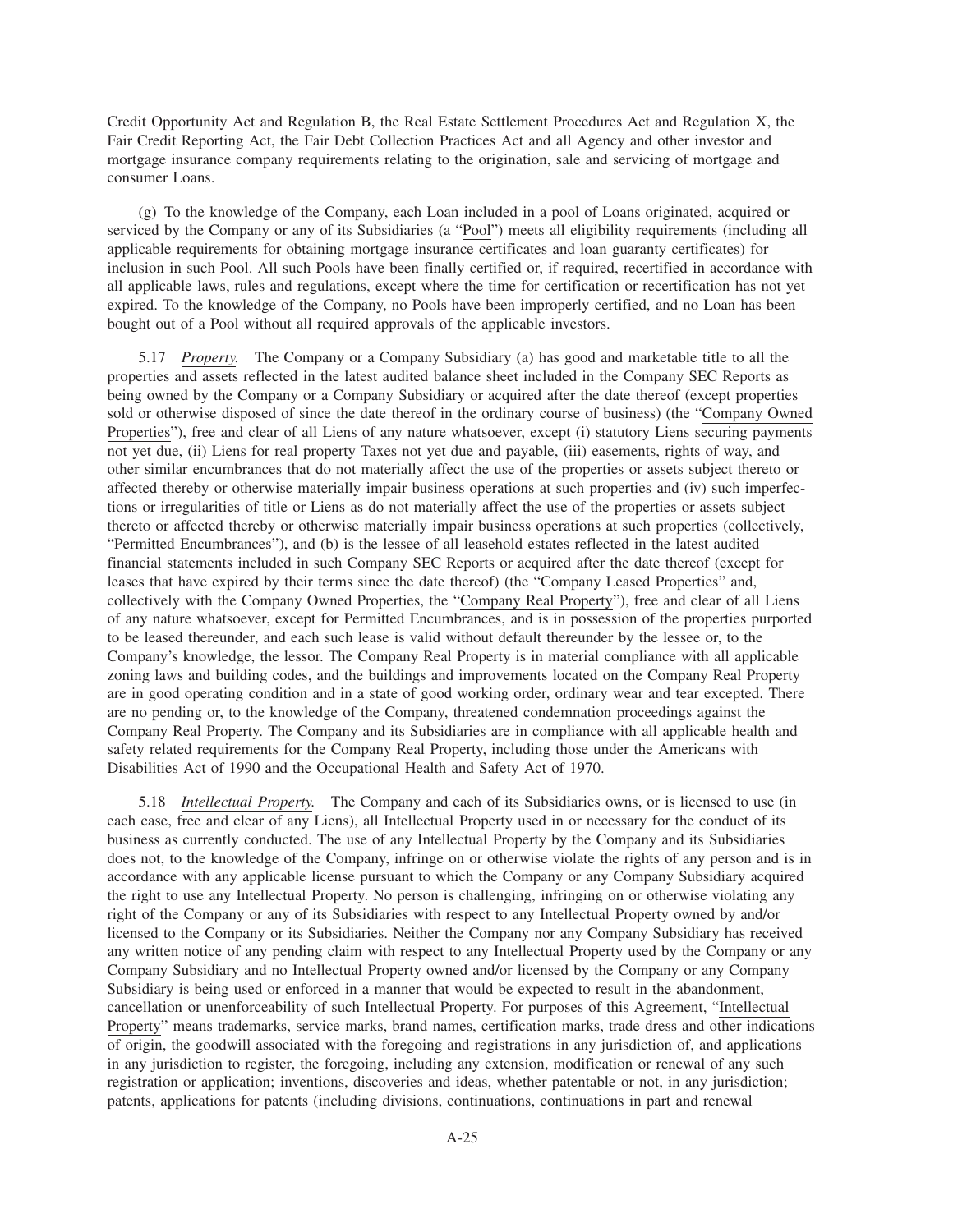applications), and any renewals, extensions or reissues thereof, in any jurisdiction; nonpublic information, trade secrets and confidential information and rights in any jurisdiction to limit the use or disclosure thereof by any person; writings and other works, whether copyrightable or not, in any jurisdiction; and registrations or applications for registration of copyrights in any jurisdiction, and any renewals or extensions thereof; and any similar intellectual property or proprietary rights.

5.19 *Environmental Liability.* There are no legal, administrative, arbitral or other proceedings, claims, actions, causes of action or notices with respect to any environmental, health or safety matters or any private or governmental environmental, health or safety investigations or remediation activities of any nature seeking to impose, or that are reasonably likely to result in, any liability or obligation of the Company or any of its Subsidiaries arising under common law or under any local, state or federal environmental, health or safety statute, regulation or ordinance, including the Comprehensive Environmental Response, Compensation and Liability Act of 1980, as amended, pending or threatened against the Company or any of its Subsidiaries. To the knowledge of the Company, there is no reasonable basis for, or circumstances that are reasonably likely to give rise to, any such proceeding, claim, action, investigation or remediation by any Governmental Entity or any third party that would give rise to any liability or obligation on the part of the Company or any of its Subsidiaries. Neither the Company nor any of its Subsidiaries is subject to any agreement, order, judgment, decree, letter or memorandum by or with any Governmental Entity or third party imposing any liability or obligation with respect to any of the foregoing.

# 5.20 *Investment Adviser Subsidiaries; Funds; Clients.*

(a) For purposes of this Agreement, a "Company Advisory Entity" means, if applicable, the Company and any of its Subsidiaries that provides investment management, investment advisory or sub-advisory services to any person (including management and advice provided to separate accounts and participation in wrap fee programs); "Company Advisory Contract" means each contract for such services provided by a Company Advisory Entity; "Company Advisory Client" means each party to a Company Advisory Contract other than the applicable Company Advisory Entity or any other advisory client of the Company for purposes of the Investment Advisers Act of 1940, as amended, and the rules and regulations promulgated thereunder (the "Investment Advisers Act"); "Company Fund Client" means each Company Advisory Client that is required to be registered as an investment company under the Investment Company Act of 1940, as amended, and the rules and regulations promulgated thereunder (the "Investment Company Act"); and "Sponsored" means, when used with respect to any Company Fund Client, any such Company Fund Client a majority of the officers of which are employees of the Company or any Company Subsidiary or of which the Company or any Company Subsidiary holds itself out as the sponsor.

(b) Each Sponsored Company Fund Client and Company Advisory Entity (i) has since January 1, 2004 operated and is currently operating in compliance with all laws, regulations, rules, judgments, orders or rulings of any Governmental Entity applicable to it or its business and (ii) has all registrations, permits, licenses, exemptions, orders and approvals required for the operation of its business or ownership of its properties and assets as presently conducted. There is no action, suit, proceeding or investigation pending or, to the knowledge of the Company, threatened that would reasonably be expected to lead to the revocation, amendment, failure to renew, limitation, suspension or restriction of any such registrations, permits, licenses, exemptions, orders and approvals.

(c) Each Company Advisory Entity has been and is in compliance with each Company Advisory Contract to which it is a party.

(d) The accounts of each Company Advisory Client subject to ERISA have been managed by the applicable Company Advisory Entity in compliance with the applicable requirements of ERISA.

(e) Neither the Company nor any Company Advisory Entity nor any "affiliated person" (as defined in the Investment Company Act) of any of them is ineligible pursuant to Section 9(a) or (b) of the Investment Company Act to serve as an investment adviser (or in any other capacity contemplated by the Investment Company Act) to a registered investment company; none of the Company, any Company Advisory Entity or any "person associated with an investment advisor" (as defined in the Investment Advisers Act) of any of them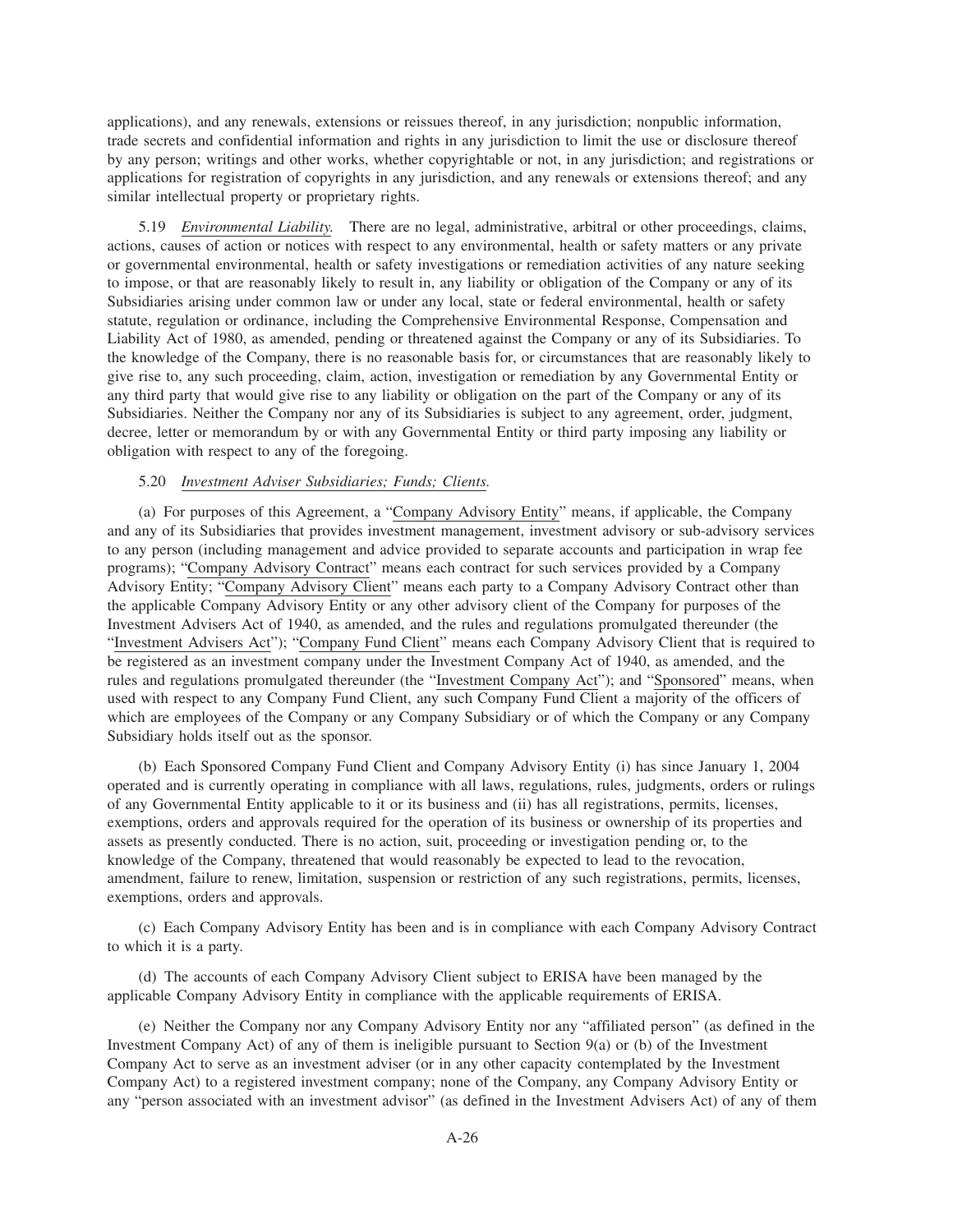is ineligible pursuant to Section 203 of the Investment Advisers Act to serve as an investment advisor or as a person associated with a registered investment advisor; and none of the Company, any Company Advisory Entity or any "associated person" (as defined in the Exchange Act) of any of them is ineligible pursuant to Section 15(b) of the Exchange Act to serve as a broker-dealer or as an associated person to a registered broker-dealer.

(f) The Company has made available to Parent true, correct and complete copies of each Uniform Application for Investment Adviser Registration on Form ADV filed since January 1, 2004 by each Company Advisory Entity that is required to be registered as an investment adviser under the Investment Advisers Act, reflecting all amendments thereto to the date hereof (each, a "Form ADV"). The Forms ADV are in material compliance with the applicable requirements of the Investment Advisers Act and do not contain any untrue statement of a material fact or omit to state a material fact required to be stated therein or necessary to make the statements therein, in light of the circumstances under which they were made, not misleading. Since January 1, 2004, each Company Advisory Entity has made available to each Company Advisory Client its Form ADV to the extent required by the Investment Advisers Act.

(g) The Company has made available to Parent true, correct and complete copies of all deficiency letters and inspection reports or similar documents furnished to the Company by the SEC since January 1, 2004 and the Company's responses thereto, if any.

## 5.21 *Broker-Dealer Subsidiaries.*

(a) Each Company Subsidiary that is a broker-dealer (a "Broker-Dealer Subsidiary") is duly registered under the Exchange Act as a broker-dealer with the SEC, and is in compliance in all material respects with the applicable provisions of the Exchange Act, including the net capital requirements and customer protection requirements thereof. Each Broker-Dealer Subsidiary is a member in good standing with all required SROs and in compliance in all material respects with all applicable rules and regulations of such SROs. Each Broker-Dealer Subsidiary and registered representative is duly registered, licensed or qualified as a brokerdealer or registered representative under, and in compliance in all material respects with, the applicable laws and regulations of all jurisdictions in which it is required to be so registered and each such registration, license or qualification is in full force and effect and in good standing. There is no action, suit, proceeding or investigation pending or, to the knowledge of the Company, threatened that would reasonably be expected to lead to the revocation, amendment, failure to renew, limitation, suspension or restriction of any such registrations, licenses and qualifications.

(b) The Company has made available to Parent true, correct and complete copies of each Broker-Dealer Subsidiary's Uniform Application for Broker-Dealer Registration on Form BD filed since January 1, 2004, reflecting all amendments thereto to the date hereof (each, a "Form BD"). The Forms BD of the Broker-Dealer Subsidiaries are in compliance in all material respects with the applicable requirements of the Exchange Act and do not contain any untrue statement of a material fact or omit to state a material fact required to be stated therein or necessary to make the statements therein, in light of the circumstances under which they were made, not misleading.

(c) None of the Broker-Dealer Subsidiaries nor any "associated person" thereof (i) is subject to a "statutory disqualification" as such terms are defined in the Exchange Act, or (ii) is subject to a disqualification that would be a basis for censure, limitations on the activities, functions or operations of, or suspension or revocation of the registration of any Broker-Dealer Subsidiary as broker-dealer, municipal securities dealer, government securities broker or government securities dealer under Section 15, Section 15B or Section 15C of the Exchange Act.

(d) Subject to the foregoing, neither the Company nor its Subsidiaries is required to be registered as a commodity trading advisor, commodity pool operator, futures commission merchant or introducing broker under any laws or regulations.

5.22 *State Takeover Laws.* The Company Board has unanimously approved this Agreement and the transactions contemplated hereby as required to render inapplicable to this Agreement and the transactions contemplated hereby, the restrictions on "business combinations" set forth in Section 203 of the DGCL and, to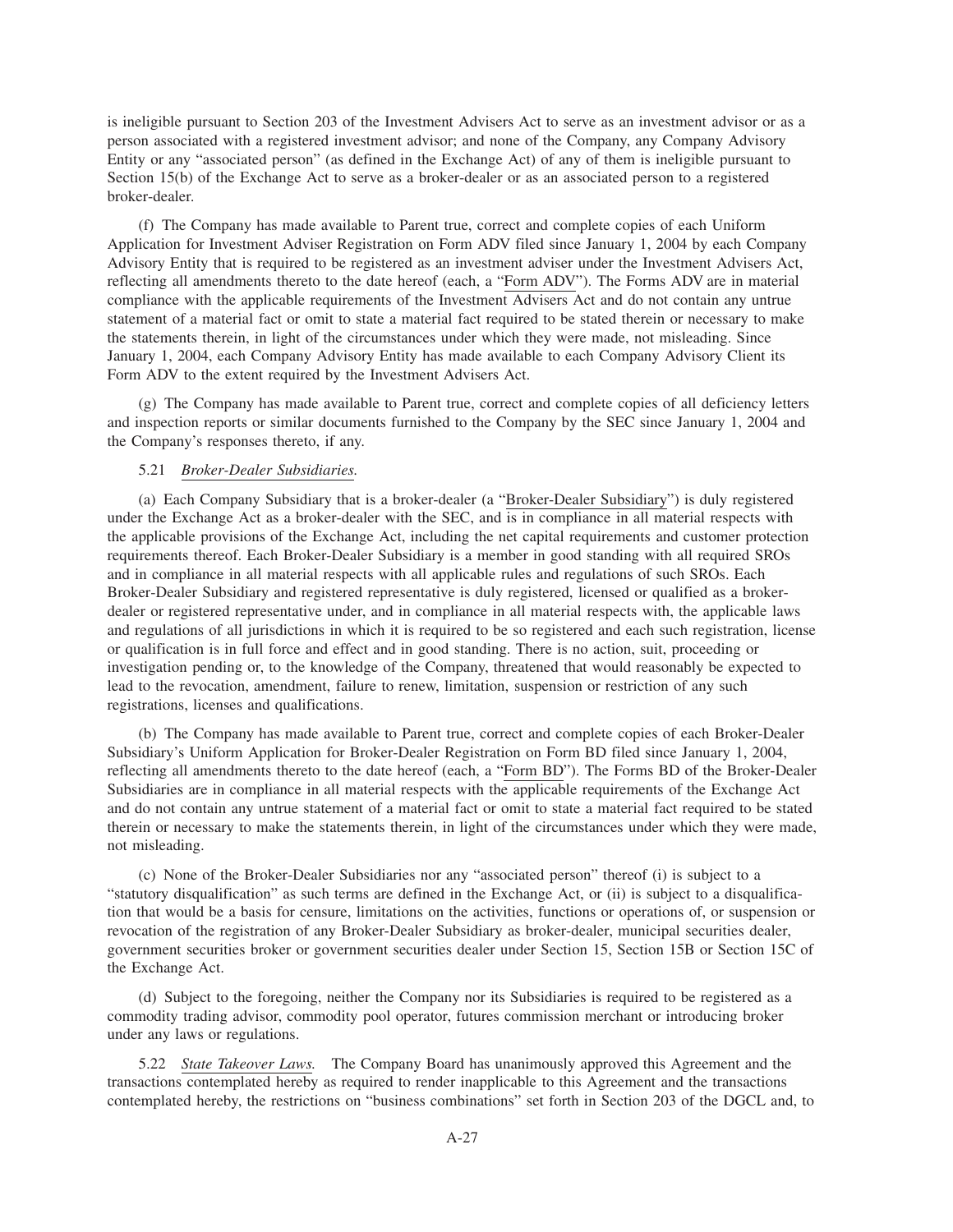the knowledge of the Company, similar "moratorium," "control share," "fair price," "takeover" or "interested stockholder" law (any such laws, "Takeover Statutes").

5.23 *Reorganization; Approvals.* As of the date of this Agreement, the Company (a) is not aware of any fact or circumstance that could reasonably be expected to (i) prevent the Reincorporation Merger from qualifying as a "reorganization" within the meaning of Section 368(a) of the Code, (ii) prevent the Share Exchange and the Third Step Merger, taken together, from qualifying as a "reorganization" within the meaning of Section 368(a) of the Code or (iii) result in gain recognition to the holders of Company Virginia Sub Common Stock in the Share Exchange and Third Step Merger pursuant to Section 367(a) of the Code, and (b) knows of no reason why all regulatory approvals from any Governmental Entity required for the consummation of the transactions contemplated by this Agreement should not be obtained on a timely basis.

5.24 *Opinion.* Prior to the execution of this Agreement, the Company has received an opinion from Sandler O'Neill & Partners, L.P. to the effect that as of the date of opinion and based upon and subject to the matters set forth in such opinion, the Consideration is fair to the stockholders of the Company from a financial point of view. Such opinion has not been amended or rescinded as of the date of this Agreement. The Company has provided Parent with a true, correct and complete copy of such opinion for informational purposes.

5.25 *Related Party Transactions.* Except for employment contracts entered into in the ordinary course of business consistent with past practice and filed as an exhibit to a Company SEC Report and payment in respect thereof, no current or former director, officer, partner, employee, "Affiliate" or "Associate" (each as defined in Rule 12b-2 of the Exchange Act) of the Company or any of its Subsidiaries or any Person who beneficially owns 5% or more of the Company Common Stock (or any of such Person's immediate family members or Affiliates) is a party to any contract with or binding upon the Company or any of its Subsidiaries or any of their respective properties or assets or has any interest in any property owned by the Company or any of its Subsidiaries or has engaged in any transaction with any of the foregoing within the last 12 months (a "Related Party Transaction").

5.26 *Company Virginia Sub.* (a) Following the date of its incorporation, Company Virginia Sub will not engage in any activities other than in connection with or contemplated by the joinder agreement to this Agreement or this Agreement. Company Virginia Sub will have full corporate power and authority to execute and deliver the joinder agreement to this Agreement and to consummate the Transaction and the other transactions contemplated hereby and thereby. The execution and delivery of the joinder agreement to this Agreement and the consummation of the Transaction and the other transactions contemplated hereby and thereby will be duly, validly and unanimously approved by the Company Virginia Sub Board. The joinder agreement to this Agreement will be duly and validly executed and delivered by Company Virginia Sub and (assuming due authorization, execution and delivery by Parent and Parent Texas Sub of the joinder agreement to this Agreement) will constitute a valid and binding obligation of Company Virginia Sub, enforceable against Company Virginia Sub in accordance with its terms (except as may be limited by bankruptcy, insolvency, moratorium, reorganization or similar laws affecting the rights of creditors generally and subject to general principles of equity). The Company Virginia Sub Board will unanimously approve this Agreement, the joinder agreement to this Agreement, the Transaction and the other transactions contemplated hereby and thereby as required to render inapplicable to this Agreement and such transactions all restrictions set forth in any Takeover Statutes of the Commonwealth of Virginia.

(b) Neither the execution and delivery of the joinder agreement to this Agreement by Company Virginia Sub nor the consummation by Company Virginia Sub of the Transaction or the other transactions contemplated hereby or thereby, nor compliance by Company Virginia Sub with any of the terms or provisions of the joinder agreement to this Agreement and this Agreement, will (i) violate any provision of the Company Virginia Sub Articles or the Company Virginia Sub Bylaws or (ii) assuming that the consents, approvals and filings referred to in Section 5.26(c) are duly obtained and/or made, (A) violate any statute, code, ordinance, rule, regulation, judgment, order, writ, decree or Injunction applicable to Company Virginia Sub, any of its Subsidiaries or any of their respective properties or assets or (B) violate, conflict with, result in a breach of any provision of or the loss of any benefit under, constitute a default (or an event which, with notice or lapse of time, or both,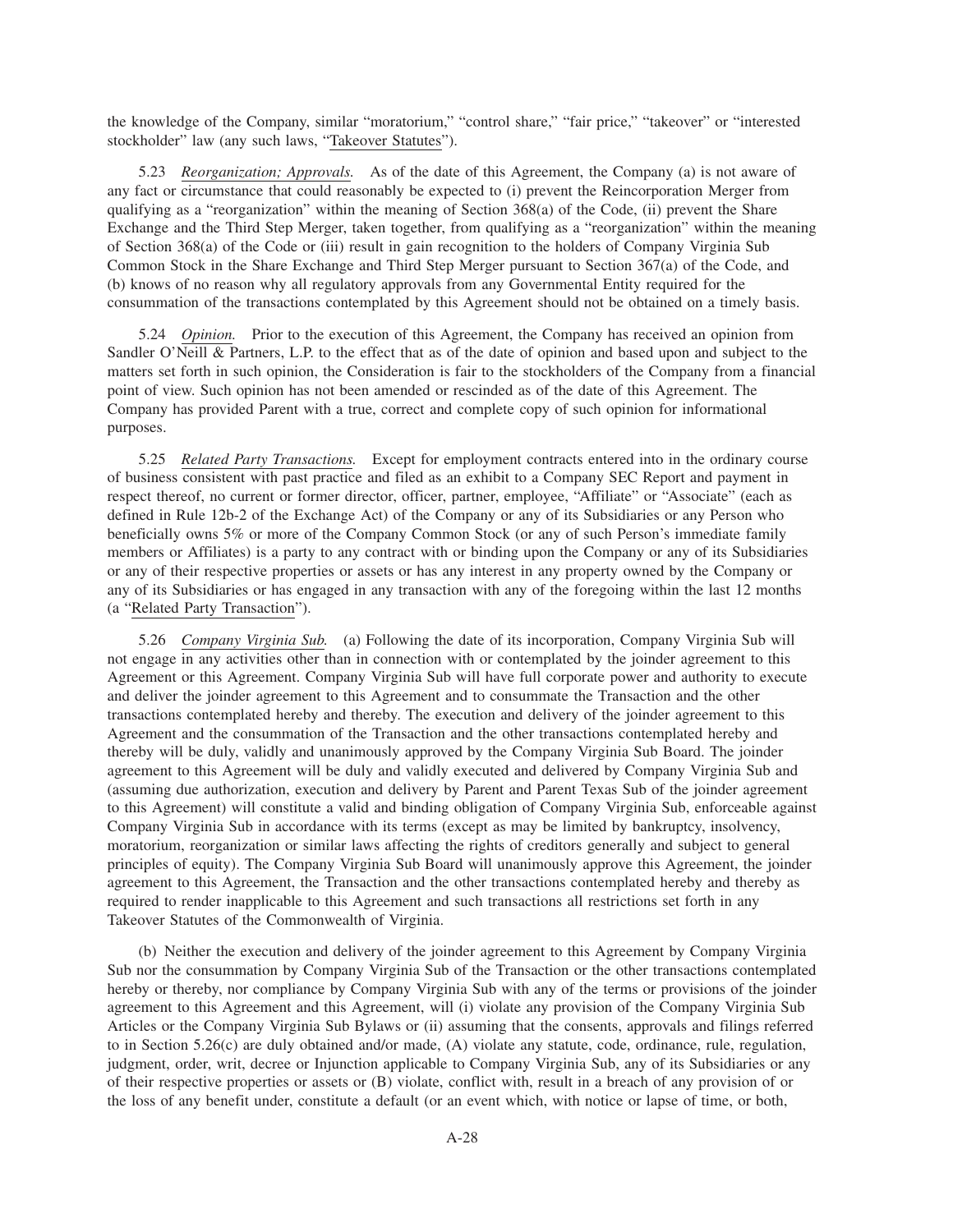would constitute a default) under, result in the termination of or a right of termination or cancellation under, accelerate the performance required by, or result in the creation of any Lien upon any of the respective properties or assets of Company Virginia Sub or any of its Subsidiaries under, any of the terms, conditions or provisions of any note, bond, mortgage, indenture, deed of trust, license, lease, agreement or other instrument or obligation to which Company Virginia Sub or any of its Subsidiaries is a party or by which any of them or any of their respective properties or assets is bound.

(c) Except for (i) the filing of applications and notices, as applicable, with the Federal Reserve Board under the BHC Act and approval of such applications and notices, (ii) the Other Regulatory Approvals, (iii) the filing with the SEC of the Proxy Statement in definitive form and the filing and declaration of effectiveness of the F-4, (iv) the filing of the Certificate of Merger with the Secretary of State of the State of Delaware pursuant to the DGCL and the filing of articles of merger and articles of share exchange and other appropriate merger and share exchange documents required by the laws of the Commonwealth of Virginia and the state of Texas, (v) any notices to or filings with the SBA, (vi) any consents, authorizations, approvals, filings or exemptions in connection with compliance with the applicable provisions of federal and state securities laws relating to the regulation of broker-dealers, investment companies, investment advisers or transfer agents and federal commodities laws relating to the regulation of futures commission merchants, commodity trading advisers, commodity pool operators or introducing brokers and the rules and regulations thereunder and of any securities or futures exchange or other applicable industry SRO or the rules of the NASD, or that are required under consumer finance, mortgage banking and other similar laws, (vii) the Company Stockholder Approval, (viii) any notices or filings under the HSR Act or applicable foreign antitrust, competition or similar laws, and (ix) such filings and approvals as are required to be made or obtained under the securities or "Blue Sky" laws of various states in connection with the issuance of the Parent Ordinary Shares and Parent ADSs pursuant to this Agreement and approval of listing of such Parent Ordinary Shares and Parent ADSs on the NYSE, no consents or approvals of or filings or registrations with any Governmental Entity, are necessary in connection with the consummation by Company Virginia Sub of the Transaction and the other transactions contemplated by this Agreement. No consents or approvals of or filings or registrations with any Governmental Entity are necessary in connection with the execution and delivery by Company Virginia Sub of the joinder agreement to this Agreement.

5.27 *Information Supplied.* The information relating to the Company and its Subsidiaries (including Company Virginia Sub) that is provided by the Company or its representatives for inclusion in the Proxy Statement, the F-4, the Board Report, the Prospectus or in any other document filed with any other Regulatory Agency or Governmental Entity in connection with the transactions contemplated by this Agreement, will not contain any untrue statement of a material fact or omit to state a material fact necessary to make the statements therein, in light of the circumstances in which they are made, not misleading. The portions of the Proxy Statement relating to the Company or its Subsidiaries and other portions within the reasonable control of the Company will comply in all material respects with the provisions of the Exchange Act and the rules and regulations thereunder.

## ARTICLE VI

### REPRESENTATIONS AND WARRANTIES OF PARENT

Subject to Section 11.2 and except as disclosed in the disclosure schedule (the "Parent Disclosure Schedule") delivered by Parent to the Company prior to the execution of this Agreement (which schedule sets forth, among other things, items, the disclosure of which is necessary or appropriate, either in response to an express disclosure requirement contained in a provision hereof or as an exception to one or more representations or warranties contained in this Article IV, or to one or more of Parent's covenants, provided, however, that disclosure in any section of such Parent Disclosure Schedule shall apply only to the indicated Section of this Agreement except to the extent that it is reasonably apparent that such disclosure is relevant to another section of this Agreement, and provided further that notwithstanding anything in this Agreement to the contrary, (i) no item is required to be set forth in such schedule as an exception to a representation or warranty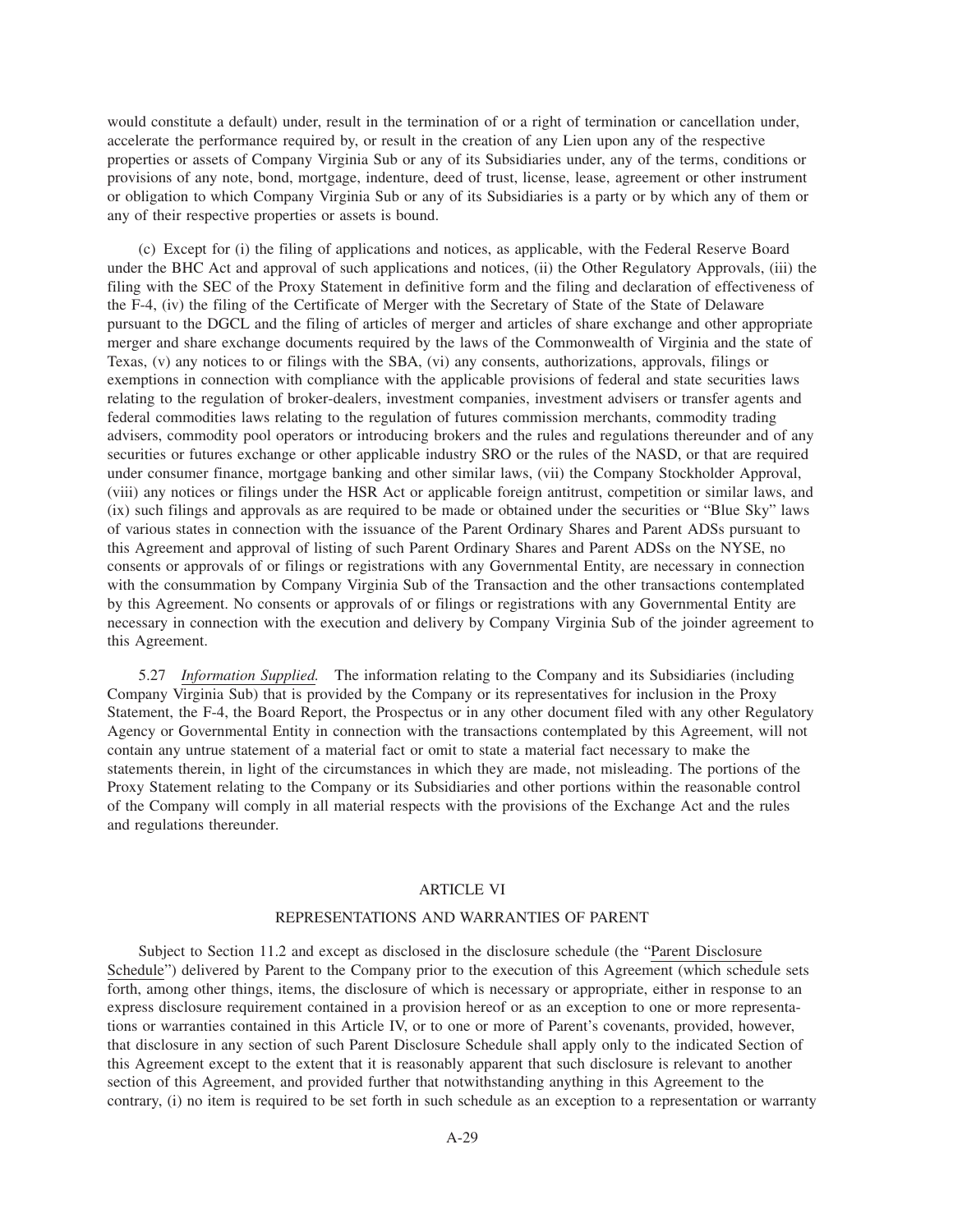if its absence would not result in the related representation or warranty being deemed untrue or incorrect under the standard established by Section 11.2), Parent hereby represents and warrants to the Company as follows:

6.1 *Corporate Organization.* (a) Parent is a bank duly formed, validly existing and in good standing under the Laws of Spain. Parent has the corporate power and authority to own or lease all of its respective properties and assets and to carry on its respective business as it is now being conducted, and is duly licensed or qualified to do business in each jurisdiction in which the nature of the business conducted by it or the character or location of the properties and assets owned or leased by it makes such licensing or qualification necessary. True, complete and correct copies of the Articles of Incorporation (escritura de constitucion) of Parent, as amended (the "Parent Articles"), and Bylaws (estatutos) of Parent, as amended (the "Parent Bylaws"), as in effect as of the date of this Agreement, have previously been made available to the Company. Parent is a bank holding company under the BHC Act.

(b) Each Parent Subsidiary (i) is duly incorporated or duly formed, as applicable to each such Subsidiary, and validly existing under the laws of its jurisdiction of organization, (ii) is duly licensed or qualified to do business and in good standing in all jurisdictions (whether federal, state, local or foreign) where its ownership or leasing of property or the conduct of its business requires it to be so qualified, and (iii) has all requisite corporate power or other power and authority to own or lease its properties and assets and to carry on its business as now conducted.

6.2 *Capitalization.* (a) As of the date hereof, the authorized share capital of Parent is  $£1,740,464,869.29$ , represented by 3,551,969,121 shares, each of 49 euro-cents nominal value, all of the same class and series, fully subscribed and paid up. All outstanding shares of the capital stock of Parent (and all of the shares to be delivered as Share Consideration) have been or will be prior to issuance in accordance with this Agreement, as applicable, duly authorized and all of the outstanding shares of capital stock of Parent (and all of the shares to be delivered as Share Consideration), have been, or, when issued and delivered in accordance with the terms of this Agreement will have been, validly issued, fully paid and nonassessable and not subject to any preemptive rights, with no personal liability attaching to the ownership thereof. As of the date of this Agreement, no Voting Debt of Parent is issued or outstanding. As of the date of this Agreement, except pursuant to this Agreement, Parent does not have and is not bound by any outstanding subscriptions, options, warrants, calls, rights, commitments or agreements of any character calling for the purchase or issuance of, or the payment of any amount based on, any Parent Ordinary Shares, Voting Debt or any other equity securities of Parent or any securities representing the right to purchase or otherwise receive any Parent Ordinary Shares, Voting Debt or any other equity securities of Parent or any Parent Subsidiary. As of the date of this Agreement, there are no contractual obligations of Parent or any Parent Subsidiary to repurchase, redeem or otherwise acquire any shares of capital stock of Parent or any equity security of Parent or any securities representing the right to purchase or otherwise receive any shares of capital stock or any other equity security of Parent. Neither Parent nor any of its Subsidiaries is a party to any agreement restricting the transfer of, relating to the voting of, requiring registration of, or granting any preemptive or antidilutive rights with respect to, any securities of the type referred to in the preceding sentence. Following receipt of the Parent Shareholder Approval, none of the Parent Ordinary Shares will be entitled to preemptive rights in connection with the Transaction and the other transactions contemplated hereby.

6.3 *Authority; No Violation.* (a) Parent has full corporate power and authority to execute and deliver this Agreement and to consummate the Transaction and the other transactions contemplated hereby. The execution and delivery of this Agreement and the consummation of the Transaction and the other transactions contemplated hereby have been duly, validly and unanimously approved by the Parent Board. The Parent Board will, following receipt of the necessary report of the expert designated by the Commercial Registry relating to the fair value of the assets to be accepted by Parent in the Share Exchange and of the auditor designated by the Commercial Registry relating to the abolishment of the preemptive rights of holders of Parent Ordinary Shares, call an Extraordinary General Meeting of Parent to propose the Capital Increase required in connection with the Share Exchange (the "Capital Increase") and will propose such Capital Increase at such Extraordinary General Meeting, including approval in accordance with Section 159.2 of the SCL of a resolution abolishing the preemptive rights of holders of Parent Ordinary Shares to subscribe for the Parent Ordinary Shares being issued in the Share Exchange, which approval shall require the affirmative vote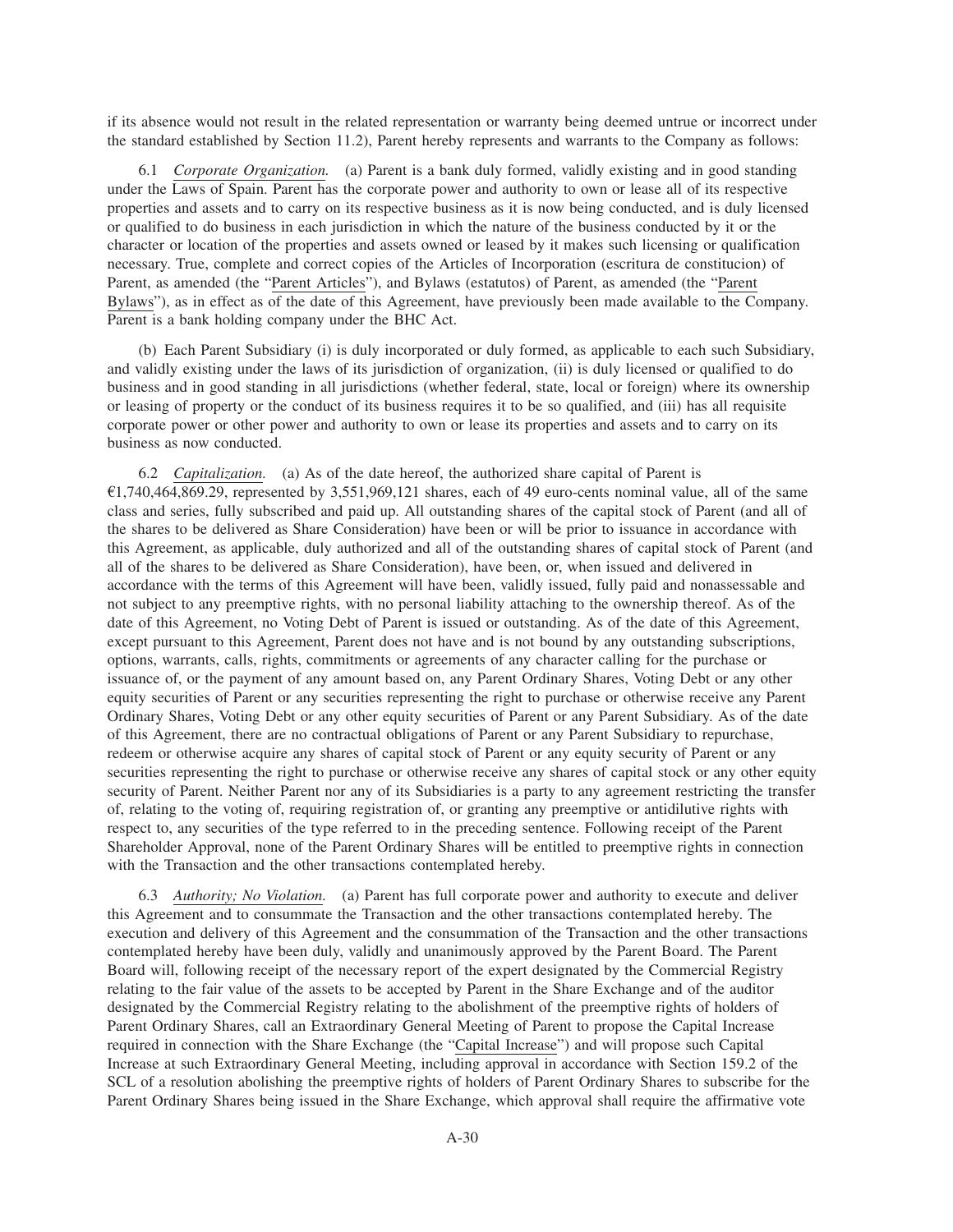of the holders of a majority of the Parent Ordinary Shares present in person or represented by proxy at a duly constituted meeting of holders of Parent Ordinary Shares at which meeting, if on first call, a quorum of at least one-half of the issued share capital is present or represented by proxy or, if on second call, a quorum of at least one-quarter of the issued share capital is present or represented by proxy (provided, however, if, on second call, less than one-half of the issued share capital is present or represented by proxy, the matters being voted upon must be adopted by at least two-thirds of the share capital present or represented at such meeting) ("Parent Shareholder Approval"). No other corporate proceedings on the part of Parent are necessary to approve this Agreement and to consummate the transactions contemplated hereby other than the resolution of the Parent Board executing the Capital Increase, which resolution shall be adopted following receipt of the Parent Shareholder Approval in accordance with Section 2.3 hereof. This Agreement has been duly and validly executed and delivered by Parent and (assuming due authorization, execution and delivery by the Company and Company Virginia Sub) constitutes the valid and binding obligations of Parent, enforceable against Parent in accordance with its terms (except as may be limited by bankruptcy, insolvency, moratorium, reorganization or similar laws affecting the rights of creditors generally and subject to general principles of equity).

(b) Neither the execution and delivery of this Agreement by Parent, nor the consummation by Parent of the Transaction or the other transactions contemplated hereby or thereby, nor compliance by Parent with any of the terms or provisions of this Agreement, will (i) violate any provision of the organizational documents of Parent or (ii) assuming that the consents, approvals and filings referred to in Section 6.4 are duly obtained and/or made, (A) violate any statute, code, ordinance, rule, regulation, judgment, order, writ, decree or Injunction applicable to Parent or any Parent Subsidiary or any of their respective properties or assets or (B) violate, conflict with, result in a breach of any provision of or the loss of any benefit under, constitute a default (or an event which, with notice or lapse of time, or both, would constitute a default) under, result in the termination of or a right of termination or cancellation under, accelerate the performance required by, or result in the creation of any Lien upon any of the respective properties or assets of Parent or any of the Parent Subsidiaries under, any of the terms, conditions or provisions of any note, bond, mortgage, indenture, deed of trust, license, lease, agreement or other instrument or obligation to which Parent or any of the Parent Subsidiaries is a party or by which any of them or any of their respective properties or assets is bound.

6.4 *Consents and Approvals.* Except for (i) the filing of applications and notices, as applicable, with the Federal Reserve Board under the BHC Act and approval of such applications and notices, (ii) the filing of any required applications, filings or notices with any Governmental Entity and the Other Regulatory Approvals listed in Section 6.4 of the Parent Disclosure Schedule, (iii) the filing with the SEC of the Proxy Statement and the filing and declaration of effectiveness of the F-4, (iv) the filing of the Certificate of Merger with the Secretary of State of the State of Delaware pursuant to the DGCL and the filing of articles of merger and articles of share exchange and other appropriate merger and share exchange documents required by the laws of the commonwealth of Virginia and the state of Texas, (v) any notices to or filings with the SBA, (vi) any consents, authorizations, approvals, filings or exemptions in connection with compliance with the applicable provisions of federal and state securities laws relating to the regulation of broker-dealers, investment companies, investment advisers or transfer agents and federal commodities laws relating to the regulation of futures commission merchants, commodity trading advisers, commodity pool operators or introducing brokers and the rules and regulations thereunder and of any securities or futures exchange or other SRO, or that are required under consumer finance, mortgage banking and other similar laws, (vii) the Parent Shareholder Approval, (viii) any notices or filings under the HSR Act or applicable foreign antitrust, competition or similar laws, (ix) such filings and approvals as are required to be made or obtained under the securities or "Blue Sky" laws of various states in connection with the issuance of the Parent Ordinary Shares pursuant to this Agreement and approval of listing of such Parent Ordinary Shares and Parent ADSs on the NYSE, (x) the registration with and verification by the National Securities Exchange Commission of Spain (the "NSEC") of a prospectus (*folleto*) relating to the Share Exchange (the "Prospectus"), (xi) the filing of the Deed of execution of the Capital Increase against contribution in kind, the filing of the necessary auditors' report and the filing of the necessary report of the expert designated by the Commercial Registry relating to the fair value of the assets acquired by Parent in the Transaction and (xii) required approvals of the Bank of Spain and the Spanish Direccion General de Seguros, no consents or approvals of or filings or registrations with any Governmental Entity are necessary in connection with the consummation by Parent of the Transaction and the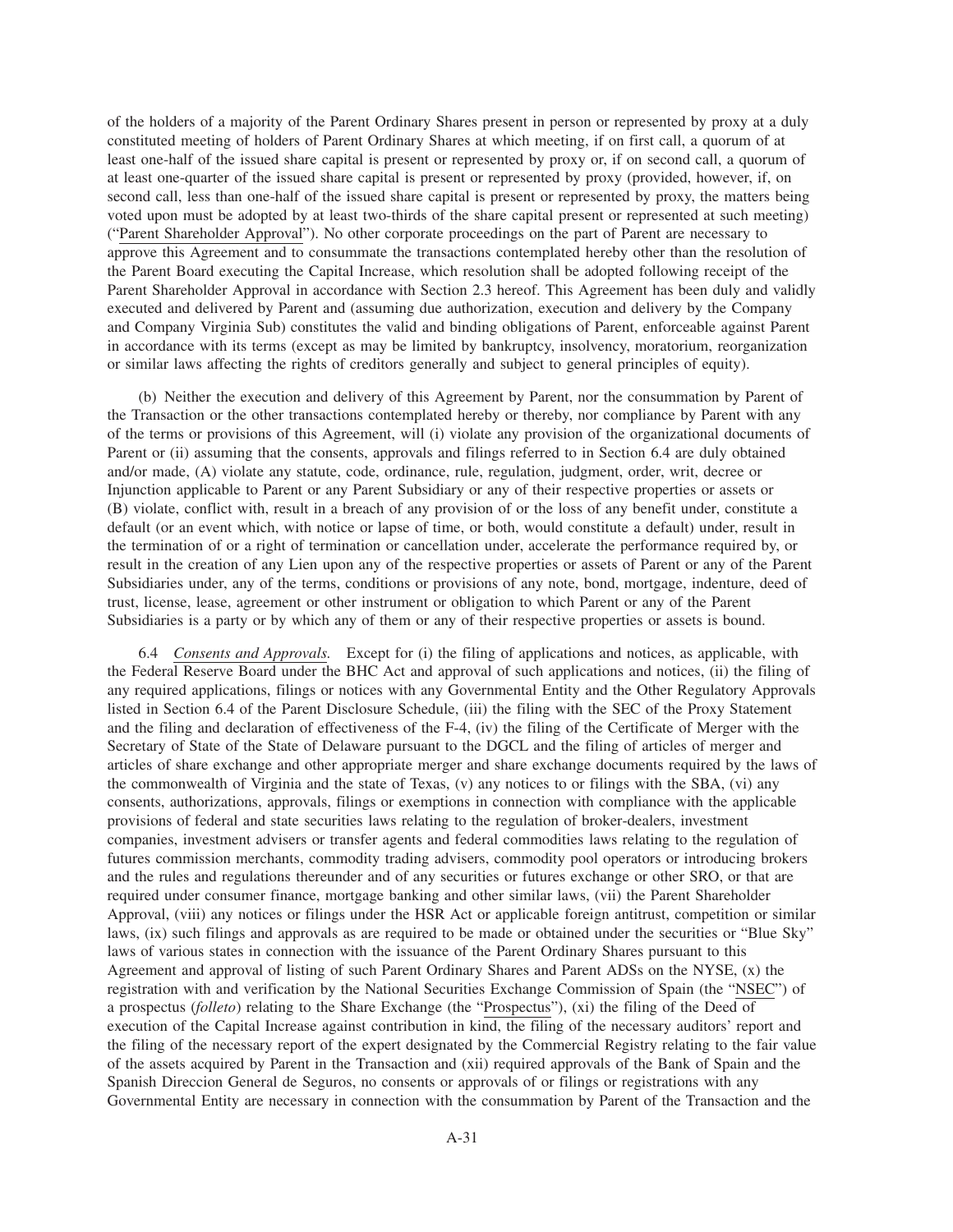other transactions contemplated by this Agreement. No consents or approvals of or filings or registrations with any Governmental Entity are necessary in connection with the execution and delivery by Parent of this Agreement.

### 6.5 *Reports; Regulatory Matters.*

(a) Parent and each Parent Subsidiary has timely filed all reports, registrations and statements, together with any amendments required to be made with respect thereto, that it was required to file since January 1, 2004 with the Regulatory Agencies or any Governmental Entity, and all other reports and statements required to be filed by them since January 1, 2004, including any report or statement required to be filed pursuant to the laws, rules or regulations of the United States, any state, any foreign entity, or any Regulatory Agency or Governmental Entity, and have paid all fees and assessments due and payable in connection therewith. Except for normal examinations conducted by a Regulatory Agency or Governmental Entity in the ordinary course of the business of Parent and its Subsidiaries, no Regulatory Agency or Governmental Entity has initiated since January 1, 2004, or has pending any proceeding, enforcement action or, to the knowledge of Parent, investigation into the business, disclosures or operations of Parent or any of its Subsidiaries. Since January 1, 2004, no Regulatory Agency or Governmental Entity has resolved any proceeding, enforcement action or, to the knowledge of Parent, investigation into the business, disclosures or operations of Parent or any of its Subsidiaries. There is no unresolved violation, criticism, or exception by any Regulatory Agency or Governmental Entity with respect to any report or statement relating to any examinations or inspections of Parent or any of its Subsidiaries. Since January 1, 2004, there has been no formal or informal inquiries by, or disagreements or disputes with, any Regulatory Agency with respect to the business, operations, policies or procedures of Parent or any of its Subsidiaries.

(b) Neither Parent nor any Parent Subsidiary is subject to any cease-and-desist or other order or enforcement action issued by, or is a party to any written agreement, consent agreement or memorandum of understanding with, or is a party to any commitment letter or similar undertaking to, or is subject to any order or directive by, or has been since January 1, 2004, a recipient of any supervisory letter from, or has been ordered to pay any civil money penalty by, or since January 1, 2004, has adopted any policies, procedures or board resolutions at the request or suggestion of, any Regulatory Agency or other Governmental Entity that currently restricts in any material respect the conduct of its business or that in any material manner relates to its capital adequacy, its ability to pay dividends, its credit, risk management or compliance policies, its internal controls, its management or its business, other than those of general application that apply to similarly situated bank holding companies or their Subsidiaries (each, a "Parent Regulatory Agreement"), nor has Parent or any of its Subsidiaries been advised since January 1, 2004, by any Regulatory Agency or other Governmental Entity that it is considering issuing, initiating, ordering or requesting any such Parent Regulatory Agreement.

(c) Parent has previously made available to the Company an accurate and complete copy of each (i) final registration statement, prospectus, report, schedule and definitive proxy statement filed with or furnished to the SEC by Parent pursuant to the Securities Act or the Exchange Act and prior to the date of this Agreement (the "Parent SEC Reports") and (ii) communication mailed by Parent to the holders of Parent Ordinary Shares, in each case since January 1, 2004 and prior to the date of this Agreement. Parent will timely file with the SEC its Annual Report on Form 20-F for the year ended December 31, 2006 (the "2006 20-F"). No such Parent SEC Report or communication, at the time filed, furnished or communicated (and, in the case of registration statements and proxy statements, on the dates of effectiveness and the dates of the relevant meetings, respectively), contained, nor will the 2006 20-F when filed contain, any untrue statement of a material fact or omitted to state, nor will the 2006 20-F omit to state, any material fact required to be stated therein or necessary in order to make the statements made therein, in light of the circumstances in which they were made, not misleading, except that information as of a later date (but before the date of this Agreement) shall be deemed to modify information as of an earlier date. As of their respective dates, all Parent SEC Reports complied (and the 2006 20-F, when filed, will comply) as to form in all material respects with the published rules and regulations of the SEC with respect thereto. No executive officer of Parent has failed in any respect to make the certifications required of him or her under Section 302 or 906 of the Sarbanes-Oxley Act.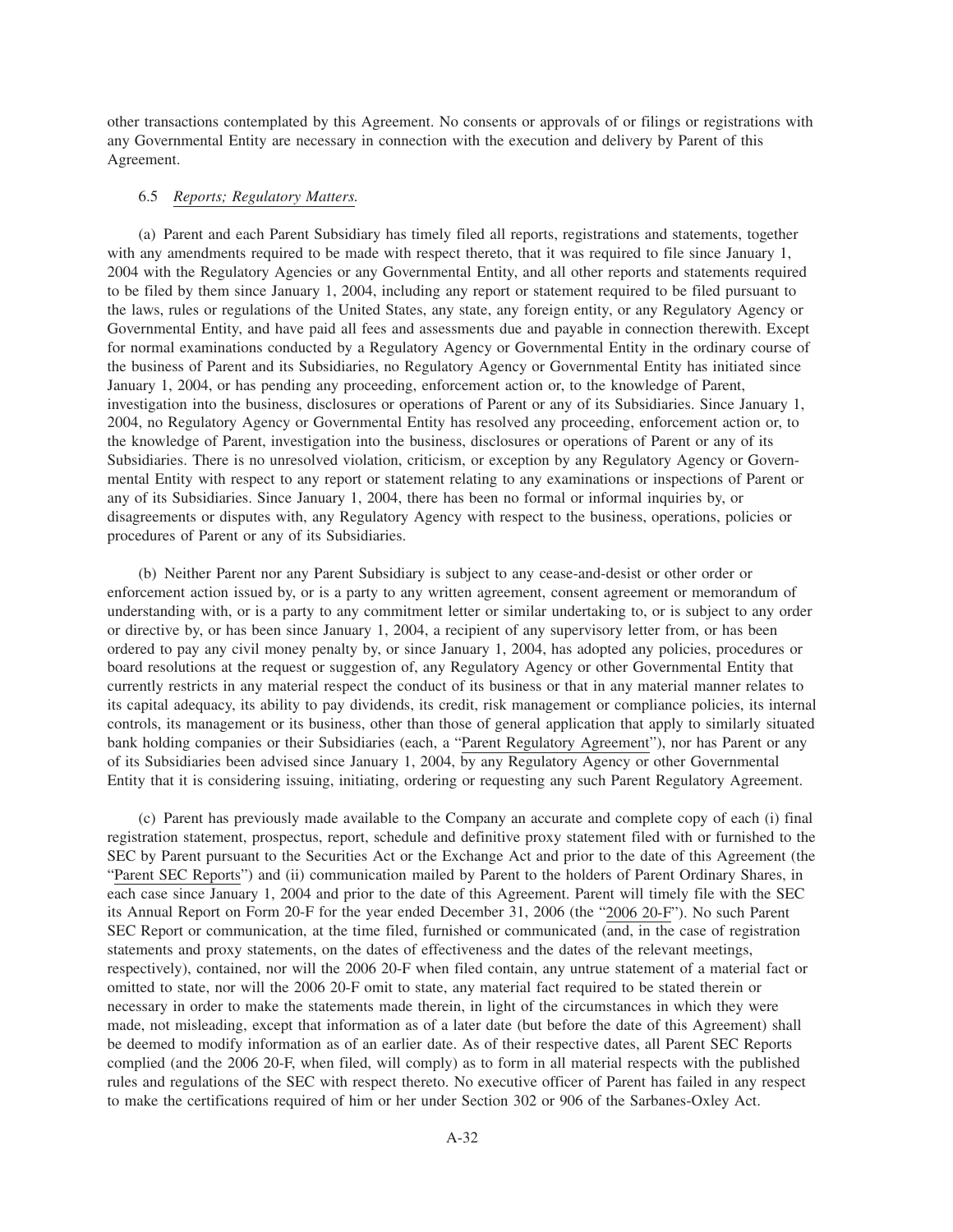#### 6.6 *Financial Statements.*

(a) The financial statements of Parent and its Subsidiaries included (or incorporated by reference) in the Parent SEC Reports (including the related notes, where applicable, and including any preliminary financial results furnished to the SEC on Form 6-K) (and the 2006 20-F, when filed, will) (i) have been prepared from, and are (and in the case of the 2006 20-F, will be) in accordance with, the books and records of Parent and its Subsidiaries; (ii) fairly present in all material respects the consolidated results of operations, cash flows, changes in stockholders' equity and consolidated financial position of Parent and its Subsidiaries for the respective fiscal periods or as of the respective dates therein set forth (subject in the case of unaudited statements to recurring year-end audit adjustments normal in nature and amount); (iii) complied (in the case of the 2006 20-F, will comply) as to form, as of their respective dates of filing with the SEC, in all material respects with applicable accounting requirements and with the published rules and regulations of the SEC with respect thereto; and (iv) have been prepared in accordance with EU-IFRS consistently applied during the periods involved, except, in each case, as indicated in such statements or in the notes thereto, and, to the extent required by the Securities Act or the Exchange Act, reconciled to GAAP as noted therein during the periods involved. The books and records of Parent and its Subsidiaries have been, and are being, maintained in all material respects in accordance with EU-IFRS and any other applicable legal and accounting requirements and reflect only actual transactions. Deloitte, S.L. has not resigned or been dismissed as independent public accountants of Parent as a result of or in connection with any disagreements with Parent on a matter of accounting principles or practices, financial statement disclosure or auditing scope or procedure.

(b) Neither Parent nor any Parent Subsidiary has any material liability of any nature whatsoever (whether absolute, accrued, contingent or otherwise and whether due or to become due), except for those liabilities that are reflected or reserved against on the consolidated balance sheet of Parent included in its Annual Report on Form 20-F for the period ended December 31, 2005 (including any notes thereto) and for liabilities incurred in the ordinary course of business consistent with past practice since December 31, 2005 or in connection with this Agreement and the transactions contemplated hereby.

(c) The records, systems, controls, data and information of Parent and its Subsidiaries are recorded, stored, maintained and operated under means (including any electronic, mechanical or photographic process, whether computerized or not) that are under the exclusive ownership and direct control of Parent or its Subsidiaries or accountants (including all means of access thereto and therefrom), except for any non-exclusive ownership and non-direct control that would not reasonably be expected to have a material adverse effect on the system of internal accounting controls described below in this Section 6.6(c). Parent (x) has implemented and maintains a system of internal control over financial reporting (as required by Rule  $13a-15(e)$  of the Exchange Act) that is designed to provide reasonable assurances regarding the reliability of financial reporting and the preparation of its financial statements for external purpose in accordance with EU-IFRS, (y) has implemented and maintains disclosure controls and procedures (as defined in Rule 13a-15(e) of the Exchange Act) to ensure that material information relating to Parent, including its consolidated Subsidiaries, is made known to the chief executive officer and the chief financial officer of Parent by others within those entities, and (z) has disclosed, based on its most recent evaluation prior to the date hereof, to Parent's outside auditors and the audit committee of the Parent Board (i) any significant deficiencies and material weaknesses in the design or operation of internal controls over financial reporting (as defined in Rule 13a-15(f) of the Exchange Act) which are reasonably likely to adversely affect Parent's ability to record, process, summarize and report financial information and (ii) any fraud, whether or not material, that involves management or other employees who have a significant role in Parent's internal controls over financial reporting. As of the date hereof, there is no reason to believe that Parent's outside auditors and its chief executive officer and chief financial officer will not be able to give the certifications and attestations required pursuant to the rules and regulations adopted pursuant to Section 404 of the Sarbanes-Oxley Act, without qualification, when next due.

(d) Since December 31, 2005, (x) through the date hereof, neither Parent nor any of its Subsidiaries nor, to the knowledge of the officers of Parent, any director, officer, employee, auditor, accountant or representative of Parent or any of its Subsidiaries has received or otherwise had or obtained knowledge of any material complaint, allegation, assertion or claim, whether written or oral, regarding the accounting or auditing practices, procedures, methodologies or methods of Parent or any of its Subsidiaries or their respective internal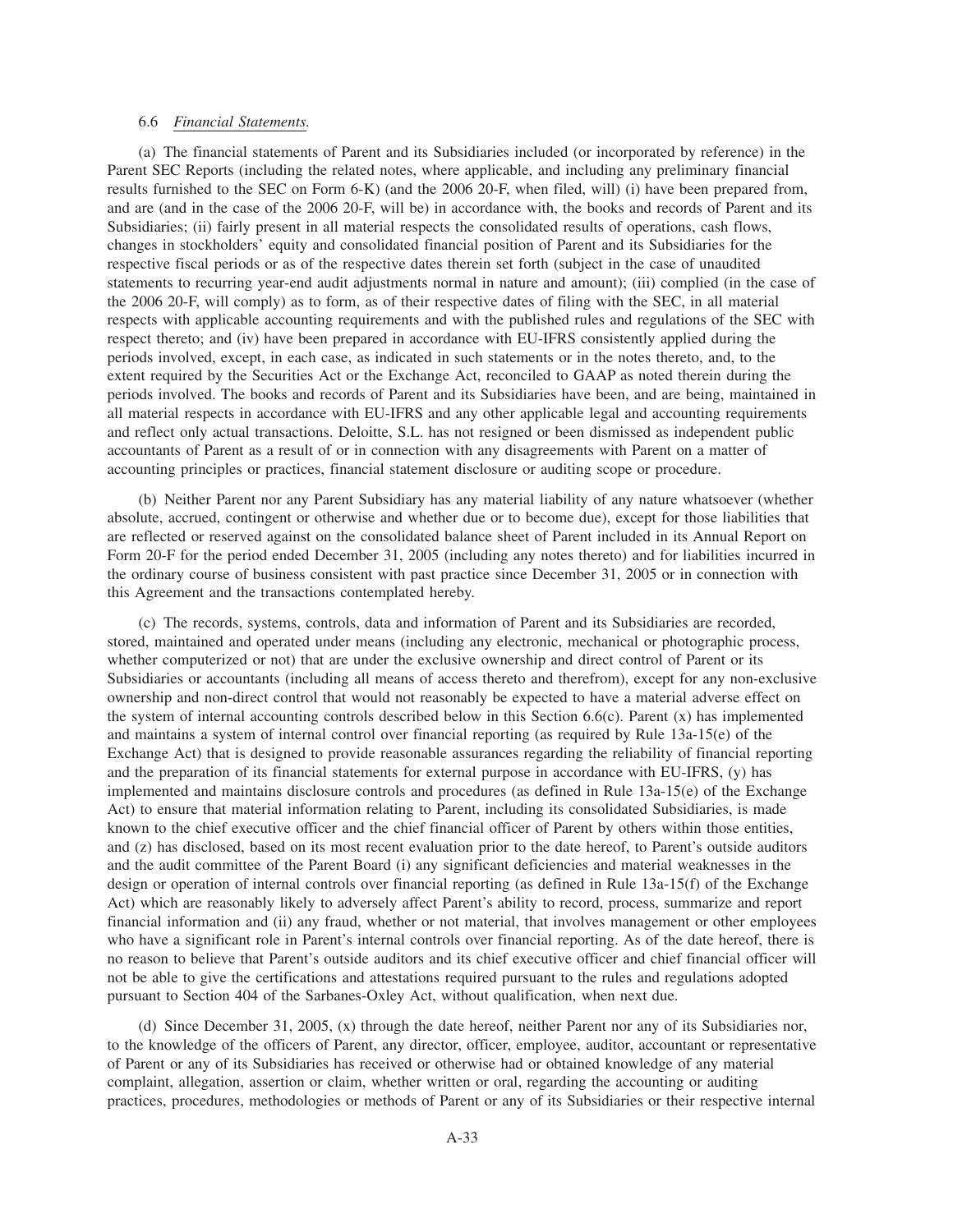accounting controls, including any material complaint, allegation, assertion or claim that Parent or any of its Subsidiaries has engaged in questionable accounting or auditing practices, and (y) no attorney representing Parent or any of its Subsidiaries, whether or not employed by Parent or any of its Subsidiaries, has reported evidence of a material violation of securities laws, breach of fiduciary duty or similar violation by Parent or any of its officers, directors, employees or agents to the Parent Board or any committee thereof or to any director or officer of Parent.

6.7 *Broker's Fees.* Neither Parent nor any Parent Subsidiary nor any of their respective officers or directors has employed any broker or finder or incurred any liability for any broker's fees, commissions or finder's fees in connection with the Transaction or related transactions contemplated by this Agreement, other than Morgan Stanley & Co. Incorporated.

6.8 *Absence of Certain Changes or Events.* (a) Since December 31, 2006, except as publicly disclosed by Parent in the Parent SEC Reports filed or furnished prior to the date hereof, no event or events have occurred that have had or are reasonably likely to have a Material Adverse Effect on Parent.

(b) Since December 31, 2005 through and including the date of this Agreement, except as publicly disclosed by Parent in the Parent SEC Reports filed or furnished prior to the date hereof, Parent and its Subsidiaries have carried on their respective businesses in all material respects in the ordinary course of business consistent with their past practice.

6.9 *Legal Proceedings.* (a) Neither Parent nor any Parent Subsidiary is a party to any, and there are no pending or, to the best of Parent's knowledge, threatened, material legal, administrative, arbitral or other material proceedings, claims, actions or governmental or regulatory investigations of any nature against Parent or any of its Subsidiaries.

(b) There is no Injunction, judgment, or regulatory restriction (other than those of general application that apply to similarly situated bank holding companies or their Subsidiaries) imposed upon Parent, any of its Subsidiaries or the assets of Parent or any of its Subsidiaries.

6.10 *Taxes and Tax Returns.* Each of Parent and its Subsidiaries has duly and timely filed (including all applicable extensions) all material Tax Returns required to be filed by it on or prior to the date of this Agreement (all such returns being accurate and complete in all material respects), has paid all Taxes shown thereon as arising and has duly paid or made provision for the payment of all material Taxes that have been incurred or are due or claimed to be due from it by federal, state, foreign or local taxing authorities other than Taxes that are not yet due or that are being contested in good faith, have not been finally determined and have been adequately reserved against under EU-IFRS. There are no material disputes pending, or claims asserted, for Taxes or assessments upon Parent or any of its Subsidiaries for which Parent does not have reserves that are adequate under EU-IFRS.

6.11 *Compliance with Applicable Law.* (a) Parent and each Parent Subsidiary hold all material licenses, franchises, permits and authorizations necessary for the lawful conduct of their respective businesses under and pursuant to each, and have complied in all material respects with and are not in default in any material respect under any, applicable law, statute, order, rule, regulation, policy or guideline of any Governmental Entity relating to Parent or any of its Subsidiaries.

(b) Parent and each Parent Subsidiary has properly administered all accounts for which it acts as a fiduciary, including accounts for which it serves as a trustee, agent, custodian, personal representative, guardian, conservator or investment advisor, in accordance with the terms of the governing documents, applicable state and federal law and regulation and common law. None of Parent, any Parent Subsidiary, or any director, officer or employee of Parent or of any Parent Subsidiary has committed any breach of trust or fiduciary duty with respect to any such fiduciary account and the accountings for each such fiduciary account are true and correct and accurately reflect the assets of such fiduciary account.

(c) Since the enactment of the Sarbanes-Oxley Act, Parent has been and is in compliance in all material respects with (i) the applicable provisions of the Sarbanes-Oxley Act and (ii) the applicable listing and corporate governance rules and regulations of the NYSE. Section 6.11(c) of the Parent Disclosure Schedule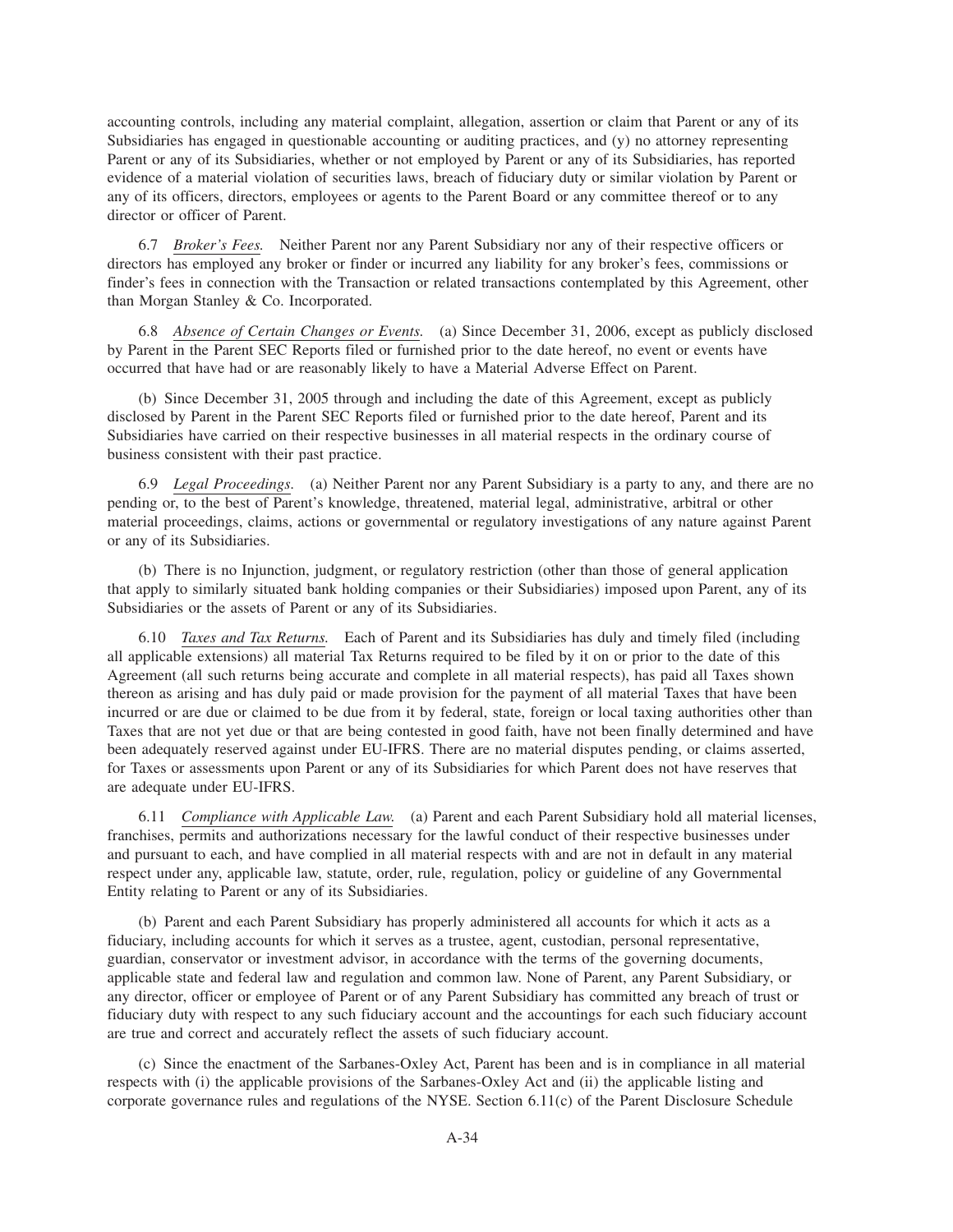sets forth, as of the date hereof, a schedule of all officers and directors of Parent who have outstanding loans from Parent, and there has been no default on, or forgiveness or waiver of, in whole or in part, any such loan during the two years immediately preceding the date hereof.

6.12 *Intellectual Property.* Parent and each of Parent Subsidiary owns, or is licensed to use (in each case, free and clear of any Liens), all Intellectual Property used in or necessary for the conduct of its business as currently conducted. The use of any Intellectual Property by Parent and each Parent Subsidiary does not, to the knowledge of Parent, infringe on or otherwise violate the rights of any person and is in accordance with any applicable license pursuant to which Parent or any Parent Subsidiary acquired the right to use any Intellectual Property. No person is challenging, infringing on or otherwise violating any right of Parent or any Parent Subsidiary with respect to any Intellectual Property owned by and/or licensed to Parent or its Subsidiaries. Neither Parent nor any Parent Subsidiary has received any written notice of any pending claim with respect to any Intellectual Property used by Parent or any Parent Subsidiary and no Intellectual Property owned and/or licensed by Parent or any Parent Subsidiary is being used or enforced in a manner that would be expected to result in the abandonment, cancellation or unenforceability of such Intellectual Property.

6.13 *Reorganization; Approvals.* As of the date of this Agreement, Parent (a) is not aware of any fact or circumstance that could reasonably be expected to (i) prevent the Reincorporation Merger from qualifying as a "reorganization" within the meaning of Section 368(a) of the Code, (ii) prevent the Share Exchange and the Third Step Merger, taken together, from qualifying as a "reorganization" within the meaning of Section 368(a) of the Code or (iii) result in gain recognition to the holders of Company Virginia Sub Common Stock in the Share Exchange and Third Step Merger pursuant to Section 367(a) of the Code, and (b) knows of no reason why all regulatory approvals from any Governmental Entity required for the consummation of the transactions contemplated by this Agreement should not be obtained on a timely basis.

6.14 *Opinion.* Prior to the execution of this Agreement, Parent has received an opinion from Morgan Stanley & Co. Incorporated to the effect that as of the date thereof and based upon and subject to the matters set forth therein, the Consideration is fair to Parent from a financial point of view. Such opinion has not been amended or rescinded as of the date of this Agreement.

## 6.15 *Parent Texas Sub.*

(a) Following the date of its incorporation, Parent Texas Sub will not engage in any activities other than in connection with or contemplated by the joinder agreement to this Agreement or this Agreement. Parent Texas Sub will have full corporate power and authority to execute and deliver the joinder agreement to this Agreement and to consummate the Transaction and the other transactions contemplated hereby and thereby. The execution and delivery of the joinder agreement to this Agreement and the consummation of the Transaction and the other transactions contemplated hereby and thereby will be duly, validly and unanimously approved by the Parent Texas Sub Board. The joinder agreement to this Agreement will be duly and validly executed and delivered by Parent Texas Sub and (assuming due authorization, execution and delivery by the Company and Company Virginia Sub of the joinder agreement to this Agreement) will constitute a valid and binding obligation of Parent Texas Sub, enforceable against Parent Texas Sub in accordance with its terms (except as may be limited by bankruptcy, insolvency, moratorium, reorganization or similar laws affecting the rights of creditors generally and subject to general principles of equity).

(b) Neither the execution and delivery of the joinder agreement to this Agreement by Parent Texas Sub nor the consummation by Parent Texas Sub of the Transaction or the other transactions contemplated hereby and thereby, nor compliance by Parent Texas Sub with any of the terms or provisions of the joinder agreement to this Agreement or this Agreement, will (i) violate any provision of the certificate of formation of Parent Texas Sub or the Bylaws of Parent Texas Sub or (ii) assuming that the consents, approvals and filings referred to in Section 6.15(c) are duly obtained and/or made, (A) violate any statute, code, ordinance, rule, regulation, judgment, order, writ, decree or Injunction applicable to Parent Texas Sub, any of its Subsidiaries or any of their respective properties or assets or (B) violate, conflict with, result in a breach of any provision of or the loss of any benefit under, constitute a default (or an event which, with notice or lapse of time, or both, would constitute a default) under, result in the termination of or a right of termination or cancellation under, accelerate the performance required by, or result in the creation of any Lien upon any of the respective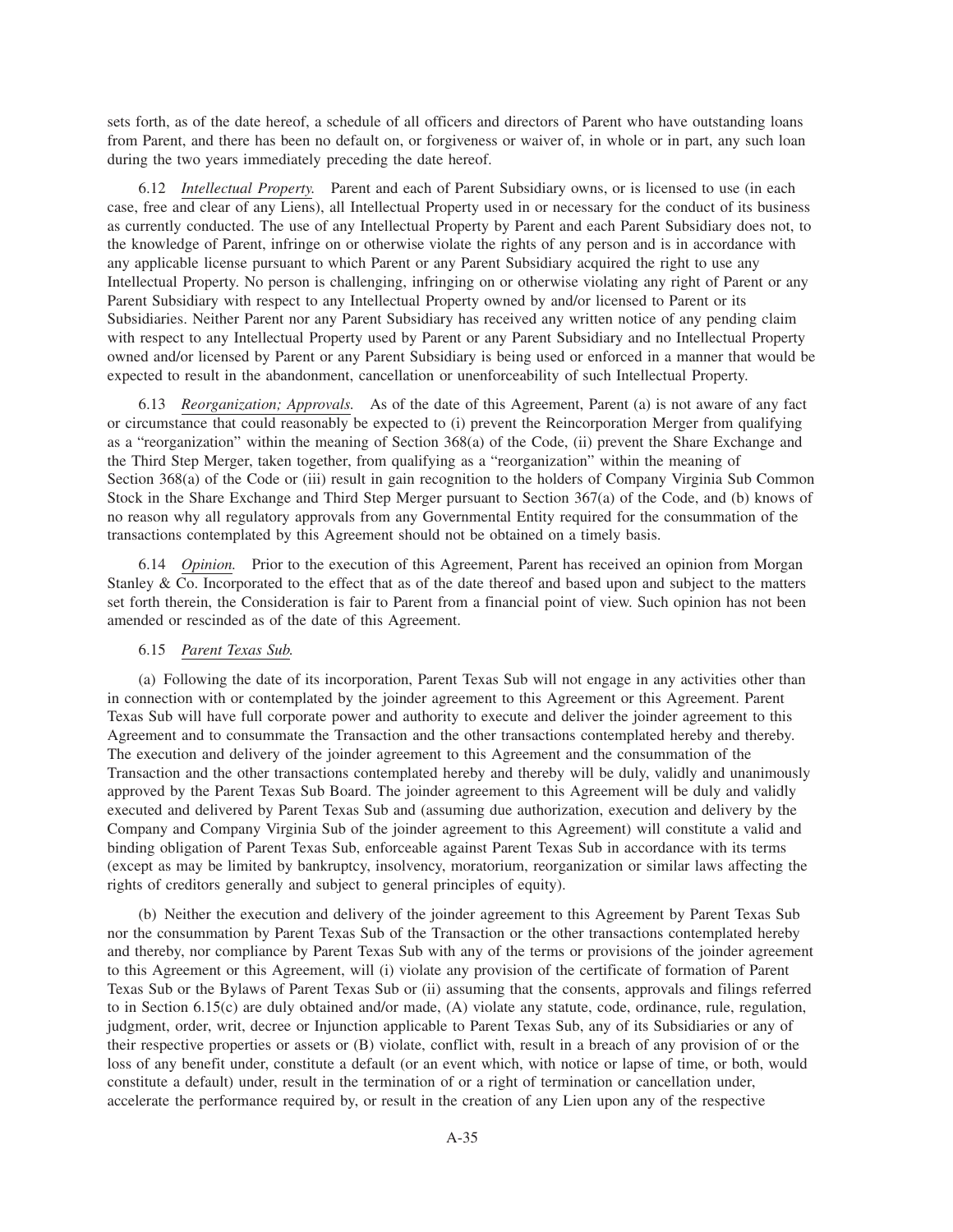properties or assets of Parent Texas Sub or any of its Subsidiaries under, any of the terms, conditions or provisions of any note, bond, mortgage, indenture, deed of trust, license, lease, agreement or other instrument or obligation to which Parent Texas Sub or any of its Subsidiaries is a party or by which any of them or any of their respective properties or assets is bound.

(c) Except for (i) the filing of applications and notices, as applicable, with the Federal Reserve Board under the BHC Act and approval of such applications and notices, (ii) the filing of any required applications, filings or notices with any Governmental Entity and the Other Regulatory Approvals, (iii) the filing with the SEC of the Proxy Statement and declaration of effectiveness of the F-4, (iv) the filing of the Certificate of Merger with the Secretary of State of the State of Delaware pursuant to the DGCL and the filing of articles of merger and articles of share exchange and other appropriate merger and share exchange documents required by the laws of the commonwealth of Virginia and the state of Texas, (v) any notices to or filings with the SBA, (vi) any consents, authorizations, approvals, filings or exemptions in connection with compliance with the applicable provisions of federal and state securities laws relating to the regulation of broker-dealers, investment companies, investment advisers or transfer agents and federal commodities laws relating to the regulation of futures commission merchants, commodity trading advisers, commodity pool operators or introducing brokers and the rules and regulations thereunder and of any securities or futures exchange or other SRO, or that are required under consumer finance, mortgage banking and other similar laws, (vii) the Parent Shareholder Approval, (viii) any notices or filings under the HSR Act or applicable foreign antitrust, competition or similar laws, (ix) such filings and approvals as are required to be made or obtained under the securities or "Blue Sky" laws of various states in connection with the issuance of the Parent Ordinary Shares pursuant to this Agreement and approval of listing of such Parent Ordinary Shares and Parent ADSs on the NYSE, (x) the registration with and verification by the NSEC of the Prospectus, (xi) the filing of the Deed of execution of the Capital Increase against contribution in kind, the filing of the necessary auditors' report and the filing of the necessary report of the expert designated by the Commercial Registry relating to the fair value of the assets acquired by Parent in the Transaction and (xii) required approvals of the Bank of Spain and the Spanish Direccion General de Seguros, no consents or approvals of or filings or registrations with any Governmental Entity are necessary in connection with the consummation by Parent Texas Sub of the Transaction and the other transactions contemplated by the joinder agreement to this Agreement and this Agreement. No consents or approvals of or filings or registrations with any Governmental Entity are necessary in connection with the execution and delivery by Parent Texas Sub of the joinder agreement to this Agreement.

6.16 *Information Supplied.* The information relating to Parent and its Subsidiaries (including Parent Texas Sub) that is provided by Parent or its representatives for inclusion in the Proxy Statement, the F-4, the Board Reports, the Prospectus or in any other document filed with any other Regulatory Agency in connection with the transactions contemplated by this Agreement, will not contain any untrue statement of a material fact or omit to state a material fact necessary to make the statements therein, in light of the circumstances in which they are made, not misleading. The portions of the Proxy Statement relating to Parent or its Subsidiaries and other portions within the reasonable control of Parent will comply in all material respects with the provisions of the Exchange Act and the rules and regulations thereunder. The F-4 will comply in all material respects with the provisions of the Securities Act and the rules and regulations thereunder.

## ARTICLE VII

### COVENANTS RELATING TO CONDUCT OF BUSINESS

7.1 *Conduct of Businesses Prior to the Exchange Effective Time.* Except as expressly contemplated by or permitted by this Agreement (including the Company Disclosure Schedule and the Parent Disclosure Schedule, as the case may be) or with the prior written consent of the other party, during the period from the date of this Agreement to the Exchange Effective Time, each of the Company, Company Virginia Sub, Parent and Parent Texas Sub shall, and shall cause each of its respective Subsidiaries to, (a) conduct its business in the ordinary course in all material respects, (b) use reasonable best efforts to maintain and preserve intact its business organization and advantageous business relationships and retain the services of its key officers and key employees and (c) take no action that is intended to or would reasonably be expected to adversely affect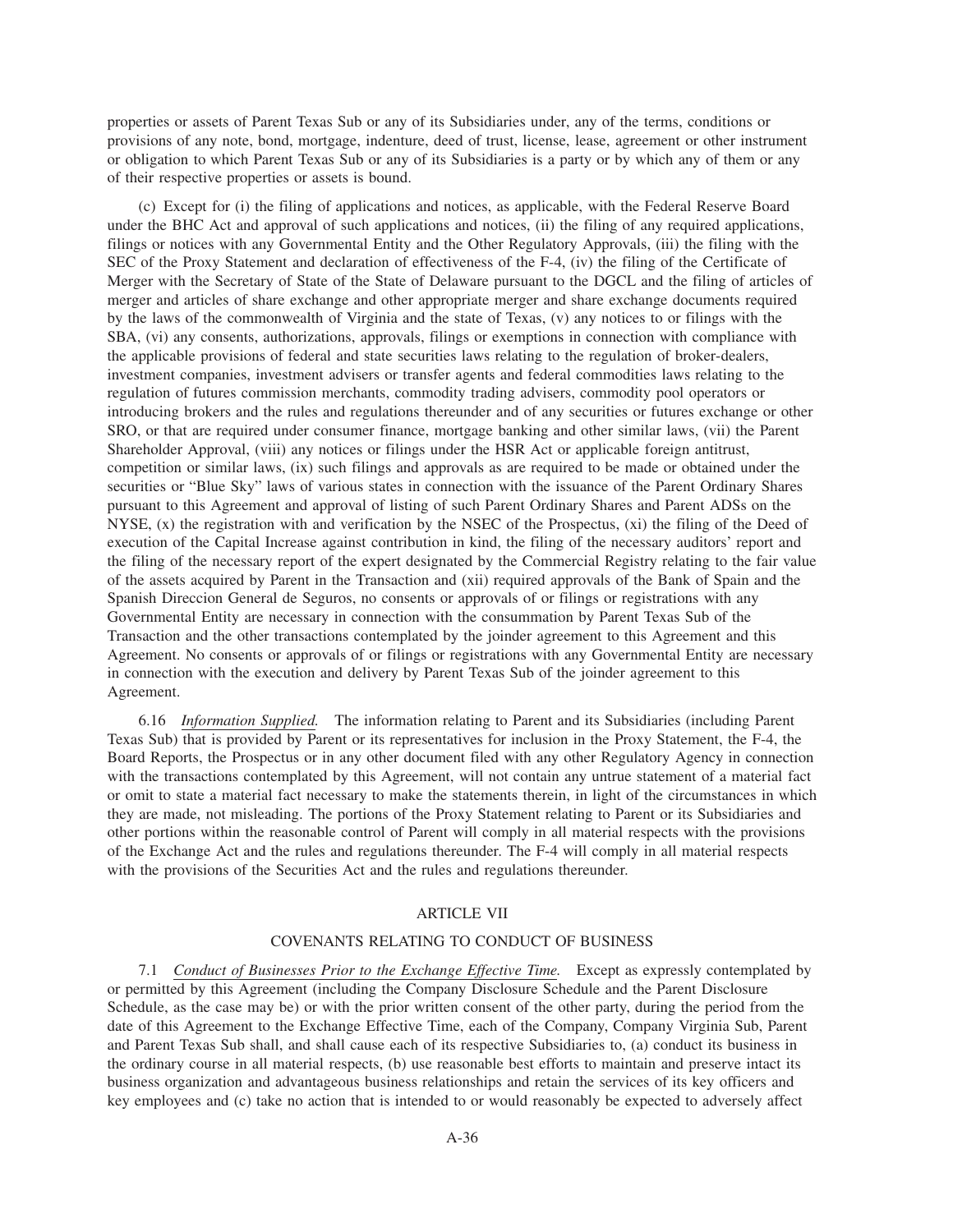the ability of any of the Company, Company Virginia Sub, Parent or Parent Texas Sub to obtain any necessary approvals of any Regulatory Agency or other Governmental Entity required for the transactions contemplated hereby or adversely affect the ability of any of the Company, Company Virginia Sub, Parent or Parent Texas Sub to perform its covenants and agreements under this Agreement or to consummate the transactions contemplated hereby.

7.2 *Company Forbearances.* During the period from the date of this Agreement to the Exchange Effective Time, except as expressly contemplated or permitted by this Agreement (including the Company Disclosure Schedule), the Company and Company Virginia Sub shall not, and shall not permit any of their respective Subsidiaries to, without the prior written consent of Parent:

(a) other than in the ordinary course of business consistent with past practice, incur any indebtedness for borrowed money, assume, guarantee, endorse or otherwise as an accommodation become responsible for the obligations of any other individual, corporation or other entity, or make any loan or advance or capital contribution to, or investment in, any person (it being understood and agreed that incurrence of indebtedness in the ordinary course of business consistent with past practice shall include the creation of deposit liabilities, purchases of Federal funds, securitizations, sales of certificates of deposit and entering into repurchase agreements);

(b) (i) adjust, split, combine or reclassify any of its capital stock;

(ii) make, declare or pay any dividend, or make any other distribution on, or directly or indirectly redeem, purchase or otherwise acquire, any shares of its capital stock or any securities or obligations convertible (whether currently convertible or convertible only after the passage of time or the occurrence of certain events) into or exchangeable for any shares of its capital stock (except (A) for regular quarterly cash dividends at a rate not in excess of \$0.39 per share of Company Common Stock with record dates and payment dates consistent with the prior year, (B) dividends paid by any of the Subsidiaries of the Company to the Company or to any of its wholly owned Subsidiaries and (C) the acceptance of shares of Company Common Stock in payment of the exercise price or withholding taxes incurred by any employee or director in connection with the exercise of Company Stock Options or the vesting or settlement of Company Restricted Stock or Company Stock-Based Awards granted under a Company Stock Plan, in each case in accordance with past practice and the terms of the applicable Company Stock Plan and related award agreements);

(iii) grant any stock options, restricted shares or other equity-based award with respect to shares of Company Common Stock under any of the Company Stock Plans or otherwise (whether such awards are settled in cash, Company Common Stock or otherwise), or grant any individual, corporation or other entity any right to acquire any shares of its capital stock;

(iv) issue any additional shares of capital stock or other securities except pursuant to the exercise of stock options or settlement of Company Stock-Based Awards granted under a Company Stock Plan that are outstanding as of the date of this Agreement or issued thereafter in compliance with this Agreement;

(c) except as required by applicable law or the terms of any Company Benefit Plan as in effect on the date of this Agreement and, solely with respect to employees that are not executive officers or directors of the Company, except for normal increases made in the ordinary course of business consistent with past practice, (i) increase the wages, salaries, benefits or incentive compensation or incentive compensation opportunities of any employee of the Company or any of its Subsidiaries, or, except for payments in the ordinary course of business consistent with past practice, pay or provide, or increase or accelerate the accrual rate, vesting or timing of payment or funding of, any compensation, benefits or other rights of any employee of the Company or any of its Subsidiaries or (ii) establish, adopt, or become a party to any new employee benefit or compensation plan, program, commitment, agreement or arrangement or amend any existing Company Benefit Plan;

(d) sell, transfer, mortgage, encumber or otherwise dispose of any material amount of its properties or assets to any individual, corporation or other entity other than a Subsidiary or cancel, release or assign any material amount of indebtedness to any such person or any claims held by any such person, in each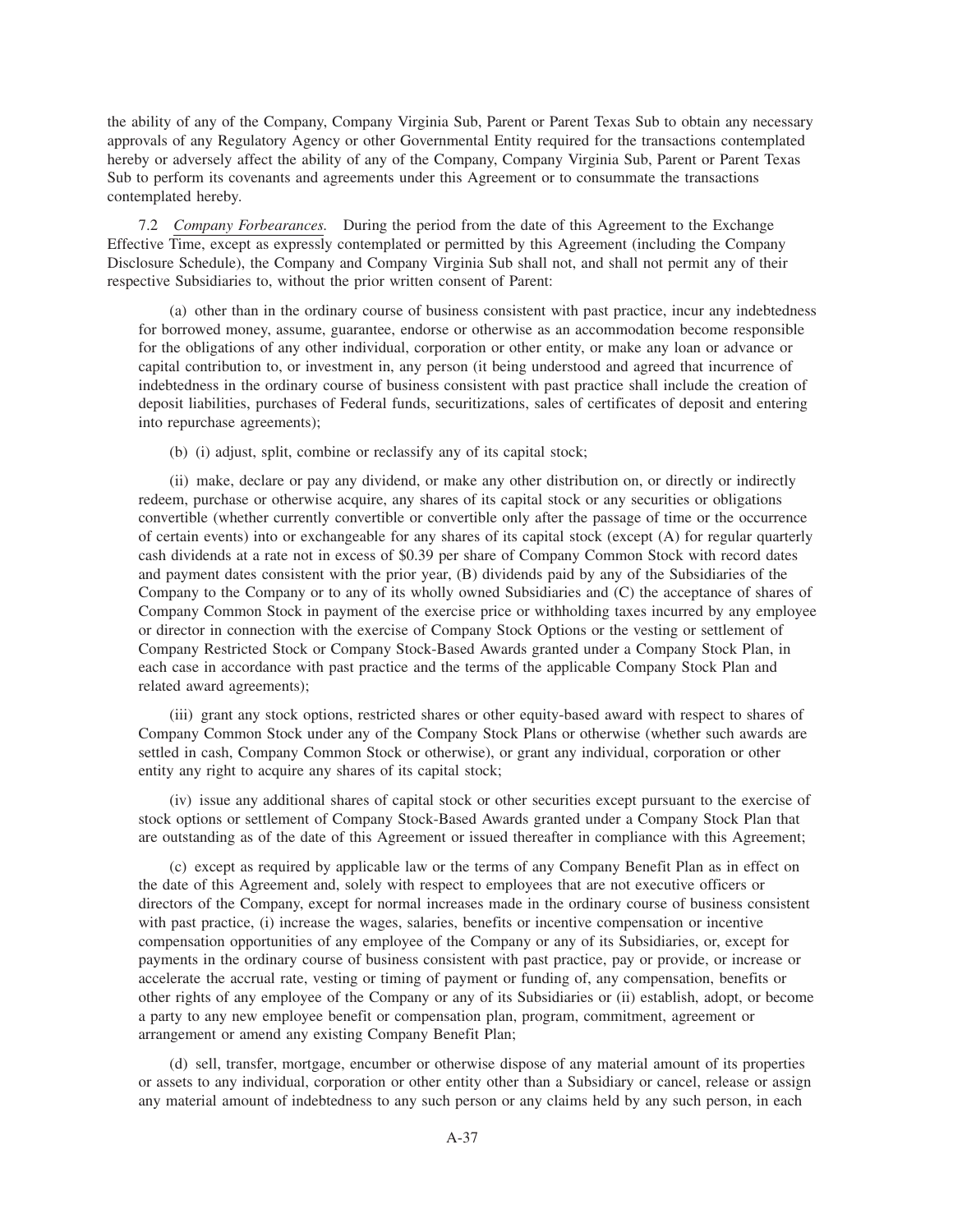case other than in the ordinary course of business consistent with past practice or pursuant to contracts in force at the date of this Agreement;

(e) enter into any new line of business or change in any material respect its lending, investment, underwriting, risk and asset liability management and other banking and operating, securitization and servicing policies, except as required by applicable law, regulation or policies imposed by any Governmental Entity;

(f) except in the ordinary course of business consistent with past practice, make any material investment either by purchase of stock or securities, contributions to capital, property transfers, or purchase of any property or assets of any other individual, corporation or other entity;

(g) take any action, or knowingly fail to take any action, which action or failure to act is reasonably likely to (i) prevent the Reincorporation Merger from qualifying as a "reorganization" within the meaning of Section 368(a) of the Code, (ii) prevent the Share Exchange and the Third Step Merger, taken together, from qualifying as a "reorganization" within the meaning of Section 368(a) of the Code or (iii) result in gain recognition to the holders of Company Virginia Sub Common Stock in the Share Exchange and Third Step Merger pursuant to Section 367(a) of the Code;

(h) amend its certificate of incorporation or bylaws, or otherwise take any action to exempt any person or entity (other than Parent or its Subsidiaries) or any action taken by any person or entity from any Takeover Statute or similarly restrictive provisions of its organizational documents or terminate, amend or waive any provisions of any confidentiality or standstill agreements in place with any third parties;

(i) other than in prior consultation with Parent, restructure or materially change its investment securities portfolio or its gap position, through purchases, sales or otherwise, or the manner in which the portfolio is classified or reported;

(j) commence or settle any material claim, action or proceeding, except in the ordinary course of business consistent with past practice and except as does not involve (i) in excess of \$1,000,000 individually or \$4,000,000 in the aggregate for all such settlements effected after the date hereof or (ii) the imposition of equitable relief on, or the admission of wrongdoing by, the Company or any of its Subsidiaries or any of their respective officers or directors;

(k) except as expressly contemplated or permitted by this Agreement, take any action or fail to take any action that is intended or may reasonably be expected to result in any of the conditions to the Transaction set forth in Article IX not being satisfied;

(l) implement or adopt any change in its tax accounting or financial accounting principles, practices or methods, other than as may be required by applicable law, GAAP or regulatory guidelines;

(m) file any application to establish, or to relocate or terminate the operations of, any banking office of the Company or any Company Subsidiary;

(n) file or amend any Tax Return other than in the ordinary course of business, make or change any material Tax election, or settle or compromise any material Tax liability; or

(o) enter into, renew or terminate, or make any payment not then required under, any Company Contract (other than any Company Benefit Plan, which is governed exclusively by Section 7.2(c) above), other than entering into, renewing or terminating any Company Contracts in the ordinary course of business, consistent with past practice (other than any Company Contract that contains (A) any noncompetition or exclusive dealing agreement, or any other agreement or obligation which purports to limit or restrict in any material respect the ability of the Company or its Subsidiaries or their businesses to solicit customers or the manner in which, or the localities in which, all or any portion of the business of Company or its Subsidiaries or, following consummation of the transactions contemplated by this Agreement, Parent or its Subsidiaries, is or would be conducted or (B) any agreement that grants any right of first refusal or right of first offer or similar right or that limits or purports to limit the ability of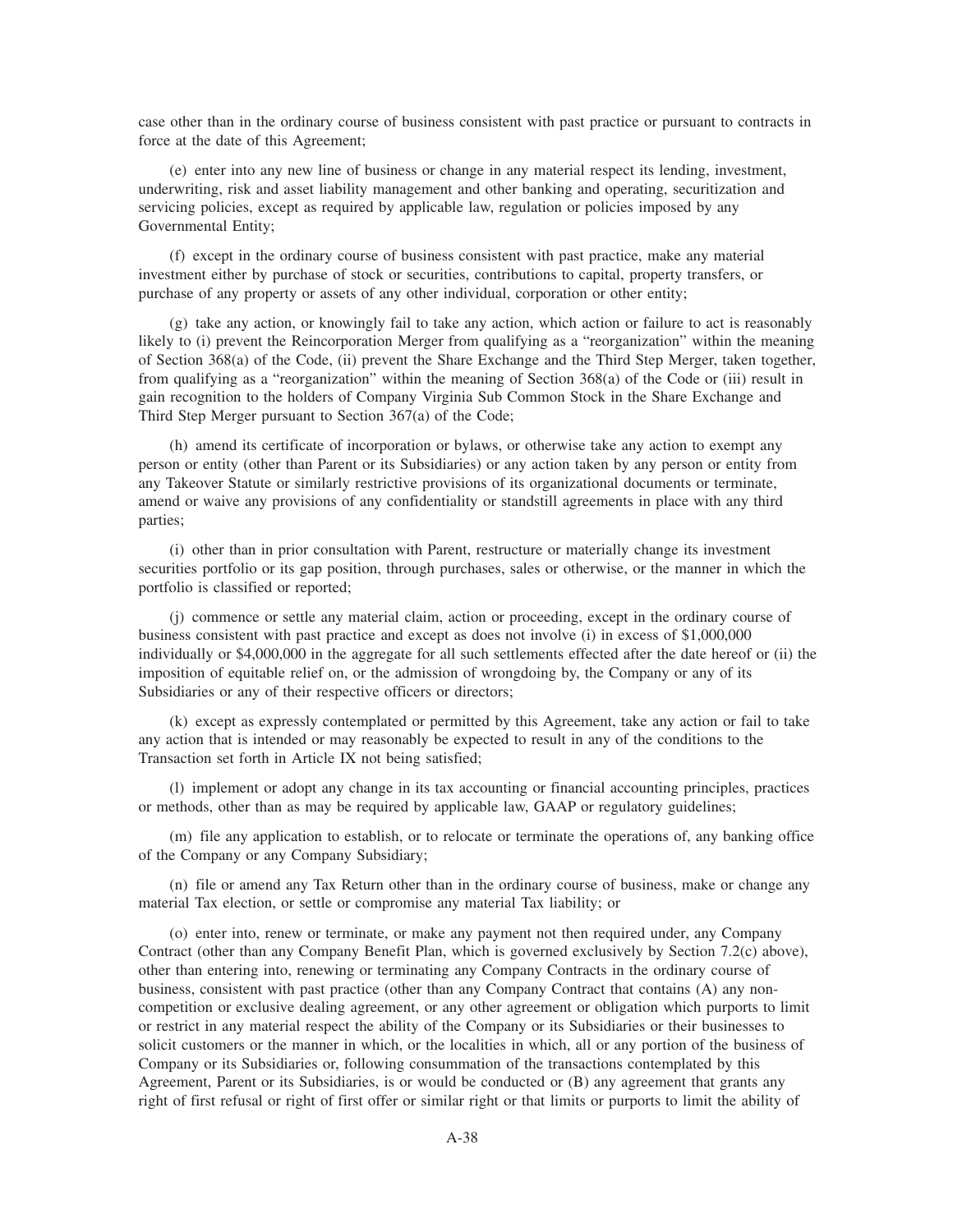the Company or any of its Subsidiaries to own, operate, sell, transfer, pledge or otherwise dispose of any material assets or business);

(p) enter into any new or modify any existing Related Party Transaction (other than any Company Benefit Plan, which is governed exclusively by Section 7.2(c) above);

(q) agree to take, make any commitment to take, or adopt any resolutions of its board of directors in support of, any of the actions prohibited by this Section 7.2.

7.3 *Parent Forbearances.* Except as expressly permitted by this Agreement (including the Parent Disclosure Schedule) or with the prior written consent of the Company, during the period from the date of this Agreement to the Exchange Effective Time, Parent and Parent Texas Sub shall not, and shall not permit any Parent Subsidiary to, (a) amend, repeal or otherwise modify any provision of the Parent Articles or the Parent By-laws in a manner that would materially adversely affect the Company, the stockholders of the Company or the transactions contemplated by this Agreement, (b) take any action, or knowingly fail to take any action, which action or failure to act is reasonably likely to (i) prevent the Reincorporation Merger from qualifying as a "reorganization" within the meaning of Section 368(a) of the Code, (ii) prevent the Share Exchange and the Third Step Merger, taken together, from qualifying as a "reorganization" within the meaning of Section 368(a) or (iii) result in gain recognition to the holders of Company Virginia Sub Common Stock in the Share Exchange and Third Step Merger pursuant to Section 367(a) of the Code, (c) take any action that is intended or may reasonably be expected to result in any of the conditions to the Transaction set forth in Article IX not being satisfied, or (d) agree to take, make any commitment to take, or adopt any resolutions of its board of directors in support of, any of the actions prohibited by this Section 7.3.

# ARTICLE VIII

## ADDITIONAL AGREEMENTS

8.1 *Regulatory Matters.* (a) Parent and the Company shall promptly prepare, and Parent shall promptly file with the SEC, the F-4, in which the Proxy Statement will be included as a prospectus. Parent and the Company shall each use its reasonable best efforts to have the F-4 declared effective under the Securities Act as promptly as practicable after such filing, and the Company shall thereafter file with the SEC and mail or deliver the Proxy Statement to its stockholders. Parent shall file the opinion described in Section 9.3(c) on a post-effective amendment to the F-4. Parent shall also use its reasonable best efforts to obtain all necessary state securities law or "Blue Sky" permits and approvals required to carry out the transactions contemplated by this Agreement, and the Company shall furnish all information concerning the Company and the holders of Company Common Stock as may be reasonably requested in connection with any such action.

(b) Promptly after the date hereof, (i) the Parent Board shall, with the reasonable assistance of the Company, prepare reports (Informe del consejo de administracion) to be made available to the holders of Parent Ordinary Shares in accordance with applicable law (the "Board Reports") in connection with the meeting of holders of Parent Ordinary Shares contemplated by Section 8.3 of this Agreement containing information required by the SCL, and (ii) Parent shall prepare and arrange to have registered with and verified by the NSEC a Prospectus. Parent will use its reasonable best efforts to cause the Prospectus to receive the required registration with and verification of the NSEC as promptly as reasonably practicable following the date on which the Parent Extraordinary General Meeting contemplated by Section 8.3(b) is held, and to cause the definitive Prospectus and Board Reports to be made available to the holders of Parent Ordinary Shares in accordance with applicable law as promptly as reasonably practicable following the date on which the Parent Extraordinary General Meeting contemplated by Section 8.3(b) is held.

(c) Subject to the terms of this Agreement, the parties shall cooperate with each other and use their respective reasonable best efforts to promptly prepare and file all necessary documentation, to effect all applications, notices, petitions and filings, to obtain as promptly as practicable the Parent Requisite Regulatory Approvals and the Company Requisite Regulatory Approvals and all other permits, consents, approvals and authorizations of all third parties and Governmental Entities that are necessary or advisable to consummate the Transaction and the other transactions contemplated by this Agreement, and to comply with the terms and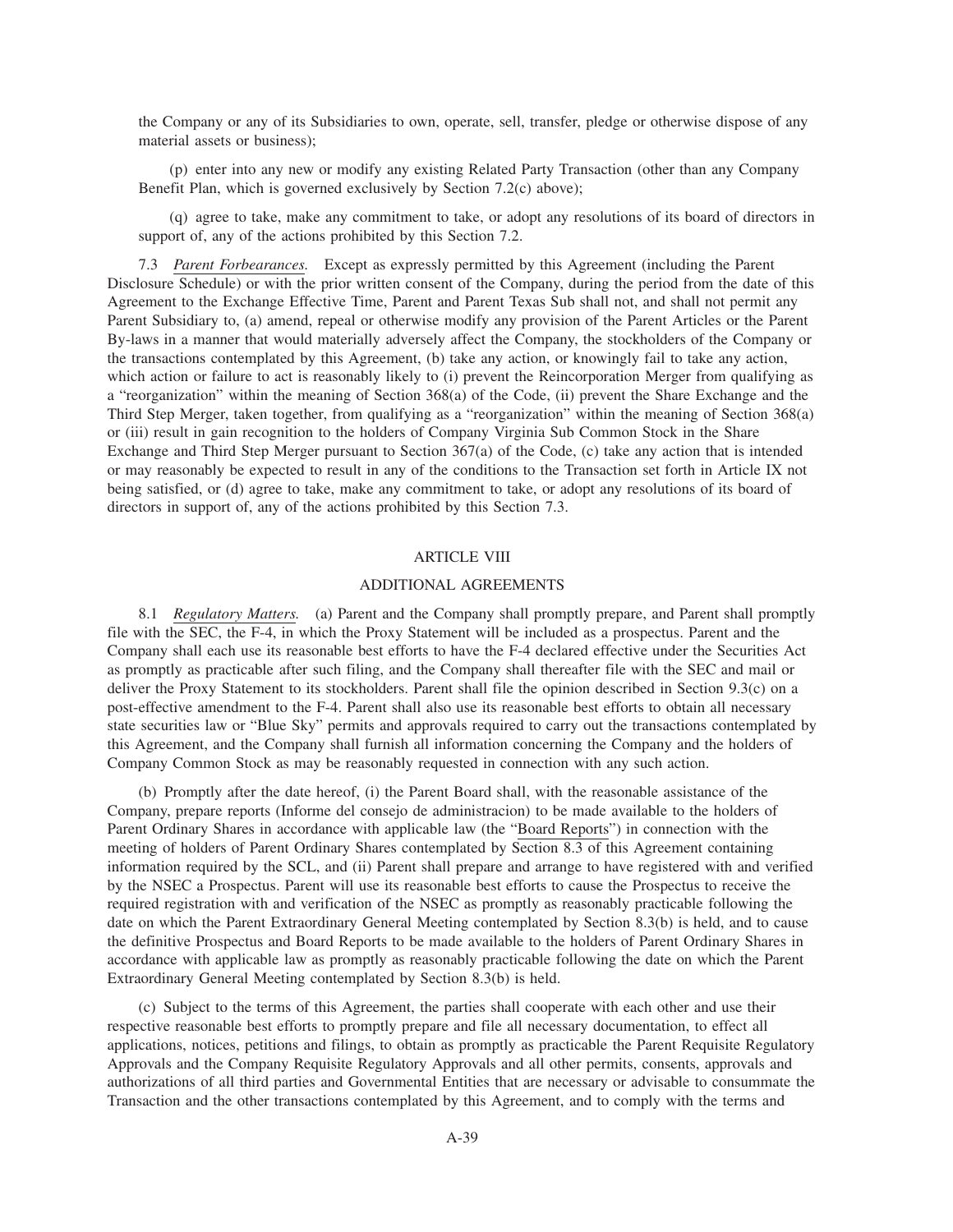conditions of all such permits, consents, approvals and authorizations of all such third parties, Regulatory Agencies or Governmental Entities. The Company and Parent shall have the right to review in advance, and, to the extent practicable, each will consult the other on, in each case subject to applicable laws relating to the confidentiality of information, all the information relating to the Company on one hand, or Parent, on the other, as the case may be, and any of their respective Subsidiaries, which appear in any filing made with, or written materials submitted to, any third party or any Governmental Entity in connection with the Transaction and the other transactions contemplated by this Agreement. In exercising the foregoing right, each of the parties shall act reasonably and as promptly as practicable. The parties shall consult with each other with respect to the obtaining of all permits, consents, approvals and authorizations of all third parties and Governmental Entities necessary or advisable to consummate the transactions contemplated by this Agreement and each party will keep the other apprised of the status of matters relating to completion of the transactions contemplated by this Agreement. Notwithstanding the foregoing, nothing contained herein shall be deemed to require Parent to take any action, or commit to take any action, or agree to any condition or restriction, in connection with obtaining the foregoing permits, consents, approvals and authorizations of Governmental Entities, that would reasonably be expected to have a material adverse effect (measured on a scale relative to the Company) on any of Parent, the Company or the Final Surviving Corporation (a "Materially Burdensome Regulatory Condition"). In addition, the Company agrees to cooperate and use its reasonable best efforts to assist Parent in preparing and filing such petitions and filings, and in obtaining such permits, consents, approvals and authorizations of third parties and Governmental Entities, that may be necessary or advisable to effect any mergers and/or consolidations of Subsidiaries of the Company and Parent following consummation of the Transaction.

(d) Each of Parent and the Company shall, upon request, furnish to the other all information concerning itself, its Subsidiaries, directors, officers and stockholders and such other matters as may be reasonably necessary or advisable in connection with the Proxy Statement, the F-4, the Board Reports, the Prospectus or any other statement, filing, notice or application made by or on behalf of Parent, the Company or any of their respective Subsidiaries to any Governmental Entity in connection with the Transaction and the other transactions contemplated by this Agreement.

(e) Each of Parent and the Company shall promptly advise the other upon receiving any communication from any Regulatory Agency or Governmental Entity consent or approval of which is required for consummation of the transactions contemplated by this Agreement that causes such party to believe that there is a reasonable likelihood that any Parent Requisite Regulatory Approval or any Company Requisite Regulatory Approval, respectively, will not be obtained or that the receipt of any such approval may be materially delayed.

(f) The Company shall cooperate with such reasonable requests as may be made by Parent with respect to any post-Closing reorganization of Parent's and the Company's Subsidiaries, including filing prior to the Closing such applications with Regulatory Agencies or Governmental Entities as may be necessary or desirable in connection with any such reorganization.

(g) Parent shall cause the Final Surviving Corporation to comply with the "reporting requirements" of Treasury Regulations Section 1.367(a)-3(c)(6).

8.2 *Access to Information.* (a) Upon reasonable notice and subject to applicable laws relating to the confidentiality of information, each of the Company, Parent shall, and shall cause each of its Subsidiaries to, afford to the officers, employees, accountants, counsel, advisors, agents and other representatives of the other party, reasonable access, during normal business hours during the period prior to the Exchange Effective Time, to all its properties, books, contracts, commitments and records, and, during such period, such party shall, and shall cause its Subsidiaries to, make available to the other party (i) a copy of each report, schedule, registration statement and other document filed or received by it during such period pursuant to the requirements of federal securities laws or federal or state banking or insurance laws (other than reports or documents that such party is not permitted to disclose under applicable law) and (ii) all other information concerning its business, properties and personnel as the other party may reasonably request (in the case of a request by the Company, information concerning Parent that is reasonably related to the prospective value of Parent Ordinary Shares or to Parent's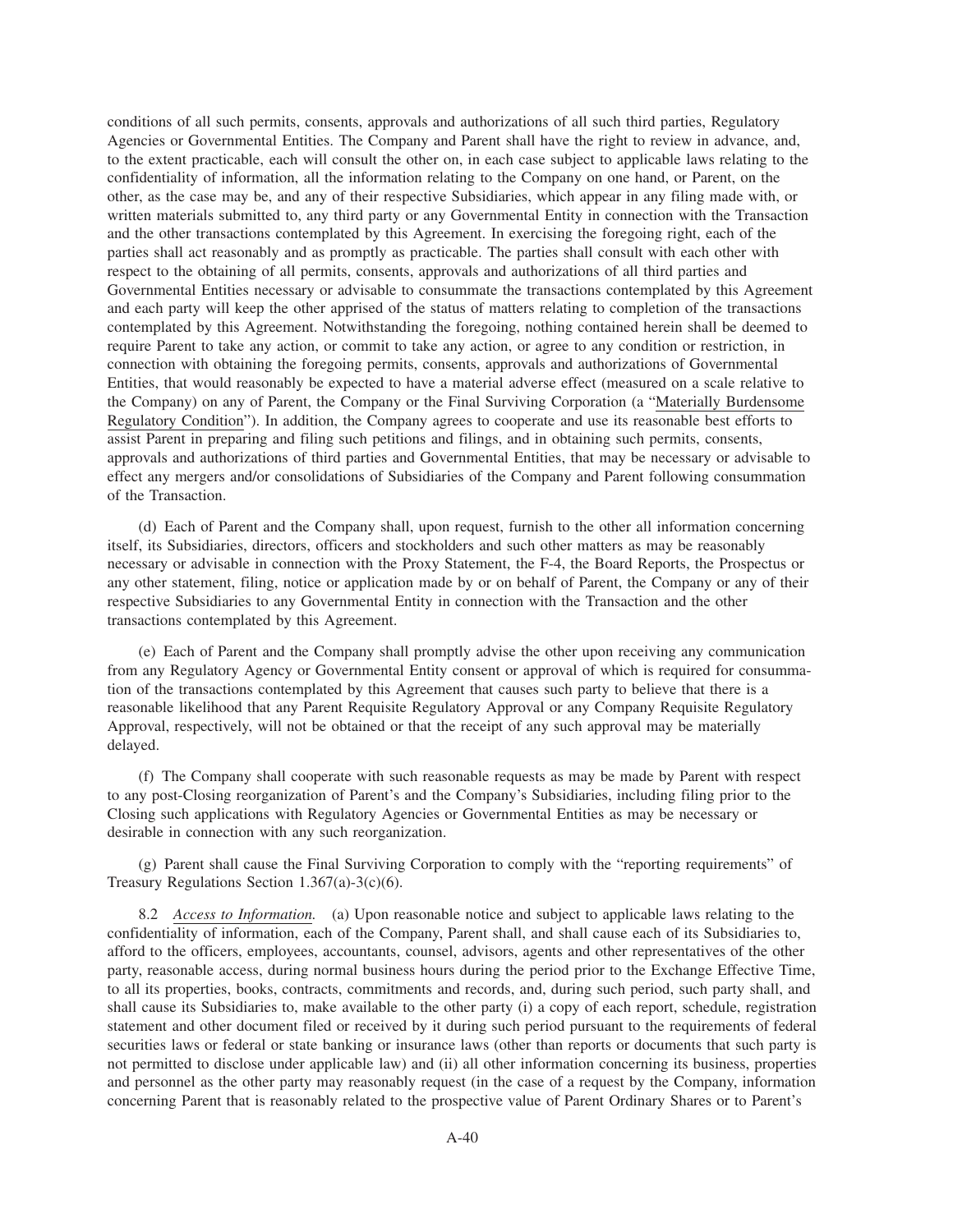ability to consummate the Transaction and the other transactions contemplated hereby). None of the Company, Parent, nor any of their respective Subsidiaries, shall be required to provide access to or to disclose information where such access or disclosure would jeopardize the attorney-client privilege of such party or its Subsidiaries or contravene any law, rule, regulation, order, judgment, decree, fiduciary duty or binding agreement entered into prior to the date of this Agreement. The parties shall make appropriate substitute disclosure arrangements under circumstances in which the restrictions of the preceding sentence apply.

(b) All information and materials provided pursuant to this Agreement shall be subject to the provisions of the Confidentiality Agreement entered into between Parent and the Company, dated as of February 3, 2007 (the "Confidentiality Agreement").

(c) No investigation by a party hereto or its representatives shall affect the representations and warranties of the other party set forth in this Agreement.

### 8.3 *Stockholder Meetings.*

(a) The Company shall call a meeting of its stockholders to be held as soon as reasonably practicable for the purpose of obtaining the Company Stockholder Approval required in connection with this Agreement and the Transaction, and shall use its reasonable best efforts to cause such meeting to occur as soon as reasonably practicable. The Company Board shall use its reasonable best efforts to obtain from the stockholders of the Company the Company Stockholder Approval. The Company agrees that, notwithstanding any action of the type referred to in Section 10.1(e)(ii) or otherwise, it shall submit this Agreement to its stockholders at a stockholder meeting in accordance with the first sentence of this paragraph.

(b) As promptly as reasonably practicable following the date on which the F-4 is declared effective and following receipt of the necessary report of the expert designated by the Commercial Registry relating to the fair value of the assets to be accepted by Parent in the Share Exchange and of the auditor designated by the Commercial Registry relating to the abolishment of the preemptive rights of holders of Parent Ordinary Shares, Parent shall call and hold a meeting of the holders of Parent Ordinary Shares to be held for the purpose of obtaining the Parent Shareholder Approval. Parent shall use its reasonable best efforts to obtain from the holders of Parent Ordinary Shares the Parent Shareholder Approval. Parent agrees that, notwithstanding any action of the type referred to in Section 10.1(f)(ii) or otherwise, it shall submit the proposal of the Capital Increase to the holders of Parent Ordinary Shares at an Extraordinary General Meeting of Parent in accordance with the first sentence of this paragraph.

8.4 *Affiliates.* The Company shall use its reasonable best efforts to cause each director, executive officer and other person who is an "affiliate" (for purposes of Rule 145 under the Securities Act) of the Company to deliver to Parent, as soon as practicable after the date of this Agreement, and prior to the date of the meeting of the Company stockholders to be held pursuant to Section 8.3, a written agreement, in customary form reasonably satisfactory to Parent.

8.5 *Listing.* Prior to the Exchange Effective Time, Parent shall cause the Parent Ordinary Shares and Parent ADSs that will be issued in the Share Exchange to be approved for listing on the NYSE, such listing to be subject to (and only become effective on) official notice of issuance.

### 8.6 *Employee Matters.*

(a) For the one-year period following the Exchange Effective Time, Parent shall, or shall cause its applicable Subsidiaries to, provide to those individuals actively employed by the Company or one of its Subsidiaries as of the Exchange Effective Time (collectively, the "Covered Employees") with employee benefits, rates of base salary or hourly wage and annual bonus opportunities that are substantially similar, in the aggregate, to the rates of base salary or hourly wage provided to such Covered Employees and the employee benefits and annual bonus opportunities provided to such Covered Employees under the Company Benefit Plans as in effect immediately prior to the Exchange Effective Time (excluding for this purpose equity-based benefits); provided, that nothing herein shall limit the right of Parent or any of its Subsidiaries to terminate the employment of any Covered Employee at any time or require Parent or any of its Subsidiaries to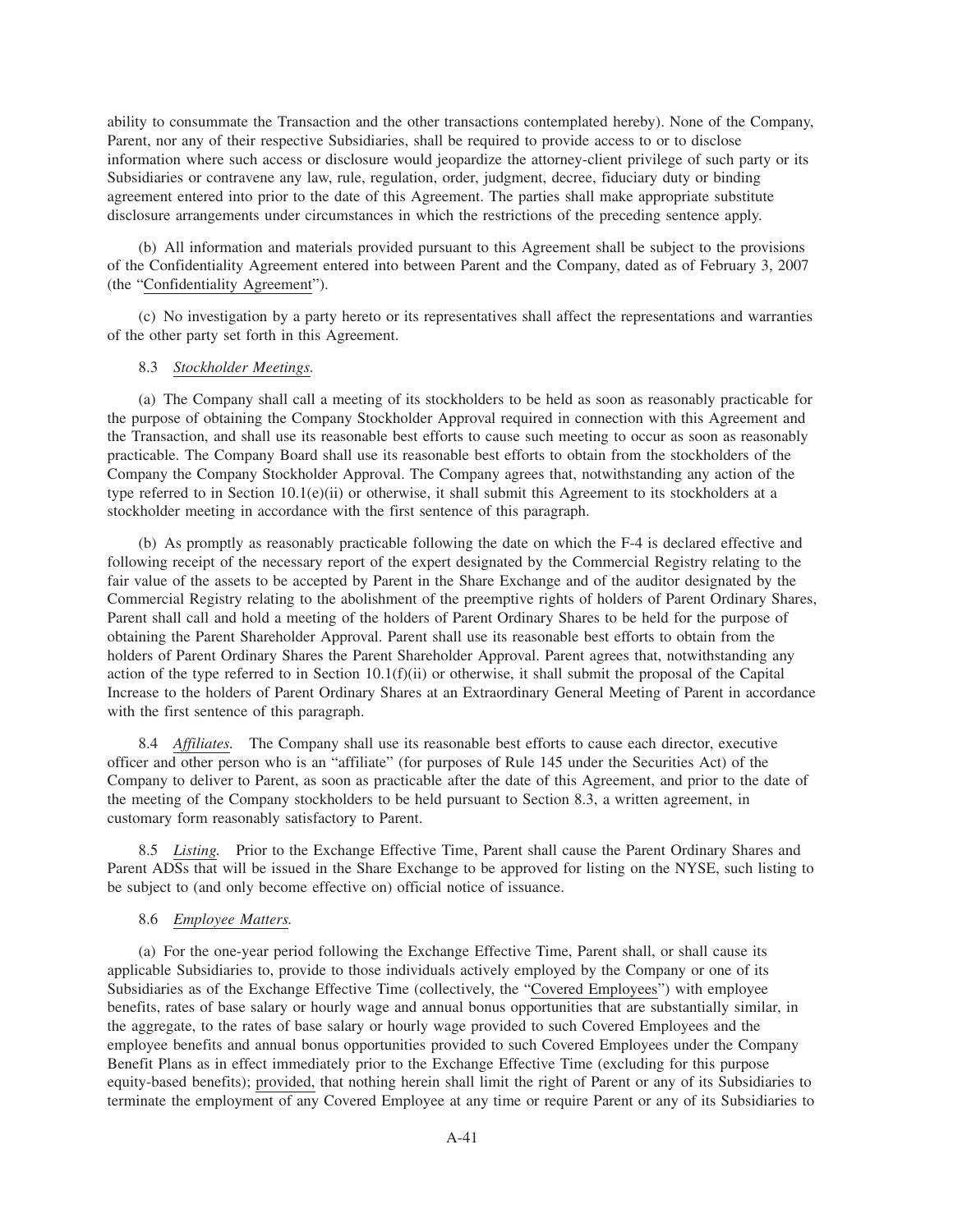provide any such employee benefits, rates of base salary or hourly wage or annual bonus opportunities for any period following any such termination.

(b) To the extent that a Covered Employee becomes eligible to participate in an employee benefit plan maintained by Parent or any of its Subsidiaries, other than the Company Benefit Plans, Parent shall cause such employee benefit plan to (i) recognize the service of such Covered Employee with the Company or its Subsidiaries for purposes of eligibility and vesting and, except under defined benefit pension plans, benefit accrual under such employee benefit plan of Parent or any of its Subsidiaries to the same extent such service was recognized immediately prior to the Exchange Effective Time under a comparable Company Benefit Plan in which such Covered Employee was a participant immediately prior to the Exchange Effective Time or, if there is no such comparable benefit plan, to the same extent such service was recognized under the Company 401(k) plan immediately prior to the Exchange Effective Time, provided that such recognition of service shall not operate to duplicate any benefits payable to the Covered Employee with respect to the same period of service, and (ii) with respect to any health, dental or vision plan of Parent or any of its Subsidiaries (other than the Company Benefit Plans) in which any Covered Employee is eligible to participate in the plan year that includes the year in which such Covered Employee is eligible to participate, (x) cause any pre-existing condition limitations under such Parent or Subsidiary plan to be waived with respect to such Covered Employee to the extent such limitation would have been waived or satisfied under a Company Benefit Plan in which such Covered Employee participated immediately prior to the Exchange Effective Time, and (y) recognize any medical or other health expenses incurred by such Covered Employee in the year that includes the Closing Date for purposes of any applicable deductible and annual out-of-pocket expense requirements under any such health, dental or vision plan of Parent or any of its Subsidiaries.

(c) From and after the Exchange Effective Time, Parent shall, or shall cause its Subsidiaries to, honor, in accordance with the terms thereof as in effect as of the date hereof or as may be amended after the date hereof as permitted under Section 7.2, each employment agreement and change in control agreement listed on Section 5.11 of the Company Disclosure Schedule.

(d) No later than five Business Days prior to its distribution, the Company and its Subsidiaries shall provide Parent with a copy of any communication intended to be made to any of their respective employees relating to the transactions contemplated hereby, and will provide an opportunity for Parent to make reasonable revisions thereto.

(e) Nothing in this Section 8.6 shall be construed or interpreted to (i) amend any Company Benefit Plan, (ii) prevent the amendment or termination of any Plan or (iii) interfere with the Parent's right or obligation to make such changes to any Company Benefit Plan as are necessary to conform with applicable Law.

## 8.7 *Indemnification; Directors' and Officers' Insurance.*

(a) In the event of any threatened or actual claim, action, suit, proceeding or investigation, whether civil, criminal or administrative (a "Claim"), including any such Claim in which any individual who is now, or has been at any time prior to the date of this Agreement, or who becomes prior to the Exchange Effective Time, a director or officer of the Company or any Company Subsidiary or who is or was serving at the request of the Company or any Company Subsidiary as a director or officer of another person (the "Indemnified Parties"), is, or is threatened to be, made a party based in whole or in part on, or arising in whole or in part out of, or pertaining to (i) the fact that he is or was a director or officer of the Company or any of its Subsidiaries prior to the Exchange Effective Time or (ii) this Agreement or any of the transactions contemplated by this Agreement, whether asserted or arising before or after the Exchange Effective Time, the parties shall cooperate and use their best efforts to defend against and respond thereto. All rights to indemnification and exculpation from liabilities for acts or omissions occurring at or prior to the Exchange Effective Time now existing in favor of any Indemnified Party as provided in their respective certificates or articles of incorporation or bylaws (or comparable organizational documents), and any existing indemnification agreements set forth in Section 8.7 of the Company Disclosure Schedule, shall survive the Transaction and shall continue in full force and effect in accordance with their terms, and shall not be amended, repealed or otherwise modified after the Exchange Effective Time in any manner that would adversely affect the rights thereunder of such individuals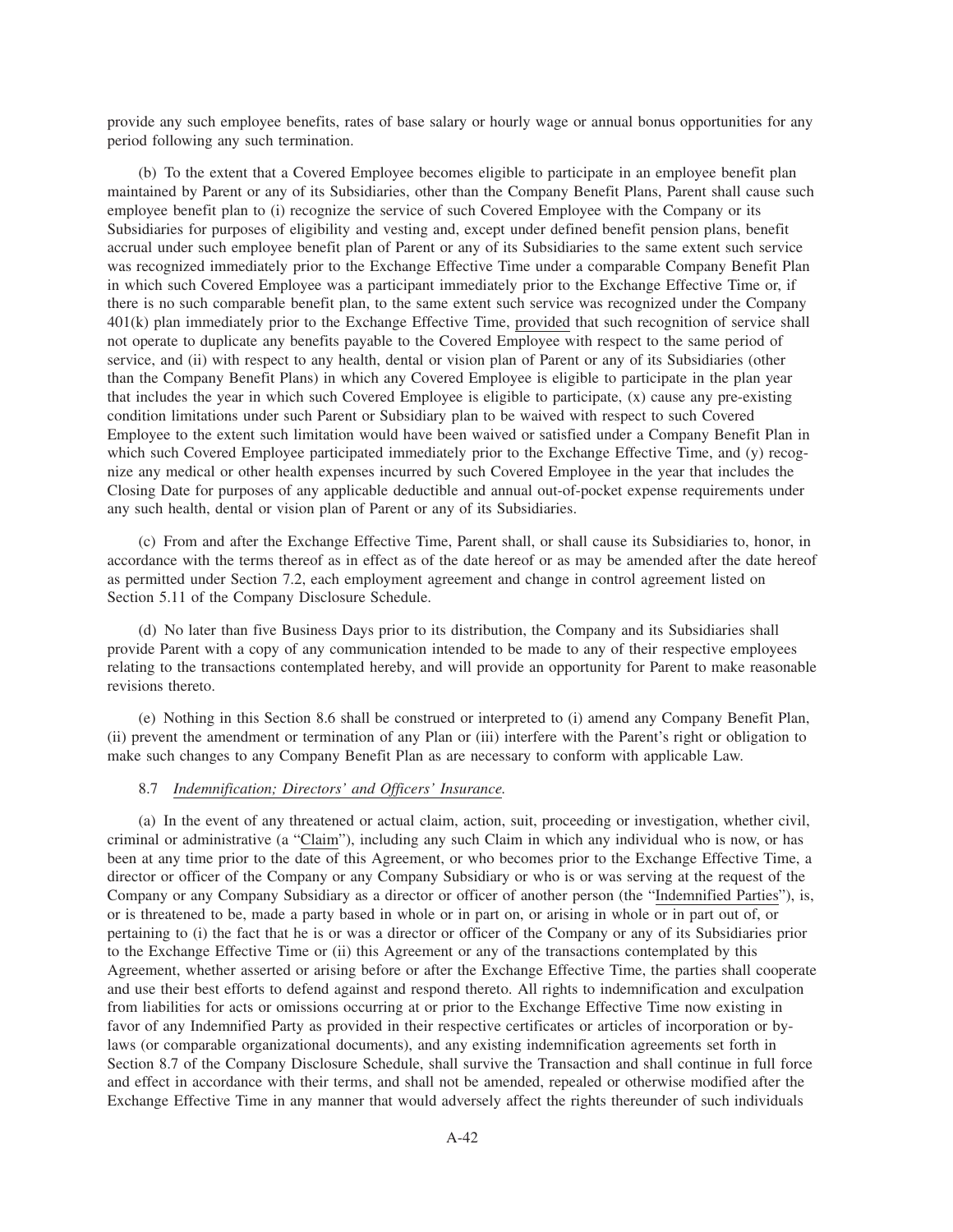for acts or omissions occurring at or prior to the Exchange Effective Time or taken at the request of Parent pursuant to Section 8.8 hereof.

(b) From and after the Exchange Effective Time, the Surviving Corporation shall, and Parent shall cause the Surviving Corporation to, to the fullest extent permitted by applicable law, indemnify, defend and hold harmless, and provide advancement of expenses to, each Indemnified Party against all losses, claims, damages, costs, expenses, liabilities or judgments or amounts that are paid in settlement of or in connection with any Claim based in whole or in part on or arising in whole or in part out of the fact that such person is or was a director or officer of the Company or any Subsidiary of the Company, and pertaining to any matter existing or occurring, or any acts or omissions occurring, at or prior to the Exchange Effective Time, whether asserted or claimed prior to, or at or after, the Exchange Effective Time (including matters, acts or omissions occurring in connection with the approval of this Agreement and the consummation of the transactions contemplated hereby) or taken at the request of Parent pursuant to Section 8.8 hereof.

(c) Parent shall cause the individuals serving as officers and directors of the Company or any of its Subsidiaries immediately prior to the Exchange Effective Time to be covered for a period of six years from the Exchange Effective Time by the directors' and officers' liability insurance policy maintained by the Company (provided that Parent may substitute therefor policies of at least the same coverage and amounts containing terms and conditions that are not less advantageous than such policy) with respect to acts or omissions occurring prior to the Exchange Effective Time that were committed by such officers and directors in their capacity as such; provided that in no event shall Parent be required to expend on an annualized basis in the aggregate an amount in excess of 250% of the annual premiums currently paid by the Company (which current amount is set forth in Section 8.7 of the Company Disclosure Schedule) for such insurance (the "Insurance Amount"), and provided further that if Parent is unable to maintain such policy (or such substitute policy) as a result of the preceding proviso, Parent shall obtain as much comparable insurance as is available for the Insurance Amount.

(d) The provisions of this Section 8.7 shall survive the Exchange Effective Time and are intended to be for the benefit of, and shall be enforceable by, each Indemnified Party and his or her heirs and representatives.

8.8 *Additional Agreements.* (a) Subject to the terms and conditions of this Agreement, each of the Company, Company Virginia Sub, Parent and Parent Texas Sub agree to cooperate fully with each other and to use reasonable best efforts to take, or cause to be taken, all actions, and to do, or cause to be done, all things necessary, proper or advisable to consummate and make effective, at the time and in the manner contemplated by this Agreement, the Transaction. Without limiting the generality of the foregoing, the Company shall use reasonable best efforts to comply with any reasonable request made by Parent from time to time in connection with Parent's financing of the Cash Consideration.

(b) In case at any time after the Exchange Effective Time any further action is necessary or desirable to carry out the purposes of this Agreement (including any merger between a Subsidiary of Parent, on the one hand, and a Subsidiary of the Company, on the other) or to vest the Surviving Corporation with full title to all properties, assets, rights, approvals, immunities and franchises of either party to the Transaction, the proper officers and directors of each party and their respective Subsidiaries shall, at Parent's sole expense, take all such necessary action as may be reasonably requested by Parent.

8.9 *Advice of Changes.* Each of Parent and the Company shall promptly advise the other of any change or event (i) having or reasonably likely to have a Material Adverse Effect on it or (ii) that it believes would or would be reasonably likely to cause or constitute a material breach of any of its representations, warranties or covenants contained in this Agreement; provided, however, that no such notification shall affect the representations, warranties, covenants or agreements of the parties (or remedies with respect thereto) or the conditions to the obligations of the parties under this Agreement; provided further that a failure to comply with this Section 8.9 shall not constitute a breach of this Agreement or the failure of any condition set forth in Article IX to be satisfied unless the underlying Material Adverse Effect or material breach would independently result in the failure of a condition set forth in Article VII to be satisfied.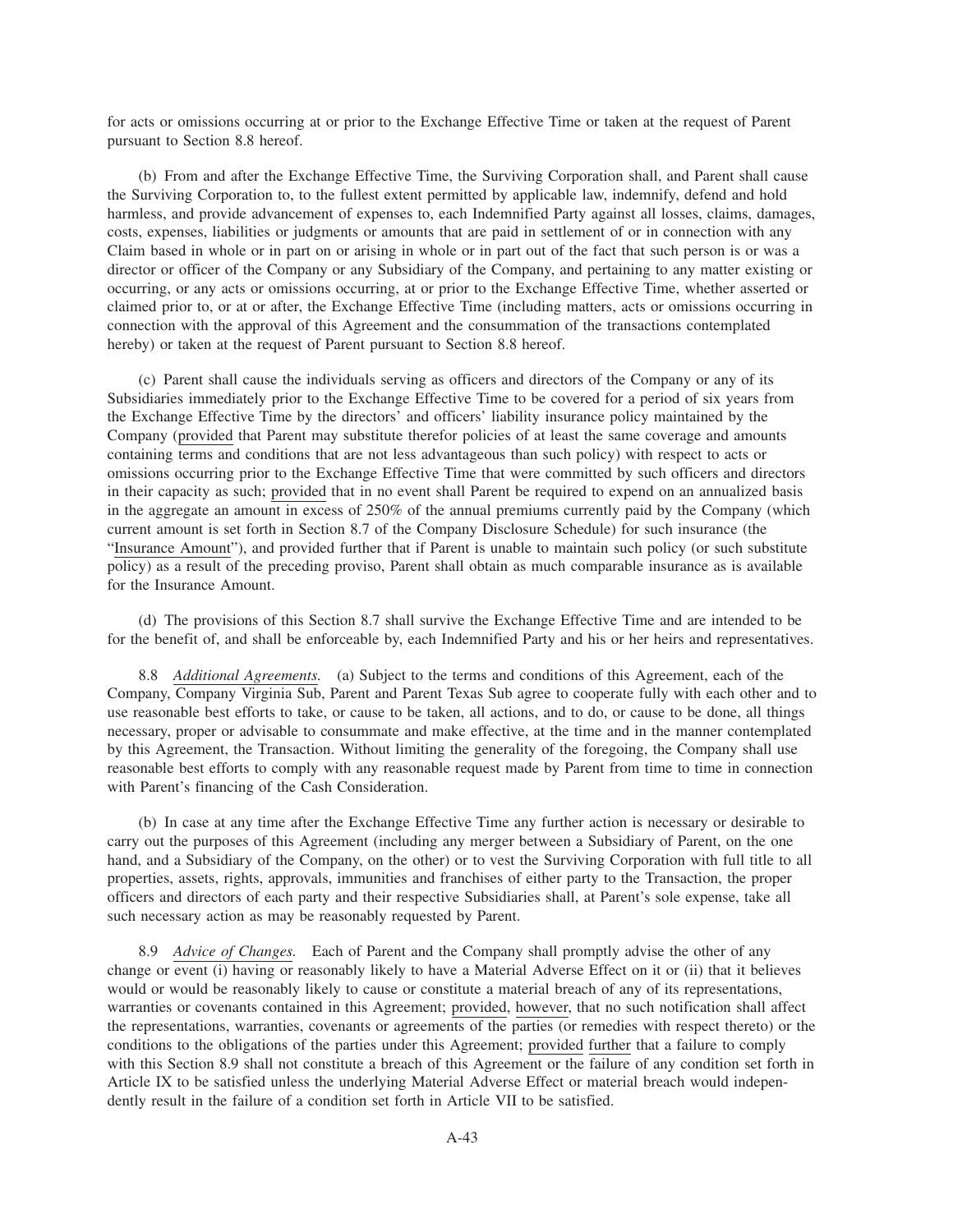8.10 *Exemption from Liability Under Section 16(b).* Prior to the Exchange Effective Time, Parent and the Company shall each take all such steps as may be necessary or appropriate to cause any disposition of shares of Company Common Stock or conversion of any derivative securities in respect of such shares of Company Common Stock in connection with the consummation of the transactions contemplated by this Agreement to be exempt under Rule 16b-3 promulgated under the Exchange Act.

### 8.11 *No Solicitation.*

(a) None of the Company, its Subsidiaries or any officer, director, employee, agent or representative (including any investment banker, financial advisor, attorney, accountant or other retained representative) of the Company or any of its Subsidiaries shall directly or indirectly (i) solicit, initiate, encourage, facilitate (including by way of furnishing information) or take any other action designed to facilitate any inquiries or proposals regarding any merger, share exchange, consolidation, sale of assets, sale of shares of capital stock (including, without limitation, by way of a tender offer) or similar transactions involving the Company or any of its Subsidiaries that, if consummated, would constitute an Alternative Transaction (any of the foregoing inquiries or proposals, including the indication of any intention to propose any of the foregoing, being referred to herein as an "Alternative Proposal"), (ii) participate in any discussions or negotiations regarding an Alternative Transaction or (iii) enter into any agreement regarding any Alternative Transaction. Notwithstanding the foregoing, the Company Board shall be permitted, prior to the meeting of the Company stockholders to be held pursuant to Section 8.3, and subject to compliance with the other terms of this Section 8.11 and to first entering into a confidentiality agreement with the person proposing such Alternative Proposal on terms substantially similar to, and no less favorable to the Company than, those contained in the Confidentiality Agreement, to consider and participate in discussions with respect to a bona fide Alternative Proposal received by the Company, if and only to the extent that the Company Board reasonably determines in good faith after consultation with outside legal counsel that failure to do so would cause it to violate its fiduciary duties.

As used in this Agreement, "Alternative Transaction" means any of (i) a transaction pursuant to which any person (or group of persons) (other than Parent or its affiliates) directly or indirectly, acquires or would acquire more than 25% of the outstanding shares of the Company or any of its Subsidiaries or outstanding voting power or of any new series or new class of preferred stock that would be entitled to a class or series vote with respect to a merger of the Company or any of its Subsidiaries whether from the Company or any of its Subsidiaries or pursuant to a tender offer or exchange offer or otherwise, (ii) a merger, share exchange, consolidation or other business combination involving the Company or any of its Subsidiaries (other than the Transaction), (iii) any transaction pursuant to which any person (or group of persons) (other than Parent or its affiliates) acquires or would acquire control of assets (including for this purpose the outstanding equity securities of subsidiaries of the Company and securities of the entity surviving any merger or business combination including any of the Company's Subsidiaries) of the Company, or any of its Subsidiaries representing more than 25% of the fair market value of all the assets, net revenues or net income of the Company and its Subsidiaries, taken as a whole, immediately prior to such transaction, or (iv) any other consolidation, business combination, recapitalization or similar transaction involving the Company or any of its Subsidiaries, other than the transactions contemplated by this Agreement; provided that, for the purposes of Section 10.4 hereof, the applicable percentage in clauses (i) and (iii) of the definition of "Alternative Transaction" shall be 50% and any transaction contemplated by clauses (ii) and (iv) shall be limited to transactions to which the Company is a party and in which the stockholders of the Company immediately prior to the consummation thereof, as such, would not hold at least 50% of the total voting power of the surviving company in such transaction or of its publicly-traded parent corporation.

(b) The Company shall notify Parent promptly (but in no event later than 24 hours) after receipt of any Alternative Proposal, or any material modification of or material amendment to any Alternative Proposal, or any request for nonpublic information relating to the Company or any of its Subsidiaries or for access to the properties, books or records of the Company or any Subsidiary by any Person or entity that informs the Company Board or any Subsidiary that it is considering making, or has made, an Alternative Proposal. Such notice to Parent shall be made orally and in writing, and shall indicate the identity of the Person making such Alternative Proposal or intending to make or considering making an Alternative Proposal or requesting nonpublic information or access to the books and records of the Company or any Subsidiary, and the material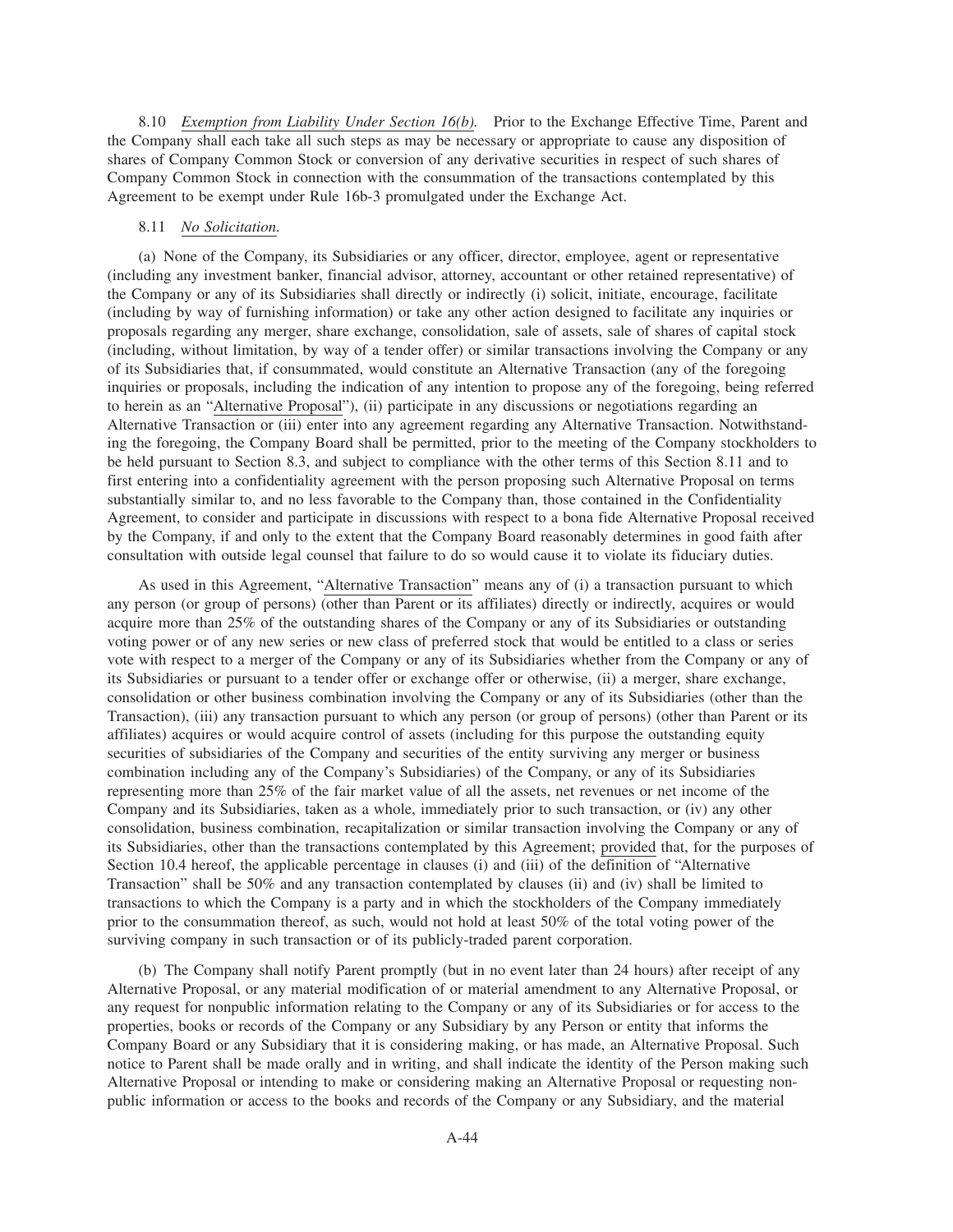terms of any such Alternative Proposal or modification or amendment to an Alternative Proposal. The Company shall keep Parent fully informed, on a current basis, of any material changes in the status and any material changes or modifications in the terms of any such Alternative Proposal, indication or request. The Company shall also promptly, and in any event within 24 hours, notify Parent, orally and in writing, if it enters into discussions or negotiations concerning any Alternative Proposal in accordance with Section 8.11(a).

(c) The Company and its Subsidiaries shall immediately cease and cause to be terminated any existing discussions or negotiations with any Persons (other than each other) conducted heretofore with respect to any of the foregoing, and shall use reasonable best efforts to cause all Persons other than the other party hereto who have been furnished confidential information regarding itself in connection with the solicitation of or discussions regarding a Alternative Proposal, as the case may be, within the 12 months prior to the date hereof promptly to return or destroy such information. The Company agrees not to, and to cause its Subsidiaries not to, release any third party from the confidentiality and standstill provisions of any agreement to which the Company or any of its Subsidiaries is or may become a party, and shall immediately take all steps necessary to terminate any approval that may have been heretofore given under any such provisions authorizing any person to make an Alternative Proposal.

(d) The Company shall instruct the officers, directors and all agents and representatives (including any investment bankers, financial advisors, attorneys, accountants or other retained representatives) of the Company or its Subsidiaries to comply with the restrictions described in this Section 8.11 to the extent reasonably necessary to avoid violations thereof. It is understood that any violation of the restrictions set forth in this Section 8.11 by any officer, director, agent or representative (including any investment banker, financial advisor, attorney, accountant or other retained representative) of the Company or its Subsidiaries shall be deemed to be a breach of this Section 8.11 by the Company.

(e) Nothing contained in this Section 8.11 shall prohibit the Company or its Subsidiaries from taking and disclosing to its stockholders a position required by Rule 14e-2(a) or Rule 14d-9 promulgated under the Exchange Act.

8.12 *Structure of the Transaction.* Parent may at any time change the method of effecting the Transaction if and to the extent requested by Parent and consented to by the Company (such consent not to be unreasonably withheld); provided, however, that no such change shall (i) alter or change the amount or kind of the Consideration provided for in this Agreement, (ii) adversely affect the Tax treatment of the Transaction with respect to the Company's or Company Virginia Subs' stockholders or (iii) materially impede or delay, or make less likely, the consummation of the Transaction.

8.13 *Joinder Agreement.* Promptly following the execution of this Agreement, (i) Parent shall form Parent Texas Sub as a Texas corporation under and in accordance with the TBCA, and Parent shall cause Parent Texas Sub to, and Parent Texas Sub shall, sign a joinder agreement to this Agreement and be bound hereunder and (ii) the Company shall form Company Virginia Sub as a Virginia corporation under and in accordance with the VSCA, and the Company shall cause Company Virginia Sub to, and Company Virginia Sub shall, sign a joinder agreement to this Agreement and be bound hereunder.

### ARTICLE IX

#### CONDITIONS PRECEDENT

9.1 *Conditions to Each Party's Obligation To Effect the Transaction.* The respective obligations of the parties to effect the Transaction shall be subject to the satisfaction at or prior to the Closing of the following conditions:

(a) *Stockholder Approval.* Each of the Company Stockholder Approval and the Parent Shareholder Approval shall have been obtained.

(b) *Listing.* The Parent ADSs to be issued to the holders of Company Common Stock upon consummation of the Transaction shall have been authorized for listing on the NYSE, such listing to be subject to (and only to become effective on) official notice of issuance.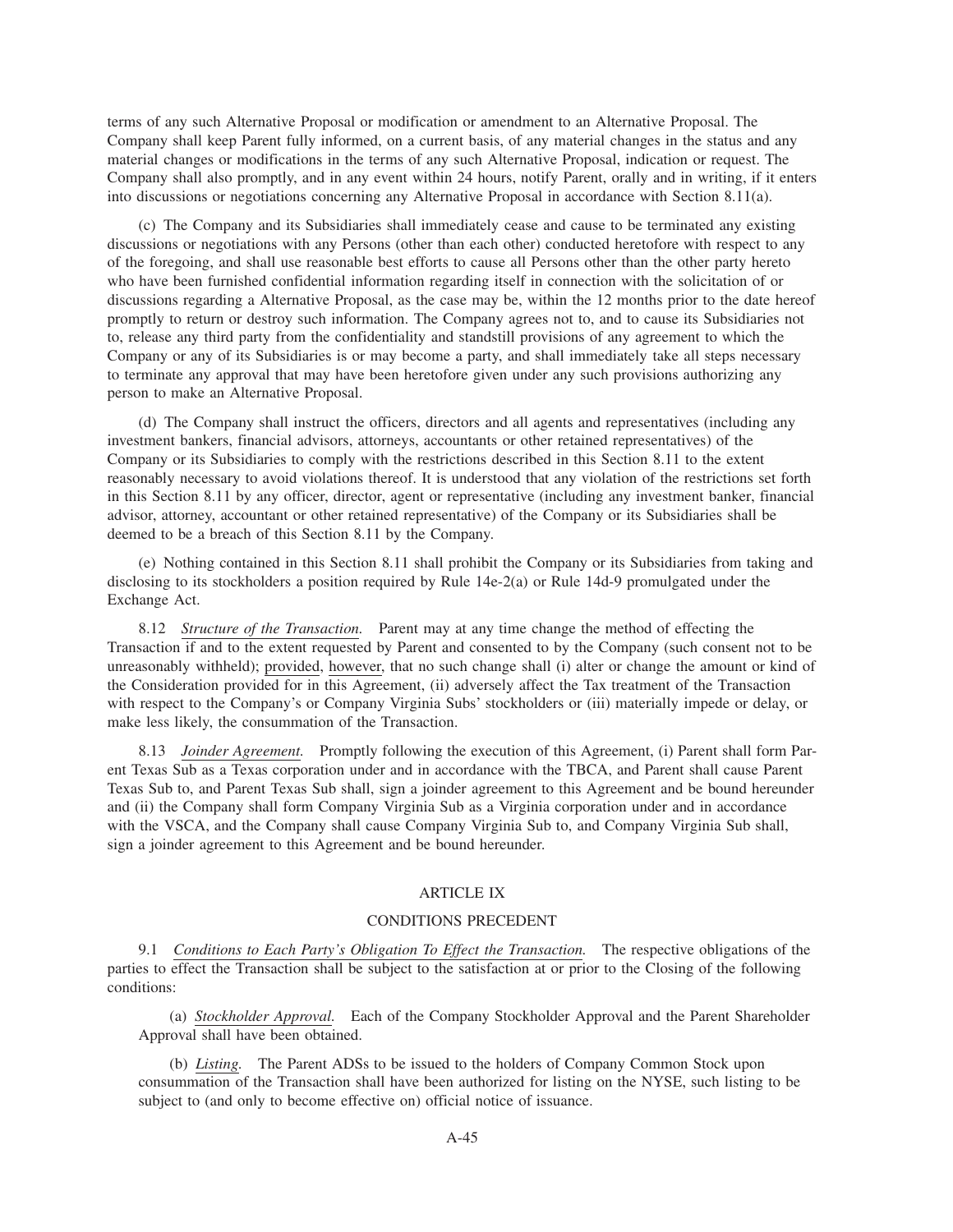(c) *F-4.* The F-4 shall have become effective under the Securities Act and no stop order suspending the effectiveness of the F-4 shall have been issued and no proceedings for that purpose shall have been initiated or threatened by the SEC.

(d) *Prospectus Verification.* The Prospectus shall have been verified by, and registered with, the NSEC.

(e) *Share Exchange.* The filing of the necessary auditors' report and the filing of the necessary report of the expert designated by the Commercial Registry relating to the fair value of the assets acquired by Parent in the Share Exchange shall have been filed or made.

(f) *No Injunctions or Restraints; Illegality.* No order, injunction or decree issued by any court or agency of competent jurisdiction or other legal restraint or prohibition (an "Injunction") preventing the consummation of the Transaction and the other transactions contemplated by this Agreement shall be in effect. No statute, rule, regulation, order, Injunction or decree shall have been enacted, entered, promulgated or enforced by any Governmental Entity that prohibits or makes illegal consummation of the Transaction.

9.2 *Conditions to Obligations of Parent.* The obligation of Parent to effect the Transaction is also subject to the satisfaction, or waiver by Parent, at or prior to the Exchange Effective Time, of the following conditions:

(a) *Representations and Warranties.* Subject to the standard set forth in Section 11.2, the representations and warranties of the Company set forth in this Agreement shall be true and correct as of the date of this Agreement and as of the Closing as though made at and as of the Closing (except that representations and warranties that by their terms speak specifically as of the date of this Agreement or another specified date shall be true and correct as of such date); and Parent shall have received a certificate signed on behalf of the Company by the Chief Executive Officer or the Chief Financial Officer of the Company to the foregoing effect.

(b) *Performance of Obligations of the Company.* The Company shall have performed in all material respects all obligations required to be performed by it under this Agreement at or prior to the Closing; and Parent shall have received a certificate signed on behalf of the Company by the Chief Executive Officer or the Chief Financial Officer of the Company to such effect.

(c) *Federal Tax Opinion.* Parent shall have received the opinion of its counsel, Cleary Gottlieb Steen & Hamilton LLP, in form and substance reasonably satisfactory to Parent, dated as of the Closing Date, substantially to the effect that, on the basis of facts, representations and assumptions set forth in such opinion that are consistent with the state of facts existing at the Reincorporation Effective Time, the Exchange Effective Time and/or the Third Step Merger Effective Time, as the case may be, each of (i) the Reincorporation Merger and (ii) the Share Exchange and the Third Step Merger (taken together) will be treated as a reorganization within the meaning of Section 368(a) of the Code. In rendering such opinion, counsel may require and rely upon customary representations contained in certificates of officers of the Company, Company Virginia Sub and Parent.

(d) *Regulatory Approvals.* Without duplication of any conditions set forth in Section 9.1, all regulatory approvals set forth in Section 6.4 required to consummate the transactions contemplated by this Agreement, including the Transaction, shall have been obtained and shall remain in full force and effect and all statutory waiting periods in respect thereof shall have expired (all such approvals and the expiration of all such waiting periods being referred as the "Parent Requisite Regulatory Approvals"), and no such regulatory approval shall have resulted in the imposition of any Materially Burdensome Regulatory Condition.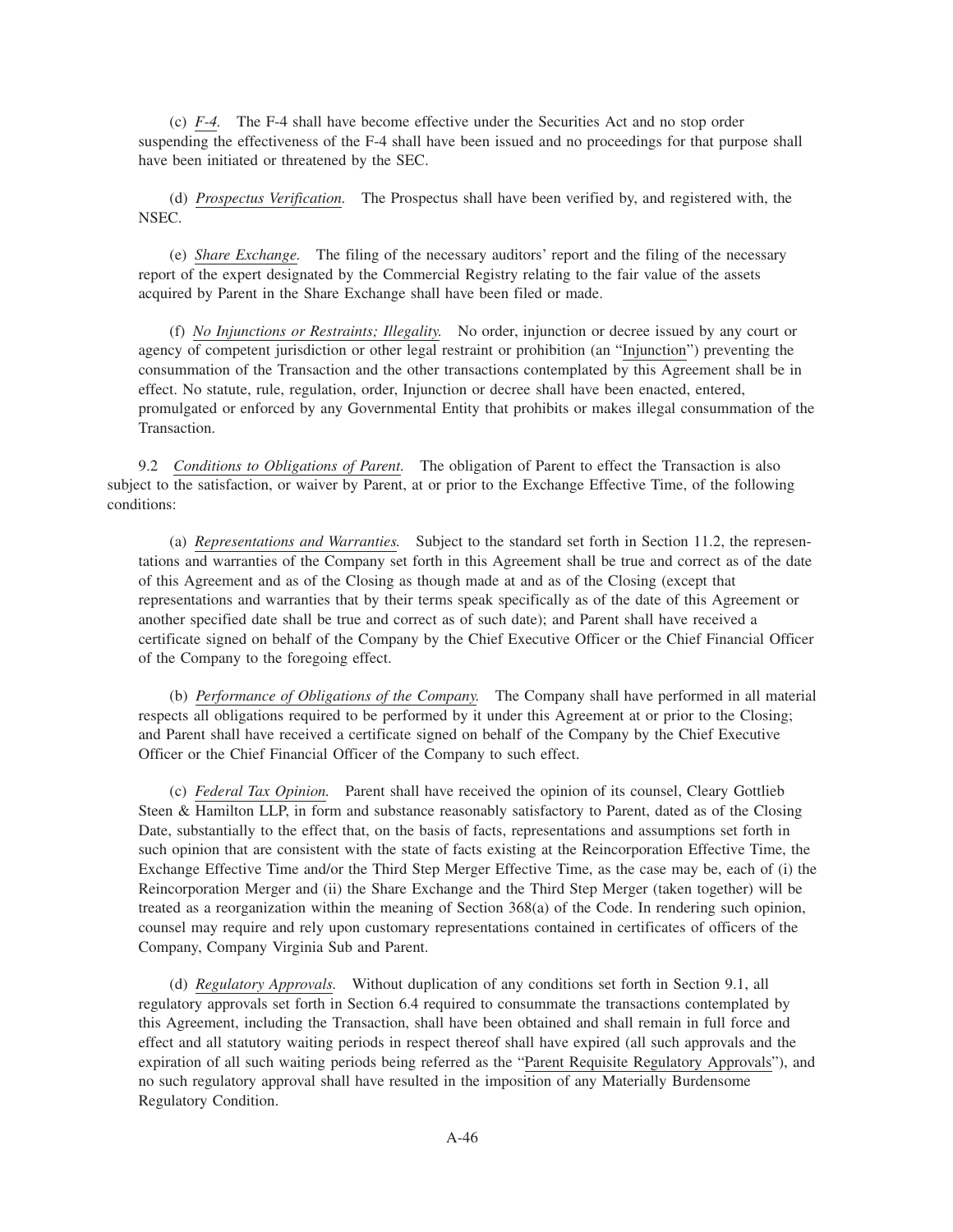9.3 *Conditions to Obligations of the Company.* The obligation of the Company to effect the Transaction is also subject to the satisfaction or waiver by the Company at or prior to the Closing of the following conditions:

(a) *Representations and Warranties.* Subject to the standard set forth in Section 11.2, the representations and warranties of Parent set forth in this Agreement shall be true and correct as of the date of this Agreement and as of the Closing as though made at and as of the Closing (except that representations and warranties that by their terms speak specifically as of the date of this Agreement or another specified date shall be true and correct as of such date); and the Company shall have received a certificate signed on behalf of Parent by the Chief Executive Officer or the Chief Financial Officer of Parent to the foregoing effect.

(b) *Performance of Obligations of Parent.* Parent shall have performed in all material respects all obligations required to be performed by it under this Agreement at or prior to the Closing, and the Company shall have received a certificate signed on behalf of Parent by the Chief Executive Officer or the Chief Financial Officer of Parent to such effect.

(c) *Federal Tax Opinion.* The Company shall have received the opinion of its counsel, Wachtell, Lipton, Rosen & Katz, in form and substance reasonably satisfactory to the Company, dated as of the Closing Date, substantially to the effect that, on the basis of facts, representations and assumptions set forth in such opinion that are consistent with the state of facts existing at the Reincorporation Effective Time, the Exchange Effective Time and/or the Third Step Merger Effective Time, as the case may be, each of (i) the Reincorporation Merger and (ii) the Share Exchange and the Third Step Merger (taken together) will be treated as a reorganization within the meaning of Section 368(a) of the Code and that the Share Exchange and the Third Step Merger (taken together) will not result in gain recognition to the shareholders of Company Virginia Sub pursuant to Section 367(a) of the Code. In rendering such opinion, counsel may require and rely upon customary representations contained in certificates of officers of the Company, Company Virginia Sub and Parent and may assume that any shareholder of Company Virginia Sub that is a U.S. person and a "five percent transferee shareholder" as defined in Treasury Regulation Section  $1.367(a)-3(c)(5)(ii)$  will enter into a five-year gain recognition agreement in the form provided in Treasury Regulation Section 1.367(a)-8.

(d) *Regulatory Approvals.* Without duplication of any conditions set forth in Section 9.1, all regulatory approvals set forth in Section 5.4 required to consummate the transactions contemplated by this Agreement, including the Transaction, shall have been obtained and shall remain in full force and effect and all statutory waiting periods in respect thereof shall have expired (all such approvals and the expiration of all such waiting periods being referred as the "Company Requisite Regulatory Approvals").

### ARTICLE X

# TERMINATION AND AMENDMENT

10.1 *Termination.* This Agreement may be terminated at any time prior to the Reincorporation Merger Effective Time, whether before or after approval of the matters presented in connection with the Transaction by the stockholders of the Company or Parent:

(a) by mutual consent of the Company and Parent in a written instrument authorized by the boards of directors of the Company and Parent, as determined by a vote of a majority of the members of each respective entire board of directors;

(b) by either the Company or Parent, if any Governmental Entity that must grant a Parent Requisite Regulatory Approval or a Company Requisite Regulatory Approval has denied approval of the Transaction and such denial has become final and nonappealable or any Governmental Entity of competent jurisdiction shall have issued a final and nonappealable order permanently enjoining or otherwise prohibiting the consummation of the transactions contemplated by this Agreement;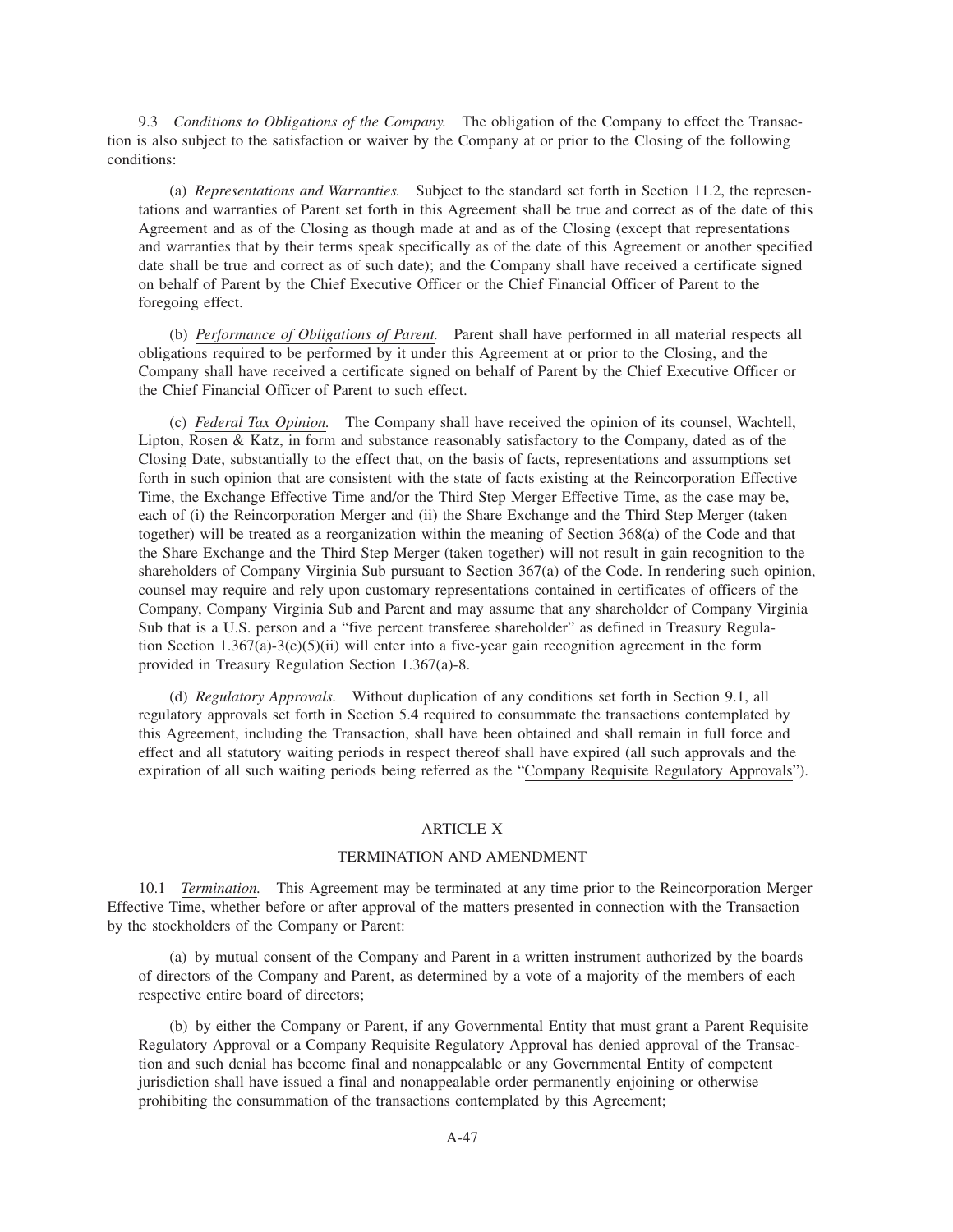(c) by either the Company or Parent, if the Transaction shall not have been consummated on or before the first anniversary of the date of this Agreement unless the failure of the Closing to occur by such date shall be due to the failure of the party seeking to terminate this Agreement to perform or observe the covenants and agreements of such party set forth in this Agreement;

(d) by either Parent or the Company (provided that the terminating party is not then in material breach of any representation, warranty, covenant or other agreement contained herein), if there shall have been a breach of any of the covenants or agreements (other than those set forth in Section 8.3 or Section 8.11) or any of the representations or warranties set forth in this Agreement on the part of the Company, in the case of a termination by Parent, or Parent, in the case of a termination by the Company, which breach, either individually or in the aggregate, would result in, if occurring or continuing on the Closing Date, the failure of the conditions set forth in Section 9.2 or 9.3, as the case may be, and which is not cured within 45 days following written notice to the party committing such breach or by its nature or timing cannot be cured within such time period;

(e) by Parent, if (i) the Company shall have materially breached its obligations under Section 8.3 or Section 8.11, or (ii) the Company Board shall have (A) failed to recommend in the Proxy Statement the adoption of the agreement of merger set forth in this Agreement, (B) publicly withdrawn or modified, or publicly announced its intention to withdraw or modify, in any manner adverse to Parent, its recommendation that its stockholders approve or adopt this Agreement or (C) recommended any Alternative Proposal (or, in the case of clause (ii), resolved to take any such action), whether or not permitted by the terms hereof;

(f) by the Company, if (i) Parent shall have materially breached its obligations under Section 8.3 or (ii) assuming receipt of the necessary report of the expert designated by the Commercial Registry relating to the fair value of the assets to be accepted by Parent in the Share Exchange and of the auditor designated by the Commercial Registry relating to the abolishment of the preemptive rights of holders of Parent Ordinary Shares, the Parent Board shall have failed to call an Extraordinary General Meeting of Parent to propose the Capital Increase or failed to propose such Capital Increase at such Extraordinary General Meeting (or, in the case of clause (ii), resolved to take any such action), whether or not permitted by the terms hereof;

(g) by either Parent or the Company, if the Company Stockholder Approval is not obtained at the annual or special meeting of Company stockholders called for the purpose of obtaining such Company Stockholder Approval or at any adjournment or postponement thereof;

(h) by either Parent or the Company, if the Parent Shareholder Approval is not obtained at the Annual General Meeting or Extraordinary General Meeting of Parent called for the purpose of obtaining such Parent Shareholder Approval or at any adjournment or postponement thereof;

(i) by Parent, if the Company or any of its representatives shall have engaged in discussions with any other person in connection with an Alternative Proposal in compliance with the provisions of Section 8.11, and all such discussions with such person shall not have ceased within 20 business days of the first date of any of the foregoing actions.

The party desiring to terminate this Agreement pursuant to any clause of this Section 10.1 (other than clause (a)) shall give written notice of such termination to the other party in accordance with Section 11.4, specifying the provision or provisions hereof pursuant to which such termination is effected.

10.2 *Effect of Termination.* In the event of termination of this Agreement by either the Company or Parent as provided in Section 10.1, this Agreement shall forthwith become void and have no effect, and none of the Company, Parent, any of their respective Subsidiaries or any of the officers or directors of any of them shall have any liability of any nature whatsoever under this Agreement, or in connection with the transactions contemplated by this Agreement, except that (i) Sections 8.2(b), 10.2, 10.3, 10.4, 11.3, 11.4, 11.5, 11.7, 11.8, 11.9 and 11.10 shall survive any termination of this Agreement, and (ii) neither the Company nor Parent shall be relieved or released from any liabilities or damages arising out of its willful breach of any provision of this Agreement.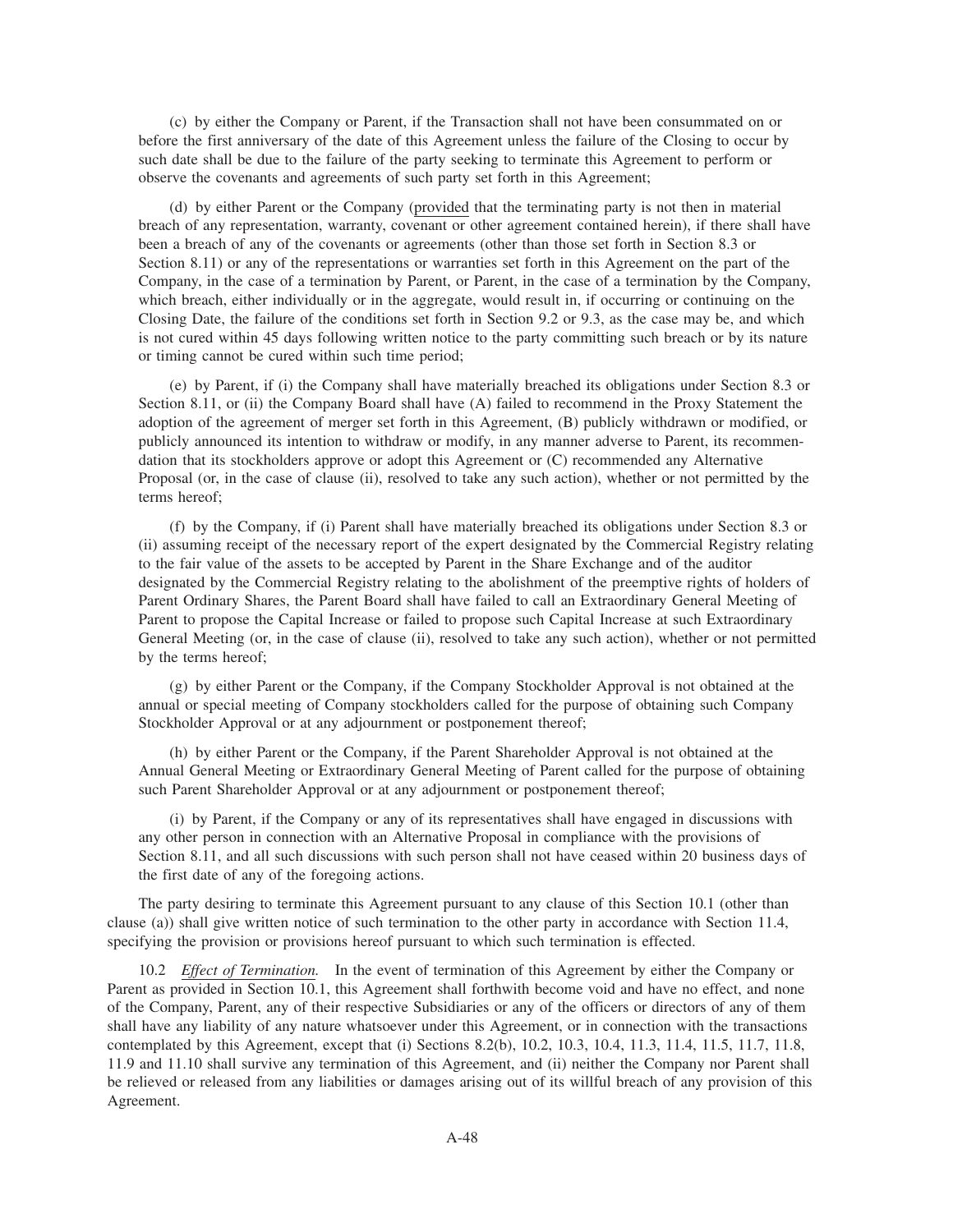10.3 *Fees and Expenses.* Except (i) as set forth in Section 10.4 and (ii) with respect to costs and expenses of printing and mailing the Proxy Statement and all filing and other fees paid to the SEC in connection with the Transaction, which shall be borne equally by the Company and Parent, all fees and expenses incurred in connection with this Agreement, the Transaction and the other transactions contemplated by this Agreement shall be paid by the party incurring such fees or expenses, whether or not the Transactions is consummated.

#### 10.4 *Termination Fee.*

(a) The Company shall pay to Parent a fee of \$385 million (the "Fee"), if this Agreement is terminated as follows:

(i) if (A) either party shall terminate this Agreement pursuant to Section 10.1(c) either  $(x)$  without the meeting of Company stockholders pursuant to Section 8.3 having been convened or (y) with such meeting of Company stockholders having been convened but the Company Stockholder Approval not having been obtained and (B) an Alternative Proposal shall have been publicly announced or otherwise communicated to the senior management or the Company Board after the date hereof, and shall not have been irrevocably withdrawn prior to the date specified in Section 10.1(c) (or, in the case of clause (A)(y), prior to the date of such meeting of Company stockholders), then the Company shall pay one-third of the Fee on the business day following such termination; and if any Alternative Transaction is consummated, or a definitive agreement with respect to any Alternative Transaction (a "Company Acquisition Agreement") is entered into, within 12 months after the date of such termination, then the Company shall pay the remaining two-thirds of the Fee on the date of such consummation or Company Acquisition Agreement execution, whichever first occurs;

(ii) if (A) this Agreement is terminated by either Parent or the Company pursuant to Section  $10.1(g)$ and (B) an Alternative Proposal shall have been publicly announced or otherwise communicated to the senior management or the Company Board after the date hereof, and shall not have been irrevocably withdrawn prior to the date of such termination, then the Company shall pay one-third of the Fee on the business day following such termination; and if any Alternative Transaction is consummated, or a Company Acquisition Agreement is entered into, within 12 months after the date of such termination, then the Company shall pay the remaining two-thirds of the Fee on the date of such consummation or Company Acquisition Agreement execution, whichever first occurs;

(iii) if (A) this Agreement is terminated by Parent pursuant to Section 10.1(d) as the result of a breach by the Company of its covenants or agreements set forth in this Agreement other than the covenants and agreements set forth in Section 8.3 or 8.11 and (B) an Alternative Proposal shall have been publicly announced or otherwise communicated after the date hereof to the senior management or the Company Board, and shall not have been irrevocably withdrawn prior to the occurrence of such breach, then the Company shall pay the Fee on the business day following such termination;

(iv) if this Agreement is terminated by Parent pursuant to Section 10.1(e), then the Company shall pay the Fee within one business day after a demand for payment following the termination; or

(v) if this Agreement is terminated by Parent pursuant to Section 10.1(i), and any Alternative Transaction is consummated, or a Company Acquisition Agreement is entered into, within 12 months after the date of such termination, then the Company shall pay the Fee within one business day after a demand for payment following the date of consummation or Company Acquisition Agreement execution, whichever first occurs.

(b) If this Agreement is terminated by the Company pursuant to Section 10.1(f), then Parent shall pay the Fee within one business day after a demand for payment following the termination.

(c) Each of the Company and Parent acknowledges that the agreements contained in this Section 10.4 are an integral part of the transactions contemplated by this Agreement, and that, without these agreements, the other party would not enter into this Agreement; accordingly, if the Company fails promptly to pay the amount due pursuant to Section 10.4(a), or Parent fails promptly to pay the amount due pursuant to Section 10.4(b),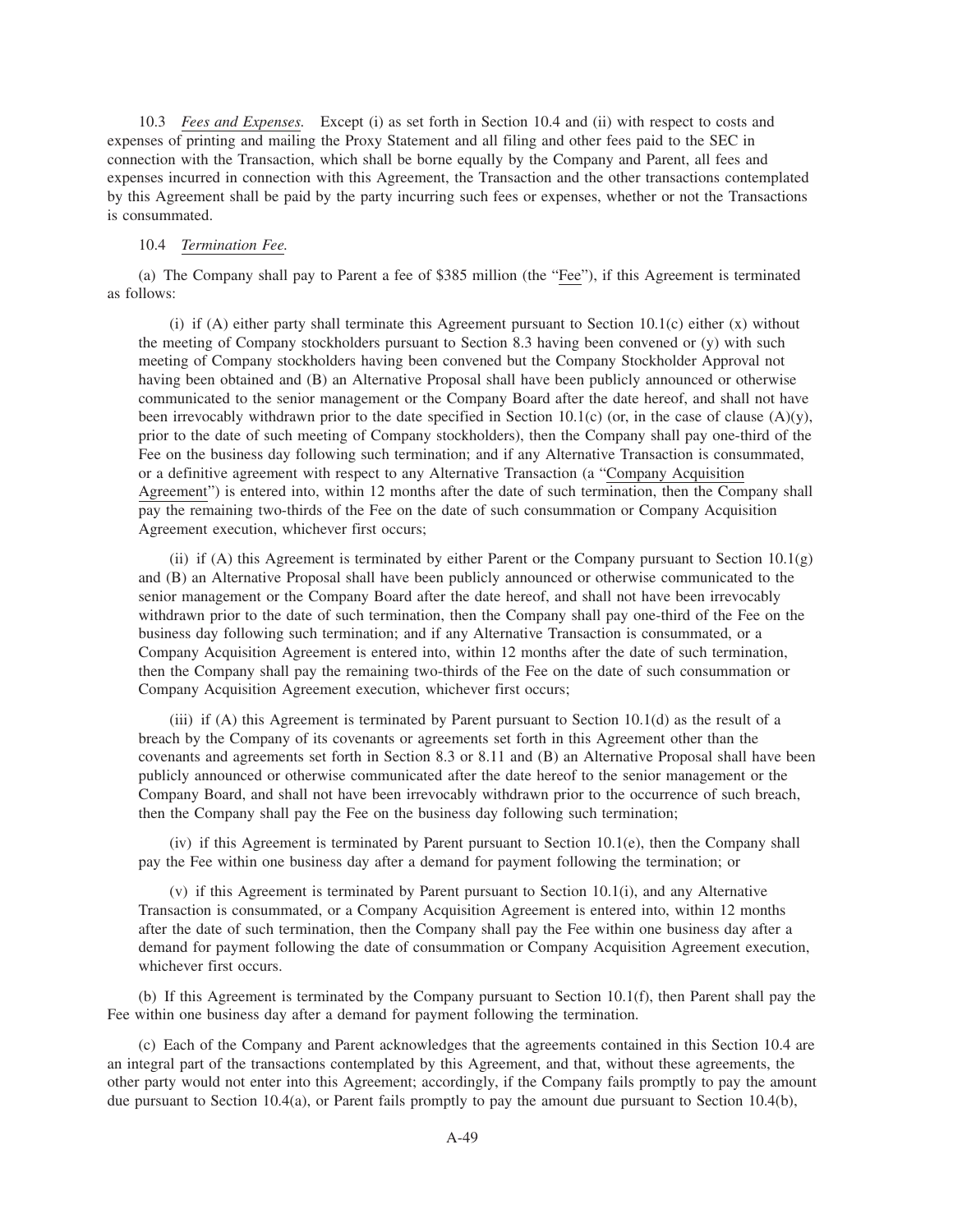and, in order to obtain such payment, the party owed such payment commences a suit which results in a judgment against the Company or Parent, as applicable, for the fee set forth in this Section 10.4, the Company or Parent, as applicable, shall pay to the other party its costs and expenses (including attorneys' fees and expenses) in connection with such suit. In no event shall an amount greater than the Fee be payable pursuant to this Section 10.4. Each of the Company and Parent acknowledges that it is obligated to pay any amounts due pursuant to this Section 10.4 whether or not the stockholders of the Company have approved this Agreement or the stockholders of Parent have approved the Capital Increase.

10.5 *Amendment.* This Agreement may be amended by the parties, by action taken or authorized by their respective Boards of Directors, at any time before or after approval of the matters presented in connection with Transaction by the stockholders of the Company and Parent; provided, however, that after any approval of the transactions contemplated by this Agreement by the stockholders of the Company or Parent, as the case may be, there may not be, without further approval of such stockholders, any amendment of this Agreement that requires such further approval under applicable law. This Agreement may not be amended except by an instrument in writing signed on behalf of each of the parties.

10.6 *Extension; Waiver.* At any time prior to the Third Step Merger Effective Time, the parties, by action taken or authorized by their respective Board of Directors, may, to the extent legally allowed, (a) extend the time for the performance of any of the obligations or other acts of the other party, (b) waive any inaccuracies in the representations and warranties contained in this Agreement or (c) waive compliance with any of the agreements or conditions contained in this Agreement. Any agreement on the part of a party to any such extension or waiver shall be valid only if set forth in a written instrument signed on behalf of such party, but such extension or waiver or failure to insist on strict compliance with an obligation, covenant, agreement or condition shall not operate as a waiver of, or estoppel with respect to, any subsequent or other failure.

## ARTICLE XI

## GENERAL PROVISIONS

11.1 *Closing.* Subject to the terms and conditions of this Agreement, the closing of the transactions contemplated hereby (the "Closing") will take place at 10:00 a.m., local time, as promptly as practicable but in no event later than the third Business Day after the satisfaction or waiver (by the party entitled to grant such waiver) of the conditions (other than those conditions that by their nature are to be satisfied at the Closing, but subject to the fulfillment or waiver of those conditions) set forth in Article VII, at a location to be agreed in New York, New York. The date of the Closing is referred to as the "Closing Date."

11.2 *Standard.* No representation or warranty of the Company contained in Article V or of Parent contained in Article VI shall be deemed untrue or incorrect for any purpose under this Agreement, and no party hereto shall be deemed to have breached a representation or warranty for any purpose under this Agreement, in any case as a consequence of the existence or absence of any fact, circumstance or event unless such fact, circumstance or event, individually or when taken together with all other facts, circumstances or events inconsistent (disregarding for purposes of this Section 11.2 any materiality or Material Adverse Effect qualification contained in any representations or warranties) with any representations or warranties contained in Article V, in the case of the Company, or Article VI, in the case of Parent, has had or would be reasonably likely to have a Material Adverse Effect with respect to the Company or Parent, as the case may be. Notwithstanding the immediately preceding sentence, the representations and warranties contained in (x) Section 5.2(a) shall be deemed untrue and incorrect if not true and correct except to an immaterial (relative to Section 5.2(a) taken as a whole) extent, (y) Sections 5.2(b), 5.3(a), 5.3(b)(i), 5.7, 5.24, 5.26(a) and 5.26(b)(i), in the case of the Company, and Sections 6.2, 6.3(a), 6.3(b)(i), 6.7, 6.14, 6.15(a) and 6.15(b)(i), in the case of Parent, shall be deemed untrue and incorrect if not true and correct in all material respects and (z) Sections 5.8(a), in the case of the Company, and 6.8(a), in the case of Parent, shall be deemed untrue and incorrect if not true and correct in all respects.

11.3 *Nonsurvival of Representations, Warranties and Agreements.* None of the representations, warranties, covenants and agreements set forth in this Agreement or in any instrument delivered pursuant to this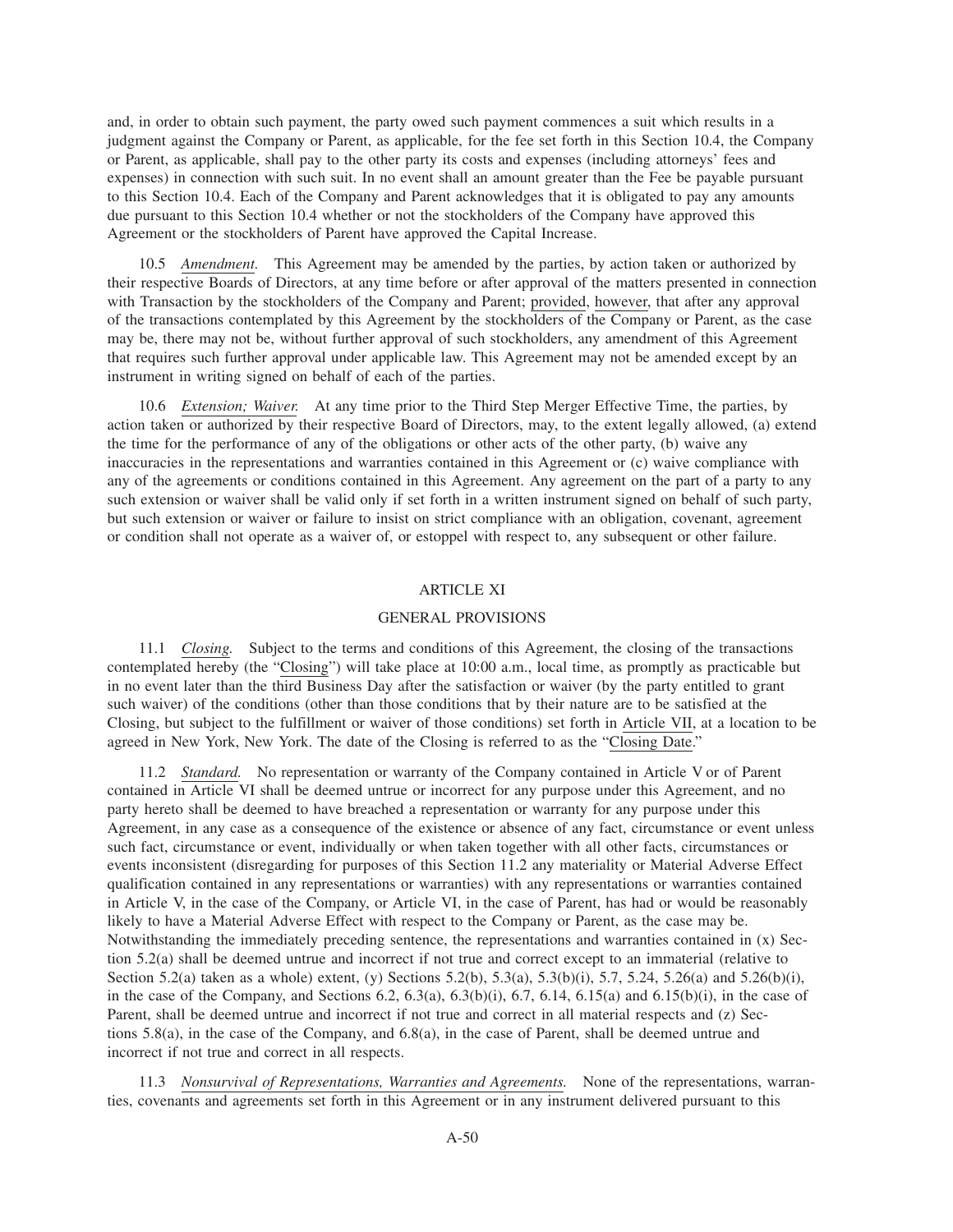Agreement shall survive the Third Step Merger Effective Time, except for Section 8.8 and for those other covenants and agreements contained in this Agreement that by their terms apply or are to be performed in whole or in part after the Third Step Merger Effective Time.

11.4 *Notices.* All notices and other communications in connection with this Agreement shall be in writing and shall be deemed given if delivered personally, sent via facsimile (with confirmation), mailed by registered or certified mail (return receipt requested) or delivered by an express courier (with confirmation) to the parties at the following addresses (or at such other address for a party as shall be specified by like notice):

if to the Company, to:

Compass Bancshares, Inc. 15 South 20th Street Birmingham, Alabama 3523 Attention: Jerry W. Powell, Esq. Facsimile: (205) 297-3403

with a copy to:

Balch & Bingham LLP 1901 Sixth Avenue North Suite 2600 Birmingham, Alabama 35203 Attention: James F. Hughey, Esq. Facsimile: (205) 488-5834

and:

Wachtell, Lipton, Rosen & Katz 51 West 52nd Street New York, NY 10019 Attention: Edward D, Herlihy, Esq. Lawrence S. Makow, Esq. Facsimile: (212) 403-2000

and

If to Parent, to:

Banco Bilbao Vizcaya Argentaria, S.A. Paseo de la Castellana, 81 Madrid, SPAIN Attention: Eduardo Arbizu, Chief Legal Counsel Facsimile: 011 34 91 374 4471

and

Attention: Gonzalo Toraño, Head of Corporate Development Department Facsimile: 011 34 91 374 5021

and

BBVA USA, Inc. Waterway Two 10001 Woodloch Forest Drive, Suite 610 The Woodlands, Texas 77380 Attention: Peter W. Paulsen, Executive Vice President, General Counsel and Secretary Facsimile: (832) 813-7732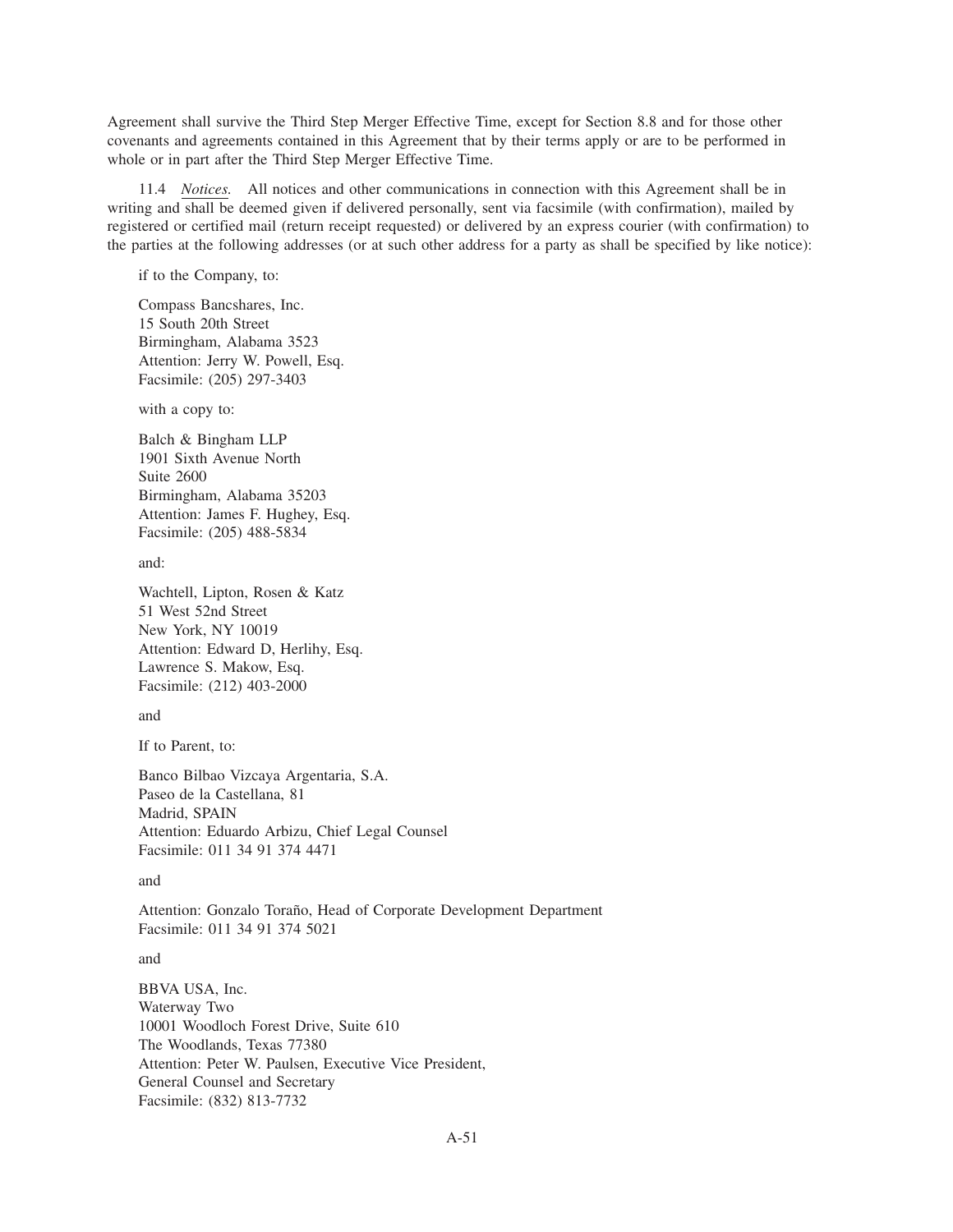and

Attention: Joaquin Gortari, Executive Vice President and Chief Financial Officer Facsimile: (832) 813-7731

With a copies to:

Cleary Gottlieb Steen & Hamilton LLP 1 Liberty Plaza, Suite 4300

New York, NY 10006 Attention: Victor I. Lewkow, Esq. Facsimile: (212) 225-3999

and

Cleary Gottlieb Steen & Hamilton LLP 2000 Pennsylvania Avenue, NW Washington, DC 20006 Attention: John C. Murphy, Jr., Esq. and Derek M. Bush, Esq. Facsimile: (202) 974-1999

11.5 *Interpretation.* When a reference is made in this Agreement to Articles, Sections, Exhibits or Schedules, such reference shall be to an Article or Section of or Exhibit or Schedule to this Agreement unless otherwise indicated. The table of contents and headings contained in this Agreement are for reference purposes only and shall not affect in any way the meaning or interpretation of this Agreement. Whenever the words "include," "includes" or "including" are used in this Agreement, they shall be deemed to be followed by the words "without limitation." the Company Disclosure Schedule and the Parent Disclosure Schedule, as well as all other schedules and all exhibits hereto, shall be deemed part of this Agreement and included in any reference to this Agreement. This Agreement shall not be interpreted or construed to require any person to take any action, or fail to take any action, if to do so would violate any applicable law.

11.6 *Counterparts.* This Agreement may be executed in two or more counterparts, all of which shall be considered one and the same agreement and shall become effective when counterparts have been signed by each of the parties and delivered to the other party, it being understood that each party need not sign the same counterpart.

11.7 *Entire Agreement.* This Agreement (including the documents and the instruments referred to in this Agreement), together with the Confidentiality Agreement, constitutes the entire agreement and supersedes all prior agreements and understandings, both written and oral, between the parties with respect to the subject matter of this Agreement, other than the Confidentiality Agreement.

11.8 *Governing Law; Jurisdiction.* This Agreement shall be governed and construed in accordance with the internal laws of the State of New York applicable to contracts made and wholly-performed within such state, without regard to any applicable conflicts of law principles, except to the extent that it is mandatory, under the laws of Delaware, Virginia or Texas, respectively, that any of the DGCL, VSCA or TBOC, respectively, applies. The parties hereto agree that any suit, action or proceeding brought to enforce any provision of, or based on any matter arising out of or in connection with, this Agreement or the transactions contemplated hereby shall be brought in any federal or state court located in New York County, New York. Each of the parties hereto submits to the jurisdiction of any such court in any suit, action or proceeding seeking to enforce any provision of, or based on any matter arising out of, or in connection with, this Agreement or the transactions contemplated hereby and hereby irrevocably waives the benefit of jurisdiction derived from present or future domicile or otherwise in such action or proceeding. Each party hereto irrevocably waives, to the fullest extent permitted by law, any objection that it may now or hereafter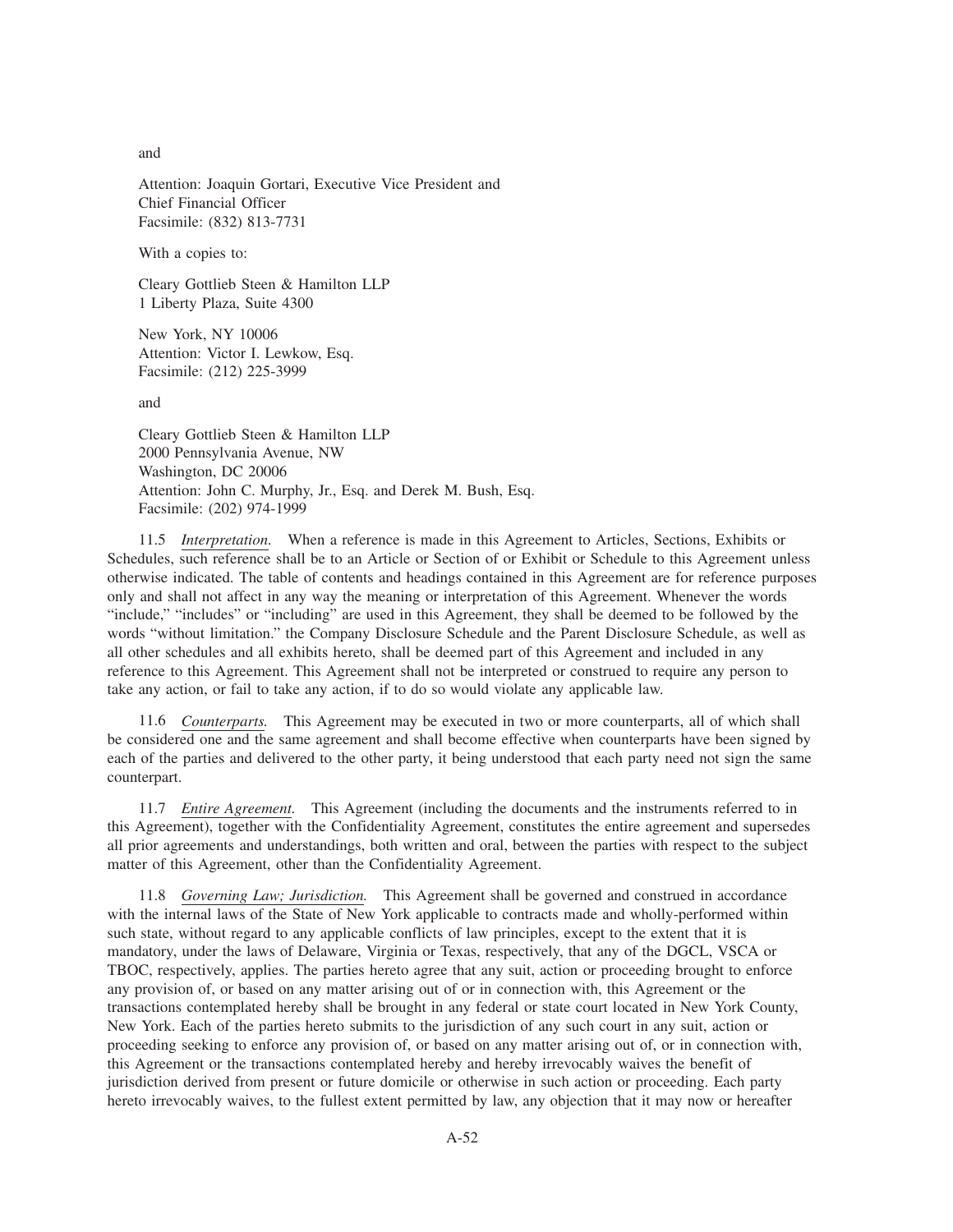have to the laying of the venue of any such suit, action or proceeding in any such court or that any such suit, action or proceeding brought in any such court has been brought in an inconvenient forum.

11.9 *Publicity.* Neither the Company nor Parent shall, and neither the Company nor Parent shall permit any of its Subsidiaries to, issue or cause the publication of any press release or other public announcement with respect to, or otherwise make any public statement concerning, the transactions contemplated by this Agreement without the prior consent (which consent shall not be unreasonably withheld) of Parent, in the case of a proposed announcement or statement by the Company, or the Company, in the case of a proposed announcement or statement by Parent; provided, however, that either party may, without the prior consent of the other party (but after prior consultation with the other party to the extent practicable under the circumstances) issue or cause the publication of any press release or other public announcement to the extent required by law or by the rules and regulations of the NYSE and NASD.

11.10 *Assignment; Third Party Beneficiaries.* Neither this Agreement nor any of the rights, interests or obligations under this Agreement shall be assigned by either of the parties (whether by operation of law or otherwise) without the prior written consent of the other party. Subject to the preceding sentence, this Agreement shall be binding upon, inure to the benefit of and be enforceable by each of the parties and their respective successors and assigns. Except as otherwise specifically provided in Section 8.7, this Agreement (including the documents and instruments referred to in this Agreement) is not intended to and does not confer upon any person other than the parties hereto any rights or remedies under this Agreement.

*Remainder of Page Intentionally Left Blank*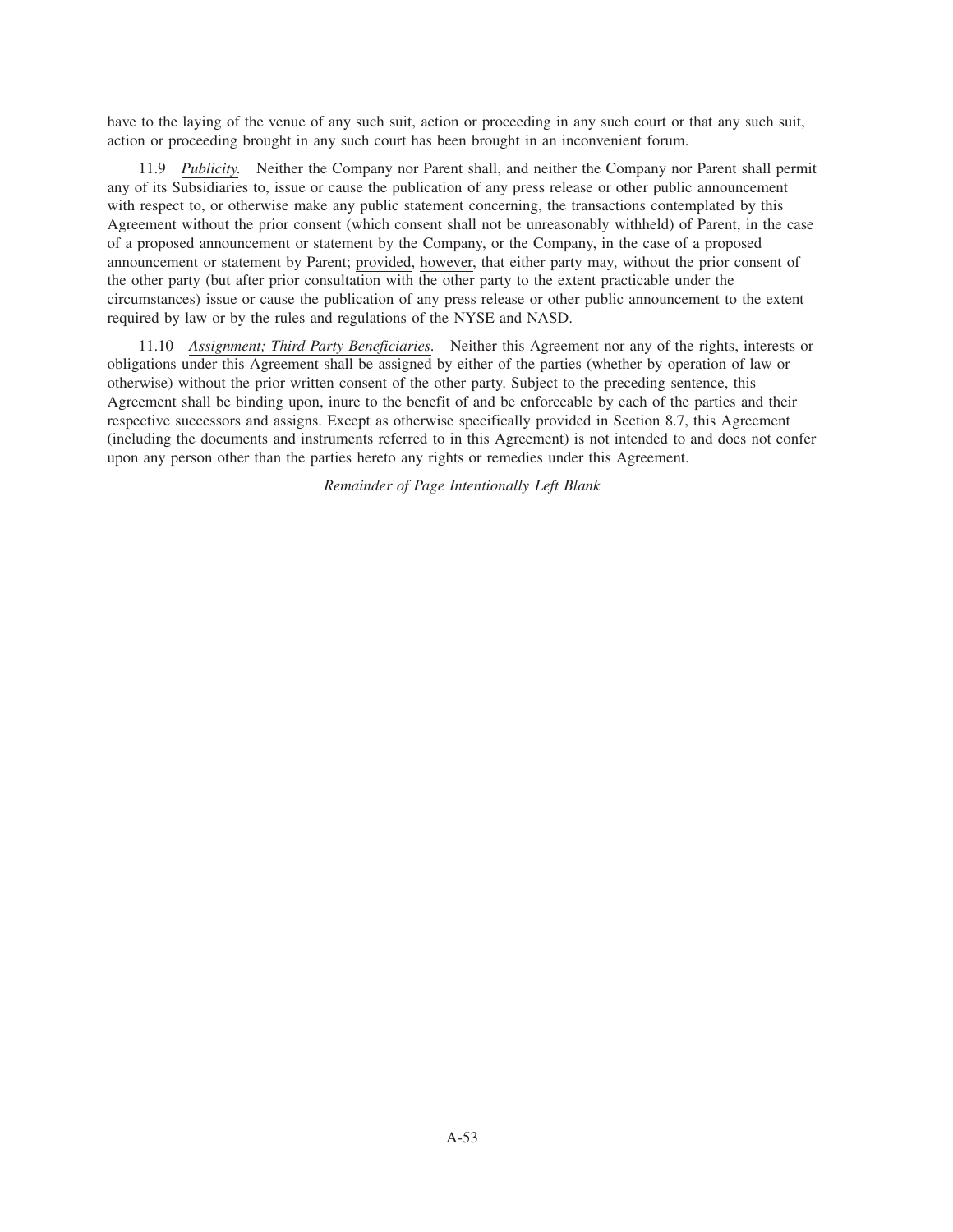IN WITNESS WHEREOF, the Company and Parent have caused this Agreement to be executed by their respective officers thereunto duly authorized as of the date first above written.

## **BANCO BILBAO VIZCAYA ARGENTARIA, S.A.**

By: /s/ Gonzalo Toraño Vallina

Name: Gonzalo Toraño Vallina Title: Head of Corporate Development

# **COMPASS BANCSHARES, INC.**

By: /s/ D. Paul Jones, Jr.

Name: D. Paul Jones, Jr. Title: Chairman and Chief Executive Officer

*Signature Page to Transaction Agreement*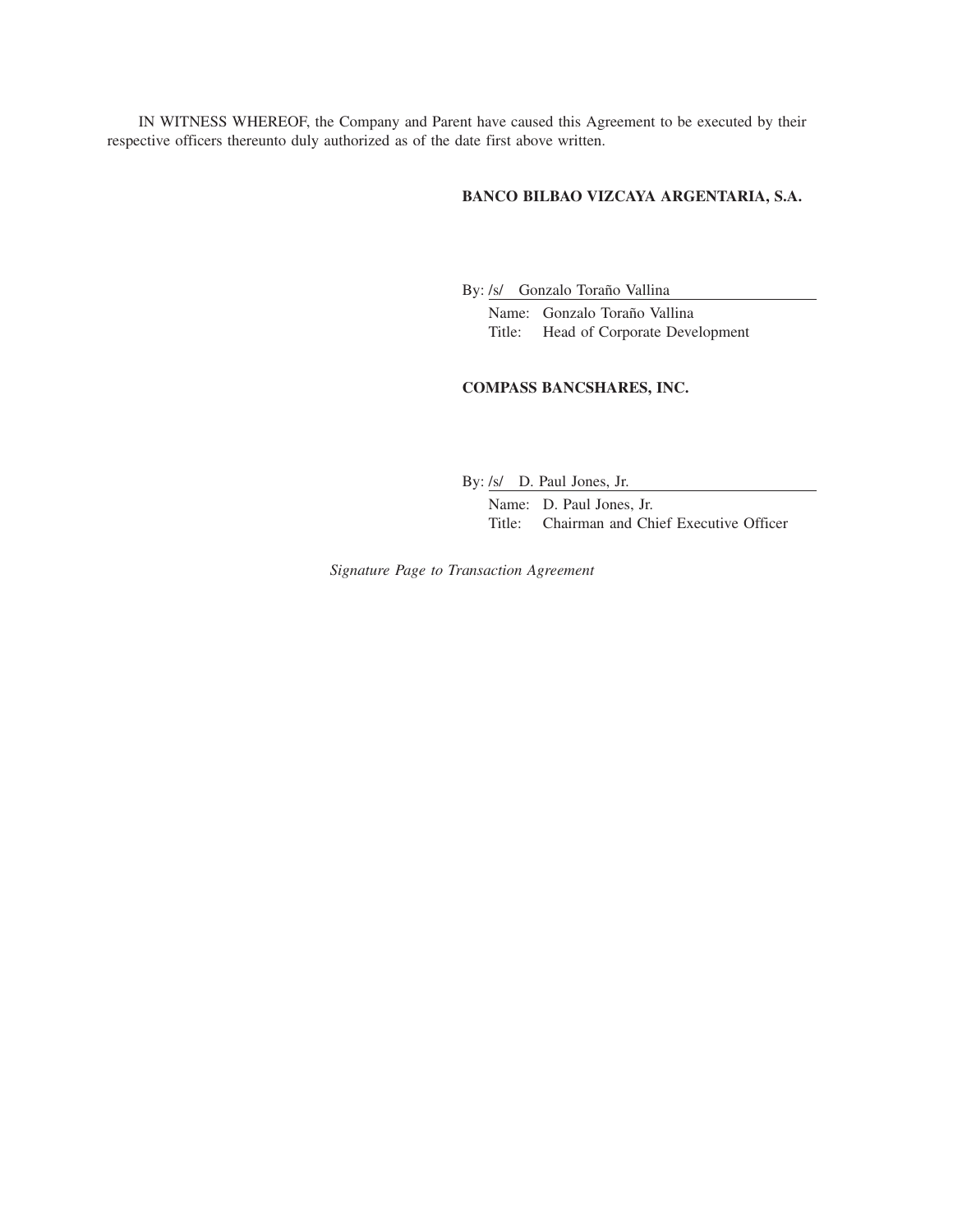### **ANNEX B**

INVESTMENT BANKING GROUP

# SANDLER

## $O'$  NEILL

### $+$  PARTNERS

February 15, 2007

Board of Directors Compass Bancshares, Inc. 15 South 20<sup>th</sup> Street Birmingham, AL 35233

#### Ladies and Gentlemen:

Compass Bancshares, Inc. ("Compass") and Banco Bilbao Vizcaya Argentaria ("BBVA") and BBVA Texas Sub, a wholly owned subsidiary of BBVA ("BBVA Texas Sub") have entered into a Transaction Agreement, dated as of February 15, 2007 (the "Agreement"), whereby (1) Compass will merge with and into a wholly owned subsidiary of Compass ("Compass Virginia Sub"), with Compass Virginia Sub as the surviving entity (the "Reincorporation Merger"), (2) immediately following the Reincorporation Merger, Compass Virginia Sub, as the surviving corporation in the Reincorporation Merger, will become a wholly owned subsidiary of BBVA pursuant to a statutory share exchange (the "Share Exchange") and (3) immediately following the Share Exchange, Compass Virginia Sub will merge with and into a wholly owned subsidiary of BBVA ("BBVA Texas Sub"), with BBVA Texas Sub as the surviving corporation (the "Third Step Merger", along with the Reincorporation Merger and the Share Exchange, the "Transaction"). Under the terms of the Agreement, upon consummation of the Transaction, each share of Compass common stock, \$2.00 par value, issued and outstanding immediately prior to the Transaction (the "Compass Common Stock"), except for certain shares as specified in the Agreement, will be exchanged, at the election of the holder thereof, for the right to receive the following: (i) 2.8 ordinary shares (the "Share Consideration") of BBVA,  $E(0.49)$ nominal value each (the "BBVA Ordinary Shares"), with BBVA Ordinary Shares to be delivered in the form of receipts representing American depositary shares representing such BBVA Ordinary Shares or (ii) an amount of cash in an amount equal to \$71.82 (the "Cash Consideration" and together with the Share Consideration, the "Consideration") and subject to the proration procedures set forth in the Agreement. The terms and conditions of the Transaction are more fully set forth in the Agreement. Capitalized terms not defined in this opinion have the meanings given to them in the Agreement. You have requested our opinion as to the fairness, from a financial point of view, of the Consideration to the holders of Compass Common Stock.

Sandler O'Neill & Partners, L.P., as part of its investment banking business, is regularly engaged in the valuation of financial institutions and their securities in connection with mergers and acquisitions and other corporate transactions. In connection with this opinion, we have reviewed, among other things: (i) the Agreement; (ii) certain publicly available financial statements and other historical financial information of Compass that we deemed relevant; (iii) certain publicly available financial statements and other historical financial information of BBVA that we deemed relevant; (iv) consensus financial estimates for the year ending December 31, 2007 and 2008 as published by I/B/E/S and discussed with senior management of Compass and a long term earnings per share growth rate as published by I/B/E/S and discussed with senior management of Compass for the years thereafter; (v) consensus earnings per share estimates for BBVA for the years ending December 31, 2007 and 2008 as published by I/B/E/S and an estimated long term earnings per share growth rate, both discussed with senior management of BBVA; (vi) the pro forma financial impact of the Transaction on BBVA, based on assumptions relating to transaction expenses, purchase accounting adjustments, cost savings and other synergies estimated by the senior management of Compass and BBVA; (vii) the publicly

+ Sandler O'Neill + Partners, L.P.

+ www.SANDLERONEILL.com

<sup>919</sup> Third Avenue, 6th Floor, New York, NY 10022 T: (212) 466-7700 F: (212) 466-7711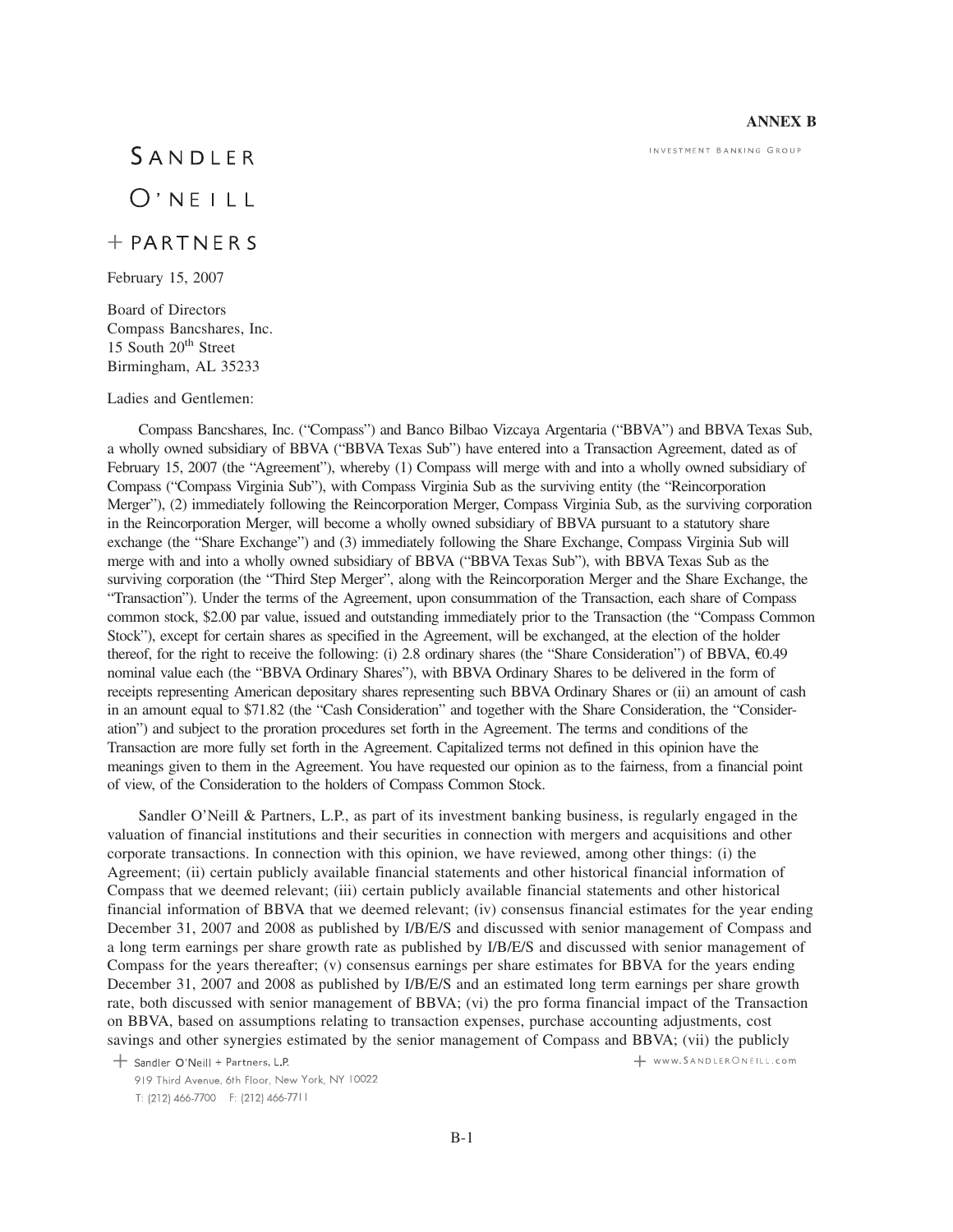reported historical price and trading activity for Compass' common stock and BBVA's ordinary shares and ADS's, including a comparison of certain financial and stock market information for Compass and BBVA on with similar publicly available information for certain other companies the securities of which are publicly traded; (viii) to the extent publicly available, the financial terms of certain recent business combinations in the commercial banking industry; (ix) the current market environment generally and the banking environment in particular; and (x) such other information, financial studies, analyses and investigations and financial, economic and market criteria as we considered relevant. We also discussed with certain members of senior management of Compass the business, financial condition, results of operations and prospects of Compass and held similar discussions with certain members of senior management of BBVA regarding the business, financial condition, results of operations and prospects of BBVA.

In performing our review, we have relied upon the accuracy and completeness of all of the financial information, projections, estimates and other information that was available to us from public sources, that was provided to us by Compass and BBVA or their respective representatives or that was otherwise reviewed by us and have assumed such accuracy and completeness for purposes of rendering this opinion. We have further relied on the assurances of senior management of Compass and BBVA that they are not aware of any facts or circumstances that would make any of such information inaccurate or misleading. We have not been asked to and have not undertaken an independent verification of any of such information and we do not assume any responsibility or liability for the accuracy or completeness thereof.

With respect to the financial estimates and the anticipated transaction costs, purchase accounting adjustments, expected cost savings and other synergies and other information prepared by and/or reviewed with the management of Compass and BBVA and used by Sandler O'Neill in its analyses, Compass' and BBVA management confirmed to us that they reflected the best currently available estimates and judgments of the respective management with respect thereto. We did not make an independent evaluation or appraisal of the specific assets, the collateral securing assets or the liabilities (contingent or otherwise) of Compass or BBVA or any of their subsidiaries, or the collectibility of any such assets, nor have we been furnished with any such evaluations or appraisals. We did not make an independent evaluation of the adequacy of the allowance for loan losses of Compass and BBVA nor have we reviewed any individual credit files relating to Compass and BBVA. We have assumed, with your consent, that the respective allowances for loan losses for both Compass and BBVA are adequate to cover such losses and will be adequate on a pro forma basis for the combined entity. We have also assumed that there has been no material change in Compass' and BBVA's assets, financial condition, results of operations, business or prospects since the date of the most recent financial statements made available to us. We have assumed in all respects material to our analysis that Compass and BBVA will remain as going concerns for all periods relevant to our analyses, that each party to the Agreement will perform all of the material covenants required to be performed by such party under the Agreement and that the conditions precedent in the Agreement are not waived and that the Transaction will qualify as a tax-free reorganization for federal income tax purposes. We express no opinion as to any of the legal, accounting and tax matters relating to the Transaction and the other transactions contemplated by the Agreement.

Our opinion is necessarily based on financial, economic, market and other conditions as in effect on, and the information made available to us as of, the date hereof, and our opinion speaks only as of such date and not as of any other date. We have not undertaken to update, revise, reaffirm or withdraw this opinion or otherwise comment upon events occurring after the date hereof. We are expressing no opinion herein as to what the value of BBVA's ordinary shares or ADSs will be when issued to Compass' shareholders pursuant to the Agreement or the prices at which Compass' common stock and BBVA's ordinary shares or ADSs may trade at any time.

We have acted as Compass' financial advisor in connection with the Transaction and will receive a fee for our services from Compass, a substantial portion of which is contingent upon consummation of the Transaction. We will also receive a fee for rendering this opinion. Compass has also agreed to indemnify us against certain liabilities arising out of our engagement. In the past, we have provided certain other investment